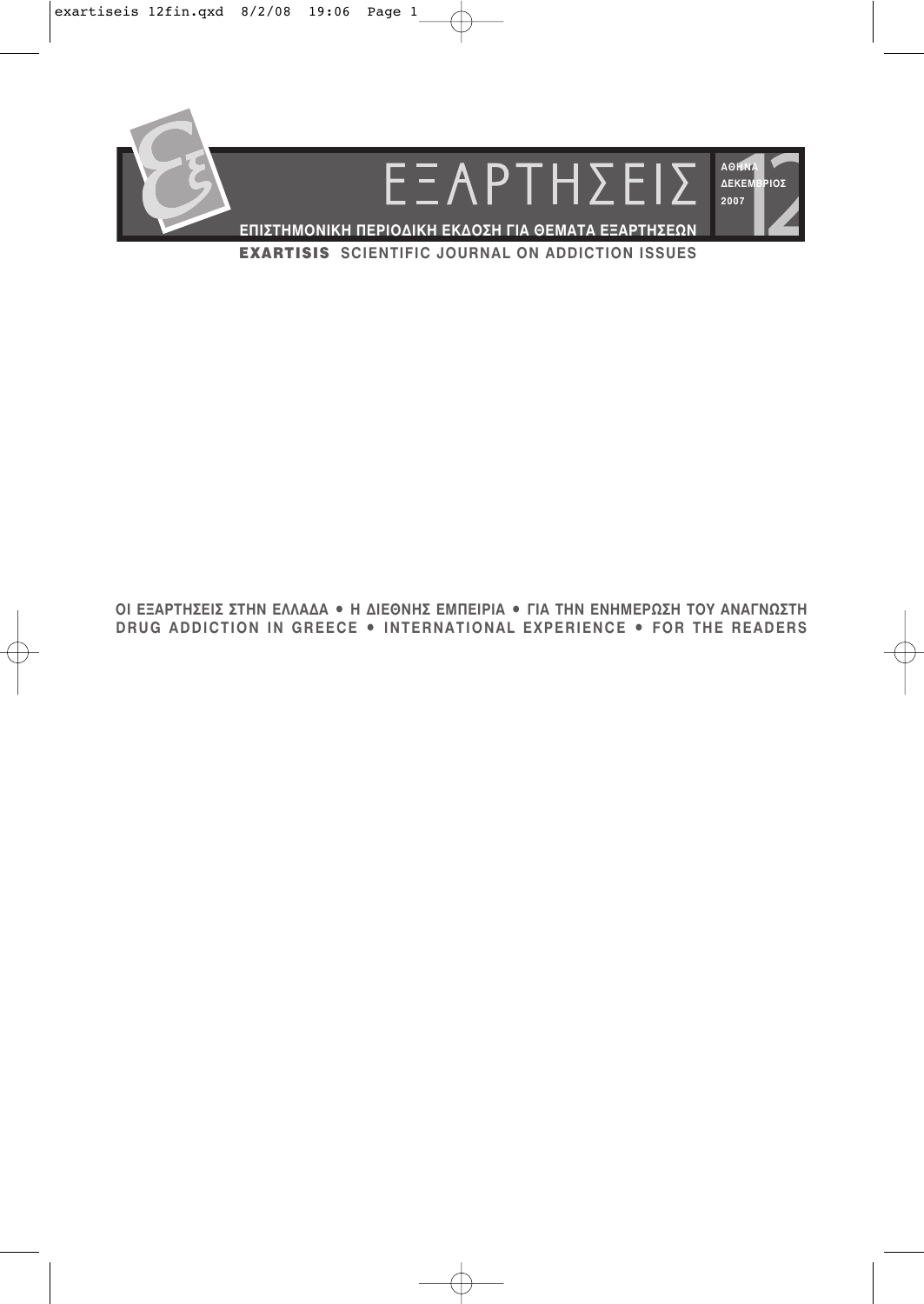

NTIFIC JOURNAL ON ADDICTION ISSUES

## *Ιδιοκτησία*

Κέντρο Θεραπείας Εξαρτημένων Ατόμων (∫∂£∂∞) Σορβόλου 24, 116 36 ΑΘΗΝΑ τηλ.: 210 9241993-6, φαξ: 210 9241986 ηλεκτρονική διεύθυνση: exartisis@kethea.gr ιστοσελίδα: www.exartiseis.gr

## *<i>Εκδότης-Διευθυντής*

Γεράσιμος ΝΟΤΑΡΑΣ

 $A$ ναπληρώτρια Διευθύντρια Έκδοσης Άννα ΤΣΙΜΠΟΥΚΛΗ

#### Συντακτική Ομάδα

Σταματία ΑΛΙΦΡΑΓΚΗ, Ρέμος ΑΡΜΑΟΣ, Ελένη ΑΡΓΥΡΙΑΔΟΥ, Μίρκα ΓΟΝΤΙΚΑ, Μαρίνα ΔΑΣΚΑΛΟΠΟΥΛΟΥ, Ξενοφών ΣΕΛΠΕΣΑΚΗΣ, Αλεξάνδρα ΤΖΑΛΑ, Κωνσταντίνα ΥΦΑΝΤΗ, Γεωργία ΧΡΙΣΤΟΦΙΛΗ

*Σύμβουλος Έκδοσης* Griffith EDWARDS, Εκδότης του Addiction

# $Διεθνής Συμβουλευτική Επιτροπή$

David DEITCH, καθηγητής Κλινικής Ψυχιατρικής στο Πανεπιστήμιο Καλιφόρνια Σαν Ντιέγκο Δημήτρης ΙΑΤΡΙΔΗΣ, καθηγητής Έρευνας και Κοινωνικής Πολιτικής στο Boston College Edward KAUFMAN, καθηγητής Κλινικής Ψυχιατρικής στο Πανεπιστήμιο Καλιφόρνια, Irvine και εκδότης ÙÔ˘ *∞merican Journal of Drug and Alcohol Abuse*

## *<i><del>Ēπιστημονική Επιτροπή Έκδοσης</del>*

Δημοσθένης ΑΓΡΑΦΙΩΤΗΣ, Παναγιώτης ΓΕΩΡΓΑΚΑΣ, Δήμητρα ΓΚΕΦΟΥ-ΜΑΔΙΑΝΟΥ, Ανδρέας ΔΗΜΗΤΡΙΟΥ, Αθανάσιος ΔΟΥΖΕΝΗΣ, Γιώργος ΚΑΛΑΡΡΥΤΗΣ, Χάρις ΚΑΤΑΚΗ, Νέστωρ ΚΟΥΡΑΚΗΣ, Άννα ΚΟΚΚΕΒΗ, Χρήστος ΚΟΚΚΟΡΗΣ, Ευάγγελος ΚΡΟΥΣΤΑΛΑΚΗΣ, Αχιλλέας ΚΡΥΣΤΑΛΛΗΣ, Ιωάννα ΚΥΡΙΤΣΗ, Χρήστος ΛΑΣΚΑΡΑΤΟΣ, Ιωάννης ΛΙΑΠΠΑΣ, Βασίλειος ΜΑΡΚΗΣ, Μάριος ΜΑΡΣΕΛΟΣ, Κατερίνα ΜΑΤΣΑ, Βενετσάνος ΜΑΥΡΕΑΣ, Γιώργος ΜΠΑΡΔΑΝΗΣ, Αλίκη ΜΟΣΤΡΙΟΥ, Δημοσθένης ΜΠΟΥΚΗΣ, Κλήμης ΝΑΥΡΙΔΗΣ, Γεράσιμος ΠΑΠΑΝΑΣΤΑΣΑΤΟΣ, Νικόλαος ΠΑΡΑΣΚΕΥΟΠΟΥΛΟΣ, Βασίλης ΠΑΣΣΑΣ, Άννα ΠΕΤΡΙΔΟΥ, Πέτρος ΠΟΛΥΧΡΟΝΗΣ, Χαράλαμπος ΠΟΥΛΟΠΟΥΛΟΣ, Χρήστος ΡΟΓΚΟΤΗΣ, Καλλιόπη ΣΠΙΝΕΛΛΗ, Ιωάννης ΤΣΙΑΝΤΗΣ, Ανδρέας ΦΑΚΟΣ, Ιάκωβος ΦΑΡΣΕΔΑΚΗΣ, Μάρθα ΦΩΣΤΕΡΗ

#### *Publishing Body*

Therapy Centre for Dependent Individuals (KETHEA) 24, Sorvolou str., 116 36 ATHENS tel.: +30 210 9241993-6, fax: +30 210 9241986 e-mail: exartisis@kethea.gr website: www.exartiseis.gr

## *Editor in Chief*

Gerassimos NOTARAS

*Assistant Editor* Anna TSIBOUKLI

#### *Editorial Group*

Stamatia ALIFRAGI, Remos ARMAOS, Eleni ARGYRIADOU, Mirka GONTIKA, Marina DASKALOPOULOU, Xenofon SELPESAKIS, Alexandra TZALA, Constantina YFANTI, Georgia CHRISTOFILI

#### *Consultant Editor*

Griffith EDWARDS, Editor in Chief of *Addiction* 

*International Editorial Advisory Group*  David DEITCH, Professor of Clinical Psychiatry, University of California San Diego Demetrius IATRIDIS, Professor, Social Policy Planning, Boston College Graduate School of Social Work Edward KAUFMAN, Professor of Clinical Psychiatry, University of California, Irvine and Editor of the *∞merican Journal of Drug and Alcohol Abuse*

## *National Editorial Advisory Group*

Dimosthenis AGRAFIOTIS, Panagiotis GEORGAKAS, Dimitra GEFOU-MADIANOU, Andreas DIMITRIOU, Athanassios DOUZENIS, Giorgos KALARRYTIS, Charis KATAKI, Nestor KOURAKIS, Anna KOKKEVI, Christos KOKKORIS, Evangelos KROUSTALAKIS, Achilleas KRYSTALLIS, Ioanna KYRITSI, Christos LASKARATOS, Ioannis LIAPPAS, Vasileios MARKIS, Marios MARSELOS, Katerina MATSA, Venetsanos MAVREAS, Giorgos BARDANIS, Aliki MOSTRIOU, Dimosthenis BOUKIS, Klimis NAVRIDIS, Gerassimos PAPANASTASATOS, Nikolaos PARASKEVOPOULOS, Vasilis PASSAS, Anna PETRIDOU, Petros POLYCHRONIS, Charalampos POULOPOULOS, Christos ROGOTIS, Kalliopi SPINELLI, Ioannis TSIADIS, Andreas FAKOS, Iakovos FARSEDAKIS, Martha FOSTERI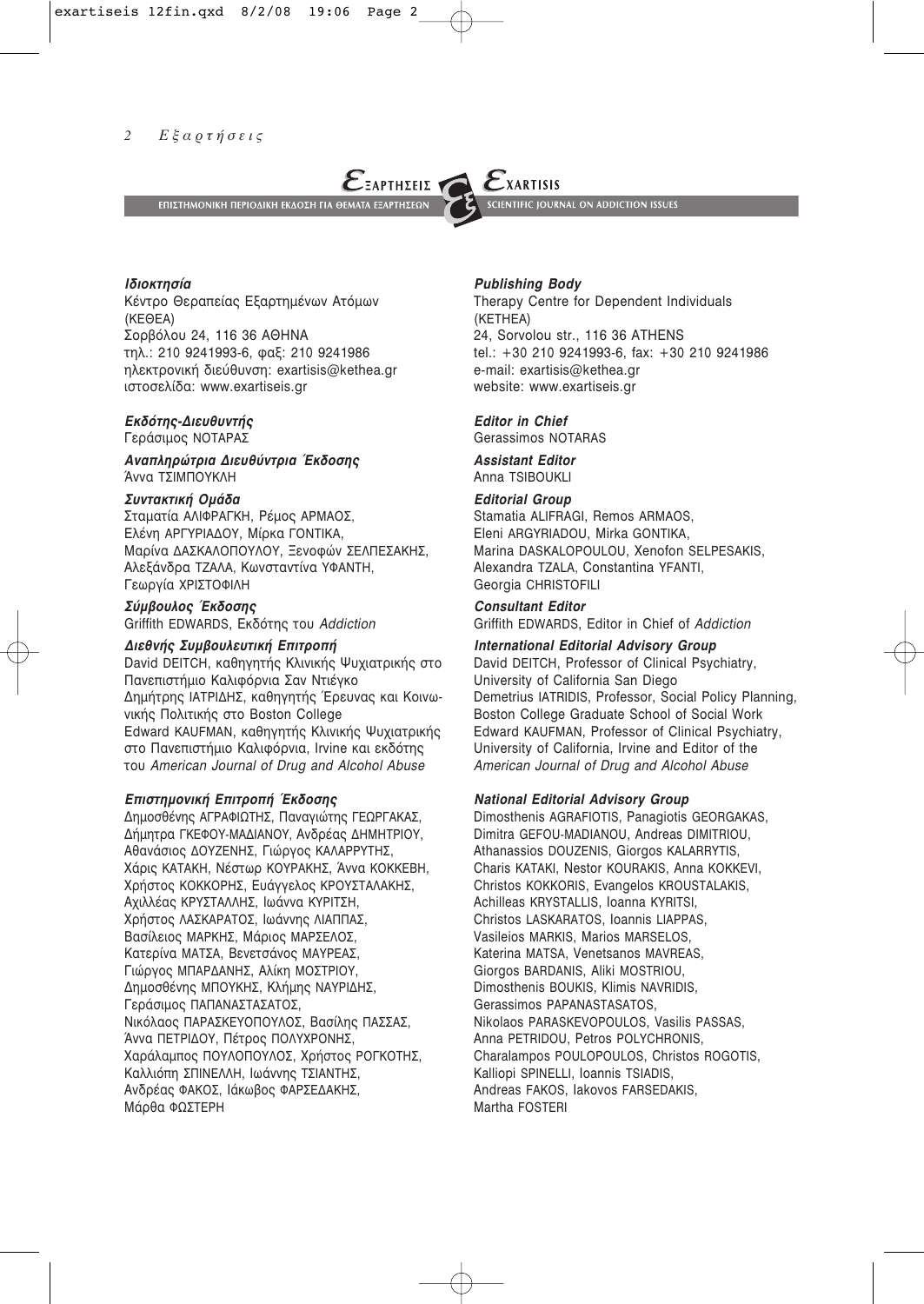#### $E$ ξαρτήσεις  $\overline{\mathcal{S}}$

# exartiseis 12fin.qxd  $8/2/08$  19:06 Page 3

# **ΠΕΡΙΕΧΟΜΕΝΑ - CONTENTS**

| Εκδοτικό σημείωμα - Editorial                                                                                                                                                                                                                                                                                                                                                                                                  | 5                        |
|--------------------------------------------------------------------------------------------------------------------------------------------------------------------------------------------------------------------------------------------------------------------------------------------------------------------------------------------------------------------------------------------------------------------------------|--------------------------|
|                                                                                                                                                                                                                                                                                                                                                                                                                                |                          |
| Συνέντευξη με τον Dr Martien Kooyman<br>Interview with Dr Martien Kooyman                                                                                                                                                                                                                                                                                                                                                      | 11                       |
| OI ΕΞΑΡΤΗΣΕΙΣ ΣΤΗΝ ΕΛΛΑΔΑ – DRUG ADDICTION IN GREECE<br>Η εκπαίδευση των επαγγελματιών ψυχικής υγείας σε θέματα<br>συμβουλευτικής στο χώρο της αντιμετώπισης της τοξικοεξάρτησης:<br>αξιολόγηση εκπαιδευτικού προγράμματος<br>Άννα Τσιμπουκλή, Ρέμος Αρμάος<br>Training of mental health professionals on counselling<br>in the field of drug addiction:<br>Evaluation of a training programme<br>Anna Tsiboukli, Remos Armaos | 29                       |
| Η σχολική πορεία εφήβων χρηστών ναρκωτικών ουσιών,<br>σχολική προσαρμογή, σχολική αποτυχία, εκπαιδευτική επανένταξη<br>Παναγιώτης Κουτρουβίδης, Βασίλης Κούτρας<br>The school course of adolescent drug abusers, school adjustment,<br>school failure, educational re-entrance.<br>Panagiotis Koutrouvidis, Vasilis Koutras                                                                                                    | 42                       |
| Η ΔΙΕΘΝΗΣ ΕΜΠΕΙΡΙΑ - INTERNATIONAL EXPERIENCE<br>Εκπαιδευτικές και επαγγελματικές επιδόσεις και κατανάλωση<br>αλκοόλ: ένα μοντέλο προσδοκιών για τη νεαρή ενήλικη ζωή<br>Educational and occupational attainment and drinking behavior:<br>an expectancy model in young adulthood<br>Denis M. McCarthy, Gregory A. Aarons & Sandra A. Brown                                                                                    | 65                       |
| Δείκτης ή διαμεσολαβητής; Οι επιδράσεις της χρησης ουσιών<br>κατά τη διάρκεια της εφηβείας στις εκπαιδευτικές επιδόσεις<br>στη νεαρή ενήλικη ζωή<br>Marker or mediator? The effects of adolescent substance use on young<br>adult educational attainment<br>Kevin M. King, Barbara T. Meehan, Ryan S. Trim & Laurie Chassin                                                                                                    | 82                       |
| <b>ΠΕΡΙΛΗΨΕΙΣ - ABSTRACTS</b><br>Αλκοόλ- Alcohol<br>Ηρωίνη, Κάνναβη και άλλες ουσίες - Heroin, Cannabis and other drugs<br>Καπνός - Tobacco<br>Άλλα Θέματα - Other issues                                                                                                                                                                                                                                                      | 110<br>116<br>122<br>125 |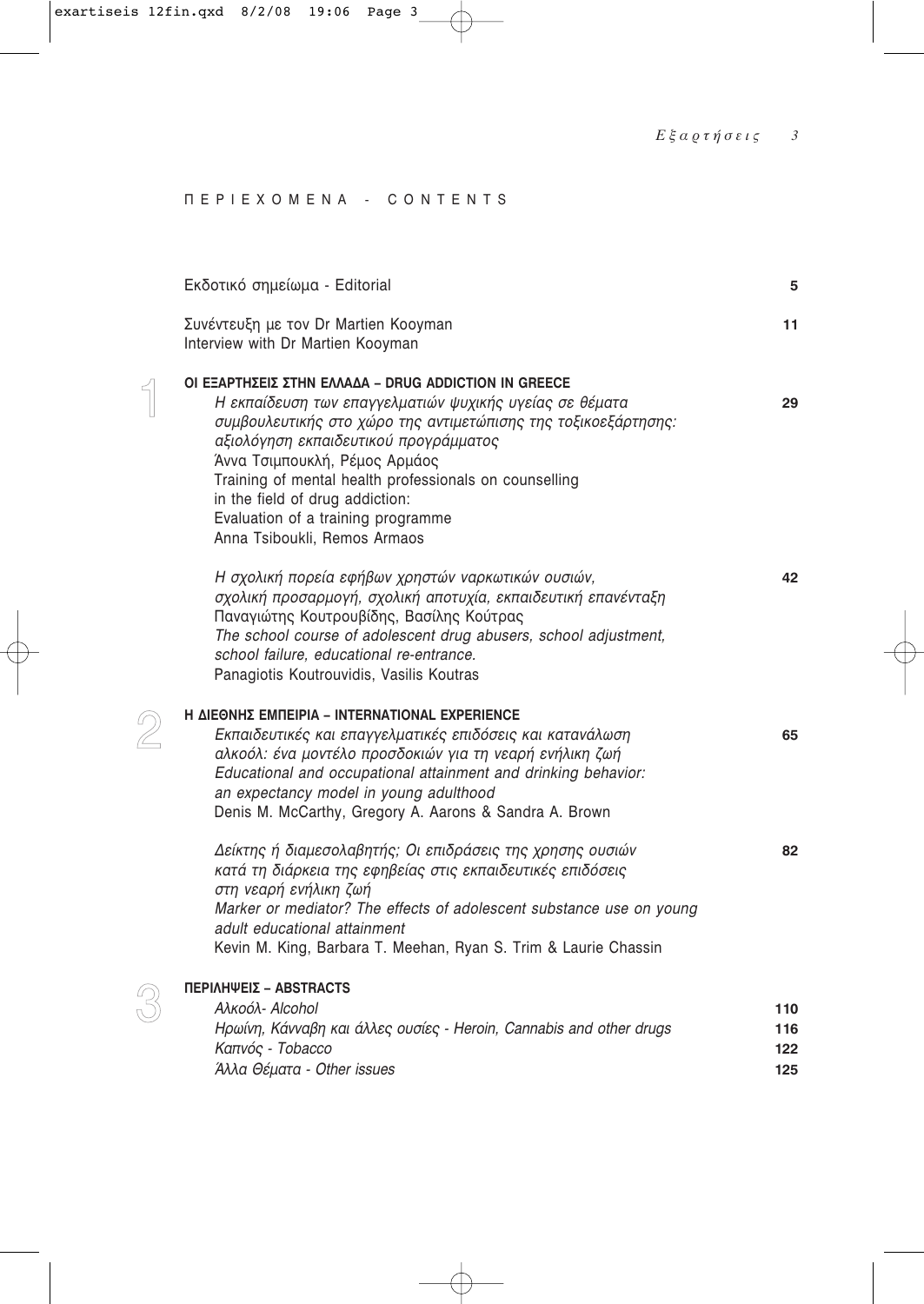#### $\overline{4}$ Εξαρτήσεις



#### ΓΙΑ ΤΗΝ ΕΝΗΜΕΡΩΣΗ ΤΟΥ ΑΝΑΓΝΩΣΤΗ - FOR THE READER Νέα και γεγονότα - News and notes 137 Οδηγίες προς τους συγγραφείς - Guidance to the authors 141

Για την καλύτερη ενημέρωση των αναγνωστών του περιοδικού τα περιεχόμενα, οι τίτλοι των άρθρων και των περιλήψεων είναι δίγλωσσοι.

Η αναδημοσίευση των πρωτότυπων ελληνικών άρθρων επιτρέπεται μόνο με έγγραφη άδεια από τον εκδότη και θα πρέπει υποχρεωτικά να αναφέρονται η πηγή και οι συγγραφείς. Επίσης, η αναδημοσίευση των μεταφρασμένων άρθρων του περιοδικού επιτρέπεται μόνο με έγγραφη άδεια από τον εκδότη και θα πρέπει υποχρεωτικά να αναφέρονται η πηγή, οι συγγραφείς και το όνομα του μεταφραστή του άρθρου.

For the better information of the readers of this journal the contents, the titles of the articles and of the abstracts are translated into two languages.

Reprint of the original Greek articles is only allowed after the written permission of the editor, and they should always refer the source and the authors. Also reprint of the translated articles is only allowed after the written permission of the editor and they should always refer the source, the authors and the translator.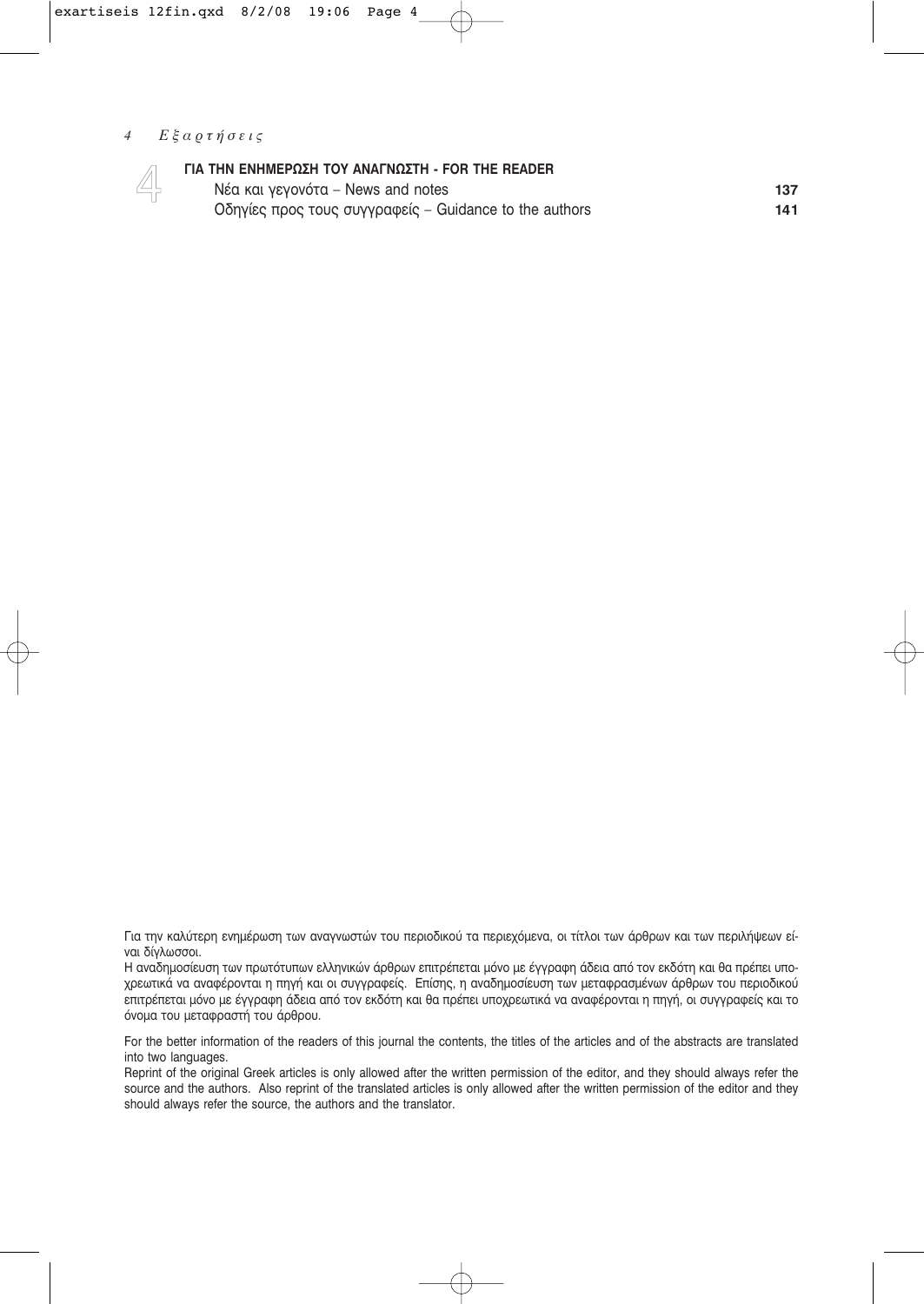# Εκδοτικό Σημείωμα

ΣΤΗ ΦΙΛΟΣΟΦΙΑ ΚΑΙ ΠΡΑΚΤΙΚΗ του Κέντρου Θεραπείας Εξαρτημένων Ατόμων η εκπαίδευση αποτελεί κεντρικό άξονα της θεραπευτικής του προσέγγισης και της λειτουργίας του. Το προσερχόμενο στη θεραπεία εξαρτημένο άτομο εκπαιδεύεται από την πρώτη στιγμή σε διαδικασίες που θα του επιτρέψουν να ξαναπροσεγγίσει την καθημερινότητά του και τη συμβίωση με τον κοινωνικό του περίγυρο με δημιουργικότητα και υγιείς σχέσεις.

Θα ακολουθήσουν οι διαδικασίες που θα του επιτρέψουν να μάθει ή να ανακαλύψει ξανά τη σημασία της ανάληψης ευθυνών και ανάδειξης των δεξιοτήτων που διαθέτει και που πολλές φορές δεν υποπτεύεται καν ότι τις έχει.

Σε επόμενο στάδιο θα πρέπει να ξεκινήσει τη συμπλήρωση των κενών που έχουν δημιουργηθεί στις γνώσεις που παρέχει η στοιχειώδης και μέση εκπαίδευση. Είναι γνωστό ότι οι χρήστες, συνήθως, εγκαταλείπουν το σχολείο από νωρίς μετά την έναρξη της χρήσης ή, και αν δεν το εγκαταλείψουν τελείως, το παρακολουθούν πλημμελώς.

Σε πιο προχωρημένη φάση της θεραπείας τους θα αρχίσουν να χτίζουν τις πρακτικές και θεωρητικές τους γνώσεις που θα τους επιτρέψουν να διεκδικήσουν ισάξια μια θέση στην παραγωγή μόλις περάσουν στη φάση της κοινωνικής επανένταξης.

Μεγάλο μέρος της παραπάνω εκπαίδευσης παρέχεται μέσα από τις δομές του ΚΕΘΕΑ ή, όταν είναι απαραίτητο, τα θεραπευμένα μέλη παραπέμπονται σε εξωτερικές δομές εκπαίδευσης ή μαθητείας.

Το ΚΕΘΕΑ διαθέτει τέσσερα μεταβατικά σχολεία, στην Αθήνα, Θεσσαλονίκη, Λάρισα και το Ηράκλειο Κρήτης. Τα σχολεία αυτά παρακολουθούν θεραπευόμενα μέλη τα οποία έχουν διακόψει το σχολείο σε κάποια βαθμίδα της εκπαίδευσης ή έχουν απολυτήριο λυκείου και θέλουν να προετοιμαστούν για την εισαγωγή στην τριτοβάθμια εκπαίδευση. Οι μαθητές που παρακολουθούν τα μεταβατικά σχολεία του ΚΕΘΕΑ εγγράφονται σε δημόσια σχολεία ως κατ' οίκον διδαχθέντες, για να συμμετάσχουν στις προαγωγικές ή απολυτήριες εξετάσεις.

Ακόμη, όλες σχεδόν οι θεραπευτικές μονάδες διαθέτουν εκπαιδευτικό προσωπικό μερικής απασχόλησης για την πραγματοποίηση προγραμμάτων κατάρτισης ή για την καλλιέργεια της γενικής παιδείας και των προσωπικών ενδιαφερόντων των θεραπευομένων.

Η εκπαίδευση στο ΚΕΘΕΑ δεν είναι προνόμιο των θεραπευόμενων, αποτελεί επίσης δικαίωμα και υποχρέωση του συνόλου του προσωπικού, θεραπευτικού και διοικητικού. Το σύστημα εκπαιδευτικών αδειών, των υποτροφίων και της μερικής οικονομικής κάλυψης των δαπανών για εκπαιδευτικές επιλογές του προσωπικού είναι ενσωματωμένο στη λειτουργία του οργανισμού. Τα παραπάνω παρέχονται ύστερα από την ολοκλήρωση ορισμένου χρόνου απασχόλησης στον Οργανισμό στους εργαζομένους.

Ο στόχος της πρακτικής αυτής είναι πολλαπλός: η συνεχής εκπαίδευση για τους εργαζομένους στο χώρο των εξαρτήσεων είναι αναγκαία γιατί οι μέθο-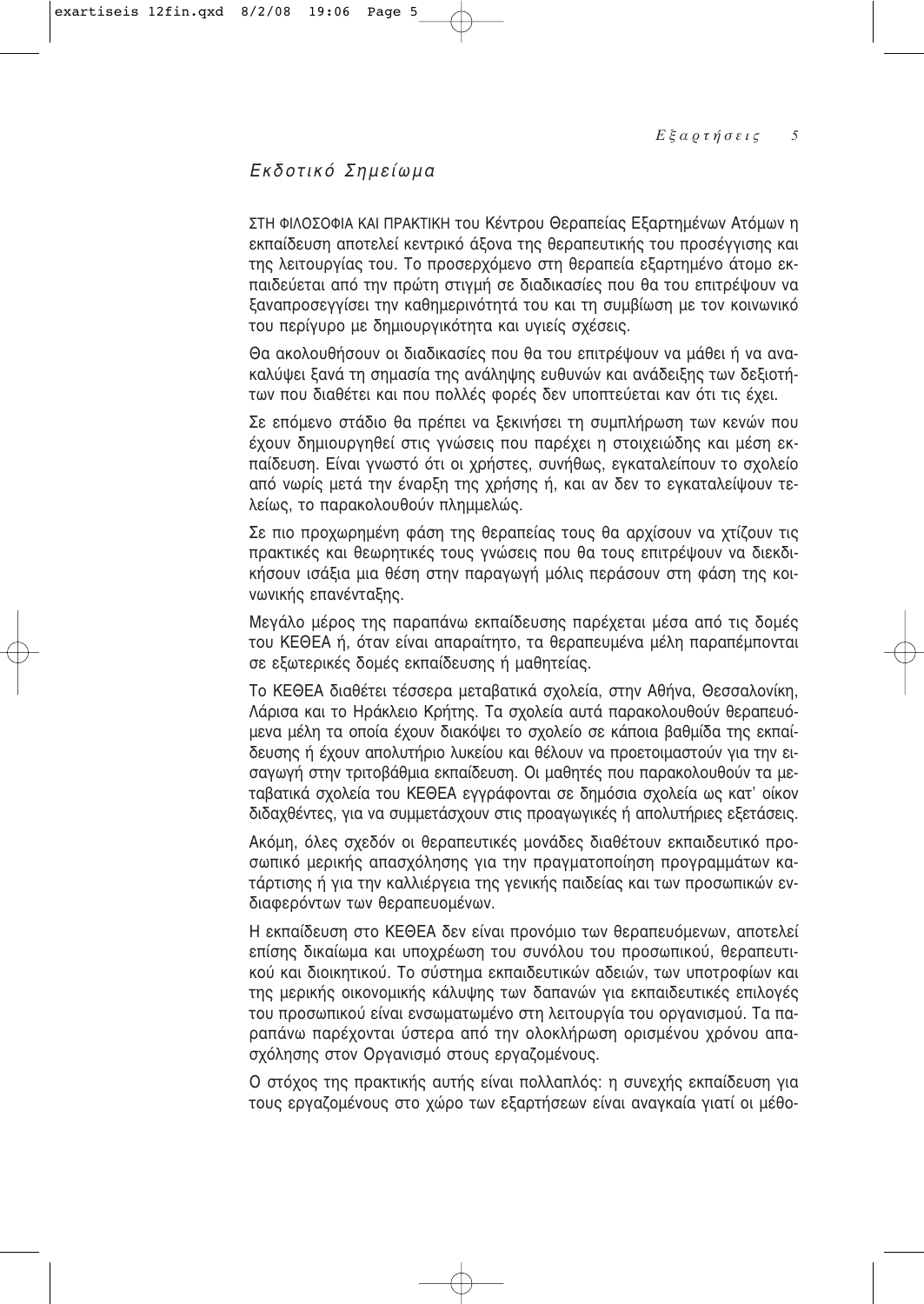δοι αντιμετώπισής τους είναι εξελισσόμενες αλλά και τα είδη της εξάρτησης είναι μεταβαλλόμενα και πολλαπλασιαζόμενα. Ακόμα, το ΚΕΘΕΑ στην εικοσιπενταετή πορεία του πολλαπλασιάζει και εξειδικεύει συνεχώς τους χώρους και τους τομείς παρέμβασής του. Είναι αναγκαία λοιπόν για τους εργαζομένους η απόκτηση νέων γνώσεων και η συνεχής παρακολούθηση της εξέλιξης που υπάρχει σε άλλες χώρες ή των νέων προσεγγίσεων που εφαρμόζονται από άλλους ορνανισμούς.

Είναι επίσης γνωστό ότι οι εργαζόμενοι στο χώρο των εξαρτήσεων απειλούνται, σε μεγαλύτερο βαθμό από άλλες κατηγορίες εργαζομένων, από εργασιακή εξουθένωση. Εκπαιδευτικά «διαλείμματα» είναι ένας από τους πρόσφορους τρόπους αποφυγής της.

Τέλος, στη χώρα μας υπάρχει μόνο ένα μεταπτυχιακό πρόγραμμα σπουδών στον τομέα των εξαρτήσεων ενώ δεν διαθέτει πανεπιστημιακού επιπέδου σχολές οι οποίες να διδάσκουν και να εποπτεύουν την απόκτηση των αναγκαίων θεραπευτικών δεξιοτήτων στον τομέα αυτό.

Έτσι η μεγάλη συμβολή του ΚΕΘΕΑ στον τομέα της εκπαίδευσης είναι η συγκρότηση και λειτουργία εκπαιδευτικών προγραμμάτων, σε συνεργασία με αναγνωρισμένου κύρους πανεπιστημιακά ιδρύματα, που απευθύνονται σε εργαζομένους στο χώρο των εξαρτήσεων. Στα προγράμματα αυτά μαθητεύουν και εκταιδεύονται τόσο εργαζόμενοι στο ΚΕΘΕΑ όσο και εργαζόμενοι σε άλλους ημεδαπούς οργανισμούς αλλά και εργαζόμενοι σε οργανισμούς άλλων χωρών.

Το 1998 ξεκίνησε το πρόγραμμα που φέρει τον τίτλο *Συμβουλευτική στον Τομέα της Τοξικοεξάρτησης: Γνώσεις, Δεξιότητες, Στάση στην επαγγελματική πρακτική*. Το πρόγραμμα αυτό πραγματοποιείται σε συνεργασία με το Τμήμα Ψυχιατρικής του Πανεπιστημίου της Καλιφόρνια (UCSD) ύστερα από προγραμματική συμφωνία που υπογράφηκε το 1998 μεταξύ UCSD και του KEΘEA.

Σκοπός του προγράμματος είναι η εκπαίδευση επαγγελματιών στις θεραπευτικές προσεγγίσεις, την κατανόηση της τοξικοεξάρτησης, το σχεδιασμό, την υλοποίηση και την αξιολόγηση προγραμμάτων αντιμετώπισης της εξάρτησης. Το πρόγραμμα πραγματοποιείται σε δύο έτη, σε έξι εβδομαδιαίες περιόδους συνολικής διάρκειας 180 ωρών. Περιλαμβάνει θεωρία, γραπτές εργασίες εξετάσεις ανά θεματική ενότητα και τελικές εξετάσεις. Οι επιτυχόντες πιστοποιούνται με Level I από το UCSD. Μέχρι σήμερα έχουν πραγματοποιηθεί πέντε εκπαιδευτικοί κύκλοι τους οποίους έχουν παρακολουθήσει 199 μέλη του προσωπικού του ΚΕΘΕΑ και 111 άλλων οργανισμών του εσωτερικού ή του εξωτερικού, δηλαδή σε σύνολο 310 επαγγελματίες.

Το 1996 ξεκίνησε το πρόγραμμα *Θεωρία και Βιωματική εκπαίδευση στη Δυvαμική της Ομάδας.* Σκοπός του προγράμματος είναι η εκπαίδευση στελεχών σε θέματα επικοινωνίας, δυναμικής των ομάδων και διαπροσωπικών σχέσεων. Το πλήρες πρόγραμμα είναι 200 ωρών, που πραγματοποιούνται σε ένα έτος. Aργότερα ξεκίνησαν προγράμματα 100 ωρών, χωρίς το βιωματικό μέρος, που απευθύνονται σε προσωπικό εκτός ΚΕΘΕΑ. Πραγματοποιείται σε συνεργασία με το Τμήμα Μέσων Μαζικής Επικοινωνίας του Πανεπιστημίου Αθηνών.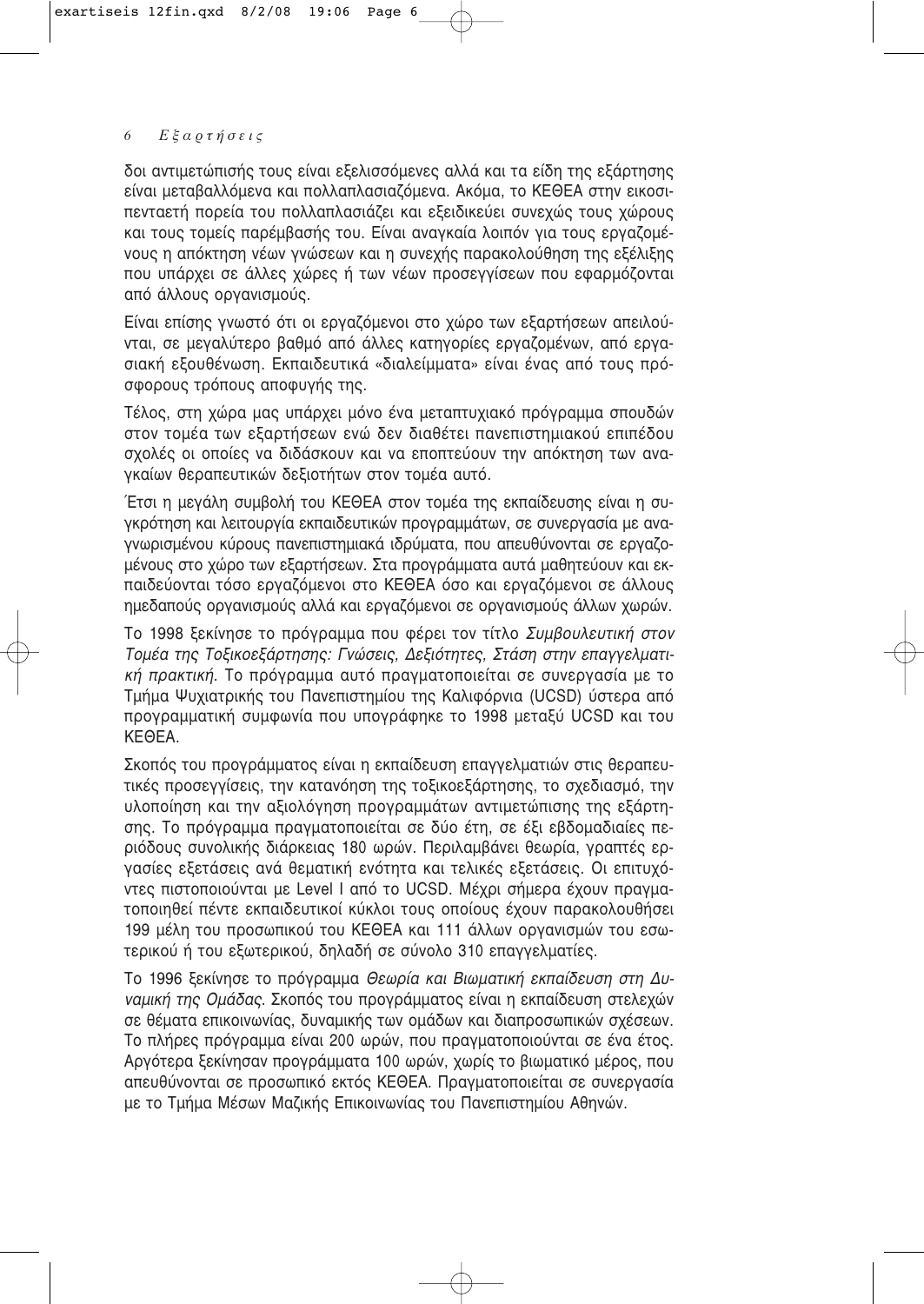Το 2002 ξεκίνησε το πρόγραμμα Διοίκηση και Κοινωνικός Σχεδιασμός στον Τομέα Αντιμετώπισης της Τοξικοεξάρτησης. Στόχος του προγράμματος είναι η εκπαίδευση επαγγελματιών στο σχεδιασμό κοινωνικής πολιτικής, τη λειτουργία κοινωνικών οργανισμών, την οργάνωση και διοίκηση ανθρώπινου δυναμικού, το σχεδιασμό συστημάτων και την αξιολόγηση των υπηρεσιών του. Η διάρκεια του προγράμματος είναι 200 ώρες και διεξάγονται σε ένα έτος. Πραγματοποιείται σε συνεργασία με την Εθνική Σχολή Δημόσιας Υγείας (ΕΣΔΥ), το Τμήμα Ψυχιατρικής του Πανεπιστημίου της Καλιφόρνια (UCSD) και το Τμήμα Κοινωνικής Εργασίας του Boston College. Μετά την παρακολούθηση των θεματικών ενοτήτων και την υποβολή μεταπτυχιακής εργασίας, χορηγείται Πιστοποιητικό Μεταπτυγιακής Επιμόρφωσης από την ΕΣΔΥ. Όσοι από αυτούς θέλουν να αποκτήσουν πιστοποιητικό Level II από το UCSD συμμετέχουν σε ειδικές εξετάσεις.

Το 2003 ξεκίνησε το πρόγραμμα *Εκπαίδευση στη θεραπεία της Οικογένειας* στον Τομέα της Τοξικοεξάρτησης, το οποίο οργανώνει το Κέντρο Θεραπείας Εξαρτημένων Ατόμων που είναι πιστοποιημένο ως Ινστιτούτο Εκπαίδευσης Οι-KOVEVELCKNC Θεραπείας από την European Family Therapy Association (EFTA).

Σκοπός του προγράμματος είναι να συνδέσει το ρόλο της οικογένειας με την εξέλιξη της θεραπείας των εξαρτημένων. Περιλαμβάνει 150 ώρες θεωρίας, 500 ώρες κλινικής πρακτικής, 150 ώρες εποπτείας και 150 ώρες προσωπικής θεραπείας, καθώς και την υποβολή ερευνητικής εργασίας. Το πρόγραμμα πραγματοποιείται σε διάστημα 2 ετών. Με την επιτυχή ολοκλήρωση του προγράμματος χορηγείται πιστοποιητικό παρακολούθησης από το Κέντρο Θεραπείας Εξαρτημένων Ατόμων.

Στο παρόν τεύχος των *Εξαρτήσεων* παρουσιάζονται δύο σημαντικά άρθρα για τις παραπάνω εκπαιδευτικές λειτουργίες του ΚΕΘΕΑ.

Το πρώτο αποτελεί μια μελέτη αξιολόγησης 102 στελεχών ψυχικής υγείας που συμμετείχαν τα έτη 2002-2005 σε πρόγραμμα εκπαίδευσης για την αντιμετώπιση της τοξικοεξάρτησης. Το δεύτερο αφορά τη μελέτη ομάδας 30 πρώην χρηστών που παρακολούθησαν το πρόγραμμα ΚΕΘΕΑ ΣΤΡΟΦΗ και ΠΛΕΥΣΗ. Μέσω της διερεύνησης αυτής αποτυπώνεται η λειτουργία του σχολείου Δευτεροβάθμιας εκπαίδευσης σε σχέση με την αντιμετώπιση των προβλημάτων χρήσης, της παραβατικής συμπεριφοράς και της σχολικής αποτυχίας.

Aπό τη διεθνή εμπειρία αντλούνται δύο ακόμη άρθρα που αφορούν στη σχέση μεταξύ εκπαιδευτικών και επαγγελματικών επιδόσεων και την κατανάλωση αλκοόλ το πρώτο και στη χρήση ουσιών κατά την εφηβεία και την επίδραση που έχει στις εκπαιδευτικές επιδόσεις το δεύτερο.

Τελευταίο αλλά όχι έσχατο, το τεύχος αυτό των *Εξαρτήσεων* «ανοίγει» με μια άκρως ενδιαφέρουσα συνέντευξη με τον Martien Kooyman, που υπήρξε ο πρώτος εκπαιδευτής στελεχών του ΚΕΘΕΑ ήδη από τις αρχές της δεκαετίας του 1980, και αφορά στην προσωπική του διαδρομή, την εξέλιξη της πολιτικής απέναντι στα ναρκωτικά στην πατρίδα του την Ολλανδία αλλά και παρατηρήσεις από την «ελληνική εμπειρία» του.

> Για την Εκδοτική Ομάδα ΓεραΣΙΜΟΣ **ΝΟΤΑΡΑΣ**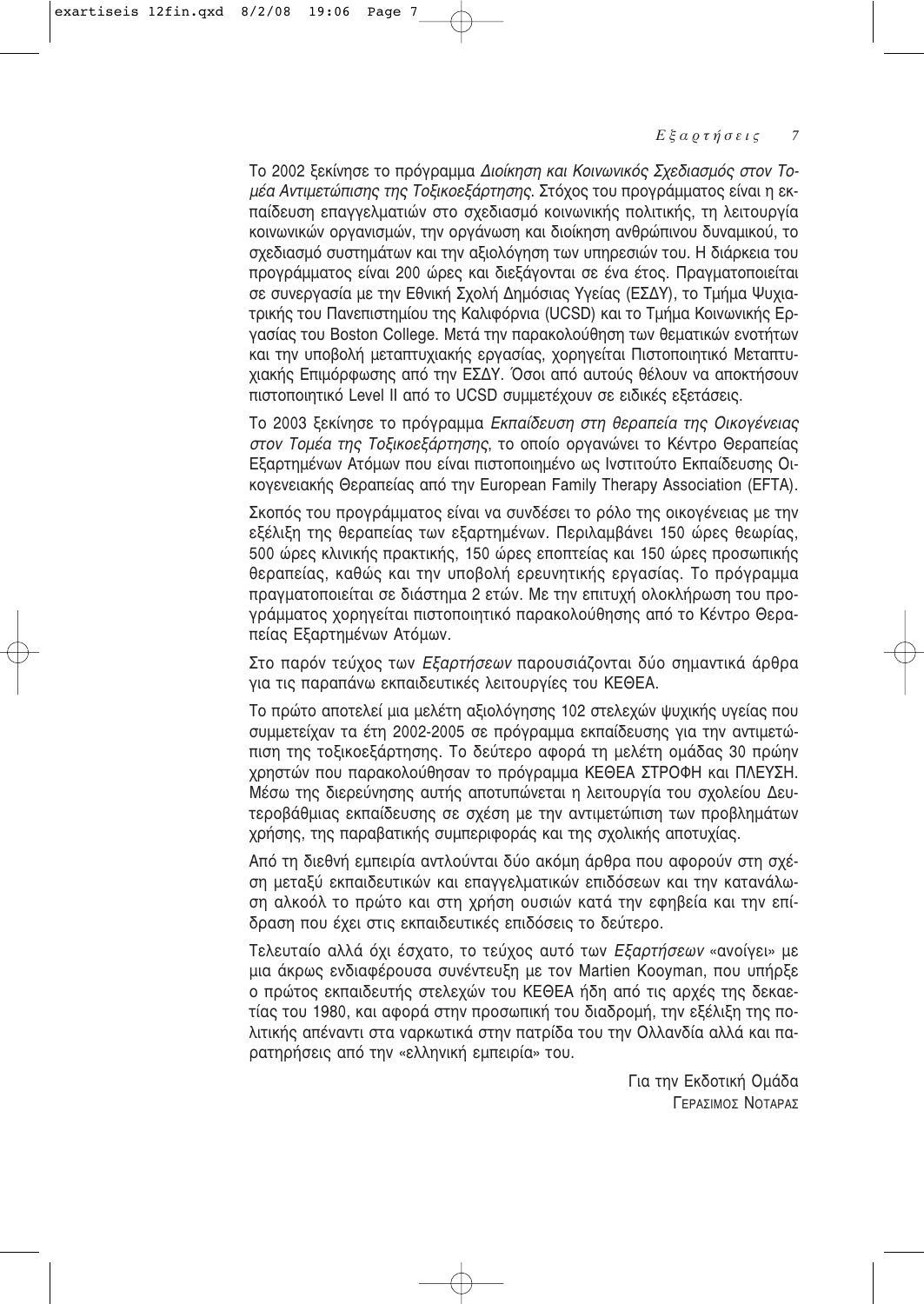# *Editorial*

THE PHILOSOPHY AND PRACTICE of the Therapy Center for Dependent Individuals place training and education as a central axis in its therapeutic approach and operation.

When drug addicts enter treatment for the first time, training and education along is seen as an equal to treatment priority. The emphasis of both treatment and education is to facilitate drug addicts to critically reflect on their way of living within a given social context and to help them develop relationships on a creative and healthy basis. Within this perspective education reinforces drug addicts as novice learners to start taking responsibilities and to discover the skills they already have and of which they were not previously aware of.

In the following stage, people in treatment are reinforced to make a new start in their education and compensate for the lost years of training. It is well known that drug users often drop out of school soon after they start using drugs or because of their drug use fail to fully attend classes. In a later stage in treatment, as soon as they enter the stage of social rehabilitation, the opportunity is given to members in treatment to begin to develop their practical and theoretical knowledge, that are necessary for applying for a job on an equal opportunities basis.

Education as it is previously described is largely provided within KETHEA, or when necessary, the Therapeutic Community (TC) members are referred to other training or educational facilities within the local community.

Currently at KETHEA four transitional schools are in operation in the major cities of Athens, Thessaloniki, Larissa and Heraklion, Crete. These schools are meant for TC members who either, dropped out of school during their compulsory education years or managed to complete high school but wished to get prepared to continue in tertiary education. These students may then be registered in state schools making use of a "home schooling" opportunity in order to participate in the mid-term or final examinations.

Moreover, almost all KETHEA therapeutic programmes have trained adult educators offering training and education to TC members. Most adult educators work part time for the organisation and their role is to facilitate vocational training or offer broader education for personal development to TC members.

Training and education in KETHEA is not merely a privilege of the people in treatment; it constitutes a right and obligation of all staff members, working either in therapeutic or administrative posts.

The system of sabbatical provision, scholarships and grants for education opportunities for staff members are integrated in the philosophy of the organisation. These are offered to the employees after a certain time of employment in the organisation and on the provision of fulfilling certain criteria.

The aim of this provision is multifaceted: continuous education and training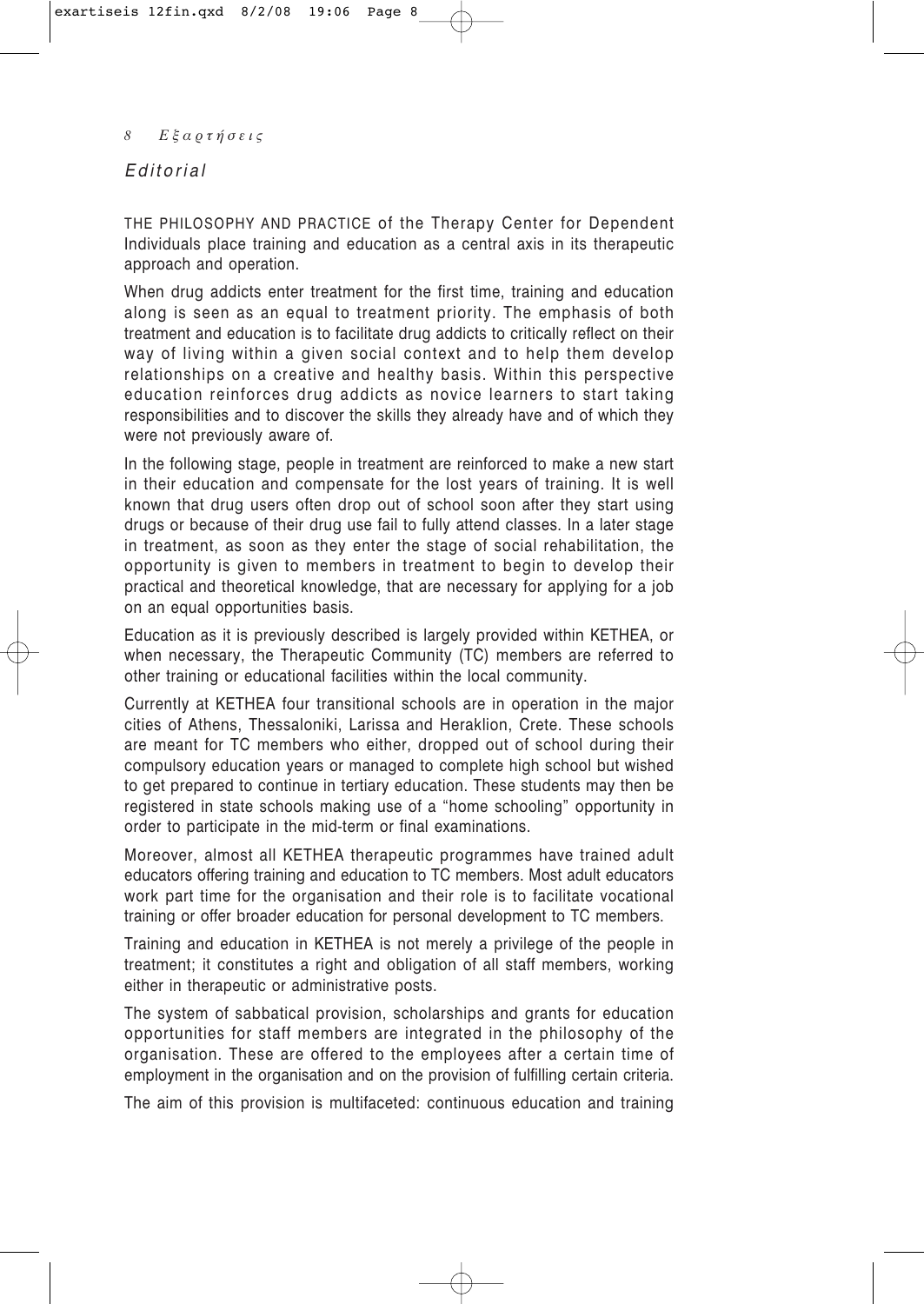for the people working in the field of addictions are necessary, since treatment methods are constantly evolving and the kinds of drug dependence change and multiply. Moreover, KETHEA in the twenty-five year of its operation developed new services and specialised in certain fields and sectors of intervention. It is therefore necessary that staff gain new knowledge and continuously follow-up the developments in other countries, as well as the new approaches applied by other organisations.

It is also known that people who work in the field of addictions are far more in risk for burn out than other professionals. These educational breaks from the work routine are deemed one of the best ways to prevent people from burn out symptoms.

Finally, in our country there is only one post-graduate course available at the university level in the field of addictions and hardly any courses at the undergraduate level in this domain.

The greater, however, contribution of KETHEA in the field of education is the development and implementation of training programmes for mental health professionals in collaboration with high status academic institutions. In these programmes participants are professionals that come from both KETHEA and other national organisations as well as professionals from organisations from other countries.

Within this sector, in 1998 a training programme entitled "Addiction Counselling: Knowledge, Skills, Attitudes in Professional Practice" was launched. This programme was developed in collaboration with the Department of Psychiatry, University of California, San Diego (UCSD) based on an agreement that was signed in 1998 between UCSD and KETHEA. The aim of this programme is to offer training to professionals in the drug treatment and prevention field, enhancing further understanding of drug addiction and planning, implementation and evaluation of treatment programmes for dealing with drug addiction. The programme has a total duration of 180 hours, organised in six weekly periods within two years. The programme content includes theory, written assignments, exams by each thematic unit and final exams. Mental Health Professionals who complete the requirements of the programme are awarded with Level I certificate on addictions from UCSD. Since 1998, five groups of professionals have completed the course. This includes 199 people from KETHEA and 111 from other organisations from Greece or other countries that is a total of 310.

The year 1996, another programme "Introduction to Group Dynamics" was initiated. The aim of the programme is training professionals on communication issues, group dynamics and interpersonal relations. The complete programme lasts 200 hours complete in one year. Other intense programmes of 100 hours were also launched in the same field and are addressed to professionals working in other drug treatment organizations in Greece. This programme is organised in collaboration with the Faculty of Communication and Mass Media Studies, of the University of Athens.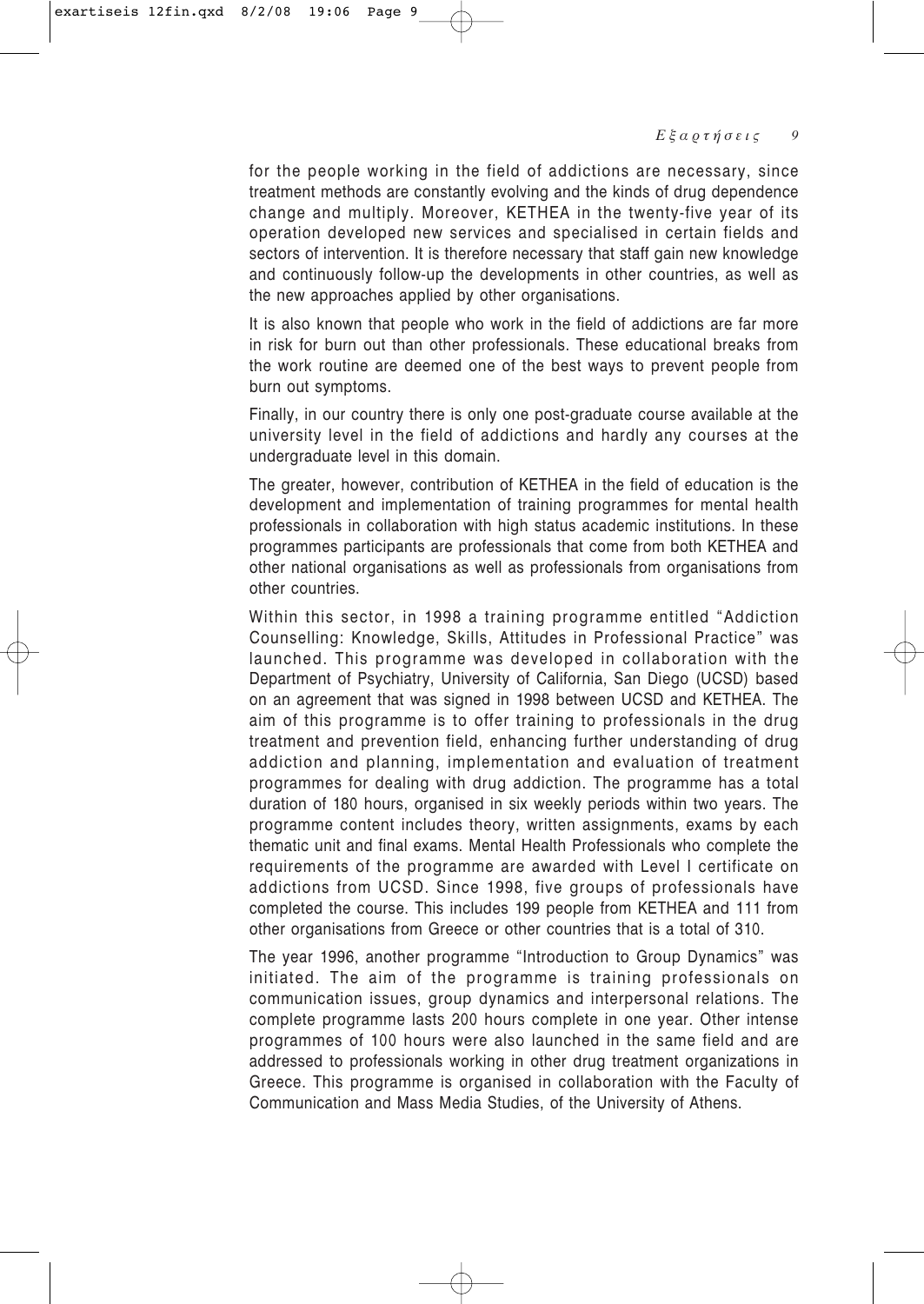In 2002, the programme "Management and Social Planning in the Field of Drug Addiction Treatment" was also introduced. The aim of the programme is to train professionals in social policy and social planning, in running social organisations, in organisation and administration of human resources, in systems planning and the evaluation of services. The duration of the programme is 200 hours and it is completed within a year. The programme is organised in collaboration with the National School of Public Health (NSPH), the Department of Psychiatry of the University of California, San Diego (UCSD) and the Department of Social Work, Boston College. Successful attendance of the thematic modules and the submission of a dissertation, leads participants to the award of a Certificate of Postgraduate Training by NSPH. Those who also wish to get a Level II certificate on addictions by UCSD sit for special exams.

In 2003, the programme "Family Therapy Training in the Field of Drug Addiction" was launched. The programme has been developed by KETHEA which is also a certified Training Institute on Family Therapy by the European Family Therapy Association (EFTA). The aim of the programme is to highlight the significant role of the family throughout the treatment process of dependent persons. The programme includes 150 hours of theory, 500 hours of clinical practice, 150 hours of supervision and 150 hours of personal therapy as well as the submission of a research project. The programme is completed within 2 years. With the successful completion of the programme a certificate of attendance is granted by KETHEA.

The current issue of *Exartiseis* presents two important articles regarding the aforementioned training activities of KETHEA. The first one is an evaluation study of 102 mental health professionals who participated in a training programme for dealing with drug addiction between the years 2002-2005. The second one focuses on a group of thirty former users who participated in KETHEA programmes STROFI and PLEFSI. Through this examination the operation of the school of secondary education is described in combination with the treatment of drug addiction, delinquent behaviour and school failure.

Two more articles were selected from the international experience. The first concerns the relation between educational attainment and professional efficiency; and the second concerns alcohol consumption and the use of substances during adolescence and the effect on educational performance.

Last, but not least, in the first pages of the current issue of *Exartiseis* there is an extremely interesting interview with Martien Kooyman, who was the first trainer of KETHEA staff members, already since the early 1980s. This interview emphasises his personal career development, his contribution to drug policy planning in his homeland, the Netherlands, but also observations from his "Greek experience".

> For the Editorial Group GERASSIMOS NOTARAS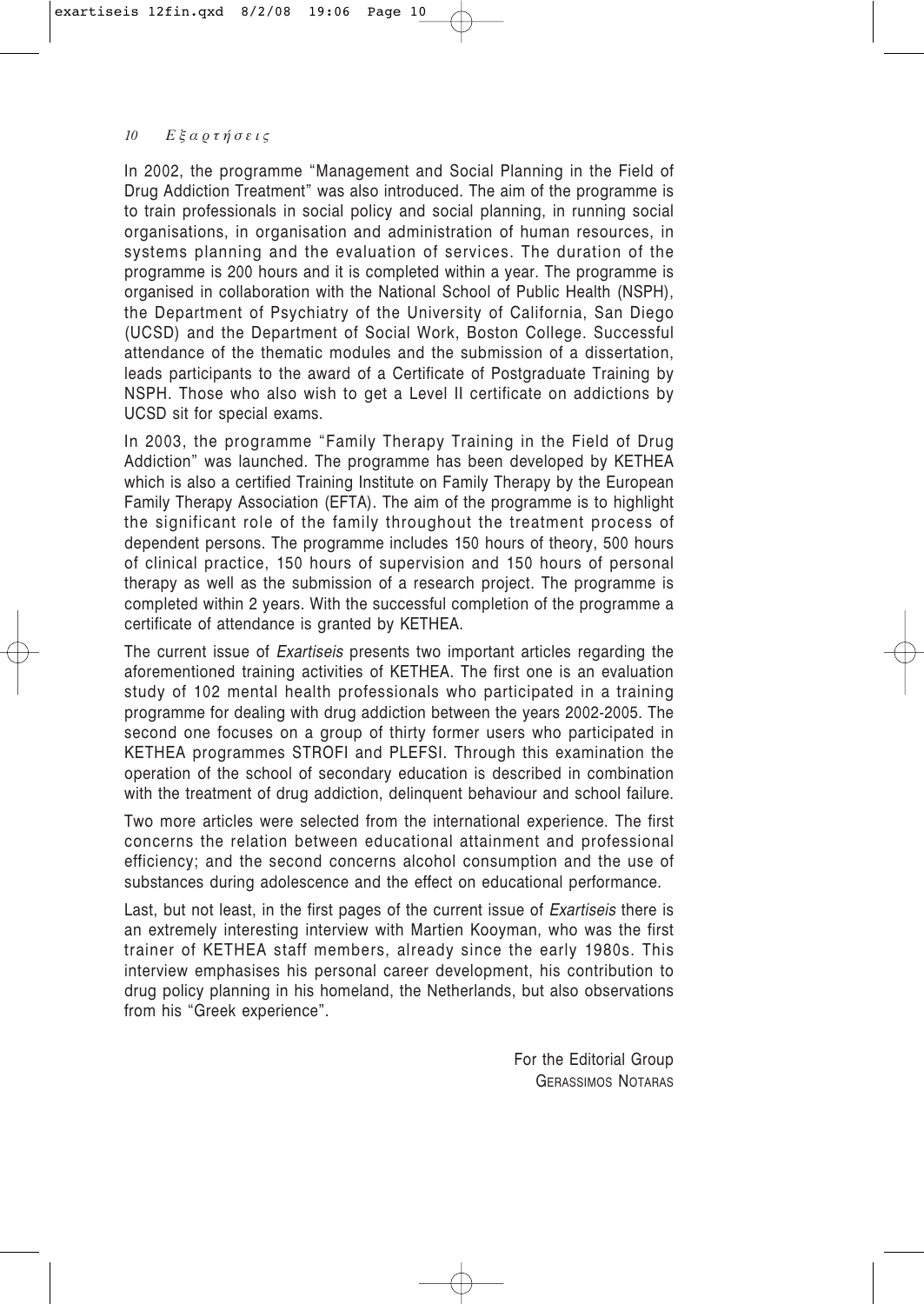*Ε ξ α ρ τ ή σ ε ι ς , τεύχος 12, 2007 Εξαρτήσεις 11*

 $\Sigma$ *UVέντευξη με τον Martien Kooyman Interview with Martien Kooyman*

Στο Ευρωπαϊκό Συνέδριο των Θεραπευτικών Κοινοτήτων που πραγματοποιήθηκε στην Κρήτη το 2005 είχαμε την ευκαιρία να συναντήσουμε το γνωστό ψυχίατρο και θεραπευτή Martien Kooyman και να συζητήσουμε μαζί του για θέματα που σχετίζονται με τη χρήση ουσιών, την απεξάρτηση, την ιστορία των θεραπευτικών κοινοτήτων, αλλά και την πολιτική της Ολλανδίας για τα ναρκωτικά. Αναφέρθηκε μεταξύ άλλων στο γνωστό «ολλανδικό μοντέλο», καθώς και στη μακρόχρονη συνεργασία του με το ΚΕΘΕΑ.

Τη συνέντευξη παρουσιάζει η Κωνσταντίνα Υφαντή.

*Μετάφραση* ΓΕΩΡΓΙΑ ΧΡΙΣΤΟΦΙΛΗ *Translation* GEORGIA CHRISTOFILI

- ΕΞ: Χαίρομαι πολύ που είχατε το χρόνο γι' αυτή τη συνέντευξη. Θα μπορούσατε να μας πείτε περισσότερα για τη δουλειά σας; Και ιδιαίτερα για τον τρόπο με τον οποίο εφαρμόστηκε η θεραπεία bonding στη θεραπεία της τοξικοεξάρτησης;
- ΜΚ: Ξεκίνησα να δουλεύω με εξαρτημένους χρήστες το 1969. Τότε δεν ήμουν ακόμη ψυχίατρος, είχα μια δουλειά μερικής απασχόλησης ως διευθυντής του πρώτου προγράμματος μεθαδόνης στη Χάγη. Μετά τον πρώτο χρόνο λειτουργίας του αναρωτηθήκαμε αν οι πελάτες μας συνέχιζαν να κάνουν χρήση ουσιών. Στο πρόγραμμα εργαζόταν ένας πολύ καλός κοινωνικός λειτουργός, ο οποίος τους έβρισκε δουλειά, όμως οι πελάτες μας «κατάφερναν» να χάνουν τη δουλειά τους μέσα σε λίγες μόλις εβδομάδες και δεν άλλαζαν ιδιαίτερα τον τρόπο ζωής τους. Υποθέσαμε λοιπόν ότι μπορεί να συνέχιζαν τη χρήση ουσιών. Κάναμε ελέγχους ούρων, γιατί δεν μπορείς να εμπιστεύεσαι κανέvαν φυσικά, και ανακαλύψαμε ότι όλοι έκαναν χρήση και άλλων ουσιών, αμφεταμινών ή βαρβιτουρικών. Προβληματιστήκαμε γιατί, προφανώς, δεν είχε πραγματοποιηθεί καμία αλλαγή. Φυσικά, έπαιρναν τη μεθαδόνη, όμως εξακολουθούσαν να κάνουν χρήση των ουσιών που έβρισκαν στην πιάτσα. Συμπτωματικά, εκείνη την περίοδο μία ομάδα ανέβαζε ένα θεατρικό έργο με τίτλο "Concept to the Hague". Πήγα και παρακολούθησα την παράσταση και ήταν η πρώτη φορά που είδα πρώην χρήστες, ανθρώπους που είχαν σταματήσει να κάνουν χρήση ουσιών, καθώς στην παράσταση συμμετείχαν τα μέλη μιας θεραπευτικής κοινότητας που ονομαζόταν Daytop Village New York. Η παράσταση αφορούσε αυτήν τη συγκεκριμένη κοινότητα. Μετά το τέλος της, οι ηθοποιοί κατέβηκαν από τη σκηνή και κάθισαν μαζί με τους θεατές, άνοιξαν τα χέρια και ρωτούσαν: «Θα με αγαπούσες;» Κάποιοι θεατές, ιδιαίτερα όσοι βρίσκονταν στην πρώτη σειρά, φοβήθηκαν, Ενώ ήμουν χαρούμενος που δεν καθόμουν στην πρώτη σειρά. Μετά την παράσταση σκέφτηκα ότι, τελικά, είναι όντως δυνατό να κάνεις θεραπεία. Έτσι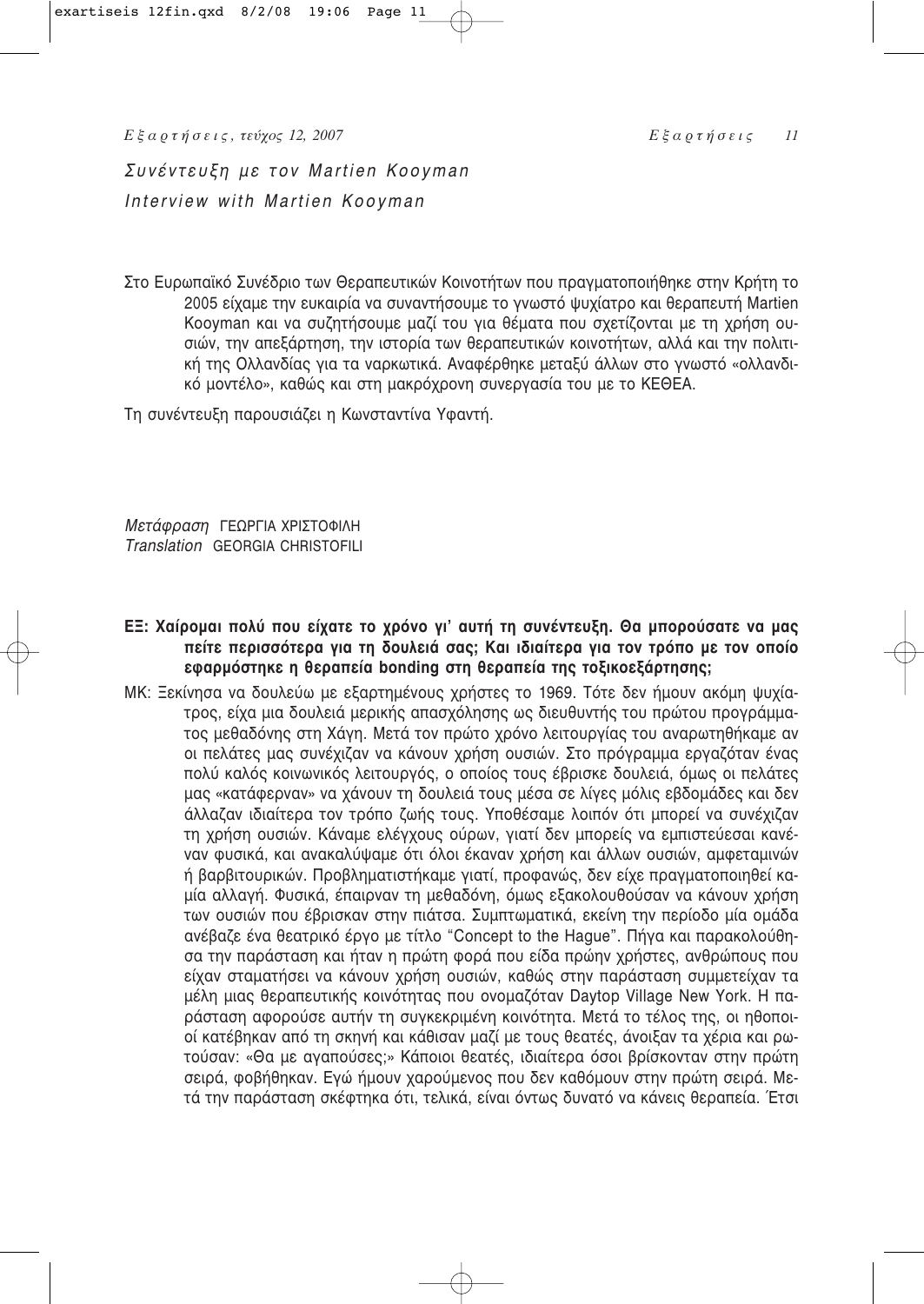ρώτησα στο φορέα στον οποίο εργαζόμουν εάν θα μπορούσαμε και εμείς να ξεκινήσουμε μία κοινότητα. Όμως, ο καθηνητής που επόπτευε την κλινική για τις εξαρτήσεις είπε όχι, δεν μπορείς να θεραπεύσεις τους εξαρτημένους. Αυτή ήταν μια συνηθισμένη άποψη εκείνη την εποχή, στα τέλη της δεκαετίας του '60 και στις αρχές της δεκαετίας του '70. Αργότερα, όταν έγινα ψυχίατρος συνέχισα να δουλεύω στη μονάδα μεθαδόνης. Ήξερα ότι υπήρχε ένα αγρόκτημα, στις εγκαταστάσεις του Ψυχιατρικού Νοσοκομείου όπου εργαζόμουν. Έτσι ρώτησα τον διευθυντή εάν θα μπορούσε να αξιοποιηθεί, για να λειτουργήσει εκεί μια θεραπευτική κοινότητα και μου απάντησε: «Ξεκίνα». Είχα λοιπόν το ελεύθερο να πειραματιστώ για έναν ολόκληρο χρόνο.

- Έτσι ξεκίνησε η θεραπευτική κοινότητα, σε ένα αγρόκτημα, όπως έχω ήδη περιγράψει στο βιβλίο μου που αφορά στις θεραπευτικές κοινότητες, και που ενδεχομένως θα έχετε ήδη διαβάσει. Από το αρχικό χάος καταφέραμε να φτιάξουμε μία καλή θεραπευτική κοινότητα. Η πρώτη μεγάλη αλλαγή ήρθε, όταν εγώ και ένα ακόμη μέλος του προσωπικού παρακολουθήσαμε ένα εργαστήριο για τις ομάδες αντιπαράθεσης, το οποίο διοργάνωνε ένας πρώην εξαρτημένος που ήταν διευθυντής της κοινότητας Phoenix House της Νέας Υόρκης, σε συνεργασία με τον πρώην διευθυντή του Phoenix House του Λονδίνου. Αυτό ήταν πολύ σημαντικό γεγονός. Ήταν η πρώτη φορά που συνειδητοποίησα ότι, ακόμη κι αν είσαι ψυχίατρος, μπορείς να είσαι και άνθρωπος. Μπορείς να αισθάνεσαι και να εκφράζεις τα συναισθήματά σου, όχι μόνο να κάθεσαι και να συζητάς για τα προβλήματα.
- Εφαρμόσαμε λοιπόν τις ομάδες αντιπαράθεσης κατευθείαν και αυτή ήταν μεγάλη αλλαγή στην κοινότητά μας. Τα μέλη άρχισαν να είναι πιο ειλικρινή, σχεδόν σταμάτησαν να κρύβοvται. Λίγο μετά απ' αυτό ξεκινήσαμε τη θεραπευτική κοινότητα Emiliehoeve στις 14 Φεβρουαρίου 1972. Ήταν η πρώτη θεραπευτική κοινότητα στην Ολλανδία αλλά και σε ολόκληρη την Ευρώπη. Αργότερα, δημιουργήθηκαν δύο ακόμη κοινότητες στην Αγγλία. Μετά βήμα-βήμα εισάγαμε όλα τα εργαλεία της θεραπευτικής κοινότητας. Ωστόσο, χρειάστηκε κάποιος χρόνος, μέχρι να υιοθετήσουμε το σύστημα ιεραρχίας των θεραπευτικών κοινοτήτων, επειδή δεν ήταν δημοκρατικό . Αυτό ήταν πολύ σημαντικό την περίοδο εκείνη, τις δεκαετίες '60-'70. Συνειδητοποιήσαμε όμως πόσο σημαντικό ήταν οι άνθρωποι να νιώθουν ασφαλείς, να έχουν συνεχή απασχόληση μέσα στις θεραπευτικές κοινότητες, να αναθέτουν εργασίες, να είναι υπεύθυνοι για όσα κάνουν και στη συνέχεια να συζητούν για το πώς ένιωσαν μέσα στις ομάδες. Το 1972, ο Daniel Casriel, Αμερικανός ψυχίατρος και ένας από τους ιδρυτές του Daytop Village, ήρθε στην Ολλανδία με στόχο να πραγματοποιήσει ένα εργαστήριο ψυχοθεραπείας, με τίτλο: «Διαδικασία Νέας Ταυτότητας», αυτό που αργότερα ονομάστηκε ψυχοθεραπεία Bonding. Eίχα ήδη διαβάσει το βιβλίο του για το Synanon, «Το δίκαιο σπίτι»\*\*, και μου είχε φανεί ενδιαφέρον. Έτσι, αποφάσισα να παρακολουθήσω το εργαστήριο που διοργάνωνε.
- Βρέθηκα λοιπόν για πρώτη φορά σε ομάδα Bonding, ήταν μια πολύ καλή εμπειρία για μένα, Ήταν αρχές Σεπτεμβρίου του 1972. Ήμασταν όλοι επαγγελματίες και αντιμετωπίζαμε τα δικά μας προβλήματα. Μετά από αυτή την ομάδα ζητήσαμε από τον Casriel να έρ-

<sup>\*</sup> Οι θεραπευτικές κοινότητες διακρίνονται σε δημοκρατικές και ιεραρχημένες ανάλογα με τη βασική τους φιλοσοφία και το μοντέλο λειτουργίας τους.

<sup>\*\*</sup> So fair a house: The story of Synanon by Daniel Casriel, Prentice-Holl, 1964, 224p.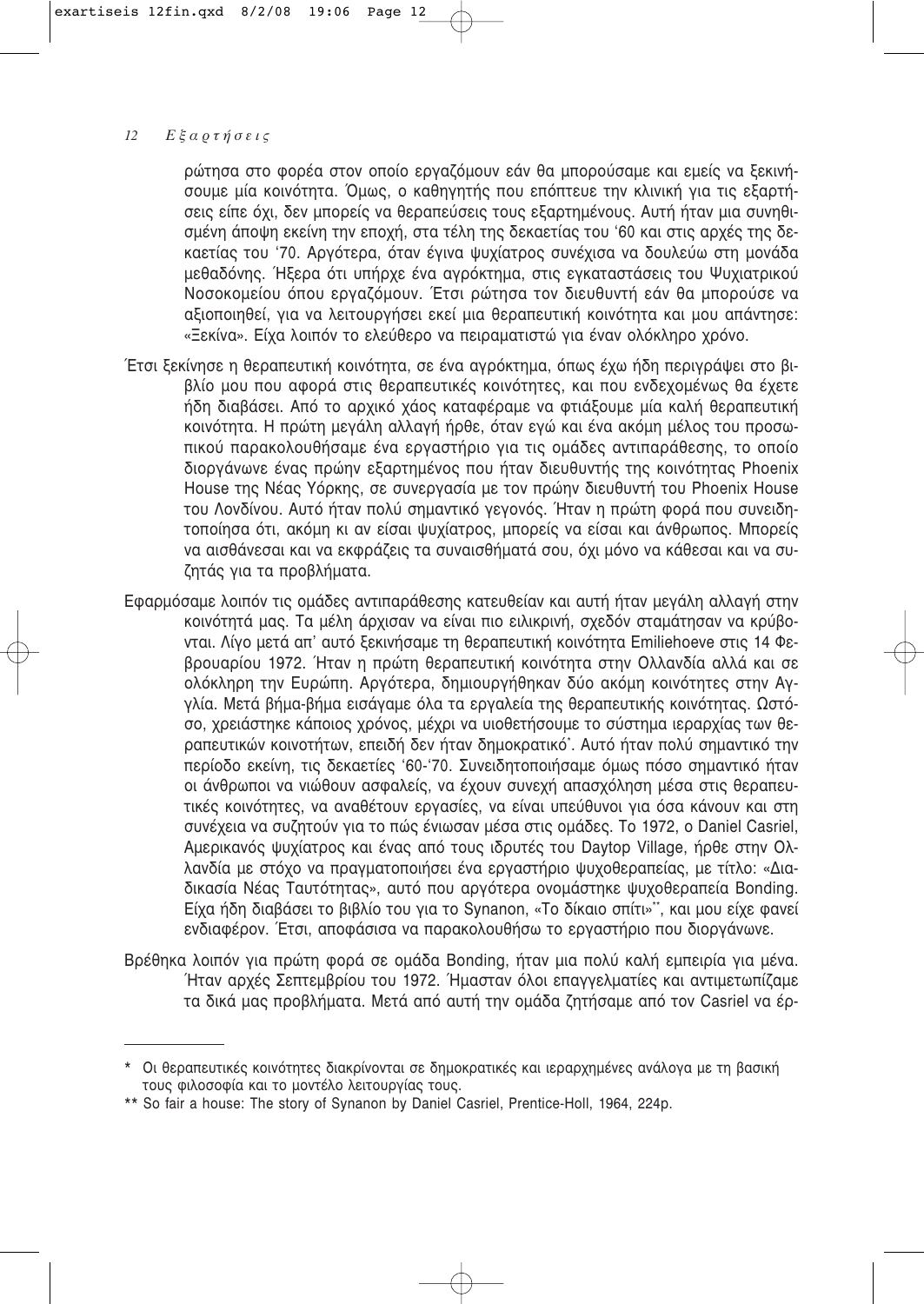θει να μας εκπαιδεύσει. Χρειάστηκε να περιμένουμε δυο χρόνια μέχρι τελικά να καταφέρει να βρει χρόνο να οργανώσει ένα εκπαιδευτικό πρόγραμμα για μας. Συνειδητοποιήσαμε ότι ήταν μια πολύ καλή προσθήκη για το θεραπευτικό πρόγραμμα, καθώς τα περισσότερα μέλη μας είχαν πολύ αρνητική ιδέα για τον εαυτό τους, θεωρούσαν ότι ήταν αποτυχημένοι και κατά συνέπεια δεν τα κατάφερναν ούτε στην αντιμετώπιση της χρήσης. Υπήρχε πάντοτε ο φόβος τους να πλησιάσουν, ένας φόβος για την οικειότητα, όχι τόσο πολύ σε σχέση με το σεξ όσο με την ουσιαστική προσέγγιση του άλλου. Έτσι ξεκινήσαμε τη δική μας εκπαίδευση. Πήγα στην Αμερική και συμμετείχα σε εργαστήρια στη θεραπευτική κοινότητα που είχε ξεκινήσει ο Casriel, χωριστά από το Daytop, με το όνομα Areba.

exartiseis  $12fin.qxd$   $8/2/08$   $19:06$  Page

- Ο Casriel ήταν γιατρός και διευθυντής της κοινότητας, είχε επίσης την ιδιότητά του ψυχαναλυτή και έκανε ψυχοθεραπεία σύμφωνα με το ψυχαναλυτικό μοντέλο. Όταν δούλευε στο Daytop είδε τις ομάδες αντιπαράθεσης και σκέφτηκε ότι θα μπορούσε να εφαρμόσει αυτό το μοντέλο ομαδικής θεραπείας, κατά το οποίο οι άνθρωποι φώναζαν και αντιπαρατίθενταν ο ένας στον άλλον, και στη δική του δουλειά, επειδή αυτό βοηθά στο να νιώσει κανείς ανακούφιση. Αργότερα, εφάρμοσε τις ομάδες αντιπαράθεσης και στο γραφείο του με αυτούς που θα λέγαμε «φυσιολογικούς ανθρώπους». Σε αυτές τις ομάδες ανακάλυψε ότι, όταν οι άνθρωποι είναι στενοχωρημένοι ή έχουν φορτιστεί συναισθηματικά, τότε οι άλλοι έχουν την τάση να τους αγκαλιάζουν και, όταν συμβαίνει αυτό, αναδύονται ακόμη περισσότερα συναισθήματα. Είναι σαν να νιώθουν ότι τους έχει λείψει η αγάπη, συναίσθημα που έχει ρίζες στο παρελθόν τους. Αποφάσισε λοιπόν να το συνεχίσει αυτό, ξεκινώντας από την αγκαλιά! Όταν κάποιοι άνθρωποι ένιωθαν μόνοι, τότε οι άλλοι τους αγκάλιαζαν.
- Έτσι άρχισε να εισάγει αυτές τις μεθόδους και να εκπαιδεύει ανθρώπους στην Ολλανδία, τη Σουηδία, το Βέλγιο και τη Γερμανία. Ήταν πολύ εντυπωσιακό αυτό που έκανε, αυτή η ομάδα ήταν πρωτοποριακή. Μια ολόκληρη ομάδα ανθρώπων οι οποίοι καθόντουσαν αγκαλιά. Φυσικά, εμείς φοβόμασταν ότι κάποιοι άνθρωποι θα μπερδευόντουσαν και θα έμπλεκαν και τη σεξουαλική διάσταση.
- Όπως σας είπα, εγώ εκπαιδεύτηκα στη θεραπευτική κοινότητα Areba, στη Νέα Υόρκη. Ο Casriel την είχε ιδρύσει, καθώς το προσωπικό της κοινότητας του Daytop δεν συμφω-VOÚσε με τις ιδέες του και είχε τους δικούς του φόβους σχετικά με την οικειότητα. Στο Daytop είχαν συνηθίσει σε πολύ σκληρές ομάδες αντιπαράθεσης, πολύ επιθετικές, με χιούμορ επίσης, αλλά οι άνθρωποι προτιμούσαν κατά τη διάρκειά τους να κάθονται στις καρέκλες τους. Οι συμμετέχοντες δεν σηκώνονταν από τις καρέκλες τους. Στις ομάδες Bonding όμως, οι συμμετέχοντες έπρεπε να αγκαλιάζουν ο ένας τον άλλον, οπότε δεν γινόταν να είναι καθισμένοι. Κάτι άλλο επίσης σημαντικό στις ομάδες Bonding είναι να προσπαθήσεις να απαλλαγείς από τις αρνητικές στάσεις που έχεις σχηματίσει από πολύ νωρίς στη ζωή σου, πολλές φορές πριν ακόμη μιλήσεις. Όπως: «Θα προτιμούσα να μην είμαι εδώ», ή «Κανείς δεν νοιάζεται για μένα», ή «Δεν με αναπούν». Ή στάσεις όπως: «Δεν είμαι αρκετά καλός, δεν χρειάζομαι κανέναν. Δεν θα μοιραστώ τον πόνο μου, θα στραφώ στα ναρκωτικά και δεν ζητώ βοήθεια από κανέναν, δεν εμπιστεύομαι κανέναν».
- Το να έχει κανείς αυτά τα συναισθήματα από νωρίς στη ζωή του μπορεί να έχει ρίζες στην παιδική ηλικία και στην παρουσία για παράδειγμα μιας άρρωστης μητέρας, γεγονός που έδινε στο παιδί την εντύπωση ότι δεν νοιάζεται κανείς για εκείνο. Αυτό μπορεί να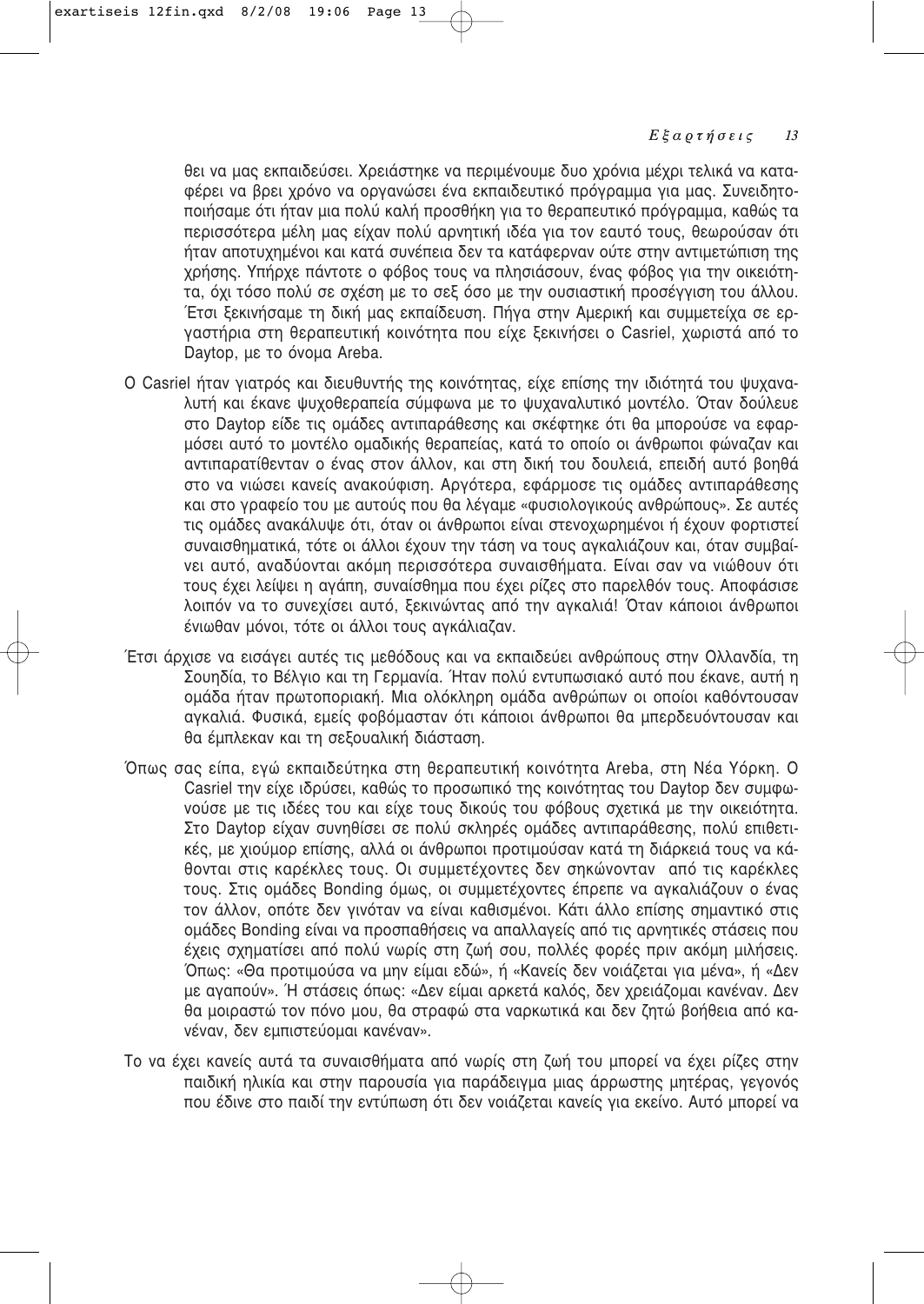έκανε το παιδί να πιστέψει ότι, εφόσον δεν παίρνει αυτό που χρειάζεται, το πιο πιθανό είναι ότι κάτι δεν πάει καλά με το ίδιο. Εάν όμως δεν ξέρει τι δεν πάει καλά, κάτι που είναι επίπονο, μπορεί να υιοθετήσει κακή συμπεριφορά. Τελικά, κάποια από αυτά τα παιδιά μεναλώνοντας καταλήνουν να κάνουν χρήση ουσιών, να κλέβουν ή να εμπλέκονται σε παρόμοιες δραστηριότητες.

- Σε μια έρευνα που έγινε στην Ολλανδία βρέθηκε ότι το 5% των χρηστών ηρωίνης είχαν ήδη επαφή με την Αστυνομία πριν ξεκινήσουν τη χρήση ουσιών. Αυτό σημαίνει ότι είχαν ήδη εκδηλώσει κάποια αρνητική, αντικοινωνική συμπεριφορά. Συμμετέχοντας ο εξαρτημένος στη θεραπευτική κοινότητα θα σταματήσει τη χρήση και θα νιώσει καλύτερα. Παράλληλα αυξάνεται η αυτοεκτίμησή του, καθώς κάνει πράγματα που δεν έκανε παλιά, για παράδειγμα, μπορεί να γίνει επικεφαλής της κουζίνας ή να μάθει να μιλά σε μια μεγάλη ομάδα. Όμως, αντιληφθήκαμε ότι εκείνη την περίοδο στις θεραπευτικές κοινότητες δεν ασχολούνταν ιδιαίτερα με τα συναισθήματα και με θέματα εγγύτητας των σχέσεων. Παρατηρήσαμε ότι συχνά στη θεραπευτική κοινότητα τα μέλη πήγαιναν καλά, δούλευαν σκληρά, όμως στο επίπεδο των σχέσεων δεν προχωρούσαν τόσο καλά, απέφευγαν την επαφή με άλλους ανθρώπους. Φυσικά, είναι κάτι πολύ ιδιαίτερο, ενώ είσαι στη θεραπευτική κοινότητα να μπεις σε μια ομάδα ανδρών και γυναικών που αγκαλιάζουν ο ένας τον άλλον. Συνήθως, είχαμε ομάδες όπου οι άνδρες ήταν πολύ περισσότεροι από τις γυναίκες, έτσι έπρεπε να προσέξουμε πολύ τις γυναίκες, ιδιαίτερα στις περιπτώσεις που είχαν υποστεί σεξουαλική κακοποίηση από άντρες. Σαφώς, δεν εντάσσαμε τους καινούργιους ανθρώπους στις ομάδες αυτές. Για αυτούς είχαμε άλλα είδη ομάδων, ομάδες παιχνιδιού περισσότερο, όπου αγκάλιαζαν ο ένας τον άλλον, αλλά ουσιαστικά δεν έμπαιναν πολύ βαθιά στα πράγματα. Έπαιζαν παιχνίδια και δεν συμμετείχαν σε ομάδες αντιπαράθεσης. Αυτού του είδους οι ομάδες ξεκινούσαν μετά τους τρεις πρώτους μήνες παραμονής στη θεραπευτική κοινότητα, μία τρίωρη συνάντηση της ομάδας κάθε βδομάδα. Φυσικά, αυτή η θεραπεία δεν ολοκληρωνόταν μετά από ένα χρόνο στη θεραπευτική κοινότητα, αλλά συνέχιζε σε αυτές τις ομάδες ακόμη και στη φάση της επανένταξης, άλλους τέσσερις μήνες.
- Βεβαίως, αυτές οι ομάδες πρέπει να πραγματοποιούνται από κάποιον ο οποίος έχει εκπαιδευτεί σε αυτή τη μέθοδο. Έτσι άρχισαν να λειτουργούν εκπαιδευτικά προγράμματα στην Ολλανδία, μαζί με άλλους ειδικούς από το Βέλγιο, όπως ο Johan Maertens, διευθυντής της θεραπευτικής κοινότητας De Sleutel. Υλοποιήθηκαν λοιπόν σεμινάρια στο Βέλγιο και στην Ολλανδία, επειδή μιλάμε την ίδια γλώσσα: Διοργανώσαμε εκπαιδευτικά προγράμματα με τους Φλαμανδούς, για να μπορούν και εκείνοι να δουλεύουν με αυτή τη μέθοδο στις θεραπευτικές τους κοινότητες. Επίσης, μαζί με άλλους θεραπευτές από τη Σουηδία εκπαιδεύσαμε ανθρώπους στην Ιταλία.
- Αυτοί εφάρμοσαν τη θεραπευτική μέθοδο του Bonding στις θεραπευτικές κοινότητες στην Ιταλία, όπως στο Μπελούνο για παράδειγμα, μια παλιά πόλη κοντά στη Βενετία. Εκεί οργανώθηκαν εργαστήρια κατά τη διάρκεια του Σαββατοκύριακου για γονείς ή άλλα μέλη της οικογένειας. Συνήθως, και τα υπόλοιπα μέλη της οικογένειας έχουν τα ίδια προβλήματα με τα συναισθήματά τους και κυρίως με την οικειότητα ή την ενοχή. Έτσι ξεκίνησαν στην Ιταλία, σε όλα τα μικρά χωριά στην περιοχή του Μπελούνο ομάδες όπου συζητιόντουσαν τα οικογενειακά προβλήματα, κάτι σαν ομάδες αυτοβοήθειας για οικογένειες. Οι οικογένειες έθεταν θέματα σχετικά με τα νεαρά μέλη τους που έκαναν χρήση ουσιών ή είχαν άλλα προβλήματα συμπεριφοράς. Συχνά μετά από αυ-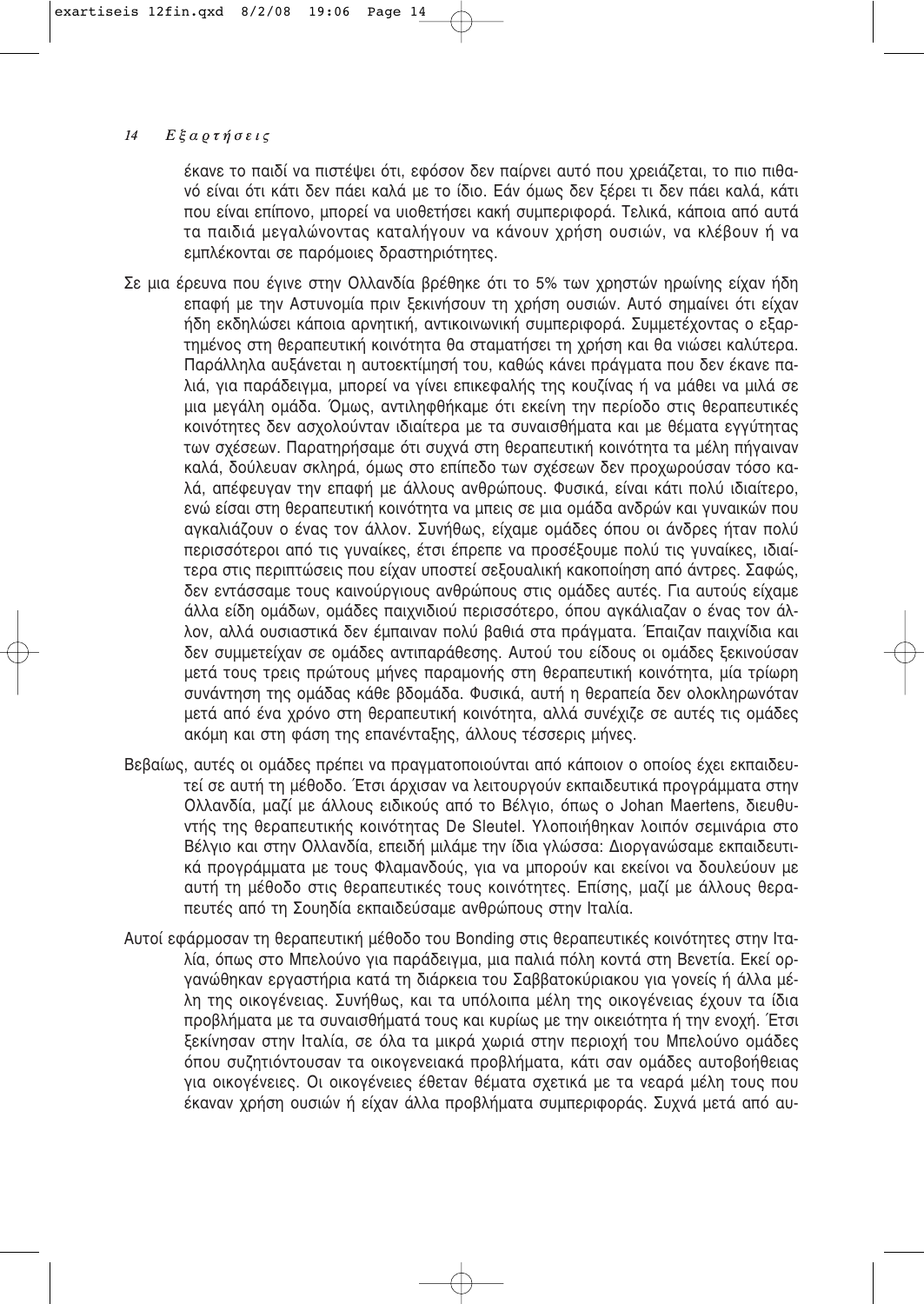exartiseis  $12fin,qxd$   $8/2/08$   $19:06$  Page

τές τις ομάδες οι άνθρωποι θέλουν να συμμετέχουν στα εργαστήρια Bonding. Γυρνούν στις ομάδες οικονενειακής θεραπείας και λένε: «Αυτό ήταν πολύ ωραίο, θα ήταν καλό και για σένα». Μέσα σε δέκα χρόνια πάνω από 1.700 άνθρωποι είχαν συμμετάσχει σε ομάδες Bonding στο Μπελούνο. Οι ομάδες αυτές δεν γίνονταν μόνο μία φορά αλλά για μισό χρόνο πραγματοποιούνταν εργαστήρια τα Σαββατοκύριακα. Φαίνεται να λειτουργεί πολύ καλά έτσι.

- Στην Ολλανδία ήταν πιο δύσκολα τα πράγματα. Εγώ διοργανώνω ομάδες Bonding με ανθρώπους οι οποίοι έχουν μέλη της οικογενείας τους σε κάποια θεραπευτική κοινότητα! Όμως οι συμμετέχοντες συχνά δεν έχουν καμία σχέση με τη θεραπευτική κοινότητα. Αυτές οι ομάδες λειτουργούν πλέον πάνω από 30 χρόνια και είναι ανοιχτές.
- Νομίζω ότι το πρόβλημα στην Ελλάδα είναι να εκπαιδευτούν οι άνθρωποι στο πώς να εφαρμόζουν αυτές τις ομάδες στη θεραπευτική κοινότητα. Άκουσα στο συνέδριο στην Κρήτη την παρουσίαση της ερευνητικής δουλειάς του κυρίου Γ. Παπαναστασάτου. Ήταν μια πολύ καλή έρευνα και τον ρώτησα τι προβλήματα αντιμετώπισε. Μου απά-Vτησε ότι ήταν δύσκολο στα μέλη να ανοιχτούν συναισθηματικά στις ομάδες και ότι του φάνηκε καλό που το έμαθε αυτό. Οι γυναίκες, προφανώς, δεν είχαν ιδιαίτερο πρόβλημα να ανοιχτούν συναισθηματικά και να αγκαλιάζονται μέσα στις ομάδες, σε αντίθεση με τους άνδρες.
- Πραγματοποίησα και εγώ ομάδες Bonding εδώ στην Ελλάδα με μέλη του προσωπικού τού ΚΕΘΕΑ. Ανακάλυψα ότι, εδώ στην Ελλάδα, οι άνδρες δυσκολεύονταν να δείξουν τον πόνο τους και ήταν πιο άκαμπτοι. Ενώ δεν συνέβαινε το ίδιο με τις γυναίκες, οι οποίες μπορούσαν να δείξουν τα συναισθήματά τους.

# **ΕΞ: Εδώ στην Ελλάδα λέμε ότι οι άνδρες δεν κλαίνε.**

ΜΚ: Ναι! Αυτό είναι αλήθεια. Αυτή είναι η κουλτούρα τους, είναι ο τρόπος με τον οποίο ανατράφηκαν. Μπορώ να το κατανοήσω αυτό και πρέπει να παραδεχτώ ότι για τους άντρες αυτό είναι μεγάλο πρόβλημα, καθώς μπορεί κάποιος να πονά και να χρησιμοποιεί τις ουσίες ως παυσίπονο. Εάν σταματήσει, ο πόνος θα επιστρέψει. Θα πρέπει λοιπόν να είναι σε θέση να αντιμετωπίσει τον πόνο.

# **ΕΞ: Ξέρω ότι έχετε κάνει ομαδική θεραπεία εδώ στην Ελλάδα. Θα μπορούσατε να μας πεί**τε περισσότερα για το πώς ξεκίνησε αυτή η συνεργασία;

ΜΚ: Ναι, είναι μια πολύ όμορφη ιστορία. Καταρχήν, ο ψυχίατρος Φ. Ζαφειρίδης ήρθε στην Ολλανδία και στη Γερμανία. Ήρθε και μας είδε, επειδή ήθελε να ξεκινήσει ένα πρόγραμμα στην Ελλάδα και του άρεσε η κοινότητα Emiliehoeve. Σκέφτηκε ότι θα μπορούσε ίσως να ξεκινήσει ένα παρόμοιο πρόγραμμα και στην Ελλάδα. Ακριβώς όπως συνέβη και με άλλες χώρες, έστειλε και εκείνος ανθρώπους από την Ελλάδα στην Ολλανδία για εκπαίδευση. Εντάχθηκαν στην κοινότητα ως μέλη για τέσσερις εβδομάδες και άλλες δύο εβδομάδες στο πρόγραμμα της επανένταξης, με στόχο να βιώσουν την εμπειρία μιας θεραπευτικής κοινότητας. Θεώρησε ότι αυτός ήταν ο καλύτερος τρόπος εκπαίδευσης. Είναι όπως όταν θέλει κανείς να νίνει θεραπευτής Bonding. Θα πρέπει πρώτα να βιώσει την εμπειρία του Bonding ο ίδιος, να μάθει τη θεραπευτική παρέμβαση πριν γίνει και ο ίδιος θεραπευτής. «Ωραία, μου είχε πει, θα σου στείλω 15 άτομα». Όμως δεν μπορούσαμε να δεχτούμε περισσότερους από πέντε στην κοινότητα Emiliehoeve. Έτσι, έστειλε κάποιους και σε άλλες θεραπευτικές κοινότητες στην Ολ-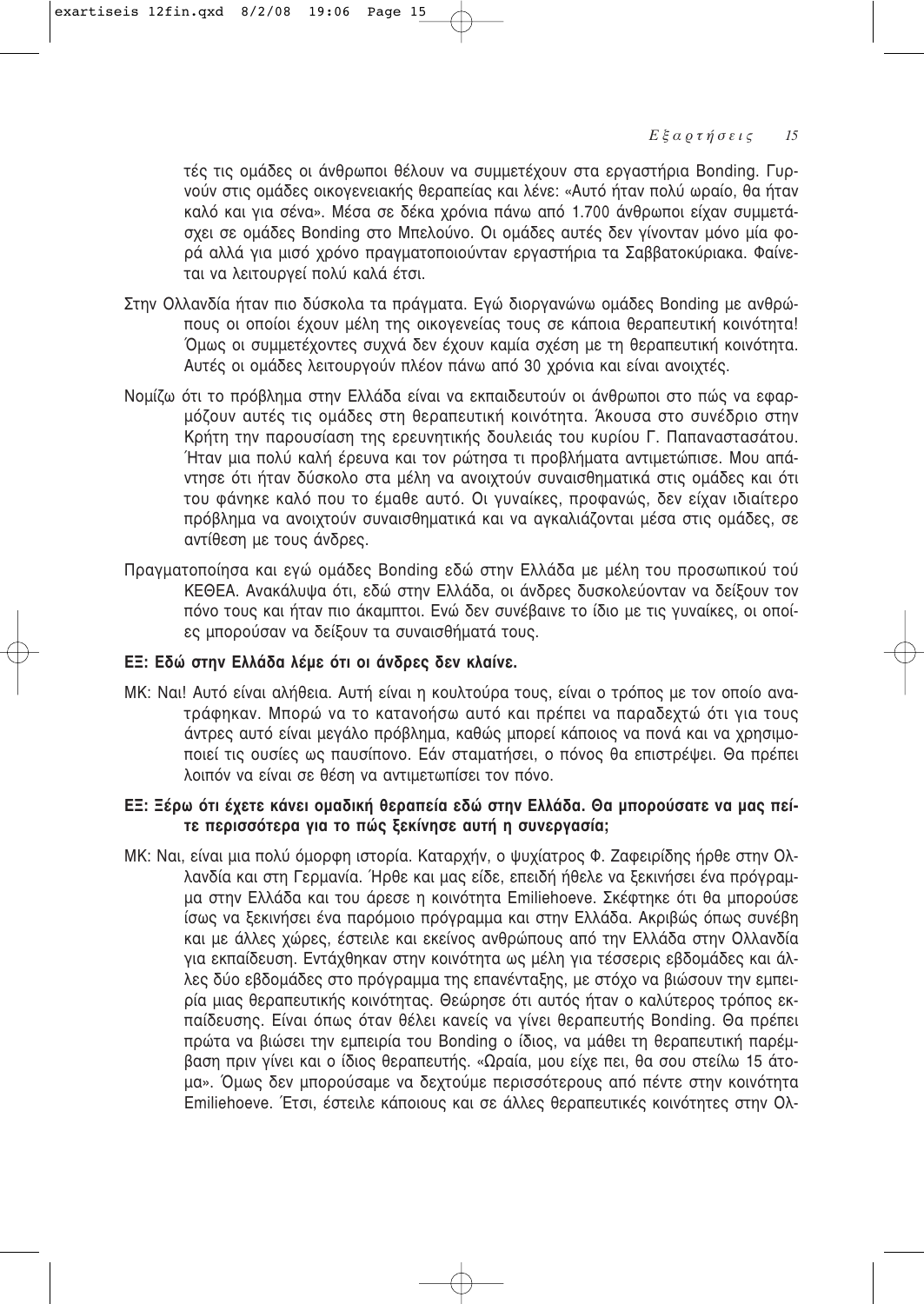λανδία, μερικούς στις βόρειες περιοχές της χώρας και τους υπόλοιπους στις κεντρικές. Ήρθαν λοιπόν ψυχίατροι, ψυχολόγοι και κοινωνικοί λειτουργοί και έμειναν ως μέλη στη θεραπευτική κοινότητα. Βεβαίως τα περισσότερα μέλη στην Ολλανδία μιλούσαν αγγλικά και έτσι δεν υπήρχε πρόβλημα επικοινωνίας.

- Υπάρχει μια πολύ ωραία ιστορία την οποία ενδεχομένως θα έχετε ακούσει. Μετά από κάποιες ημέρες συμμετοχής των Ελλήνων ειδικών ως μελών στην κοινότητα Emiliehoeve, ήθελα να δω πώς πήναιναν. Έτσι τους κάλεσα να συναντηθούμε στο νραφείο μου και τους ρώτησα πώς πάνε τα πράγματα. Μου είπαν, λοιπόν, ότι «φαίνεται πολύ ενδιαφέρον το πρόγραμμα, όμως πιστεύουμε ότι τα μέλη εδώ δεν τρώνε αρκετά. Στις βραδινές ομάδες, (αυτές ήταν ομάδες αντιπαράθεσης), οι συμμετέχοντες φώναζαν «πεινάω, πεινάω». Στην πραγματικότητα φώναζαν «είμαι θυμωμένος<sup>ΣτΜ</sup>». Αργότερα μιλώντας μαζί τους έμαθα ότι στην Ελλάδα το δείπνο διαρκεί πολλή ώρα, δεν τρώνε μέσα σε δεκαπέντε λεπτά. Στο Emiliehoeve μετά από ένα τέταρτο είχαν όλοι σταματήσει να τρώνε και τα μέλη πήγαιναν στο σαλόνι για να καπνίσουν. Νομίζω, λοιπόν, ότι πριν οι Έλληνες ξεκινήσουν καλά καλά να τρώνε, οι υπόλοιποι είχαν ήδη τελειώσει και έτσι έμεναν οι ίδιοι με ένα αίσθημα πείνας.
- Κατάφεραν όμως να μείνουν και τελικά έκαναν καλή δουλειά. Μου είπαν ότι θα ξεκινούσαν ομάδες σε ένα μέρος κοντά στη Θεσσαλονίκη, σε ένα πολύ παλιό, μεγάλο κτίριο. Μετά από μερικούς μήνες με κάλεσαν να πάω να δω πώς ήταν. Είδα με μεγάλη μου έκπληξη ότι είχαν έντεκα μελή και χρησιμοποιούσαν μόνο το ένα τρίτο του κτιρίου για διαμονή. Ένα χρόνο αργότερα, όταν πήγα να τους ξαναδώ, είχαν 50 μέλη και το κτίριο ήταν πολύ ωραίο, το είχαν αναπαλαιώσει. Όταν ξαναγύρισα, είχαν οργανώσει εργαστήρια και το πρόγραμμα αναπτυσσόταν γρήγορα. Ήταν πολύ όμορφο! Κατάφεραν από ένα παλιό κτίριο να φτιάξουν κάτι εντελώς καινούριο. Αυτή είναι η φιλοσοφία του προγράμματος.
- Μου ζήτησαν να επιστρέψω και να τους εκπαιδεύσω Θυμάμαι μια φορά κάναμε ένα εκπαιδευτικό εργαστήριο στο εξοχικό σπίτι του Δρα Φ. Ζαφειρίδη. Ήταν στις πλαγιές του Ολύμπου. Το εκπαιδευτικό με το προσωπικό διήρκεσε μια εβδομάδα. Στις ομάδες χρησιμοποιήσαμε κάποιες τεχνικές Bonding και δουλέψαμε με τα συναισθήματα. Ήμασταν καλυμμένοι από τα σύννεφα, δεν μπορούσαμε να δούμε μακριά, κάναμε τις ομάδες μέσα στην ομίχλη πάνω στο βουνό. Περπατούσαμε στο χωριό, χωρίς να βλέπουμε που πηγαίνουμε. Μόνο την τελευταία ημέρα του εργαστηρίου έφυγαν τα σύννεφα και μπορέσαμε να δούμε τον ήλιο και το βουνό. Ήταν μια πολύ όμορφη εμπειρία! Έκτοτε έχω έρθει αρκετές φορές για εργαστήρια, ακόμη και αφού έφυγε ο Δρ Ζαφειρίδης. Τα πράγματα στην Ελλάδα πήγαν πάρα πολύ καλά, λειτουργούν καλύτερα από ό,τι στη χώρα μου, διότι θεωρώ ότι το πρόγραμμα κατάφερε να κερδίσει την υποστήριξη της ελληνικής κυβέρνησης, ιδιαίτερα με τις προσπάθειες του Δρα Χαράλαμπου Πουλόπουλου. Είχαν αρκετές ευκαιρίες και χρήματα, ώστε να αναπτύξουν νέα προγράμματα. Πάρα πολύ σημαντικό ήταν ότι ενεπλάκησαν και οι γονείς των μελών. Σε έρευνες που έχω κάνει στην Ολλανδία βρήκα ότι είναι πάρα πολύ σημαντικό να εμπλέκονται οι νονείς στο πρόνραμμα, να παρακολουθούν ομάδες νια τους ίδιους. Ακόμη κι αν έρθουν μόνο λίγες φορές, τα ποσοστά επιτυχίας των μελών, όπως έδειξαν οι έρευνες, υπερδιπλασιάζονταν σε σύγκριση με τις περιπτώσεις μελών των οποίων οι γονείς δεν συμμετείχαν σε συναντήσεις.

ΣτΜ Νόμιζαν ότι φώναζαν "I'm hungry, I'm hungry", ενώ στην πραγματικότητα φώναζαν "I'm angry, I'm angry"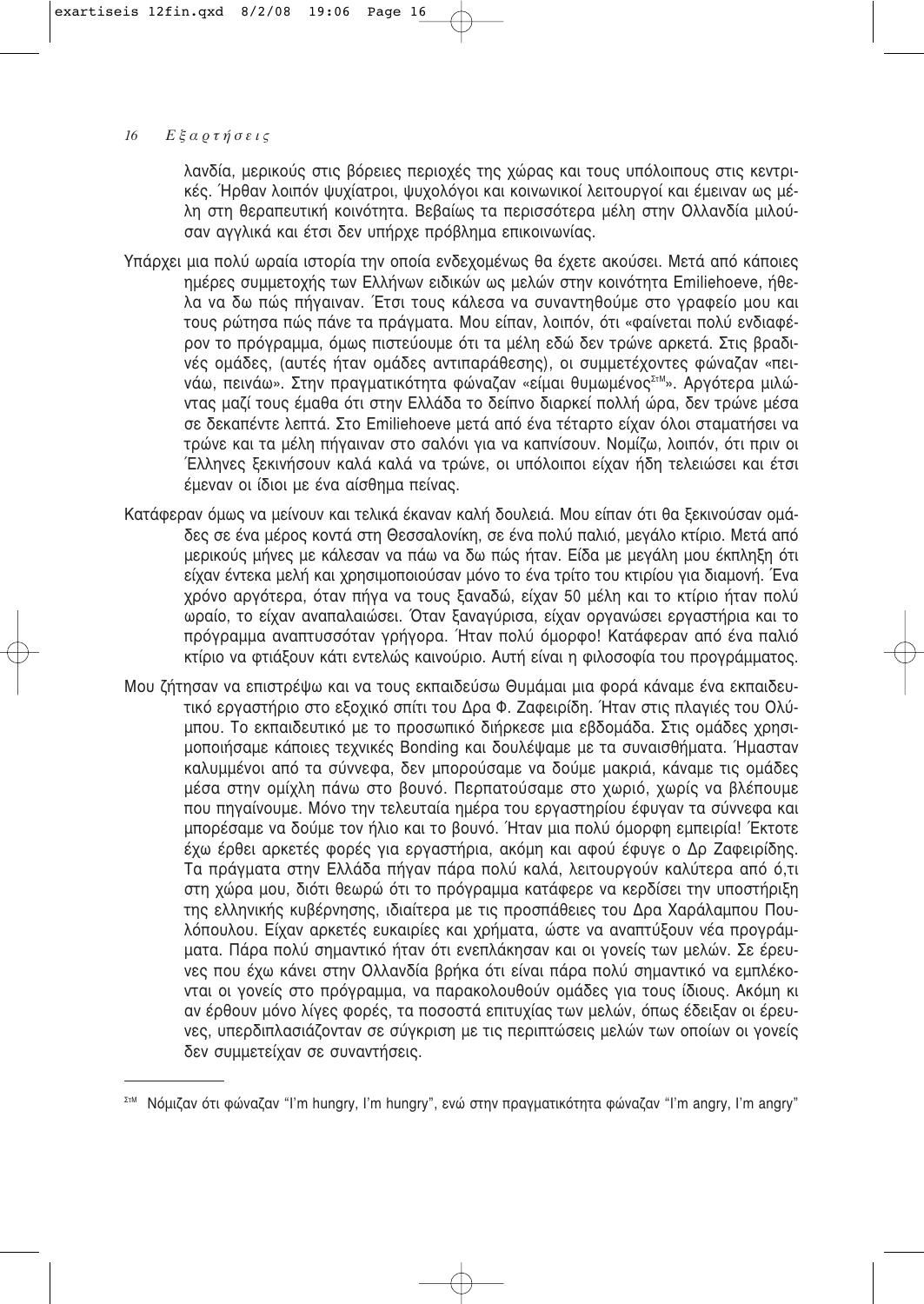Φαίνεται ότι τα μέλη παρέμεναν περισσότερο στη θεραπευτική κοινότητα, λόγω της παρουσίας των γονιών τους στο πρόγραμμα. Ήταν πολύ σημαντικό για τους γονείς να παραμείνουν τα παιδιά τους στη θεραπευτική κοινότητα, τα οποία φυσικά όταν έφευγαν, πάλι σε αυτούς επέστρεφαν. Στις ομάδες γονέων τούς λέγαμε ότι θα πρέπει να τους στείλουν κατευθείαν πάλι πίσω στη θεραπευτική κοινότητα, αν γυρίσουν. Έτσι η εμπλοκή τους βοηθούσε στην παραμονή των μελών στη θεραπεία. Έρευνες μας έχουν δείξει ότι με την εμπλοκή των γονιών τα μέλη παραμένουν περισσότερο και αυτό έχει σαφώς καλύτερα αποτελέσματα.

# ΕΞ: Στην Ελλάδα ζούμε σε μια πιο παραδοσιακή κοινωνία, έτσι είναι πολύ σημαντικό να **εμπλέκονται οι γονείς.**

- ΜΚ: Φυσικά, γιατί εδώ οι περισσότεροι άνθρωποι εξακολουθούν να ζουν στο σπίτι με τη γονεϊκή τους οικογένεια, στην Ολλανδία δεν συμβαίνει αυτό. Όμως, ακόμη και αν οι άνθρωποι δεν μένουν στο πατρικό τους σπίτι, όταν είναι εξαρτημένοι έχουν περισσότεon επαφή με τους γονείς τους, για να πάρουν χρήματα, να πλύνουν τα ρούχα τους ή οτιδήποτε άλλο χρειάζονται, σε σύγκριση πάντα με τους ανθρώπους από το γενικό πληθυσμό. Αυτό το πρόβλημα της αποχώρησης από το σπίτι λειτουργεί θετικά εδώ.
- Κάναμε αυτή τη συζήτηση, όταν το ΚΕΘΕΑ ξεκινούσε τη θεραπευτική κοινότητα «ΙΘΑΚΗ» και αντιμετώπιζαν πρόβλημα στο να επικοινωνήσουν με τους γονείς. Μου είχαν πει ότι αυτό είναι αρκετά δύσκολο στην Ελλάδα, οι νονείς νιώθουν ντροπή, Θυμάμαι ότι η κυρία Μάρθα Φωστέρη πήρε την πρωτοβουλία και ενέπλεξε τους γονείς στην Αθήνα κι αυτό ήταν πολύ καλό για εκείνη την εποχή, ήταν μια μεγάλη επιτυχία. Κοιτάζοντας αυτά που συμβαίνουν τώρα στην Ελλάδα βλέπω ότι έχουν αλλάξει τα πράγματα. Έχουν δημιουργηθεί νέα προγράμματα, όπως οι ανοιχτές θεραπευτικές κοινότητες ή τα προγράμματα ημερήσιας φροντίδας, τα βραδινά προγράμματα, επίσης προγράμματα πρόληψης και έρευνας.
- Επιπλέον, γίνεται δουλειά στις φυλακές, η οποία πηγαίνει πάρα πολύ καλά στην Ελλάδα και συνδέεται άμεσα με το KEΘEA. Τους προσφέρετε θεραπεία και μια εναλλακτική, όπως και στην Ολλανδία τους δίνουμε μια νέα προοπτική, γεγονός που είναι πολύ βοηθητικό. Γι'αυτό το λόγο πιστεύω ότι έχει παραμείνει σε χαμηλά επίπεδα το πρόβλημα με τα ναρκωτικά στη χώρα σας. Μπορεί να πιστεύετε στην Ελλάδα ότι αντιμετωπίζετε σοβαρό πρόβλημα με τα ναρκωτικά, όμως αυτό δεν ισχύει, εάν το συγκρίνετε με άλλες χώρες. Θεωρώ ότι αυτό οφείλεται στο ότι ξεκινήσατε να κάνετε κάτι αμέσως, θεραπεύσατε νέους ανθρώπους μαζί με τους γονείς τους και αυτό είχε θαυμάσια αποτελέσματα. Με τη δουλειά που έγινε καταφέρατε να γλιτώσετε πολλά. Έρευνες έχουν δείξει ότι η θεραπευτική κοινότητα έχει πολλά οφέλη και δεν στοιχίζει πολλά χρήματα. Ακόμη κι αν μόνο το ένα τρίτο από τα μέλη πάψουν να είναι εξαρτημένοι μετά τη θεραπεία δύο χρόνια αργότερα, αυτό σημαίνει ότι τα άτομα αυτά, που σε άλλη περίπτωση θα εξακολουθούσαν τη χρήση ουσιών και θα κόστιζαν πολλά χρήματα στο σύστημα υγείας, στην Αστυνομία και στις φυλακές, τώρα θα μπορούν να βρουν δουλειές και να πληρώνουν φόρους. Λένε ότι για κάθε δολάριο που επενδύεται στη θεραπεία παίρνεις πίσω τέσσερα δολάρια. Νομίζω ότι ο καλύτερος τρόπος για να εξοικονομήσει χρήματα μια χώρα είναι να επενδύσει στη θεραπεία.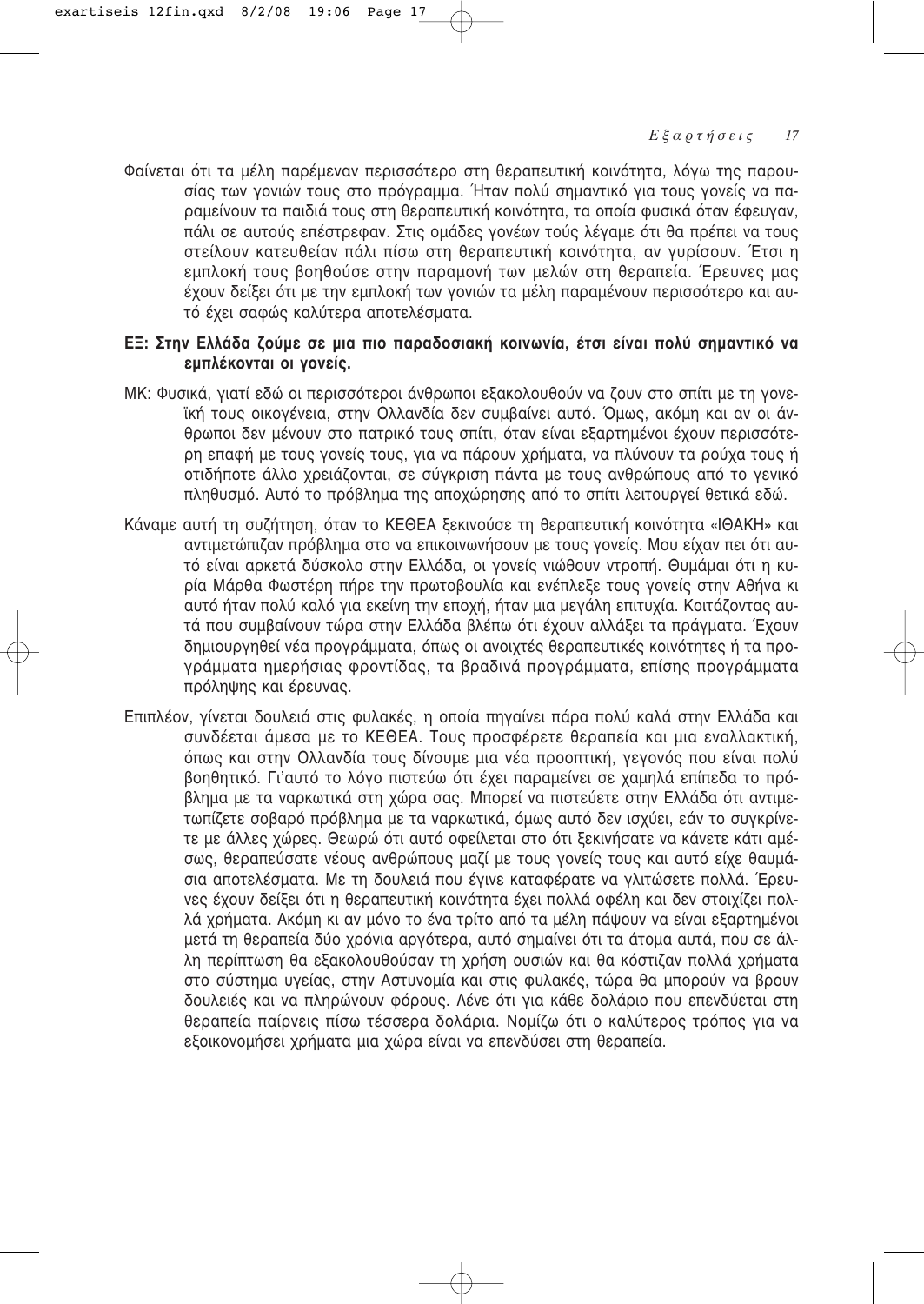- ΕΞ: Θα μπορούσατε να μας πείτε από την εμπειρία σας τι συνέβη στην Ολλανδία με τα coffee shops και την πολιτική που ακολουθήσατε σχετικά με την κάνναβη που διατίθεται σε αυτά:
- ΜΚ: Καταρχήν, στην Ολλανδία πιστεύαμε, μέχρι και εγώ το πίστευα στην αρχή, ότι η κάνναβη δεν είναι επικίνδυνο ναρκωτικό. Τη χρησιμοποιούν σε στιγμές χαλάρωσης, τα σαββατοκύριακα και στα πάρτι και όχι κάθε μέρα, όχι όπως τα σκληρά ναρκωτικά, την ηρωίνη ή την κοκαΐνη.
- Έτσι λοιπόν δημιουργήθηκαν τα coffee shops και η Αστυνομία σταμάτησε να ενδιαφέρεται να κυνηγάει τους χρήστες κάνναβης, παρόλο που η ουσία δεν ήταν ακόμη νόμιμη. Επίσης, κάτι που φαίνεται ιδιαίτερα ενδιαφέρον είναι ότι στην Ολλανδία μπορεί να έχει κανείς στην κατοχή του μια ποσότητα κάνναβης για δική του χρήση, περίπου πέντε γραμμάρια. Μπορεί να την καλλιεργεί ακόμη και στον κήπο του, όμως μόνο μέχρι πέντε φυτά. Χρειάζεται να γίνουν πολλά μέχρι να αναλάβει δράση η Αστυνομία.
- Στην αρχή, αυτό που συνέβη είναι ότι, ακόμη και όταν η κάνναβη έπαψε να θεωρείται σκληρό ναρκωτικό, δεν αυξήθηκε η χρήση της. Εκείνη την περίοδο συνδεόταν άμεσα με τους χίπηδες και τα πάρτι. Κάποιοι από αυτούς τους ανθρώπους άρχισαν να κάνουν χρήση σκληρών ναρκωτικών, ενώ κάποιοι άλλοι σταμάτησαν. Νομίζω ότι πριν από 15 περίπου χρόνια η κάνναβη χαρακτηριζόταν ως το ναρκωτικό για τους γονείς. Τα παιδιά των χίπηδων δεν ήθελαν να κάνουν χρήση κάνναβης, θεωρείτο παλιομοδίτικη συνήθεια. Έτσι είχε η κατάσταση. Ξεκίνησαν λοιπόν να πίνουν πολύ, το αλκοόλ έγινε πολύ μεγάλο πρόβλημα. Τώρα η κατάσταση άλλαξε πάλι, γιατί έγινε το ναρκωτικό των παππούδων τους και ίσως τους φαίνεται κάτι φυσιολογικό. Πολλοί από τους νέους λοιπόν αρχίζουν να κάνουν χρήση κάνναβης κάθε μέρα, γεγονός που είναι πολύ επικίνδυνο, γιατί επηρεάζεται η μνήμη και η ικανότητά τους να μελετήσουν. Αυτό είναι κάτι καινούριο, δεν το περιμέναμε πριν από 30 χρόνια. Εκείνη την περίοδο δεν ήταν τόσο σημαντικό. Υπήρχε ανοχή για τα coffee shops, διότι θεωρούσαμε ότι, εάν ανεχτούμε την κάνναβη, τότε δεν θα κάνουν χρήση άλλων ναρκωτικών, αυτή ήταν η ιδέα. Τώρα υπάρχει η ανοχή των coffee shops, οι έμποροι επιτρέπεται να πουλούν μικρές ποσότητες, αλλά όχι να καλλιεργούν κάνναβη. Φυσικά υπάρχουν άνθρωποι που βγάζουν πολλά χρήματα, ενώ υπάρχουν και αυτοί που καλλιεργούν τα φυτά της κάνναβης. Υπάρχουν δηλαδή κάποιοι που έχουν μεγάλες ποσότητες και κερδίζουν έτσι πολλά χρήματα, αυτό είναι παράνομο. Βέβαια δεν την αποθηκεύουν στο σπίτι τους, γιατί αυτό δεν είναι ασφαλές, οι άνθρωποι θα έβαζαν φωτιά στο σπίτι τους. Αυτό είναι ένα πολύ μεγάλο πρόβλημα. Επίσης, προβληματικό είναι το ότι υπάρχουν πάρα πολλά coffee shops, ακόμη και δίπλα σε σχολεία. Σήμερα στην Ολλανδία ο κόσμος δεν είναι ευχαριστημένος με αυτή την κατάσταση. Ζητά να κλείσουν αυτά που είναι κοντά σε σχολεία και φυσικά να κλείσουν και όσα πουλούν και άλλα ναρκωτικά, όπως το ecstasy, που είναι μια πολύ επικίνδυνη ουσία.
- Βέβαια, δεν υπάρχουν τόσα πολλά coffee shops όπως παλαιότερα, όμως εξακολουθούν να υπάρχουν, και γίνεται συζήτηση εάν θα μπορούσε να νομιμοποιηθεί η χρήση της κάνναβης. Υπάρχουν πολλοί άνθρωποι που βγάζουν αρκετά χρήματα και ζουν από την εκμετάλλευση της κάνναβης. Αυτοί δεν πληρώνουν καθόλου φόρους. Τώρα λοιπόν δεν ξέρουμε τι να κάνουμε. Είμαστε μια πολύ παράξενη χώρα, η Ολλανδία. Όσο δεν κάνεις κάτι που να προκαλεί βλάβη σε κάποιον άλλον άνθρωπο, τότε όλα είναι εντάξει. Εάν θες να κάνεις χρήση ουσιών είναι εντάξει, κανένα πρόβλημα. Αν κάνεις χρήση ου-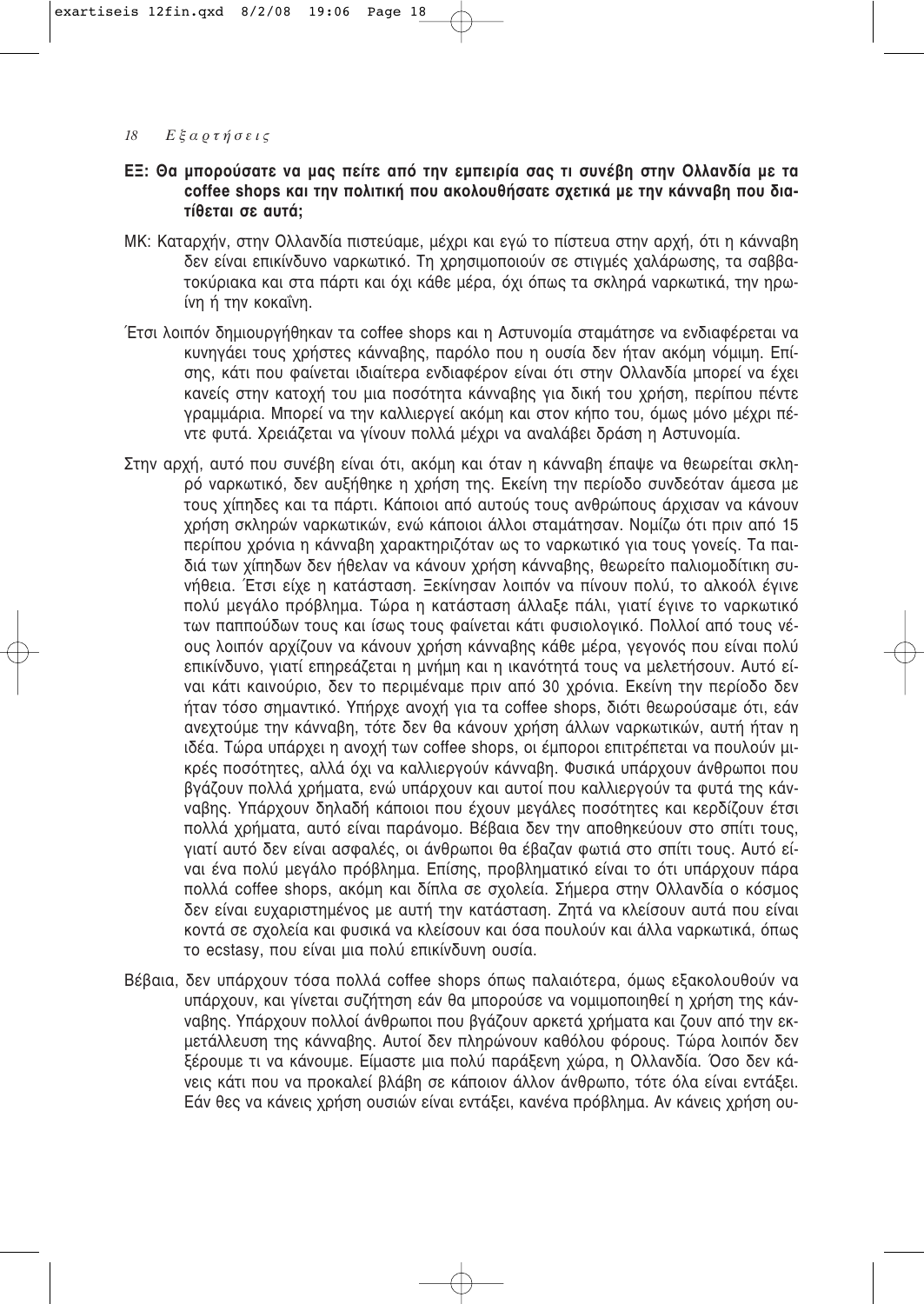σιών και δεν κλέβεις το αυτοκίνητό μου ή δεν κάνεις διάρρηξη στο σπίτι μου, απλά ανοράζεις την κάνναβη που θέλεις από το coffee shop και κάνεις χρήση σαν να ήταν απλό τσιγάρο, δεν με ενδιαφέρει αυτό που κάνεις, είναι ανεκτό. Εάν όμως αρχίζουν να γίνονται διαρρήξεις στα σπίτια. λόγω της χρήσης ηρωίνης ή κοκαΐνης, τότε υπάρ-Σει πρόβλημα. Οπότε τι κάνουμε με αυτό το πρόβλημα:

exartiseis  $12fin,qxd$   $8/2/08$   $19:06$  Page

- Aυτό που σκεφτήκαμε στην Ολλανδία είναι να τους δώσουμε μεθαδόνη. Η μεθαδόνη είναι μια τελείως διαφορετική ιστορία. Στην Ολλανδία είχαμε μόνο πολύ μικρά προγράμματα μεθαδόνης και, όπως σας έχω ήδη πει, ήμουν υπεύθυνος σε ένα από αυτά. Όμως αργότερα θεώρησα πως η μεθαδόνη είναι κατάλληλη για εκείνους που δεν μπορούν να ενταχθούν σε θεραπευτική κοινότητα ή για όσους δεν ήθελαν να απευθυνθούν σε θεραπευτική κοινότητα. Σε κάθε περίπτωση είπαμε να το δοκιμάσουμε. Εάν η χορήγηση μεθαδόνης δεν απέδιδε, τότε θα ξεκινούσε η διαδικασία εισαγωγής στη θεραπευτική κοινότητα. Όταν όμως όσοι παρακολουθούσαν το πρόγραμμα μεθαδόνης εξακολουθούσαν να κάνουν χρήση άλλων ουσιών, το οποίο φαινόταν στους ελέγχους ούρων που κάναμε, τότε τους λέγαμε πως αυτό που είχαν ανάγκη δεν ήταν απλά μεθαδόνη και ότι δεν μπορούσαν να συνεχίσουν στο ίδιο πρόγραμμα. Τους παροτρύναμε να ξεκινήσουν τη διαδικασία εισαγωγής σε ένα πρόγραμμα που θα τους προετοίμαζε για πρόγραμμα ημερήσιας φροντίδας ή για θεραπευτική κοινότητα. Μόνον τότε θα μπορούσαν να παραμείνουν στο πρόγραμμα μεθαδόνης για κάποιο χρονικό διάστημα ακόμη. Εάν αρνιόντουσαν να συνεχίσουν με τη διαδικασία εισαγωγής για περισσότερη θεραπεία, τότε μέσα σε διάστημα μερικών εβδομάδων σταματούσαμε να τους χορηγούμε μεθαδόνη. Εννιά στους δέκα ανθρώπους από το πρόγραμμα μεθαδόνης που συνέχιζαν τη χρήση άλλων ουσιών ακολούθησαν αυτό το σύστημα και εντάχθηκαν σε κάποιο «στεννό» θεραπευτικό πρόνραμμα.
- Αυτό λειτούργησε πολύ καλά. Τι ένινε όμως μετά: Εκείνη την περίοδο, το 1975, είχαμε πολλούς μετανάστες. Οι άνθρωποι από το Σουρινάμ είχαν ολλανδική υπηκοότητα, από το 1976 η χώρα τους ανεξαρτητοποιήθηκε και δεν μπορούσαν να έρχονται πλέον στην Ολλανδία. Τα τρία τέταρτα του πληθυσμού αυτής της χώρας, περίπου 300.000 άνθρωποι, ήρθαν στην Ολλανδία από αυτή την αποικία πριν από την ανεξαρτητοποίησή της. Φυσικά, δεν ήρθαν όλοι ταυτόχρονα. Οι νέοι αυτοί μετανάστες από το Σουρινάμ άρχισαν να κάνουν πολύ σοβαρή χρήση ναρκωτικών και είχαν προβλήματα με την οι-Κογένειά τους. Στη Χάγη, όπου εργάζομαι, οι εξαρτημένοι από το Σουρινάμ στριμώχνονταν όλοι μαζί σε ένα μεγάλο σπίτι από όπου δεν ήθελαν να φύγουν. Η Αστυνομία δεν ήθελε να παρέμβει, καθώς εκείνη την περίοδο θα ήταν πολύ επικίνδυνο να κατηγορηθούν για φυλετικές διακρίσεις. Η Πολιτεία δεν ήξερε τι να κάνει με όλους αυτούς τους έγχρωμους που είχαν μαζευτεί. Οι γείτονες διαμαρτύρονταν, οπότε κάτι έπρεπε να νίνει.
- Κάποια στιγμή έλειπα για διακοπές τέσσερις εβδομάδες. Η Πολιτεία ήθελε να φύγουν όλοι από το συγκεκριμένο σπίτι που γινόταν χρήση. Έτσι έστειλε έναν εκπρόσωπό της να τους μιλήσει και οι εξαρτημένοι του είπαν: «Εμείς θα φύγουμε, αλλά θέλουμε να μας δίνετε μεθαδόνη χωρίς ελένχους ούρων. Δεν θέλουμε άλλη θεραπεία, δώστε μας μεθαδόνη και εμείς θα φύγουμε». Ο εκπρόσωπος της Πολιτείας συμφώνησε. Για να επιταχυνθεί η αποχώρησή τους, η Πολιτεία νοίκιασε ένα λεωφορείο, όπου μέσα υπήρχε ένας νοσηλευτής υπεύθυνος για τη χορήγηση της μεθαδόνης. Συμφώνησαν λοιπόν να γίνεται η χορήγηση μεθαδόνης μια συγκεκριμένη ώρα. Η συμφωνία όμως αφορούσε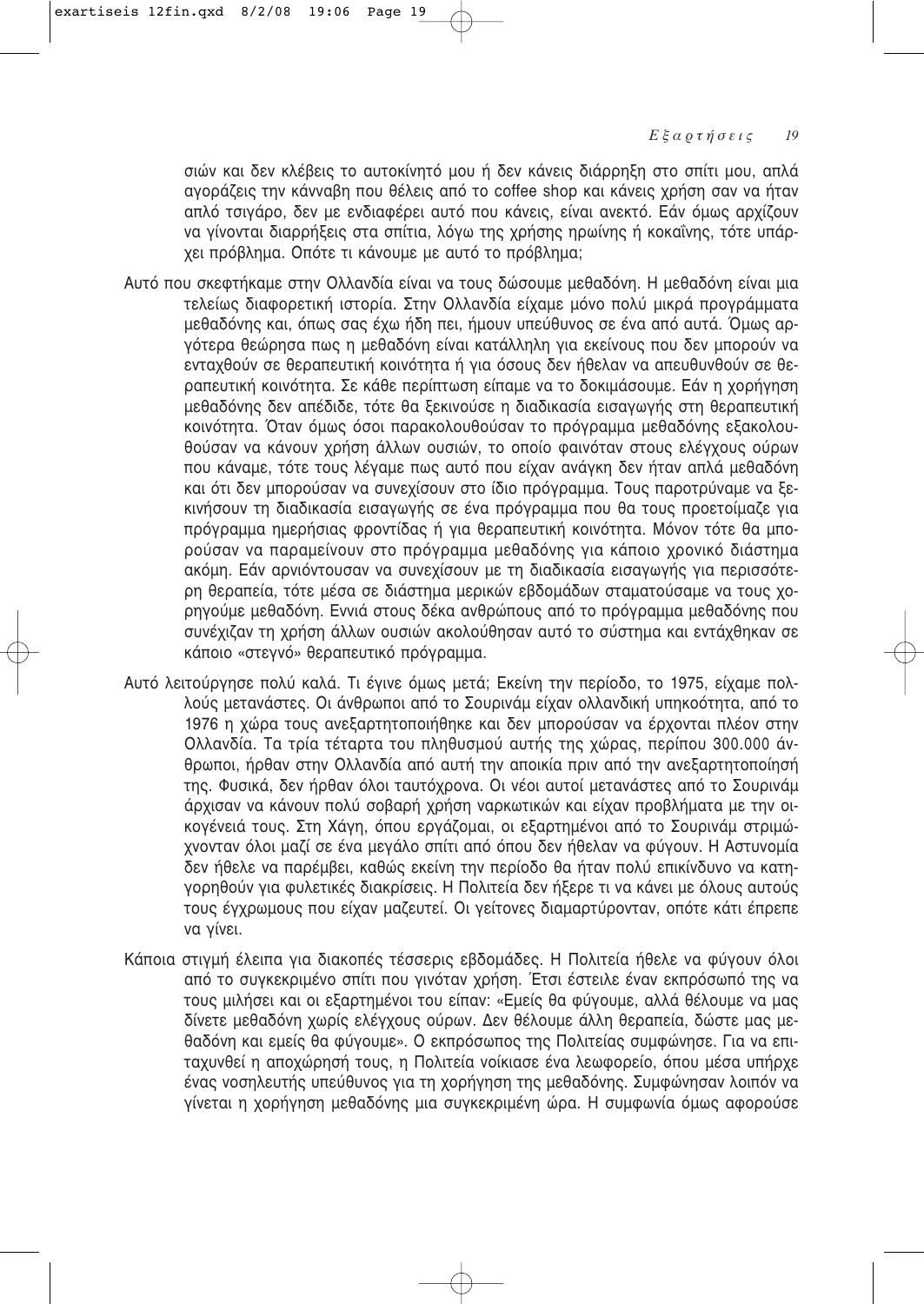μόνον τους ανθρώπους που έμεναν στο συγκεκριμένο σπίτι. Βρέθηκε λοιπόν το λεωφορείο, οι εξαρτημένοι έφυγαν από το σπίτι, πήραν τη μεθαδόνη τους και αργότερα στοιβάχτηκαν σε κάποιο άλλο σπίτι. Η μεθαδόνη ήταν εκεί, και φυσικά όταν έχεις ξεκινήσει μεθαδόνη δεν μπορείς να σταματήσεις κατευθείαν. Η μεθαδόνη που χορηγούνταν στο λεωφορείο ήταν μόνο για 70 άτομα και αποκλειστικά για τους έγχρωμους μετανάστες. Τότε λοιπόν οι λευκοί εξαρτημένοι που βρίσκονταν στη Χάγη είπαν: «Γίνονται φυλετικές διακρίσεις, θα πρέπει να πάμε να βρούμε τον Δρα Κοογman που κά-Vει όλους αυτούς τους ελέγχους ούρων και να του πούμε ότι θέλουμε και εμείς τη δική μας μεθαδόνη μέσα στο λεωφορείο». Μέσα σε τέσσερις εβδομάδες, όταν γύρισα από τις διακοπές μου, γινόταν ήδη η χορήγηση στο λεωφορείο, και είχε ξεκινήσει η συζήτηση, για να αυξηθεί ο αριθμός όσων θα προμηθεύονται μεθαδόνη. Η τελική απόφαση ήταν: «Τριακόσιοι άνθρωποι, έγχρωμοι, λευκοί, δεν είχε σημασία». Το αποτέλεσμα ήταν, μερικούς μήνες αργότερα, 1.000 άνθρωποι να παίρνουν μεθαδόνη από το λεωφορείο, χωρίς να λαμβάνουν καθόλου θεραπεία.

- Στη συνέχεια το σύστημα αυτό με το λεωφορείο ξεκίνησε και στο Άμστερνταμ. Έμοιαζε καλή ιδέα. Έλυνε τα προβλήματα που υπήρχαν με τους γείτονες του Κέντρου που διέθετε τη μεθαδόνη. Όταν έχεις ένα λεωφορείο, υπάρχει η δυνατότητα μετακίνησης σε άλλη περιοχή, όταν αρχίσουν τα παράπονα. Υπέθετε λοιπόν η Πολιτεία ότι έτσι, ενδεχομένως, θα μειωνόταν η εγκληματικότητα. Δεν τους ενδιέφεραν οι εξαρτημένοι. Το μόνο που τους ένοιαζε ήταν η μείωση της εγκληματικότητας. Δέκα χρόνια αργότερα, στο Άμστερνταμ, πραγματοποιήθηκε μία έρευνα για τις επιπτώσεις αυτού του συστήματος στην εγκληματικότητα. Μελετήθηκαν τρεις ομάδες, μία ομάδα με άτομα που έπαιρναν μεθαδόνη από τα λεωφορεία χωρίς κανέναν έλεγχο, μία ομάδα η οποία συμμετείχε σε πρόγραμμα χορήγησης μεθαδόνης, όπου πραγματοποιούνταν έλεγχοι ούρων και δινόταν συμβουλευτική σε ομάδες, και μία τρίτη ομάδα εξαρτημένων από την ηρωίνη, που ζούσε στο δρόμο και στην οποία δεν γινόταν χορήγηση μεθαδόνης. Η έρευνα έδειξε ότι τα άτομα με τα υψηλότερα ποσοστά εγκληματικότητας ήταν εκείνα που έπαιρναν τη μεθαδόνη από το λεωφορείο. Παρουσίαζαν μεγαλύτερο ποσοστό εγκληματικότητας από τους εξαρτημένους οι οποίοι δεν έπαιρναν καθόλου μεθαδόνη. Το καλύτερο πρόγραμμα ήταν αυτό για όσους έπαιρναν μεθαδόνη με έλεγχο ούρων και δεχόντουσαν επιπλέον υπηρεσίες. Ωστόσο, τα αποτελέσματα αυτά δεν άρεσαν στις Αρχές, γιατί έδειξαν ότι οι άνθρωποι που έπαιρναν μεθαδόνη από το λεωφορείο εμπλέκονταν σε περισσότερες και σοβαρότερες εγκληματικές ενέργειες. Η ομάδα από το λεωφορείο είχε την ευκαιρία, όταν συναντιόταν, να συζητήσει και να αποφασίσει τι και πού θα πάει να κλέψει. Αφού λοιπόν έπαιρναν τη μεθαδόνη από το λεωφορείο, έκαναν κλοπές και χρησιμοποιούσαν τα χρήματα, για να αγοράσουν κοκαΐνη. Το 70% των ατόμων αυτής της έρευνας από την ομάδα που έπαιρνε μεθαδόνη από το λεωφορείο έκανε, παράλληλα με τη μεθαδόνη, καθημερινή χρήση κοκαΐνης.
- Θα περίμενε κανείς από τις Αρχές του Άμστερνταμ να κάνουν κάτι γι' αυτό, όμως δεν έκαναν. Η Πολιτεία είχε στόχο να εισαγάγει 3.000 ανθρώπους στη μεθαδόνη, ενώ δεν είχαν χρήματα για εκπαιδευτές και ερευνητές. Τα δομημένα προγράμματα που έκαναν ελέγχους ούρων και παρείχαν επιπλέον βοήθεια έκλεισαν, επειδή οι χώροι αυτοί χρειάζονταν, για να εγκατασταθούν οι ψυχικά ασθενείς που έκαναν χρήση και έπαιρναν μεθαδόνη. Υπό αυτές τις συνθήκες ο «φυσιολογικός» εξαρτημένος θα έπρεπε να πάρει τη μεθαδόνη του από το λεωφορείο, χωρίς να λάβει επιπλέον βοήθεια. Αυτά συνέβαιναν τότε στην Ολλανδία. Σήμερα λοιπόν έχουμε ανθρώπους μεγάλης ηλικίας, οι οποί-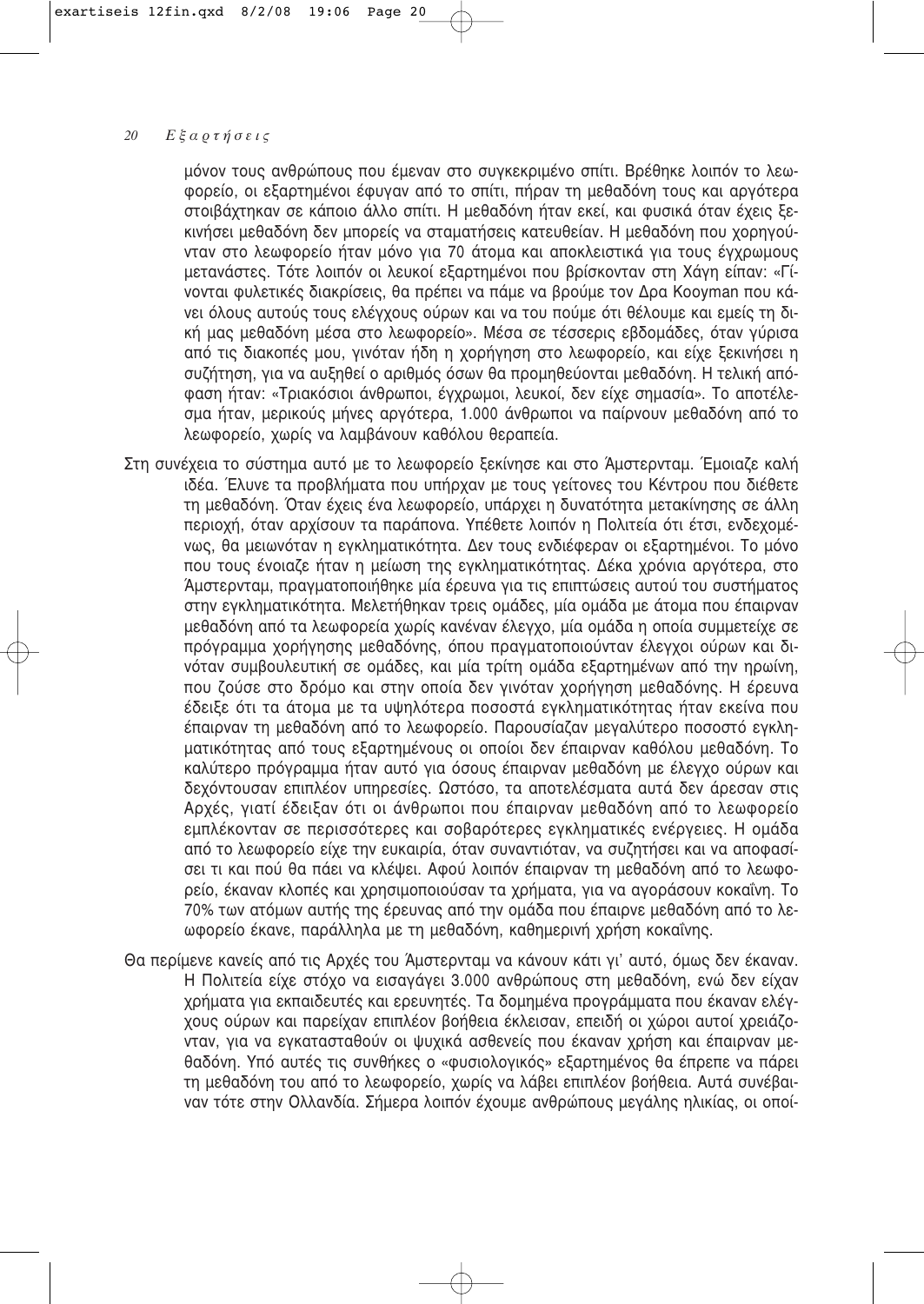- Το καλό στην Ελλάδα είναι ότι έχετε τη δυνατότητα να ακολουθήσετε το σωστό τρόπο. Τα προγράμματα είναι επιτυχημένα, αυτό έχει να κάνει με την ύπαρξη καλής πολιτικής Και ενδεχομένως οι άνθρωποι στην Ελλάδα να είναι διαφορετικοί από ό.τι στην Ολλανδία, όπου ενδιαφέρονται μόνο να απαλλαγούν από την ενόχληση. Στη χώρα μου, εάν θέλεις να κάνεις χρήση δεν υπάρχει πρόβλημα, εάν θες να πραγματοποιήσεις γάμο με άτομο του ιδίου φύλου δεν υπάρχει πρόβλημα, εάν θα αυτοκτονήσεις είναι δικό σου θέμα, όμως μην κλέψεις το σπίτι μου, μην πάρεις το ραδιόφωνο από το αυτοκίνητό μου. Είναι πραγματικά λυπηρό. Οι άνθρωποι που εμπλέκονται με την Αστυνομία τρεις φορές για θέματα που σχετίζονται με τα ναρκωτικά μπαίνουν στη φυλακή για δύο χρόνια σε ένα υποχρεωτικό πρόγραμμα. Αυτό το θεραπευτικό πρόγραμμα, δυστυχώς, δεν κάνει τίποτα, δεν υπάρχουν ομάδες συζήτησης, δεν γίνεται πραγματική θεραπεία. Οι Αρχές που εμπλέκονται, η Πολιτεία, οι φυλακές, οι κλινικές, θέλουν όλοι να έχουν άποψη για το πρόγραμμα και κανείς δεν είναι υπεύθυνος γι' αυτό. Αυτό που κάνουν είναι να κρατούν τους χρήστες μακριά από τους δρόμους για δύο χρόνια, αλλά όταν βγαίνουν από τη φυλακή δεν ξέρουν τι να κάνουν, δεν έχουν σπίτι, δεν έχουν τίποτα. Σε πολύ μικρό χρονικό διάστημα οι περισσότεροι από αυτούς υποτροπιάζουν. Είναι πολύ λυπηρό το γεγονός ότι τώρα στην Ολλανδία έχουμε ένα σύστημα που εστιάζει στην καταστολή.
- Aκόμη σκέφτηκαν ότι, αφού η μεθαδόνη δεν λειτουργεί ας τους δώσουμε ηρωίνη, αυτό μπορεί να έχει αποτελέσματα. Σήμερα λοιπόν, υπάρχουν προγράμματα χορήγησης ηρωίνης και μεθαδόνης σε δέκα πόλεις. Ο εξαρτημένος επισκέπτεται το Κέντρο τρεις φορές την ημέρα, μπορεί να πάρει σύριγγες ή να καπνίσει την ηρωίνη, καθώς η πλειοψηφία πλέον των χρηστών ηρωίνης στην Ολλανδία την καπνίζει.

# ΕΞ: Σε ποια Κέντρα γίνεται αυτό;

exartiseis  $12fin,qxd$   $8/2/08$   $19:06$  Page

ΜΚ: Στη Χάγη πηγαίνουν σε ένα Ψυχιατρικό Νοσοκομείο, ένα κτίριο σαν φυλακή. Βλέπουν το φύλακα εκεί, περνούν από μια πόρτα, δείχνουν το πάσο τους από ένα παράθυρο και μετά εισέρχονται στο χώρο. Μπαίνουν σε ένα πολύ μεγάλο δωμάτιο, πολύ καθαρό, όπου βρίσκονται οι νοσηλευτές, πίσω από αλεξίσφαιρα τζάμια και από εκεί τους δί-VOUV τις σύριγγες με την ηρωίνη ή τα τσιγάρα που έχουν ήδη προετοιμάσει. Μετά μπορούν να καθίσουν και να κάνουν χρήση. Όταν επισκέφτηκα το χώρο, είδα ότι οι εξαρτημένοι έρχονταν, έπαιρναν τη δόση τους και δεν μιλούσαν καθόλου, το ίδιο και οι νοσηλευτές.

# **ΕΞ: Και μετά φεύγουν χωρίς καθόλου θεραπεία;**

ΜΚ: Δεν λαμβάνουν καθόλου θεραπεία, αφού δεν πρόκειται για θεραπευτικό πρόγραμμα, αλλά για πρόληψη της εγκληματικότητας. Λένε μάλιστα ότι βοηθάει επειδή οι εξαρτημέ-VOΙ δεν κλέβουν 10 ή 12 φορές το μήνα, αλλά μόνο 3 ή 4. Αυτό κοστίζει για τον καθένα τουλάχιστον 15.000 ευρώ κάθε έτος. Με αυτά τα χρήματα θα μπορούσε να λειτουργήσει μια θεραπευτική κοινότητα. Αυτή όμως είναι η τρέλα αυτών που σχεδιάζουν πολιτική. Η Ολλανδία είναι μια χώρα με πάρα πολλούς ανθρώπους σε πολύ μι-<u>κρό χώρο, οπότε όλοι έχουν μάθει να προστατεύουν τα συμφέροντά τους. Επίσης, </u>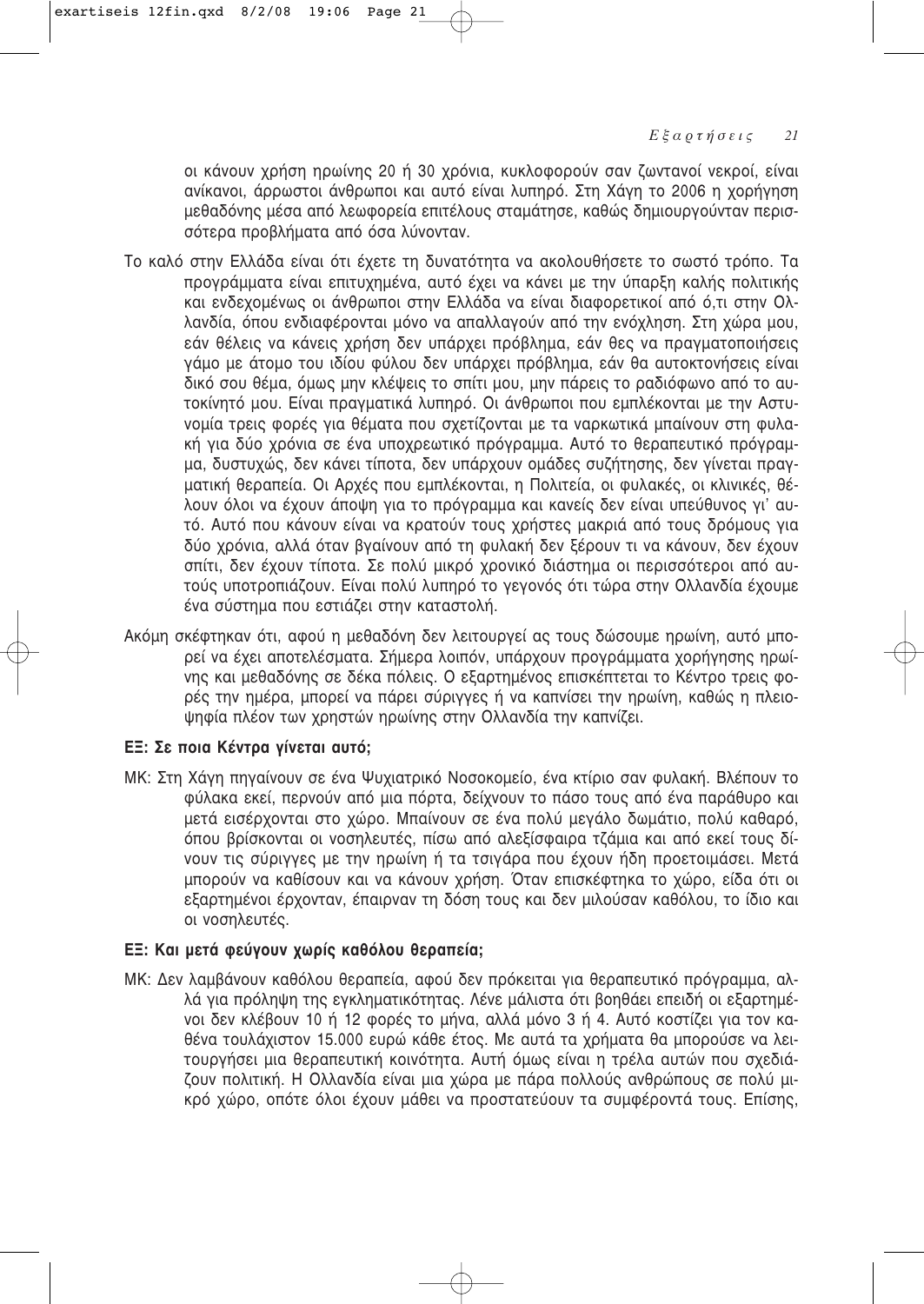φοβούνται πάρα πολύ τη βία, ιδιαίτερα από τους ξένους. Φοβούνται τους έγχρωμους ή τους Μαροκινούς. Υπάρχει πάρα πολύ σοβαρό πολιτισμικό πρόβλημα σήμερα, καθώς ζουν πάρα πολλοί μετανάστες στη χώρα.

- Τα καλά νέα είναι ότι λειτουργούν ακόμη κάποια καλά προγράμματα τα οποία έχουν επιβιώσει, όπως η θεραπευτική κοινότητα Emiliehoeve, που έχει πολύ καλά αποτελέσματα. Επίσης, τώρα υπάρχει και στη Χάγη μια θεραπευτική κοινότητα με το όνομα Tripl-Εχ, ένα πρόγραμμα για άτομα που ήταν στη φυλακή για πολύ μεγάλο χρονικό διάστημα και όταν αποφυλακίζονται πηγαίνουν σε αυτή τη θεραπευτική κοινότητα. Πρόκειται για ανθρώπους οι οποίοι μπορεί να ήταν σε κάποιο πρόγραμμα μεθαδόνης για 10 χρόνια. Στη θεραπευτική κοινότητα κάνουν ομαδική θεραπεία και ξεκινούν αμέσως να εκπαιδεύονται σε κάποιο επάννελμα. Αυτό το πρόνραμμα, επίσης πηγαίνει πολύ καλά. Τα μέλη δεν ενδιαφέρονται πλέον τόσο πολύ για την πιάτσα. Έρχονται όταν είναι 35 χρονών και ανακαλύπτουν ότι μπορούν ακόμη να εκπαιδευτούν και ότι μόλις ολοκληρώσουν το πρόγραμμα μπορούν να ξεκινήσουν τη δική τους δουλειά ή να συνεχίσουν την εκπαίδευσή τους. Πολλοί απ' αυτούς, ιδιαίτερα μετανάστες, δεν μιλούν καλά ολλανδικά. Σε μία έρευνα παρακολούθησης (follow up) βρέθηκε ότι το 60% από αυτούς πήγαινε καλά ένα χρόνο αργότερα, αφού είχε ολοκληρώσει το πρόγραμμα, δεν έκανε πλέον χρήση ουσιών και είχε δουλειά. Αυτά είναι τα καλά αποτελέσματα.
- Ένα άλλο πρόγραμμα με καλά αποτελέσματα είναι αυτό που απευθύνεται σε μητέρες με παιδιά. Έχει βρεθεί ότι το να παίρνουν τα παιδιά μαζί τους στη θεραπευτική κοινότητα δεν ήταν καλό για αυτά. Ωστόσο το να παραμένουν τα παιδιά με τις γιαγιάδες τους επίσης δεν ήταν η ιδανική κατάσταση, καθώς υπάρχει η τάση υπονόμευσης της μητέρας, κατά το διάστημα που εκείνη είναι στη θεραπευτική κοινότητα. Έτσι, όταν η μητέρα ολοκλήρωνε τη θεραπεία, δεν μπορούσε πλέον να είναι η «πραγματική» μητέρα του παιδιού. Για αυτό το λόγο, δίπλα στη θεραπευτική κοινότητα, στον ίδιο δρόμο όπου υπάρχουν σπίτια με άλλες οικογένειες υπάρχουν και δύο σπίτια στα οποία μένουν τέσσερις μητέρες με τα παιδιά τους. Μένουν λοιπόν εκτός θεραπευτικής κοινότητας. Οι γυναίκες έχουν το δικό τους σαλόνι, τη δική τους κουζίνα και μπορούν να μαγειρεύουν για το παιδί τους. Την ημέρα η μητέρα πηγαίνει στη θεραπευτική κοινότητα ή σε κάποιο πρόγραμμα ημερήσιας φροντίδας, ενώ τα παιδιά πηγαίνουν στο σχολείο ή στο νηπιαγωγείο ή σε κάποιο χώρο κατάλληλα διαμορφωμένο για παιδιά. Οι μητέρες κάνουν ομάδες το βράδυ, όπου μαθαίνουν πώς να μεγαλώσουν τα παιδιά τους και παίρνουν ειδικές πληροφορίες.

# ΕΞ: Έτσι αποφεύγετε την ιδρυματοποίηση.

ΜΚ: Τα ιδρύματα δεν είναι καλά για μια μητέρα με παιδί. Ένα σπίτι στην κοινότητα είναι καλύτερο. Η μητέρα μπορεί να πηγαίνει το παιδί στο σχολείο του και μετά πηγαίνει στη θεραπευτική κοινότητα.

# ΕΞ: Πολύ βολικό πρόγραμμα.

ΜΚ: Ναι, λειτουργεί πολύ καλά. Σήμερα υπάρχει ένα παρόμοιο πρόγραμμα στη βόρεια Ολλανδία και στο Βέλγιο.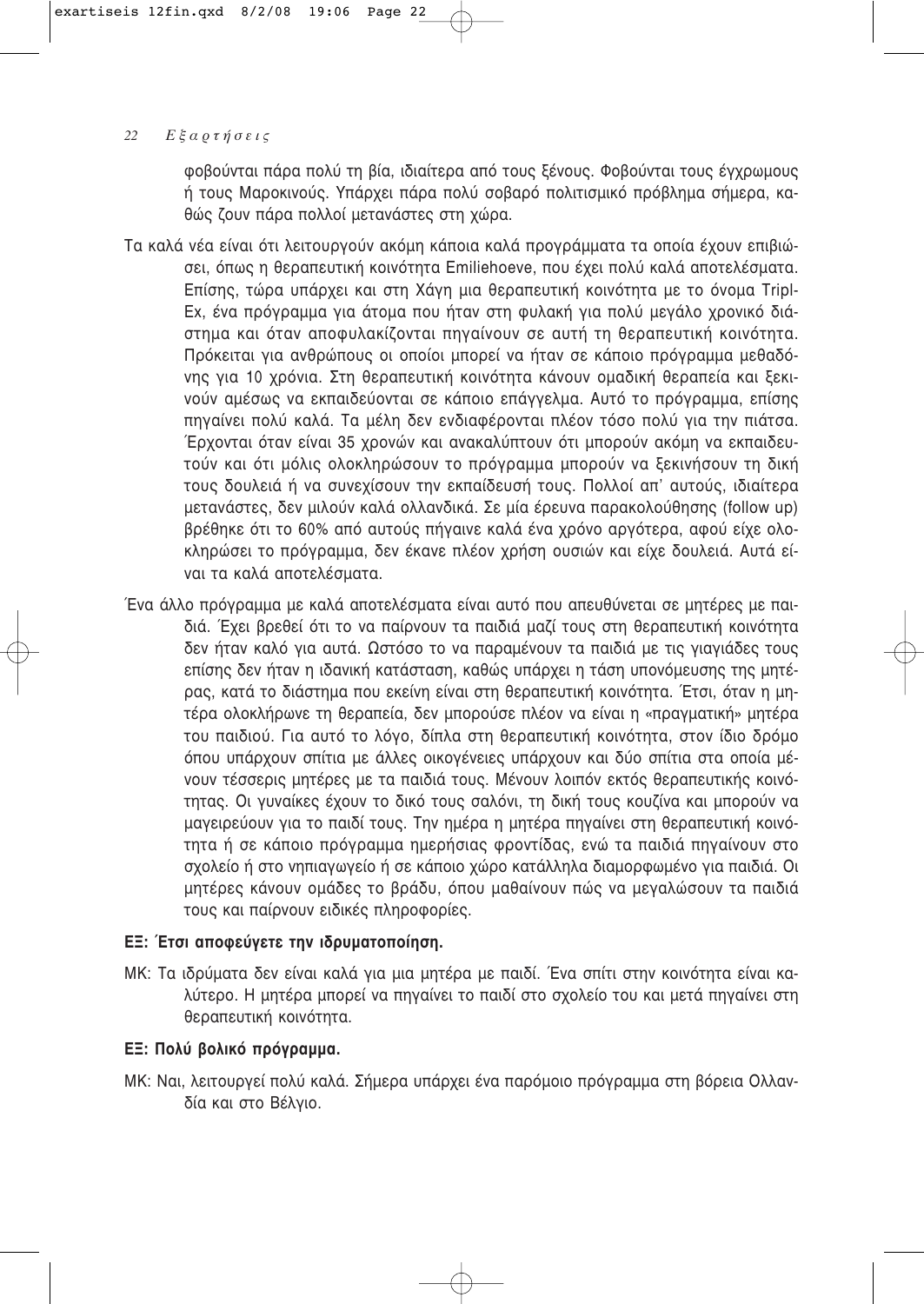# ΕΞ: Θα θέλατε να μας πείτε με ποιον τρόπο η πατρική σας οικογένειας επηρέασε τις επι- $\lambda$ ογές σας;

ΜΚ: Αυτό το ανακάλυψα στην πρώτη ομάδα Bonding στην οποία συμμετείχα. Η πρώτη μου τραυματική εμπειρία ήταν όταν μου έκαναν εγχείρηση στα πόδια σε ηλικία 18 μηνών. Βίωσα ξανά αυτή την κατάσταση φόβου στην ομαδική θεραπεία Bonding. Μπορούσα να δω την εικόνα μιας μάσκας που μου έβαζαν στο πρόσωπο για την αναισθησία όμως μπορούσα πλέον να φωνάξω. Υπήρχαν άνθρωποι οι οποίοι με πήραν ανκαλιά. δεν ήμουν μόνος. Ήταν μια πολύ καλή εμπειρία για μένα, γιατί πριν από αυτό δεν άντεχα να νιώθω φόβο. Νομίζω ότι καταλαβαίνω γιατί αργότερα επέλεξα να γίνω γιατρός. Όταν είσαι γιατρός έχεις εσύ τον έλεγχο σε αυτούς τους απαίσιους χώρους που είναι τα νοσοκομεία.

# **ΕΞ: Με ποιον τρόπο σας επηρέασε αυτό;**

- ΜΚ: Επειδή έζησα ξανά την επέμβαση με αυτούς τους απαίσιους γιατρούς, μπόρεσα να ανακαλέσω την πρώτη μου ανάμνηση μέσα στο νοσοκομείο, όταν ήμουν ενάμισι έτους και είδα τους γονείς μου να εξαφανίζονται πίσω από ένα παράθυρο, ενώ εμένα με κρατούσε μια νοσηλεύτρια. Μια ακόμη ανάμνηση είναι η εικόνα του δωματίου με ένα μικρό Κρεβάτι, δίπλα μου βρίσκεται ένα κορίτσι που κρατούσε μια κούκλα και στο άλλο κρεβάτι. Δίπλα μου ένα μικρό αγόρι που είχε παιχνίδια, ενώ εγώ δεν είχα τίποτα. Αυτές τις αναμνήσεις είχα από εκείνη την περίοδο και αυτό δεν μπορούσα να το θυμηθώ πριν από την ομαδική συνεδρία. Έτσι ένα τραυματικό γεγονός μπορεί να επηρεάσει και να καθοδηγήσει τη ζωή σου. Στη δική μου περίπτωση, διάλεξα να γίνω γιατρός για να είμαι επικεφαλής του δικού μου νοσοκομείου ή του δικού μου χώρου. Επίσης, νομίζω ότι ένα άλλο αποτέλεσμα είναι το ότι νιώθω καλά να είμαι με ομάδες και να μην είμαι μό-VOς. Ήμουν το μόνο παιδί στην οικογένειά μου. Πιστεύω ότι γι' αυτό το λόγο επέλεξα να δουλεύω με ομάδες και με οικογένειες στη θεραπευτική κοινότητα.
- Aκόμη, μου αρέσει να ξεκινώ νέα πράγματα. Μετά τη δουλειά μου στη θεραπευτική κοινότητα και αργότερα στο κέντρο Jellinek στο Άμστερνταμ, άρχισα να στήνω κέντρα για προσφυγές, ανθρώπους με τραυματικές εμπειρίες, ανθρώπους από την πρώην Γιουγκοσλαβία, την Αφρική, την Ασία, το Ιράκ, το Ιράν. Φυσικά κάποιοι από αυτούς έχουν επίσης προβλήματα με τη χρήση ουσιών ή το αλκοόλ, αυτό είναι αποτέλεσμα όλων των τρομερών πραγμάτων που τους έχουν συμβεί.

# **ΕΞ: Όταν ήσασταν μικρός φανταζόσασταν τι θα γίνετε; Το είχατε ονειρευτεί ποτέ;**

ΜΚ: Δεν νομίζω, όχι. Ακόμη και το να γίνω γιατρός το επέλεξα αργά. Όταν ήμουν στο σχολείο, στο γυμνάσιο, και μάθαινα αρχαία ελληνικά, τον Όμηρο, δεν τον γνώριζα. Σκεφτόμουν ότι ίσως σπουδάσω ψυχολογία, βιολογία, ή γεωγραφία. Τώρα έχω τρία παιδιά, το ένα σπούδασε ψυχολογία, το άλλο βιολογία και το τρίτο γεωγραφία.

# **ΕΞ: Αυτό είναι το οικογενειακό περιβάλλον και η επίδρασή του.**

ΜΚ: Ακριβώς.

- ΕΞ: Υπήρχαν κάποιοι άνθρωποι τους οποίους θεωρείτε δασκάλους σας, καθοδηγητές ή μέ-**VTOρές σας;**
- ΜΚ: Ναι, βεβαίως. Στις αρχές επηρεάστηκα πάρα πολύ από έναν Αμερικανό, πρώην εξαρτημένο, διευθυντή, απόφοιτο από το Phoenix House της Νέας Υόρκης, ο οποίος με δί-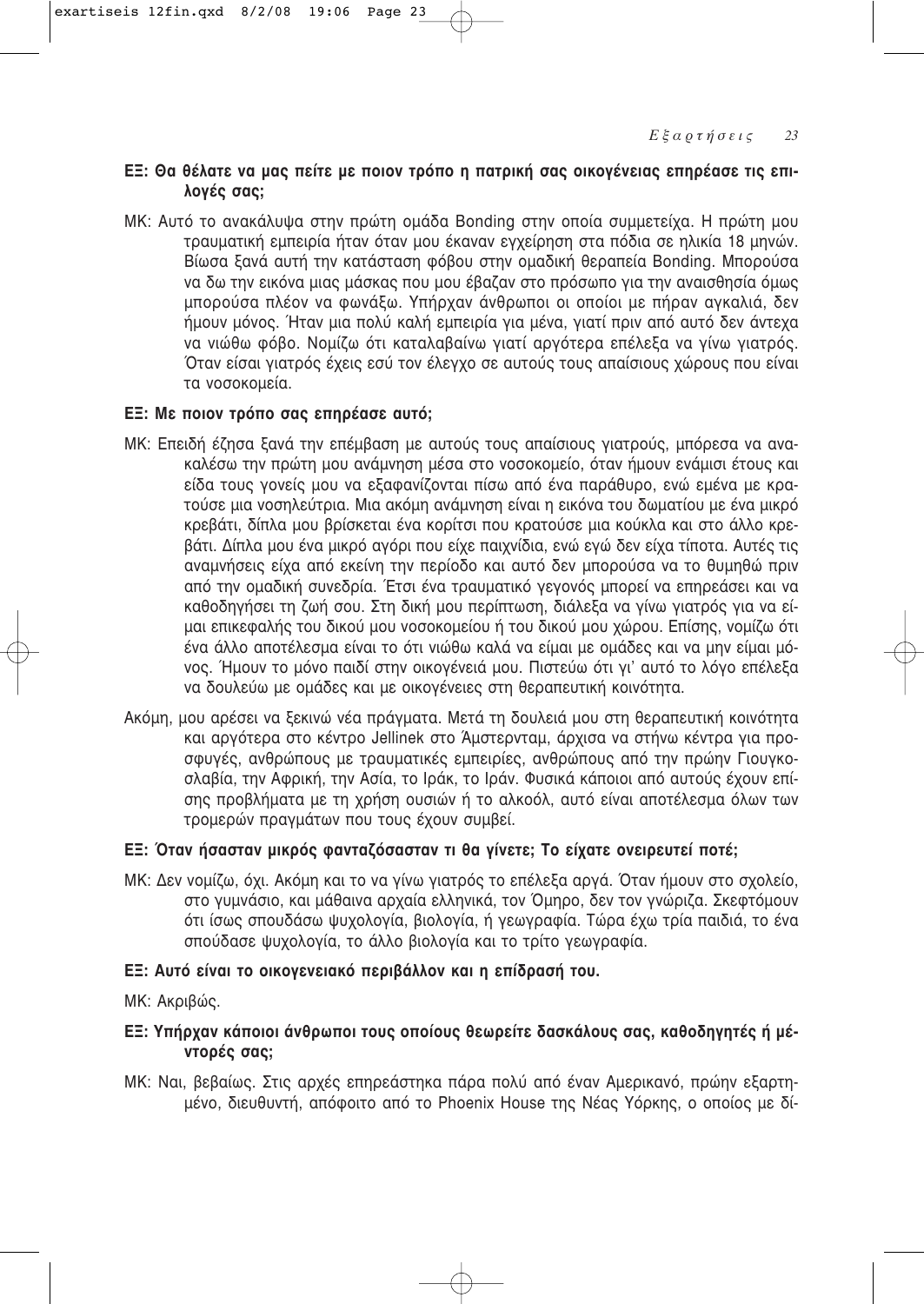δαξε να δουλεύω με τις ομάδες αντιπαράθεσης. Το όνομά του είναι Denny Yuson. Τον είχα προσλάβει ως σύμβουλο στη θεραπευτική κοινότητα. Αργότερα προσέλαβα ένα πρώην μέλος από την κοινότητα του, επειδή μου έλλειπε προσωπικό και τον έκανα διευθυντή της θεραπευτικής κοινότητας. Μεγάλο λάθος για ένα πρόγραμμα που αναπτυσσόταν, το ίδιο ισχύει επίσης εδώ στην Ελλάδα. Αυτό ήταν μεγάλο λάθος, δεν μπορούσε να λειτουργήσει με αυτόν τον τρόπο, ήταν ξένος, ενώ επίσης δεν είχε εμπειρία ως μέλος του προσωπικού.

- Έμαθα πολλά όπως σας είπα, πώς να «ξεμαθαίνω» αρκετά πράγματα που είχα διδαχθεί στην εκπαίδευση μου ως ψυχίατρος, πώς να ξαναγίνω άνθρωπος πάλι, να είμαι ανοιχτός στα δικά μου συναισθήματα και να μην κρύβομαι πίσω από ένα γραφείο.
- Στην Αμερική βρήκα δασκάλους, όπως ο Daniel Casriel, τον οποίο έχω ήδη αναφέρει και το Donald Ottenberg, ο οποίος ήταν πολύ καλός στο να μου υποδεικνύει ενδεχόμενους κινδύνους για τις θεραπευτικές κοινότητες, όπως για παράδειγμα το να καταλήξουν να γίνουν αίρεση με το να μην είναι ανοιχτές στην κοινωνία. Στο κομμάτι των ερευνών υπήρχαν άνθρωποι όπως ο George De Leon και ο Charles Kaplan, οι οποίοι ήταν πάρα πολύ σημαντικοί για μένα.

# **ΕΞ: Τι σας αρέσει περισσότερο να κάνετε από όλα με όσα έχετε ασχοληθεί στη δουλειά σας:**

ΜΚ: Μου αρέσουν πάρα πολύ τα συνέδρια! Θυμάμαι το πρώτο συνέδριο για τις θεραπευτικές Κοινότητες στο Norrkoping. Ήθελα τόσο πολύ να μάθω, ιδιαίτερα από τους Αμερικανούς που είχαν πολλή εμπειρία. Σε εκείνο το παγκόσμιο συνέδριο επισκεφτήκαμε μια θεραπευτική κοινότητα, όπου κάναμε μια άσκηση χαλάρωσης σε ένα από τα εργαστήρια και με πήρε ο ύπνος. Επίσης, μου άρεσε πάρα πολύ η δουλειά που έκανα εδώ στην Ελλάδα με τους Έλληνες ειδικούς. Ακόμη στην Ελλάδα μου άρεσε πολύ ο τρόπος διασκέδασης. Ο χορός δεν είναι με έναν άνθρωπο αλλά με μια ολόκληρη ομάδα. Eίδα ότι αυτό το κάνουν ακόμη στην Αθήνα. Στην Πλάκα, οι νέοι βγαίνουν έξω παρέα και χορεύουν με αυτό τον τρόπο, αυτό είναι υπέροχο. Αυτό είναι κάτι που δεν υπάρχει στη δική μου χώρα, ξέρεις, είναι όμορφο!

# **ΕΞ: Ποια πιστεύετε ότι είναι τα πιο χρήσιμα χαρακτηριστικά ενός θεραπευτή; Ποια είναι τα απαραίτητα προσόντα του.**

ΜΚ: Φυσικά, θα πρέπει να μπορείς να δώσεις και να πάρεις αγάπη. Επίσης, θα πρέπει να εμπιστεύεσαι την καλή πλευρά των ανθρώπων, να εστιάζεις στην καλή τους πλευρά. Ποτέ δεν εγκατέλειψα έναν άνθρωπο, αν και πολλές φορές δεν μπορείς να φτάσεις σε βάθος με κάποιον και να τον κάνεις να νιώσει καλύτερα με τον εαυτό του. Νομίζω ότι αυτό είναι πολύ σημαντικό. Επίσης, πολύ σημαντικό είναι να νιώθεις καλά με τον εαυτό σου και αυτό σημαίνει, για παράδειγμα, όταν δουλεύεις με κάποιον να τον αφήσεις να ωριμάσει, ίσως να φτάσει και στο ίδιο επίπεδο που βρίσκεσαι και εσύ, Αυτό σημαίνει ότι δεν έχεις διαρκώς την ανάγκη να τον βοηθάς, εκτός εάν η ανάγκη αυτή σημαίνει να τον βοηθάς για να νιώθεις εσύ καλύτερα. Για παράδειγμα, κάποιοι άνθρωποι που δουλεύουν με εξαρτημένους από ουσίες το κάνουν, επειδή οι εξαρτημένοι είναι πάρα πολύ δυστυχείς. Φυσικά όταν ωριμάσουν συνειδητοποιούν ότι έχουν δουλέψει με πάρα πολύ δυστυχείς ανθρώπους, λόγω του ότι και οι ίδιοι ζουν μια δυστυχισμένη ζωή και γιώθουν καλύτερα όταν δουλεύουν με ανθρώπους που είναι πιο δυστυχισμένοι. Εάν ισχύει αυτό, τότε δεν μπορείς να τους θεραπεύσεις, γιατί δεν θες να σε ρω-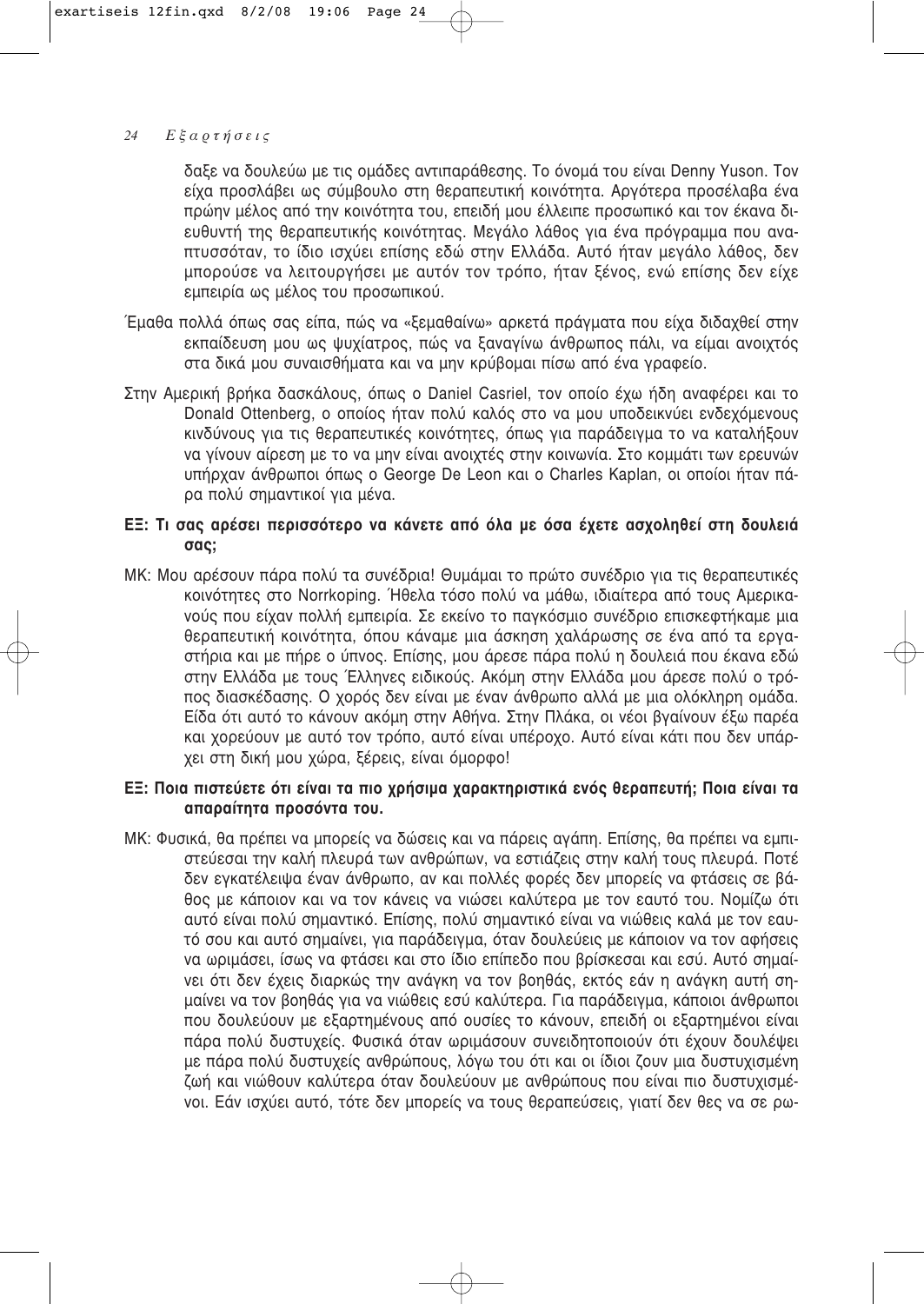exartiseis 12fin.qxd 8/2/08 19:06 Page 25

> τήσουν «Πώς είναι η δική σου ζωή; Πώς πάνε τα πράγματα; Πώς είσαι εσύ; Πώς είναι η οικογένειά σου; Τι κάνεις;».

# ΕΞ: Άρα πιστεύετε ότι οι ειδικοί που δουλεύουν θεραπευτικά με ανθρώπους θα πρέπει να έχουν κάνει οι ίδιοι θεραπεία:

ΜΚ: Ναι, πιστεύω ότι αυτό χρειάζεται. Για παράδειγμα στις αρχές για μένα ήταν πολύ δύσκολη αυτή δουλειά. Χάρηκα πάρα πολύ όταν εκπαιδεύτηκα σε αυτές τις ειδικές ομάδες και εγώ ο ίδιος. Έτσι μπόρεσα και δούλεψα κάποια πράγματα και βοήθησα και τον εαυτό μου, επειδή όταν δουλεύεις με πληνωμένους ανθρώπους, όπως όσοι έχουν βασανιστεί ή κακοποιηθεί, είναι καλό να μπορείς να μιλάς για τον εαυτό σου.

# ΕΞ: Πόσο σημαντικό θεωρείτε ότι είναι να υπάρχει ένα διάστημα εκπαίδευσης για τους επαγγελματίες, κατά κάποιον τρόπο σαν δοκιμαστική περίοδος;

ΜΚ: Ναι, είναι καλό να υπάρχει αυτή η περίοδος γι' αυτόν ακριβώς το λόγο. Γιατί μπορείς να δεις ποιος είναι σε θέση να δουλέψει σε τέτοιο πρόγραμμα. Δεν είναι εύκολο, θα πρέπει να έχεις ανθρώπους που αισθάνονται καλά με τον εαυτό τους ακόμη κι όταν τους προκαλέσεις. Οι εξαρτημένοι δεν είναι εύκολοι άνθρωποι για να δουλέψεις μαζί τους, ιδιαίτερα όταν εμπλέκονται και οι γονείς στη θεραπεία.

# ΕΞ: Έχω μια τελευταία ερώτηση, τι θα συμβουλεύατε ένα νεαρό θεραπευτή ή έναν ψυχολόγο ή ένα θεραπευτή να έχει υπόψη του;

ΜΚ: Νομίζω ότι έχω δώσει ήδη την απάντηση σε αυτό. Πιστεύω ότι αν θες να δουλέψεις σε μια θεραπευτική κοινότητα, για παράδειγμα, καλό θα ήταν να έχεις δει πώς ζουν τα μέλη στην κοινότητα, αλλά σε άλλο πρόγραμμα από αυτό που δουλεύεις. Να βιώσεις μια ομάδα αντιπαράθεσης ως μέλος, για παράδειγμα, και φυσικά μετά να γίνεις βοηθός του θεραπευτικού προσωπικού, χωρίς ευθύνες, πριν ξεκινήσεις να δουλεύεις κανονικά σε θεραπευτική κοινότητα. Είχα εμπειρία με έναν ψυχίατρο που είχε έρθει να δουλέψει και ήθελε να εκπαιδευτεί ως μέλος στη δική μας θεραπευτική κοινότητα. Ήταν η μοναδική φορά που το έκανα αυτό. Ήταν λάθος. Νομίζω ότι εξακολουθεί να με βλέπει σαν πατέρα του. Είναι πολύ δύσκολο να αλλάξουν οι ρόλοι αργότερα όταν κάποιος γίνεται προσωπικό. Θα πρέπει λοιπόν να το αποφεύγετε αυτό. Αυτά είναι τα σημαντικότερα πράγματα κατά τη γνώμη μου και θεωρώ ότι εδώ στην Ελλάδα το εφαρμόζετε και αυτό είναι πολύ καλό.

# ΕΞ: Σας ευχαριστώ για τον πολύτιμο χρόνο σας.

ΜΚ: Κι εγώ σας ευχαριστώ πολύ.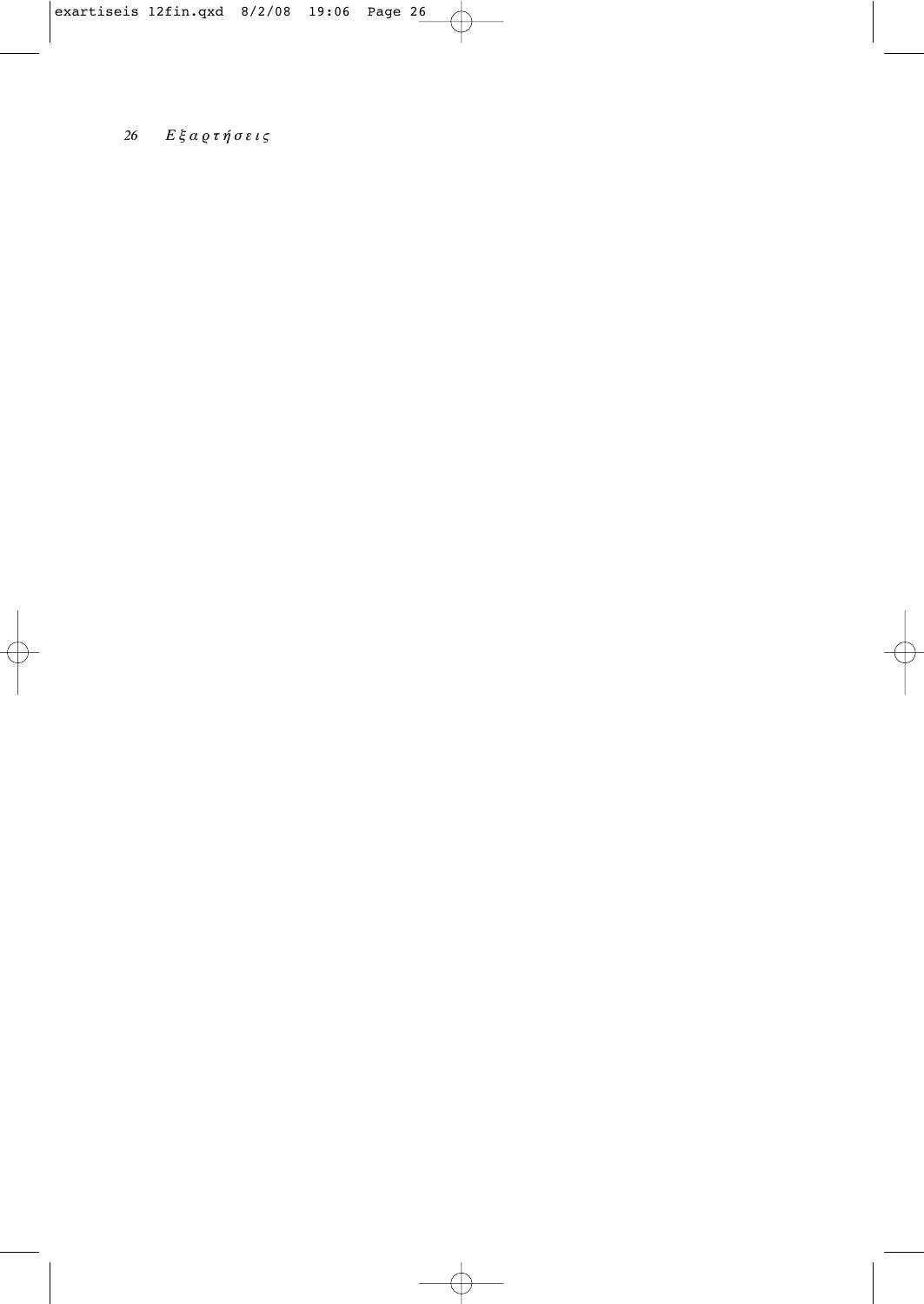$E \xi a \varrho \tau \eta \sigma \varepsilon \iota$  5 27

# <u>ΟΙ ΕΞΑΡΤΗΣΕΙΣ ΣΤΗΝ ΕΛΛΑΔΑ</u><br>DRUG ADDICTION IN GREECE</u>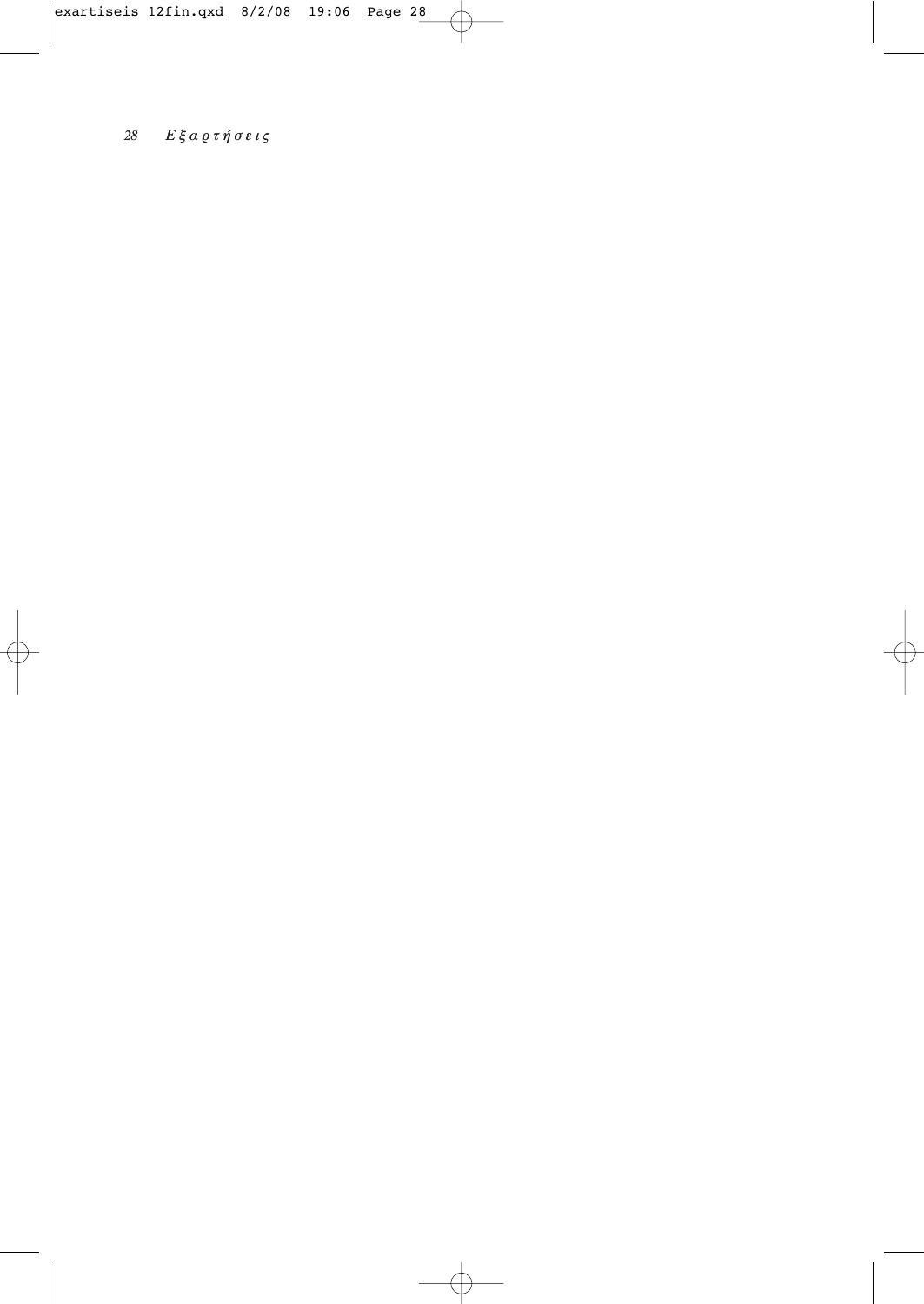*Ε ξ α ρ τ ή σ ε ι ς , τεύχος 12, 2007 Εξαρτήσεις 29*

# TRAINING MENTAL HEALTH PROFESSIONALS ON DRUG ADDICTION COUNSELLING: EVALUATION OF A TRAINING PROGRAMME

ANNA TSIBOUKLI, REMOS ARMAOS<sup>[1]</sup>

## Abstract

This paper draws upon pre-and post-test achievement results of substance abuse and allied health professionals participating in a 2-year, postgraduate-level course across two different classes from 2002 to 2005. The course, which focused on fostering knowledge and skills on counselling in professional practice within the field of drug addictions, aimed at supporting professional development and reinforcing their capacities at their work. The analysis explores patterns and differences in the rates of knowledge, subject awareness and attainment amongst course participants from different organisations in three European countries. Significant knowledge and skill improvement was demonstrated after participants completed the course whereas levels of work motivation and treatment effectiveness are analysed. The study outlines that promoting education and in-service training has a strong impact on job satisfaction and minimises risks of professional burnout.

<sup>1</sup> Anna Tsiboukli PhD, Educational Psychologist, Remos Armaos PhD, Educational Researcher KETHEA, Sorvolou 24, 116 36 Athens, Greece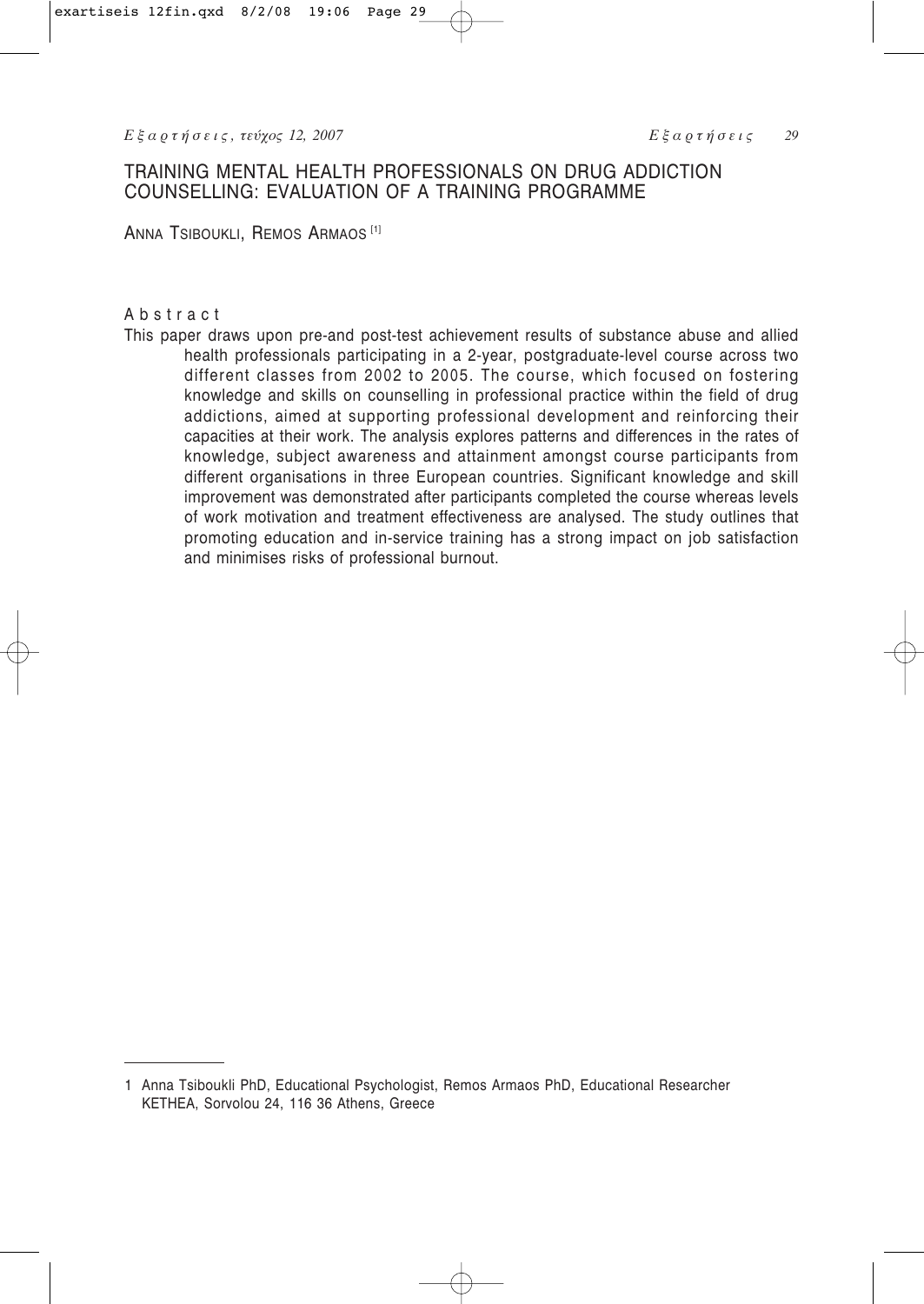*Ε ξ α ρ τ ή σ ε ι ς , τεύχος 12, 2007*

# Η ΕΚΠΑΙΔΕΥΣΗ ΤΩΝ ΕΠΑΓΓΕΛΜΑΤΙΩΝ ΨΥΧΙΚΗΣ ΥΓΕΙΑΣ ΣΕ ΘΕΜΑΤΑ ΣΥΜΒΟΥΛΕΥΤΙΚΗΣ ΣΤΟ ΧΩΡΟ ΤΗΣ ΑΝΤΙΜΕΤΩΠΙΣΗΣ ΤΗΣ ΤΟΞΙΚΟΕΞΑΡΤΗΣΗΣ: ΑΞΙΟΛΟΓΗΣΗ ΕΚΠΑΙΔΕΥΤΙΚΟΥ ΠΡΟΓΡΑΜΜΑΤΟΣ

ΑΝΝΑ ΤΣΙΜΠΟΥΚΛΗ, ΡΕΜΟΣ ΑΡΜΑΟΣ<sup>[1]</sup>

# $\Pi$ ερίληψη

<u>Το άρθρο αυτό παρουσιάζει τα αποτελέσματα μίας μελέτης αξιολόγησης ενός προγράμματος</u> εκπαίδευσης στελεχών ψυχικής υγείας στην αντιμετώπιση της τοξικοεξάρτησης. Το πρόγραμμα δίνει έμφαση στη βελτίωση των γνώσεων, των στάσεων και των δεξιοτήτων των εκπαιδευομένων και ολοκληρώνεται σε 180 ώρες στη διάρκεια δύο ετών. Στην παρούσα μελέτη αξιολογήθηκε η πορεία 102 έμπειρων στελεχών ψυχικής υγείας που συμμετείχαν στο πρόγραμμα τα έτη 2002-2005. Η ανάλυση διερευνά αλλαγές στο επίπεδο των γνώσεων και των στάσεων των συμμετεχόντων απέναντι στο ζήτημα της αντιμετώπισης της τοξικοεξάρτησης. Τα αποτελέσματα δείχνουν ότι υπάρχει σημαντική βελτίωση στο επίπεδο των γνώσεων ανάμεσα στους επαγγελματίες που συμμετέχουν στο πρόγραμμα και ότι η ενίσχυση της εκπαίδευσης στο πλαίσιο των οργανισμών επιδρά ουσιαστικά και με θετικό τρόπο στην αλλαγή των στάσεων των επαγγελματιών, στη βελτίωση της αποτελεσματικότητας των υπηρεσιών, στην ικανοποίηση των στελεχών από το χώρο εργασίας και στη μείωση των κινδύνων για επαγγελματική εξουθένωση.

# FI∑AΓOΓH

Στη σύγχρονη εποχή οι συνεχείς αλλαγές στον τομέα της αντιμετώπισης των εξαρτήσεων οδηγούν αρκετούς οργανισμούς θεραπείας και πρόληψης της τοξικοεξάρτησης στην αξιοποίηση της εκπαίδευσης των στελεχών ψυχικής υγείας με στόχο τη βελτίωση των παρεχομένων υπηρεσιών προς τα εξαρτημένα άτομα και τις οικογένειες τους. Η εκπαίδευση στο πλαίσιο των οργανισμών συνδέεται με την ανάπτυξή τους καθώς δίνει έμφαση στη βελτίωση της παροχής των υπηρεσιών (Patrick, 2000). Στόχος της εκπαίδευσης στους οργανισμούς είναι: α) να προετοιμάσει τα στελέχη, έτσι ώστε να μπορούν να ανταποκριθούν αποτελεσματικά στο ρόλο τους, δια μέσου της απόκτησης των αναγκαίων γνώσεων και δεξιοτήτων, β) να εισαγάγει νέες γνώσεις, διεργασίες και διαδικασίες, οι οποίες θα λειτουργήσουν προς όφελος του οργανισμού και γ) να βοηθήσει τα στελέχη να διευρύνουν τις ικανότητές τους, έτσι ώστε να παράγουν τα αποτελέσματα που πραγματικά θέλουν, υιοθετώντας νέους τρόπους σκέψης με βάση τα συλλογικά οράματα (West, 1997:3; Senge 1990:3). Η εκπαίδευση των στελεχών ενός οργανισμού έχει επομένως αποδειχτεί ότι αποτελεί εργαλείο το οποίο μπορεί να αξιοποιηθεί τόσο προς όφελος του οργανισμού όσο και των εργαζομένων, καθώς συμβάλλει ουσιαστικά στη βελτίωση της ποιότητας της εργασίας, συνεισφέρει στην πα-

<sup>1</sup> Άννα Τσιμπουκλή PhD, Εκπαιδευτική Ψυχολόγος - Ρέμος Αρμάος PhD, Εκπαιδευτικός Ερευνητής KEΘEA, Σορβόλου 24, Μετς 116 36, τηλ. 210 9241993-6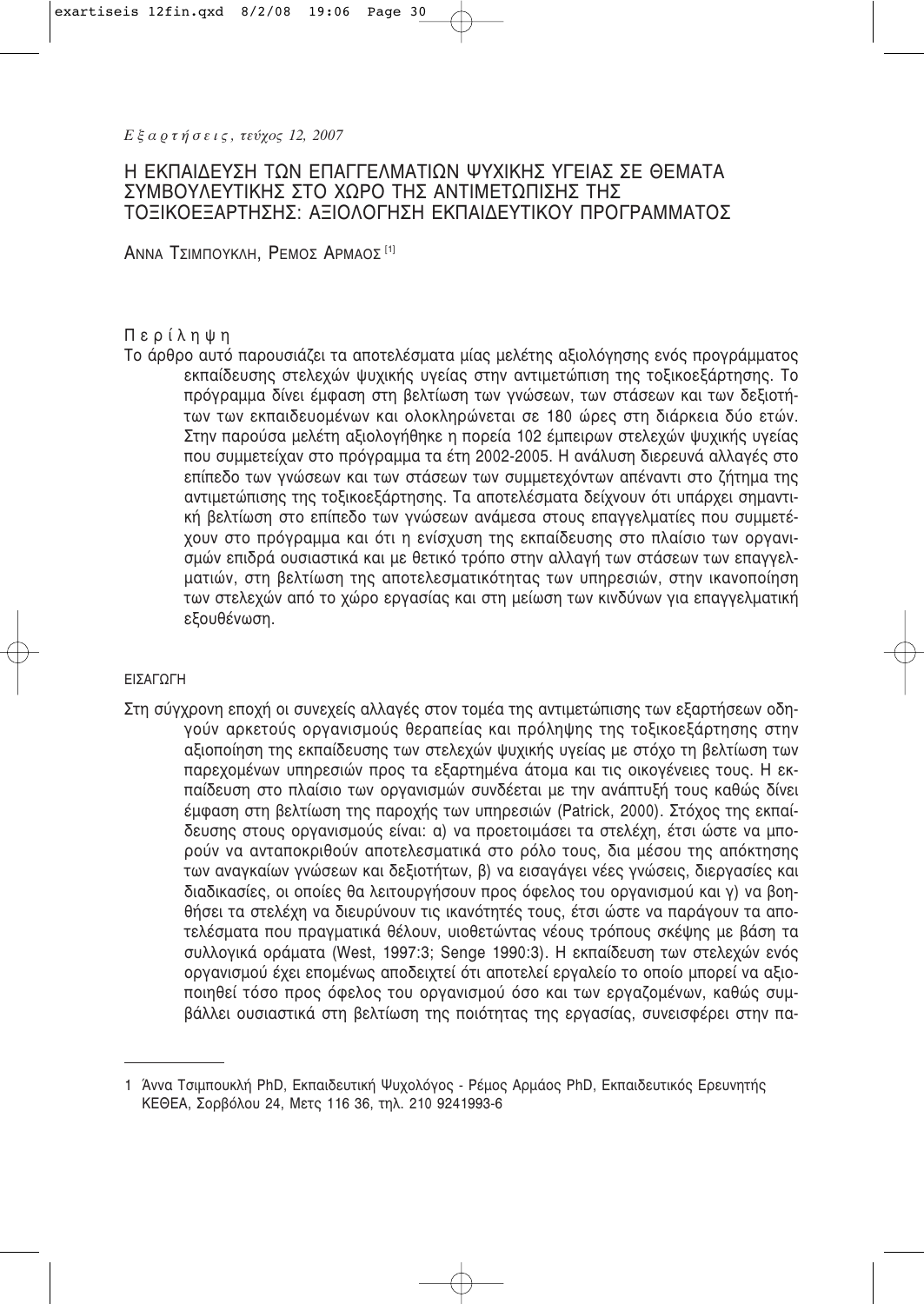ραμονή του προσωπικού στον οργανισμό, μειώνει τους κινδύνους της επαγγελματικής εξουθένωσης, ενισχύει την αύξηση της ικανοποίησης του προσωπικού από τον ερνασιακό χώρο καθώς και το ηθικό του προσωπικού.

- Η εκπαίδευση ωστόσο θεωρείται συχνά πολυτέλεια στους οργανισμούς. Εκφράζεται δε κατά καιρούς η άποψη από την ηγεσία ορισμένων οργανισμών ότι η εκπαίδευση αφαιρεί ώρες εργασίας, χωρίς να προσφέρει άμεσες λύσεις στα εργασιακά προβλήματα. Συνέπεια αυτών των θέσεων είναι η εκπαίδευση να παραμελείται με αφορμή την έλλειψη χρόνου και οικονομικών πόρων. Είναι γεγονός ότι τα αποτελέσματα της εκπαίδευσης δεν είναι πάντα ορατά ενώ αυτή λαμβάνει χώρα. Ωστόσο, είναι μακρόχρονα και αναγνωρίζονται σε μεταγενέστερο στάδιο. Όμως για να συμβεί αυτό είναι απαραίτητο ο κάθε οργανισμός να δίνει στα στελέχη του τη δυνατότητα για άμεση εφαρμογή των νέων γνώσεων και δεξιοτήτων, καθώς το 30% αυτών χάνεται εάν δεν εφαρμοστεί σε μία εβδομάδα και το 80% χάνεται εάν δεν βρει εφαρμογή σε τρεις μήνες (Cross, 1981). Μελέτες επί του θέματος (Tough, 1978 στο Cross 1981:84) έχουν μάλιστα δείξει ότι τα στελέχη των οργανισμών συμμετέχουν ενεργά στα προγράμματα εκπαίδευσης, όταν γνωρίζουν ότι χρειάζεται να εφαρμόσουν κάτι νέο άμεσα, για το οποίο πρέπει να αποκτήσουν νέες γνώσεις ή ικανότητες (Cross, 1981:89).
- Στον τομέα της αντιμετώπισης της τοξικοεξάρτησης η εκπαίδευση των στελεχών ψυχικής υνείας αποτελεί ένα ιδιαίτερα προκλητικό πεδίο. Οι προκλήσεις προέρχονται α) από το εύρος των διαφορετικών θεραπευτικών μοντέλων και προσεγγίσεων θεραπείας (ομάδες αυτό-βοήθειας, προγράμματα υποκατάστασης, προγράμματα εξωτερικής παρακολούθησης, προγράμματα διαμονής και θεραπευτικές κοινότητες) β) από το συχνά δια-ΦΟρετικό έως διαμετρικά αντίθετο προφίλ και την κουλτούρα των επαγγελματιών του χώρου (ψυχιατρική, ψυχολογία, κοινωνική εργασία, παιδαγωγικά κ.λπ.) και γ) από τις εκάστοτε αντιλήψεις της κοινής γνώμης αναφορικά με το ζήτημα της χρήσης ουσιών (π.χ. ασθένεια, εγκληματικότητα κ.λπ.). Αποτέλεσμα των παραπάνω είναι τα περισσότερα στελέχη να αντιμετωπίζουν σημαντικές δυσκολίες και προκλήσεις, όταν εντάσσονται στο χώρο εργασίας, χωρίς να έχουν συχνά την απαραίτητη τεχνογνωσία και εκπαίδευση για να ανταποκριθούν σε αυτές.
- Η ΔΙΕΘΝΗΣ ΕΜΠΕΙΡΙΑ ΚΑΙ ΠΡΑΚΤΙΚΗ
- Διερευνώντας τα διεθνή κριτήρια πιστοποίησης των στελεχών πρόληψης και θεραπείας των εξαρτήσεων (ICRC/AODA) γίνεται εμφανές ότι τα παραπάνω στελέχη χρειάζεται να έχουν ιδιαίτερες γνώσεις και δεξιότητες. Η πιο σημαντική απαίτηση παραμένει βέβαια να σέβονται τον επαγγελματικό κώδικα ηθικής και δεοντολογίας και να λειτουργούν ως πρότυπα συμπεριφοράς ιδιαίτερα σε σχέση με τη χρήση αλκοόλ και άλλων ψυχοτρόπων ουσιών. Αξίζει δε να σημειωθεί ότι σε σχετική μελέτη που είχε πραγματοποιηθεί από τον επαγγελματικό σύλλογο στελεχών θεραπείας και πρόληψης της τοξικοεξάρτησης ICRC/AODA στις Η.Π.Α. την περίοδο 1993-1999 είχαν εντοπιστεί 39 περιπτώσεις οι οποίες αφορούσαν την παραβίαση του κώδικα ηθικής και δεοντολογίας. Ενδιαφέρον έχει ότι το 33% αυτών των περιπτώσεων αναφέρονταν στη δημιουργία σχέσεων με τον/την εξυπηρετούμενο/η. Η αντιμετώπιση αυτών των φαινομένων, προϋποθέτει ότι τα στελέχη έχουν διερευνήσει επαρκώς τις προσωπικές τους δυνάμεις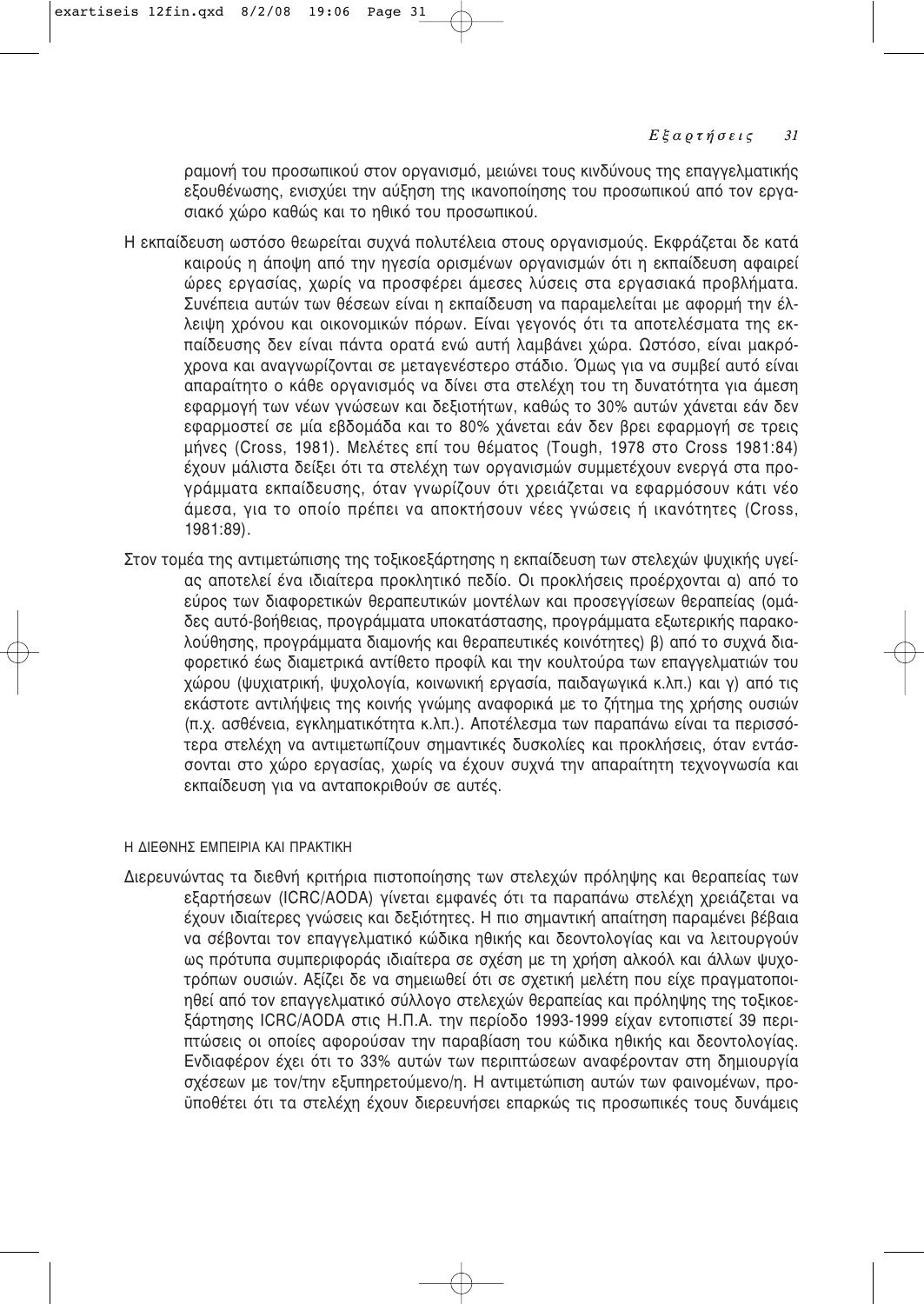και αδυναμίες, τις προκαταλήψεις, τα όρια και την αποτελεσματικότητα του ρόλου τους μέσα από την κατάλληλη και συνεχή εκπαίδευση.

- Έτσι, στις Ηνωμένες Πολιτείες η εκπαίδευση των επαννελματιών στον τομέα της αντιμετώπισης της τοξικοεξάρτησης απέκτησε ιδιαίτερη σημασία στις αρχές της δεκαετίας του 1970, όταν για πρώτη φορά η κυβέρνηση κήρυξε τον πόλεμο κατά των ναρκωτικών (Deitch, D. & Solit, R. 1993). Την περίοδο εκείνη, συστάθηκε μια Εθνική Επιτροπή Εκπαίδευσης για την αντιμετώπιση της Ουσιοεξάρτησης με στόχο τη θέσπιση προτεραιοτήτων για την ανάπτυξη προγραμμάτων εκπαίδευσης των επαγγελματιών ψυχικής υγείας. Η επιτροπή αυτή πρότεινε το 1993 τη χρηματοδότηση της ανάπτυξης ενός δικτύου Κέντρων Μεταφοράς της Τεχνογνωσίας για το θέμα των εξαρτήσεων (Addiction Technology Transfer Centres) σε συνεργασία με πανεπιστημιακά ιδρύματα της χώρας. Κύρια αρμοδιότητα αυτών των κέντρων ήταν και παραμένει η εκπαίδευση των επαγγελματιών ψυχικής υγείας στον τομέα της θεραπείας και πρόληψης της τοξικοεξάρτησης.
- Η ίδια Επιτροπή εντόπισε οκτώ παραμέτρους καλής πρακτικής και εισηνήθηκε η πιστοποίηση των επαγγελματιών ψυχικής υγείας να γίνεται βάσει των ικανοτήτων και της ειδίκευσης που έχουν αποκτήσει σε κάθε μία από αυτές. Οι παράμετροι περιλαμβάνουν: κλι-VΙΚή διάγνωση, θεραπευτικό σχεδιασμό, παραπομπή, συντονισμό των υπηρεσιών, εκπαίδευση των εξυπηρετούμενων, οικονένεια και κοινότητα, τεκμηρίωση, επαννελματική ηθική και ευθύνη. Στο πλαίσιο αυτών των παραμέτρων εντάσσονται οι στάσεις, οι γνώσεις και οι δεξιότητες στις οποίες αναμένεται να είναι ικανός ο κάθε εκπαιδευμένος σύμβουλος πρόληψης και θεραπείας της τοξικοεξάρτησης. Αποτέλεσμα αυτών των ενεργειών είναι τα προγράμματα εκπαίδευσης τα οποία προσφέρονται σήμερα στις Ηνωμένες Πολιτείες να είναι κατά κύριο λόγο διεπιστημονικά και να εφαρμόζονται με στόχο να καταστήσουν το θεραπευτή ενήμερο για τα διαφορετικά θεραπευτικά μοντέλα και τις δυνατότητες απεξάρτησης.
- Στις Η.Π.Α. λειτουργούν επίσης επαγγελματικές ενώσεις πιστοποίησης των συμβούλων θεραπείας και πρόληψης της τοξικοεξάρτησης, όπως είναι η Διεθνής Επιτροπή Αμοιβαίας Πιστοποίησης για το Αλκοόλ και τα άλλα Ναρκωτικά (International Certification Reciprocity Consortium for Alcohol and Other Drugs –ICRC/AODA) και η Εθνική Ένωση Συμβούλων για το Αλκοόλ και την Τοξικοεξάρτηση (National Association of Alcoholism and Drug Abuse Counselors-NAADAC).
- Στην Ευρώπη, η Ισπανία και η Γαλλία ανέπτυξαν αρκετά μεταπτυχιακά προγράμματα για την εκπαίδευση επαγγελματιών ψυχικής υγείας στην αντιμετώπιση των εξαρτήσεων (Pantoja, 1998). Αντιστοίχως, στις αρχές της δεκαετίας του 1990 στην Αγγλία, η Συμβουλευτική Επιτροπή για την Κατάχρηση Ουσιών (Advisory Council on the Misuse of Drugs) έκανε ανασκόπηση των υπαρχόντων εκπαιδευτικών προγραμμάτων για επαγγελματίες ψυχικής υγείας στον τομέα της τοξικοεξάρτησης και εξήγαγε τα πορίσματά της. Η Επιτροπή δεν μπόρεσε να εντοπίσει επαρκή προγράμματα εκπαίδευσης στην αντιμετώπιση της τοξικοεξάρτησης στις ιατρικές σχολές όπως και σε άλλους τομείς της τριτοβάθμιας εκπαίδευσης, με εξαίρεση τις ειδικότητες της ψυχιατρικής και της κοινοτικής ιατρικής. Τα περισσότερα από τα εκπαιδευτικά προγράμματα τα οποία προσφέρονταν ήταν βραχύχρονης διάρκειας. Επίσης η σχέση ανάμεσα στα προπτυχιακά και στα μεταπτυχιακά προγράμματα στον τομέα αυτόν ήταν σχετικά μικρή (Edwards, 1991). Η επιτροπή, ως αποτέλεσμα των ερευνών της εισηνήθηκε τα αρμόδια επαγγελματικά σωματεία να κάνουν ανασκόπηση των εκπαιδευτικών προ-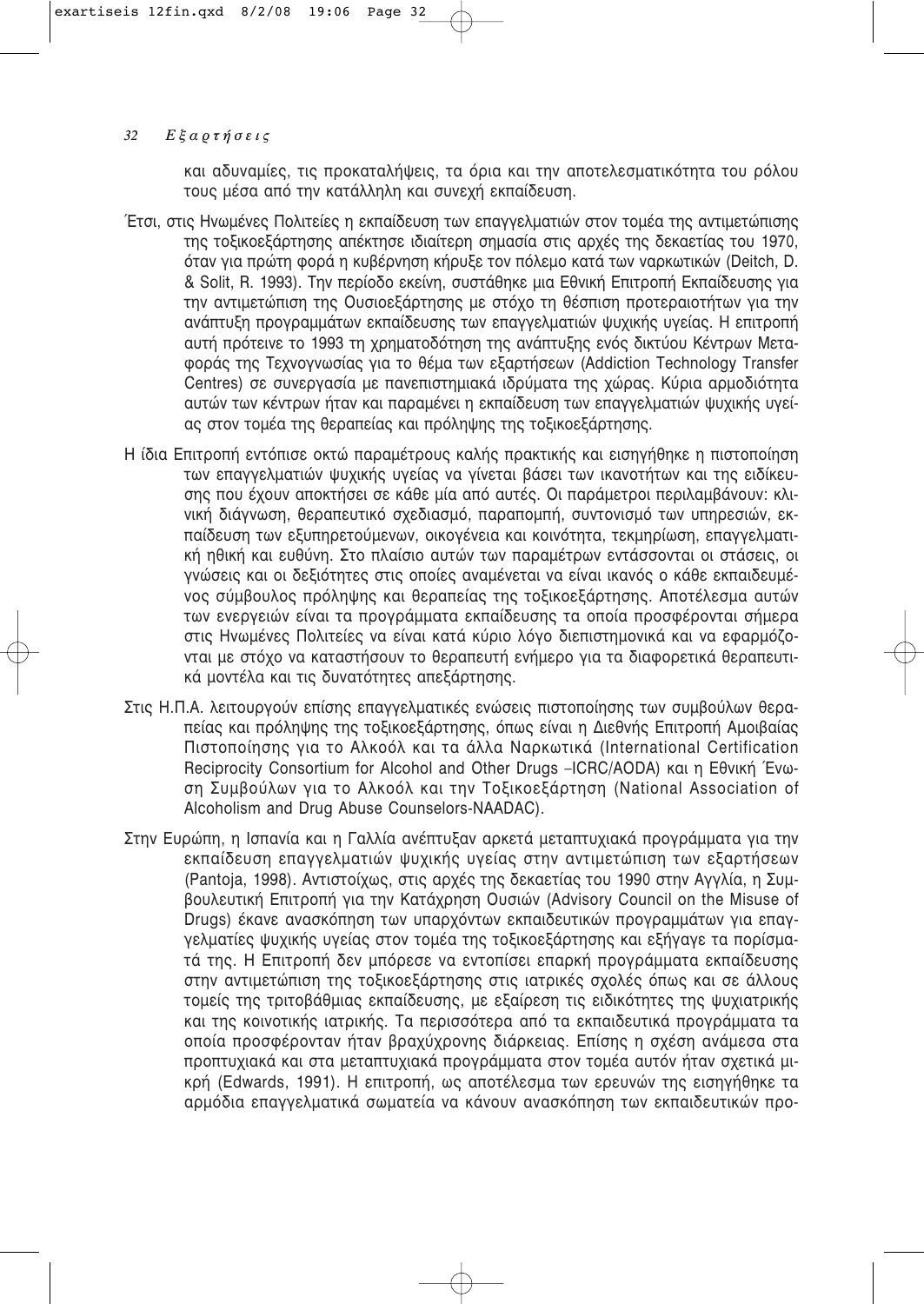γραμμάτων που προσφέρονται στον τομέα αυτό σε προπτυχιακό επίπεδο και να διερευνήσουν τρόπους με τους οποίους η εκπαίδευση και κατάρτιση για το πρόβλημα της τοξικοεξάρτησης θα μπορούσε να συμπεριληφθεί σε μεταπτυχιακά προγράμματα σπουδών.

- Η Επιτροπή πρότεινε επίσης την ίδρυση εθνικής υπηρεσίας ανάπτυξης προγραμμάτων εκπαίδευσης επαγγελματιών ψυχικής υγείας στον τομέα αντιμετώπισης της τοξικοεξάρτησης, Αρμοδιότητα της υπηρεσίας θα ήταν να ελένχει τις εξελίξεις στην εκπαίδευση των στελεχών πρόληψης και θεραπείας της τοξικοεξάρτησης, να εντοπίζει και να προωθεί τις καλές πρακτικές στον τομέα αυτό, να προασπίζεται τις νέες εκπαιδευτικές δραστηριότητες και να αποτελεί το συντονιστικό όργανο των δραστηριοτήτων των τοπικών και άλλων υπηρεσιών αντιμετώπισης της τοξικοεξάρτησης. Επιπλέον, η Επιτροπή πρότεινε στα ακαδημαϊκά ιδρύματα να δημιουργήσουν, σε συνεργασία με τα αρμόδια σωματεία, προγράμματα κατάλληλα για εκπαίδευση των επαγγελματιών στον τομέα αντιμετώπισης της τοξικοεξάρτησης. Τέλος, η επιτροπή εισηγήθηκε: α) τη συνεχή εκπαίδευση των ατόμων που ήδη εργάζονται σε θεραπευτικά προγράμματα, θεραπευτικές κοινότητες, ομάδες αυτό-βοήθειας και εθελοντικούς οργανισμούς όπως και των διευθυντών των μονάδων και των προγραμμάτων αυτών και β) ζήτησε από τα ακαδημαϊκά ιδρύματα να συμπεριλάβουν την εκπαίδευση για την αντιμετώπιση των εξαρτήσεων στο αναλυτικό ωρολόγιο πρόγραμμά τους.
- Η Ευρωπαϊκή Ένωση ασχολήθηκε επίσημα με το θέμα το 1994, όταν διοργάνωσε την πρώτη επιστημονική συνάντηση για την εκπαίδευση των επαγγελματιών θεραπείας και πρόληψης στην αντιμετώπιση της τοξικοεξάρτησης. Η συνάντηση αυτή, στην οποία συμμετείχαν εκπρόσωποι από διαφορετικούς εκπαιδευτικούς οργανισμούς και από 12 Ευρωπαϊκές χώρες (Βέλγιο, Δανία, Γαλλία, Γερμανία, Ελλάδα (ΚΕΘΕΑ), Ιταλία, Ολλανδία, Πορτογαλία, Ισπανία, Ηνωμένο Βασίλειο και Ουγγαρία) κατέληξε στο συμπέρασμα ότι υπάρχουν σημαντικές διαφορές στις θεραπευτικές προσεγγίσεις αντιμετώπισης της τοξικοεξάρτησης ανάμεσα στα κράτη μέλη της Ε.Ε. (Commission of the European Communities, 1994) όπως και σημαντικές διαφορές στον τρόπο εκπαίδευσης των επαγγελματιών. Η έκθεση της επιτροπής υπέδειξε εννέα διαφορετικά είδη εκπαιδευτικών προγραμμάτων, τα οποία προσφέρονταν εκείνη την περίοδο στις Euρωπαϊκές χώρες που συμμετείχαν στη συνάντηση. Στα εκπαιδευτικά προγράμματα περιλαμβάνονταν: α) προγράμματα θεωρητικής εκπαίδευσης, β) διεπιστημονικά προγράμματα, γ) προγράμματα που συνδυάζουν τη θεωρία με την πράξη και προκύπτουν από την πράξη, δ) προγράμματα μεθοδολογίας, ε) προγράμματα διαχείρισης, στ) προγράμματα πολλαπλών προσεγγίσεων, ζ) προγράμματα επικεντρωμένα σε project, η) προγράμματα ερευνητικής κατεύθυνσης και ι) ατομικά προγράμματα εκπαίδευσης. Το εύρος των εκπαιδευτικών προγραμμάτων δημιουργούσε δυσκολίες στην αξιολόγηση τους και αντικατόπτριζε τις διαφορετικές τάσεις και θεωρίες που υπάρχουν στο χώρο της θεραπείας και πρόληψης των εξαρτήσεων. Η Ευρωπαϊκή μελέτη κατέληξε ωστόσο ότι η εκπαίδευση του προσωπικού είναι κεντρικό ζήτημα για την ανάπτυξη κατάλληλων παρεμβάσεων στην αντιμετώπιση της τοξικοεξάρτησης. Παράλληλα, η επιτροπή πρότεινε τη δημιουργία ενός Ευρωπαϊκού δικτύου Εκπαιδευτικών Προγραμμάτων (European Training Programmes Network) ανάμεσα σε ακαδημαϊκούς και θεραπευτικούς φορείς και τόνισε την αξία της διεπιστημονικής προσέγγισης στην εκπαίδευση των επαγγελματιών. Στο πλαίσιο αυτό αναπτύχθηκαν δίκτυα οργανισμών για την εκπαίδευση των επαγγελματιών στην αντιμετώπιση της ουσιοε-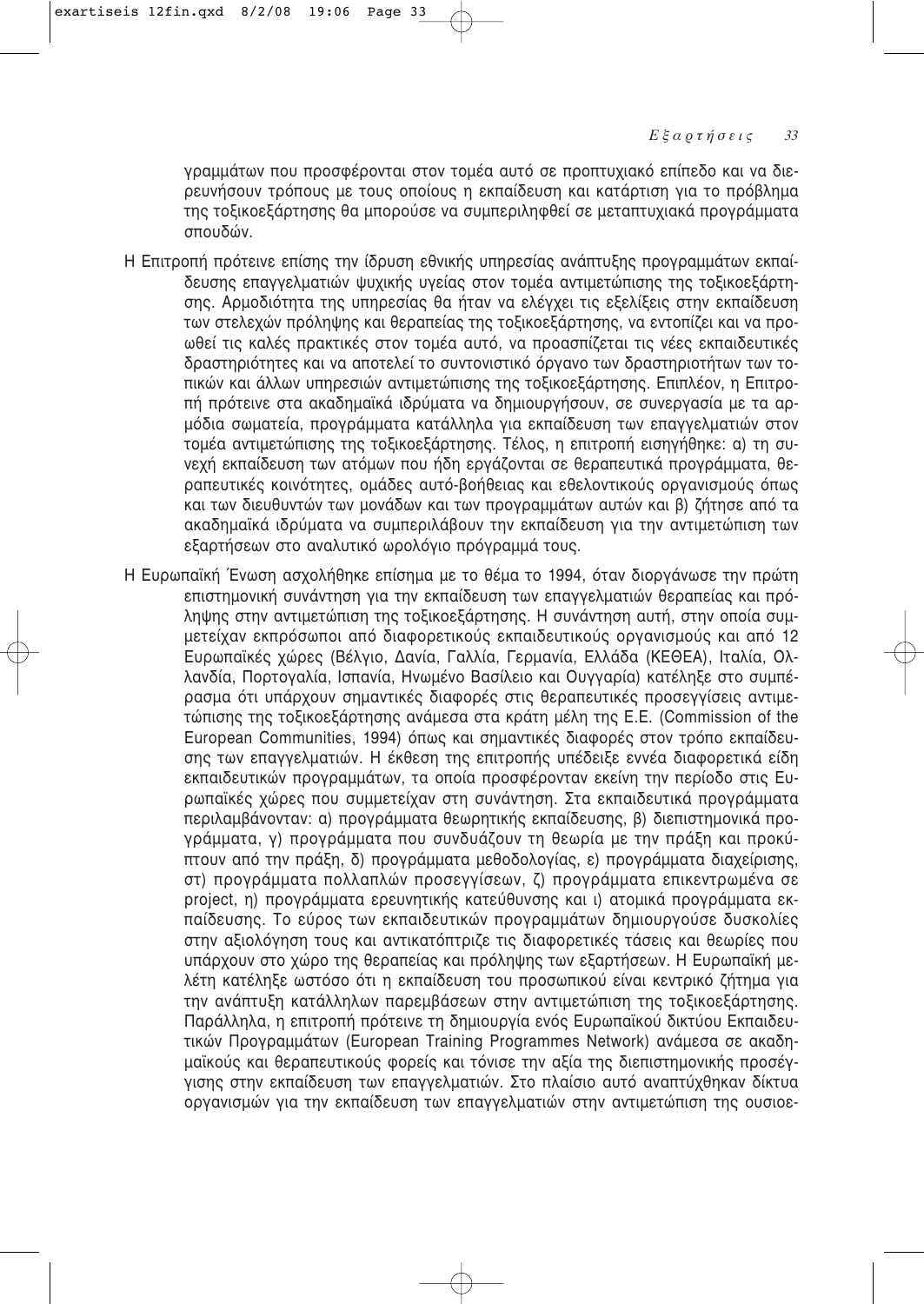ξάρτησης και έγινε προσπάθεια για τη δημιουργία ενός κοινού ευρωπαϊκού προγράμματος εκπαίδευσής τους. Ωστόσο, αυτή η προσπάθεια δεν ευοδώθηκε παρόλο που λειτούργησαν ορισμένα δίκτυα. Ένα από αυτά είναι το Ευρωπαϊκό Ινστιτούτο για την Εκπαίδευση στις Εξαρτήσεις (European Addictions Training Institute) με έδρα την Ολλανδία. Το Ινστιτούτο χρηματοδοτείται από την Ευρωπαϊκή Ένωση με σκοπό τη διεξαγωγή βραχύχρονων προγραμμάτων εκπαίδευσης των επαγγελματιών για την αντιμετώπιση της τοξικοεξάρτησης. Στη διάρκεια του 1990 ιδρύθηκε επίσης με κοινοτική χρηματοδότηση και ο Ευρωπαϊκός Σύλλογος Επαγγελματιών στον Τομέα της Αντιμετώπισης της Τοξικοεξάρτησης, ITACA, με έδρα την Ισπανία και παραρτήματα σε διάφορες Ευρωπαϊκές χώρες μεταξύ των οποίων συγκαταλέγονται η Ελλάδα, η Ιταλία, η Γαλλία και η Πορτογαλία.

#### Η ΕΛΛΗΝΙΚΗ ΠΡΑΚΤΙΚΗ ΚΑΙ ΕΜΠΕΙΡΙΑ

- Στην Ελλάδα, όπως συνέβη και στις άλλες Ευρωπαϊκές χώρες, τα προγράμματα εκπαίδευσης επαγγελματιών για την αντιμετώπιση της τοξικοεξάρτησης αναπτύχθηκαν παράλληλα με τα θεραπευτικά προγράμματα λόγω της υπαρκτής και έντονης ανάγκης για εκπαίδευση του νέου προσωπικού. Το 1983 τα μέλη του προσωπικού της πρώτης θεραπευτικής κοινότητας (Θ.Κ. ΙΘΑΚΗ), που δημιουργήθηκε για τη θεραπεία χρηστών ψυχοτρόπων ουσιών στην Ελλάδα, εκπαιδεύτηκαν σε προνράμματα της Ολλανδίας (Kooyman, 1992). Το Κέντρο Θεραπείας Εξαρτημένων Ατόμων (ΚΕΘΕΑ) ήταν ο πρώτος θεραπευτικός οργανισμός στην Ελλάδα, ο οποίος σύμφωνα με τον ιδρυτικό του νόμο (Ν. 1729/87 και 2161/Αρθρο 8) είχε, και εξακολουθεί να έχει, τη δυνατότητα παροχής εκπαίδευσης σε επαγγελματίες ψυχικής υγείας στον τομέα της αντιμετώπισης της ουσιοεξάρτησης.
- Όταν καταρτίστηκε στην Ελλάδα το πρώτο Εθνικό Σχέδιο Δράσης (2002-2006) για την αντιμετώπιση των εξαρτήσεων, αναφερόταν ρητά η ανάγκη δημιουργίας ενός Ινστιτούτου Ουσιοεξαρτήσεων και Τοξικομανίας, το οποίο μεταξύ των άλλων θα είχε ως στόχο να προτείνει τις κατευθυντήριες οδηγίες για την ομοιογένεια στην εκπαίδευση των επαγγελματιών υγείας και παράλληλα να δημιουργήσει μηχανισμούς αξιολόγησης του εκπαιδευτικού υλικού. Επίσης, στο πλαίσιο της Ελληνικής Προεδρίας στην Ευρωπαϊκή Ένωση, το πρώτο εξάμηνο του 2003, η Οριζόντια Ομάδα του Συμβουλίου της Ευρωπαϊκής Ένωσης για τα Ναρκωτικά υιοθέτησε ψήφισμα για την ένταξη του γνωστικού αντικειμένου των εξαρτήσεων στο πρόγραμμα σπουδών των σχολών επαγγελμάτων υγείας. Ωστόσο, μέχρι σήμερα υπάρχει μόνο ένα μεταπτυχιακό πρόγραμμα σπουδών εκπαίδευσης επαγγελματιών στην αντιμετώπιση της τοξικοεξάρτησης, το οποίο προσφέρει το Τμήμα Ψυχολογίας του Α.Π.Θ. από το 1994. Επίσης, η ανάπτυξη των προγραμμάτων μεθαδόνης στα μέσα της δεκαετίας του 1990 δεν συνοδεύτηκε από αντίστοιχη εκπαίδευση των επαγγελματιών υγείας σε αυτόν τον τομέα. Έτσι, η κατάσταση στην Ελλάδα στο ζήτημα αυτό μοιάζει με την κατάσταση στη Γαλλία, όπου στα περισσότερα κέντρα, στα οποία χορηγούν υποκατάστατα σε τοξικοεξαρτημένους που απέτυχαν σε άλλες θεραπευτικές προσπάθειες με παράλληλη ψυχοκοινωνική στήριξη (Facy et.al. 1997) το προσωπικό είναι απροετοίμαστο για τις απαιτήσεις του ρόλου (Wievorka, 1997). Παρόμοια, φαίνεται να είναι η κατάσταση και στα προγράμματα φυλακών. Το σωφρονιστικό και άλλο προσωπικό που ερνάζεται εκεί είναι συνήθως ανεκπαίδευτο στην αντιμετώπιση του φαινομένου, ενώ η προσπάθεια του Υπουργείου Δι-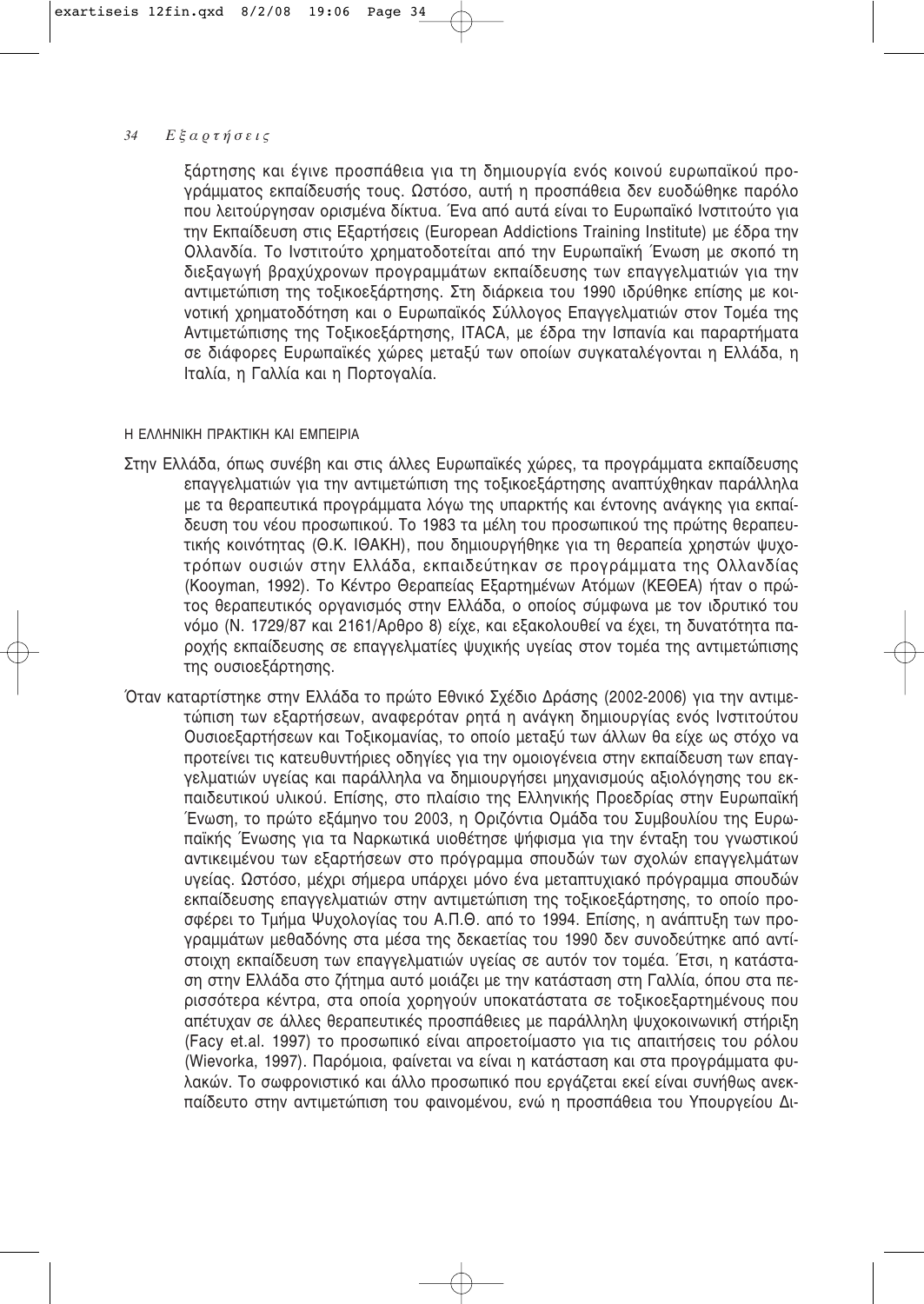καιοσύνης, η οποία έγινε το 2000 για εκπαίδευση του ιατρικού και θεραπευτικού προσωπικού των φυλακών από το ΚΕΘΕΑ, δεν συνεχίστηκε,

- Η έλλειψη επαρκών και διαφορετικών εκπαιδευτικών προνραμμάτων νια επαννελματίες του χώρου οδήγησε το KEΘEA να οργανώσει, αρχικά, εσωτερικά προγράμματα εκπαίδευσης για το προσωπικό του και στη συνέχεια να προσφέρει μέρος αυτών των προγραμμάτων σε στελέχη άλλων οργανισμών. Στο πλαίσιο αυτό υλοποιείται από το 1998 μέχρι σήμερα ένα διεπιστημονικό πρόγραμμα με θέμα: «Συμβουλευτική στον Τομέα της Τοξικοεξάρτησης: οι Γνώσεις, οι Δεξιότητες και η Στάση στην επαγγελματική πρα-Κτική», σε συνεργασία με το Τμήμα Ψυχιατρικής του Πανεπιστημίου της Καλιφόρνια, Σαν Ντιέγκο. Η έμφαση του εν λόγω προγράμματος στη διεπιστημονική προσέγγιση ενθάρρυνε τη συμμετοχή στελεχών που εργάζονταν με διαφορετικά μοντέλα και μεθόδους θεραπείας τόσο από την Ελλάδα, όσο και από την Κύπρο και τη Βουλγαρία (KEΘEA, OKANA, 18 ANΩ, Υπηρεσίες Ψυχικής Υγείας Κύπρου, National Addiction Centre, Βουλγαρία). Σκοπός του προγράμματος εκπαίδευσης ήταν να ενισχύσει τις υπάρχουσες γνώσεις, ικανότητες και δεξιότητες των επαγγελματιών ψυχικής υγείας που ήδη εργάζονται στο χώρο και να προσφέρει νέες γνώσεις σε θέματα που αφορούν στην αντιμετώπιση των εξαρτήσεων. Οι θεματικές ενότητες του προγράμματος περιλαμβάνουν την αιτιολογία της χρήσης ουσιών, τα κύρια μοντέλα θεραπείας, τα στάδια της αλλαγής από την εξάρτηση στην απεξάρτηση, την πρόληψη της υποτροπής, την παρέμβαση σε κρίση, τη διαχείριση του μετά-τραυματικού άγχους, ζητήματα που αφορούν στον κώδικα επαγγελματικής ηθικής και δεοντολογίας, θέματα που αφορούν την οικογένεια, την εφηβεία και την τοξικοεξάρτηση, όπως και ζητήματα που σχετίζονται με τη σωματική υγεία του εξαρτημένου ατόμου. Το πρόγραμμα διαρκεί 180 ώρες δια μέσου διαλέξεων, βιωματικών ασκήσεων, εργασίας σε μικρές ομάδες και τεστ γνώσεων και αξιολόγησης.
- Επιπλέον, από το 2000 μέχρι σήμερα υλοποιείται από το ΚΕΘΕΑ, τον Τομέα Κοινωνιολογίας της Εθνικής Σχολή Δημόσιας Υγείας, το Τμήμα Ψυχιατρικής του Πανεπιστημίου της Καλιφόρνια, San Diego και το Boston College, Μεταπτυχιακό Πρόγραμμα Επιμόρφωσης Επαγγελματιών με θέμα: «Διοίκηση και Κοινωνικός Σχεδιασμός στην Αντιμετώπιση της Τοξικοεξάρτησης», ενώ το 2002 συστάθηκε από το KEΘEA σε συνεργασία με άλλους φορείς η πρώτη Επιστημονική Επιτροπή για την Πιστοποίηση Συμβούλων Τοξικοεξάρτησης και Πρόληψης σε Ελλάδα, Κύπρο και Μάλτα, η οποία συνεργάζεται με την αντίστοιχη διεθνή επιστημονική επιτροπή International Council on Alcohol and Other Addictions (ICRC/AODA). Η Επιτροπή αυτή πρόσφατα (2006) ενέταξε μετά από σχετικό αίτημα και τη Βουλγαρία διευρύνοντας με αυτόν τον τρόπο το έργο της. Επίσης, από το 2002 στην προσπάθεια συνεχούς εκπαίδευσης των επαγγελματιών ψυχικής υγείας εκδίδονται στην Ελλάδα οι *Εξαρτήσεις*, το πρώτο επιστημονικό περιοδικό για θέματα εξαρτήσεων, σε συνεργασία με το διεθνές επιστημονικό περιοδικό *Addiction*. Οι *Εξαρτήσεις* είναι μέλος της Διεθνούς Επιτροπής Εκδοτών Επιστημονικών Περιοδικών στον Τομέα των Εξαρτήσεων (International Substance Abuse Journals Editors – ISAJE).
- Παρόλα αυτά στη χώρα μας παραμένει περιορισμένος ο αριθμός των εκπαιδευτικών προγραμμάτων, τα οποία προσφέρονται σε επαγγελματίες ψυχικής υγείας στον τομέα της αντιμετώπισης της τοξικοεξάρτησης και λίγοι οι ειδικοί που θα μπορούσαν να εκπαιδεύσουν μια νέα ομάδα επαγγελματιών αποτελώντας πρότυπα μοντέλα ρόλων (Glass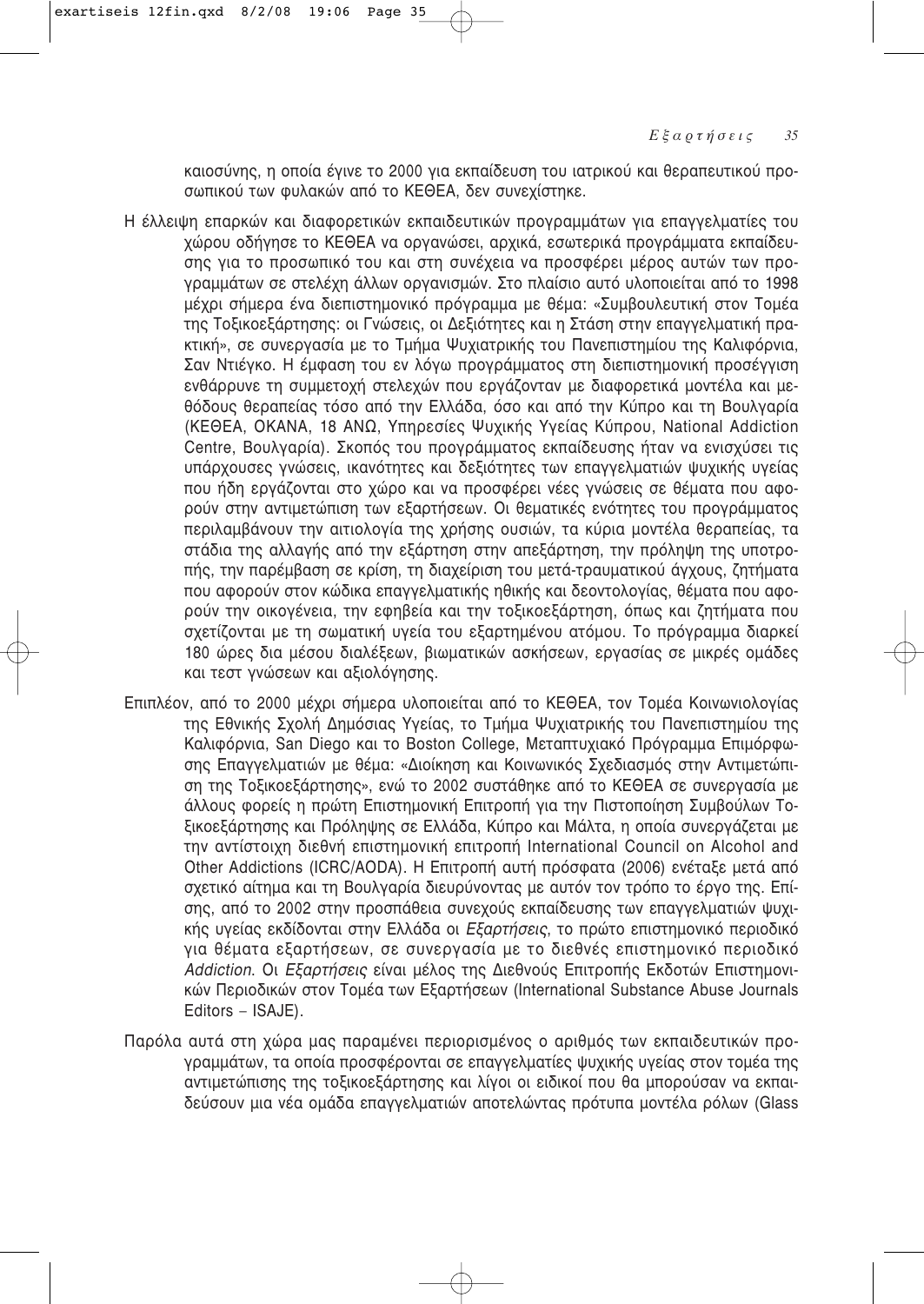& Strang, 1991). Ωστόσο, τα προγράμματα που υπάρχουν καλύπτουν ένα σημαντικό Κενό στην προσφορά ακαδημαϊκών και εξειδικευμένων για το αντικείμενο γνώσεων. Στο πλαίσιο αυτό, η παρούσα μελέτη ασχολείται με την αξιολόγηση του προγράμματος «Συμβουλευτική στον Τομέα της Τοξικοεξάρτησης: οι Γνώσεις, οι Δεξιότητες και η Στάση στην επαγγελματική πρακτική» με στόχο να καταδείξει την ανάγκη για συνέχεια και επέκταση του προγράμματος.

# **ΕΡΕΥΝΗΤΙΚΩ ΣΥΕΛΙΩ**

Με στόχο την αποτίμηση της αποτελεσματικότητας του διεπιστημονικού εκπαιδευτικού προγράμματος «Συμβουλευτική στον Τομέα της Τοξικοεξάρτησης: οι Γνώσεις, οι Δεξιότητες και η Στάση στην επαγγελματική πρακτική» ως το κύριο πρόγραμμα εκπαίδευσης στελεχών ψυχικής υγείας, το οποίο προσφέρει το ΚΕΘΕΑ πραγματοποιήθηκε ποσοτική έρευνα με τη βοήθεια αυτό-χορηγούμενων ερωτηματολογίων. Στόχος της έρευνας ήταν να διερευνήσει κατά πόσο το παραπάνω εκπαιδευτικό πρόγραμμα συνέβαλε στην αύξηση των γνώσεων των εκπαιδευομένων αναφορικά με το γνωστικό πεδίο της αντιμετώπισης των εξαρτήσεων, όπως αυτό προσδιορίζεται στο αναλυτικό πρόγραμμα σπουδών.

## ª∂£√¢√™

- Ένα δομημένο ερωτηματολόγιο αποτελούμενο από 107 ερωτήσεις πολλαπλής επιλογής χοpηγήθηκε στους συμμετέχοντες κατά την έναρξη και λήξη του εκπαιδευτικού προγράμματος με απόσταση 2 ετών. Το ερωτηματολόγιο περιελάμβανε αρχικά 125 ερωτήσεις καλύπτοντας μια σειρά θεματικών ενοτήτων σχετικών με τη θεραπεία των εξαρτήσεων.
- <u>Το εργαλείο ελέγχθηκε πιλοτικά σε 50 άτομα-συμμετέχοντες κατά τη διάρκεια του δεύτερου</u> κύκλου του εκπαιδευτικού προγράμματος διάρκειας επίσης 2 ετών, το οποίο πραγματοποιήθηκε τα έτη 2000-1. Στόχος της πιλοτικής μελέτης ήταν να διαπιστωθεί κατά πόσο το εργαλείο που σχεδιάστηκε ήταν αξιόπιστο και συγχρόνως έγκυρο. Ελέγχθηκαν ζητήματα αμφισημίας στη διατύπωση των ερωτήσεων και όλες οι ερωτήσεις με διφορούμενες έννοιες απαλείφθηκαν από το ερωτηματολόγιο. Επίσης, ερωτήσεις που δεν ήταν κατανοητές είτε επειδή δεν είχαν τελικά διδαχθεί στο πλαίσιο του εκπαιδευτικού προγράμματος είτε αναφέρονταν σε στοιχεία Αμερικανικής πολιτικής σε θέματα εξαρτήσεων και κατά συνέπεια δεν γνώριζαν οι εκπαιδευόμενοι, αποσύρθηκαν. Έτσι, καθώς προέκυψαν αλλαγές στον αριθμό των ερωτήσεων και στο περιεχόμενο μεταξύ των δύο μετρήσεων του πρώτου κύκλου του εκπαιδευτικού προγράμματος, οι τιμές αυτές δεν συμπεριλήφθηκαν στην τελική αξιολόγηση.
- Οι στόχοι της έρευνας ήταν: α) να αποτιμηθεί η υπάρχουσα γνώση (1<sup>η</sup> μέτρηση) των συμμετεχόντων αναφορικά με το αντικείμενο της αντιμετώπισης των εξαρτήσεων, πριν από την ένταξή τους στο εκπαιδευτικό πρόγραμμα και β) να αξιολογηθεί η αποτελεσματι-Κότητα του προγράμματος ως προς τις αποκτηθείσες γνώσεις (1<sup>η</sup> και 2<sup>η</sup> μέτρηση) των συμμετεχόντων, μετά την ολοκλήρωση του προγράμματος. Κάθε φορά η συμπλήρωση του ερωτηματολογίου διαρκούσε μια ώρα.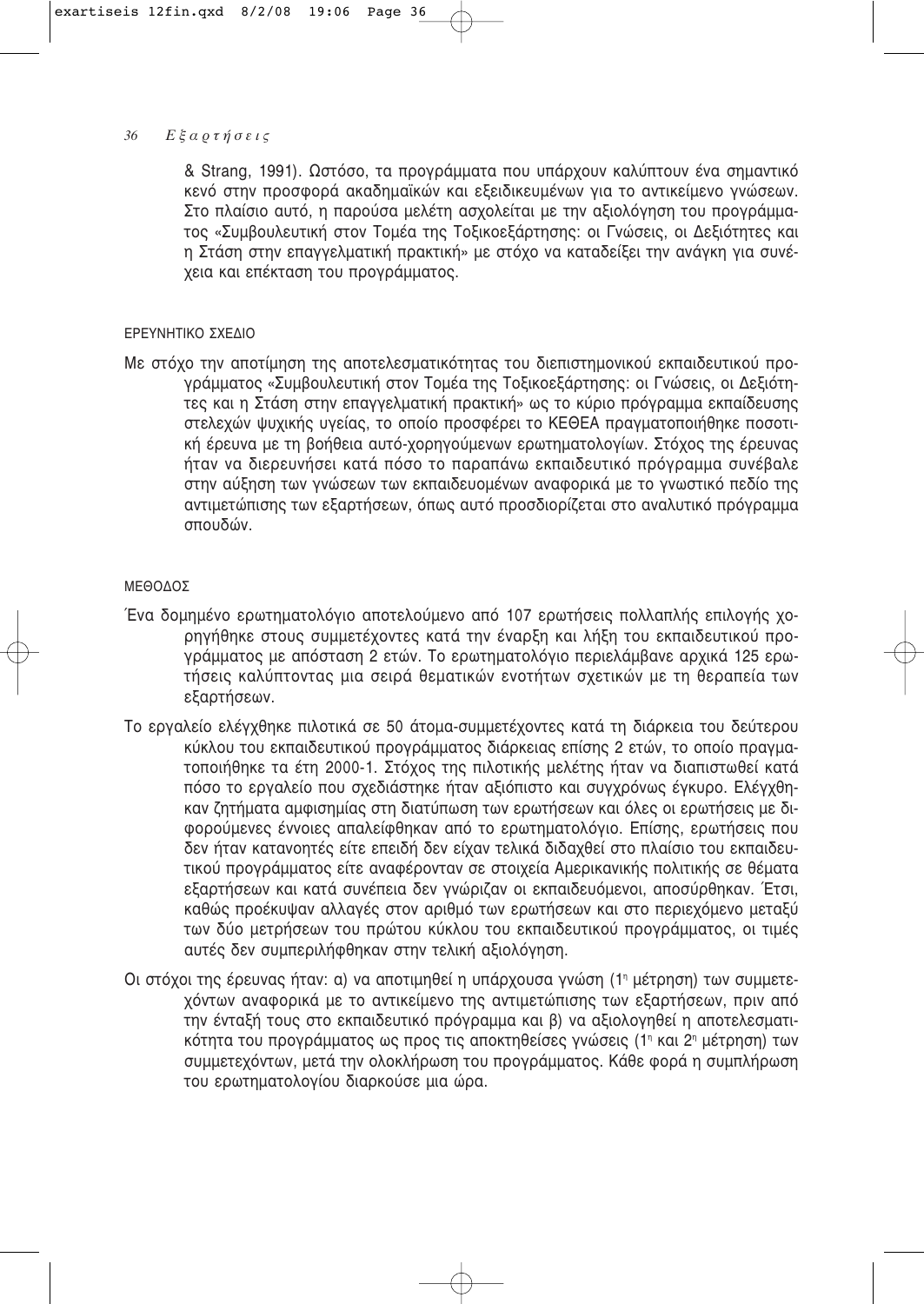## ΑΠΟΤΕΛΕΣΜΑΤΑ

# *Προφίλ συμμετεχόντων*

- Στη μελέτη συμμετείχαν 102 συμμετέχοντες (70 άνδρες, 32 γυναίκες), από δύο κύκλους εκ- $\pi$ αίδευσης (3<sup>%</sup> και 4<sup>%</sup> κύκλος) από το 2002 ως το 2005. Τα 3/5 του συνολικού αριθμού των συμμετεχόντων εργάζονταν κατά τη διάρκεια συμμετοχής τους στο πρόγραμμα σε προγράμματα ψυχικής απεξάρτησης, ενώ τα υπόλοιπα 2/5 προέρχονταν από προγράμματα χορήγησης υποκαταστάτων και από συναφείς οργανισμούς θεραπείας της τοξικοεξάρτησης στην Ελλάδα, στην Κύπρο και στη Βουλγαρία.
- Με βάση τα κοινωνιοδημογραφικά στοιχεία της έρευνας προέκυψε ότι το προφίλ του αποδέκτη της συγκεκριμένης εκπαίδευσης είναι κατά μέσο όρο γυναίκα, ψυχολόγος, απόφοιτη ΑΕΙ που εργάζεται στο χώρο της θεραπείας των εξαρτήσεων, 3-5 έτη επαγγελματικής εμπειρίας, και κυρίως σε οργανισμούς ψυχοκοινωνικής υποστήριξης. Το τελευταίο στοιχείο, βέβαια, ερμηνεύεται κυρίως από το γεγονός ότι η πλειοψηφία των συμμετεχόντων στο εκπαιδευτικό πρόγραμμα εργαζόταν στο ΚΕΘΕΑ ενώ τα 2/5 των προσφερόμενων θέσεων απευθύνονταν σε στελέχη άλλων οργανισμών πρόληψης και θεραπείας των εξαρτήσεων. Αναλυτικότερα, η πλειοψηφία των συμμετεχόντων έχει ολοκληρώσει μεταπτυχιακές σπουδές ενώ ένα 10% είναι απόφοιτοι θεραπευτικών προγραμμάτων με σημαντική εμπειρία στο χώρο της θεραπείας της τοξικοεξάρτησης. Μόλις 2 στους 10 εκπαιδευόμενους είναι νέοι επαγγελματίες στο χώρο της αντιμετώπισης των εξαρτήσεων. Στην πλειοψηφία τους οι συμμετέχοντες είναι ψυχολόγοι (43%), ενώ ακολουθούν οι κοινωνικοί λειτουργοί (16%), οι κοινωνιολόγοι (9%) και οι νοσηλευτές (9%). Το μεγαλύτερο ποσοστό (76,5%) των συμμετεχόντων εργάζεται στο χώρο της θεραπείας της τοξικοεξάρτησης, ενώ οι υπόλοιποι εργάζονται κυρίως στο χώρο της πρόληψης (12,2%), της έρευνας (6,1%) και της εκπαίδευσης (4,1%).

# *Aξιολόγηση των γνώσεων πριν το εκπαιδευτικό πρόγραμμα (pre-test)*

Σχετικά με την επίδοση των συμμετεχόντων και από τους δύο κύκλους του εκπαιδευτικού προγράμματος στο pre-test διαφαίνεται ότι με άριστα το 100 ο μέσος όρος κυμάνθηκε στο 58% (κλίμακα 1-100%) και πιο αναλυτικά, 58,8% για τα στελέχη που εργάζονται στη θεραπεία και 55,1% για αυτούς που εργάζονται στην πρόληψη, στην εκπαίδευση ή στην έρευνα. Ως προς το εκπαιδευτικό επίπεδο των εκπαιδευομένων, οι απόφοιτοι Λυκείου έλαβαν 55,4% οι πτυχιούχοι ΑΕΙ/ΤΕΙ και όσοι είχαν μεταπτυχιακές σπουδές έλαβαν βαθμολογία γύρω στο 58%. Τέλος, ως προς την ειδικότητα, διαφαίνεται καλύτερη απόδοση σε εκείνους που προέρχονται από το χώρο της ψυχιατρικής και της νοσηλευτικής (63,4% και 62,5% αντίστοιχα).

# *∞ÍÈÔÏfiÁËÛË ÙˆÓ ÁÓÒÛÂˆÓ ÌÂÙ¿ ÙÔ ÂÎ·È‰Â˘ÙÈÎfi ÚfiÁÚ·ÌÌ· (post-test)*

Με την ολοκλήρωση του εκπαιδευτικού προγράμματος οι εκπαιδευόμενοι κλήθηκαν και πάλι να αξιολογηθούν ως προς το επίπεδο των γνώσεων τους σε θέματα συμβουλευτικής στο χώρο των εξαρτήσεων. Τα αποτελέσματα έδειξαν ότι η συνολική βαθμολογία των εκπαιδευομένων έφτασε στο 78,3% ενώ δεν παρατηρήθηκε κάποια ειδικότερη διαφοροποίηση ως προς το χώρο εργασίας των εκπαιδευομένων (θεραπεία, πρόληψη, εκπαίδευση ή έρευνα) και το εκπαιδευτικό τους επίπεδο. Μικρή διαφοροποίηση, ωστόσο, εντοπίζεται ανά ειδικότητα, στο επίπεδο των γνώσεων που απέκτησαν οι συμμετέχοντες από το εκπαιδευτικό πρόνραμμα. Αναλυτικά, το μεναλύτερο ποσοστό βαθμο-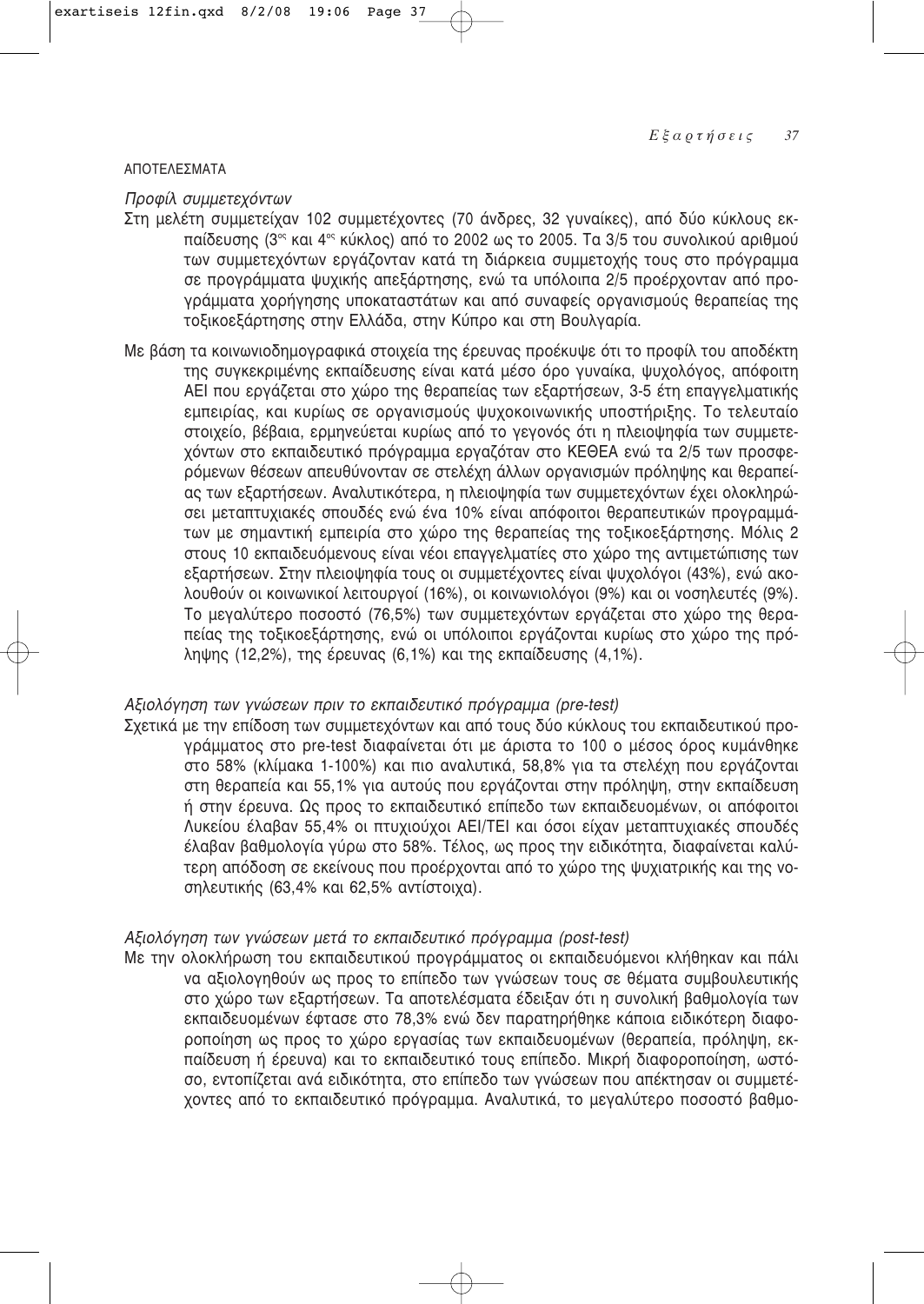λογίας, ανά ειδικότητα, κατέκτησαν οι ψυχολόγοι (80%), ενώ ακολουθούν οι νοσηλευτές (78,4%), οι κοινωνιολόγοι (78,2%), οι απόφοιτοι θεραπευτικών προγραμμάτων (78%), οι κοινωνικοί λειτουργοί (75,8%) και τέλος οι ψυχίατροι (74,3%). Τέλος, δεν προέκυψαν διαφορές στην επίδοση των εκπαιδευομένων στο post-test μεταξύ των δύο κύκλων.

# $\overline{A}$ *ξιολόγηση της αποτελεσματικότητας του προγράμματος*

Ως προς το επίπεδο των γνώσεων σε θέματα εξαρτήσεων, όπως αυτές αποτιμώνται με την ολοκλήρωση των απαιτήσεων του εκπαιδευτικού προγράμματος, οι εκπαιδευόμενοι φαίνεται, σε γενικές γραμμές να έχουν ενισχύσει σημαντικά τις γνώσεις τους στα περισσότερα θέματα. Η έρευνα έδειξε ότι η μεταβολή αυτή κυμάνθηκε έως και +51% αξιολογώντας τις γνώσεις των συμμετεχόντων πριν και μετά τη συμμετοχή τους στο πρόγραμμα (Γράφημα 1). Ο μέσος όρος μεταβολής της τιμής της επίδοσης κυμάνθη $κ$ ε περίπου στο 20%.



ΓΡΑΦΗΜΑ 1: ΜΕΤΑΒΟΛΗ ΕΠΙΔΟΣΗΣ (%) ΚΑΤΑ PRE/POST TEST

Η πλειοψηφία των ερωτώμενων έλαβε υψηλότερη βαθμολογία στο ερωτηματολόγιο που δόθηκε μετά τη λήξη του εκπαιδευτικού προγράμματος (post-test) έναντι αυτού που δόθηκε αρχικά (pre-test). Δεν παρατηρήθηκαν σημαντικές διαφορές στις τιμές αύξησης των γνώσεων πριν και μετά την ολοκλήρωση του προγράμματος σε αναλύσεις που αφορούσαν το φύλο, το εκπαιδευτικό επίπεδο, την εργασιακή εμπειρία, τον τομέα ερνασίας και τον οργανισμό απασχόλησης. Αξίζει ωστόσο να σημειωθεί ότι, ενώ στον ένα κύκλο εκπαίδευσης οι αρχικές τιμές ήταν υψηλότερες (μ.ό.=60.938 F=16,971, p=,000), οι τιμές οι οποίες προέκυψαν μετά την έκθεση στο πρόγραμμα και για τους δύο κύκλους εκπαίδευσης ήταν παρόμοιες (μ.ό. 4<sup>°</sup> κύκλου =77,514, μ.ό. 3<sup>°</sup> κύ- $K\lambda$ OU = 78,844).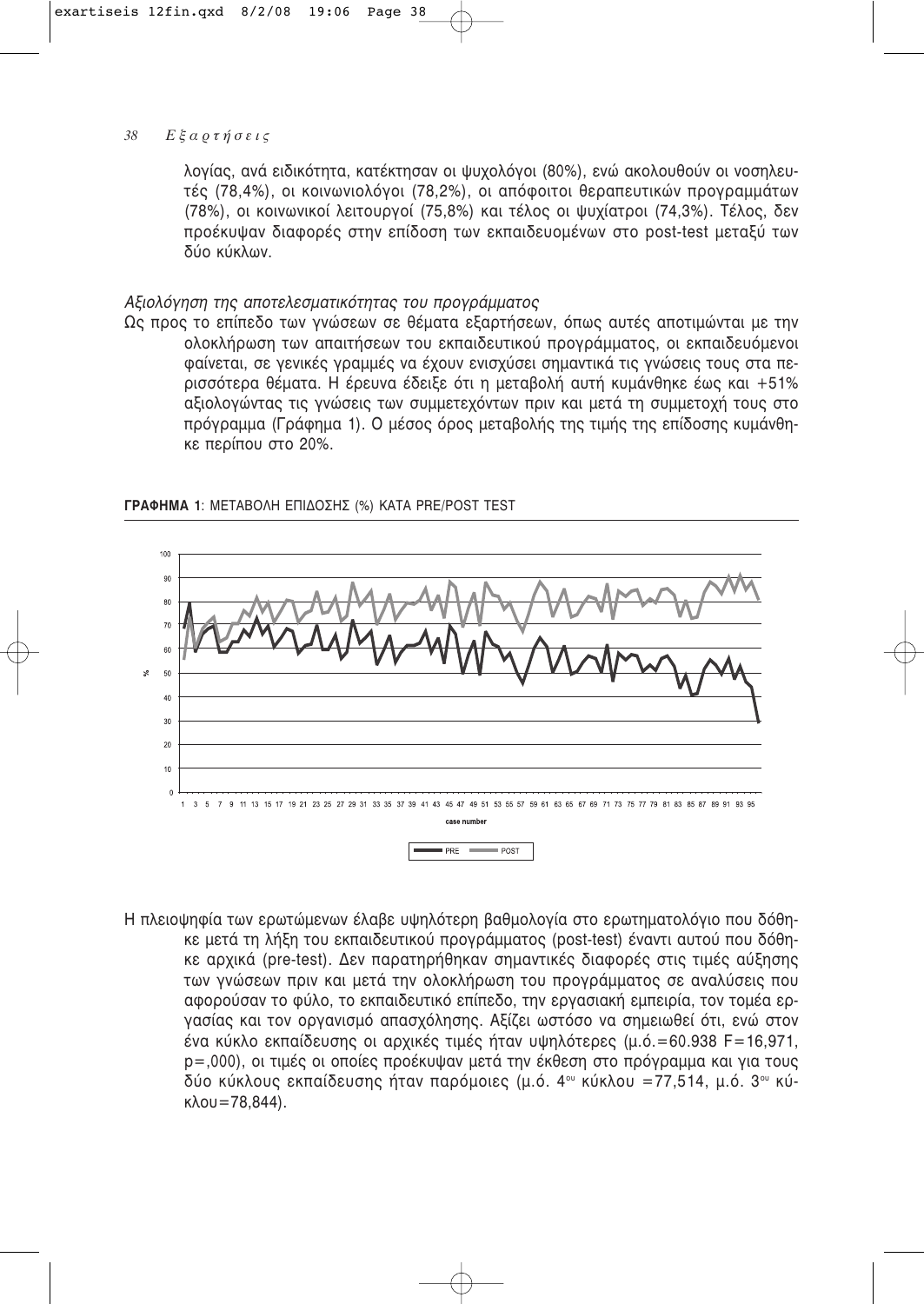exartiseis 12fin.qxd 8/2/08 19:06 Page 39

# ΣΥΖΗΤΗΣΗ

- Τα αποτελέσματα της έρευνας έδειξαν ότι η συμμετοχή των επαγγελματιών ψυχικής υγείας σε διεπιστημονικά προγράμματα εκπαίδευσης με στόχο την αύξηση των γνώσεων στην αντιμετώπιση των εξαρτήσεων έχει πολλαπλά οφέλη. Σύμφωνα με τα αποτελέσματα της παραπάνω μελέτης γίνεται σαφές ότι οι γνώσεις των επαννελματιών που συμμετείχαν στο υπό-αξιολόγηση πρόγραμμα αυξήθηκαν σημαντικά. Επιπλέον, άλλα οφέλη τα οποία αξίζει να προσμετρηθούν σε επόμενη έρευνα αφορούν τις δυνατότητες ανταλλανής απόψεων και εμπειριών μεταξύ των επαννελματιών που ερνάζονται σε διαφορετικά πλαίσια θεραπείας και συνεπώς της μείωσης των προκαταλήψεων αναφορικά με την αντιμετώπιση του εξαρτημένου ατόμου.
- Το εκπαιδευτικό πρόγραμμα συνέβαλε ουσιαστικά στην αύξηση των γνώσεων των επαγγελματιών αναδεικνύοντας, ταυτόχρονα, μέσα από την επιμέρους ανάλυση σημαντικά ζητήματα τα οποία θα πρέπει να ληφθούν υπόψη στη βελτίωση της παρεχόμενης εκπαίδευσης στον τομέα της τοξικοεξάρτησης. Επίσης, προκειμένου να αξιοποιηθούν περισσότερο τα ερευνητικά αποτελέσματα είναι σημαντικό να πραγματοποιηθούν επιπλέον έρευνες σχετικά με τις επιδόσεις των συμμετεχόντων στο πρόγραμμα. Μία μελέτη παρακολούθησης (follow up) θα μας έδινε περισσότερα στοιχεία αξιολόγησης όσον αφορά την απόκτηση και την εφαρμογή των γνώσεων αλλά και την κινητοποίηση των συμμετεχόντων για περαιτέρω εκπαίδευση.
- Επίσης, η παρούσα μελέτη υποστηρίζει ότι η συνεργασία μεταξύ θεραπευτικών και ακαδημαϊ-Κών ιδρυμάτων λειτουργεί προς όφελος της εκπαίδευσης των επαγγελματιών, καθώς συνδυάζει τη θεωρία με την πράξη και συνεισφέρει στη μείωση των αντιστάσεων απέναντι στη νέα γνώση. Η εκπαίδευση χρειάζεται να ανταποκρίνεται στις απαιτήσεις και στις ανάγκες των επαγγελματιών και να ενσωματώνει θεματικά διάφορες πτυχές και μοντέλα θεραπείας με στόχο την καλύτερη κατανόηση του προβλήματος της αντιμετώπισης της τοξικοεξάρτησης. Τα μέρη που απαρτίζουν επίσης ένα πρόγραμμα εκπαίδευσης είναι σημαντικά, όπως ιδιαίτερη αξία έχει για τους επαγγελματίες ψυχικής υγεία να συμμετέχουν σε προγράμματα εκπαίδευσης, τα οποία συνοδεύονται από κάποιου είδους πιστοποίηση ή αναγνώριση. Αυτό προσδίδει αξία στο εκπαιδευτικό πρόγραμμα και ενισχύει τα κίνητρα των εκπαιδευομένων για συμμετοχή. Επιπλέον, ο σχεδιασμός των εκπαιδευτικών προγραμμάτων αξίζει να στηρίζεται στις ανάγκες που έχουν οι διάφορες επαγγελματικές ομάδες του χώρου. Η δικτύωση και η συνεργασία μεταξύ των επαγγελματιών είναι ένα πεδίο για το οποίο πολλά χρειάζεται να γίνουν ακόμη, έτσι ώστε να ενισχυθεί η ανταλλαγή των εμπειριών μεταξύ των επαγγελματιών και να οδηγηθούμε σε μεγαλύτερη αποτελεσματικότητα στην αντιμετώπιση των προβλημάτων κατάχρησης ουσιών.
- Η συνεργασία επιπλέον ανάμεσα σε πανεπιστήμια και οργανισμούς που παρέχουν θεραπεία θα είναι προς όφελος και των δύο χώρων, καθώς θα υπάρχει η δυνατότητα να συνδυαστεί η θεωρία με την εμπειρία. Η ένταξη του μαθήματος των εξαρτήσεων σε προπτυχιακό επίπεδο και η δημιουργία μεταπτυχιακών διπλωμάτων ειδίκευσης για τις εξαρτήσεις στις διάφορες σχολές ψυχικής υγείας και κοινωνικών και ανθρωπιστικών σπουδών, αποτελεί πρώτη προτεραιότητα, όπως και η συνεργασία των ΑΕΙ με τους αντίστοιχους θεραπευτικούς φορείς για τη δημιουργία μεταπτυχιακών προγραμμάτων σπουδών που να συνδυάζουν την επιστημονική γνώση με τη βιωματική εκπαίδευση, την έρευνα και την πρακτική στο χώρο της θεραπείας και της πρόληψης. Οι μελ-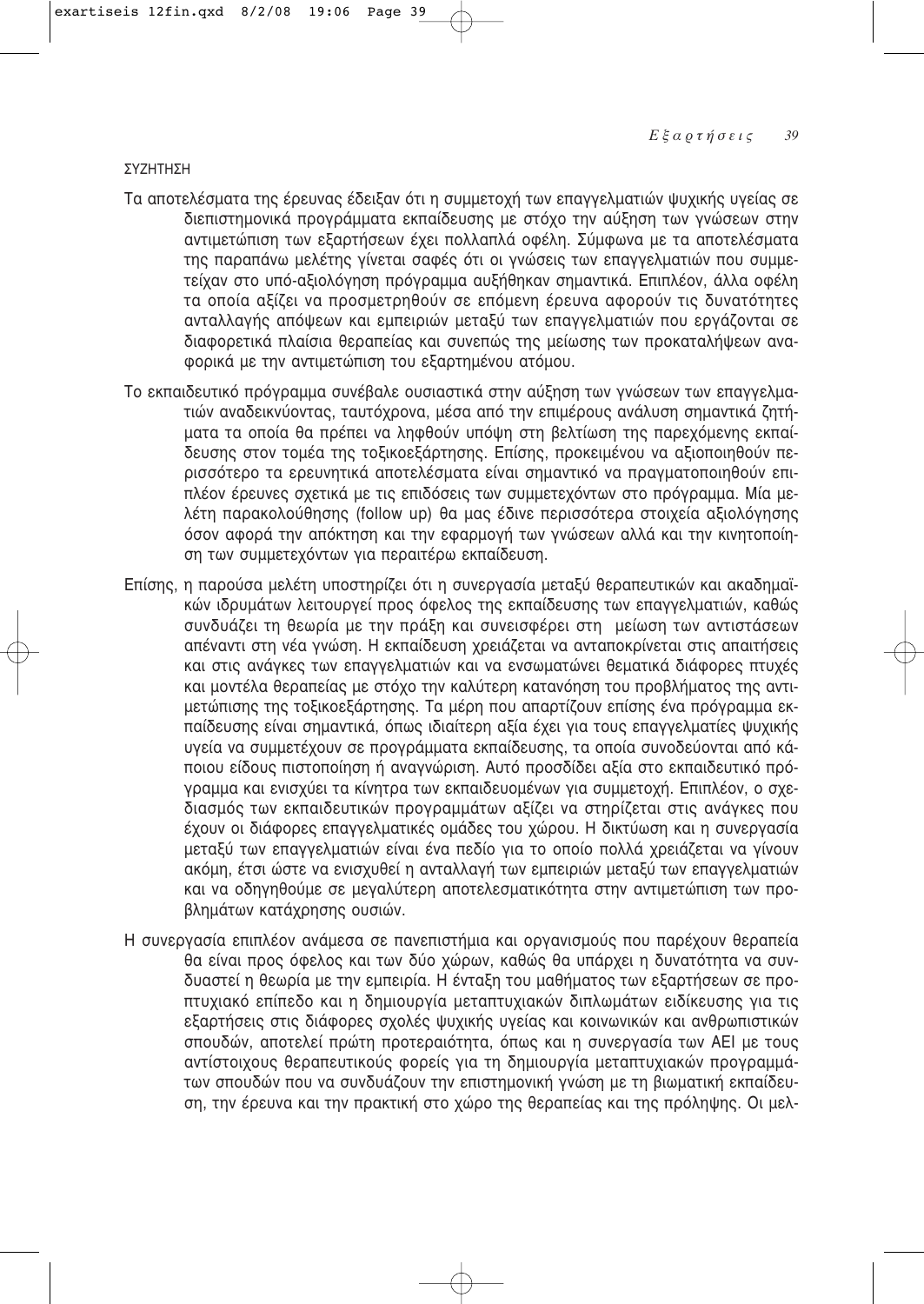λοντικές απαιτήσεις οδηγούν επίσης στην κατεύθυνση της δημιουργίας ενός διεπιστημονικού προγράμματος εκπαίδευσης των στελεχών, το οποίο θα πρέπει να ανταποκρίνεται στις ανάγκες όλων όσων εργάζονται στον τομέα αυτό, όπως και στην πιστοποίηση των συμβούλων τοξικοεξάρτησης και πρόληψης, ως ξεχωριστή επαγγελματική ειδικότητα.

Συνεπώς, καθίσταται σαφές ότι οι ανάγκες εκπαίδευσης των στελεχών θεραπείας και πρόληψης της τοξικοεξάρτησης είναι πολλές και διαφορετικές. Χρειάζεται ακόμη να δοθούν απαντήσεις στα ερωτήματα «ποιος πρέπει να εκπαιδευτεί;», «τι πρέπει να μάθει, έτσι ώστε να είναι αποτελεσματικός στην παροχή των υπηρεσιών;», «πού πρέπει να εκπαιδευτεί;», «πότε είναι ο κατάλληλος χρόνος για την εκπαίδευσή του;», «γιατί χρειάζεται εκπαίδευση;» και «πώς θα εκπαιδευτεί;». Στο παραπάνω πλαίσιο, η έμφαση σε διεπιστημονικά εκπαιδευτικά προγράμματα και η αύξηση της επίγνωσης των στελεχών ψυχικής υγείας, αναφορικά με τις διαφορετικές διαθέσιμες μεθόδους και μοντέλα θεραπείας στον τομέα της αντιμετώπισης των εξαρτήσεων είναι ιδιαίτερα σημαντικές.

# $B$ ιβλιογραφία

Advisory Council on the Misuse of Drugs (1990) Problem Drug Use: a Review of Training. London: HMSO.

- Broekaert, E. & Van der Straeten, G. (1998) History, philosophy and development of the therapeutic community in Europe, ITACA, Vol. III, No. 2, pp. 29-50.
- Commission of the European Communities (1994) Workshops on drug related training programmes in Europe and Networking: Needs and Utility, Objectives and Feasibility. Proceedings, Brussels: EMCDDA.
- Cross, K.P. (1981). Adults as Learners, San Franscisco:Jossey-Bass.
- Deitch, D. & Carleton, S. (1996) Education and Training of Clinical Personnel. Cited in Lowinson, Newman & Ruiz (Eds) Clinical Issues in Drug Abuse Treatment, USA: Baltimore Press.
- Deitch, D. & Solit, R. (1993) Training Drug Abuse Treatment Personnel in Therapeutic Community Methodologies, Psychotherapy, Vol. 30, No 2, 1993, p.p. 305-316.
- DeLeon, G. (1988) The therapeutic community and behavioral science: Learning factors in substance abuse (NIDA Research monograph), Washington D.C.: Government Printing Office.
- Edwards, G (1991) Teaching research skills. Chapter 51, cited in Glass, I.B. (Ed) The International Handbook of Addiction Behaviour. London: Routledge. Pp. 334-340.
- Facy, F. et.al. (1997) Epidemiological study of drug addicts on methadone prescription in 1995, ITACA, Vol. II, No. 3, pp. 83-100.
- Glass, I.B. & Strang, J. (1991) Professional Training in Substance Abuse: The UK experience. Chapter 5 cited in Glass, I.B. (Ed) The International Handbook of Addiction Behaviour. London: Routledge. pp 333-340.
- Kennard, D. (1983) An Introduction to Therapeutic Communities. London: Routledge&Kegan.
- Kooyman, M. (1992) The therapeutic community for addicts: intimacy, parent involvement and treatment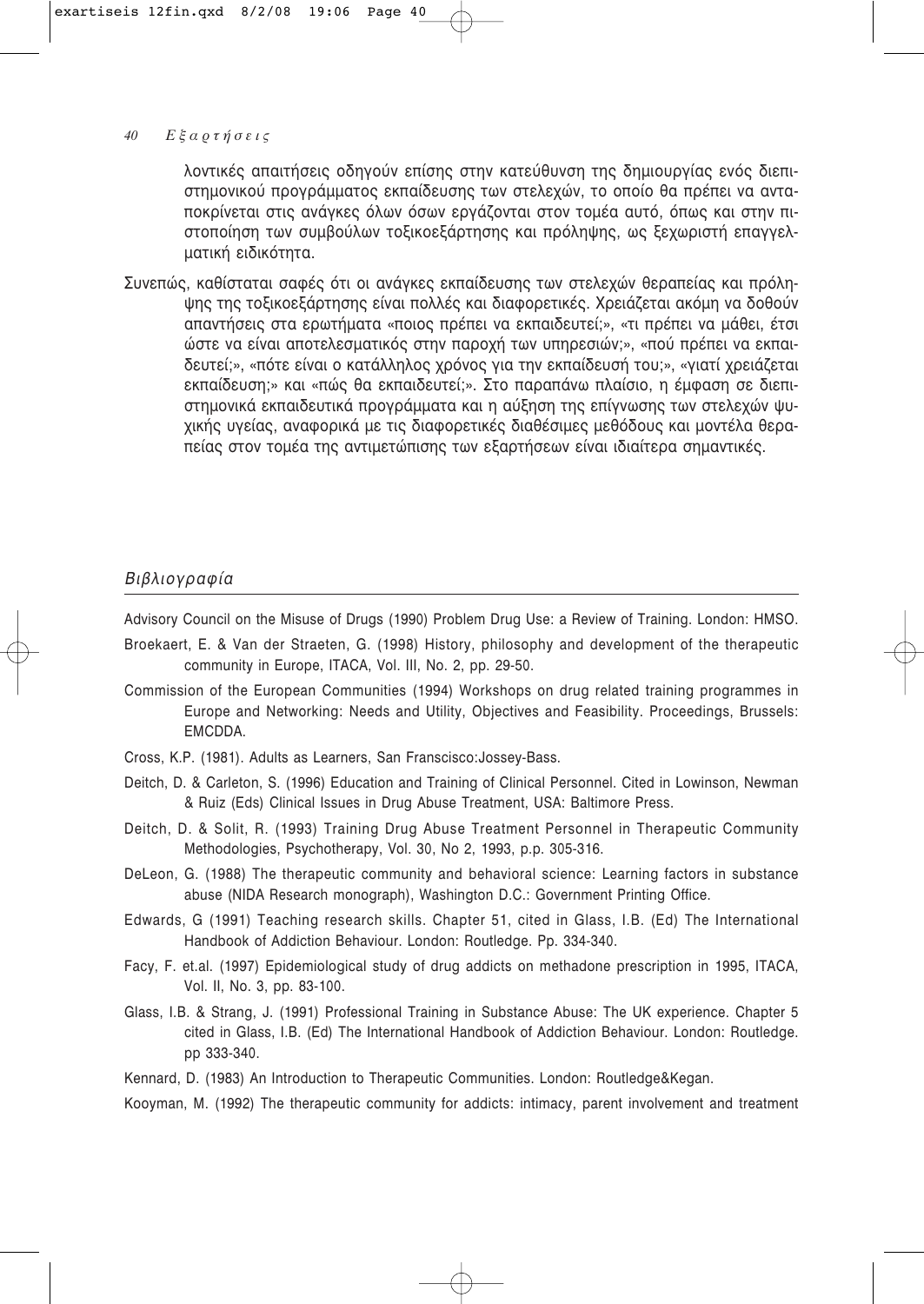outcome. Rotterdam: Erasmus Univesiteit Rotterdam

- MacDonald D. & Patterson V., (1991) A Handbook of Drug Training-Learning about Drugs and Working–Learning about Drugs and Working with Drug Users, London & New York: Tavistock-Routledge.
- Patrick, J. (2000). Training. In N. Chmiel (Ed.). Introduction to work and organizational psychology: A European perspective. USA:Blackwell Publishers, pp. 100-124.
- Pantoja, L. (1998) The training of Professionals in Drug Dependencies: Present needs and future trends. ITACA, Vol. III, No. 2, pp. 9-28.
- Ravndall, E. (1994) Drug Abuse, psychopathology and treatment in a hierarchical therapeutic community: A prospective study. Oslo: University of Oslo.
- Roche, A. (1998) Alcohol and Drug Education and Training: a review of key issues, Drugs: education, prevention and policy, Vol. 5, No 1, pp. 85-99.
- Tough, A. (1978) "Major Learning Efforts: Recent Research and Future Directions" in The Adult Learner: Current Issues in Higher Education. Washington D.C.: America Association for Higher Education.
- Yablonsky, L. (1994) The Therapeutic Community: A successful approach for treating substance abusers. Lake Worth: Gardner Press.

West A. M., (1997) Developing Creativity in Organizations, The British Psychological Society, UK.

Wievorka, S. (1997) Reflections on the training and supervision of teams involved in the methadone treatment of drug addicts in France. ITACA, Vol. II, No. 3, pp. 41-52.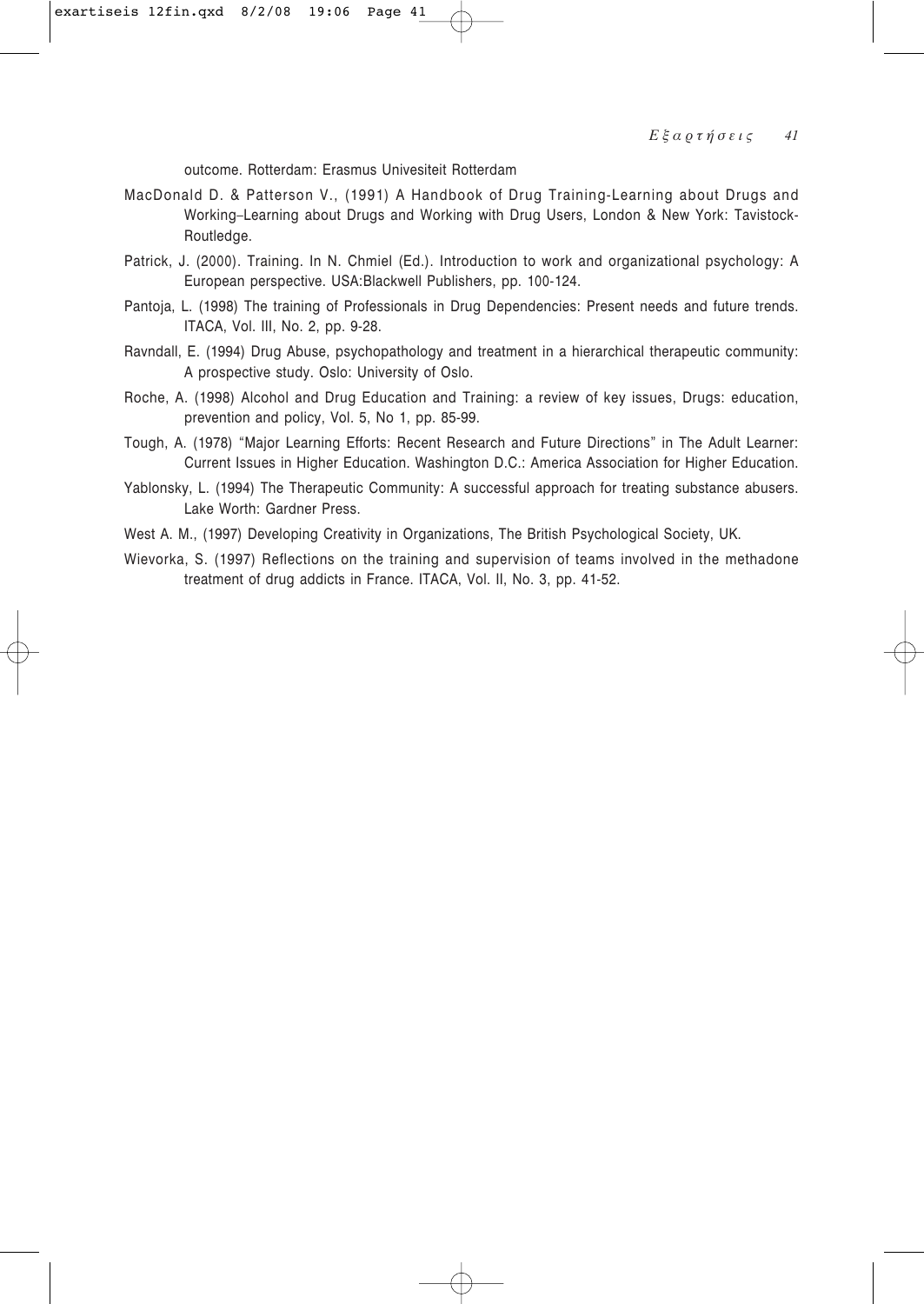*Ε ξ α ρ τ ή σ ε ι ς , τεύχος 12, 2007*

THE SCHOOL COURSE OF ADOLESCENT DRUG ABUSERS, SCHOOL ADJUSTMENT, SCHOOL FAILURE, EDUCATIONAL RE-ENTRANCE.

PANAGIOTIS KOUTROUVIDIS\*, VASILIS KOUTRAS\*\*

Abstract

- Aims: To research the school course of the adolescent drug abusers and the factors in school, family, and their personality that are related to it.
- Design: Quality research based on semi structured interviews among the population of ex–drug abusers that were attending, at the time of the research, therapeutic programs of KETHEA.
- Participants: The sample was 24 boys and 6 girls between 14 and 23 years old, members of the therapeutic programs of STROFI and PLEFSI. All participants had a drug use experience which ranged from regular hashish use to regular intravenous heroin use.
- Findings: As it arises from the participants' interviews, factors related to the family's profile, as well as to the function of school, have negatively affected their school course. "Unpleasant family atmosphere", incidents of violence, and high pressure about educational matters, create a base for the deterioration of the adolescent's school course.
- The School's bewilderement to deal with an adolescent with attitude problems and lowered performance, his/her stigmatisation in the school environment and the environment's denial of the drug use problem, aggravate the problem and turn the adolescent towards School failure and in most cases towards School drop out.
- The modification of the above facts by the intervention of the therapeutic program, creates the conditions for the educational re-entrance for most of these adolescents.
- Conclusions: The need for the contemporary school to search for a new role towards the phenomenon of drug use, is inferred. There should be a thorough research and readjustment of its function in order to come up to its role as a medium to the education and socialization of adolescents.
- Elements of the function of the ex drug abusers' families are also stressed out. It is deduced that in these families the issue of School Education becomes the first field of powerful conflict with the adolescent, however in the following years the family fails to deal with it.
- Finally, it is infered that the attainment of an alliance between the school and the family, or equally the function of a school concentrated to the needs of these students can be very important to their educational re-entrance,

Keywords: adolescent drug abusers, School failure, Educational re-entrance.

<sup>\*</sup> Physics teacher, ICRC councelor, Head of the Transitional School of STROFI, PhD student in the School of Education, University of Ioannina, Contact address: Transitional School of STROFI, 21, Kodratou, 104 37 Athens, Greece.

<sup>\*\*</sup> Assistant Professor of Health Education of University of Ioannina.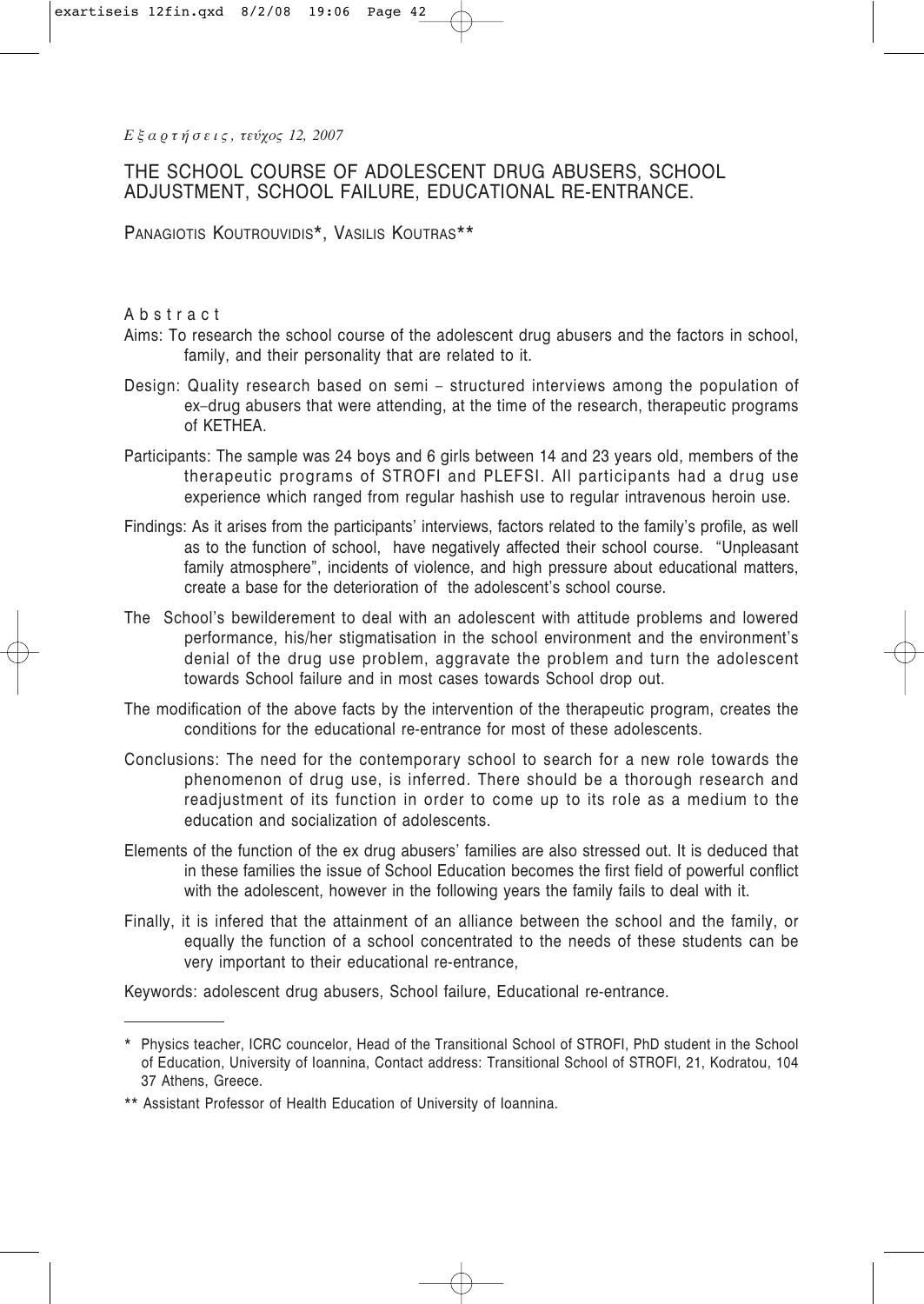Εξαρτήσεις, τεύγος 12, 2007

Εξαρτήσεις  $43$ 

# Η ΣΧΟΛΙΚΗ ΠΟΡΕΙΑ ΕΦΗΒΩΝ ΧΡΗΣΤΩΝ ΝΑΡΚΩΤΙΚΩΝ ΟΥΣΙΩΝ ΣΧΟΛΙΚΗ ΠΡΟΣΑΡΜΟΓΗ, ΣΧΟΛΙΚΗ ΑΠΟΤΥΧΙΑ, ΕΚΠΑΙΔΕΥΤΙΚΗ ΕΠΑΝΕΝΤΑΞΗ

**ΠΑΝΑΓΙΟΤΗΣ ΚΟΥΤΡΟΥΒΙΛΗΣ\*, ΒΑΣΙΛΗΣ ΚΟΥΤΡΑΣ\*\*** 

Περίληψη

- Στόχοι: Να διερευνηθεί η σχολική πορεία των εφήβων χρηστών εξαρτησιογόνων ουσιών και οι παράνοντες της λειτουργίας του σχολείου και της οικονένειας, που σχετίζονται με αυτή.
- Σχεδιασμός: Ποιοτική μελέτη με ημιδομημένες συνεντεύξεις σε πληθυσμό πρώην χρηστών ψυχοτρόπων ουσιών που βρίσκονται τη στιγμή της έρευνας ενταγμένοι σε θεραπευτικά προγράμματα του ΚΕΘΕΑ.
- Συμμετέχοντες: Το δείγμα αποτέλεσαν 24 αγόρια και 6 κορίτσια από 14 έως 23 χρονών μέλη των Θεραπευτικών προγραμμάτων ΚΕΘΕΑ ΣΤΡΟΦΗ και ΚΕΘΕΑ ΠΛΕΥΣΗ. Όλοι οι συμμετέχοντες είχαν εμπειρία χρήσης που ξεκινούσε από τη συστηματική χρήση κάνναβης και κατέληνε στη συστηματική ενέσιμη χρήση ηρωίνης.
- Ευρήματα: Από τις διηγήσεις των εμπειριών και τις απόψεις των εφήβων του δείγματος προκύπτει ότι παράγοντες που σχετίζονται με το προφίλ της οικογένειας αλλά και τη λειτουργία του σχολείου επιδρούν αρνητικά στη σχολική τους πορεία. «Το άσχημο οικογενειακό κλίμα», τα περιστατικά βίας, αλλά και η αυξημένη πίεση προς τον έφηβο για θέματα εκπαίδευσης, δημιουργούν το υπόβαθρο για την επιδείνωση της σχολικής του πορείας. Η αμηχανία του σχολείου να αντιμετωπίσει έναν έφηβο με προβλήματα συμπεριφοράς και η μειωμένη επίδοση, ο στιγματισμός του στο σχολικό περιβάλλον και η άρνηση από αυτό του προβλήματος της χρήσης, επιδεινώνουν το πρόβλημα οδηγώντας τον έφηβο σε Σχολική Αποτυχία και στις περισσότερες περιπτώσεις σε σχολική διακοπή. Η αλλαγή των παραπάνω δεδομένων με διαμεσολαβητή το θεραπευτικό πλαίσιο δημιουργεί συνθήκες εκπαιδευτικής επανένταξης για τους περισσότερους από τους εφήβους αυτούς.
- Συμπεράσματα: Διαπιστώνεται η ανάγκη αναζήτησης από το σημερινό σχολείο νέου ρόλου στην αντιμετώπιση του φαινομένου της χρήσης εξαρτησιογόνων ουσιών. Θα πρέπει να διερευνηθούν οι πτυχές της λειτουργίας του και να αναπροσαρμοστούν, προκειμένου να ανταποκριθεί στο ρόλο του για παιδεία και κοινωνικοποίηση των εφήβων. Επισημαίνονται χαρακτηριστικά για τη λειτουργία της οικογένειας των πρώην χρηστών, όπου το θέμα της σχολικής εκπαίδευσης αποτελεί το πρώτο πεδίο ισχυρής σύγκρουσης με τον έφηβο μέσα σ' αυτή, θέμα το οποίο η οικογένεια, τα μετέπειτα χρόνια, αδυνατεί να διαχειριστεί. Τέλος αναδεικνύεται η σημαντικότητα που μπορεί να διαδραματίσει η συμμαχία της οικογένειας του εφήβου με το σχολείο, ή η λειτουργία

Φυσικός, Σύμβουλος τοξικοεξάρτησης ICRC, Υπεύθυνος του Μεταβατικού Σχολείου του ΚΕΘΕΑ ΣΤΡΟΦΗ, Υποψήφιος Διδάκτωρ της Σχολής Επιστημών Αγωγής Υγείας του Πανεπιστημίου Ιωαννίνων, Διεύθυνση επικοινωνίας: Μεταβατικό Σχολείο ΣΤΡΟΦΗΣ, Κοδράτου 21, 104 37 Αθήνα.

<sup>\*\*</sup> Επίκουρος Καθηγητής Αγωγής Υγείας του Πανεπιστημίου Ιωαννίνων.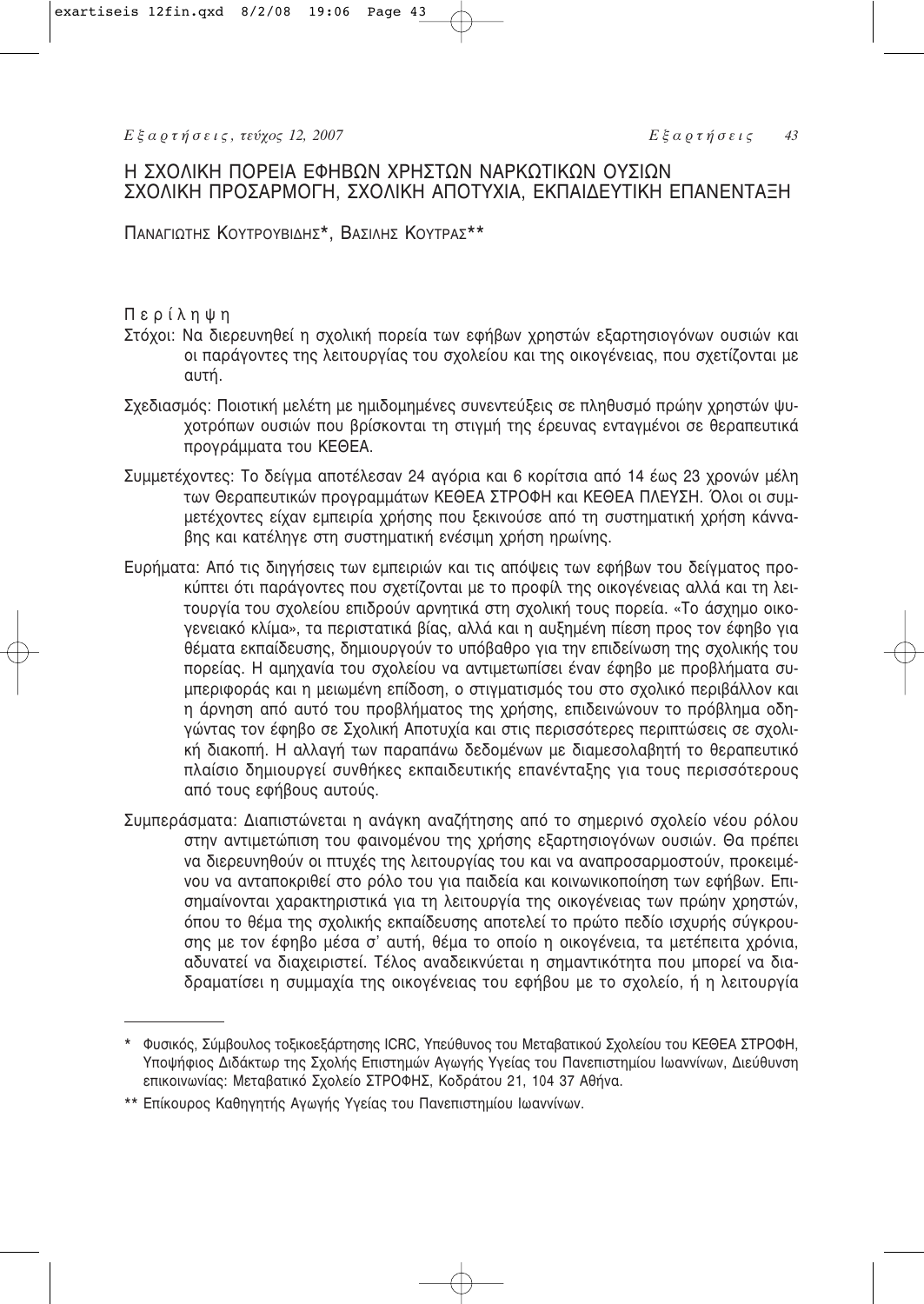ενός σχολείου προσανατολισμένου στις ανάγκες αυτών των μαθητών, για την εκπαιδευτική επανασύνδεσή τους.

Λέξεις κλειδιά: έφηβοι χρήστες, Σχολική Αποτυχία, Εκπαιδευτική επανένταξη

# ΕΙΣΑΓΩΓΗ

- Μελέτες που έχουν γίνει σε χώρες του εξωτερικού, αλλά και όλα τα στοιχεία από έρευνες σε πληθυσμό πρώην χρηστών στην Ελλάδα, συσχετίζουν το φαινόμενο της χρήσης παράνομων εξαρτησιογόνων ουσιών με την επιδείνωση της σχολικής επίδοσης, τη Σχολική Αποτυχία και τη σχολική διακοπή (Mench and Kandel, 1988, Ekstom κ.α, 1986, Eliot and Voss, 1974, EKTEΠN, 1999, KEΘEA 1998).
- Οι μέχρι τώρα έρευνες δείχνουν ότι η σχέση των δύο φαινομένων δεν είναι αυστηρά αιτιακή. Περισσότερο μοιάζει τα δύο φαινόμενα να τροφοδοτούν το ένα το άλλο στην εξέλιξή τους μέχρι οι έφηβοι και οι οικογένειές τους να ζητήσουν θεραπευτική υποστήριξη και βοήθεια.
- Μελέτη 25 ετών σε 1265 παιδιά στη Νέα Ζηλανδία έδειξε ότι οι νέοι, αυξάνοντας τη χρήση κάνναβης, μείωναν τις εκπαιδευτικές επιτυχίες, ενώ ανεξαρτήτως από ζητήματα αιτιότητας, η σοβαρή χρήση κάνναβης συνδέεται με χαμηλές επιδόσεις στην εφηβεία αλλά και στην ενηλικίωση (Fergusson κ.ά., 2004)
- Διαχρονική μελέτη σε σχολεία της Μελβούρνης (Lynskey κ.ά., 2003) δείχνει ότι έφηβοι χρήστες κάνναβης, έχοντας υιοθετήσει μοντέλα «αντισυμβατικής» συμπεριφοράς παράλληλα με τη χρήση ουσιών, τοποθετούνται στο περιθώριο της σχολικής κοινότητας και μοιραία αποκόπτονται από αυτή. Σχολικά προβλήματα όπως η πειθαρχία και οι αποβολές παρουσιάζονται αυξημένα σε πληθυσμό που κάνει χρήση εισπνεόμενων ουσιών (McGarvey κ.ά. 1996)
- Μελέτη σε πληθυσμό Λευκών (μη Ισπανόφωνων) Αμερικανών που διέκοψαν το σχολείο δείχνει αυξανόμενη πιθανότητα ενδοφλέβιας χρήσης, από άλλους που παρέμειναν σε αυτό (Obot, 2000). Επίσης συγκριτική μελέτη ομάδων υψηλού και χαμηλού κινδύνου σε σχέση με τη σχολική διακοπή δείχνει αυξημένα προβλήματα χρήσης ναρκωτικών για την πρώτη ομάδα (Eggert, 1993).
- Η χρήση εξαρτησιογόνων ουσιών θεωρείται από την παρούσα μελέτη και σύμφωνα με τη βιβλιογραφία ένα σύνθετο βιοψυχοκοινωνικό φαινόμενο. Πληθώρα παραγόντων βιολογικής προδιάθεσης, προβληματικής ανάπτυξης, σοβαρών οικογενειακών προβλημάτων Και κοινωνικών συνθηκών, όταν διασταυρωθούν κατάλληλα στο πρόσωπο ενός εφήβου μια συγκεκριμένη χρονική περίοδο, μπορούν να μετατρέψουν τον απλό πειραματισμό με ψυχοτρόπες ουσίες (που πολλοί έφηβοι έχουν) σε συστηματική χρήση, κατάχρηση και εξάρτηση (Jones and Battjes, 1985). Το φαινόμενο αυτό δεν είναι τίποτε άλλο παρά η ξεκάθαρη εκδήλωση μιας δυσλειτουργικής κατάστασης η οποία συγκροτεί ένα ακόμη πιο περίπλοκο θέμα το οποίο αγγίζει περαιτέρω το βασικό πρόβλημα ενός ατόμου να «ανακαλύψει» τον εαυτό του/της, να δημιουργήσει τον κόσμο και να δώσει νόημα στη ζωή του/της (Kalarritis, 1995).
- Το φαινόμενο της Σχολικής Αποτυχίας (Perrenoud 1984) και σχολικής διακοπής είναι φαινόμενο που έχει απασχολήσει τα τελευταία χρόνια τόσο την κοινωνική πραγματικότητα σε χώρες της Ευρωπαϊκής Ένωσης και τις ΗΠΑ όσο και την Ελληνική κοινωνία. Μοιάζει να πλήττει ευπαθείς κοινωνικά ομάδες, ομάδες χαρακτηριζόμενες από διαφορετικές συ-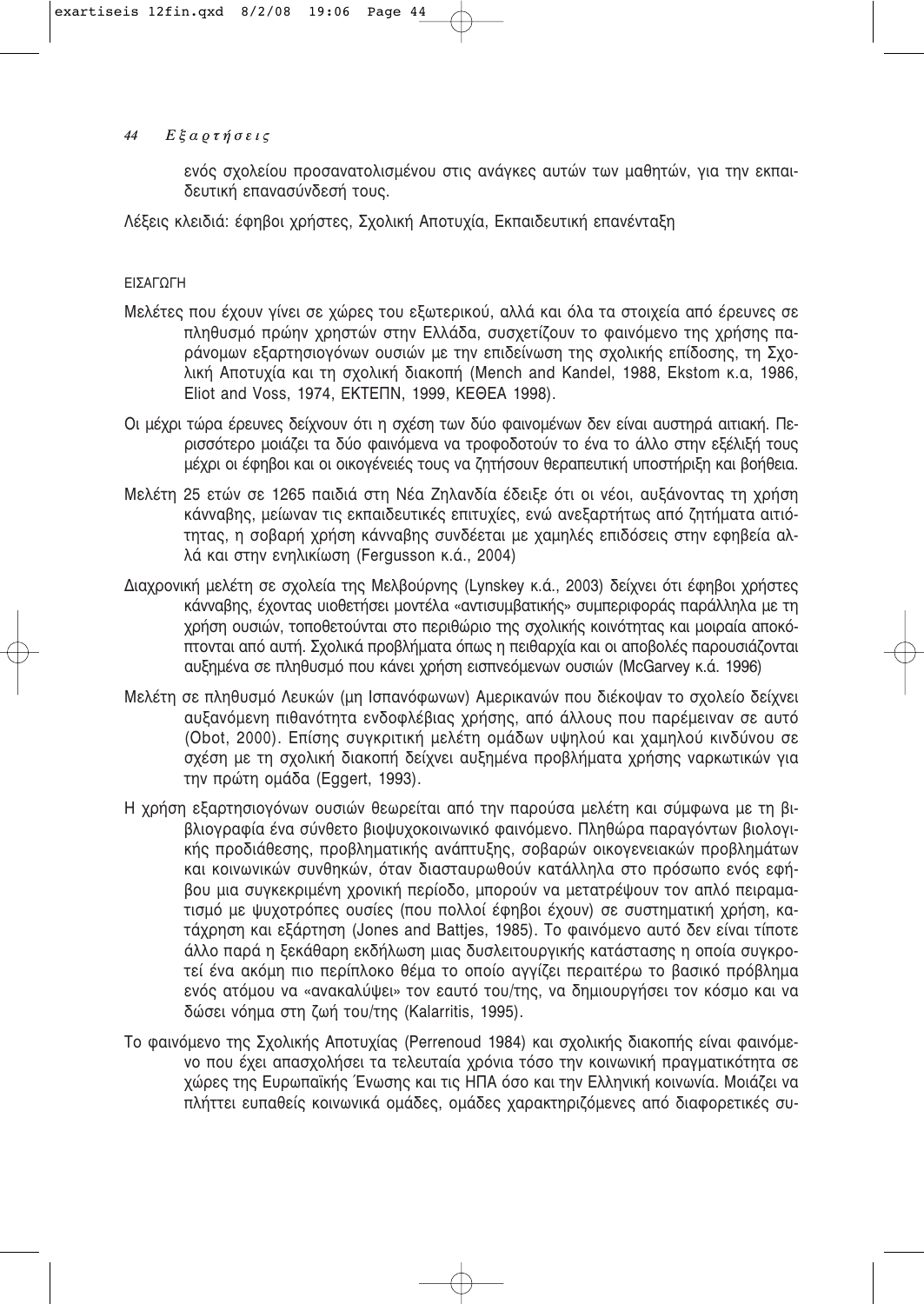exartiseis  $12fin,qxd$   $8/2/08$   $19:06$  Page

μπεριφορές ή εκπαιδευτικές ανάγκες, ομάδες κοινωνικά αποκλεισμένες. Σε περιβάλλον ΟΙΚΟΥΟμικής ύφεσης και προβλημάτων ανεργίας η Σχολική Αποτυχία συνδέεται με τον Κοινωνικό αποκλεισμό και την περιθωριοποίηση των νέων (ΕΚΤΕΠΝ, 2003) εντείνει την ανισότητα των ευκαιριών (Πυργιωτάκης, 1998), ενώ νέοι με μειωμένα εφόδια δεν καταφέρνουν τη μετάβασή τους σε ενήλικους ρόλους (Drufoos, 1998, MacDonald, 1997).

- Μελέτες που έχουν διενεργηθεί και αποπειρώνται να μελετήσουν το φαινόμενο της σχολικής διακοπής ποικίλλουν ως προς το μοντέλο που ακολουθούν και τους παράνοντες στους οποίους εστιάζουν και μελετούν.
- Το επικρατέστερο μοντέλο μελέτης προτείνει παράγοντες που αφορούν το ίδιο το άτομο (κοι-Vωνιοδημογραφικούς και ψυχολογικούς), την οικογένεια και το ίδιο το σχολείο, (Spady, 1970, Ekstom κ.ά., 1986, Rumberger, 1990, Fine, 1986). Aλλες μελέτες επικεντρώνονται σε παράγοντες όπως αναφέρθηκαν παραπάνω δίνοντας έμφαση είτε στα χαρακτηριστικά των μαθητών είτε σε εκείνους που αφορούν το σχολείο (Willet and Singer, 1991, Natriello, K.á., 1986).
- Η παρούσα έρευνα μελετά μια ομάδα πρώην χρηστών που ενέχει στοιχεία Σχολικής Αποτυχίας σχεδόν στο σύνολό της, ενώ ένα μεγάλο μέρος αυτού του πληθυσμού διακόπτει τη σχολική φοίτηση σε κάποια φάση της Δευτεροβάθμιας Εκπαίδευσης. Μελετώνται οι πτυχές του φαινόμενου και οι διαδικασίες, έτσι ώστε να συντελεστούν τα παραπάνω. Ιδιαίτερη έμφαση δίνεται στη μελέτη των αντιλήψεων και των στάσεων, της συμπερι-Φοράς της οικογένειας, καθώς και της αντιμετώπισης του φαινομένου από τις σχολικές μονάδες και τους εκπαιδευτικούς. Μέσω αυτού δίνεται η δυνατότητα να αποτυπωθεί η λειτουργία του Σχολείου Δευτεροβάθμιας Εκπαίδευσης (Γυμνάσιο-Λύκειο), σε σχέση με την αντιμετώπιση προβλημάτων χρήσης, παραβατικής συμπεριφοράς, Σχολικής Αποτυχίας, όπως αυτά μεταφέρονται από τις συνεντεύξεις της έρευνας.
- Τίθενται και μελετώνται ερωτήματα, τα οποία δεν έχουν διερευνηθεί μέχρι σήμερα, σημαντικά για το ρόλο του σχολείου (Rumberger, 1987), που συχνά αντιμετωπιζόνται ως αυτονόητα, όπως επίσης και εκείνα που αφορούν το προφίλ των οικογενειών στις οποίες εμφανίζεται το σύμπτωμα και η στάση τους για τη σχολική εκπαίδευση. Μελετώνται συμπεριφορές και αντιλήψεις των εφήβων για τη χρήση, το σχολείο, τους εκπαιδευτικούς και τους παράγοντες που βοήθησαν στην Εκπαιδευτική Επανένταξη όταν αυτή πραγματοποιήθηκε.
- Aυξάνεται το ενδιαφέρον για το φαινόμενο της σχολικής επανένταξης των ίδιων μαθητών, καθώς αλλάζουν οι προαναφερθέντες παράγοντες με τη βοήθεια των θεραπευτικών προγραμμάτων από τα οποία αυτοί υποστηρίζονται. Οι έφηβοι επανασυνδέονται με τη σχολική εκπαίδευση και αποκτούν νέους εκπαιδευτικούς στόχους λαμβάνοντας θεραπευτική βοήθεια για τη διακοπή της χρήσης από θεραπευτικά προγράμματα βασισμένα στη φιλοσοφία και στις αρχές της θεραπευτικής κοινότητας (DeLeon, 1986, Kyman, 1992, Zafirides, 1994), οικογενειακή θεραπεία και εκπαιδευτική υποστήριξη μέσω συμβουλευτικής, ή μέσω οργανωμένου πλαισίου σχολικών μαθημάτων (Μεταβατικό Σχολείο, 2002) (Koutrouvidis, 2001).

# ΜΕΘΟΔΟΛΟΓΙΑ ΚΑΙ ΔΕΙΓΜΑ

Ως μέθοδος επιλέχθηκε η ποιοτική μελέτη του φαινομένου, μέσω ημιδομημένων συνεντεύξεων. Η ποιοτική προσέγγιση του φαινομένου θα έδινε την ευκαιρία να διερευνηθεί το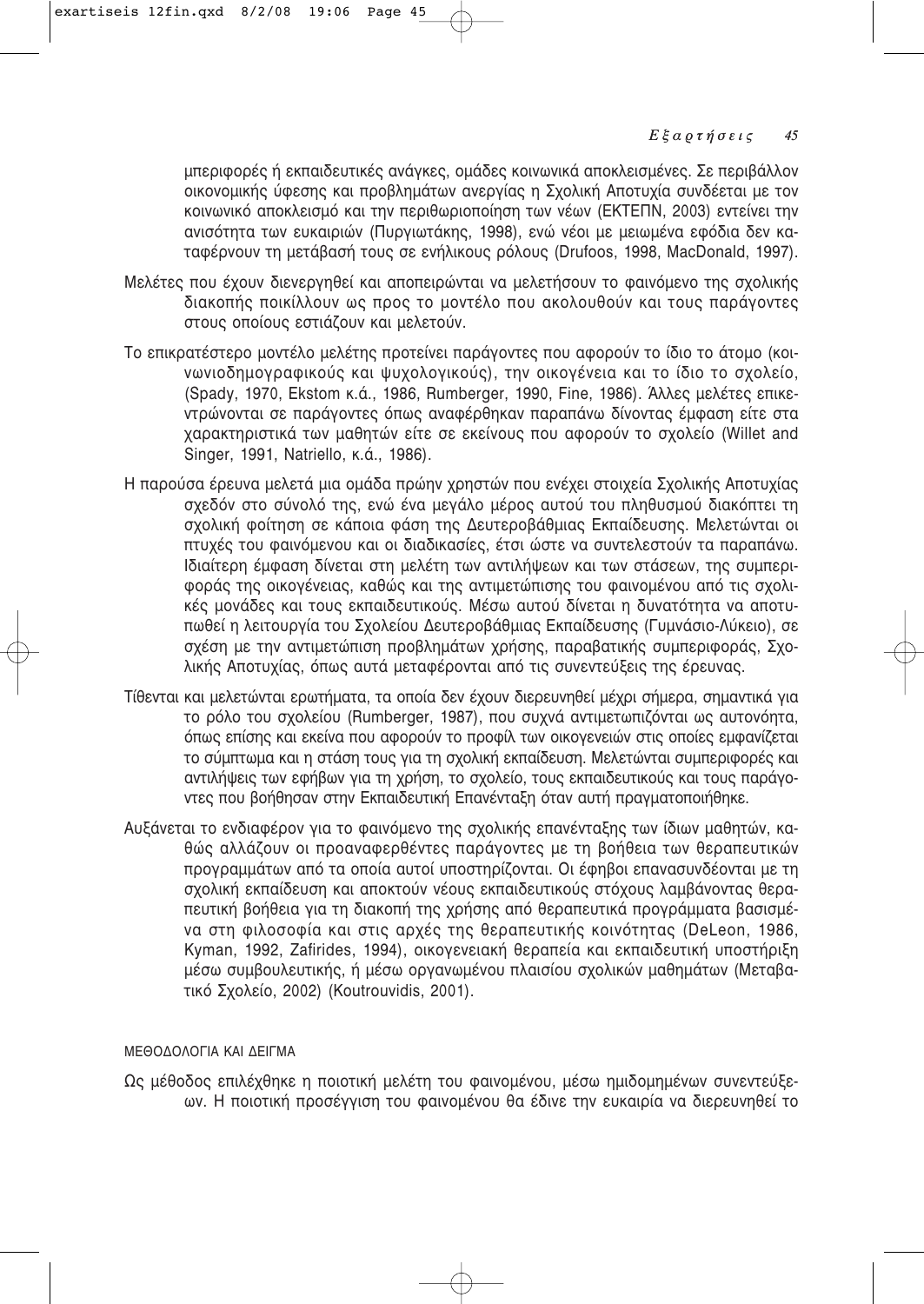φαινόμενο σε βάθος και να μελετηθούν λεπτές πτυχές του (Cohen L., Manion L., 2000). Οι ποιοτικές μέθοδοι είναι χρήσιμες σε περιπτώσεις που ο ερευνητής θέλει να <u>συγκεντρώσει πολλούς στόχους, να συνθέσει θεωρία να κατασκευάσει μοντέλα, να</u> επιβεβαιώσει υποθέσεις, να δομήσει νοήματα. Τέτοιες πρακτικές είναι χρήσιμες για την κατανόηση νενονότων που διαπερνούν τη ζωή των ανθρώπων (Gilgum, 2005).

- Στην έρευνα συμμετείχαν 30 έφηβοι και νεαροί ενήλικες, 24 αγόρια και 6 κορίτσια, από 14 έως 23 ετών, μέλη των προγραμμάτων ΣΤΡΟΦΗ και ΠΛΕΥΣΗ, του ΚΕΘΕΑ, που στη συνέχεια θα αναφέρονται ως «έφηβοι». Ολοι οι συμμετέχοντες είχαν εμπειρία χρήσης που ξεκινούσε από συστηματική χρήση κάνναβης και έφτανε μέχρι τη συστηματική χρήση ηρωίνης. Κατά την περίοδο της έρευνας κανείς δεν έκανε χρήση ουσιών.
- Πραγματοποιήθηκαν ομαδικές συναντήσεις με τα μέλη των προγραμμάτων ΚΕΘΕΑ ΣΤΡΟΦΗ και ΚΕΘΕΑ ΠΛΕΥΣΗ αντίστοιχα όπου ο ερευνητής παρουσίασε το σκοπό, της έρευνας αυτής, το κίνητρο για να γίνει, τα πιθανά ερωτήματα και το στόχο και συζήτησε μαζί τους γι' αυτά. Ζητήθηκαν εθελοντικές συμμετοχές στις συνεντεύξεις, αφού είχε διευκρινίστεί ο σεβασμός στο απόρρητο των στοιχείων που θα δίνονταν. Από τους εφήβους που δέχτηκαν να συμμετέχουν επιλέχθηκαν 30 με κριτήριο την παλαιότητα στο θεραπευτικό πλαίσιο, προκειμένου να υπάρχει η όσο το δυνατό πιο ώριμη οπτική στο θέμα που ερευνάται, η μεγαλύτερη χρονική απόσταση με γεγονότα που σχετίζονται με τη χρήση, αλλά και να εξασφαλίζεται η δυνατότητα που θα είχαν οι συμμετέχοντες στην έρευνα να έχουν λάβει υπηρεσίες εκπαιδευτικής επανένταξης οι οποίες και να αξιολογηθούν ως προς την επιτυχία τους. Επιλέχθηκαν όλα τα κορίτσια τα οποία αποτελούν μικρότερο κομμάτι στο δείγμα.
- Οι συνεντεύξεις πραγματοποιήθηκαν σε χώρους των προγραμμάτων ΚΕΘΕΑ ΣΤΡΟΦΗ-ΚΕΘΕΑ ΠΛΕΥΣΗ από το Μάρτιο 2002 έως το Μάιο 2003.
- Με όλους τους ερωτώμενους υπογράφηκε συμβόλαιο για την εθελοντική τους συμμετοχή στην έρευνα, για το απόρρητο των στοιχείων που συλλέχθηκαν και τη χρήση μαγνητοφώνου για την καταγραφή των στοιχείων.
- Μέσω των συνεντεύξεων οι έφηβοι του δείγματος είχαν την ευκαιρία να αποτυπώσουν στοιχεία για το προφίλ της οικογένειάς τους, την πορεία τους στη χρήση, τη σχολική τους πορεία έως σήμερα, αλλά και να εκφράσουν θέσεις και απόψεις για τα παραπάνω.
- Οι συνεντεύξεις απομαγνητοφωνήθηκαν και ακολούθησε ποιοτική ανάλυση των στοιχείων του σύμφωνα με τις τεχνικές και προσεγγίσεις της Groudend Theory (Strauss and Gorbin, 1998), όπου ο ερευνητής προσεγγίζει το θέμα με ανοικτότητα εμπιστευόμενος ότι τα προς διερεύνηση θέματα θα εμφανιστούν. Στόχος ήταν να αναπτυχθούν νοήματα και υποθέσεις που να βασίζονται στα δεδομένα. Σχετικά με τη διαδικασία ανάλυσης ακολουθήθηκε ένα σύστημα κωδικοποιημένων διαδικασιών σύμφωνα με την προαναφερθείσα θεωρία. Αρχικά έγινε ανοικτή κωδικοποίηση του υλικού, ενώ επισημάνθηκαν συγκεκριμένα φαινόμενα που εμφανίζονται. Σε δεύτερο επίπεδο έγινε επιλογή των θεμάτων που αναπτύσσονται στο παρόν άρθρο, ενώ έγινε προσπάθεια να αναγνωριστούν οι διάφορες διαστάσεις, οι οποίες συνθέτουν την εξέλιξη των φαινομένων. Σε τρίτο επίπεδο έγινε απόπειρα περαιτέρω συνδέσεων και εγγραφής κεντρικών νοημάτων καθώς μελετήθηκαν εκ νέου τα δεδομένα.
- Θα πρέπει να επισημανθεί ότι η πολύχρονη εκπαιδευτική και συμβουλευτική εμπειρία του ερευνητή με τον πληθυσμό των εφήβων πρώην χρηστών και η αποδοχή εκ μέρους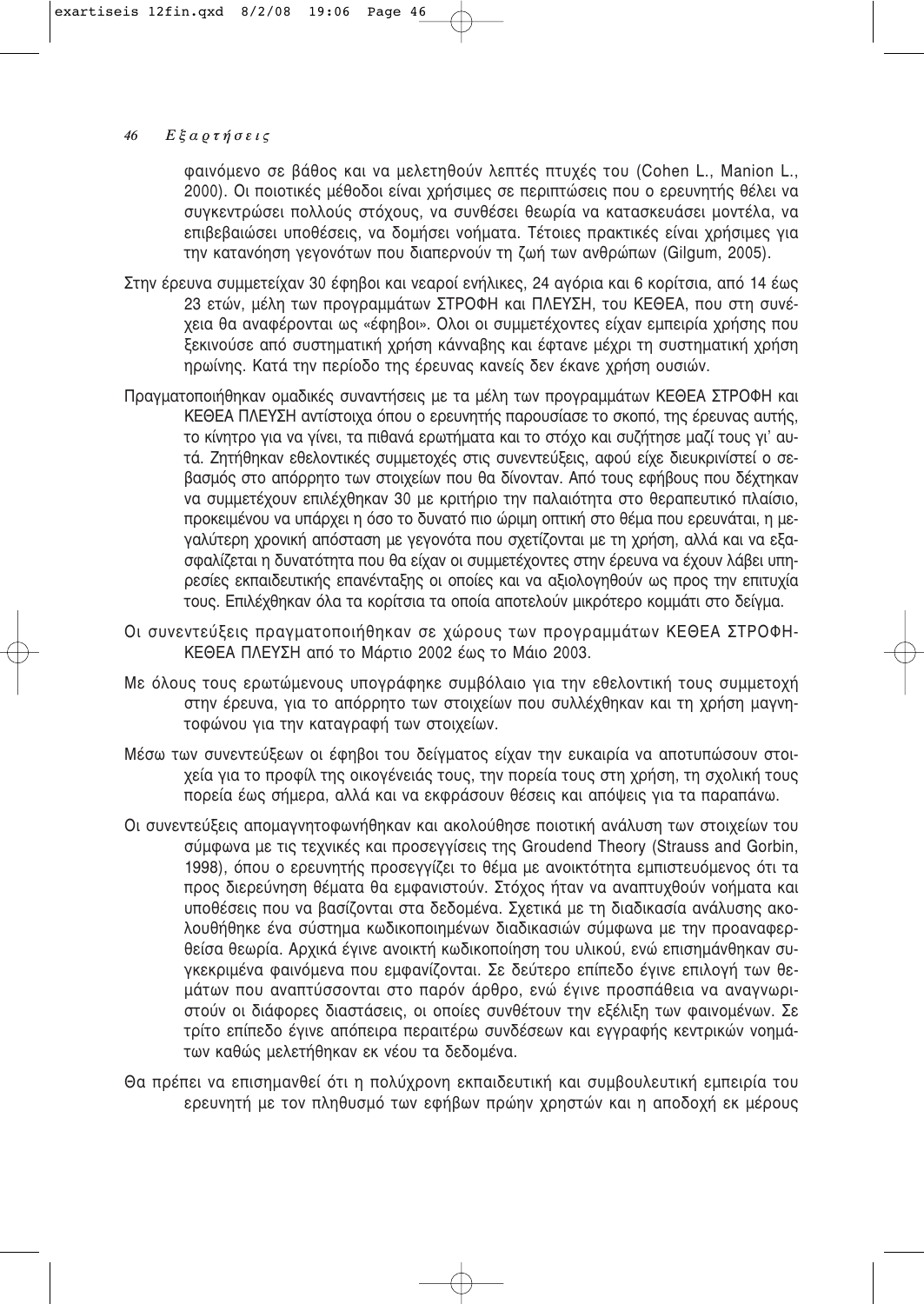τους του ρόλου αυτού, βοήθησε εξαιρετικά, αλλά και επηρέασε, τη διαδικασία των συνεντεύξεων. Έτσι οι ενημερωτικές συναντήσεις σχετικά με την παρούσα μελέτη με τους εφήβους, όσο και η διαδικασία των συνεντεύξεων δεν θα πρέπει να μελετηθούν ως ένα μοντέλο «ερέθισμα – αντίδραση». Αντίθετα η όλη διαδικασία θα πρέπει να ερμηνευτεί ως η από κοινού οικοδόμηση λόγου μεταξύ συνεντευκτή και ερωτώμενων. Η δημιουργία νοημάτων, μέσα σε ένα δεδομένο πλαίσιο επικοινωνίας (Mishler, 1996).

Τα άτομα του δείνματος είχαν βρεθεί σε διαφορετικές φάσεις σε σχέση με την εμπλοκή τους με τις παράνομες ψυχοτρόπες ουσίες και έτσι έχουμε τη δυνατότητα να παρατηρήσουμε το συνεχές της χρήσης και την πιθανή αποτύπωσή του στη σχολική τους πορεία.

Κάθε συνέντευξη έλαβε κωδικό αποτελούμενο από 5 στοιχεία:

- Το πρώτο, αριθμητικό, ως αύξων αριθμός της συνέντευξης,
- το δεύτερο «Α» για αγόρι, «Κ» για κορίτσι,
- το τρίτο ανάλογα με την κύρια ουσία χρήσης, όπως τη δήλωσαν οι έφηβοι, πριν απευθυνθούν στο θεραπευτικό πρόγραμμα: «Χσ» για χασίς, «Χπ» για χάπια, Η(Ε) για ηρωίνη ενέσιμη, Η(Κ) για ηρωίνη καπνιστή, «ΑΛ» για αλκοόλ.
- Το τέταρτο αναφορικά με την τάξη διακοπής του σχολείου:

**ΒΓ** για Β' Γυμνασίου, ΓΓ για Γ' Γυμνασίου, **ΑΛ** για Α' Ενιαίου Λυκείου, **ΑΤ** για Α' **ΤΕΕ, ΒΛ** για Β' Ενιαίου Λυκείου, ΓΓ για Γ' Λυκείου, Δ για περιπτώσεις που δεν υπήρξε διακοπή του σχολείου.

• Το πέμπτο στοιχείο αφορά το εκπαιδευτικό επίπεδο του πατέρα, καθώς υπάρχει ισχυρή συσχέτιση του επαγγέλματος και του μορφωτικού επιπέδου του πατέρα και την εγκατάλειψη του σχολείου από πρώην χρήστες (Παπανδρέου, κ.ά., 2003). **Δ** για απόφοιτους ή διακόψαντες το δημοτικό, Γ για απόφοιτους ή διακόψαντες το Γυμνάσιο ή κατώτερη τεχνική Σχολή, **Λ** για απόφοιτους ή διακόψαντες το Λύκειο ή ανώτερη τεχνική Σχολή, **Αν** για έχοντες ανωτάτη εκπαίδευση ή αντίστοιχη με αυτή.

# ΠΕΡΙΟΡΙΣΜΟΙ ΤΗΣ ΕΡΕΥΝΑΣ

exartiseis  $12fin,qxd$   $8/2/08$   $19:06$  Page

- Επιλέχθηκε η έρευνα να διεξαχθεί με το συγκεκριμένο δείγμα καθώς η συγκέντρωση αυτού του πληθυσμού στα θεραπευτικά προγράμματα δίνει τη δυνατότητα προσέγγισής τους και μελέτης θεμάτων που σχετίζονται με το πρόβλημα της χρήσης.
- Η επιλογή της ποιοτικής μεθόδου ανάλυσης αλλά και η διενέργεια των συνεντεύξεων δίνει σαφή προσανατολισμό στην υποκειμενικότητα της προσέγγισης των στοιχείων και έτσι κάθε γενίκευση ή συμπέρασμα πρέπει να εξαχθεί με ιδιαίτερη προσοχή. Είναι προφανές ότι οι ισχυρισμοί και οι αντιλήψεις των εφήβων του δείγματος δεν αντικατοπτρίζουν υποχρεωτικά τις αντιλήψεις όλων των χρηστών στους οποίους εμφανίζεται το φαινόμενο ούτε φυσικά τη συνολική σημερινή σχολική πραγματικότητα. Παρ' όλα αυτά αποτυπώνονται οι κοινές (όπως αποδεικνύεται) αντιλήψεις μιας ομάδας μαθητών με συγκεκριμένα χαρακτηριστικά και οπτική για την εκπαίδευση. Είναι πολύ πιθανό οι συνεντεύξεις αυτές να αποτυπώνουν την εικόνα για τους εφήβους και τις οικογένειες τους που έφτασαν να ζητήσουν θεραπευτική βοήθεια από τα συγκεκριμένα προγράμ-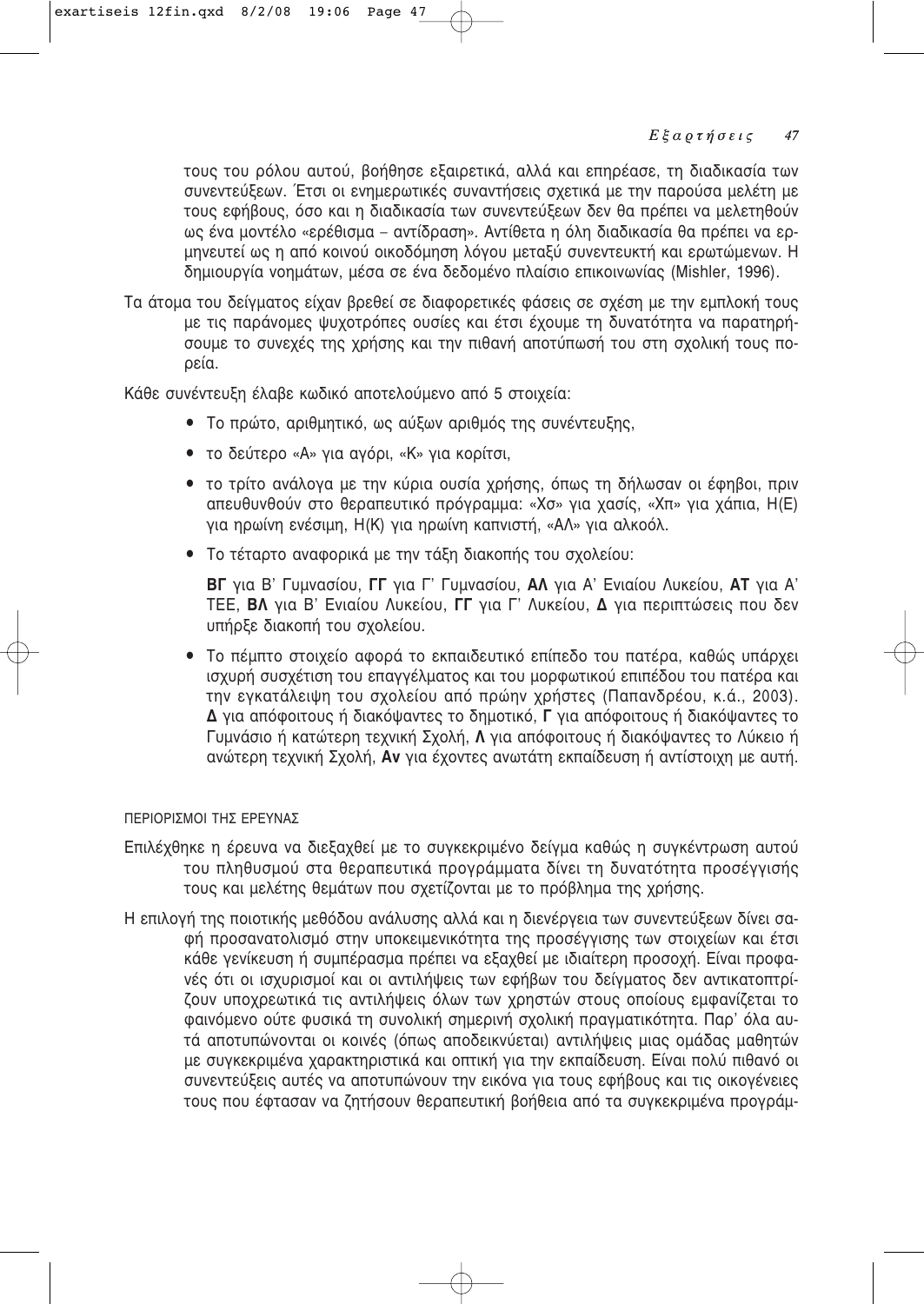> ματα, αν και το δείγμα εμφανίζει εξαιρετική ποικιλία τόσο αναφορικά με τα κοινωνικοδημογραφικά χαρακτηριστικά των οικογενειών όσο και σχετικά με την εμπλοκή των εφήβων με τη χρήση, καθώς και με το είδος και την ένταση εμφάνισης του φαινομένου της Σχολικής Αποτυχίας. Οι αναφορές στη λειτουργία των σχολείων τους, τους εκπαιδευτικούς αλλά και οι αντιλήψεις των εφήβων για το εκπαιδευτικό σύστημα, όπως το έζησαν θα πρέπει να διαβαστούν προσεκτικά χωρίς να γίνουν επικίνδυνες γενικεύσεις.

# ΤΟ ΠΡΟΦΙΛ ΤΟΝ ΕΦΗΒΟΝ ΚΑΙ ΤΟΝ ΟΙΚΟΓΕΝΕΙΟΝ ΤΟΥΣ

- Στους πίνακες 1, 2 και 3 αποτυπώνονται χαρακτηριστικά του δείγματος σχετικά με την ουσία και την ηλικία έναρξης της χρήσης, της διακοπής από το σχολείο ή μη, καθώς και την κύρια ουσία κατάχρησης. Σχετικά με την ουσία και την ηλικία έναρξης της χρήσης παρατηρείται η εικόνα του Πίνακα 1 για τους έφηβους του δείγματος. Στον Πίνακα 2 αποτυπώνεται η ηλικία έναρξης χρήσης σε σύγκριση με την τάξη σχολικής διακοπής ή τη μη διακοπή από το σχολείο (συμβολίζεται με Δ). Στον Πίνακα 3 συσχετίζεται η κύρια ουσία κατάχρησης των εφήβων του δείγματος με την αντίστοιχη τάξη διακοπής του σχολείου.
- Παρατηρούνται αυξημένα ποσοστά σχολικής διακοπής κατά το πέρασμα από το Γυμνάσιο προς το Λύκειο (Α Λυκείου, Α Νυχτερινό, Α ΤΕΕ) σε ποσοστό 36%, ενώ οι περισσότεροι από αυτούς τους μαθητές έφτασαν στη συστηματική χρήση ή κατάχρηση ηρωίνης, ενώ ξεκίνησαν τη χρήση διαφορετικές χρονικές στιγμές οι περισσότεροι με κάνναβη (76%). Αυξημένα ποσοστά παρατηρούνται σε αυτούς που δεν διέκοψαν το σχολείο στη χρήση ηρωίνης (5 έφηβοι στους 9) πράγμα που πιθανά δικαιολογείται από το προφίλ του δείγματος, το οποίο παρουσιάζει αυξημένα συνολικά ποσοστά στη χρήση ηρωίνης (63%).
- Σχεδόν οι μισοί έφηβοι ανέφεραν συγκεκριμένα προσωπικά προβλήματα που βίωσαν έντονα κατά την παιδική ή εφηβική τους ηλικία πριν την εμπλοκή τους με τη χρήση. Περιγράφονται συναισθήματα μειονεξίας για λόγους εμφάνισης-καταγωγής- ικανοτήτων (7), δυσλεξία η οποία διαγνώστηκε σε προχωρημένη εφηβεία (2), υπερβολικό άγχος (1), σεξουαλική εξάρτηση με συχνή αλλαγή συντρόφων (2 κορίτσια), έντονα συναισθήματα αδικίας στο σχολείο (1), υπερπροστασία από τη μητέρα στα παιδικά τους χρόνια (1).
- Μελετώντας το προφίλ του οικογενειακού περιβάλλοντος που μεγάλωσαν οι παραπάνω έφηβοι σκιαγραφείται μια οικογένεια όπου:
	- Σχεδόν σε όλες τις περιπτώσεις μεγαλώνουν με τους φυσικούς τους γονείς (26). ενώ μόνο 4 αναφέρουν ότι μεγάλωσαν με πατριό ή με τον ένα γονιό.
	- Στις περισσότερες οικογένειες (22) τα παιδιά βίωναν ένα περιβάλλον όπου υπήρχαν συχνά περιστατικά βίας, κυρίως προς τα παιδιά (τους ίδιους ή τα αδέλφια τους), ή μεταξύ των γονέων τους, ή σπανιότερα με τρίτα πρόσωπα, κυρίως στενούς συγγενείς.
- Περιστατικά που συνέβησαν πριν την εμπλοκή των εφήβων με τη χρήση και αφορούσαν κυρίως θέματα επίδοσης των εφήβων στο σχολείο και σπανιότερα θέματα συμπεριφοράς τους.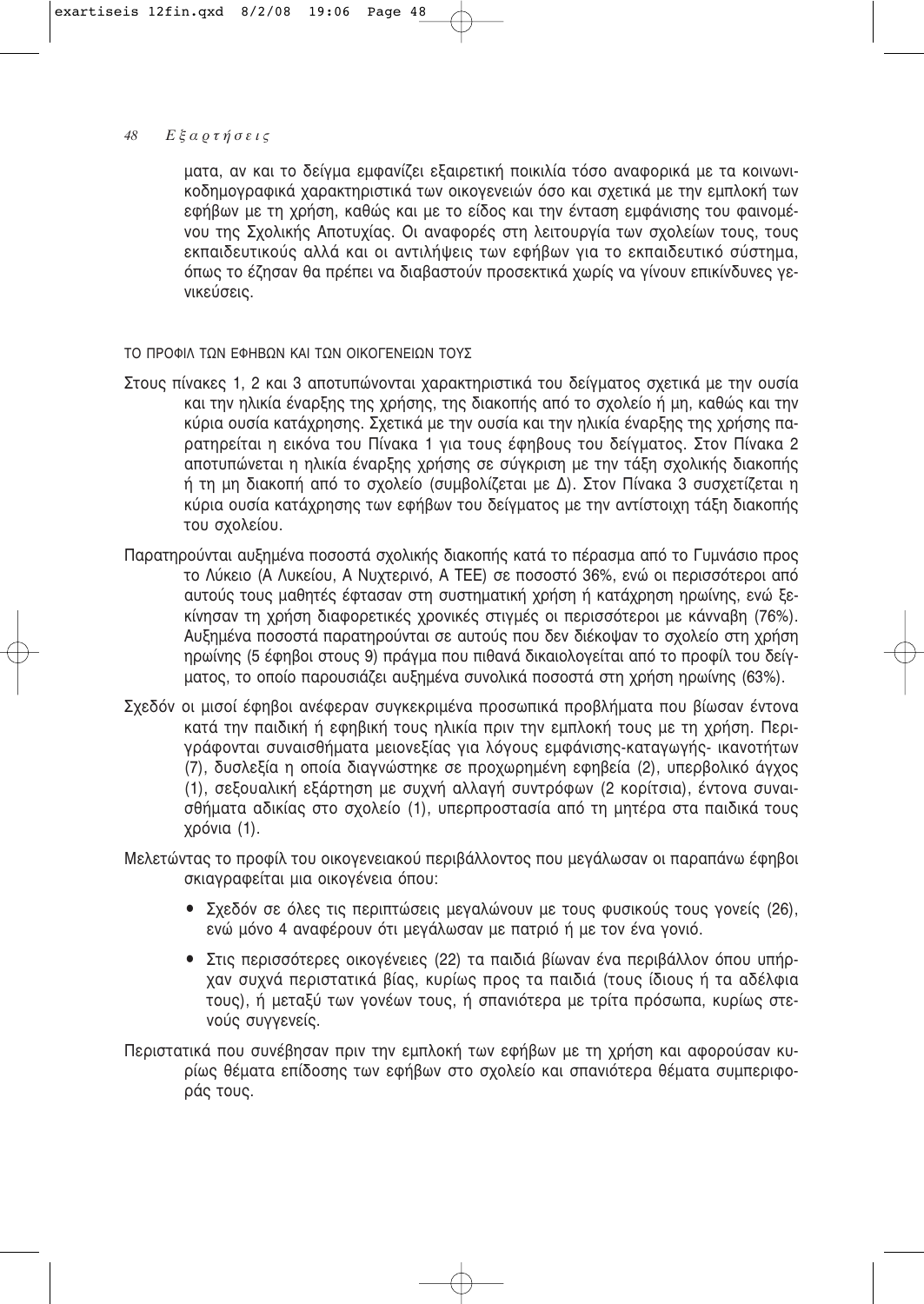exartiseis 12fin.qxd 8/2/08 19:06 Page 49

Εντοπίστηκαν επίσης σημαντικά προβλήματα στις οικογένειες που αφορούσαν:

- Χρήση ή κατάχρηση νόμιμων ή παράνομων ουσιών στην οικογένεια ή στο στενό οικογενειακό περιβάλλον (12) (αλκοόλ, χαπιών, κάνναβης)
- Απουσία επιτήρησης των παιδιών και επικοινωνίας στην οικογένεια με τους γονείς, λόγω απασχόλησης των γονέων με τη δουλειά τους (8)
- Σεξουαλική κακοποίηση από παππού στην έφηβη και στη μητέρα της (1)
- Αναφορικά με το κλίμα στην οικονένεια οι περισσότεροι έφηβοι περινράφουν αποξένωση και εντάσεις, ενώ μόνο σε λίγες περιπτώσεις (3) το κλίμα περιγράφεται ως «ήρεμο» ή χωρίς εμφανή προβλήματα. Θα πρέπει να σημειωθεί ότι οι περιγραφές των εφήβων σχετικά με το κλίμα στην οικογένεια αφορά κυρίως τα χρόνια πριν τη χρήση, καθώς οι ίδιοι θεωρούν ότι η εμπλοκή τους με τη χρήση δικαιολογεί τα επόμενα χρόνια το κακό κλίμα στην οικογένεια ή την πιθανή επιδείνωσή του.

«Άθλιο. Όλο αυτό δεν αποτελούσε οικογένεια. Για την οικογένειά μου αισθάνομαι μί- $OOC.$ » (7,A,H(K),∆,Γ)

«Δεν υπήρχαν οι γονείς μου. Εγώ στους δρόμους όλη μέρα.» (20,Α,Η(Ε),ΑΓ,Γ)

«Δεν ήταν οικογένεια. Γενικώς ο καθένας στον κόσμο του.» (18,Α,Χπ,ΑΓ,Γ)

«Πολύ ελεύθερο. Λειτουργούσε ο καθένας μόνος του.» (6,Α,ΑΛ,Δ,Α)

«Άμα υπήρχε ένταση έφευγα εγώ και τελείωνε.» (4,A,H(K),BΓ,Λ)

«Μονιασμένοι ήμασταν, δεν είχαμε τσακωμούς.» (15,Α,Η(Κ),ΑΛ,Γ)

«Δεν συζητάγαμε. Ούτε καλημέρα δεν λέγαμε.» (30, A, H(E), Δ, Δ)

«Με έδερνε ο πατέρας μου. Όλα τα παιδιά αλλά εγώ έχω φάει το περισσότερο.» *(18,∞,Ã,∞°,°)*

«Έτρωγα ξύλο για το διάβασμα. Επειδή ήταν αυτή καλή μαθήτρια (η μητέρα) έπρεπε *να γίνω και εγώ.» (17,Κ,Χσ,ΑΓ,Λ)* 

Με βάση τα παραπάνω οι έφηβοι του δείγματος ξεκινούν την παιδική τους ζωή μεγαλώνοντας σε μια οικογένεια, με περιστατικά βίας, εκτεταμένη χρήση ουσιών (για σχεδόν τις μισές οικογένειες), αποξένωση, βιώνοντας (σχεδόν οι μισοί από αυτούς) ιδιαίτερα προσωπικά προβλήματα.

# ΓΜΠΛΟΚΗ ΜΕ ΤΗ ΧΡΗΣΗ ΚΑΙ ΣΧΟΛΙΚΗ ΑΠΟΤΥΧΙΑ

- Οι έφηβοι που συμμετείχαν στις συνεντεύξεις έχοντας ζήσει με τις δυσκολίες που προαναφέρθηκαν κατά την πρώτη απόπειρα κοινωνικοποίησής τους μέσα στην οικογένειά τους, βρίσκονται σε ένα καινούργιο σχολικό περιβάλλον στο Γυμνάσιο, με νέες απαιτήσεις, άλλα χαρακτηριστικά και κανόνες. Σ' αυτό το περιβάλλον καλούνται να σταθούν εκπαιδευτικά, να δημιουργήσουν νέες διαπροσωπικές σχέσεις, να γίνουν αποδε-Κτοί, σε μια ιεραρχία, στην οποία οι ίδιοι είναι οι νεώτεροι. *«Στο Γυμνάσιο ήταν όλα* από την αρχή, πώς θα με δουν οι άλλοι, πώς θα φαίνομαι;» (29,Κ,Η(Ε),ΑΤ,Λ)
- Έχουν ανάγκη να νιώσουν σιγουριά, να αισθανθούν σημαντικοί και να ξεχωρίσουν όπως οι ίδιοι στη συντριπτική πλειοψηφία αναφέρουν. Για τους εφήβους αυτούς ο πιο εύκολος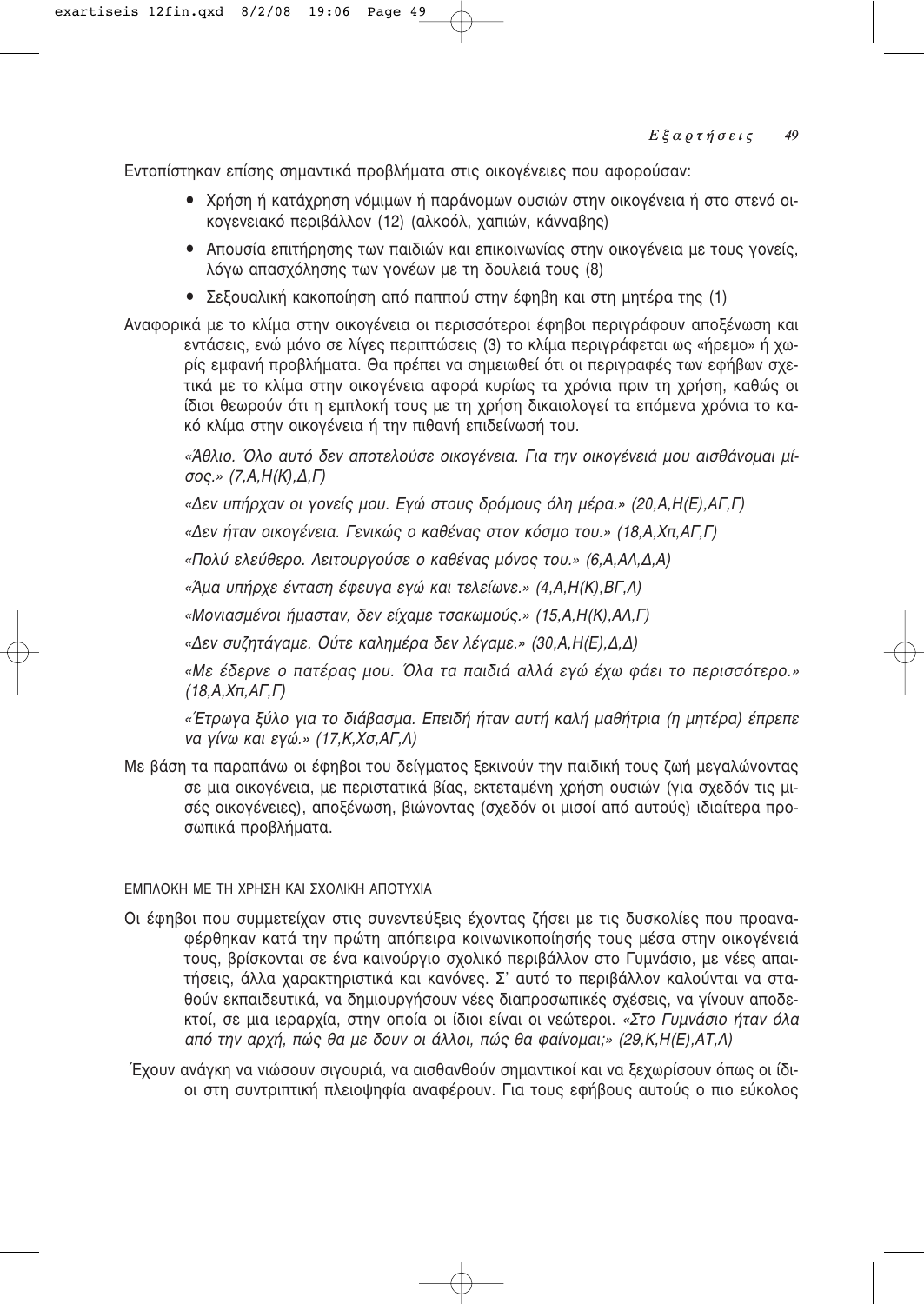δρόμος για όλα αυτά, μοιάζει να είναι (σε διαφορετική χρονική στιγμή για τον καθέva), η εμπλοκή του με τις παράνομες ψυχοτρόπες ουσίες και τις παρέες που σχετίζονται με αυτές. Η σχέση μαζί τους ξεκινάει σαν απλός πειραματισμός, για να εξελιχθεί για κάποιους σε συστηματική συνήθεια και αργότερα σε τρόπο ζωής. Μια ενασχόληση που θα τους οδηγήσει σε συστηματική συναναστροφή με παρέες που έχουν ανάλογες αξίες και συμπεριφορές, μειωμένες σχολικές επιδόσεις, συχνές απουσίες, προκλήσεις προς τους καθηγητές και το σύστημα του σχολείου, αδιαφορία, σε γενικευμένη σύγκρουση με το σχολικό πλαίσιο και παραβατική συμπεριφορά (Oeffing και Beauvois, 1987).

«Έτσι είναι ο χαρακτήρας μου (βίαιος). Ήθελα να είμαι κάποιος μέσα στο σχολείο.  $\Delta$ ιαφορετική προσωπικότητα...(όταν έπινα) ένιωθα πάνω απ' όλους.» (4,A,H(K),BΓ,Λ)

«Μου άρεσαν οι αλήτες, δεν έχουν κάποιον πάνω από το κεφάλι τους, κάνανε ότι θέ- $\lambda$ ανε….. να μπω μάγκικα στο σχολείο, ότι δεν είμαι παιδί της σφαλιάρας.» *(19,∞,∏(∂),μ§,§)*

«Ένιωθα πολύ καλύτερα πίστευα ότι είμαι ανώτερος από αυτούς (τους καθηγητές). *Aκόμα και τα κορίτσια ερχόντουσαν πιο κοντά μου τότε. Ήταν πιο εύκολο πλέον να πηγαίνω στο σχολείο.» (7,Α,Η(Κ),Δ,Γ)* 

- Με την έναρξη της πειραματικής χρήσης από τους εφήβους εμφανίζονται και τα πρώτα σημάδια επιδείνωσης της σχολικής επίδοσης. Αρχίζουν οι πρωινές αργοπορίες, οι αδικαιολόγητες απουσίες και οι βαθμοί πέφτουν σημαντικά. Στη φάση αυτή το σχολικό περιβάλλον (καθηγητές-διευθυντής) δεν κινητοποιείται ιδιαίτερα. Συνηθέστερη αντίδραση είναι η ενημέρωση των γονέων, όταν αυτοί προσέρχονται στο σχολείο και η αποστολή ειδοποιητηρίων σχετικά με τις απουσίες. Σε λιγότερο οργανωμένες σχολικές μονάδες δεν συμβαίνουν ούτε τα παραπάνω. Οι έφηβοι το διάστημα αυτό προβάλλουν δικαιολογίες τόσο απέναντι στην οικογένειά τους όσο και προς το σχολείο σχετικά με την επιδείνωση αυτή. Συνήθως, οι δικαιολογίες κρίνονται επαρκείς, η αλλαγή στάσης αποδίδεται στα προβλήματα της εφηβείας και τόσο η οικογένεια όσο και το σχολείο δεν παρεμβαίνουν περαιτέρω. Η αντιμετώπιση των προβλημάτων που εμφανίζει ο έφηβος, είτε είναι ελλιπής, είτε γίνεται με τελείως αναποτελεσματικό τρόπο.
- Τα προσεχή δύο έως τρία χρόνια η επιδείνωση των εκπαιδευτικών επιδόσεων και η αλλαγή στάσης στο σχολικό περιβάλλον λαμβάνουν διαστάσεις Σχολικής Αποτυχίας και συστηματικής παραβατικής συμπεριφοράς στο χώρο του σχολείου για τους περισσότερους από τους εφήβους που πήραν μέρος στην έρευνα.
- Οι συσσωρευμένες απουσίες σε πολλές περιπτώσεις οδηγούν σε στασιμότητα και επανάληψη της ίδιας τάξης. Η σύγκρουση με τη σχολική ιεραρχία (καθηγητές-Διευθυντής) κορυ-Φώνεται, ενώ στις περισσότερες περιπτώσεις αναφέρονται περιστατικά βίας μέσα στο Σώρο του σχολείου. Ακόμα και τότε, στη συντριπτική πλειοψηφία των περιπτώσεων το προσωπικό του σχολείου μοιάζει να μην υποψιάζεται το πρόβλημα της χρήσης που έχει ο έφηβος, ενώ σε λίγες περιπτώσεις οι υποψίες που υπάρχουν δεν αποτελούν αντικείμενο ενημέρωσης προς την οικογένεια.

«Άμα μου λέγανε να βγώ έξω τους έβριζα... Αν κάποιος έκανε κάτι του λέγανε πάρε  $\alpha$ ποβολή και φύγε.» (8,Κ,Η(Κ),ΓΓ,Λ)

«Είχα αποβολές για κάπνισμα. Αλλά δεν κάπνιζα, έπινα.» (7,Α,Η(Κ),Δ,Γ)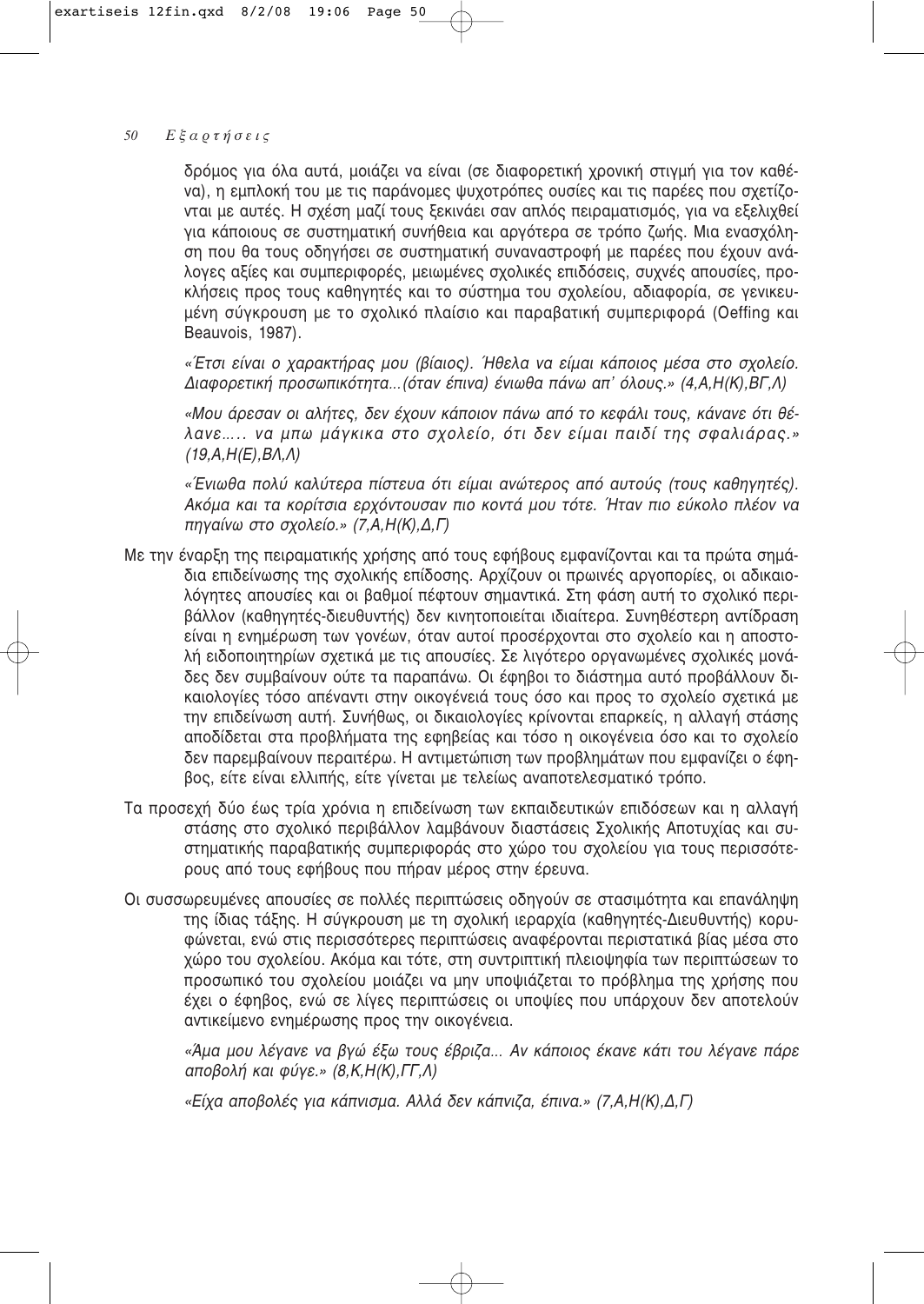Για την αποφυγή των παραπάνω προβλημάτων είτε με πρωτοβουλία της οικογένειας είτε με προτροπή του σχολείου πραγματοποιείται Αλλαγή Σχολικού Περιβάλλοντος (Α.Σ.Π.). Η μέθοδος αυτή μοιάζει σε πολλές περιπτώσεις να θεωρείται λύση στη συγκεκριμένη στιγμή. Το Σχολείο απομακρύνει τον έφηβο που συνεχώς δημιουργεί προβλήματα, ενώ η οικονένειά του (και ο ίδιος σε λίνες περιπτώσεις), ελπίζουν σε μια νέα αρχή σε ένα σχολικό περιβάλλον, όπου ο ίδιος δεν είναι γνωστός και στιγματισμένος. Σε (30) συνεντεύξεις σημειώθηκαν (36) Α.Σ.Π. Ενώ σε ορισμένες περιπτώσεις ήταν λύση που επιβλήθηκε από το σχολείο. Σε καμία περίπτωση δεν φάνηκε να συμβαίνει κάτι θετικό από τα αναμενόμενα.

exartiseis  $12fin,qxd$   $8/2/08$   $19:06$  Page

«Λέει ο Γυμνασιάρχης, ή θα φύγεις μόνος σου σε μια βδομάδα ή θα φύγεις απ'όλα τα *σχολεία της Αττικής.» (19,Α,Η(Ε),ΒΛ,Λ)* 

«Φοβόντουσαν πολύ οι καθηγητές. Άντε να τον περάσουμε να μην τον έχουμε του *χρόνου.» (25, Α, Η(Ε), ΑΛ, Γ)* 

- Ο έφηβος στο νέο σχολικό περιβάλλον δεν αρνεί να εισαχθεί στους κύκλους που ασχολούνται με τη χρήση, ενώ συνήθως εξελίσσει αρνητικά όλες τις στάσεις και συμπεριφορές που σχετίζονται με αυτή. Αναφέρονται αρκετές περιπτώσεις όπου γίνεται χρήση στο χώρο του σχολείου αλλά και μέσα στην τάξη. Συνήθως, τα παραπάνω φαινόμενα συνοδεύονται με εμπορία μικροποσοτήτων παράνομων ψυχοτρόπων ουσιών και μέσα στο χώρο του σχολείου.
- Τέτοια φαινόμενα παρατηρούνται για τους περισσότερους, όταν φοιτούν σε τάξεις του Λυκείου και πάντα ανάλογα με το ρυθμό που κανείς προχωρά και εμπλέκεται όλο και περισσότερο με τη χρήση.
- Ιδιαίτερη αναφορά θα πρέπει να γίνει τόσο στα TEE όσο και σε νυχτερινά Λύκεια (6). Τα TEE βρίσκονται (για τις χρονικές περιόδους που αναφέρουν οι συνεντεύξεις) στα πρώτα χρόνια λειτουργίας τους. Χαρακτηρίζονται ως εξαιρετικά ανοργάνωτες Σχολικές Μονάδες με γενικευμένα φαινόμενα χρήσης και ιδιαίτερη ανοχή από το εκπαιδευτικό προσωπικό ως προς αυτή.

«Ήταν χάλια... δεν ήταν σχολείο, ήταν εργοστάσιο... Δεν υπήρχε οργάνωση. Είχαμε *·Ú¯›ÛÂÈ ÓÔÌ›˙ˆ ÛÙËÓ Ì¤ÛË Ù˘ ¯ÚÔÓÈ¿˜.» (29,∫,∏(∂),∞°,§)*

Σε μια (1) αναφορά που γίνεται σε πολυκλαδικό Λύκειο τονίζεται το τεράστιο μέγεθος του σχολείου, και ο μεγάλος αριθμός των μαθητών.

«Δεν μπορούσες να βρεις κάποιο φίλο σου στο διάλειμμα. Έπρεπε να ψάχνεις.» *(23,∫,∏(∂),∞§,¢)*

Για τους περισσότερους έφηβους (21) η πορεία αυτή θα οδηγήσει σε περαιτέρω παραίτησή τους από τη σχολική πραγματικότητα και στη σχολική διακοπή (συνήθως από απουσίες), σε ορισμένες περιπτώσεις με παρότρυνση του σχολείου ή με πρωτοβουλία της ίδιας της οικογένειας. Μετά τη σχολική διακοπή οι περισσότεροι προσανατολίζονται στην εργασία ή στην ενασχόληση με παράνομες δραστηριότητες (εμπορία μικροποσοτήτων, κλοπές κ.λπ.), χωρίς η μία δραστηριότητα να αποκλείει την άλλη. Η εμπλοκή τους με τις δραστηριότητες αυτές και η διαχείριση των απαιτούμενων χρημάτων οδηγεί σε ραγδαία επιδείνωση της χρήσης που αυξάνει τόσο σε συχνότητα, όσο και αναφορικά με την ουσία (π.χ. από την κάνναβη περνούν στην ηρωίνη ή από την ηρωίνη που καπνίζεται ξεκινούν ενέσιμη χρήση).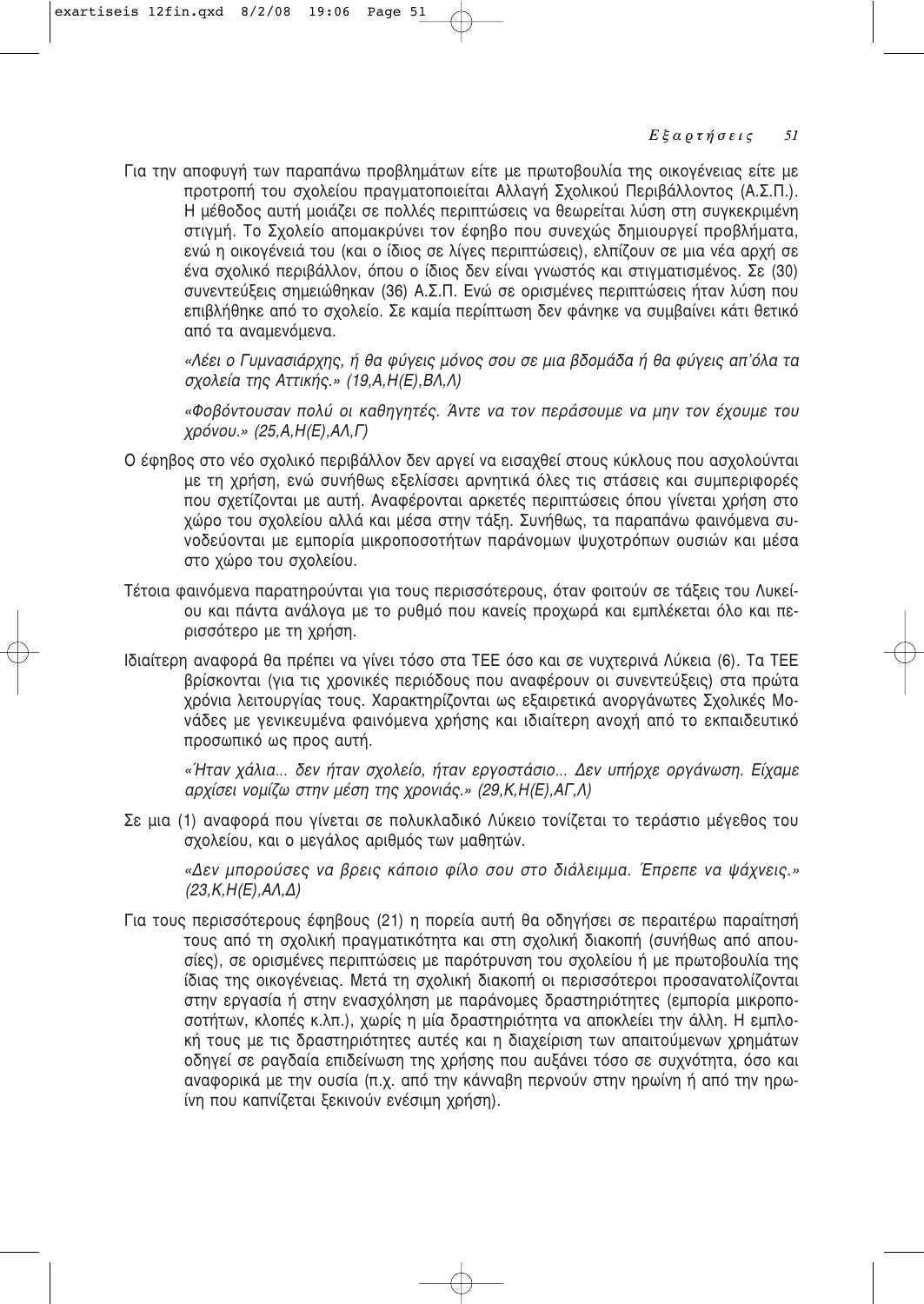«Το μάθανε (για τη χρήση) και με διώξανε απ' το σχολείο. Το θεώρησα πολύ άδικο και στεναχωρήθηκα. Όταν κατάλαβαν ότι μάλλον κάνω χρήση φερόντουσαν πολύ άσχη- $\mu$ α.» (1,Α,Χσ,ΓΓ,Γ)

- Οι περισσότεροι έφηβοι από αυτούς που δεν διέκοψαν τη σχολική τους φοίτηση απευθύνθηκαν νωρίτερα από τους υπόλοιπους σε θεραπευτικό πρόγραμμα (ΚΕΘΕΑ-ΠΛΕΥΣΗ), ενώ η χρήση τους μπορεί να χαρακτηριστεί πειραματική ή περιστασιακή.
- Μόνο δύο (2) έφηβοι δεν συσχετίζουν σημαντικά τη σχολική τους επίδοση με την εξέλιξη του προβλήματος τους σχετικά με τη χρήση. Στις δύο αυτές περιπτώσεις υπάρχει μικρή επιδείνωση της σχολικής επίδοσης.
- Οι έφηβοι αυτοί προέρχονται από οικογένειες ιδιαίτερα υψηλού βιοτικού αλλά και μορφωτικού επιπέδου, όπου και οι δύο (2) δηλώνουν ή αφήνουν να εννοηθούν προβλήματα κοινωvικότητας και συναναστροφής με τους συνομηλίκους τους.
- Aπό τη μελέτη του υλικού των συνεντεύξεων ξεχωρίζει μία ομάδα, (7) στην οποία τα προβλήματα με τη σχολική εκπαίδευση ξεκινούν από το Δημοτικό, εντείνονται σημαντικά στο Γυμνάσιο και είναι τόσο σοβαρά, ώστε να στρέψουν τους εφήβους αυτούς σε συναναστροφή με παρέες που παρουσιάζουν αντίστοιχα εκπαιδευτικά προβλήματα στις οποίες κυριαρχεί η ενασχόληση με τη χρήση. Έφηβοι που ανήκουν σε αυτή την ομάδα δηλώνουν στην πλειοψηφία τους ότι δεν τους άρεσε το σχολείο, από πολύ νωρίς είχαν προβλήματα συμπεριφοράς συνδυασμένα με εκδήλωση βίας προς τους συμμαθητές τους, ενώ σε μερικές περιπτώσεις αναφέρεται βίαιη συμπεριφορά προς αυτούς από δασκάλους τους, κάτι που πιθανόν να ερμηνεύει σε ένα βαθμό τη δυσκολία τους με το σχολικό περιβάλλον. Για τους εφήβους αυτούς το πέρασμα από το Δημοτικό στο Γυμνάσιο γίνεται πολύ δύσκολα.

«Ήταν κάπως ωμή και άγρια (δασκάλα). Μια μέρα μου έδωσε μία στην πλάτη.» *(17,∫,ÃÛ,∞Δ,§)*

«Πηγαίνοντας στο Γυμνάσιο τα είδα όλα χάλια … Υπήρχαν πολλά κενά.» *(21,∞,∏(∂),∞¡,¢)*

«Ήταν πιο δύσκολο το πράγμα, πιο δύσκολα τα μαθήματα.» (28,Α,Η(Ε),ΓΓ,Γ)

«Με ενοχλούσε που με έδερναν οι δάσκαλοι και ήθελα και εγώ να βγάλω βία (στο Γυμνάσιο) με φώναξαν στο γραφείο και μου έκαναν παρατηρήσεις.» (14,A,H(K),Δ,Γ)

# ΟΙΚΟΓΕΝΕΙΑ ΚΑΙ ΣΧΟΛΙΚΗ ΕΚΠΑΙΔΕΥΣΗ

Για τις περισσότερες οικογένειες (24) το θέμα σχολικής επίδοσης του παιδιού ήταν σημαντικό θέμα από πολύ νωρίς. Σε πολλές περιπτώσεις στη σχολική πορεία του παιδιού η πίεση για διάβασμα ήταν ιδιαίτερα αυξημένη, ενώ τα μέτρα πίεσης αρκετά συχνά έφταναν σε περιστατικά βίας που οι ίδιοι οι έφηβοι αξιολογούν ως υπερβολικά ή αδικαιολόγητα.

«Καθόμουν να πω το μάθημα, έκανα μια λέξη λάθος, έβγαλα και αίματα από το ξύλο.» *(8,∫,∏(∫),°°,§)*

«Με πιέζανε, με πιέζανε να διαβάσω, δεν ήθελα εγώ βαριόμουν.» (25,Α,Η(Ε),ΑΛ,Γ)

«Η μητέρα μου με πίεζε πολύ κι εγώ αντιδρούσα. Έλεγε πως δεν την αγαπώ και μου ΓΙροκαλούσε ενοχές.» (2,Α,Χπ,ΓΛ,Λ)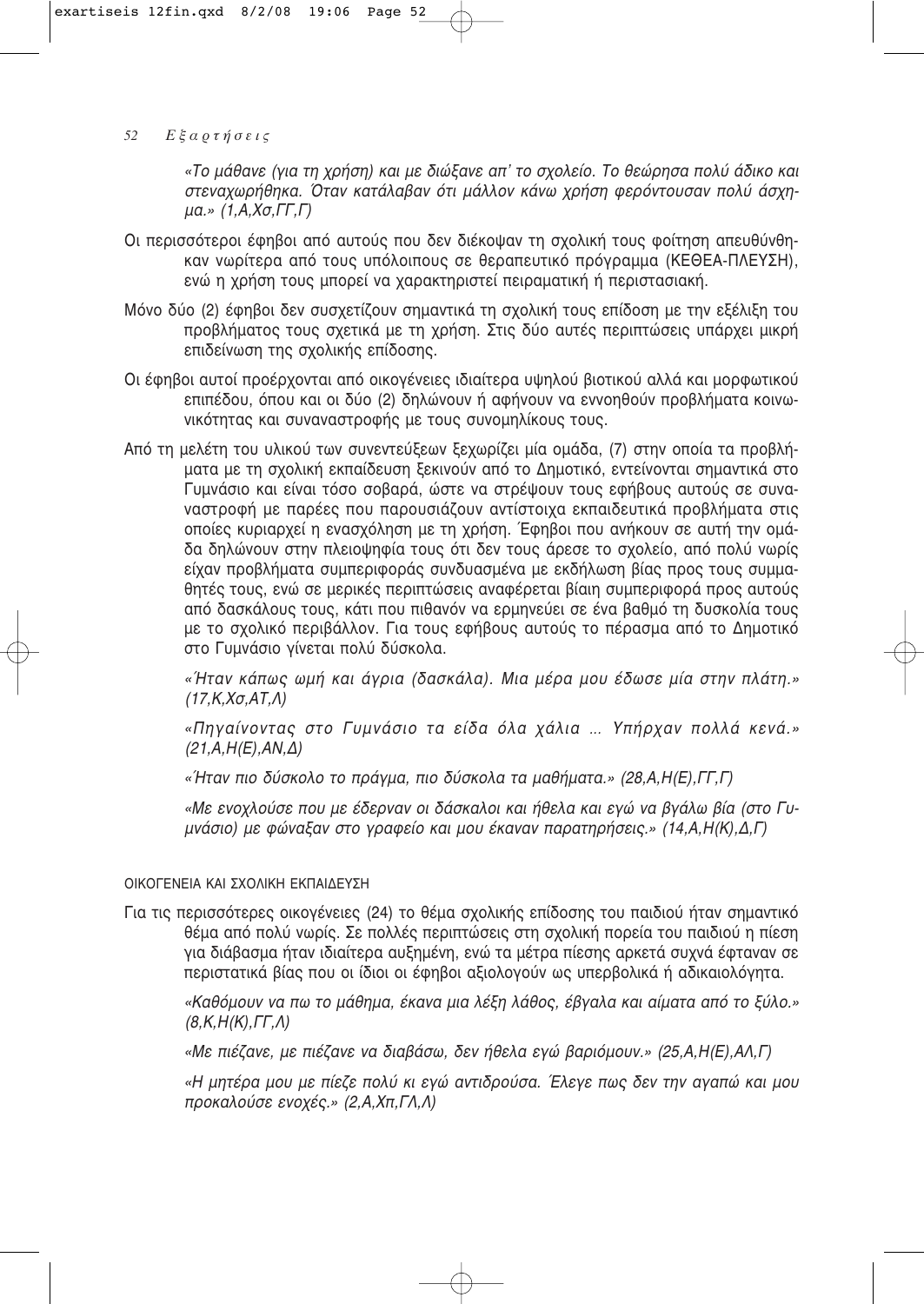- Λίγες ήταν οι περιπτώσεις που οι γονείς δεν ασχολήθηκαν με τη σχολική επίδοση του παιδιού τους. Στις περιπτώσεις αυτές δεν υπήρχαν παραινέσεις ή πίεση ή συζήτηση στο σπίτι για το θέμα. Στις οικογένειες αυτές το μορφωτικό επίπεδο του πατέρα είναι χαμηλό (απόφοιτοι Γυμνασίου ή Δημοτικού) ενώ οι περισσότεροι έφηβοι από αυτούς έφτασαν σε ενέσιμη ηρωίνη στο συνεχές της χρήσης.
- Δύο έφηβες (27,Κ,Η(Ε),Δ,Λ και 29,Κ,Η(Ε),ΑΤ,Λ) ανέφεραν ότι παρά τις καλές τους επιδόσεις οι απαιτήσεις ήταν πάντα υψηλότερες πράνμα που ακύρωνε όλη τους την προσπάθεια.

«Μου άρεσε, τα έπαιρνα εύκολα, δεν πιεζόμουν και πολύ, Ο πατέρας μου, έλενε ότι  $\mu$ πορώ παραπάνω, μού το ακύρωνε όλο.» (29,Κ,Η(E),ΑΤ,Λ)

- Στις οικογένειες που μελετώνται, το θέμα της εκπαίδευσης μοιάζει στις περισσότερες περιπτώσεις να είναι το πρώτο πεδίο ισχυρής σύγκρουσης μεταξύ του παιδιού και των γονέων ανεξάρτητα από τις πραγματικές σχολικές επιδόσεις του παιδιού. Είναι πιθανά το πρώτο ισχυρό δείγμα δυσλειτουργίας και προβλημάτων που αντιμετωπίζει το συγκεκριμένο οικογενειακό σύστημα.
- Στη συνέχεια καθώς περνούν τα χρόνια οι επιδόσεις των εφήβων επιδεινώνονται, κυρίως στα χρόνια του Γυμνασίου, οι περισσότεροι γονείς αποσύρονται από την ενασχόλησή τους με το θέμα της εκπαίδευσης των παιδιών τους. Αυτό συμβαίνει σταδιακά είτε λόγω των επανειλημμένων προσπαθειών τους με στόχο την αλλαγή της στάσης του εφήβου, που αποβαίνουν άκαρπες είτε λόγω της διακοπής επικοινωνίας με το σχολείο. Συνήθως, όταν καλούνται σε αυτό ακούνε παράπονα και κατηνορίες για το παιδί τους κάτι που τους οδηγεί σε περαιτέρω παραίτηση.

«Τους ενημέρωναν, αλλά υπήρχε αδιαφορία και από τους γονείς μου. Είχαν απελπιστεί πια η μητέρα μου κι ο πατέρας μου είχε σταματήσει ν' ασχολείται.» *(25,∞,∏(∂),∞§,°)*

Παρ'όλα αυτά στη φάση αυτή δεν μοιάζει να συσχετίζουν τα προβλήματα του εφήβου με τη χρήση. Σε περιπτώσεις που υπάρχουν τέτοιες υποψίες ο έφηβος προβάλει διάφορες δικαιολογίες και συνήθως πείθει.

«Ο πατέρας το αντιμετώπιζε φυσιολογικά, παιδί είμαι θα κάνω και τις κοπάνες μου. *Eγώ, για να μείνω ήθελα 5-6 απουσίες. Είχε σταματήσει ν' ασχολείται γενικώς.» (16,∞,ÃÛ,μ§,°)*

«Γινόταν ενημέρωση 2 φορές το μήνα και τους έλεγαν τα παράπονά τους. Μου κρα*τούσαν μούτρα.» (2,Α,Χπ,ΓΛ,Γ)* 

«Τους καλούσαν. Μετά τσακωμοί με τον πατέρα μου και βία.» (1,Α,Χσ,ΓΓ,Γ)

Στις περισσότερες περιπτώσεις περνούν αρκετά χρόνια (3-6) μέχρι η οικογένεια να αντιληφθεί ή να ενημερωθεί από κάποιον σχετικά με το φαινόμενο της χρήσης που παρουσιάζει το παιδί. Το παραπάνω γίνεται είτε μετά από περιστατικά υπερβολικής δόσης είτε μετά από σύλληψη ή μετά την ενημέρωση της οικογένειας από κάποιο τρίτο πρόσωπο (φίλο, γνωστό, ανώνυμο τηλεφώνημα, άλλο γονιό). Σε λίγες μόνο περιπτώσεις (2) η ενημέρωση αυτή προέρχεται από κάποιον εκπαιδευτικό που είναι κοντά στον έφηβο τόσες πολλές ώρες καθημερινά, ενώ υπήρξαν δύο (2) περιπτώσεις που οι έφηβοι υποστηρίζουν ότι, ενώ ήταν γνωστή η εμπλοκή τους με τη χρήση, δεν ενημερώθηκε η οικογένειά τους.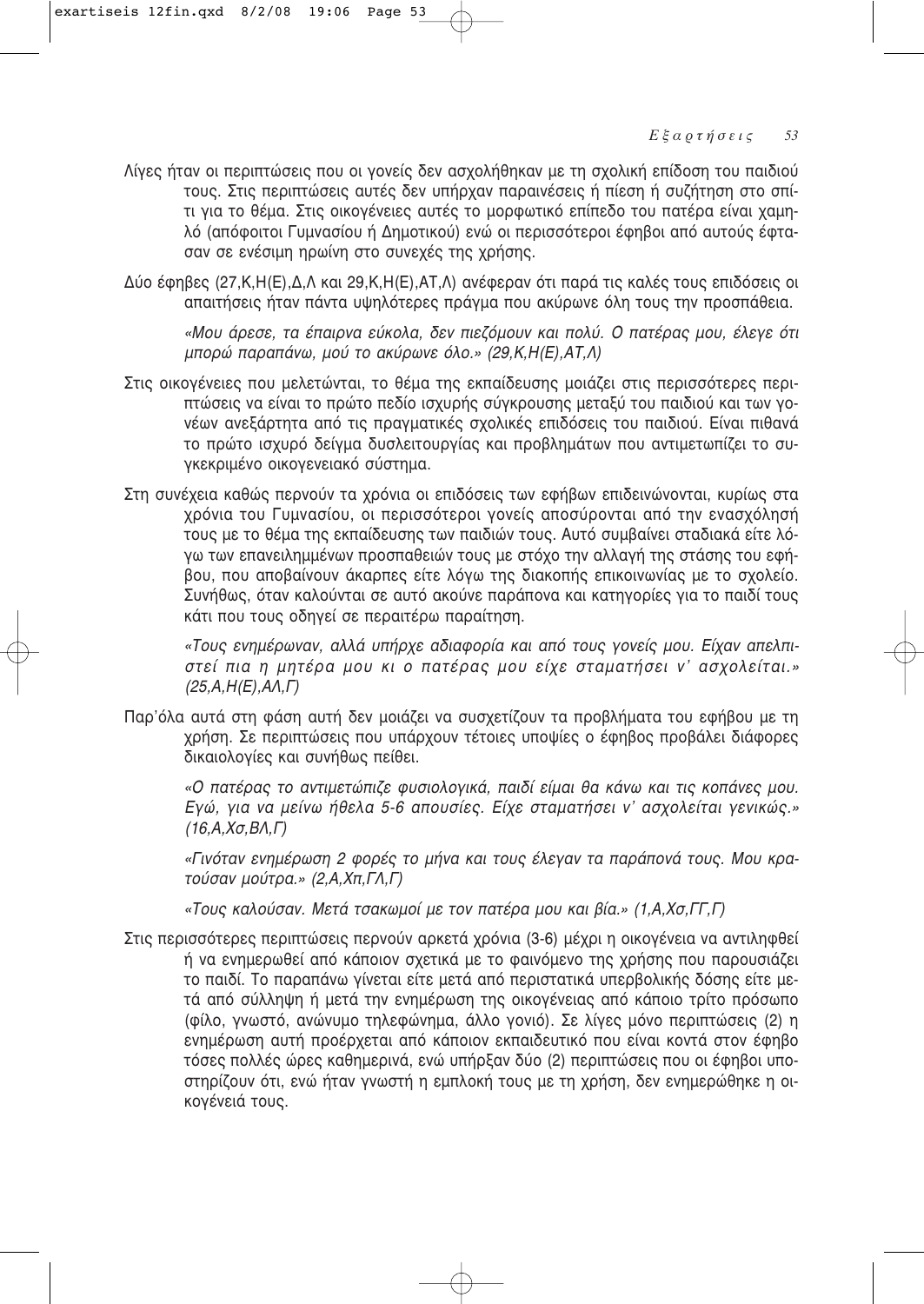ΑΝΤΙΛΗΨΕΙΣ ΤΩΝ ΕΦΗΒΩΝ ΓΙΑ ΤΟ ΣΧΟΛΕΙΟ ΚΑΙ ΤΟΥΣ ΕΚΠΑΙΔΕΥΤΙΚΟΥΣ

Στη συντριπτική τους πλειοψηφία οι έφηβοι που πήραν μέρος στην έρευνα εξέφρασαν αρνητικά σχόλια τόσο για το σχολικό περιβάλλον όσο και για τους εκπαιδευτικούς. Αντίθετα με τις απόψεις του γενικού πληθυσμού των μαθητών (ΕΠΙΨΥ, 2005) αποδίδουν στο σχολείο τυπικότητα στις διαδικασίες και στη λειτουργία του, απουσία νοήματος σε σχέση με τα μαθήματα και την ύλη. Για τους εκπαιδευτικούς αναφέρουν τυπική επαγγελματική πρακτική, απουσία νοήματος στη δουλειά τους και απουσία ενήλικου προτύπου στο πρόσωπό τους. Σε σχέση με την προσωπική τους πορεία και τη χρήση καταλογίζουν αδιαφορία στο σχολικό περιβάλλον και στις περισσότερες περιπτώσεις, άρνηση του προβλήματος της χρήσης από τους εκπαιδευτικούς και τους διευθυντές. Αναφέρουν περιστατικά χρήσης ακόμη και μέσα στις τάξεις και ελλιπή ενημέρωση της οικογένειάς τους (στις περισσότερες περιπτώσεις). Αρκετοί έφηβοι δηλώνουν την αδυναμία του σχολείου να τους αντιμετωπίσει και την αίσθηση ότι «είχαν το πάνω χέρι» στη σχέση αυτή.

*«√È ÂÚÈÛÛfiÙÂÚÔÈ ‰ÂÓ ‹Ù·Ó ¿ÓÂÙÔÈ. ¢ÂÓ ÌÔ˘ ¿ÚÂÛ Ԣ ‹Ù·Ó ·˘ÛÙËÚÔ› Î·È ·fiÌ·ÎÚÔÈ.» (5,Α,Χσ,Δ,Αν)* 

«Τους προκαλούσα, αλλά δεν τολμούσε (κανείς) να μου πει κάτι γιατί με κάποιο τρό*πο έβγαινα από πάνω.» (3,Α,Χπ,Δ,Δ)* 

«Ένιωθα ότι έκαναν μάθημα μόνο για το χρήμα.» (21, A, H(E), AN, Δ)

«Όχι, δεν υπήρχε κανείς να θέλω να μοιάσω. Έκαναν το μάθημα πολύ καλά, αλλά δεν *σε πλησίαζαν.» (3,Α,Χπ,Δ,Δ)* 

Παρ' όλα αυτά σχεδόν όλοι ξεχωρίζουν μεμονωμένες θετικές σχολικές εμπειρίες, αλλά και λίγους εκπαιδευτικούς με όρεξη, κέφι και διάθεση να σχετιστούν με τους ίδιους. Επίσης, σε σχέση με το πρόβλημα της χρήσης στις περιπτώσεις που κάποιος εκπαιδευτικός ανέφερε το πρόβλημα ή τις υποψίες του στην οικογένειά τους η αναφορά στο πρόσωπό του ήταν θετική.

«Άνθρωποι ας πούμε, οι οποίοι πήγαιναν να κάνουν τα πιο δύσκολα μαθήματα, που *·Á·Ô‡Û·Ó ÙË ‰Ô˘ÏÂÈ¿ ÙÔ˘˜ Ô‡Ù ӷ Û ÚÔÛ'¿ÏÏÔ˘Ó Ô‡Ù ӷ ‰Â›ÍÔ˘Ó ·ÓÒÙÂÚÔÈ Ô‡ÙÂ* τίποτα. Και οι χειρότεροι μαθητές διαβάζανε στο μάθημά τους.» (27,Κ, Η(Ε), Δν, Λ)

«Η Γυμνάστριά μου έπιασε τη μαμά μου και της είπε για τη χρήση και η Υποδιευθύ-*Vτρια … με αγαπούσε.» (17,Κ,Χσ,ΑΤ,Λ)* 

«Με ένα Γυμνασιάρχη πολύ αυστηρό αλλά καλό άνθρωπο. Αυτός κράταγε το κλίμα,  $\epsilon$ νδιαφερόταν.» (29, K, H(E), AT, Λ)

# ΣΧΟΛΙΚΗ ΕΠΑΝΑΣΥΝΔΕΣΗ ΚΑΙ ΕΚΠΑΙΔΕΥΤΙΚΗ ΕΠΑΝΕΝΤΑΞΗ

Μετά τα 3-6 χρόνια εμπλοκής τους με τη χρήση οι έφηβοι που πήραν μέρος στην έρευνα, αφού πρώτα είχε κινητοποιηθεί η οικογένειά τους (σε όλες τις περιπτώσεις) απευθύνονται σε θεραπευτικό πρόγραμμα. Οι έφηβοι που απευθύνονται στο ΚΕΘΕΑ ΠΛΕΥΣΗ έχουν λιγότερο βεβαρημένο ιστορικό σε σχέση με αυτούς που απευθύνονται στο ΚΕΘΕΑ ΣΤΡΟΦΗ. Οι έφηβοι που παρακολουθούν το ΚΕΘΕΑ ΠΛΕΥΣΗ βρίσκονται σε φάση πειραματισμού με τις ουσίες ή περιστασιακής χρήσης (κυρίως κάνναβη, βενζί-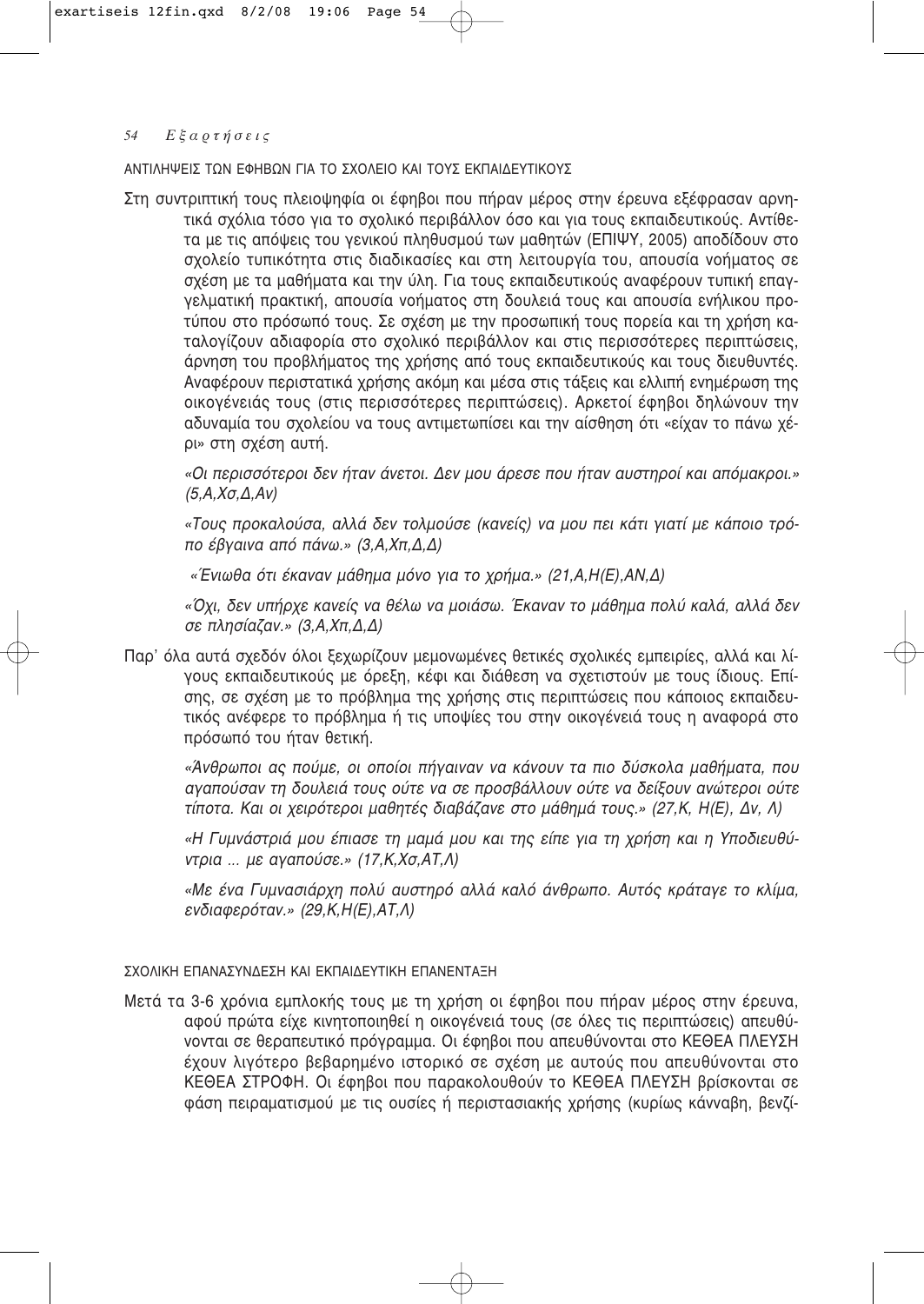νη, χάπια ή λίγες φορές μη ενέσιμη χρήση ηρωίνης) οι περισσότεροι δεν έχουν δια-Κόψει τη φοίτησή τους στο σχολείο ή την έχουν διακόψει λίγο καιρό πριν έρθουν στο πρόγραμμα (ΠΛΕΥΣΗ 1996-2001).

Οι έφηβοι που προσέρχονται στο ΚΕΘΕΑ ΣΤΡΟΦΗ έχουν φτάσει στο σημείο να κάνουν ενέσιμη χρήση ηρωίνης, είναι μεγαλύτεροι σε ηλικία και οι περισσότεροι από αυτούς έχουν διακόψει τη σχολική τους εκπαίδευση 2-5 χρόνια πριν προσέλθουν στο πρόγραμμα (Απολογισμός Έργου ΣΤΡΟΦΗ 2001, Απολογισμός 2002, Χαρακτηριστικά εφήβων ΣΤΡΟΦΗΣ - ΠΛΕΥΣΗΣ 2000).

exartiseis 12fin.qxd 8/2/08 19:06 Page 55

- Για τους εφήβους του ΚΕΘΕΑ ΠΛΕΥΣΗ προσφέρεται συμβουλευτική σε θέματα εκπαίδευσης και επαγγελματικού προσανατολισμού, με στόχο να συνεχίσουν τη φοίτησή τους στα σχολεία που ήδη φοιτούσαν. Για τους εφήβους του ΚΕΘΕΑ ΣΤΡΟΦΗ προσφέρεται Συστηματική εκπαίδευση στο πλαίσιο του Μεταβατικού Σχολείου του ΚΕΘΕΑ ΣΤΡΟΦΗ για την επανασύνδεσή τους με τη σχολική εκπαίδευση (Απολογισμός Έργου ΣΤΡΟΦΗ 2001).
- Η αποχή από τις ψυχοτρόπες ουσίες, η διαδικασία προσωπικής αναζήτησης που η θεραπεία προκαλεί, η έμφαση που δίνει το θεραπευτικό πλαίσιο στη σχολική εκπαίδευση και η υποστήριξη που δίνεται στον έφηβο για τη συνέχισή της, έχει θετικά αποτελέσματα στη συντριπτική πλειοψηφία των περιπτώσεων.
- Οι έφηβοι της πρώτης ομάδας (ΚΕΘΕΑ ΠΛΕΥΣΗ) επανέρχονται ή συνεχίζουν την εκπαίδευση στους χώρους που βρίσκονταν πριν το Θεραπευτικό Πρόγραμμα προσπαθώντας να επανενταχθούν και εκπαιδευτικά με νέους όρους. Στις περισσότερες περιπτώσεις η ένταξή τους στο θεραπευτικό πρόνραμμα είναι γνωστή τόσο στο προσωπικό του σχολείου όσο και στους συμμαθητές τους. Μετά από μικρή περίοδο αμηχανίας το σχολικό περιβάλλον τους αποδέχεται και τους υποστηρίζει. Η αποδοχή του προβλήματος της χρήσης από τους ίδιους και τις οικογένειές τους φαίνεται να λειτουργεί καταλυτικά, έτσι ώστε οι ίδιοι να λάβουν φροντίδα και προσοχή από τους εκπαιδευτικούς και τους συμμαθητές τους. Η προσπάθεια που κάνουν σε ένα θεραπευτικό πρόγραμμα μοιάζει να τους καθιστά σημαντικούς, νενονός που τροφοδοτεί την προσπάθειά τους για άλλη εκπαιδευτική πορεία.

«Παλιά απλώς δεν τον ενδιέφερε (αναφορά σε καθηγητή). Τώρα είναι διαφορετικά, *έρχεται και με ρωτάει αν κατάλαβα αυτό ή το άλλο.»* 

«Πήγα (στο ΤΕΕ) με άλλο μάτι. Γίνεται χαμός από χρήση αλλά δε με επηρεάζει. Τώρα θέλω να βγάλω τη Σχολή. Νιώθω στο σχολείο πια σαν κοινωνικό άτομο.»

«Συνεχίζω το σχολείο αλλά σε άλλο (Ιδιωτικό)... Άρχισα να διαβάζω και να λέω μάθημα, δεν ξέρω που οφείλονταν. Στην κοινότητα και σε εμένα… Τα κατάφερα και πέρασα πολύ δίκαια... Κατάλαβα ότι αξίζω πολύ.»

Οι περισσότεροι από τους εφήβους που βρίσκονται στο ΚΕΘΕΑ ΣΤΡΟΦΗ φοιτούν στο Μεταβατικό Σχολείο. (Εκπαιδευτική μονάδα του ΚΕΘΕΑ ΣΤΡΟΦΗ). Προσέρχονται σε προαγωγικές και απολυτήριες εξετάσεις σε δημόσια σχολεία που είναι εγγεγραμένοι ως κατ' ιδίαν διδαχθέντες εκμεταλλευόμενοι το ευνοϊκό νομικό καθεστώς. Γίνεται προσπάθεια και κατά τη μεταβατική περίοδο σε αυτό το σχολείο να επανέλθουν σε εκπαιδευτικές μονάδες εκτός θεραπευτικού πλαισίου (Σχολεία, ΙΕΚ, Ανωτάτη Εκπαίδευση). Οι περισσότεροι έφηβοι πετυχαίνουν την επανασύνδεση αυτή. Τη θετική στροφή στην εκπαίδευσή τους την αποδίδουν στο εκπαιδευτικό περιβάλλον του Μεταβατικού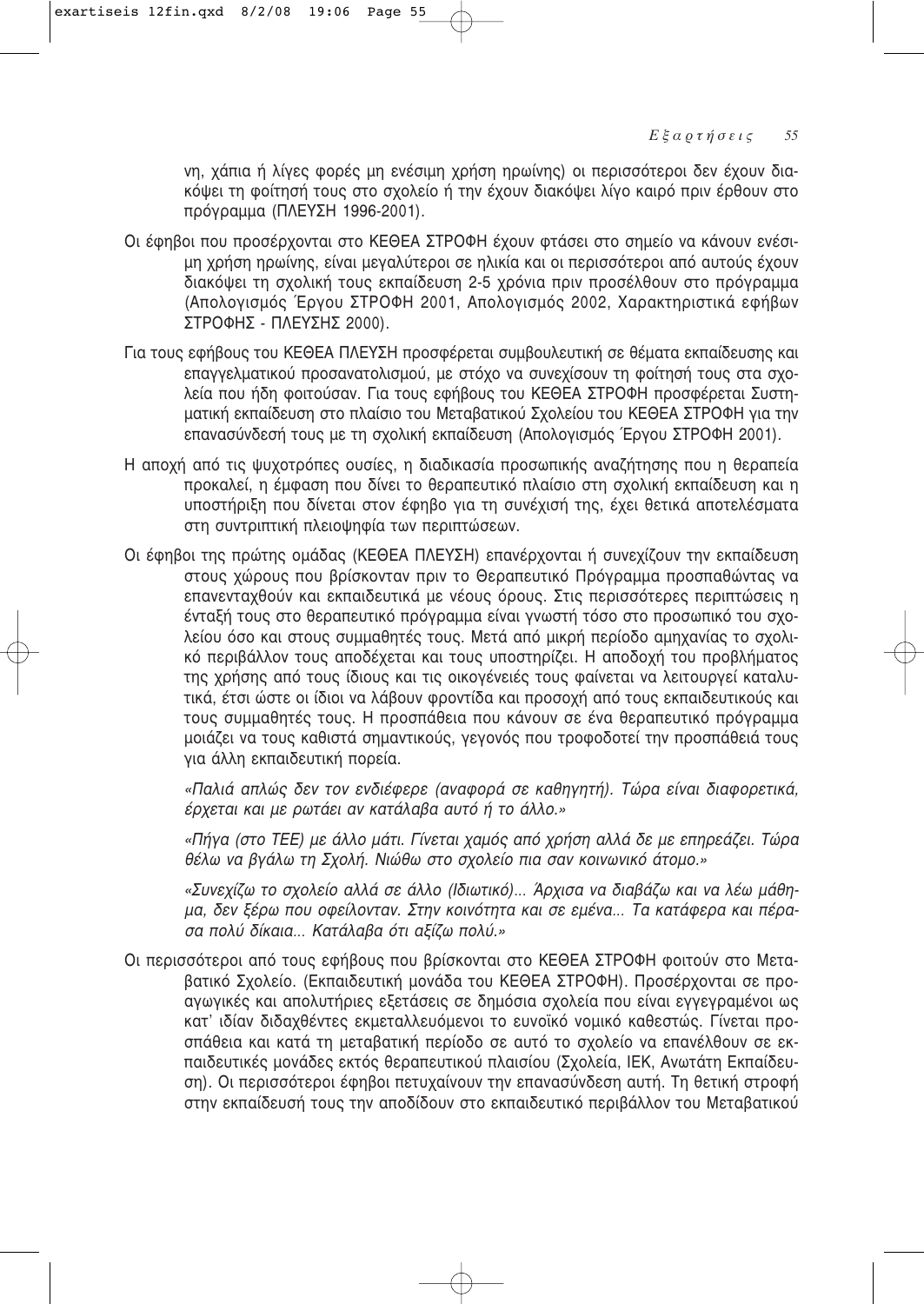Σχολείου που εκτιμάται ως ιδιαίτερα θετικό και στις σχέσεις που αναπτύσσονται με το προσωπικό του.

«Ήταν το περιβάλλον, ο χώρος, ο τρόπος που σου μίλαγε ο καθηγητής... Ήμουν πάρα πολύ καλός, ο καλύτερος στην τάξη μου.» (25,Α,Η(Ε),ΑΛ,Γ)

«Εδώ ένας καθηγητής μπορεί να σου δώσει προσοχή.» (20,Α,Η(Ε),ΑΓ,Γ)

«Έχω σκεφτεί ότι στην ατυχία μου είμαι τυχερός με το σχολείο της Στροφής... Βασι*κά νιώθω σα στο σπίτι μου.» (30,Α,Η(Ε),Δ,Δ)* 

«Ένιωθα πως με κοίταζε στα μάτια ο δάσκαλος, δεν ήταν όπως στο Γυμνάσιο κυρι*λές.»* (21,Α,Η(*E*),ΑΝ,Δ)

Όλοι οι έφηβοι που προσπαθούν να επανασυνδεθούν με την εκπαίδευσή τους, αλλά και ορισμένοι που το έχουν ήδη πετύχει, αναφέρουν αλλαγή σε σχέση με τη στάση της οι-Κογένειάς τους και το σχολείο. Η αλλαγή αυτή σχετίζεται με συμπεριφορές και στάσεις της οικογένειας στην κατεύθυνση της ανάληψης ευθύνης από τον ίδιο τον έφηβο για την εκπαίδευσή του. Μείωση της έντασης και των συγκρούσεων για το θέμα αυτό, σταδιακή αποκατάσταση σχέσεων εμπιστοσύνης μεταξύ γονέων και παιδιών και αποδοχή των επιλογών των εφήβων στο συγκεκριμένο θέμα. Θα πρέπει να σημειωθεί ότι για την παραπάνω αλλαγή η οικογένεια υποστηρίζεται από τα θεραπευτικά πλαίσια ταυτόχρονα με τον έφηβο. Μόνο για μία μικρή ομάδα μαθητών του ΚΕΘΕΑ-ΣΤΡΟΦΗ και του ΚΕΘΕΑ ΠΛΕΥΣΗ (3) η επανασύνδεση με τη σχολική εκπαίδευση εξακολουθεί να είναι δύσκολη. Είναι όμως αντικείμενο προσπάθειας από τους εφήβους αυτούς.

«Το βλέπω διαφορετικά (το σχολείο) αλλά όχι με τόσο πολλή ευχαρίστηση.» *(16,∞,ÃÛ,μ§,°)*

Aκόμα και σε αυτές τις περιπτώσεις οι έφηβοι φαίνεται να έχουν αντιληφθεί τη σημαντικότητα του σχολείου και της εκπαίδευσης.

# ΣΥΜΠΕΡΑΣΜΑΤΑ – ΣΥΖΗΤΗΣΗ

- Τα κοινωνιοδημογραφικά στοιχεία που προέκυψαν από τις συνεντεύξεις για τις οικογένειες αλλά και τα στοιχεία που αφορούν την εμπλοκή των εφήβων με τη χρήση συμβαδίζουν με δεδομένα προηγούμενων ερευνών που έχουν συλλεχθεί από τα θεραπευτικά προγράμματα για τις οικογένειες και τους εφήβους που τα έχουν προσεγγίσει. Έτσι το δείγμα μας αποτελεί ένα τυπικό δείγμα εφήβων και των οικογενειών τους που προσήλθαν για βοήθεια σε θεραπευτικά προγράμματα εφήβων (Χαρακτηριστικά των Εφήβων ΣΤΡΟΦΗ - ΠΛΕΥΣΗ 2000, Απολογισμός Έργου ΣΤΡΟΦΗ 2001, Απολογισμός ΣΤΡΟΦΗ 2002).
- Όπως φαίνεται από την παρούσα μελέτη τα δύο φαινόμενα (χρήση εξαρτησιογόνων ουσιών-Σχολική Αποτυχία) στην εξέλιξή τους προφανώς σχετίζονται χωρίς εν τούτοις να συνδέονται με κάποιο γραμμικό τρόπο (π.χ. υπάρχει πρώιμη σχολική διακοπή για περιστασιακούς χρήστες ουσιών, ενώ από την άλλη συστηματικοί χρήστες ηρωίνης καταφέρνουν να ολοκληρώσουν το Λύκειο), στοιχείο που επιβεβαιώνεται από τις μέχρι τώρα έρευνες (Mench and Kandel 1988, Παπανδρέου κ.ά., Ekstom κ.ά. 1986, Jessor και Jessor 1997). Το φαινόμενο λοιπόν της Σχολικής Αποτυχίας των συγκεκριμένων εφήβων και ο ρυθμός εξέλιξής του επηρεάζονται και από άλλους παράγοντες όπως το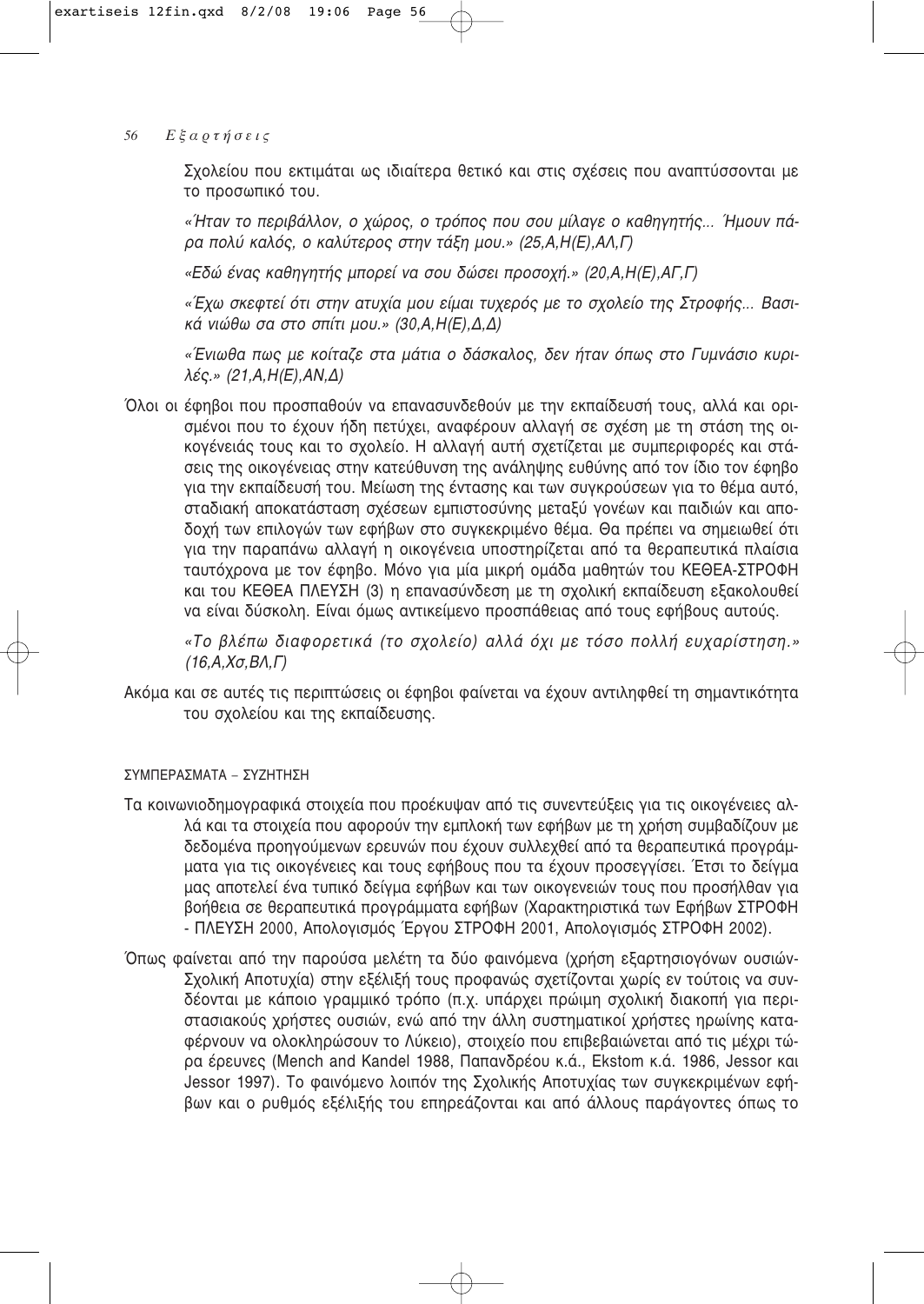κοινωνικό, οικονομικό και εκπαιδευτικό επίπεδο της οικογένειας και το κλίμα μέσα σ'αυτή, η σχέση του εφήβου με την εκπαίδευση τα πρώτα σημαντικά σχολικά χρόνια, οι συχνές αλλαγές σχολικού περιβάλλοντος κ.λπ. Ενώ τα δύο φαινόμενα φαίνεται να έχουν κοινό υπόβαθρο, όπως ο προσανατολισμός σε αντισυμβατικά πρότυπα, προβλήματα στην οικογένεια αλλά και ψυχολογικά προβλήματα. Θα πρέπει να αναφερθεί ότι οι Α.Σ.Π. μπορεί να είναι προγνωστικός παράγοντας σχολικής διακοπής ενώ σε όλες τις περιπτώσεις που ο έφηβος έφτασε να φοιτά σε ΤΕΕ ή Νυχτερινό Σχολείο το διέκοψε τον πρώτο ή δεύτερο χρόνο της φοίτησής του (Janosz κ.ά. 1997). Το φαινόμενο της αδικαιολόγητης απουσίας από τα μαθήματα (ωριαίες πρωινές αργοπορίες ή ημερήσιες απουσίες) φαίνεται να είναι το πρώτο σημαντικό δείγμα έναρξης της πορείας που έχει περιγραφεί, ενώ έπεται η πτώση της επίδοσης στα σχολικά μαθήματα (Κούτρας 1989). Τα μεγάλα ποσοστά διακοπής του σχολείου στην Α' Λυκείου, Α' ΤΕΕ, δείχνουν τη δυσκολία για το πέρασμα από το Γυμνάσιο στο Λύκειο, όπου αυτή πιθανά εντοπίζεται τόσο στο νέο περιβάλλον όσο και στην αυξημένη απαίτηση των μαθημάτων για εφήβους που στη μεγάλη τους πλειοψηφία κάνουν χρήση ηρωίνης.

- Τα ευρήματα σχετικά με την οικονένεια αναδεικνύουν ένα πλαίσιο, το οποίο αδυνατεί να προσφέρει ένα περιβάλλον για την πρώτη και σημαντική υγιή κοινωνικοποίηση των παιδιών. Χαρακτηριστικά που συγκεκριμένα περιγράφονται, ως χρήση ψυχοτρόπων ουσιών, ένταση και βία, ζωή χωρίς συναισθηματικό παλμό, επαφή μέσα από αρνητικά μοντέλα, γονείς συναισθηματικά απόντες ή με συναισθηματική υπερεμπλοκή επιβεβαιώνουν τη μέχρι τώρα σχετική βιβλιογραφία (Μάτσα 2001), ενώ καθιστούν ένα προβληματικό υπόβαθρο για την περαιτέρω κοινωνικοποίηση του παιδιού μέσα από το σχολικό περιβάλλον.
- Στη συντριπτική πλειοψηφία των οικογενειών η εκπαίδευση αποτελεί σημαντικό ζήτημα που συνήθως η οικονένεια το διαχειρίζεται με ατυχή τρόπο είτε πιέζοντας υπερβολικά είτε (αρκετά συχνά) ασκώντας σωματική ή ψυχολογική βία. Σε λίγες περιπτώσεις που αναφέρεται πολύ καλή επίδοση στο σχολείο οι περαιτέρω γονεϊκές απαιτήσεις οδηγούν τον έφηβο σε συναισθήματα αδικίας και ματαίωσης. Για την ελληνική οικονένεια μοιάζει το θέμα της εκπαίδευσης των παιδιών να αποτελεί φιλοδοξία των γονέων και τρόπο για οικονομική βελτίωση και κοινωνική καταξίωση ανεξάρτητα του κοινωνικού και εκπαιδευτικού προφίλ της οικονένειας.
- Οι γονείς σταδιακά παραιτούνται από την ενασχόλησή τους με την εκπαίδευση των εφήβων ακόμα και σε επίπεδο ενημέρωσης από το σχολείο. Σε τέτοιες δύσκολες περιπτώσεις μοιάζει να μην καθίσταται δυνατή η επίτευξη συνεννόησης, ή πολύ περισσότερο συμμαχίας μεταξύ εκπαιδευτικού και γονιού, ώστε από κοινού να αποπειραθούν την αλλαγή της εκπαιδευτικής πορείας του μαθητή. Συνήθως, ο γονιός βρίσκεται σε ρόλο κατηγορούμενου ή απολογούμενου σχετικά με την κακή επίδοση ή συμπεριφορά του παιδιού του κάτι που πολύ σύντομα τον αποκόπτει από το σχολικό πλαίσιο. Γίνεται έτσι φανερή η ανάγκη για την από κοινού δράση εκπαιδευτικών – γονιών χωρίς αλληλοκατηγορίες και καχυποψία προκειμένου να δοθεί η μέγιστη δυνατή βοήθεια στο μαθητή που βρίσκεται σε κίνδυνο.
- Οι αναφορές των εφήβων στη δυσκολία του περάσματος από το Δημοτικό στο Γυμνάσιο αναδεικνύουν τόσο τη διαφορετικότητα του Γυμνασίου από άποψη εκπαιδευτικής οργάνωσης σε σχέση με το Δημοτικό όσο και την παντελή έλλειψη προετοιμασίας των μαθητών για το πέρασμα αυτό. Η αναγκαστική αυτή αλλαγή σχολικού περιβάλλοντος,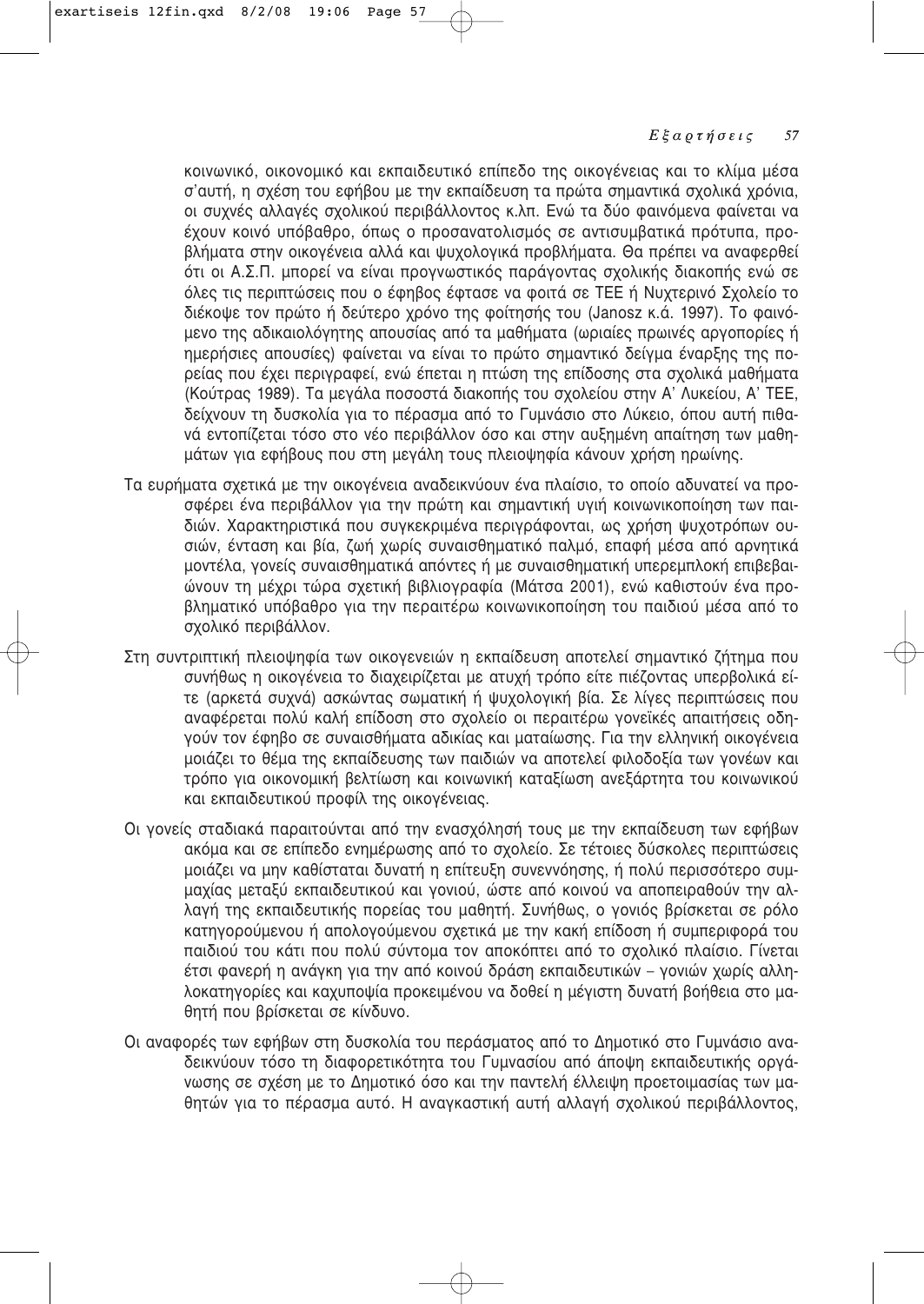συνήθως προς ένα πολύ μεγαλύτερο σχολείο, πιο απρόσωπο, με πολλούς διδάσκο-VΤες, όπου ο έφηβος δεν είναι γνωστός, με ιεραρχία τάξεων και ηλικιών, δημιουργεί σε μια κρίσιμη ηλικιακή περίοδο συναισθήματα άγχους και αβεβαιότητας. Την περίοδο αυτή οι έφηβοι στο νέο σχολικό περιβάλλον προερχόμενοι από οικογένειες με πολλαπλά προβλήματα αναζητούν νέα πρότυπα. Από τις διηγήσεις τους είναι φανερό ότι σε καμία περίπτωση τα πρότυπα αυτά δεν τα βρίσκουν στα πρόσωπα των εκπαιδευτών τους, καθώς τους βλέπουν περισσότερο ως υπαλλήλους παρά ως παιδαγωγούς. Αρέσκονται να τους προκαλούν, ενώ σε πολλές περιπτώσεις αισθάνονται ότι βρίσκονται σε θέση ισχύος απέναντί τους. Αντίθετα, προσανατολίζονται σε πρότυπα μεγαλύτερων μαθητών, με προβλήματα στο χώρο του σχολείου, καθώς και προβλήματα χρήσης. Είναι φανερή η δυσκολία του σχολικού πλαισίου να ανταποκριθεί στις ανάγκες αυτών των μαθητών, να αντιληφθεί αρχικά και να αντιμετωπίσει στη συνέχεια τις ακραίες συμπεριφορές τους. Σ'αυτό το πλαίσιο η απαξίωση του θεσμού του σχολείου από τον έφηβο συμβαίνει σχεδόν ταυτόχρονα με την εμπλοκή του με τη χρήση ψυχοτρόπων ουσιών. Το σχολείο ως θεσμός εκπαίδευσης μοιάζει ανούσιο και χωρίς κανένα νόημα. Ιδιαίτερα σε περιπτώσεις όπου οι μαθητές έχουν εκτεθεί σε περιστατικά βίας από εκπαιδευτικούς η σχέση τους με το σχολικό περιβάλλον διαρρηγνύεται οριστικά ενώ η εμπλοκή τους με τους κύκλους χρήσης γίνεται εξαιρετικά γρήγορα.

- Οι αποβολές, τα παράπονα προς τους γονείς (όταν αυτό συμβαίνει), ο στιγματισμός των μαθητών αυτών στο σχολικό περιβάλλον, δεν δείχνουν να επηρεάζουν στο παραμικρό θετικά την πορεία τους, αντίθετα την επιδεινώνουν (Κούτρας 1989). Μάλλον και οι ίδιοι οι έφηβοι τη συγκεκριμένη στιγμή αυτό επιδιώκουν. Να είναι διαφορετικοί, να ξεχωρίζουν, να ασχολούνται οι άλλοι μαζί τους, καθρεφτίζοντας τους με κάθε τρόπο την αρνητική τους εικόνα. Στις περισσότερες περιπτώσεις το σχολικό πλαίσιο αρνείται να αποδεχθεί το πρόβλημα της χρήσης. Συνήθως, υπάρχει καθυστέρηση στην αντίδραση ακόμα και όταν τα σημάδια διαφορετικών συμπεριφορών και επιδόσεων είναι εμφανή. Μοιάζει η παρουσία του χρήστη μέσα στο σχολείο να αποτελεί μομφή γι' αυτό. Ακόμα και σε περιπτώσεις που υπάρχουν ενδείξεις ή σοβαρές υποψίες αποφεύγεται η σχετική ενημέρωση της οικογένειας, μάλλον από το φόβο της αντίδρασής της σε μια τέτοιου είδους πληροφορία. Στον αντίποδα αυτού θα πρέπει να σημειώσουμε ότι οι έφηβοι αναγνωρίζουν με θετικό τρόπο σήμερα την παρέμβαση αυτή, όπου έγινε. Ιδιαίτερα το μέτρο της Α.Σ.Π. που μοιάζει να είναι το πιο δημοφιλές στην αντιμετώπιση των ακραίων στάσεων και συμπεριφορών των μαθητών αυτών, οδηνεί στη σχολική διακοπή, ενώ επιτείνει αισθήματα αδικίας και ρατσισμού στους εφήβους που το υφίστανται (Biddle, κ.ά. 1981). Η σχολική διακοπή επιβεβαιώνει δραματικά την εμπλοκή των εφήβων με τις ψυχοτρόπες ουσίες (παράνομες και νόμιμες) επιβεβαιώνοντας σχετικές έρευνες (Vereeken κ.ά. 2004, Kavussita κ.ά. 1998, Paschal κ.ά. 2002)
- Στις περισσότερες περιπτώσεις, όπως προαναφέρθηκε, η επανασύνδεση με το σχολείο γίνεται με επιτυχία (Αγραφιώτης και Καμπριανή, 2002). Η επιτυχία αυτή οφείλεται στην οικοδόμηση ισχυρής συμμαχίας μεταξύ της οικογένειας, του σχολείου και του θεραπευτικού πλαισίου, όπου το τελευταίο διαδραματίζει ρόλο διαμεσολαβητή. Το πρόβλημα τόσο της χρήσης όσο και της μέχρι τώρα Σχολικής Αποτυχίας είναι ανοιχτό και ο καθένας από τους παραπάνω θεσμούς καλείται ευθέως να βοηθήσει από την πλευρά του στην κατεύθυνση της συνολικής προόδου των εφήβων. Δυσκολίες σε αυτή παρουσιάζονται είτε όταν ο έφηβος βρίσκεται στην αρχική φάση του θεραπευτικού προγράμματος είτε στις περιπτώσεις που η Σχολική Αποτυχία προϋπήρχε της χρήσης.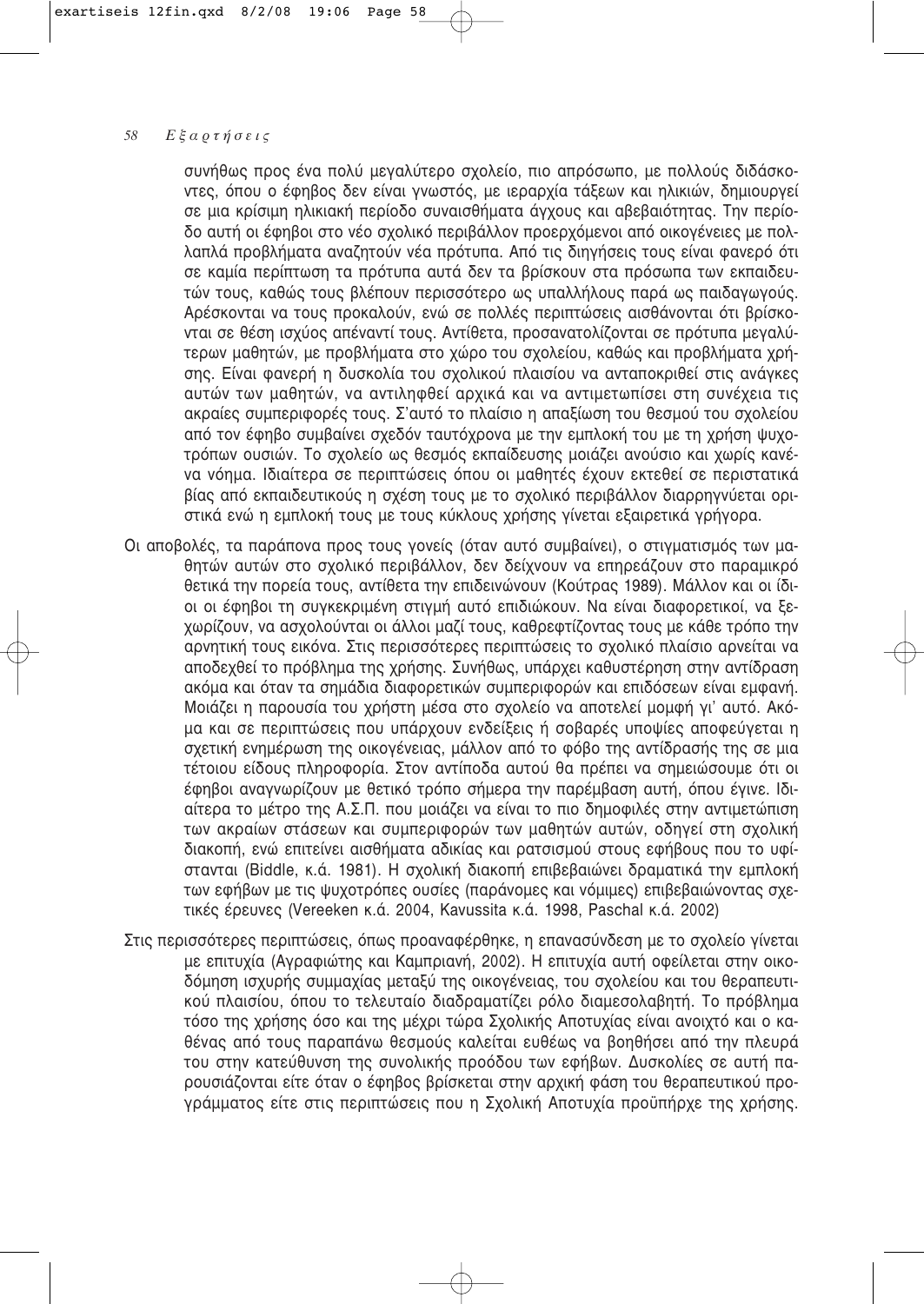Στη συνείδηση των εφήβων ιδιαίτερη σημασία έχει η αίσθηση φροντίδας, αποδοχής και σημαντικότητας που λαμβάνουν τόσο από τις υπηρεσίες του θεραπευτικού πλαισίου (θεραπευτικές, εκπαιδευτικές) όσο και από την πλευρά της οικογένειας, η οποία σχετικά με τα θέματα εκπαίδευσής τους μοιάζει να διαδραματίζει ένα νέο ρόλο.

Τέλος, σχετικά με τη γενικότερη λειτουργία του σχολείου, θα πρέπει να τύχει ιδιαίτερου προ- $\beta$ ληματισμού ο τρόπος που το σχολείο θα ανταποκριθεί στις ανάγκες της ομάδας αυτής των εφήβων. θα αναννωρίσει τα προβλήματα και τις δυσκολίες τους και θα τους αντιμετωπίσει ως νέους που χρειάζονται βοήθεια και όχι ως «πρόβλημα» της σχολικής μονάδας. Το σημερινό σχολείο θα πρέπει να αποδεχθεί την ύπαρξη του φαινομένου της χρήσης μεταξύ των μαθητών και να ανταποκριθεί στη μεγάλη πρόκληση, να γίνει ανάχωμα στην πορεία των εφήβων, όπως περιγράφηκε παραπάνω, είτε δημιουργώντας ισχυρά θετικά πρότυπα, είτε παρεμβαίνοντας εγκαίρως στο φαινόμενο. Η λειτουργία προγραμμάτων πρόληψης από ειδικευμένους φορείς μέσα στις σχολικές μονάδες κρίνεται αναγκαία και επιβεβλημένη. Τέτοια προγράμματα θα πρέπει να μελετηθούν ιδιαίτερα για ομάδες υψηλού κινδύνου σε σχέση με τη χρήση ψυχοτρόπων ουσιών (έφηβοι με μειωμένες επιδόσεις, παραβατική συμπεριφορά κ.λπ.). Σε κάθε περίπτωση οι μέτοχοι του σημερινού σχολείου και κυρίως οι εκπαιδευτικοί θα πρέπει να συζητήσουν εκτενώς για τη φυσιογνωμία του, το ρόλο του και τους στόχους του στο βαθμό που ως θεσμός έχει να αντιμετωπίσει νέα εκτεταμένα κοινωνικά φαινόμενα και προκλήσεις.

# **¶π¡∞∫∞™ 1**

|         | Παράνομη ουσία |          |         |       |          |
|---------|----------------|----------|---------|-------|----------|
|         |                | Κάνναβη  | Βενζίνη | Χάπια | Σύνολο   |
| Ηλικία  | $10 - 12$      | 6        |         |       | 8(26%)   |
| έναρξης | $13 - 14$      | 8        | 2       |       | 10 (33%) |
| χρήσης  | $15 - 16$      | 9        | 2       |       | 12 (40%) |
| Σύνολο  |                | 23 (76%) | 5(16%)  | 2(6%) |          |

## **ΠΙΝΑΚΑΣ 2**

|         | Σχολική τάξη διακοπής |       |        |          |           |       |           |  |
|---------|-----------------------|-------|--------|----------|-----------|-------|-----------|--|
|         |                       | ΒГ    | ГΓ     | AA,AT,AN | ΒΛ        | ГΛ    | Δ         |  |
| Ηλικία  | $10 - 12$             |       |        | 3        |           |       |           |  |
| έναρξης | $13 - 14$             |       |        | 3        |           |       | 5         |  |
| χρήσης  | $15 - 16$             |       |        | 5        |           | 2     | 2         |  |
| Σύνολο  |                       | 2(6%) | 3(10%) | 11(36%)  | $3(10\%)$ | 2(6%) | $9(30\%)$ |  |

### exartiseis 12fin.qxd 8/2/08 19:06 Page 59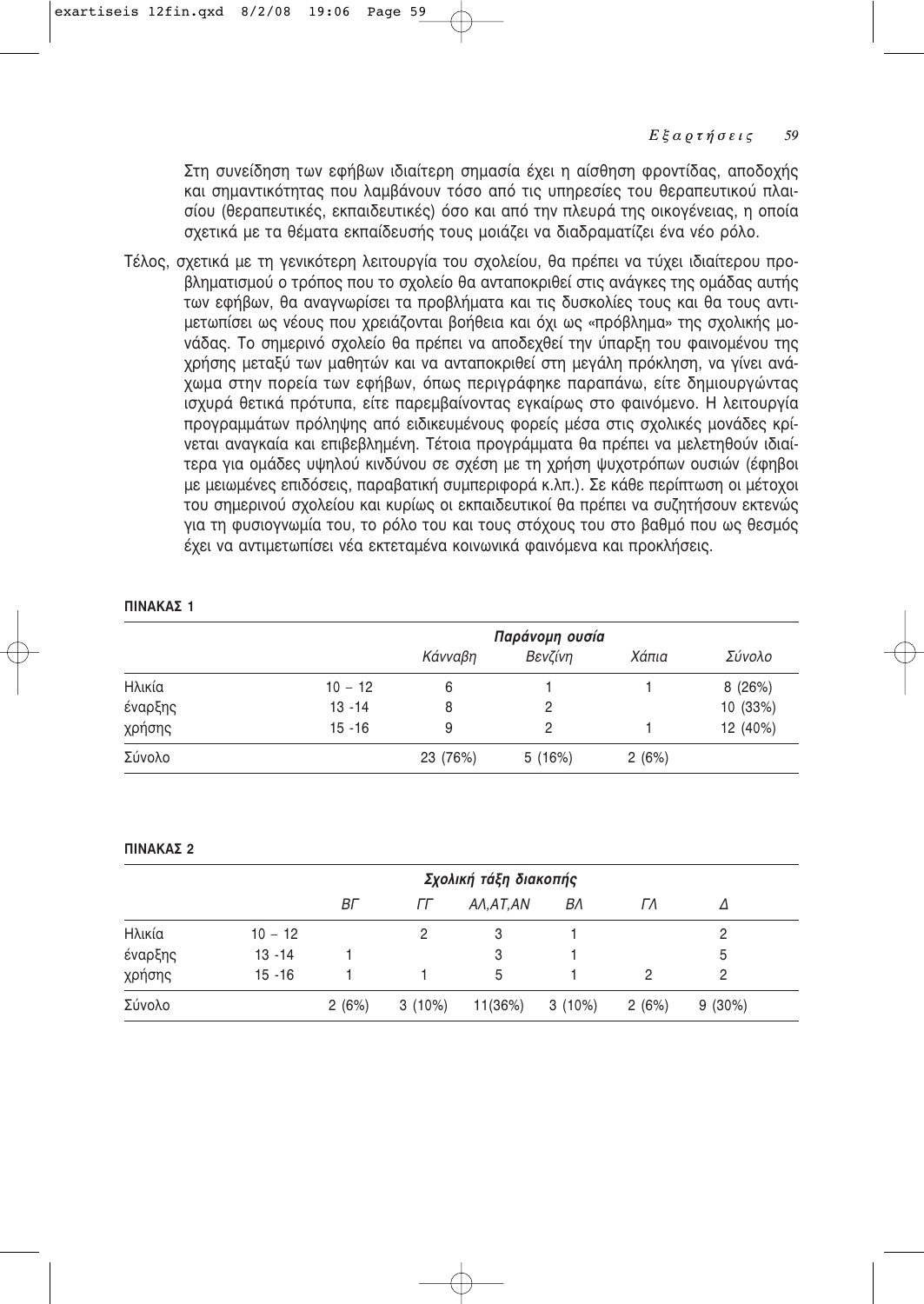# ΠΙΝΑΚΑΣ 3

|            |         | Σχολική τάξη διακοπής |    |          |    |    |   |            |
|------------|---------|-----------------------|----|----------|----|----|---|------------|
|            |         | BГ                    | ГΓ | AA,AT,AN | ΒΛ | ГΛ |   |            |
| Κύρια      | Κάνναβη |                       |    |          |    |    |   | 6(20%)     |
| ουσία      | Ηρωίνη  |                       |    | 8        |    |    | 5 | 19 (63,3%) |
| κατάχρησης | Χάπια   |                       |    |          |    |    |   | $3(10\%)$  |
|            | Αλκοόλ  |                       |    |          |    |    |   | 2(6,6%)    |

# Βιβλιογραφία

# ΒΙΒΛΙΟΓΡΑΦΙΑ

- Eggert, L.L., Herting, J.R., (1993). Drug involvement among potential drop outs and typical youth, Journal of drug education vol 23, No1, 31-35
- Ekstrom, R.B., Goertz, M.E. Pollack, J.M. and Rock, D.A (1986). Who drops out of high school and why? Findings from a national study. Theachers College 87, 3576-373
- Elliot, D.C, and Voss, H.L. (1974). Delinguency and Dropont. Toronto: Lexington Books
- Fergusson, D.M, Horwood, L.J. and Beautrais, A.L. (2004). Η χρήση κάνναβης και οι Σχολικές επιδόσεις, Εξαρτήσεις, 5, 78-99.
- Fine, M. (1986). Why Urbon Adolescents Dropout into and out of Puplic High School, Teachers college Record, vol. 87, No 3, 393-409
- Gilgum, G.F. (2005). Qualitative Research and Family Psychology, journal of Family Psychology, 19,40-50.
- Jessor, R. And Sessor, S.L. (1977) Problem behavior and phychosocial development: A longi tudinal study of youth. New York. Academic Press.
- Jones, C.L., and Battjes R.J. (eds) (1985): Etiology of Drug Abuse: Implications for Prevention: NIDA Research Monograph 56. A, RAUS Review Report. DHHS Ruplicaticon No (ADM) 90-1335, Rockville, MD: NIDA
- Kooyman M., (1992) The Therapeutic Community for Addicts, Intimacy Parent Involvement and Therapeutic Outome. Rotterdam, M. Kooyman.
- Biddre, B.J., Bank, B.J., Anderson, D.S., Keats, J.A., D.M., (1981). The structure of idleness: in school and dropout adolescent activities in TTE U.S. and Australia.
- Burck, (2005). Comparing qualitive research methodologies for systemin research: the use of grainded theory, discourse analysis and narrative analysis.
- Cairns, R.B., Cairns, R.D., Neckerman, H.J. (1989) Early School Dropout : Configurations and Deteruinants, Child Development 60, 1437-1452.
- Cohen, L., Manion, L., (2000) Μεθοδολογία Εκπαιδευτικής έρευνας, 373-410, Μεταίχμιο 2000
- DeLeon, G. And Ziegenfuss, J.T.(1986) Therapeutic Communities for Adictions. Readings in Theory, Recearch and Practice. Springfield Charles C. Thomas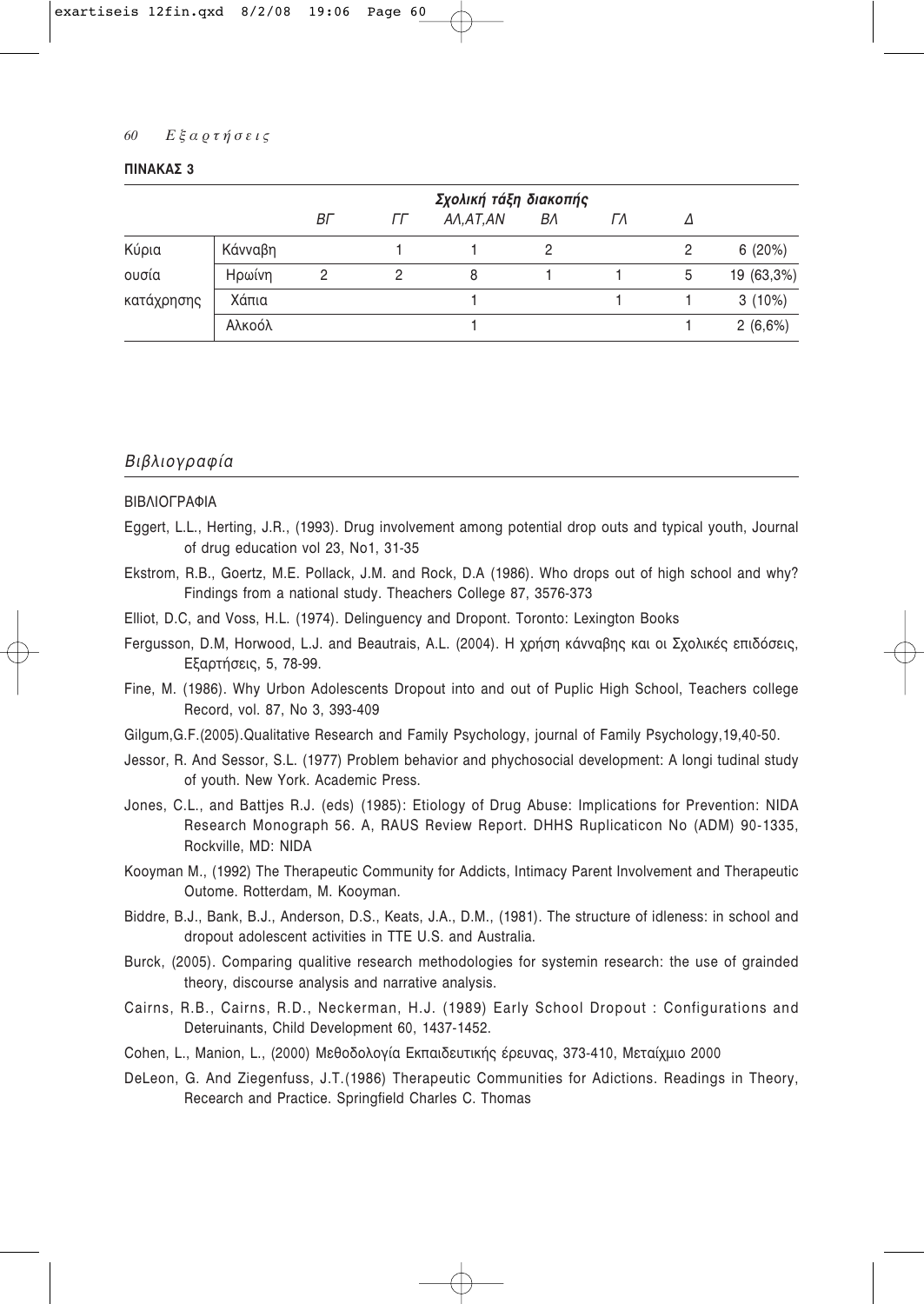- Kalarritis, G., (1995). Being an adolescent and a drug user: responces to adelescent drug use towards the year 2000, in Greece, 2<sup>nd</sup> European Conference on rehabilitation and drug policy, Thessaloniki-Greece.
- Koivusilta T., Rimpela A, Rimpela M., (1998). Health related lifestyle in adolescence predicts
- adult educational level: a longitudinal study from Filand J Epidemiology Community Health, 52(12), 799-801
- Koutroubidis, P. (2001) Transitional School for adolescents: a school ih the Therapeutic Community, 8<sup>th</sup> European Conference of E.F,T,C., Warsaw Polant
- Lloyd, Canterbury R.J., Wohn W.F., Clavet G.J.(1996). Adolescent inhalant Use and School Problems The School Counselor, vol 43, 181-186
- Lynskey M.T., Coffey C., Degenhatol L., Carlin J.B., Patton G. (2003). Διαχρονική μελέτη για τα αποτελέσματα της χρήσης κάνναβης από εφήβους με την ολοκλήρωση του Σχολείου. Εξαρτήσεις, τεύχος 4, 89-102.
- Mench, B.S. and Kandel D.B. (1998). Dropping out of High School and Drug Involvemt, Sociology of Education, 61, 95-113.
- Mishler, E.G. (1996). Συνέντευξη Έρευνας, Ελληνικά Γράμματα 1996.

exartiseis 12fin.qxd

 $8/2/08$ 

19:06

Page

- Natriell. G, Pallas, A.M, McDill, EL. (1986) Taking Stock: Renewing Our Research Agenda on the Causes and Consequences of Dropping out, Theachers College Record, vol. 87, No3, 432-440
- Obot, I.S, Anthony, J.C. (2000) School Dropout and Injecting Drug use in a national sample of White non Hispanic American adults, Journal of Drugs Education, vol 23, No 1, 31-35
- Oetting, O, R, and Beauvais, F. (1987), Peer Cluster Theory, Socialization Characteristics and Adolescent Drug use. A path analysis. Journal of Counseling Psychology, vol. 34, No 2, 205-213
- Pascall, M.J., Ringwalt, C.L., Flewelling, R.L., (2002). Explaining higher levels of alcohol use among woriang adolescents an analysis of potential explanatory variables, J. stud. Alkohol 63(2) 78-169
- Reves, P., Capper, C.A., (1991) Urban Principals: A critical Perspective on the Context of Minority Stydent Dropout. Educational Administration Quarierly, vol 27, No 4, 530-557.
- Rumberger, R.W. (1987). High school dropouts. A Review of Issues and Evidence, Review of Educational Research, 57, 101-121
- Rumberger, R.W., Poulos, G., Ghatak, R., Ritter, P.L., Dornbusch, S.M., (1990). Family in influences on drop out behavior in one California High School, Sociology of Education, 63 283-299
- Spady, W.G. (1970). Dropouts from Higher Education: An Interdisciplinary Review and Synthesis. Interchange, vol1, 64-85
- Vereeken, C.A., Maes L., De Bacquer, D., (2004) The influence of paternal occupation and the pupils educational level on lifestyle behaviours among adolescents in Belgium, J Adolescents Health,  $39(4), 8-330$
- Willet, J.B., Singer, J.D. (1991) From Wheather to When vol 61, No 4, 407-405: Review of Educational Research, New Methods for Studing Student Dropoyt and Theacher Attrition
- Zafirides P., (1994): Policies Connected with Prevention and Therapy Programms in Greece Carried by KETHEA in: Documentation of The first European Conference on Rehabilitation and DrugPolicy Malmo Sweden, The Swedish National Board of Health and Welfare.
- Αγραφιώτης Δ., Καμπριανή Ε., (2002). Αποτίμηση της Αποτελεσματικότητας των υπηρεσιών του ΚΕΘΕΑ, Συνοπτική θεώρηση της ερευνητικής μελέτης, Εξαρτήσεις, τεύχος 2, 14-37.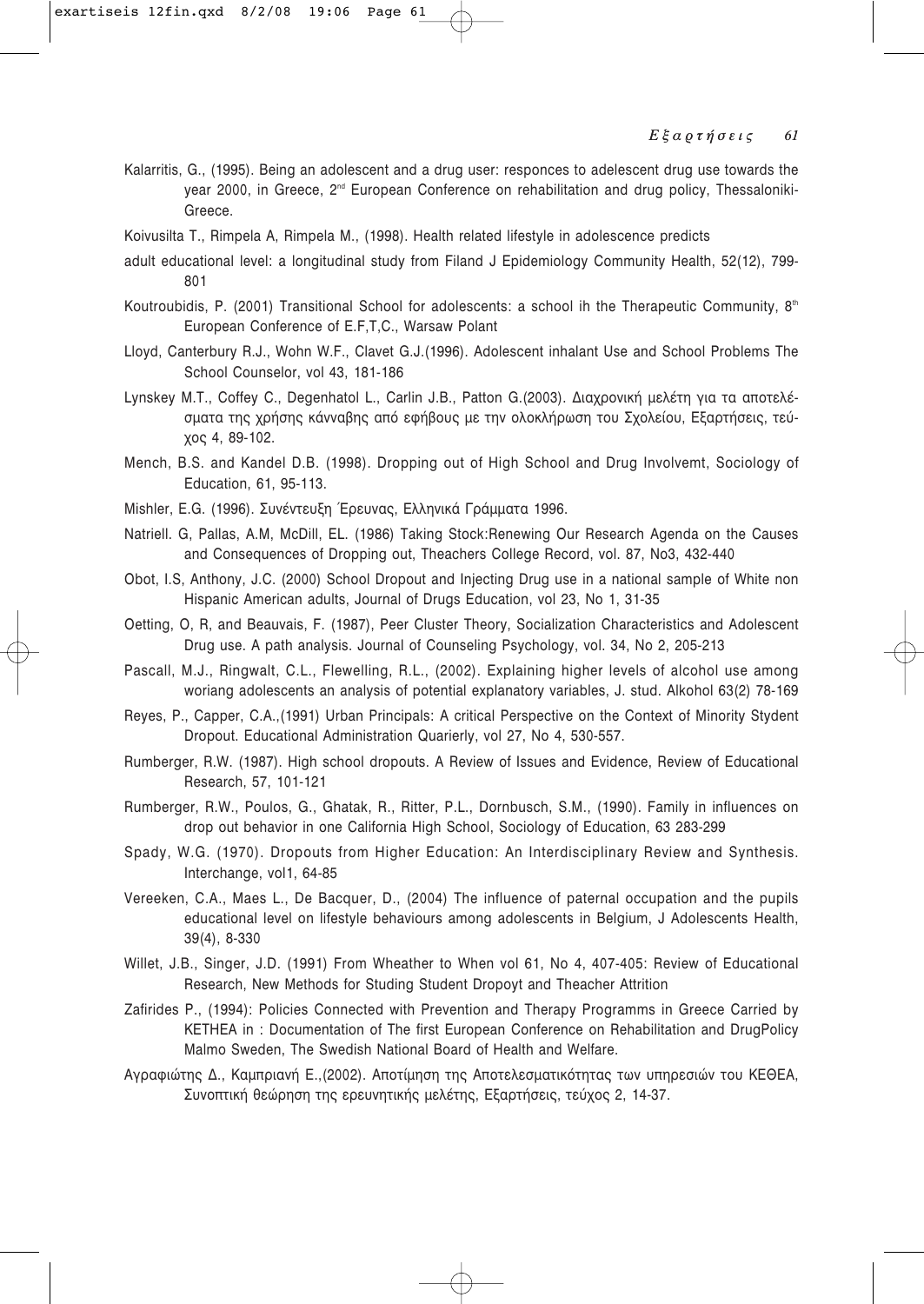Απολογισμός Δικτύου Υπηρεσιών Στροφή (2002). Χαρακτηριστικά των εφήβων χρηστών ψυχοτρόπων ουσιών που προσέγγισαν τη Στροφή το 2002. ΚΕΘΕΑ ΣΤΡΟΦΗ 2002

Απολογισμός Έργου (2001). Χαρακτηριστικά των εφήβων χρηστών ψυχοτρόπων ουσιών που προσέγγισαν τη Στροφή το 2001. ΚΕΘΕΑ ΣΤΡΟΦΗ 2001. 6. 17-19

ΕΚΤΕΠΝ (1999) Ετήσια Έκθεση για την κατάσταση των Ναρκωτικών στην Ελλάδα. Αθήνα, ΕΚΤΕΠΝ

ΕΚΤΕΠΝ (2003) Κατάσταση του προβλήματος Ναρκωτικών και τοξικομανίας. Αθήνα, ΕΚΤΕΠΝ

ΕΠΙΨΥ (2005). Η υγεία των εφήβων: Διαστάσεις, συνθήκες και κοινωνικό πλαίσιο.

- ΚΕΘΕΑ (1998) Κοινωνικοδημογραφικά χαρακτηριστικά και συνθήκες χρήσης των ατόμων που απευθύνθηκαν στα συμβουλευτικά κέντρα του ΚΕΘΕΑ το 1998. Αθήνα ΚΕΘΕΑ
- Κοινωνιοδημογραφικά χαρακτηριστικά και συνθήκες χρήσης ατόμων που απευθύνθηκαν στα συμβουλευτικά κέντρα του ΚΕΘΕΑ το 1998 (2000) ΚΕΘΕΑ

Νούτσος Χαράλαμπος, (1986). Ιδεολογία και Εκπαιδευτική πολιτική, Θεμέλιο 1986, 123-124

- Παπαδόπουλος Μιχάλης, (1997). Λειτουργικός Αναλφαβητισμός: Σχολικός Αποκλεισμός και Σχολικός Πόνος, Νέα Σύνορα, Αθήνα 1997, 30-60
- Πλεύση 1996-2001 (2001). Δίκτυο έγκαιρης παρέμβασης για έφηβους χρήστες ουσιών και τις οικογένειές τους. ΚΕΘΕΑ-ΠΛΕΥΣΗ.

Σχέδιο Πλαισίου Λειτουργίας Μεταβατικού Σχολείου ΣΤΡΟΦΗΣ (2002). ΣΤΡΟΦΗ

Χαρακτηριστικά των εφήβων χρηστών ψυχοτρόπων ουσιών που προσέγγισαν τη ΣΤΡΟΦΗ και την ΠΛΕΥΣΗ το 2000 (2001). ΚΕΘΕΑ-ΣΤΡΟΦΗ-ΠΛΕΥΣΗ.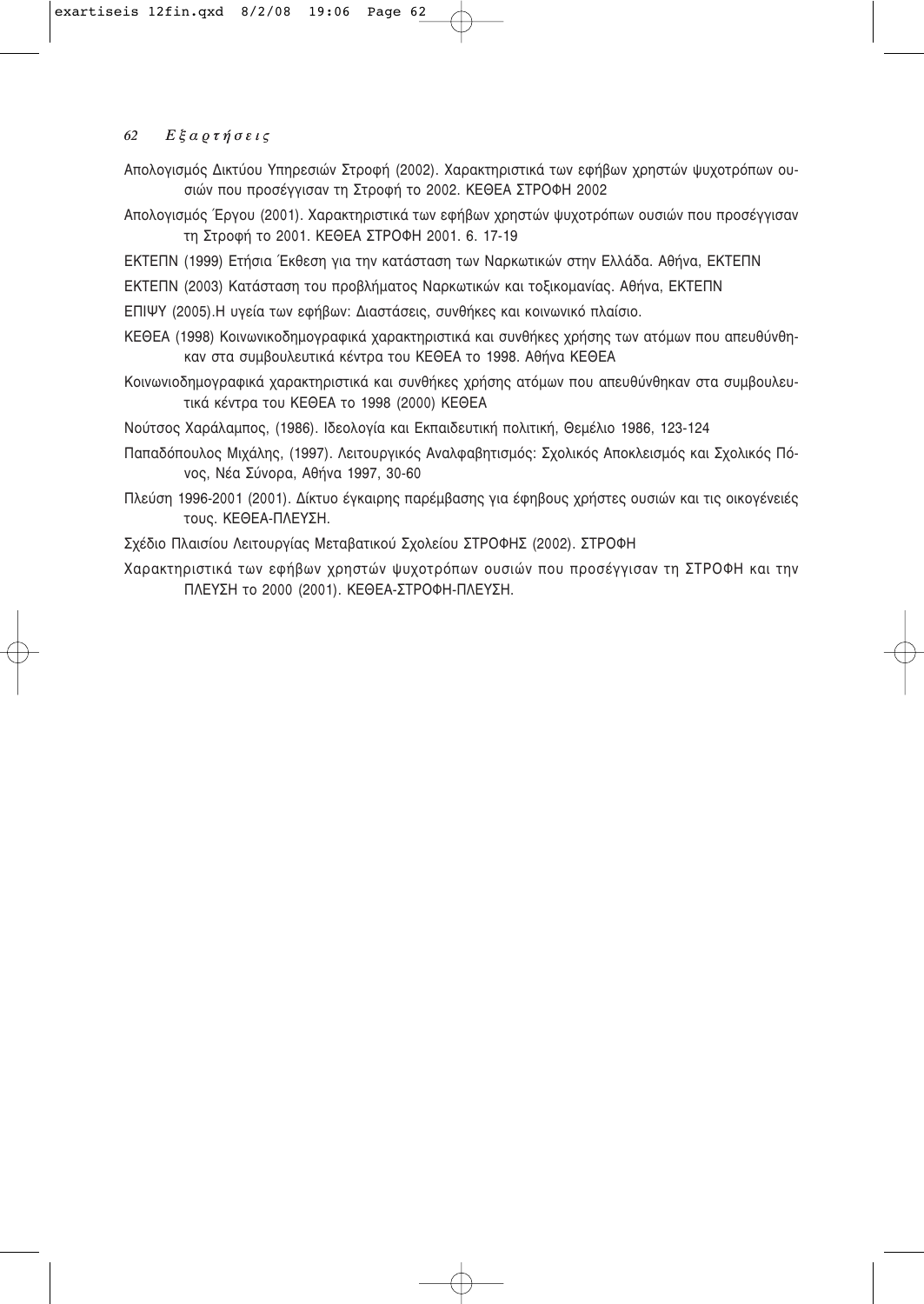$E \xi a \varrho \tau \eta \sigma \varepsilon \iota$ ς 63

# H AIEONH E EMPEIPIA<br>INTERNATIONAL EXPERIENCE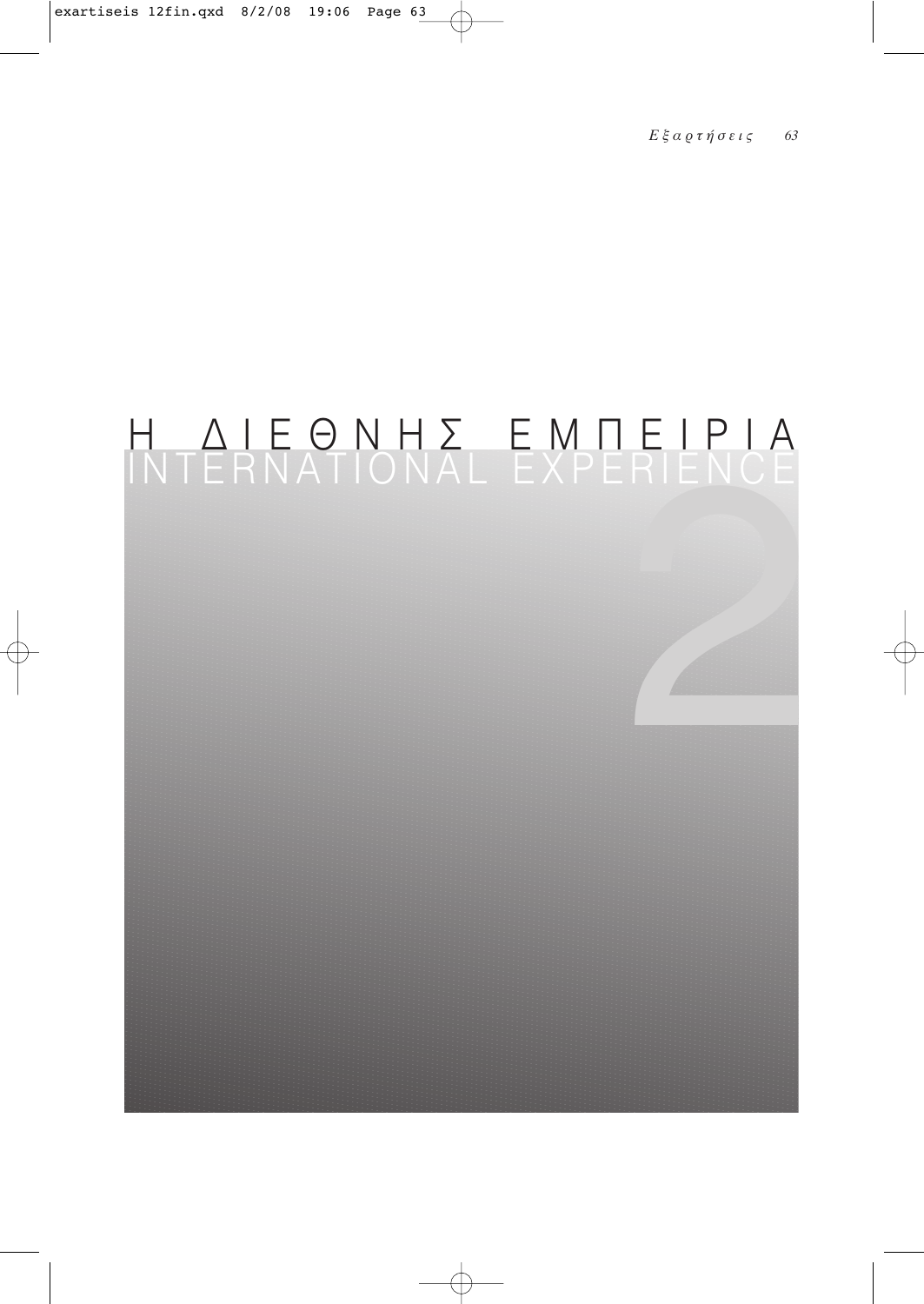64  $E$ ξαρτήσεις

Αναφορές ή παραπομπές στα άρθρα που δημοσιεύονται μεταφρασμένα στις Εξαρτήσεις πρέπει να αναφέρουν ως πηγή τα στοιχεία του πρωτότυπου ξενόγλωσσου άρθρου, όπως αυτά καταγράφονται στην αρχική σελίδα κάθε άρθρου της παρούσας δημοσίευσης.

References or quotations form the articles published in translation in the Journal Exartisis have to refer as source, the information on the original article, as they are printed on the first page of each article.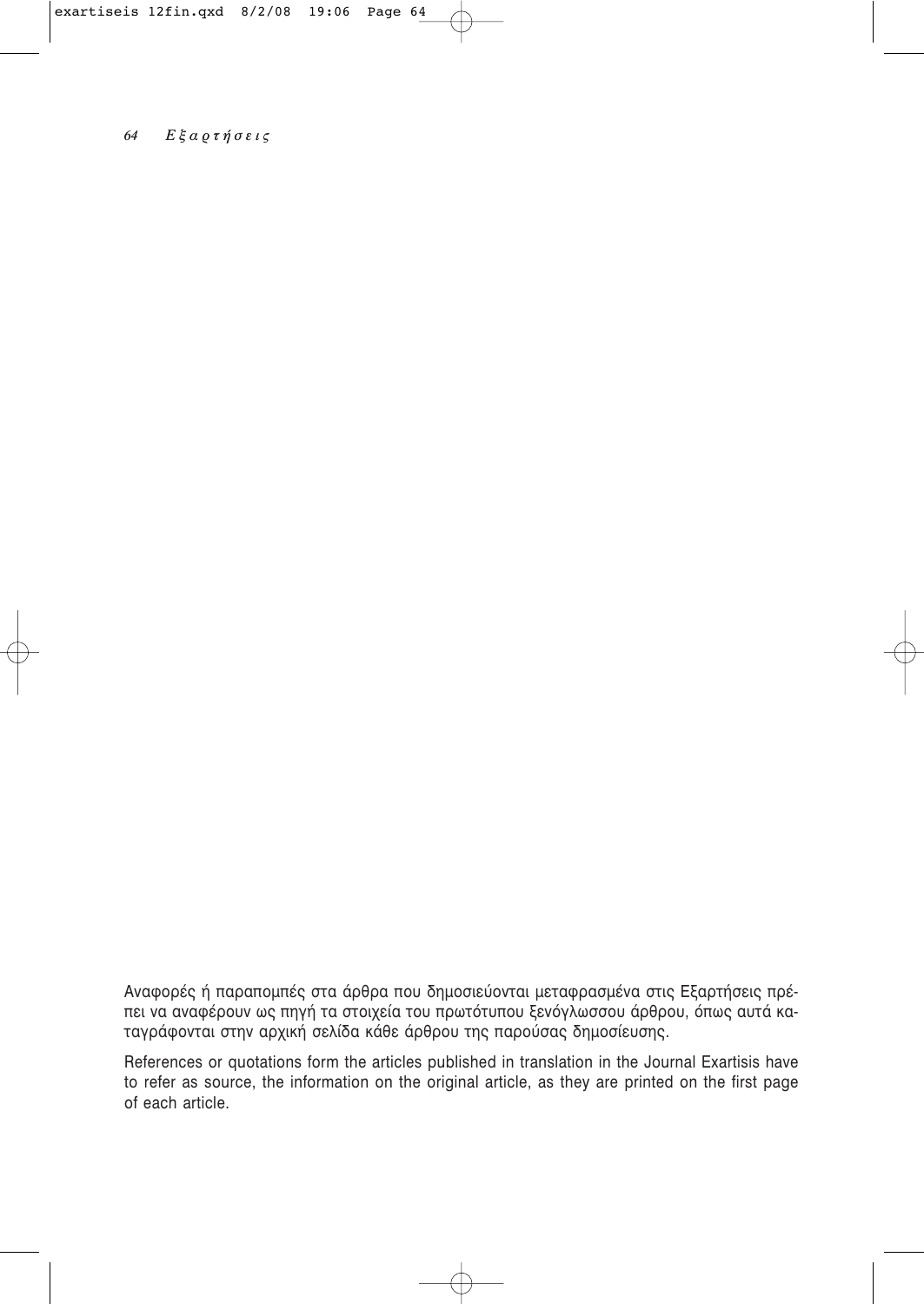Εξαρτήσεις, τεύχος 12, 2007

# ΕΚΠΑΙΔΕΥΤΙΚΕΣ ΚΑΙ ΕΠΑΓΓΕΛΜΑΤΙΚΕΣ ΕΠΙΔΟΣΕΙΣ ΚΑΙ ΚΑΤΑΝΑΛΩΣΗ ΑΛΚΟΟΛ: ΕΝΑ ΜΟΝΤΕΛΟ ΠΡΟΣΔΟΚΙΩΝ ΓΙΑ ΤΗ ΝΕΑΡΗ ΕΝΗΛΙΚΗ ΖΩΗ\*

DENIS M. MCCARTHY<sup>1\*\*</sup>, GREGORY A. AARONS<sup>1,2</sup> & SANDRA A. BROWN<sup>3</sup>

DEPARTMENT OF PSYCHOLOGY, UNIVERSITY OF CALIFORNIA, SAN DIEGO<sup>1</sup>, CHILD AND ADOLESCENT SERVICES RESEARCH CENTER, UNIVERSITY OF CALIFORNIA, SAN  $DIEGO<sup>2</sup>$  KAI

DEPARTMENT OF PSYCHIATRY AND PSYCHOLOGY, UNIVERSITY OF CALIFORNIA, SAN DIEGO AND VETERANS AFFAIRS, SAN DIEGO HEALTHCARE SYSTEM, CA, USA<sup>3</sup>

Μετάφραση ΓΕΩΡΓΙΑ ΧΡΙΣΤΟΦΙΛΗ Translation GEORGIA CHRISTOFILI

# Περίληψη

- Στόχοι: Οι μεταβλητές της κοινωνικοοικονομικής κατάστασης (SES) για το εκπαιδευτικό επίπεδο και τη λειτουργικότητα στην εργασία βρέθηκε ότι εμφανίζουν αρνητική συσχέτιση με τη χρήση αλκοόλ. Η παρούσα μελέτη εξέτασε προοπτικά τη σχεση ανάμεσα στις μετρήσεις λειτουργικότητας, τις προσδοκίες από το αλκοόλ και την εμπλοκή με το αλκοόλ. Υποστηρίχθηκε ότι οι προσδοκίες λειτουργούν ως διαμεσολαβητής για τη σχέση ανάμεσα στις εκπαιδευτικές / επαγγελματικές επιδόσεις και τη συμπεριφορά κατανάλωσης αλκοόλ. Υποθέσαμε ότι οι αλλαγές στη λειτουργικότητα του νεαρού ενηλίκου σχετίζονται με αλλαγές στο κοινωνικό περιβάλλον και/ή τη διαθεσιμότητα παραγόντων ενίσχυσης που δεν σχετίζονται με το αλκοόλ, οι οποίοι με τη σειρά τους επηρεάζουν την αναμενόμενη ενίσχυση από το αλκοόλ.
- Συμμετέχοντες και σχεδιασμός: Οι συμμετέχοντες ήταν 172 νεαροί ενήλικες από μία εν εξελίξει διαχρονική μελέτη για τη μακροπρόθεσμη πορεία της θεραπείας των εφήβων από την τοξικοεξάρτηση. Για αυτές τις αναλύσεις χρησιμοποιήθηκαν τα στοιχεία από το follow up που πραγματοποιήθηκε στο έκτο και όγδοο έτος. Το δείγμα που είχε λάβει θεραπεία (n=100) εντοπίστηκε από θεραπευτικά προγράμματα διαμονής για εφήβους. Ένα δείγμα από την κοινότητα (n=72) εντοπίστηκε με ίδια χαρακτηριστικά κατά την εισαγωγή, όσον αφορά το οικογενειακό ιστορικό χρήσης ουσιών και την κοινωνικοοικονομική κατάσταση.
- Ευρήματα: Η ανάλυση πολλαπλής συσχέτισης έδειξε ότι η εκπαίδευση είχε μια μοναδική διαχρονική σχέση με την προσδοκία από τη χρήση αλκοόλ τόσο για το δείγμα που είχε λάβει θεραπεία όσο και για εκείνο από την κοινότητα, περισσότερο από οποιαδήποτε προηγούμενη χρήση και προσδοκία από τη χρήση αλκοόλ. Οι μεταβλητές για την απασχόληση δεν εμφάνισαν διαχρονική σχέση με τη χρήση ή με την προσδοκία από

\*\* Διεύθυνση επικοινωνίας: Denis McCarthy PhD, 9500 Gilman Drive, (0109), La Jolla, CA 92093-0109, USA. E-mail: Dmmccart@ucsd.edu

ΣτΜ: Για την απόδοση των ερευνητικών όρων συνεργαστήκαμε με στελέχη του Τομέα Έρευνας ΚΕΘΕΑ.

<sup>\*</sup> Τίτλος Πρωτοτύπου: "Educational and occupational attainment and drinking behavior; an expectancy model in young adulthood", Addiction, Vol. 97, No 6, June 2002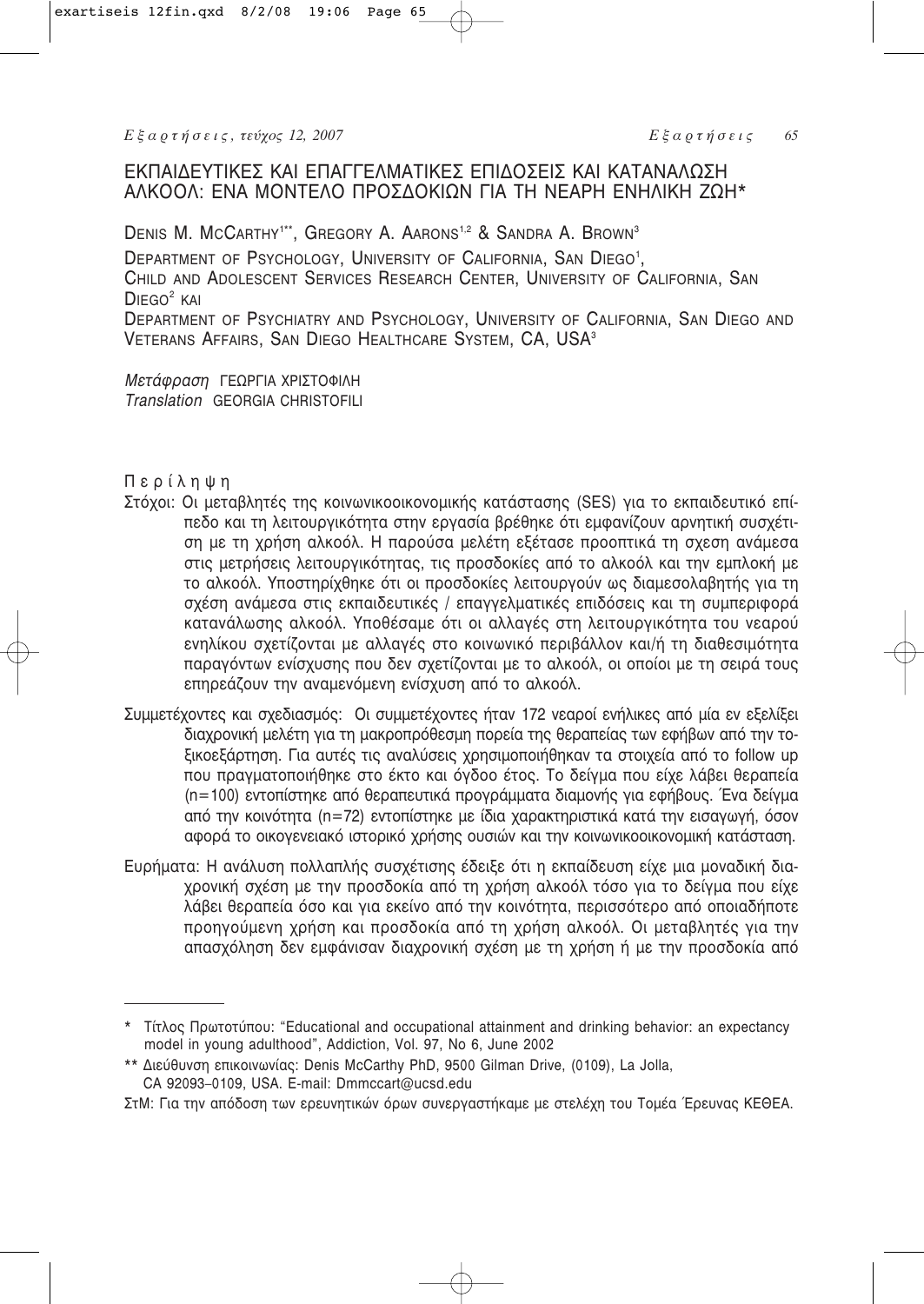το αλκοόλ για καμία ομάδα δείγματος. Οι προσδοκίες επηρέασαν τη σχέση εκπαίδευσης / κατανάλωσης αλκοόλ για το δείγμα που είχε λάβει θεραπεία μόνο.

Συμπεράσματα: Αυτά τα αποτελέσματα παρουσιάζουν έναν από τους τρόπους με τους οποίους οι αλλαγές στη λειτουργικότητα μπορεί να διαφοροποιούν την εμπλοκή με το αλκοόλ μέσα στο χρόνο: μεταβάλλεται η προσδόκιμη ενίσχυση από το αλκοόλ.

Λέξεις κλειδιά: αλκοόλ, προσδοκία από τη χρήση αλκοόλ, εκπαίδευση, απασχόληση

# ΕΙΣΑΓΩΓΗ

- Οι σχέσεις ανάμεσα στους κοινωνικοοικονομικούς παράγοντες και τους παράγοντες που σχετίζονται με τη συμπεριφορά σχετικά με το αλκοόλ έχουν εξεταστεί πολλάκις. Για παράδειγμα, η υπερβολική χρήση αλκοόλ έχει ως αποτέλεσμα χαμηλότερες ακαδημαϊκές επιδόσεις (π.χ. Jessor & Jessor 1977; Williams & Wynder 1993; Mullahy & Sindelar 1994) και μικρότερο εισόδημα (Rice 1993). Το Εθνικό Ινστιτούτο για την Κατάχρηση Aλκοόλ και τον Αλκοολισμό (NIAAA), όταν εκτιμά τις επιπτώσεις του αλκοολισμού στην κοινωνία (NIAAA 1987) συμπεριλαμβάνει τις κοινωνικοοικονομικές συνέπειες (π.χ. μειωμένη παραγωγικότητα, απώλεια εργασίας) που απορρέουν από την κατανάλωση αλκοόλ. Επίσης, αυτή η σχέση μπορεί να είναι αμφίδρομη, έτσι οι κοινωνικοοικονομικές μεταβλητές πιθανόν να αυξάνουν ή να μειώνουν τον κίνδυνο για κατάχρηση αλκοόλ. Για παράδειγμα, η διακοπή από το σχολείο (Crum et al. 1998; Droomers et al. 1999), η κατάσταση της απασχόλησης (Heien 1996) και η οικογενειακή κατάσταση (Bachman et al. 1997) ίσως τροποποιούν τους τρόπους χρήσης αλκοόλ.
- Η μελέτη εστιάζει στη διερεύνηση του τρόπου με τον οποίο συνδέονται η κατανάλωση αλκοόλ, οι ρόλοι και η λειτουργικότητά τους στη νεαρή ενήλικη ζωή. Εξετάσαμε σε βάθος χρόνου τη συσχέτιση σε δύο τομείς λειτουργικότητας, των ακαδημαϊκών επιδόσεων και της επαγγελματικής πορείας με την κατανάλωση αλκοόλ. Ακόμη προτείνεται ένας μηχανισμός με τον οποίο η λειτουργικότητα είναι πιθανό να επηρεάζει τη μετέπειτα συμπεριφορά που σχετίζεται με το αλκοόλ επιδρώντας στις προσωπικές προσδοκίες σχετικά με τις επιδράσεις της ουσίας αυτής.

# ΕΚΠΑΙΔΕΥΣΗ, ΑΠΑΣΧΟΛΗΣΗ ΚΑΙ ΚΑΤΑΝΑΛΩΣΗ ΑΛΚΟΟΛ

- Γενικά, οι υψηλές ακαδημαϊκές επιδόσεις και η λειτουργικότητα στην εργασία σχετίζονται με χαμηλά επίπεδα εμπλοκής με τη χρήση αλκοόλ. Παρόλο που οι έρευνες που εστίασαν στη σχέση ανάμεσα στο εκπαιδευτικό επίπεδο και τη χρήση ουσιών εμφανίζουν αρκετή συνέπεια, η σχέση απασχόλησης και χρήσης αλκοόλ είναι πιο πολύπλοκη. Ενώ κάποιες μελέτες έχουν βρει σημαντική αρνητική σχέση μεταξύ αυτών των μεταβλητών (Frank et al. 1990; Rice 1993; Heien 1996), άλλες δεν έχουν καταλήξει στο ίδιο συμπέρασμα (Gotham et al. 1997; Heien & Pittman 1989).
- Ενδέχεται πολλές αιτιακές πορείες να συνδέουν την εκπαιδευτική / επαγγελματική λειτουργι-Κότητα με τη συμπεριφορά κατανάλωσης αλκοόλ. Ένας μηχανισμός συσχέτισης που διερευνήθηκε από προηγούμενες διαχρονικές μελέτες είναι ότι η χαμηλότερη ακαδημαϊκή / επαγγελματική επίδοση αποτελεί συνέπεια της πρώιμης και υπερβολικής εμπλοκής με τη χρήση αλκοόλ. Για παράδειγμα, πριν από είκοσι περίπου χρόνια ο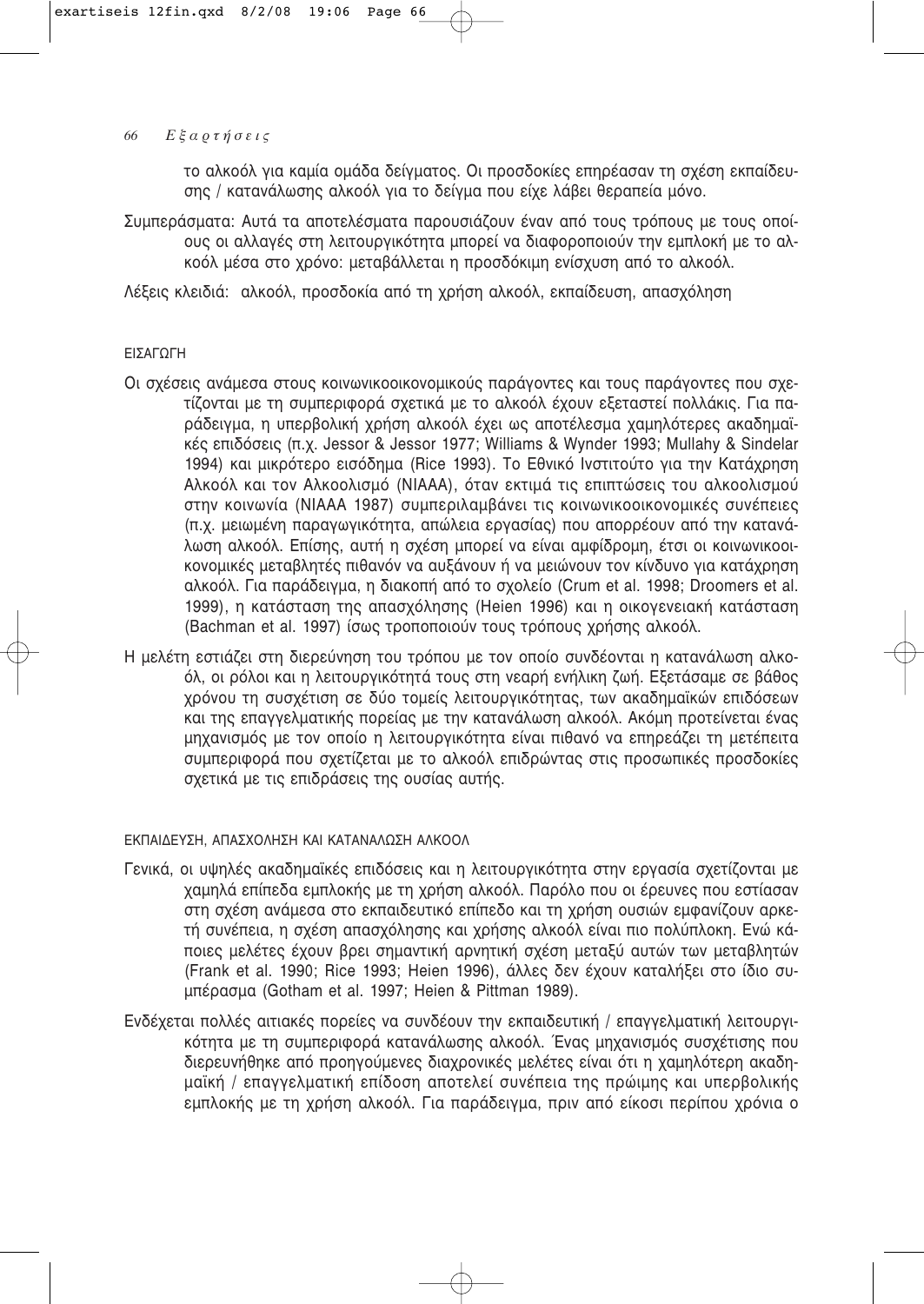Kandel (1980) υπέθεσε ότι οι ρόλοι ζωής, όπως η συμμετοχή στην εκπαίδευση και στην απασχόληση επιλένονται βάσει παλαιότερων στάσεων και συμπεριφορών, όπως το επίπεδο εμπλοκής με τη χρήση ουσιών. Πιο πρόσφατα, άλλοι ερευνητές έχουν υποθέσει ότι οι αρνητικές επιδράσεις της χρήσης αλκοόλ στους εφήβους, όπως είναι οι νευροψυχολογικές βλάβες (Tapert & Brown 1999; Brown et al. 2000), τα προβλήματα με την οικογένεια ή με την υγεία (Heien 1996) μπορεί να εμφανίζουν αιτιακή σχέση με τη μετέπειτα εκπαιδευτική / επαγγελματική λειτουργικότητα. Ωστόσο, η χρήση αλκοόλ πιθανόν να επηρεάζει και την εργασιακή λειτουργικότητα στη νεαρή ενήλικη ζωή έμμεσα, μέσω των επιδράσεων σε άλλους σχετικούς κοινωνικο-οικονομικούς παράγοντες, όπως είναι η οικογενειακή κατάσταση (Mullahy & Sindelar 1994).

Aντιθέτως, τα περιορισμένα ακαδημαϊκά / επαγγελματικά επιτεύγματα μπορεί να οδηγήσουν σε μετέπειτα προβλήματα από τη χρήση αλκοόλ. Η πρόσφατη έκθεση μιας 25-ετούς διαχρονικής μελέτης σε νέους αστικών περιοχών έδειξε ότι το εκπαιδευτικό επίπεδο και η διακοπή του σχολείου αποτελούν παράγοντες πρόβλεψης της μελλοντικής κατανάλωσης αλκοόλ (Crum et al. 1998). Οι ίδιοι ερευνητές βρήκαν ότι η αδυναμία να πετύχει κανείς τους αναμενόμενους εκπαιδευτικούς στόχους, είτε αποτυγχάνοντας είτε διακόπτοντας το σχολείο, μπορεί να οδηγήσει σε πολλές αρνητικές συνέπειες, συμπεριλαμβανομένων της χαμηλής αυτοεκτίμησης, της χρήσης αλκοόλ καθώς και άλλων προβλημάτων συμπεριφοράς. Επίσης, έχει βρεθεί ότι η επαγγελματική κατάσταση (Frank et al. 1990) σχετίζεται αρνητικά με τη χρήση αλκοόλ αργότερα στη νεαρή ενήλικη ζωή. Άλλοι ερευνητές (Droomers et al. 1999) υποστηρίζουν ένα περισσότερο αλληλεπιδραστικό μοντέλο, ότι δηλαδή οι χαμηλές εκπαιδευτικές επιδόσεις αυξάνουν τους στρεσογόνους παράγοντες, όπως είναι τα οικονομικά ή επαγγελματικά προβλήματα, τα οποία με τη σειρά τους αυξάνουν τα επίπεδα χρήσης αλκοόλ, ως μέσο μείωσης της έντασης και του στρες.

# ΟΙ ΠΡΟΣΔΟΚΙΕΣ ΑΠΟ ΤΟ ΑΛΚΟΟΛ ΚΑΙ Η ΚΑΤΑΝΑΛΩΣΗ ΑΛΚΟΟΛ

exartiseis  $12fin.qxd$   $8/2/08$   $19:06$  Page

- Εμείς προτείνουμε ένα μηχανισμό σύμφωνα με τον οποίο οι ακαδημαϊκές και επαγγελματικές επιδόσεις φαίνεται να επηρεάζουν την εμπλοκή με το αλκοόλ, που δεν έχει διερευνηθεί ακόμη: τις προσδοκίες από το αλκοόλ. Υποθέτουμε ότι οι αλλαγές στις ακαδημαϊκές / επαγγελματικές επιδόσεις δεν αποτελούν άμεσους παράγοντες που καθορίζουν τη συμπεριφορά κατανάλωσης αλκοόλ. Αντίθετα, η μετάβαση σε αυτούς τους ρόλους ζωής, αντανακλά αλλαγές σε εναλλακτικούς τρόπους ενίσχυσης που αφορούν το περιβάλλον ή σε άλλους τρόπους ενίσχυσης, οι οποίοι επηρεάζουν την προσδοκώμενη ενίσχυση από την κατανάλωση αλκοόλ.
- Πολλές έρευνες έχουν καταγράψει το ρόλο των προσδοκώμενων αποτελεσμάτων του αλκοόλ στην ανάπτυξη, τη διατήρηση και την αντιμετώπιση των προβλημάτων που δημιουργεί (για ανασκόπηση, βλέπε Goldman et al. 1999). Τα άτομα που έχουν υψηλότερες προσδοκίες για τις θετικές επιδράσεις από τη χρήση αλκοόλ έχει φανεί ότι ξεκινούν τη χρήση αλκοόλ νωρίτερα στη ζωή τους και καταναλώνουν αλκοόλ σε μεγαλύτερες ποσότητες (Christiansen et al. 1989). Επίσης, οι προσδοκίες έχει φανεί ότι έχουν μια αμφίδρομη σχέση με την κατανάλωση αλκοόλ γεγονός που σημαίνει ότι οι αλλαγές στο ένα μέρος μπορεί να προκαλέσουν αλλαγές στο άλλο (Smith et al. 1995), παρόλο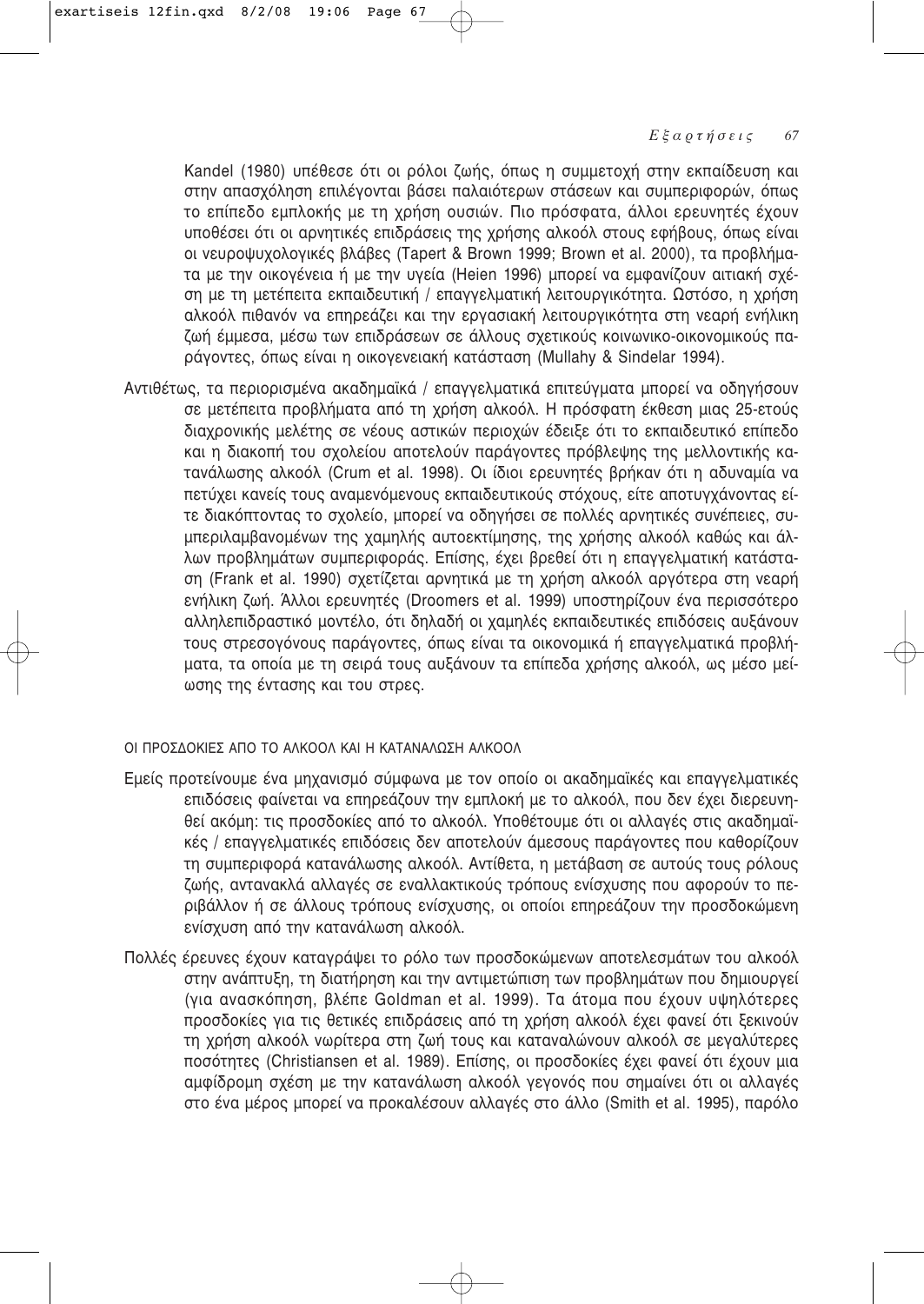που αυτό μπορεί να εμφανίζει διακυμάνσεις στη διάρκεια της ζωής (Sher et al. 1996). Επιπλέον, έχει αποδειχθεί, ότι οι προσδοκίες μπορεί να επηρεαστούν από παρεμβάσεις σχετικά με το αλκοόλ (Brown 1985; Connors et al. 1993), ενώ μπορεί να προβλέψουν τα επίπεδα χρήσης μετά τη θεραπεία (Jones & McMahon 1994).

- Πρόσφατες, θεωρήσεις εκτιμούν την προσδοκία από τη χρήση ως καταλυτικό παράγοντα στη διαδικασία της επικίνδυνης χρήσης αλκοόλ (Goldman et al. 1999). Σε αυτό το μοντέλο, οι παράγοντες κινδύνου για τη χρήση αλκοόλ και τον αλκοολισμό, όπως είναι το οικογενειακό ιστορικό, τα χαρακτηριστικά της προσωπικότητας (π.χ. ο μειωμένος έλεγχος της συμπεριφοράς, η αναζήτηση ερεθισμάτων) και οι επιρροές του περιβάλλοντος δεν επηρεάζουν τη χρήση αλκοόλ άμεσα, αλλά επιδρούν στις προσδοκίες του ατόμου αναφορικά με τα ενισχυτικά αποτελέσματά του. Οι αποδείξεις για τον καταλυτικό ρόλο των προσδοκιών περιλαμβάνουν μελέτες συσχέτισης (Henderson et al. 1994) και έναν αυξανόμενο αριθμό εμπειρικών ευρημάτων (βλέπε Goldman et al. 1999).
- Υποθέτουμε ότι οι αλλαγές στις ακαδημαϊκές / επαγγελματικές επιδόσεις μεταβάλλουν το περιβάλλον και συνεπώς και τις προσδοκίες κάποιου από το αλκοόλ, καθώς και ότι οι προσδοκίες επηρεάζουν τη σχέση ανάμεσα στο ακαδημαϊκό / επαγγελματικό επίπεδο και στη συμπεριφορά χρήσης αλκοόλ. Αυτή η διαδικασία μπορεί να λειτουργήσει με έναν από τους δύο γενικούς τρόπους. Καταρχήν, η ανώτερη εκπαιδευτική και επαγγελματική κατάσταση μπορεί να υποδηλώνει ύπαρξη αυξημένου αριθμού εναλλακτι-Κών τρόπων για ενίσχυση από άλλες συμπεριφορές και όχι από την κατανάλωση αλκοόλ. Έρευνες στη συμπεριφορά έχουν δείξει ότι η πρόσβαση σε άλλους ενισχυτι-<u>κούς παράγοντες μπορεί να επηρεάσει καθοριστικά τις προτιμήσεις κατανάλωσης αλ-</u> KOÓλ (Vuchinich & Tucker 1988). O Goldman και οι συνεργάτες του (1999) υποστηρίζουν ότι ένας μηχανισμός με τον οποίο οι προσδοκίες από το αλκοόλ μπορούν να μεταβληθούν είναι μέσω της αντανωνιστικής επιρροής άλλων ενισχυτικών παραγόντων. Η αύξηση των διαθέσιμων ενισχυτικών παραγόντων εκτός του αλκοόλ είναι πιθανό να μειώσει την προσδόκιμη θετική ενίσχυση από τη χρήση αλκοόλ σε σχέση με άλλες εναλλακτικές επιλογές συμπεριφοράς. Η αξιοποίηση αυτών των ενισχυτικών παραγόντων μπορεί επίσης να μειώσει τους διαθέσιμους πόρους και χρόνο για χρήση αλκοόλ. Αυτό μπορεί να γίνει αντιληπτό σαν το είδωλο στον καθρέφτη της διαδικασίας δημιουργίας της προσδοκίας –καθώς θα υπάρχει και θα βιώνεται περισσότερη θετική ενίσχυση από συμπεριφορές άλλες εκτός από τη χρήση αλκοόλ, έτσι ο συσχετισμός ανάμεσα στο αλκοόλ και τα θετικά αποτελέσματα μειώνεται.
- Κατά δεύτερον, ενδέχεται οι αλλαγές στην εκπαιδευτική / επαγγελματική λειτουργικότητα να συνδέονται με μεταβολές και στο κοινωνικό επίπεδο. Το κοινωνικό περιβάλλον, η έμμεση μάθηση και η κοινωνική ενίσχυση για κατανάλωση αλκοόλ αποτελούν θεμελιώδη επιρροή στη διαμόρφωση των προσδοκιών από το αλκοόλ. Οι αλλαγές στο κοινωνικό περιβάλλον, όπως είναι η μείωση του αριθμού των ομοτίμων που κάνουν χρήση αλκοόλ, η μείωση της ποσότητας σοβαρής κατανάλωσης αλκοόλ στην ομάδα των ομοτίμων, ή η κοινωνική αποδοχή της σοβαρής χρήσης αλκοόλ θα είχαν ως αποτέλεσμα την ελαχιστοποίηση της θετικής προσδοκίας από το αλκοόλ. Αυτή η αλλανή, επίσης, μπορεί να οδηγήσει στην έναρξη μιας διαδικασίας ανατροφοδότησης, όπου η απουσία παραδειγματισμού και κοινωνικής ενίσχυσης για σοβαρή χρήση αλκοόλ μειώνει την αναμενόμενη ενίσχυση από το αλκοόλ, το οποίο με τη σειρά του περιορίζει την πιθανότητα έκθεσης στη σοβαρή χρήση αλκοόλ.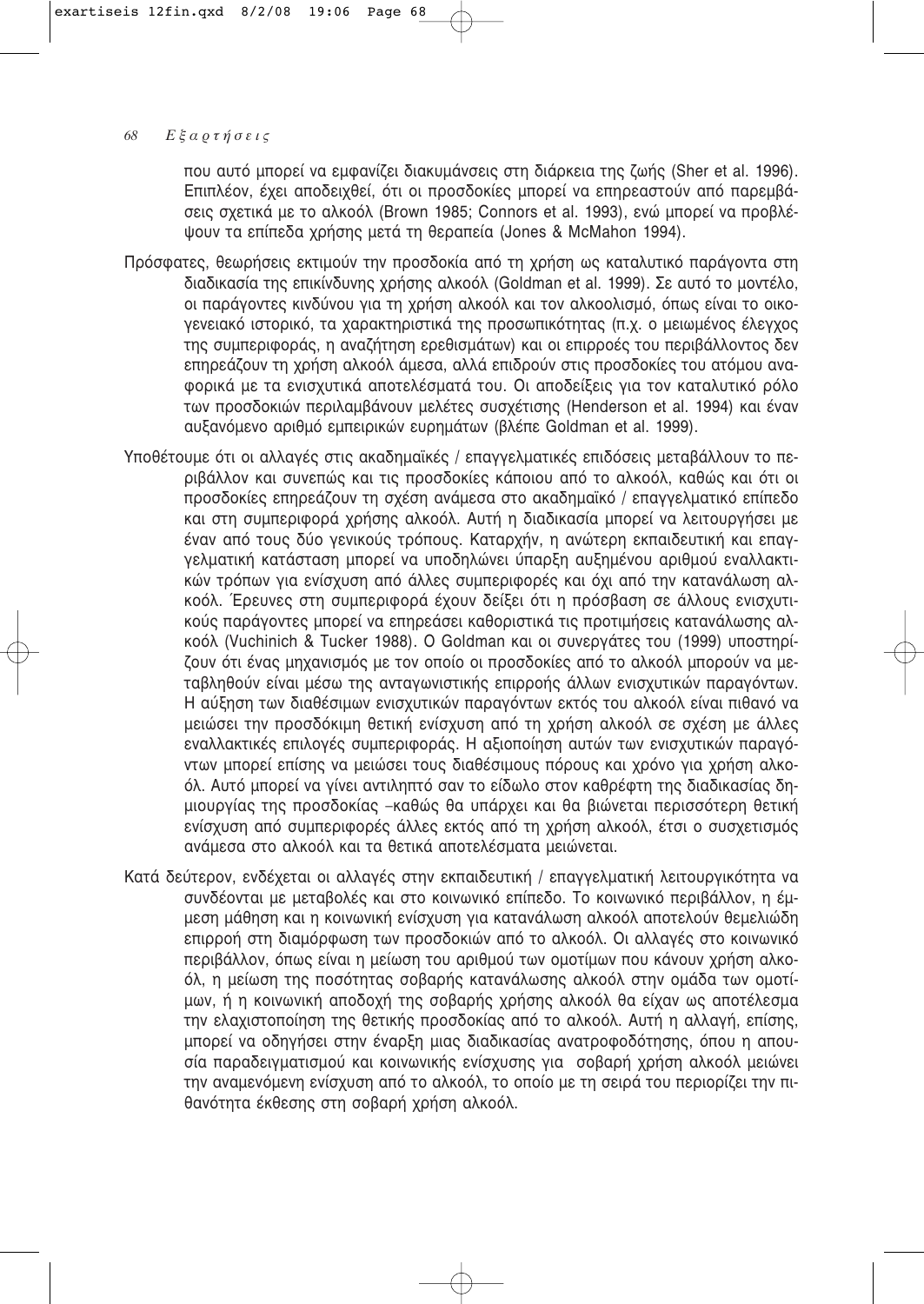H MEΛETH

- Διερευνήσαμε τη σχέση ανάμεσα στην εκπαίδευση, στην απασχόληση, στις θετικές προσδοκίες από το αλκοόλ και στην κατανάλωση αλκοόλ για ένα διάστημα δύο ετών, σε άτομα που βρίσκονταν κατά την περίοδο της νεαρής ενήλικης ζωής. Χρησιμοποιήθηκαν στοιχεία από μια διαχρονική μελέτη που εστίασε στη λειτουργικότητα στους διάφορους ρόλους της ζωής και στη χρήση ουσιών την περίοδο μετάβασης από την εφηβεία στη νεαρή ενήλικη ζωή (για περιγραφή βλέπε Brown et al. 1994). Κατά τη διάρκεια αυτής της αναπτυξιακής περιόδου είναι εμφανείς οι σημαντικές τάσεις αύξησης και μείωσης της χρήσης ουσιών (Gotham et al. 1997; Johnston et al. 1999).
- Ελέγξαμε ένα μοντέλο αμοιβαιότητας και ένα μοντέλο διαμεσολάβησης, όσον αφορά το ρόλο των προσδοκιών κατά τις σημαντικές μεταβάσεις στη ζωή (εκπαίδευση και εργασία) σε σχέση με την εμπλοκή με το αλκοόλ. Αυτά τα δύο μοντέλα δεν αποκλείουν το ένα το άλλο, επιχειρήματα υπάρχουν είτε για το ένα είτε και για τα δύο μοντέλα. Το μοvτέλο αμοιβαιότητας στηρίζεται στην υπόθεση ότι η ακαδημαϊκή / επαγγελματική απόδοση και η εμπλοκή με το αλκοόλ αλληλεπιδρούν μέσα στο χρόνο. Υποθέτουμε ότι τα άτομα με μεγαλύτερη ακαδημαϊκή / επαγγελματική λειτουργικότητα θα είχαν μικρότερη εμπλοκή με το αλκοόλ κατά το follow-up. Θέτουμε το ερώτημα ότι στο follow-up η μεγαλύτερη εμπλοκή με το αλκοόλ σχετίζεται με τη χαμηλότερη ακαδημαϊκή / επαγγελματική απόδοση. Οι θετικές προσδοκίες από το αλκοόλ υποθέσαμε ότι σχετίζονταν με αυξημένη κατανάλωση αλκοόλ μέσα στο χρόνο. Τα άτομα με μεγαλύτερη εκπαιδευτική και επαγγελματική λειτουργικότητα εκτίμησαν ότι είχαν μικρότερες προσδοκίες από το αλκοόλ μέσα στο χρόνο. Υποθέσαμε ότι οι προσδοκίες από το αλκοόλ δεν θα επηρέαζαν τη μελλοντική εκπαιδευτική ή επαγγελματική λειτουργικότητα.
- Στο μοντέλο διαμεσολάβησης, αναρωτιόμαστε εάν οι προσδοκίες ερμηνεύουν σημαντικές διακυμάνσεις στη σχέση της εκπαίδευσης / εργασίας με το αλκοόλ μέσα στο χρόνο. Η εκπαίδευση / εργασία τη Χρονική Στιγμή 1 υποθέσαμε ότι έχει αρνητική σχέση και με τις προσδοκίες και με την κατανάλωση αλκοόλ τη Χρονική Στιγμή 2. Ωστόσο, η σχέση ανάμεσα στην εκπαίδευση / εργασία τη Χρονική Στιγμή 1 και η κατανάλωση αλκοόλ τη Χρονική Στιγμή 2 θεωρήσαμε ότι ερμηνεύεται πλήρως από τη σχέση της εκπαίδευσης / εργασίας με τις προσδοκίες.
- Aυτές οι υποθέσεις ελέγχθηκαν ξεχωριστά σε δύο δείγματα νεαρών ενηλίκων: άτομα που είχαν λάβει θεραπεία για διαταραχή της χρήσης αλκοόλ ή ουσιών κατά τη διάρκεια της εφηβείας και ένα δείγμα από την κοινότητα που κρίθηκε υψηλού κινδύνου για εξάρτηση από το αλκοόλ βάσει του οικογενειακού ιστορικού εξάρτησης από την ίδια ουσία. Επειδή οι ακαδημαϊκές και οι επαγγελματικές επιδόσεις μπορεί να διαφέρουν ανάλογα με το φύλο, οι υποθέσεις ελέγχθηκαν ξεχωριστά για τους άνδρες και τις γυναίκες. Θεωρήσαμε ότι οι συσχετισμοί της εκπαίδευσης και της εργασίας με τις προσδοκίες για την κατανάλωση αλκοόλ θα ήταν ισχυρότεροι για τα άτομα με ιστορικό θεραπείας απεξάρτησης από το αλκοόλ ή τις ουσίες, δεδομένων των περισσότερων πιθανοτήτων για αλλαγές στη συμπεριφορά που σχετίζονται με το αλκοόλ. Έτσι, η δια-Φοροποίηση στους υπάρχοντες ενισχυτικούς παράγοντες (εκτός του αλκοόλ) και/ή του κοινωνικού-μαθησιακού περιβάλλοντος θα επιδρούσε περισσότερο στην αναμενόμενη προσδοκία από το αλκοόλ για το δείγμα που είχε λάβει θεραπεία.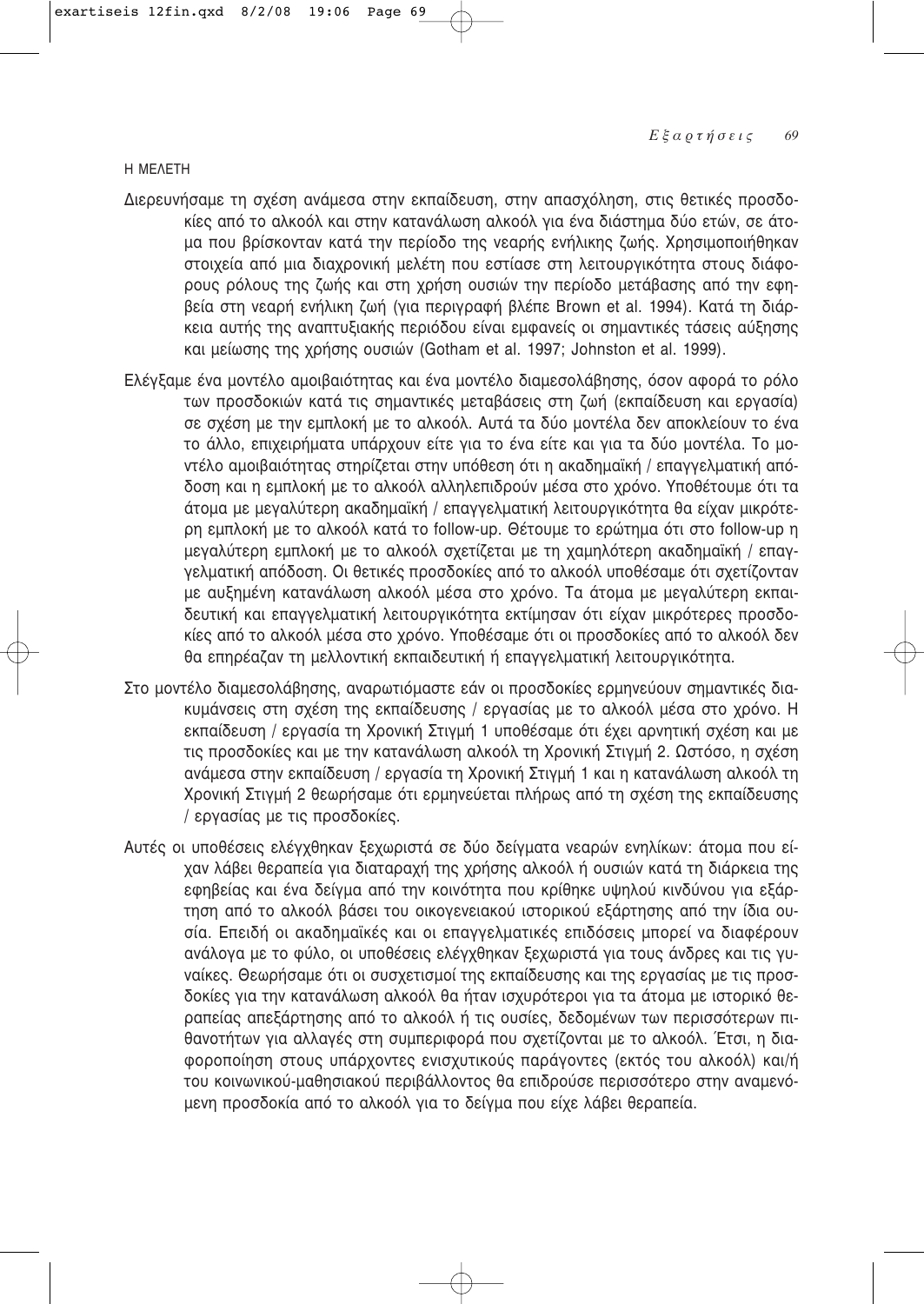# ΜΕΘΟΔΟΛΟΓΙΑ

# $Σ$ *Uμμετέχοντες*

Οι συμμετέχοντες ήταν 172 νεαροί ενήλικες από μία εν εξελίξει διαχρονική μελέτη σχετικά με τη μακροπρόθεσμη πορεία της θεραπείας απεξάρτησης των εφήβων από τη χρήση ουσιών και αλκοόλ (Βλέπε Brown et al. 1994). Για το δείγμα που είχε λάβει θεραπεία (n=100), οι συμμετέχοντες αναζητήθηκαν σε τρία θεραπευτικά προγράμματα εφήβων για τη χρήση αλκοόλ και ουσιών στην πόλη του San Diego, California, ΗΠΑ. Το δείγμα συμμετεχόντων από την κοινότητα (n=72) συγκεντρώθηκε με διαφημίσεις που αναρτήθηκαν σε χώρους συναφείς με τα θεραπευτικά προγράμματα. Τα άτομα που συγκεντρώθηκαν από την κοινότητα επιλέχθηκαν, έτσι ώστε να έχουν κατά την εισαγωγή τα ίδια χαρακτηριστικά με το δείγμα που είχε λάβει θεραπεία, όσον αφορά την ηλικία, την εθνικότητα, το φύλο την κοινωνικο-οικονομική κατάσταση και το οικογενειακό ιστορικό εξάρτησης από το αλκοόλ. Οι συμμετέχοντες που πραγματοποίησαν την αξιολόγηση follow-up στα έξι χρόνια (Χρονική Στιγμή 1) και στα οκτώ χρόνια (Χρονική Στιγμή 2) μετά την αρχική συνέντευξη συμπεριλήφθηκαν στη μελέτη. Αυτές οι Χρονικές Στιγμές επιλέχθηκαν, με στόχο να ελεγχθεί η υπόθεση κατά τη διάρκεια της νεαρής ενήλικης ζωής (μέσος όρος ηλικίας=22–24 έτη), αφού είχε ολοκληρωθεί η εκπαιδευτική διαδικασία για την πλειοψηφία των νεαρών ενηλίκων.

- Οι συμμετέχοντες που είχαν λάβει θεραπεία πληρούσαν τα κριτήρια της διαταραχής αλκοόλ σύμφωνα με το DSM-III-R [Σύλλογος Αμερικανών Ψυχιάτρων (APA) 1987]. Την περίοδο της θεραπείας, το 94% αυτών των νέων πληρούσε επίσης τα κριτήρια τεσσάρων ή περισσοτέρων συμπτωμάτων εξάρτησης σύμφωνα με το DSM-III-R. Το δείγμα της κοινότητας επιλέχθηκε να μην πληροί τις προϋποθέσεις για διαταραχές χρήσης αλκοόλ και ουσιών. Οι συμμετέχοντες και στα δύο δείγματα επιλέχθηκαν έτσι ώστε να μην παρουσιάζουν ψυχιατρικές διαταραχές του Άξονα Ι, με εξαίρεση τη διαταραχή συμπεριφοράς.
- Για κάθε συμμετέχοντα, επιλέχθηκε και συμπεριλήφθηκε στη μελέτη ένα οικείο πρόσωπο (ΟΠ) για τη διασταύρωση των πληροφοριών. Τη Χρονική Στιγμή 1, τα ΟΠ ήταν συνήθως οι γονείς που ζούσαν με τον συμμετέχοντα (94%), σε ποσοστό 3% ήταν σύντροφοι που έμεναν μαζί του και σε ποσοστό 2% ήταν άλλοι συγγενείς (π.χ. αδέρφια), ενώ σε ποσοστό 1% ήταν συγκάτοικοι. Ήταν απαραίτητο όλα τα ΟΠ να διαμένουν με ή να έχουν συχνή επαφή με το συμμετέχοντα.
- Οι συμμετέχοντες που είχαν λάβει θεραπεία ήταν πιθανότερο να είναι άνδρες (59% έναντι 42%), αλλά δεν διέφεραν από το δείγμα της κοινότητας όσον αφορά την ηλικία ή την εθνικότητα. Το δείγμα ήταν κατά 48% γυναίκες και 52% άνδρες, με μέσο όρο ηλικίας τα 22,12 έτη (SD=1.6) τη Χρονική Στιγμή 1, ποσοστό 86% των συμμετεχόντων ήταν καυκάσιοι, 8% Λατίνοι, 4% Αφρο-αμερικανοί και 2% άλλης εθνικότητας / φυλής.

## ΜΕΤΡΗΣΕΙΣ

# *Χρήση αλκοόλ*

Η χρήση αλκοόλ εκτιμήθηκε με το προσαρμοσμένο ερωτηματολόγιο για τη χρήση αλκοόλ και ουσιών (CDDR; Brown et al. 1998), ένα εργαλείο με αξιοπιστία και εγκυρότητα για τον πληθυσμό εφήβων και νεαρών ενηλίκων. Στις αναλύσεις της παρούσας μελέτης, συμπεριλήφθηκαν τέσσερις μετρήσεις: ποσότητα και συχνότητα χρήσης αλκοόλ (μπύρα,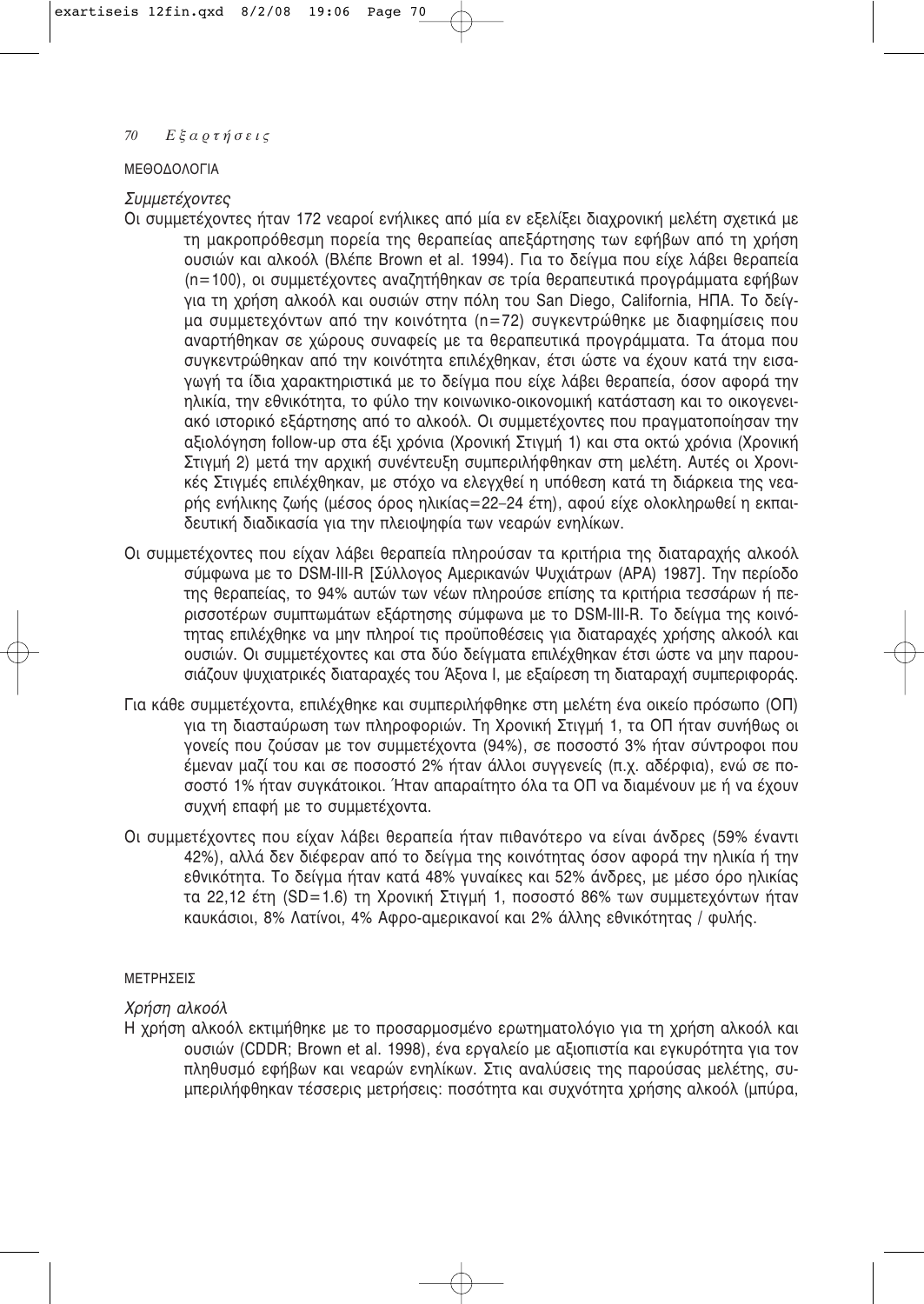Κρασί και αλκοολούχα ποτά) τις τελευταίες 90 ημέρες, το χρονικό διάστημα κατά το οποίο η κατανάλωση αλκοόλ οδηγεί σε μέθη και τη συνολική τακτική κατηγοριοποίηση του παρόντος τρόπου χρήσης αλκοόλ (π.χ. είναι σε αποχή, δεν κάνει συχνή χρήση, κάνει προβληματική χρήση, κ.λπ.).

Για να απλοποιηθούν οι αναλύσεις συσχετισμού και πορείας, χρησιμοποιήθηκε επιβεβαιωτική ανάλυση παραγόντων, έτσι ώστε να συνδυαστούν αυτές οι τέσσερις μεταβλητές ως ένας παράνοντας σε κάθε Χρονική Στινμή. Τα αποτελέσματα έδειξαν ότι ένα μοντέλο με έναν παράγοντα ταίριαζε ικανοποιητικά και για τις δύο Χρονικές Στιγμές (συγκριτι- $K$ ός δείκτης προσαρμογής [(Bentler 1990) = 0.91 (Χρονική Στιγμή 1), 0.89 (Χρονική Στιγμή 2)]. Οι τιμές του παράγοντα υπολογίστηκαν και χρησιμοποιήθηκαν ως μέτρο αναφορικά με τη χρήση αλκοόλ για τη συσχέτιση και τις αναλύσεις πορείας.

# ΠΡΟΣΛΟΚΙΕΣ ΑΠΟ ΤΟ ΑΛΚΟΟΛ

exartiseis  $12fin.qxd$   $8/2/08$   $19:06$  Page

Οι προσδοκίες από το αλκοόλ εκτιμήθηκαν με βάση το αναθεωρημένο ερωτηματολόγιο 90 ερωτήσεων για τις προσδοκίες από το αλκοόλ (AEQ: Alcohol Expectancies Questionnaire, Brown et al. 1980). Aυτό το εργαλείο εκτιμά έξι τομείς θετικών προσδοκιών: συνολικές θετικές αλλαγές, σεξουαλική ενίσχυση, κοινωνική και σωματική ευγαρίστηση, ικανότητα διεκδίκησης σε κοινωνικό επίπεδο, χαλάρωση και διέγερση / επιθετικότητα. Οι συμμετέχοντες απάντησαν στις ερωτήσεις στην πεντάβαθμη κλίμακα Likert (1, διαφωνώ εντελώς, 5, συμφωνώ απολύτως), όπου οι υψηλότερες βαθμολογίες αντιπροσώπευαν μεγαλύτερη συμφωνία με τις θετικές προσδοκίες από το αλκοόλ. Οι ψυχομετρικές ιδιότητες του ερωτηματολογίου των προσδοκιών από το αλκοόλ είναι ήδη γνωστές (Goldman et al. 1997). Οι επιμέρους τιμές της κλίμακας αθροίστηκαν με στόχο να έχουμε μια συνολική βαθμολογία AEQ που χρησιμοποιήθηκε σε όλες τις αναλύσεις.

# **FKΠAIΛFYΣH KAI AΠAΣΧΩΛHΣH**

Στοιχεία για την εκπαίδευση, την απασχόληση και τις δημογραφικές πληροφορίες συγκεντρώθηκαν κατά τη διάρκεια δομημένων συνεντεύξεων στις δύο Χρονικές Στιγμές που πραγματοποιήθηκαν οι αξιολογήσεις μέσω Δομημένης Κλινικής Συνέντευξης (Structured Clinical Interview, Brown et al. 1994). Το εκπαιδευτικό επίπεδο των συμμετεχόντων υπολογίστηκε με μια πεντάβαθμη κλίμακα (που κυμαινόταν από: «διέκοψε το σχολείο στη δευτεροβάθμια εκπαίδευση» έως «αποφοίτησε από το κολέγιο») όσον αφορά το τωρινό εκπαιδευτικό επίπεδο και με μια επτάβαθμη κλίμακα για το προσδο-Κώμενο εκπαιδευτικό επίπεδο: «πήγε στη δευτεροβάθμια εκπαίδευση» έως «ολοκλήρωσε διδακτορική διατριβή», για να εκτιμηθούν τα μελλοντικά σχέδια για εκπαίδευση και οι φιλοδοξίες. Κάθε συμμετέχοντας εντάχθηκε σε μία από τις έξι επαγγελματικές κατηνορίες, όπως ορίζονται από το δείκτη του Hollingshead (Hollingshead 1965). Στοιχεία αναφορικά με το συνολικό αριθμό ωρών, που εργάστηκε ο συμμετέχοντας τον προηγούμενο χρόνο, συγκεντρώθηκαν για κάθε Χρονική Στιγμή, ενώ οι ετήσιες αποδογές των συμμετεχόντων συνκεντρώθηκαν τη Χρονική Στινμή 2. Οι μεταβλητές για την εκπαίδευση και την απασχόληση κωδικοποιήθηκαν, έτσι ώστε οι υψηλότερες τιμές να υποδηλώνουν αντίστοιχες επιδόσεις (δηλ. υψηλότερο εκπαιδευτικό επίπεδο, μισθό).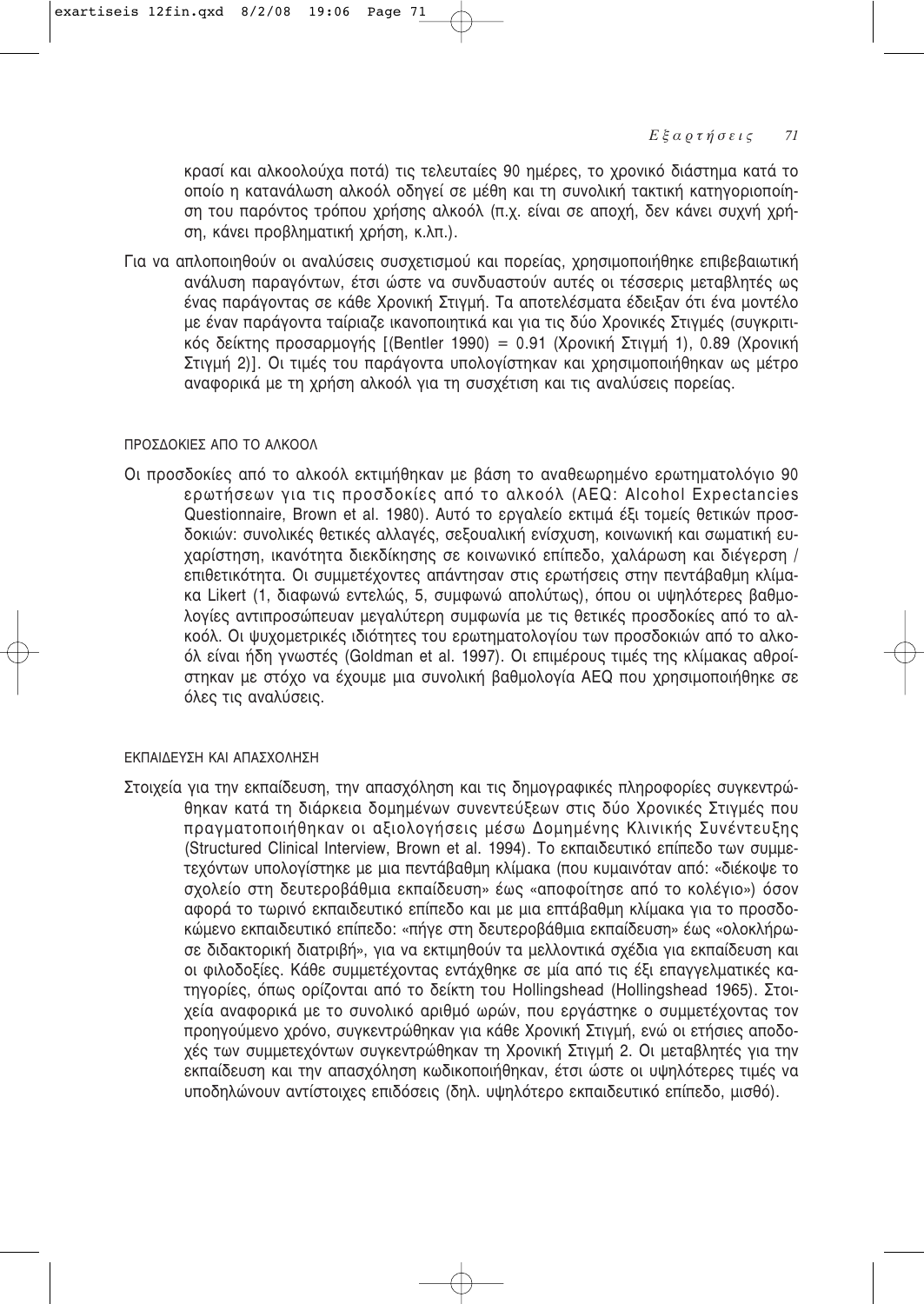# ΔΙΑΔΙΚΑΣΙΑ

- Έγγραφη συγκατάθεση δόθηκε από κάθε συμμετέχοντα ξεχωριστά, καθώς και από το ΟΠ πριν από τη συμμετοχή τους στη μελέτη. Από όσους ήταν σε θέση να συμμετέχουν στη μελέτη, ποσοστό 98% των συμμετεχόντων είχαν ένα ΟΠ, το οποίο συμφωνούσε να συμμετέχει στη μελέτη. Ο καθένας πληρωνόταν ξεχωριστά για τη συμμετοχή του.
- Τόσο το δείγμα αναφοράς όσο και τα πρόσωπα αναφοράς συμμετείχαν στη δομημένη κλινική συνέντευξη και στο ερωτηματολόγιο για τη χρήση αλκοόλ και ουσιών και τις δύο Χρονικές Στιγμές 1 και 2. Τα πρόσωπα αναφοράς παρείχαν παράλληλα με το συμμετέχοντα πληροφορίες για την εκπαίδευση, την απασχόληση και τη χρήση αλκοόλ του δείγματος αναφοράς. Διαφορετικοί συνεντευκτές παρευρίσκονταν στο δείγμα αναφοράς και στα ΟΠ για τη διασφάλιση του απορρήτου και τη διευκόλυνση της αυτό-αποκάλυψης. Επιπλέον, για να ενισχυθεί η ακρίβεια των αυτό-αναφορών, οι συμμετέχοντες ενημερώθηκαν ότι μπορεί να ληφθεί και δείγμα ούρων μετά τη συνέντευξη. Ανάλυση ούρων έγινε τυχαία στο 15% του δείγματος. Οι τιμές για τις μεταβλητές: εκπαίδευση, απασχόληση και χρήση αλκοόλ που χρησιμοποιήθηκαν σε αυτή τη μελέτη στηρίχθηκαν στα δεδομένα τόσο του δείγματος αναφοράς όσο και των προσώπων αναφοράς. Για τις μεταβλητές σχετικά με το αλκοόλ εφαρμόστηκε μια συντηρητική προσέγγιση, έτσι ώστε η αποδοχή είτε από το δείγμα αναφοράς είτε από το ΟΠ να κωδικοποιούνται ως θετική απάντηση. Το AEQ και αρκετά ακόμη εργαλεία αξιολόγησης στάλθηκαν στους συμμετέχοντες πριν από τη συνέντευξη και επιστράφηκαν, όταν είχαν συμπληρωθεί ή κατά τη διάρκεια της συνέντευξης.

# ΑΠΟΤΕΛΕΣΜΑΤΑ

- Οι μεταβλητές από το δείγμα που είχε λάβει θεραπεία συγκρίθηκαν για κάθε Χρονική Στιγμή με το δείγμα από την κοινότητα. Αυτές οι ομάδες διέφεραν ιδιαίτερα στο επίπεδο συμμετοχής στην εκπαίδευση, συνολικής βαθμολογίας προσδοκιών καθώς και στις περισσότερες μετρήσεις για την εμπλοκή με το αλκοόλ (όλοι ps < 0.05). Δεν παρατηρήθηκαν διαφορές στις μετρήσεις για την απασχόληση. Από το δείγμα που είχε λάβει θεραπεία, ο μέσος όρος των συμμετεχόντων κατανάλωνε 55 ποτά σε 11 περιστάσεις το μήνα τη Χρονική Στιγμή 1, σε σύγκριση με 25 ποτά σε 12 περιστάσεις το μήνα από το δείγμα της κοινότητας. Από το δείγμα που είχε λάβει θεραπεία το 46% περιγράφει τον εαυτό του ως άτομο που κάνει σοβαρή κατανάλωση αλκοόλ ή αλκοολικό τη Χρονική Στιγμή 1, σε σύγκριση με το 26% από το δείγμα της κοινότητας. Ο μέσος συμμετέχοντας και στα δύο δείγματα είχε φοιτήσει για κάποιο διάστημα σε κολέγιο, περιέγραφε την απασχόλησή του στο επίπεδο εξειδικευμένου εργατικού δυναμικού και ανέφερε μισθό που κυμαινόταν από \$10.000 έως \$25.000 ανά έτος.
- Ακόμη ελέγχθηκαν οι μεταβλητές αυτές όσον αφορά τις διαφορές των φύλων ξεχωριστά για κάθε ομάδα. Όσον αφορά το δείγμα που είχε λάβει θεραπεία, οι άντρες είχαν υψηλότερες προσδοκίες από το αλκοόλ (Χρονική Στιγμή 1) και τη χρήση του. Επίσης, είχαν υψηλότερες τιμές σε αρκετές μεταβλητές σχετικά με την απασχόληση [δηλ. μισθός, ώρες εργασίας, επίπεδο απασχόλησης (Χρονική Στιγμή 1)]. Δεν υπήρχαν διαφορές μεταξύ των δύο φύλων για τις μεταβλητές της εκπαίδευσης στο δείγμα που είχε λάβει θεραπεία. Για το δείγμα της κοινότητας, καμία από τις μεταβλητές της μελέτης δεν εμφάνισε διαφορές ανάμεσα στα δύο φύλα.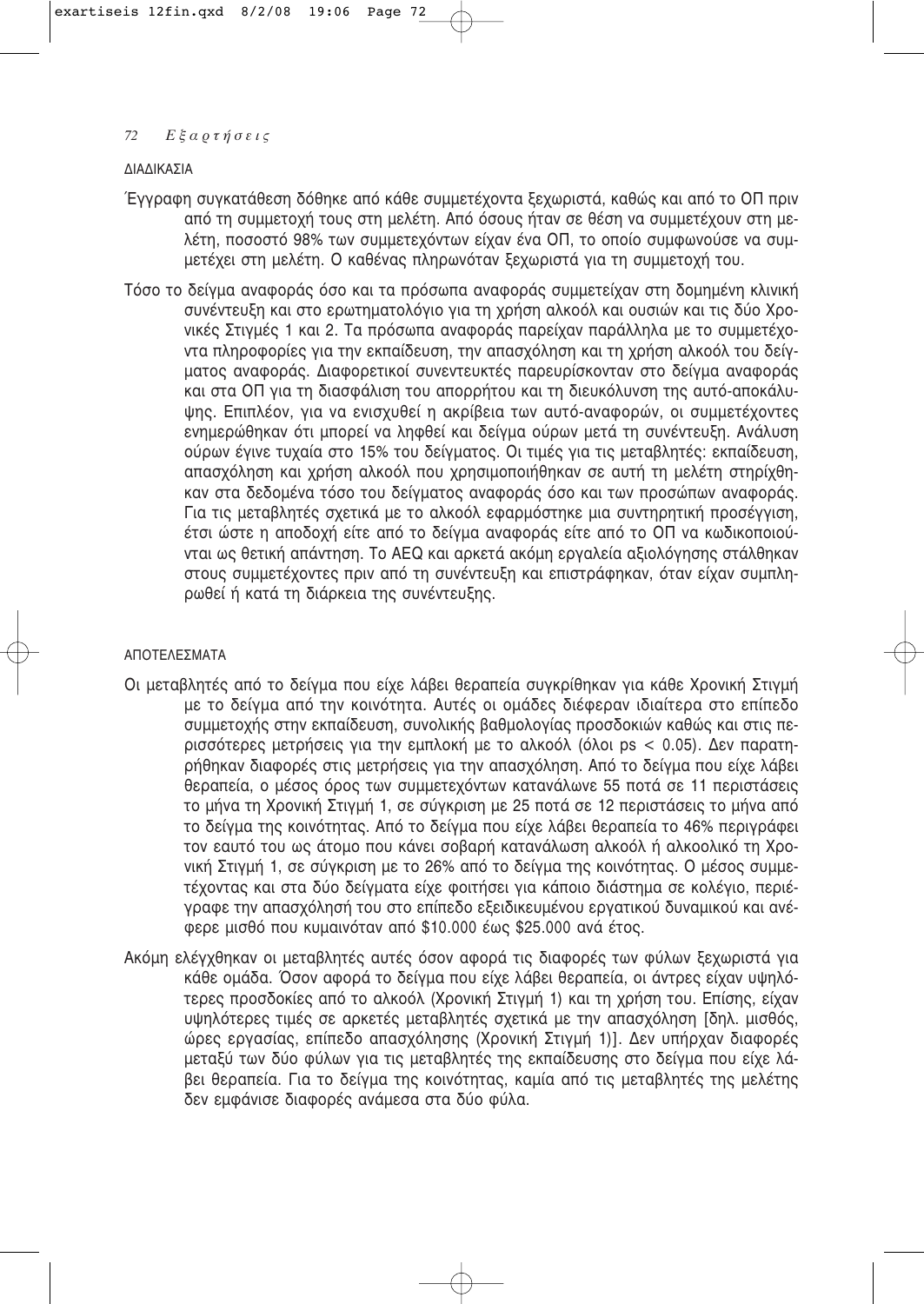|                          |                       | Αλκοόλ / χρήση       |                       | Προσδοκία            |
|--------------------------|-----------------------|----------------------|-----------------------|----------------------|
|                          | Θεραπείας             | Κοινότητας           | θεραπείας             | Κοινότητας           |
| Εκπαίδευση               |                       |                      |                       |                      |
| Χρονική Στιγμή 1         | $-0.34$ <sup>**</sup> | $-0.08$              | $-0.10$               | $-0.21$ <sup>*</sup> |
| Χρονική Στιγμή 2         | $-0.24$ <sup>**</sup> | 0.00                 | $-0.28$ **            | $-0.08$              |
| $T1-Ed - T2-A/E$         | $-0.21$               | 0.00                 | $-0.30$ <sup>**</sup> | $-0.29$ **           |
| $T1-AIC + T2-Ed$         | $-0.36**$             | $-0.11$              |                       |                      |
| Απασχόληση               |                       |                      |                       |                      |
| Χρονική Στιγμή 1         | $-0.07$               | $-0.01$              | $-0.10$               | $-0.20$ <sup>*</sup> |
| Χρονική Στιγμή 2         | 0.07                  | 0.03                 | $-0.09$               | $-0.33^{*}$          |
| $T1-0a - T2-A/E$         | $-0.06$               | $-0.03$              | 0.13                  | $0.20$ **            |
| $T1-AIC - T2-0cc$        | $-0.16$               | $-0.10$              |                       |                      |
| Ωρες Εργασίας            |                       |                      |                       |                      |
| Χρονική Στιγμή 1         | 0.06                  | 0.01                 | $-0.07$               | $-0.10$              |
| Χρονική Στιγμή 2         | $-0.06$               | 0.04                 | 0.02                  | $-0.19$              |
| $T1-HW - T2-A/E$         | $-0.07$               | $-0.01$              | $-0.10$               | $-0.05$              |
| T1-AI - T2-HW            | 0.06                  | 0.05                 |                       |                      |
| Μισθός                   |                       |                      |                       |                      |
| Χρονική Στιγμή 2         | $-0.16$               | $-0.08$              | $-0.23$ *             | $-0.26$ <sup>*</sup> |
| $T1-AIC - T2-Sal$        | $-0.15$               | $-0.08$              |                       |                      |
| Προσδοκίες από το αλκοόλ |                       |                      |                       |                      |
| Χρονική Στιγμή 1         | $0.33**$              | $0.39**$             |                       |                      |
| Χρονική Στιγμή 2         | $0.29**$              | $0.49$ <sup>**</sup> |                       |                      |
| $T1-E\chi\rho - T2-AIC$  | $0.18^{*}$            | $0.40**$             |                       |                      |
| T1-Alc - T2-Εχρ          | $0.42**$              | $0.37$ **            |                       |                      |

ΠΙΝΑΚΑΣ 1 ΣΥΣΧΕΤΙΣΜΟΙ ΤΩΝ ΜΕΤΑΒΛΗΤΩΝ ΚΟΙΝΩΝΙΚΟΟΙΚΟΝΟΜΙΚΗΣ ΚΑΤΑΣΤΑΣΗΣ ΜΕ ΤΗΝ ΠΡΟΣΔΟΚΙΑ ΑΠΟ ΤΟ ΑΛΚΟΟΛ ΚΑΙ ΤΗΝ ΚΑΤΑΝΑΛΩΣΗ ΑΛΚΟΟΛ ΑΝΑ ΟΜΑΔΑ.

exartiseis  $12fin,qxd$   $8/2/08$   $19:06$  Page

*A/E: Χρήση αλκοόλ ή προσδοκία, ΕD: Εκπαίδευση, Occ: Απασχόληση HW: ώρες απασχόλησης, Sal: μισθός, Alc: χρήση αλκοόλ. \* p < 0.05; \*\* p < 0.01.* 

ΟΙ ΣΧΕΣΕΙΣ ΑΝΑΜΕΣΑ ΣΤΗ ΧΡΗΣΗ ΑΛΚΟΟΛ, ΣΤΗΝ ΕΚΠΑΙΔΕΥΣΗ, ΣΤΗΝ ΑΠΑΣΧΟΛΗΣΗ ΚΑΙ ΣΤΙΣ ΠΡΟΣΔΟΚΙΕΣ

Στον Πίνακα 1 παρουσιάζονται οι διμεταβλητοί συσχετισμοί των μεταβλητών για την εκπαίδευση και την απασχόληση, για τη χρήση αλκοόλ και τις προσδοκίες. Για το δείγμα που είχε λάβει θεραπεία, τα αποτελέσματα της εκπαίδευσης επιβεβαίωσαν την υπόθεσή μας. Τη Χρονική Στιγμή 1 η εκπαίδευση εμφάνισε σημαντική αρνητική συσχέτιση με τη χρήση αλκοόλ και την προσδοκία από το αλκοόλ, τόσο στην κάθε Χρονική Στιγμή ξεχωριστά όσο και ανάμεσα στις Χρονικές Στιγμές. Η χρήση αλκοόλ τη Χρονική Στιγμή 1 εμφάνισε αρνητική συσχέτιση με την εκπαίδευση τη Χρονική Στιγμή 2 για το δείγμα της κοινότητας. Οι συσχετισμοί ανάμεσα στην εκπαίδευση και στη χρήση αλκοόλ δεν ήταν σημαντικοί. Ωστόσο, η εκπαίδευση τη Χρονική Στιγμή 1 συνδέθηκε αρνητικά με τις προσδοκίες από το αλκοόλ τόσο κατά τη διάρκεια όσο και σε μήκος χρόνου για αυτό το δείγμα. Και για τα δύο δείγματα, η χρήση αλκοόλ και οι προσδοκίες από το αλκοόλ εμφάνισαν σημαντική θετική συσχέτιση τόσο κατά τη διάρκεια όσο και σε μήκος χρόνου.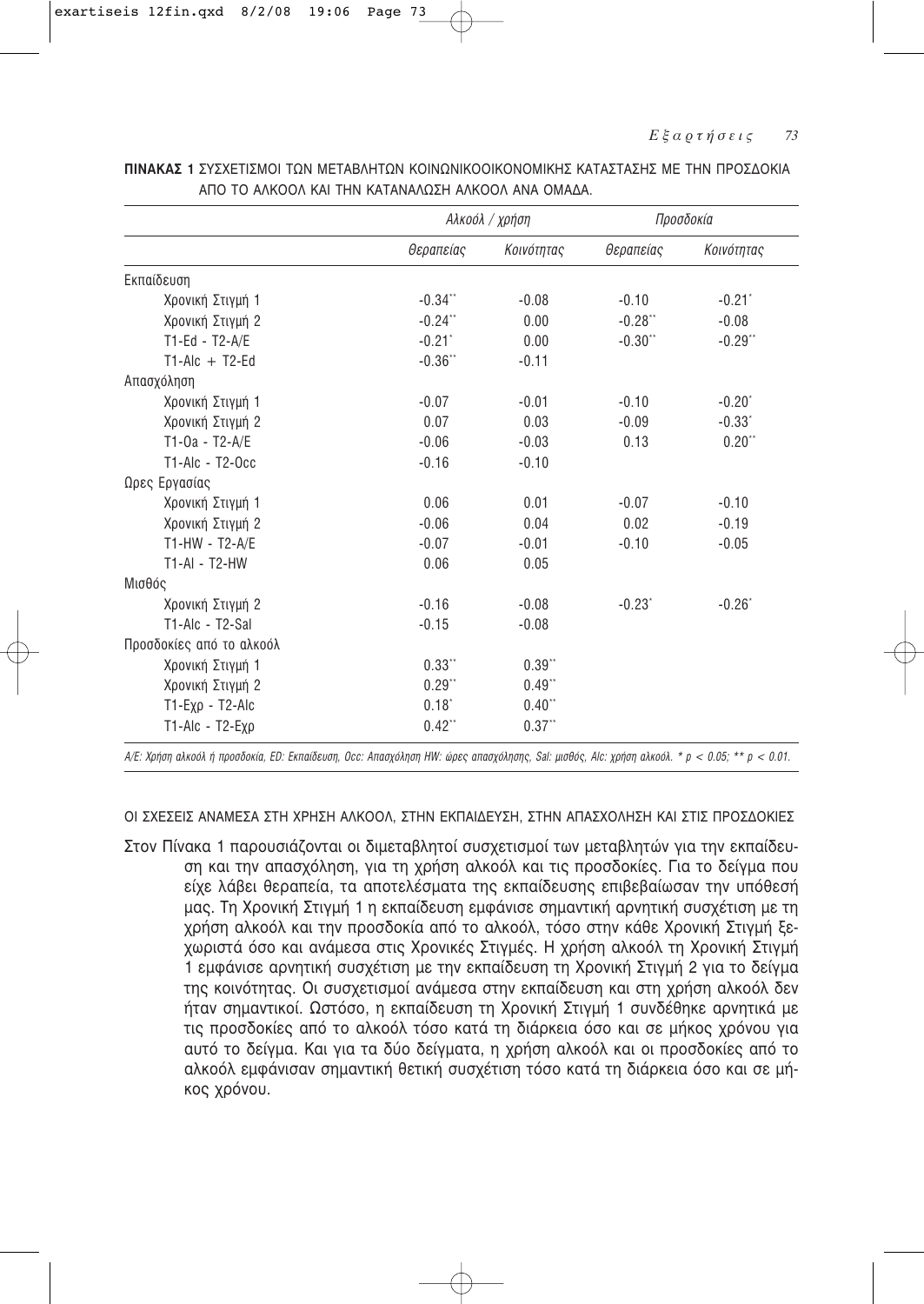### ΣΧΗΜΑ 1



Οι τιμές αποτελούν εκτιμητές ημιπαραμετρικών αναλύσεων πορείας. Οι τιμές αριστερά από την κάθετο αφορούν στο δείγμα που είχε *λάβει θεραπεία (n=100), ενώ οι τιμές δεξιά της καθέτου αφορούν στο δείγμα της κοινότητας (n=72). Για την απλοποίηση της παρου-Û›·Û˘ ÔÈ ÂӉȿÌÂÛÔÈ ¯ÚÔÓÈÎÔ› Û˘Û¯ÂÙÈÛÌÔ› Î·È ÔÈ ÂÎÙÈÌ‹ÛÂȘ ÛÊ¿ÏÌ·ÙÔ˜ ¤¯Ô˘Ó ·Ú·ÏËÊı›.* 

*\*p < 0.05; \*\* p < 0.01.* 

Aντίθετα με τις υποθέσεις μας, οι συσχετισμοί των μετρήσεων για την απασχόληση με τη χρήση αλκοόλ δεν ήταν σημαντικοί. Ο μισθός τη Χρονική Στιγμή 2 σχετίστηκε με τις προσδοκίες το ίδιο χρονικό διάστημα και για τα δύο δείγματα. Ωστόσο, το επίπεδο απασχόλησης εμφάνισε συσχέτιση με την προσδοκία από το αλκοόλ μόνο για το δείγμα της κοινότητας. Αυτά τα αποτελέσματα δείχνουν ότι οι παράγοντες της απασχόλησης μπορεί να σχετίζονται με την προσδοκία από το αλκοόλ, όμως δεν έχουν παράλληλο συσχετισμό με τη συμπεριφορά κατανάλωσης αλκοόλ των νεαρών ενηλίκων αυτής της ηλικιακής ομάδας.

## ΜΟΝΤΕΛΟ ΑΜΟΙΒΑΙΟΤΗΤΑΣ

- Οι αναλύσεις πορείας έγιναν με τη χρήση του EQS (Bentler & Wu 1995) πραγματοποιήθηκαν, με στόχο να ελεγχθεί η αμοιβαιότητα των επιδράσεων ανάμεσα στην εκπαίδευση, στην προσδοκία από το αλκοόλ και στη συμπεριφορά που σχετίζεται με την κατανάλωση αλκοόλ μέσα στο χρόνο. Δεν πραγματοποιήθηκαν αναλύσεις για τις μεταβλητές που αφορούσαν την απασχόληση, καθώς οι συσχετισμοί έδειξαν ότι δεν υπήρχαν σημαντικές σχέσεις με τη χρήση αλκοόλ σε κανένα δείγμα.
- Στο Σχήμα 1 παρουσιάζονται οι εκτιμήσεις του μοντέλου αμοιβαίας επίδρασης ξεχωριστά για τα δύο δείγματα. Για δείγμα που είχε λάβει θεραπεία, τόσο η εκπαίδευση όσο και η χρήση αλκοόλ τη Χρονική Στιγμή 1 εμφάνισαν μοναδικούς συσχετισμούς με τις προσδοκίες τη Χρονική Στιγμή 2, ενώ η κατανάλωση αλκοόλ τη Χρονική Στιγμή 1 εμφανίζει συσχέτιση με το εκπαιδευτικό επίπεδο τη Χρονική Στιγμή 2, η αμοιβαία επίδραση της επιρροής της εκπαίδευσης στη μετέπειτα χρήση αλκοόλ δεν ήταν σημαντική. Για το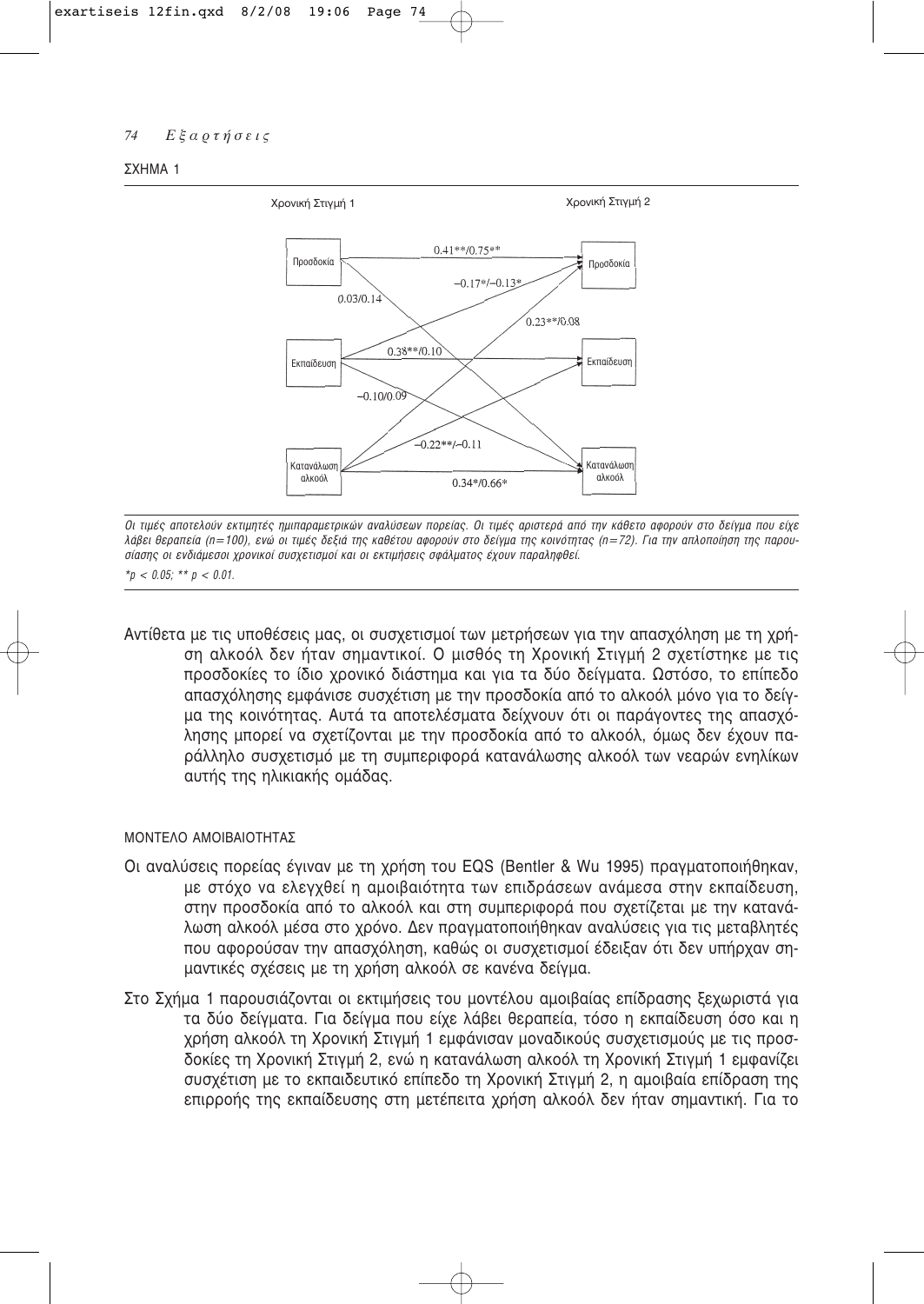δείγμα που είχε λάβει θεραπεία, η προσδοκία από το αλκοόλ δεν προέβλεπε τη μελλοντική χρήση αλκοόλ, ανεξάρτητα από την προηγούμενη κατανάλωση. Για το δείγμα της κοινότητας, μόνο η εκπαίδευση τη Χρονική Στιγμή 1 και η προσδοκία από το αλκοόλ τη Χρονική Στιγμή 2 σχετίζονταν.

# ΣΥΓΚΡΙΣΕΙΣ ΤΟΥ ΜΟΝΤΕΛΟΥ ΑΝΑ ΛΕΙΓΜΑ ΚΑΙ ΑΝΑΛΟΓΑ ΜΕ ΤΟ ΦΥΛΟ

- Χρησιμοποιήθηκε έλεγχος μη μεταβλητότητας (Hoyle & Smith 1994), για να συγκριθούν οι εκτιμήσεις των παραμέτρων για το δείγμα που είχε λάβει θεραπεία και το δείγμα της κοινότητας, καθώς και ανάμεσα στους άντρες και στις γυναίκες που συμμετέχουν. Ο έλεγχος αμεταβλητότητας περιλαμβάνει την εκτίμηση του μοντέλου ταυτόχρονα και για τις δύο ομάδες, με τον περιορισμό ότι οι εκτιμήσεις των παραμέτρων ήταν ίσες. Το περιορισμένο μοντέλο μπορεί στη συνέχεια να συγκριθεί με ένα μοντέλο δύο ομάδων χωρίς παρόμοιο περιορισμό χρησιμοποιώντας τον έλεγχο x². Εάν η διαφορά του x² είναι σημαντική ανάμεσα στα δύο μοντέλα, τότε αυτοί οι περιορισμοί όσον αφορά την ισότητα δεν είναι ακριβείς και οι εκτιμήσεις των παραμέτρων για τις δύο ομάδες διαφέρουν σημαντικά.
- Τα αποτελέσματα από τη σύγκριση των δύο δειγμάτων έδειξαν ότι οι εκτιμήσεις των παραμέτρων δεν ήταν ίσες ανάμεσα στις ομάδες [x<sup>2</sup> (8)=19.03, p < 0.05]. Ο έλεγχος των περιοριστικών παραμέτρων ξεχωριστά έδειξε ότι η παλινδρόμηση των προσδοκιών  $[x^{2} (1) = 8.13, p < 0.01]$  και η χρήση αλκοόλ  $[x^{2} (1) = 3.14, p < 0.05]$  ήταν σημαντικά υψηλότερές για το δείνμα της κοινότητας [προσδοκία: 0.75 (CS) και 0.41 (TS), Χρήση aλκοόλ: 0.66 (CS) και 0.34 (TS)]. Άρα, τα επίπεδα χρήσης αλκοόλ και οι προσδοκίες ήταν πιο σταθερές μέσα στο χρόνο για το δείγμα της κοινότητας από ό,τι για το δείγμα που είχε λάβει θεραπεία.
- Επιπλέον, ο έλεγχος αμεταβλητότητας χρησιμοποιήθηκε για να συγκριθούν οι εκτιμήσεις των παραμέτρων για τους άνδρες και τις γυναίκες. Τα αποτελέσματα αυτών των δοκιμών έδειξαν ότι οι σχέσεις ανάμεσα στις μεταβλητές της μελέτης δεν διέφεραν σημαντικά ανάμεσα στις ομάδες [x<sup>2</sup> (8)=14.29, NS], γεγονός που υποδηλώνει ότι οι εκτιμήσεις των παραμέτρων του μοντέλου είναι παρεμφερείς για τους άνδρες και τις γυναίκες.



#### ΣXHMA 2

*Οι τιμές αποτελούν εκτιμητές ημιπαραμετρικών αναλύσεων πορείας για το δείγμα που έχει λάβει θεραπεία (n = 100). \* p < 0.05; \*\* p < 0.01.* 

#### exartiseis 12fin.qxd 8/2/08 19:06 Page 75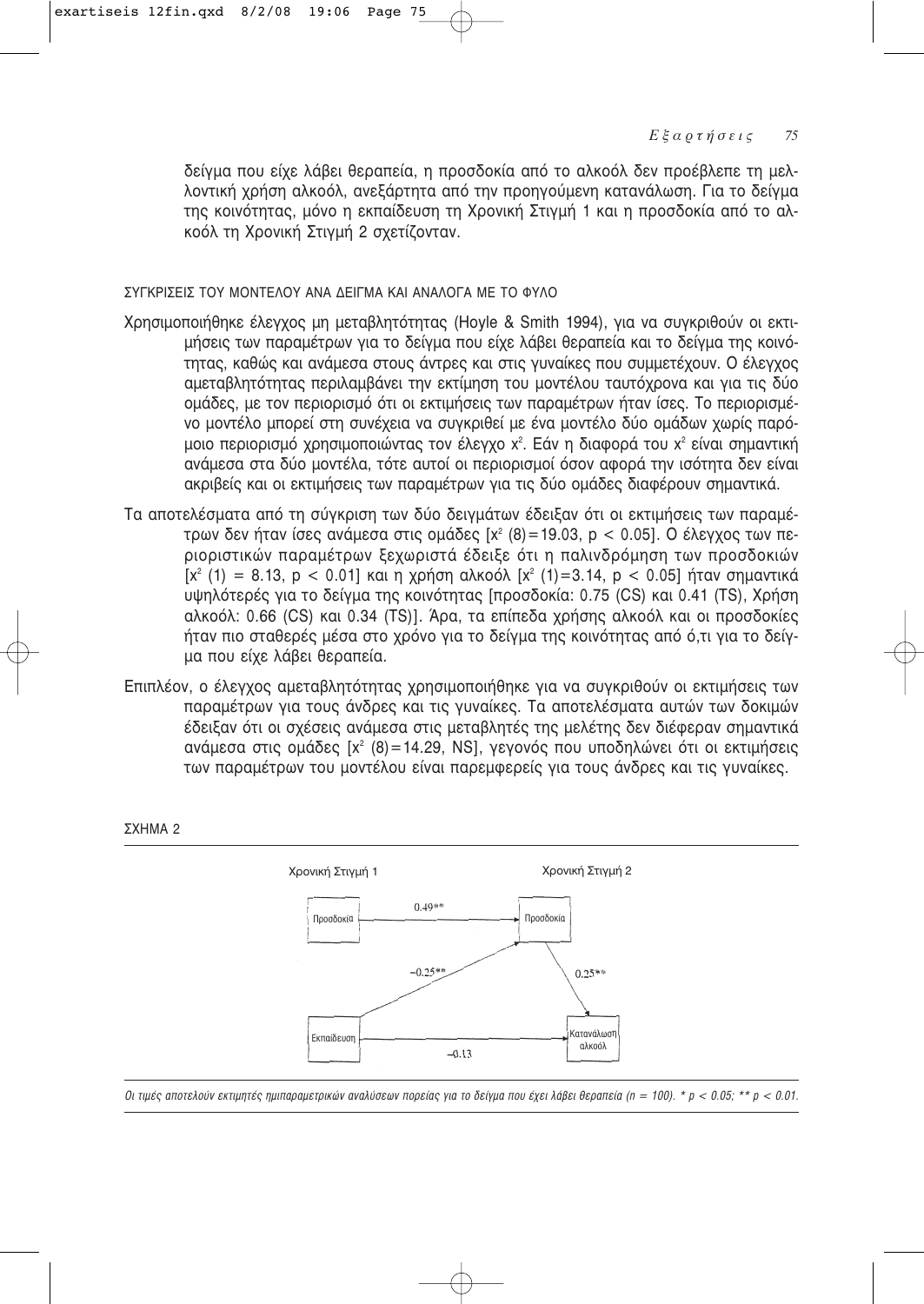ΟΙ ΕΠΙΠΤΩΣΕΙΣ ΤΗΣ ΠΡΟΣΔΟΚΙΑΣ ΣΤΗ ΣΧΕΣΗ ΕΚΠΑΙΔΕΥΣΗ-ΚΑΤΑΝΑΛΩΣΗ ΑΛΚΟΟΛ

- Τέλος, εκτιμήσαμε ένα μοντέλο διαμεσολάβησης, για να ελέγξουμε την υπόθεση εάν η εκπαίδευση επηρεάζει τη χρήση αλκοόλ μέσω της επίδρασης στις προσδοκίες από το αλ-Κοόλ. Αυτό το μοντέλο (Σχήμα 2) υποστηρίζει ότι η εκπαίδευση τη Χρονική Στιγμή 1 σχετίζεται άμεσα με τη χρήση αλκοόλ τη Χρονική Στιγμή 2 αλλά και με τις προσδοκίες τη Χρονική Στιγμή 2. Αυτό το μοντέλο υποστηρίζει επίσης ότι η σχέση της εκπαίδευσης με τις προσδοκίες τη Χρονική Στιγμή 2 είναι μοναδική, ανεξάρτητα από τις προσδοκίες της Χρονικής Στιγμής 1. Το μοντέλο διαμεσολάβησης ελέγχθηκε μόνο για το δείγμα που είχε λάβει θεραπεία, καθώς η εκπαίδευση τη Χρονική Στιγμή 1 και η κατανάλωση τη Χρονική Στιγμή 2 δεν εμφάνισαν σημαντική διμεταβλητή σχέση για το δείγμα της κοινότητας.
- Στο Σχήμα 2 παρουσιάζονται οι παράμετροι εκτίμησης για το μοντέλο διαμεσολάβησης. Όπως είχε υποτεθεί η εκπαίδευση εμφάνισε ιδιαίτερη αρνητική σχέση με τις προσδοκίες, και οι προσδοκίες εμφάνιζαν θετική σχέση με τη χρήση αλκοόλ. Η διαχρονική συσχέτιση εκπαίδευσης - κατανάλωσης μεταβλήθηκε από -0.21 (διμεταβλητή) σε -0.13. Το EQS παρέχει έναν έλεγχο Z της διαμεσολαβητικής (έμμεσης) επίδρασης της ανεξάρτητης μεταβλητής στην εξαρτημένη μέσω άλλων μεταβλητών στο μοντέλο. Στο μοντέλο που προτάθηκε, η έμμεση επίδραση της εκπαίδευσης στο αλκοόλ ήταν μέσω των προσδο- $KI\omega$ ν. Αυτός ο έλεγχος ήταν σημαντικός (Z=– 1.85, p < 0.05, μιας κατεύθυνσης), καθώς έδειξε ότι οι προσδοκίες από το αλκοόλ αποτέλεσε εν μέρει παράγοντα διαμεσολάβησης στη σχέση εκπαίδευσης-κατανάλωσης αλκοόλ για το δείγμα που είχε λάβει θεραπεία.

# ΣΥΖΗΤΗΣΗ

- Η παρούσα μελέτη διερεύνησε το βαθμό στον οποίο οι αλλαγές στους ρόλους εκπαίδευσης και απασχόλησης και η λειτουργικότητα στη νεαρή ενήλικη ζωή σχετίζονται με αλλαγές στην εμπλοκή με το αλκοόλ σε μια χρονική περίοδο διάρκειας δύο ετών. Ελέγξαμε ένα μοντέλο, όπου οι εκπαιδευτικές και οι εργασιακές επιδόσεις υποθέσαμε ότι είχαν αμοιβαίες μακροχρόνιες σχέσεις με τη συμπεριφορά που σχετίζεται με το αλκοόλ, καθώς και ένα μηχανισμό σύμφωνα με τον οποίο οι αλλαγές στη λειτουργικότητα μπορεί να επηρεάσουν την εμπλοκή με το αλκοόλ —αλλάζοντας την προσδοκώμενη ενίσχυση από τη χρήση αλκοόλ. Αυτά τα μοντέλα ελέγχθηκαν ξεχωριστά για ένα δείγμα που είχε στο παρελθόν λάβει θεραπεία και ένα δείγμα νεαρών ενηλίκων από την κοινότητα.
- Η υπόθεσή μας ότι η εκπαίδευση και η συμπεριφορά χρήσης αλκοόλ θα εμφάνιζαν συσχετισμό, υποστηρίχθηκε για το δείγμα που είχε λάβει θεραπεία αλλά όχι για το δείγμα της κοινότητας. Είχαμε υποθέσει ότι η εκπαίδευση θα είχε σημαντική επίδραση στην κατανάλωση αλκοόλ από τους νεαρούς ενήλικες με ιστορικό κατάχρησης αλκοόλ. Για αυτά τα άτομα, η ακαδημαϊκή πρόοδος είναι πιο πιθανό να αντανακλά αλλαγές στο επίπεδο της κοινωνικής μάθησης η οποία ενισχύει την έκθεση σε μια ομάδα ομοτίμων με μεγαλύτερη ποικιλομορφία, αυξάνει το επίκεντρο των μελλοντικών παραγόντων ενίσχυσης ή τη διαθεσιμότητα άλλων παραγόντων ενίσχυσης. Αυτές οι αλλαγές λοιπόν, θα επέφεραν ακόμη μεγαλύτερες επιρροές μέσα στο χρόνο για το δείγμα που είχε λάβει θεραπεία. Επίσης για το δείγμα που είχε λάβει θεραπεία, τα αποτελέσματα σε ακαδημαϊκές επιδόσεις κατά την πρώτη αξιολόγηση ήταν σημαντικά χαμηλότερα,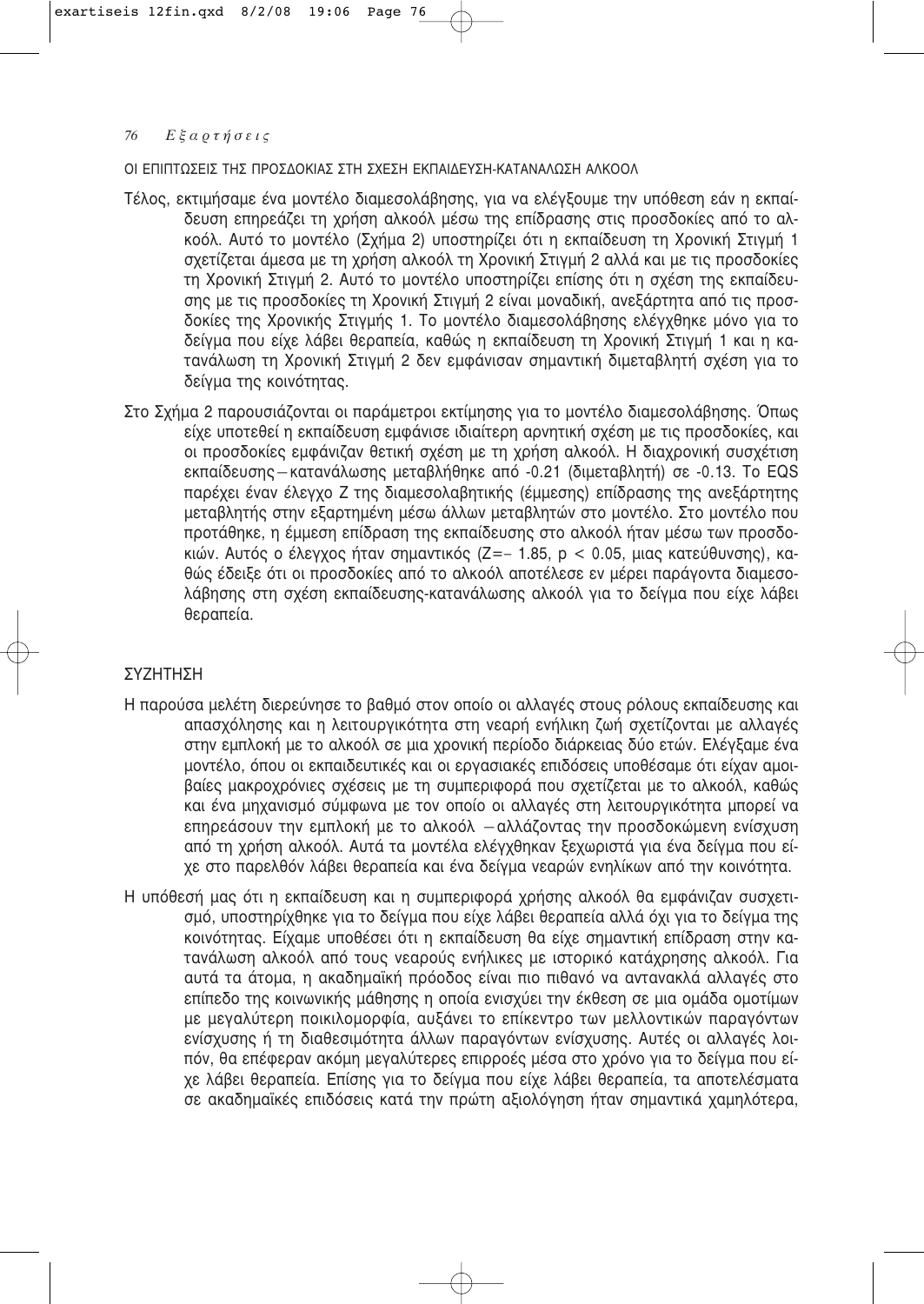exartiseis  $12fin.qxd$   $8/2/08$   $19:06$  Page

όταν ο μέσος όρος ηλικίας ήταν τα 22 έτη. Αυτό μπορεί να αντανακλά την επίδραση της κατάχρησης ουσιών κατά τη διάρκεια σημαντικών περιόδων ανάπτυξης, όπως είναι η φοίτηση ή η ολοκλήρωση του κολεγίου. Το γεγονός ότι η κατανάλωση αλκοόλ είχε μια μοναδική και σταθερή σχέση με τη μετέπειτα εκπαίδευση έδειξε ότι για το δείγμα που είχε λάβει θεραπεία, η συνέχιση της σοβαρής χρήσης αλκοόλ κατά τη διάρκεια της ηλικίας των 20 ετών, ασκούσε διαρκή επίδραση στις ακαδημαϊκές επιδόσεις. Ωστόσο, για το δείγμα της κοινότητας που έκανε χρήση αλκοόλ σε σημαντικά χαμηλά επίπεδα, η κατανάλωση αλκοόλ δεν συνδεόταν με τη συνέχιση της εκπαίδευσης κατά τη διάρκεια αυτής της περιόδου ανάπτυξης.

- Αντίθετα με τις υποθέσεις μας, οι μεταβλητές για την απασχόληση δεν σχετίζονταν με τη συμπεριφορά χρήσης αλκοόλ για καμία από τις ομάδες που βρίσκονταν στα μέσα της δεκαετίας των 20 ετών. Προηγούμενες έρευνες δεν έχουν δείξει με συνέπεια τη σχέση ανάμεσα στην απασχόληση και τη χρήση αλκοόλ κατά τη διάρκεια της νεαρής ενήλικης ζωής (π.χ. Heien & Pittman 1989; Rice 1993; Heien 1996; Gotham et al. 1997). Μια μετα-ανάλυση της εργασιακής κατάστασης σε σχέση με τη συμπεριφορά κατανάλωσης αλκοόλ κατέληξε στο συμπέρασμα ότι αυτή η σχέση είναι πολύπλοκη και μπορεί να ποικίλλει κατά τη διάρκεια της ζωής (Temple et al. 1991).
- Η περίοδος ανάπτυξης που εξετάστηκε σε αυτή τη μελέτη, για το διάστημα 20-25 ετών, χαρακτηρίζεται από τη μετάβαση από τον εκπαιδευτικό στον επαγγελματικό χώρο. Το γεγονός ότι η εκπαίδευση και η κατανάλωση αλκοόλ εμφάνισαν συσχέτιση ενώ η απασχόληση και η κατανάλωση αλκοόλ όχι, είναι πιθανό να αντανακλά το ότι οι εκπαιδευτικές επιδόσεις συχνά προηγούνται και επηρεάζουν τις μετέπειτα επαγγελματικές. Η περίοδος αξιολόγησης αυτής της μελέτης μπορεί να μην επαρκεί, έτσι ώστε να προκύπτει η μεταβλητότητα των επαγγελματικών επιδόσεων. Έρευνες (Mullahy & Sindelar 1994) έχουν εξετάσει την υπόθεση ότι οι συσχετισμοί κατανάλωσης αλκοόλ και απασχόλησης οφείλονται σε προηγούμενο συσχετισμό κατανάλωσης αλκοόλ και εκπαίδευσης. Ενδεχομένως, η σχέση κατανάλωσης αλκοόλ και ακαδημαϊκών επιδόσεων φαίνεται εδώ να οδηγεί σε συσχέτιση της κατανάλωσης αλκοόλ και της απασχόλησης στο μέλλον.
- Μια άλλη πιθανότητα είναι οι επαγγελματικές κατηγορίες, όπως ορίζονται από τον Hollingshead (1965), να μην είναι αρκετά λεπτομερείς ή να έχουν μια άμεση γραμμική σχέση με τη χρήση αλκοόλ και την κοινωνική ενίσχυση για χρήση. Κάποια επαγγέλματα, που κατατάσσονται υψηλότερα στην κλίμακα του Hollingshead, ίσως είναι πιο «πρόσφορα» (να ενισχύουν περισσότερο) κατανάλωση αλκοόλ από ό,τι άλλα, είτε με την κοινωνική αποδοχή του αλκοόλ είτε μέσω της μειωμένης ενίσχυσης των εναλλακτικών τρόπων. Μελλοντικές μελέτες μπορούν να διερευνήσουν αυτή την πιθανότητα με συγκριτικές αντιπαραθέσεις της προσδοκίας από το αλκοόλ και της κατανάλωσης σε διάφορα επαγγέλματα.
- Η σχέση ανάμεσα στις παλαιότερες ακαδημαϊκές επιδόσεις και στη μελλοντική κατανάλωση αλκοόλ επηρεάστηκε από την προσδοκία από τη χρήση αλκοόλ. Αυτό υποστηρίζει μία από τις βασικές θέσεις της μελέτης: ότι η συνεχιζόμενη εκπαίδευση επηρεάζει έμμεσα ή άμεσα την αναμενόμενη ενίσχυση από το αλκοόλ, κάτι που επιδρά στις μελλοντικές αποφάσεις σχετικά με τη χρήση αλκοόλ. Υπάρχουν αρκετοί τρόποι με τους οποίους μπορεί να εκδηλωθεί αυτή η επίδραση. Η εμπλοκή με την εκπαίδευση είναι πιθανόν τελικά να μειώνει την έκθεση στις κοινωνικές επιδράσεις οι οποίες ενισχύουν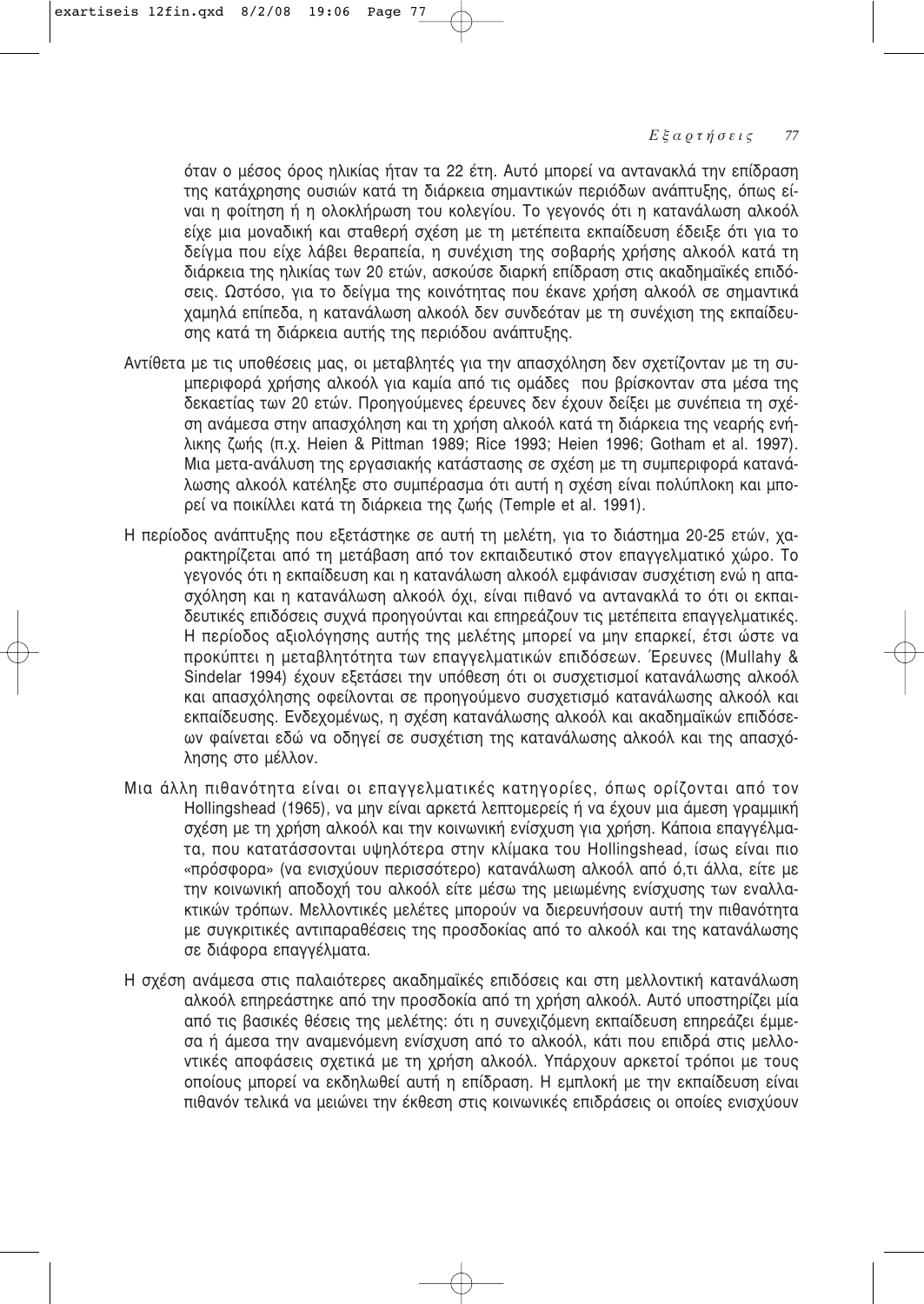τη χρήση αλκοόλ, όπως προτείνει ο Kandel στη θεωρία του για τη συμβατότητα των ρόλων (Kandel 1980). Αυτό μπορεί να συμβεί είτε με τη μείωση της παρέας με ομοτίμους που κάνουν σοβαρή κατανάλωση αλκοόλ και τον περιορισμό των πιθανοτήτων σοβαρής κατανάλωσης αλκοόλ αλλά και των σοβαρών κοινωνικών επιπτώσεων της σοβαρής χρήσης αλκοόλ, καθώς συνεχίζεται η εκπαίδευση. Εναλλακτικά, καθώς οι νέοι εξακολουθούν τις ακαδημαϊκές τους προσπάθειες, άλλοι ενισχυτικοί παράγοντες ίσως γίνουν πιο πολύτιμοι ή απαραίτητοι, όπως για παράδειγμα ο καλός μισθός, οι αυξημένοι υλικοί πόροι, τα αυξημένα οφέλη και ευκαιρίες για επιπλέον εκπαιδευτική και επαγγελματική ανάπτυξη. Όλοι ή οποιοσδήποτε από αυτούς τους παράγοντες μπορούν να περιορίσουν την ενισχυτική δράση του αλκοόλ στη νεαρή ενήλικη ζωή.

# ΠΕΡΙΟΡΙΣΜΟΙ ΚΑΙ ΠΡΟΤΑΣΕΙΣ ΓΙΑ ΤΟ ΜΕΛΛΟΝ

- Αν και η μελέτη αυτή είναι διαχρονική, μόνο οι μετρήσεις από δύο Χρονικές Στιγμές εντάχθηκαν σ'αυτή. Οι υποθέσεις διαμεσολάβησης ιδανικά ελέγχονται σε τρεις Χρονικές Στιγμές, γεγονός που επιτρέπει την ύπαρξη ενός χρονικού διαστήματος ανάμεσα στην ανεξάρτητη μεταβλητή και στο διαμεσολαβητή, καθώς επίσης και ανάμεσα στο διαμεσολαβητή και στο κριτήριο. Στην παρούσα μελέτη τόσο οι προσδοκίες όσο και η συμπεριφορά που σχετίζεται με το αλκοόλ ελέγχονται στο ίδιο follow-up. Αν και αυτό αποτελεί περιορισμό της μελέτης αυτής, δεν πιστεύουμε ότι μεταβάλλει την ερμηνεία της βασικής μας υπόθεσης, ότι η σχέση της εκπαίδευσης με τη μελλοντική χρήση αλκοόλ ερμηνεύεται από την προσδοκία από το αλκοόλ. Μελλοντικές έρευνες είναι απαραίτητες, οι οποίες θα περιλαμβάνουν σημαντικά στοιχεία από την ανάπτυξη στην τρίτη δεκαετία του ατόμου, για να ελεγχθεί εάν οι προσδοκίες ερμηνεύουν τη σχέση της εκπαίδευσης με τη χρήση αλκοόλ κατά τη διάρκεια αυτής της περιόδου που είναι επικίνδυνη για σοβαρή κατανάλωση και προβλήματα από το αλκοόλ.
- Οι αναλύσεις πορείας έδειξαν ότι οι προσδοκίες από το αλκοόλ, αν και εμφάνισαν συσχέτιση με τη μελλοντική κατανάλωση αλκοόλ, δεν εμφάνισαν άμεση σχέση με την κατανάλωση αλκοόλ ανεξάρτητα από την αυτοπαλινδρόμηση της κατανάλωσης αλκοόλ. Προηγούμενες μελέτες με εφήβους από δείγμα της κοινότητας έχουν βρει σημαντικούς, μοναδικούς συσχετισμούς ανάμεσα στην προσδοκία και στην κατανάλωση μέσα στο χρόνο (Smith et al. 1995). Ωστόσο, η σχέση ανάμεσα στις προσδοκίες και στην κατανάλωση αλκοόλ σε μελλοντική περίοδο ανάπτυξης, όταν τόσο η κατανάλωση αλκοόλ όσο και οι προσδοκίες από το αλκοόλ έχουν ήδη καθιερωθεί, παραμένει ασαφής. Ενώ οι περισσότεροι ερευνητές της γνωσιακής-κοινωνικής πτυχής της χρήσης αλκοόλ (π.χ. Sher et al. 1996; Goldman et al. 1999) υποθέτουν ότι οι προσδοκίες παίζουν σημαντικό ρόλο στη διατήρηση της κατανάλωσης ουσιών στην ενήλικη ζωή, καμιά μελέτη δεν έχει παρουσιάσει τις καλύτερες Χρονικές Στιγμές ή διαστήματα αξιολόγησης κατά τη διερεύνηση της κατανάλωσης αλκοόλ για το διάστημα ανάμεσα στα 20 και 30 έτη. Η χρονική περίοδος των αξιολογήσεων μπορεί να επηρεάσει το βαθμό στον οποίο οι προσδοκίες επιδρούν στις προηγούμενες επιδράσεις της κατανάλωσης. Με μεναλύτερα διαστήματα μετρήσεων (3 ή περισσότερα χρόνια), οι προσδοκίες δείχνουν να έχουν μια έντονη μακροχρόνια επίδραση στη συμπεριφορά που αφορά την κατανάλωση αλκοόλ, ενώ σε συντομότερα διαστήματα υψηλότερο επίπεδο της διακύμανσης της κατανάλωσης αλκοόλ εξηνείται από την επίδραση της αυτοπαλινδρόμησης στην προηγούμενη κατανάλωση αλκοόλ. Αυτή η μελέτη σχεδιάστηκε με στόχο να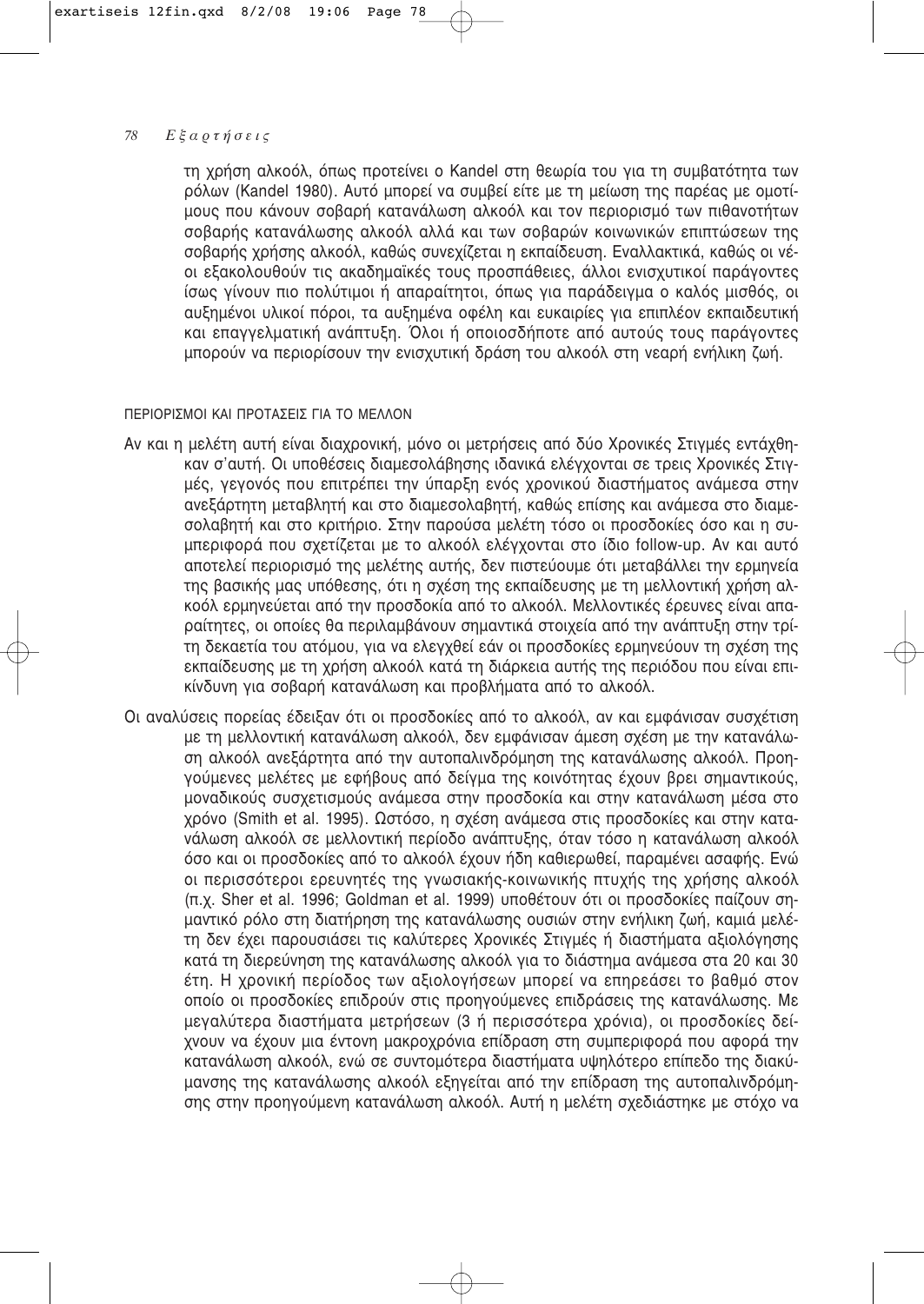εστιάσει σε μια περίοδο ανάπτυξης κατά την οποία πολλοί νεαροί ενήλικες αρχίζουν να αλλάζουν τους ρόλους της ζωής τους (ολοκληρώνουν την εκπαίδευσή τους, εντάσσονται στον εργασιακό χώρο, αναλαμβάνουν πλήρως την οικονομική ευθύνη για τη ζωή τους) και αλλάζουν τη συμπεριφορά που σχετίζεται με τη χρήση ουσιών (Gotham et al. 1997). Ωστόσο, η χαμηλή διακύμανση στο επίπεδο της απασχόλησης (< 10% στις δύο κυριότερες επαγγελματικές κατηγορίες) υποδηλώνει ότι οι μελλοντικές μελέτες θα πρέπει να συμπεριλάβουν μεταγενέστερες ή μεγαλύτερες περιόδους της μετάβασης στην απασχόληση, έτσι ώστε να αξιολογηθεί πληρέστερα ο συσχετισμός ανάμεσα στην απασχόληση και στην εμπλοκή με το αλκοόλ. Επιπλέον, έρευνες χρειάζονται για να ελεγχθεί εάν η μη σημαντική σχέση ανάμεσα στην απασχόληση και στην κατανάλωση αλκοόλ αποτελεί αποτέλεσμα της περιόδου ανάπτυξης που αξιολογήθηκε από αυτή τη μελέτη. Όπως αναφέρθηκε νωρίτερα, μπορεί οι συσχετισμοί ανάμεσα στην εκπαίδευση και στην κατανάλωση αλκοόλ που εντοπίστηκαν να αποτελούν παράγοντα πρόβλεψης για μελλοντική σύνδεση ανάμεσα στην απασχόληση και στην κατανάλωση αλκοόλ.

- Οι ακαδημαϊκές επιδόσεις κατά τη διάρκεια της δεκαετίας των 20 ετών βρέθηκε ότι σχετίζονται με τη χρήση αλκοόλ και τις προσδοκίες από το αλκοόλ σε δείγμα που είχε λάβει θεραπεία στο παρελθόν. Υποθέτουμε ότι οι προσδοκίες είναι ένας μηχανισμός με τον οποίο η εκπαίδευση επηρεάζει την εμπλοκή με το αλκοόλ. Ωστόσο, δεν έχουμε συγκρίνει τις διαφορετικές διαδικασίες μέσω των οποίων μπορεί να συμβούν (π.χ. αλλαγές κοινωνικού περιεχομένου, έκθεση στο αλκοόλ ή διαθεσιμότητα άλλων παραγό-Vτων ενίσχυσης). Μελλοντικές μελέτες οι οποίες θα συμπεριλάβουν μετρήσεις όπως τα χαρακτηριστικά κοινωνικής στήριξης ή η διαθεσιμότητα άλλων παραγόντων ενίσχυσης από την κατανάλωση αλκοόλ, θα μπορούσαν πιο άμεσα να αξιολογήσουν εάν αποτελεί μηχανισμό μέσω του οποίου η εκπαίδευση επιδρά στις προσδοκίες από το αλκοόλ.
- Επιπλέον, η μεταβλητή της εκπαίδευσης που μετρήθηκε σε αυτή τη μελέτη εστιάζει στις επιδόσεις και στα εκπαιδευτικά σχέδια. Μελλοντικές έρευνες μπορούν να αξιολογήσουν τις ιδιαίτερες πτυχές στις εκπαιδευτικές διαδικασίες (εγγραφή, επίπεδο της δέσμευσης με την εκπαίδευση, διαμονή στην πανεπιστημιακή εστία), καθώς και η πολύπλοκη αμφίδρομη αλληλεπίδραση ανάμεσα στην εκπαιδευτική και την επαγγελματική κατάσταση.
- Αρκετές μελέτες για τις προσδοκίες από το αλκοόλ έχουν ελέγξει τις προσδοκίες ως παράγοντα πρόβλεψης της συμπεριφοράς που σχετίζεται με τη χρήση αλκοόλ ανεξάρτητα από τις δημογραφικές μεταβλητές ή τις μεταβλητές που σχετίζονται με το ιστορικό, όπως είναι η εκπαίδευση και η απασχόληση (Christiansen & Goldman 1983; Brown 1985; Thombs 1991). Οι προσδοκίες έχουν επίσης μελετηθεί ως διαμεσολαβητής της σχέσης ανάμεσα στους ρόλους ζωής και στην εμπλοκή με το αλκοόλ (Gotham et al. 1997). Αυτή η μελέτη είναι η πρώτη που διερευνά με περισσότερες λεπτομέρειες τη διαδοχική και αμοιβαία σχέση ανάμεσα στις προσδοκίες από το αλκοόλ και στις μεταβλητές στη νεαρή ενήλικη ζωή. Έτσι, προτείνουμε δύο γενικές υποθέσεις αναφορικά με τους μηχανισμούς μέσω των οποίων η εκπαίδευση μπορεί να επηρεάζει τις προσδοκίες από το αλκοόλ μέσα στο χρόνο. Επιπλέον, χρειάζεται να γίνουν μελέτες για να διερευνηθεί εάν υψηλότερα επίπεδα ακαδημαϊκών επιδόσεων επηρεάζουν τη μάθηση που σχετίζεται με το αλκοόλ μέσω αυξημένων ευκαιριών για ενίσχυση από άλ-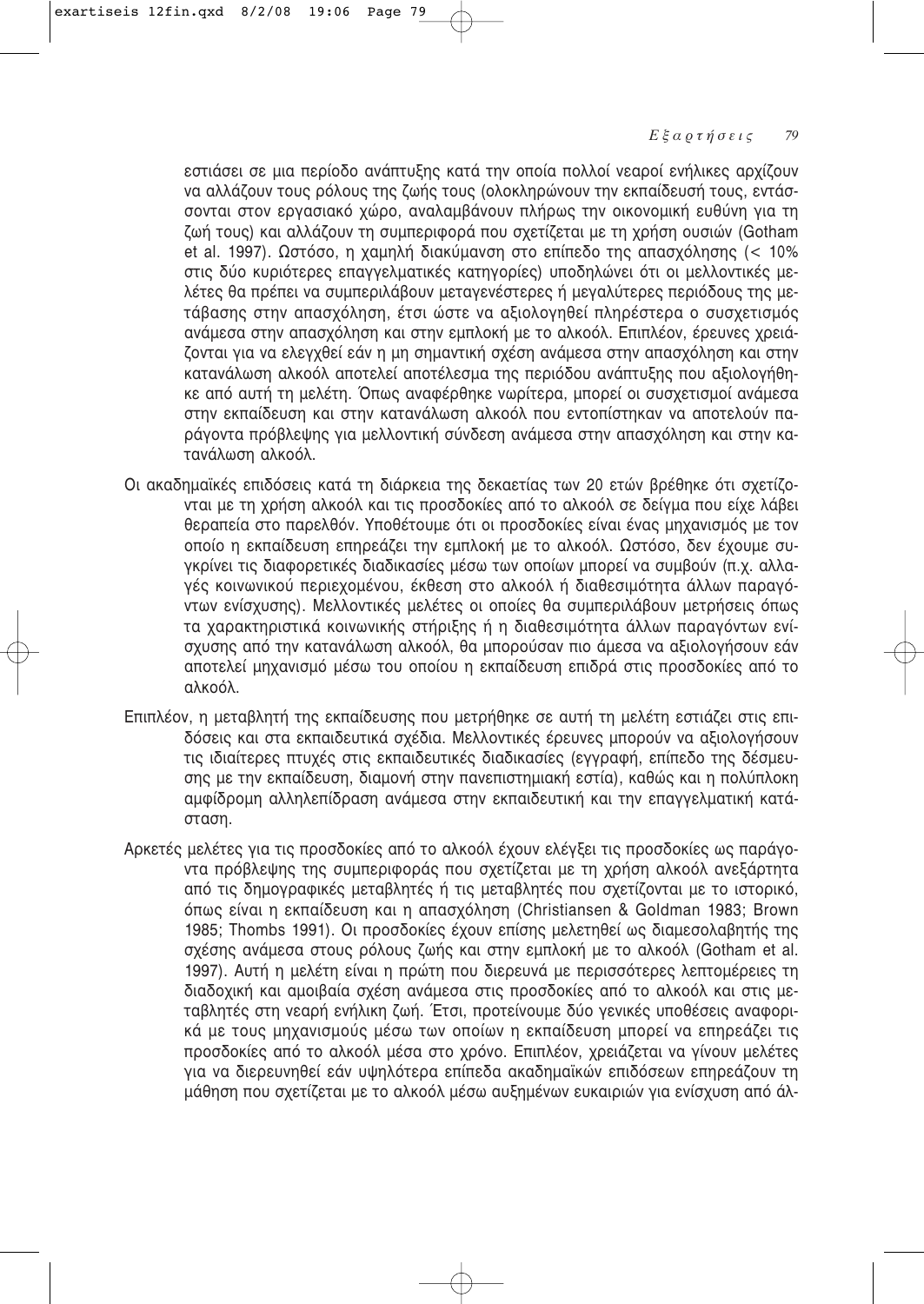#### $\overline{80}$ Εξαρτήσεις

λους παράγοντες εκτός από το αλκοόλ, με αλλαγές στο κοινωνικό περιβάλλον οι οποίες μεταβάλλουν την έκθεση στο αλκοόλ και τη σχετιζόμενη ενίσχυση, ή με κάποιον άλλο μηχανισμό.

# ΕΥΧΑΡΙΣΤΙΕΣ

Αυτή η έρευνα χρηματοδοτήθηκε από το Εθνικό Ινστιτούτο για την Κατάχρηση Αλκοόλ και τον Αλκοολισμό (NIAAA) αριθμοί επιχορηγήσεων AA0703 και AA12171 προς τη Sandra A. Brown.

# Παραπομπές

- American Psychiatric Association (APA) (1987) Diagnostic and Statistical Manual of Mental Disorders, 3rd edn, rev. Washington DC: APA.
- Bachman, J. G., Wadsworth, K. N., O'Malley, P. M., Schulenberg, J. & Johnston, L. D. (1997) Marriage, divorce, and parenthood during the transition to young adulthood: Impacts on drug use and abuse. In: Schulenberg, J., Maggs J. L. & Hyrrelmann, K., eds. Health Risks and Developmental Transitions During Adolescents, pp. 246-279. New York: Cambridge University Press.
- Bentler, P. M. (1990) Comparative fit indices in structural models. Psychological Bulletin, 107, 238-246.
- Bentler, P. M. & Wu, E. J. C. (1995) EQS for Windows Users Guide. Encino, CA: Multivariate Software, Inc.
- Brown, S. A. (1985) Expectancies versus background in the prediction of college drinking practices. Journal of Consulting and Clinical Psychology, 53, 123-130.
- Brown, S. A., Goldman, M. S., Inn, A. & Anderson, L. R. (1980) Expectations of reinforcement from alcohol: their domain and relation to drinking patterns. Journal of Consulting and Clinical Psychology, 43, 419-426.
- Brown, S. A., Myers, M. G., Lippke, L. F., Stewart, D. G., Tapert, S. F. & Vik, P. W. (1998) Psychometric validation of the customary drinking and drug use record (CDDR): a measure of adolescent alcohol and drug involvement. Journal of Studies on Alcohol, 59, 427-439.
- Brown, S. A., Myers, M. G., Mott, M. A. & Vik, P. W. (1994) Correlates of success following treatment for adolescent substance abuse. Applied and Preventive Psychology, 3, 61-73.
- Brown, S. A., Tapert, S. F., Granholm, E. & Delis, D. C. (2000) Neurocognitive functioning of adolescents: effects of protracted alcohol use. Alcoholism: Clinical and Experimental Research, 24, 164-171.
- Christiansen, B. A. & Goldman, M. S. (1983) Alcohol-related expectancies versus demographic/background variables in the prediction of adolescent drinking. Journal of Consulting and Clinical Psychology, 51, 249-257.
- Christiansen, B. A., Smith, G. T., Roehling, P. V. & Goldman, M. S. (1989) Using alcohol expectancies to predict adolescent drinking behavior after one year. Journal of Consulting and Clinical Psychology, 57, 93-99.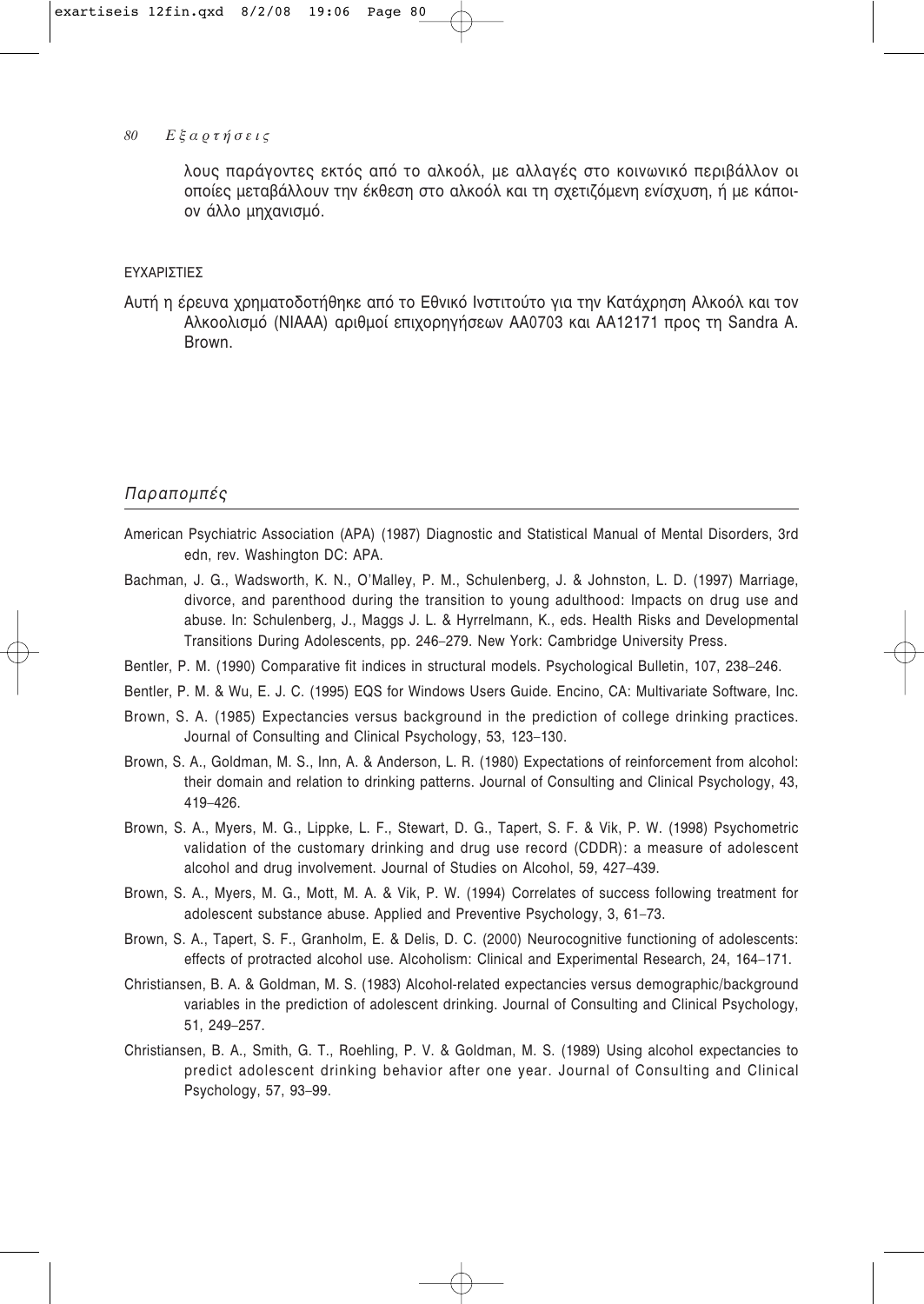- Connors, G. J., Tarbox, A. R. & Faillace, L. A. (1993) Changes in alcohol expectancies and drinking behavior among treated problem drinkers. Journal of Studies on Alcohol, 54, 676– 683.
- Crum, R. M., Ensminger, M. E., Ro, M. J. & McCord, J. (1998) The association of educational achievement and school dropout with risk of alcoholism: a twenty-five-year prospective study of inner-city children. Journal of Studies on Alcohol, 59, 318–326.
- Droomers, M., Schrijvers, C. T. M., Stronks, K., van de Mheen, D. & Mackenbach, J. P. (1999) Educational differences in excessive alcohol consumption: the role of psychosocial and material stressors. Preventive Medicine: an International Journal of Devoted to Practice and Theory, 29, 1–10.
- Frank, S. J., Jacobson, S. & Tuer, M. (1990) Psychological predictors of young adults' drinking behaviors. Journal of Personality Social Psychology, 59, 770–780.
- Goldman, M. S., Darkes, J. & Del Boca, F. K. (1999) Expectancy mediation of biopsychosocial risk for alcohol use and alcoholism. In: Irving Kirsch, E., ed. How Expectancies Shape Experience, pp. 233–262. Washington, DC: American Psychological Association.
- Goldman, M. S., Greenbaum, P. E. & Darkes, J. (1997) A confirmatory test of hierarchical expectancy structure and predictive power: discriminant validation of the Alcohol Expectancy Questionnaire. Psychological Assessment, 9, 145–157.
- Gotham, H. J., Sher, K. J. & Wood, P. K. (1997) Predicting stability and change in frequency of intoxication from the college years to beyond: individual-difference and role transition variables. Journal of Abnormal Psychology, 106, 619–629.
- Heien, D. (1996) The relationship between alcohol consumption and earnings. Journal of Studies on Alcohol, 57, 536–542.
- Heien, D. M. & Pittman, D. J. (1989) The economic cost of alcohol abuse: an assessment of current methods and estimates. Journal of Studies on Alcohol, 50, 567–579.
- Henderson, M. J., Goldman, M. S., Coovert, M. D. & Carnevalla, N. (1994) Covariance structure models of expectancy. Journal of Studies on Alcohol, 55, 315–326.
- Hollingshead, A. B. (1965) Two-Factor Index of Social Position. New Haven, CT: Yale University Press.
- Hoyle, R. H. & Smith, G. T. (1994) Formulating clinical research hypotheses as structural equation models: a conceptual overview. Journal of Consulting and Clinical Psychology, 62, 429–440.
- Jessor, R. & Jessor, S. (1977) Problem Behavior and Psychosocial Development: a Longitudinal Study. New York: Academic Press.
- Johnston, L. D., O'Malley, P. M. & Bachman, J. G. (1999) Drug trends in 1999 are mixed. Ann Arbor, MI [WWW document]. URL http://www monitoringthefuture org (accessed 9/1/00). University of Michigan News and Information Services.
- Jones, B. T. & McMahon, J. (1994) Negative alcohol expectancy predicts post-treatment abstinence survivorship: the whether, when and why of relapse to a first drink. Addiction, 89, 1653–1665.
- Kandel, D. B. (1980) Drug and drinking behavior among youth. Annual Review of Sociology, 6, 235–285.
- Mullahy, J. & Sindelar, J. L. (1994) Alcoholism and income: the role of indirect effects. Milbank Quarterly, 72, 359–375.
- National Institute on Alcohol Abuse and Alcoholism (NIAAA) (1987) Alcohol and Health: Sixth Special Report to the US Congress. Washington, DC: Government Printing Office.
- Rice, D. P. (1993) The economic cost of alcohol abuse and alcohol dependence. Alcohol Health and Research World, 17, 10–11.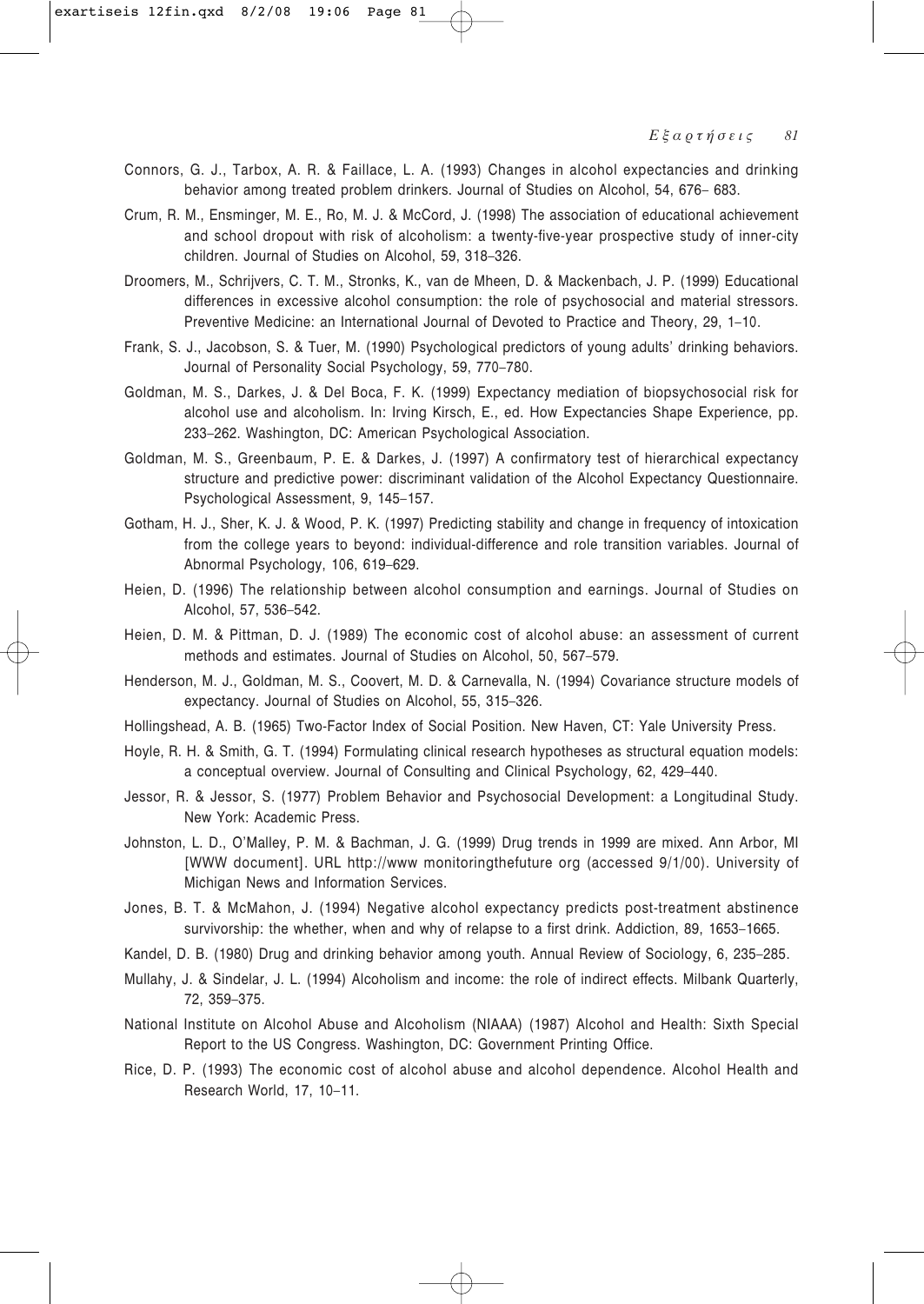- Sher, K. J., Wood, M. D., Wood, P. K. & Raskin, G. (1996) Alcohol outcome expectancies and alcohol use: a latent variable cross-lagged panel study. Journal of Abnormal Psychology, 105, 561–574.
- Smith, G. T., Goldman, M. S., Greenbaum, P. E. & Christiansen, B. A. (1995) Expectancy for social facilitation from drinking: the divergent paths of high-expectancy and low-expectancy adolescents. Journal of Abnormal Psychology, 104, 32–40.
- Tapert, S. F. & Brown, S. A. (1999) Neuropsychological correlates of adolescent substance abuse: fouryear outcomes. Journal of the International Neuropsychological Society, 5, 481–493.
- Temple, M. T., Fillmore, K. M., Hartka, E., Johnstone, B. M. & Leino, E. V. (1991) A meta-analysis of change in marital and employment status as predictors of alcohol consumption on a typical occasion. British Journal of Addiction, 86, 1269–1281.
- Thombs, D. L. (1991) Expectancies versus demographics in discriminating between college drinkers: implications for alcohol abuse prevention. Health Education Research, 6, 491–495.
- Vuchinich, R. E. & Tucker, J. A. (1988) Contributions from behavioral theories of choice to an analysis of alcohol abuse. Journal of Abnormal Psychology, 97, 181–195.
- Williams, C. W. & Wynder, E. L. (1993) A child health report card: 1992. Preventative Medicine, 22, 604–628.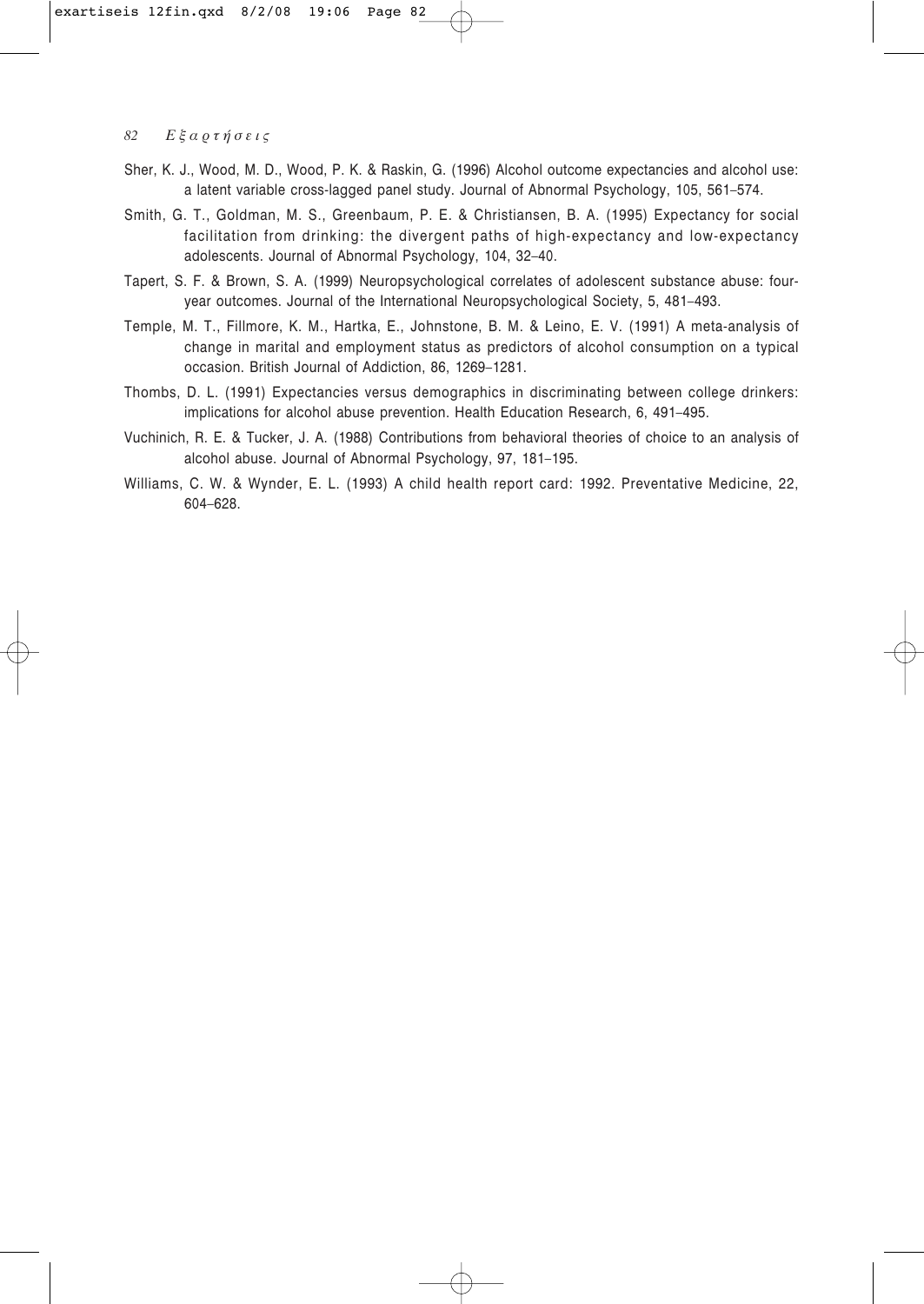*Ε ξ α ρ τ ή σ ε ι ς , τεύχος 12, 2007*

# ΔΕΙΚΤΗΣ Η ΔΙΑΜΕΣΟΛΑΒΗΤΗΣ: ΟΙ ΕΠΙΔΡΑΣΕΙΣ ΤΗΣ ΧΡΗΣΗΣ ΟΥΣΙΩΝ ΚΑΤΑ ΤΗ ΔΙΑΡΚΕΙΑ ΤΗΣ ΕΦΗΒΕΙΑΣ ΣΤΙΣ ΕΚΠΑΙΔΕΥΤΙΚΕΣ ΕΠΙΔΟΣΕΙΣ ΣΤΗ ΝΕΑΡΗ ΕΝΗΛΙΚΗ ΖΩΗ\*

KEVIN M. KING\*\*, BARBARA T. MEEHAN, RYAN S. TRIM & LAURIE CHASSIN ARIZONA STATE UNIVERSITY, TEMPE, ARIZONA, USA

*Μετάφραση* ΓΕΩΡΓΙΑ ΧΡΙΣΤΟΦΙΛΗ *Translation* GEORGIA CHRISTOFILI

Περίληψη

- Στόχοι: Ελέγξαμε τις επιδράσεις από τη χρήση ουσιών κατά τη διάρκεια της εφηβείας στη φοίτηση και την ολοκλήρωση των πανεπιστημιακών σπουδών στη νεαρή ενήλικη ζωή, όσον αφορά τους παράγοντες κινδύνου που επηρεάζουν τη χρήση ουσιών και σχετίζονται με τη συμπεριφορά και την οικογένεια.
- Σχεδιασμός, χώρος και συμμετέχοντες: Τα στοιχεία συγκεντρώθηκαν σε βάθος χρόνου από παιδιά αλκοολικών (248) στην κοινότητα και από μια όμοιων χαρακτηριστικών ομάδα ελέγχου (206) κατά τη διάρκεια τριών αξιολογήσεων στην εφηβεία (μ<sub>age</sub>=13-15), ενώ πραγματοποιήθηκε μακροχρόνιο follow-up στη νεαρή ενήλικη ζωή (μ<sub>age</sub>=25).
- Μετρήσεις: Η φοίτηση στο πανεπιστήμιο και ο βαθμός αποφοίτησης μέχρι την ηλικία των 25 ετών αναφέρθηκαν στη νεαρή ενήλικη ζωή από τα ίδια τα άτομα. Κατά τη διάρκεια της εφηβείας, οι αυτόαναφορές για τη χρήση αλκοόλ και ψυχοτρόπων ουσιών εκτιμήθηκαν με μετρήσεις ποσότητας/συχνότητας λογαριθμικά μετασχηματισμένες, ενώ οι παράγοντες κινδύνου για τη χρήση ουσιών [π.χ. παρακολούθηση από τους γονείς, εξωτερίκευση και εσωτερίκευση συμπτωμάτων και το Διαγνωστικό και Στατιστικό Εγχειρίδιο ΙΙΙ (DSM-III) για τη διάγνωση του αλκοολισμού των γονιών] εκτιμήθηκαν και με αυτόαναφορά και με αναφορές από τους γονείς μέσω ενός τυποποιημένου εργαλείου αξιολόγησης της ικανότητας ανάγνωσης (Wide Range Achievement Test).
- Ευρήματα: Με το μοντέλο καμπύλης ανάπτυξης, εντοπίσαμε ότι τα μέσα επίπεδα και η ανάπτυξη της χρήσης ουσιών στην εφηβεία αποτελούν δείκτη ή μπορούν να εντοπίσουν τους εφήβους οι οποίοι αντιμετωπίζουν υψηλό κίνδυνο όσον αφορα τις πιθανότητες παρακολούθησης και ολοκλήρωσης του κολεγίου. Επιπλέον, η χρήση ουσιών στην εφηβεία δεν αποτελούσε απλώς ένα δείκτη κινδύνου, καθώς η χρήση ουσιών (όχι η χρήση αλκοόλ) επέδρασε σημαντικά στις επιρροές της χρήσης αλκοόλ από τους γονείς και τις πρώτες συμπεριφορές εξωτερίκευσης αναφορικά με τη μετέπειτα ολοκλήρωση του κολεγίου, εξετάζοντας μερικώς τις επιδράσεις που έχουν οι παράγοντες κινδύνου στην ολοκλήρωση του κολεγίου.

Tίτλος Πρωτοτύπου: "Marker or mediator? The effects of adolescent substance use on young adult educational attainment", Addiction, Vol. 101, No, 12, December 2006

<sup>\*\*</sup> Διεύθυνση επικοινωνίας: Kevin M. King, Department of Psychology, Arizona State University, PO Box 871104, Tempe, AZ 85287–1104, USA. E-mail: kevin\_king@asu.edu

ΣτΜ: Για την απόδοση των ερευνητικών όρων συνεργαστήκαμε με στελέχη του Τομέα Έρευνας ΚΕΘΕΑ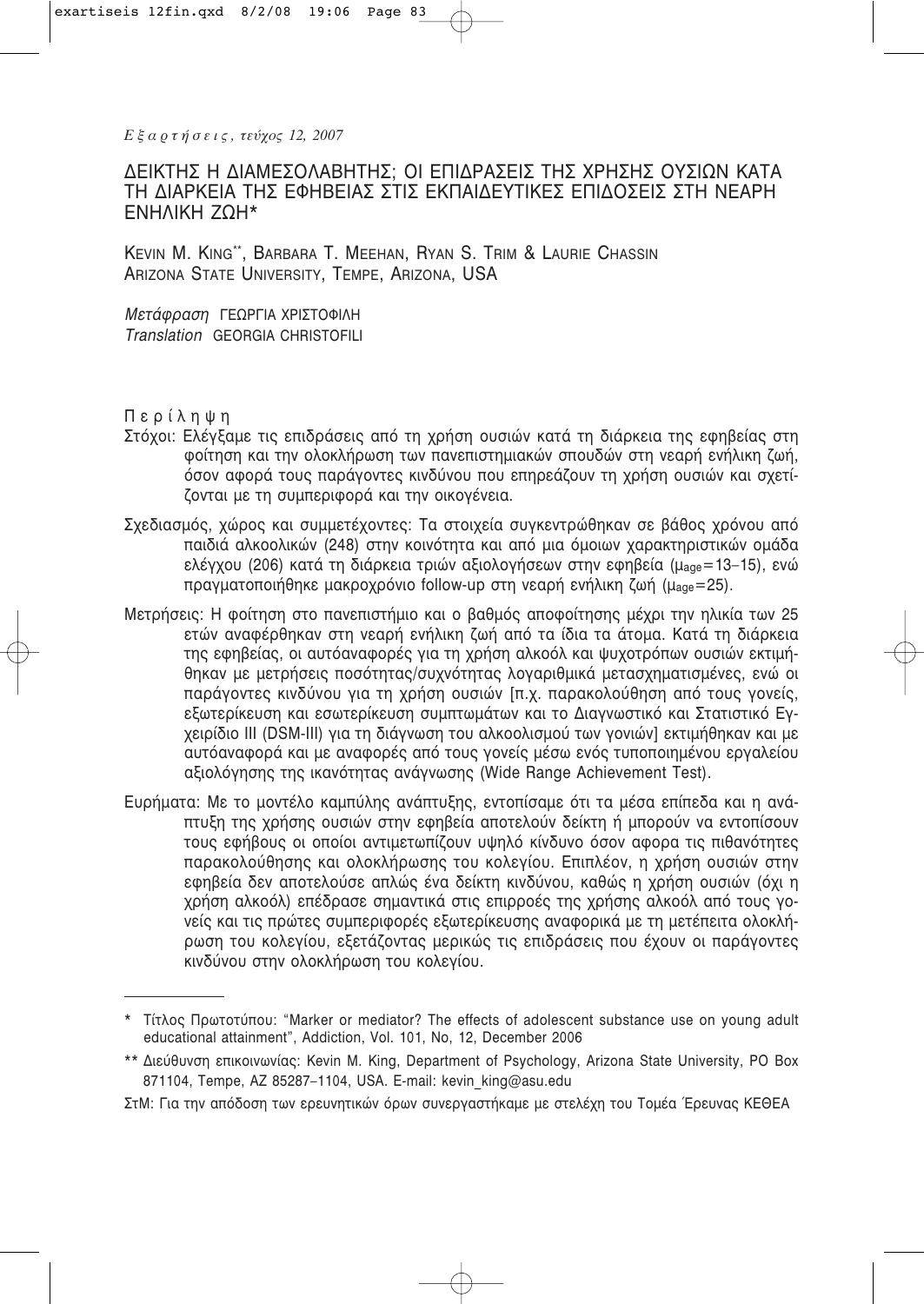- Συμπεράσματα: Η παρούσα μελέτη παρέχει στοιχεία τόσο για την υπόθεση δείκτη όσο και την υπόθεση διαμεσολαβητή, και εντοπίζει πολλούς δρόμους για την επίτευξη της ανώτατης εκπαίδευσης. Τα ευρήματα υπογραμμίζουν τη σημασία που έχει η μελέτη της επίδρασης της χρήσης ουσιών από τους εφήβους σε ένα ευρύτερο πλαίσιο ανάπτυξης των σχετικών παραγόντων κινδύνου, ώστε να εντοπιστούν πιο αποτελεσματικά οι βασικοί δρόμοι στην μετέπειτα ανάπτυξη.
- Λέξεις κλειδιά: ανάπτυξη εφήβων, εκπαίδευση, αποτελέσματα από τη χρήση ουσιών, χρήση ουσιών

# ΕΙΣΑΓΩΓΗ

- Τα ακαδημαϊκά επιτεύγματα είναι ένας σημαντικός δρόμος για επιτυχή αποτελέσματα στη νεαρή ενήλικη ζωή και είναι ιδιαίτερα σημαντικός για την επαγγελματική αποκατάσταση και το εισόδημα αργότερα <sup>[1]</sup>. Ωστόσο, οι νέοι που εμπλέκονται με τη χρήση αλκοόλ και ψυχοτρόπων ουσιών αντιμετωπίζουν τον κίνδυνο χαμηλών επιδόσεων στην εκπαίδευση <sup>[2–5]</sup>. Οι Διατμηματικές σχέσεις έχουν αναφερθεί ανάμεσα στη χρήση ουσιών κατά τη διάρκεια της εφηβείας και τις χαμηλές ακαδημαϊκές φιλοδοξίες, τις χαμηλές ακαδημαϊκές προσδοκίες και τις αυξημένες πιθανότητες διακοπής του σχολείου <sup>[6-11]</sup>. Αυτά τα ευρήματα σε συνδυασμό υποστηρίζουν ότι η χρήση ουσιών στην εφηβεία, μπορεί να οδηγήσει σε χαμηλές ακαδημαϊκές επιδόσεις κατά τη νεαρή ενήλικη ζωή.
- Αρκετές θεωρίες έχουν προταθεί, για να ερμηνευθούν οι μηχανισμοί μέσω των οποίων η χρήση ουσιών από τους εφήβους επηρεάζει αρνητικά την ακαδημαϊκή επιτυχία στη νεαρή ενήλικη ζωή. Η χρήση αλκοόλ και ουσιών κατά τη διάρκεια της εφηβείας μπορεί να επηρεάσει τις «επιδράσεις των επιλογών» βάσει των οποίων οι έφηβοι χρήστες ουσιών μπορεί να έχουν λιγότερες πιθανότητες να επιλεγούν από ανώτερα εκπαιδευτικά ιδρύματα (π.χ. λόγω των χαμηλότερων ακαδημαϊκών τους επιδόσεων στο λύκειο) ή λιγότερες πιθανότητες να επιλέξουν κάποιο ανώτερο εκπαιδευτικό ίδρυμα (π.χ. επειδή ίσως κάνουν πρόωρες μεταβάσεις σε ρόλους ενηλίκων όπως είναι ο γάμος, τα παιδιά και/ή πλήρης απασχόληση) <sup>[12]</sup>. Ακόμη κι αν οι έφηβοι χρήστες ουσιών επιλέξουν τη μόρφωση σε κάποιο ανώτερο εκπαιδευτικό ίδρυμα, είναι πιθανό να μην είναι ιδιαίτερα επιτυχημένοι, καθώς η χρήση ουσιών εμποδίζει την ανάπτυξη των απαραίτητων κοι-Vωνικών και άλλων δεξιοτήτων συμπεριφοράς [13] αυξάνοντας παράλληλα και τις δραστηριότητες, τις αξίες και τις κοινωνικές νόρμες με ομοτίμους που δεν συμπλέουν με την ακαδημαϊκή επιτυχία.
- Παρόλο που η χρήση ουσιών στην εφηβεία μπορεί να επηρεάσει τις ακαδημαϊκές επιδόσεις, οφείλουμε ακόμη να αναγνωρίσουμε ότι η ίδια η χρήση ουσιών στην εφηβεία είναι εντανμένη σε ένα ευρύτερο σύνολο παραγόντων κινδύνου που σχετίζονται με συμπεριφορές αλλά και την οικογένεια. Στην πραγματικότητα, πολλοί παράγοντες κινδύνου, οι οποίοι όπως έχει αποδειχθεί μπορούν να προβλέψουν πιθανή χρήση ουσιών στην εφηβεία, σχετίζονται επίσης με την ακαδημαϊκή επιτυχία. Έτσι για παράδειγμα, το εκπαιδευτικό επίπεδο των γονιών σχετίζεται τόσο με τη χρήση ουσιών στην εφηβεία<sup> μη</sup> όσο και με την ακαδημαϊκή επιτυχία <sup>[14]</sup>. Ομοίως, ο αλκοολισμός από τους γονείς σχετίζεται εξίσου με τη χρήση ουσιών στην εφηβεία [15] και με την ακαδημαϊκή επιτυχία<sup>[16]</sup>. Ακόμη, τα συμπτώματα εξωτερίκευσης και εσωτερίκευσης σχετί-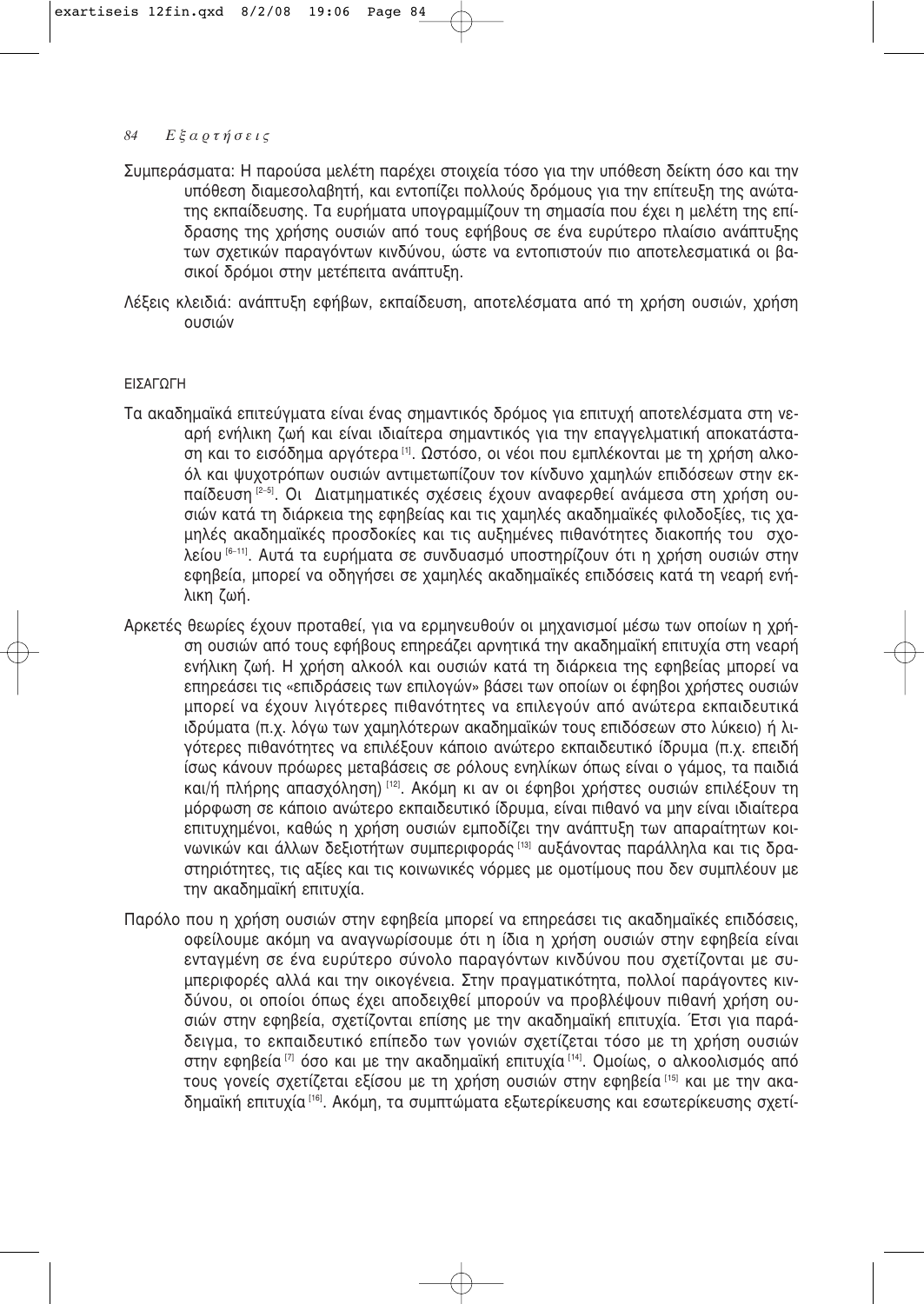ζονται και με τη χρήση ουσιών <sup>[17,18]</sup> και με την ακαδημαϊκή επιτυχία <sup>[8,19,20]</sup>. Τέλος, οι κακές γονικές δεξιότητες σχετίζονται και με τη χρήση ουσιών στην εφηβεία <sup>[21]</sup> και με την ακαδημαϊκή επιτυχία [22,23].

- Το γεγονός ότι η χρήση ουσιών στην εφηβεία και η ακαδημαϊκή πορεία στη νεαρή ενήλικη ζωή έχουν κοινούς παράγοντες πρόβλεψης προκαλεί ερωτήματα σχετικά με το συγκεκριμένο ρόλο που έχει η χρήση ουσιών στην εφηβεία και στην επίδρασή της ακαδημαϊκής εξέλιξης κατά την ενήλικη ζωή. Η χρήση ουσιών στην εφηβεία μπορεί απλά να αποτελεί δείκτη ενός ευρύτερου φάσματος παραγόντων κινδύνου, οι οποίοι επηρεάζουν τις ακαδημαϊκές επιδόσεις στην ενήλικη ζωή [24,25]. Αυτό σημαίνει ότι η χρήση ουσιών στην εφηβεία μπορεί να εντοπίσει ποιοι έφηβοι κινδυνεύουν να έχουν χαμηλές ακαδημαϊκές επιδόσεις, χωρίς όμως να παίζει άμεσο ρόλο στα αποτελέσματα αυτά. Εάν η χρήση ουσιών είναι απλώς δείκτης κινδύνου (και όχι αιτιακή επίδραση), τότε τα προγράμματα παρέμβασης, που έχουν στόχο τη βελτίωση των ακαδημαϊκών επιδόσεων θα πρέπει να έχουν στόχο να αλλάξουν τις πραγματικές αιτιακές επιδράσεις κι όχι vα μειώσουν τη χρήση ουσιών στην εφηβεία. Οι Fergusson & Horwood [8] διερεύνησαν αυτό το ερώτημα σε πληθυσμό εφήβων και βρήκαν ότι η προσαρμονή των προνενέστερων παραγόντων από τη χρήση μαριχουάνας σε νεαρή ηλικία μείωσε τις επιδράσεις της χρήσης μαριχουάνας στην ψυχοκοινωνική προσαρμογή σε αμελητέο επίπεδο, ωστόσο η χρήση μαριχουάνας διατήρησε μια άμεση επίδραση στη διακοπή του σχολείου στη δευτεροβάθμια εκπαίδευση. Τα ευρήματά τους υποδηλώνουν ότι οι επιδράσεις από τη χρήση μαριχουάνας στην εφηβεία στις ακαδημαϊκές επιδόσεις κατά τη διάρκεια της εφηβείας είναι μοναδικές και αποτελούν απλή αντανάκλαση ενός ευρύτερου συνόλου παραγόντων κινδύνου. Στηριζόμενοι στα ευρήματά τους, είναι πιθανόν η χρήση ουσιών στην εφηβεία να μπορεί να λειτουργεί ως διαμεσολαβητής για αυτούς τους πιο μακρινούς παράγοντες κινδύνου σχετικά με τα ακαδημαϊκά επιτεύγματα στη νεαρή ενήλικη ζωή. Για παράδειγμα, παιδιά που εμφανίζουν έντονες συμπεριφορές εξωτερίκευσης και έχουν μικρό έλεγχο μπορεί να έχουν χαμηλότερες ακαδημαϊκές επιδόσεις λόγω των επιδράσεων της χρήσης ουσιών στη μελέτη, καθώς και μειωμένες κοινωνικές δεξιότητες και συμπεριφορές που είναι απαραίτητες για την ακαδημαϊκή επιτυχία. Ωστόσο, αυτοί οι ενδιάμεσοι δρόμοι δεν έχουν δοκιμαστεί και δεν είναι ακόμη σαφές, εάν η χρήση ουσιών έχει σταθερές επιδράσεις στην εκπαιδευτική πορεία μετά την εφηβεία και προς τη νεαρή ενήλικη ζωή.
- Η τρέχουσα μελέτη προσπαθεί να αποσαφηνίσει το μοναδικό ρόλο της χρήσης ουσιών κατά τη διάρκεια της εφηβείας και τους προγενέστερους συμπεριφορικούς και οικογενειακούς παράγοντες κινδύνου για την πρόβλεψη της ακαδημαϊκής πορείας στη νεαρή ενήλικη ζωή. Έγινε διαχωρισμός ανάμεσα σε δύο διαφορετικά αποτελέσματα, την εισαγωγή στην τριτοβάθμια εκπαίδευση και την επιτυχή ολοκλήρωση των σπουδών. Η εισαγωγή σε ανώτερο εκπαιδευτικό ίδρυμα αντιπροσωπεύει τις επιδράσεις των επιλο-Υών, έτσι ώστε ένας παράγοντας κινδύνου να επηρεάζει την ικανότητα του εφήβου να επιλεγεί για κάποιο ανώτερο ίδρυμα (ενδεχομένως επιδρώντας στις ακαδημαϊκές επιδόσεις του κατά τη δευτεροβάθμια εκπαίδευση) ή αυξάνει την πιθανότητα ο έφηβος να μην επιλέξει να προχωρήσει στην τριτοβάθμια εκπαίδευση. Η επιτυχής ολοκλήρωση των σπουδών, από την άλλη, αντιπροσωπεύει τόσο τις επιδράσεις των επιλογών όσο και τις κοινωνικές και συμπεριφορικές δεξιότητες που χρειάζονται για την ακαδημαϊκή επιτυχία.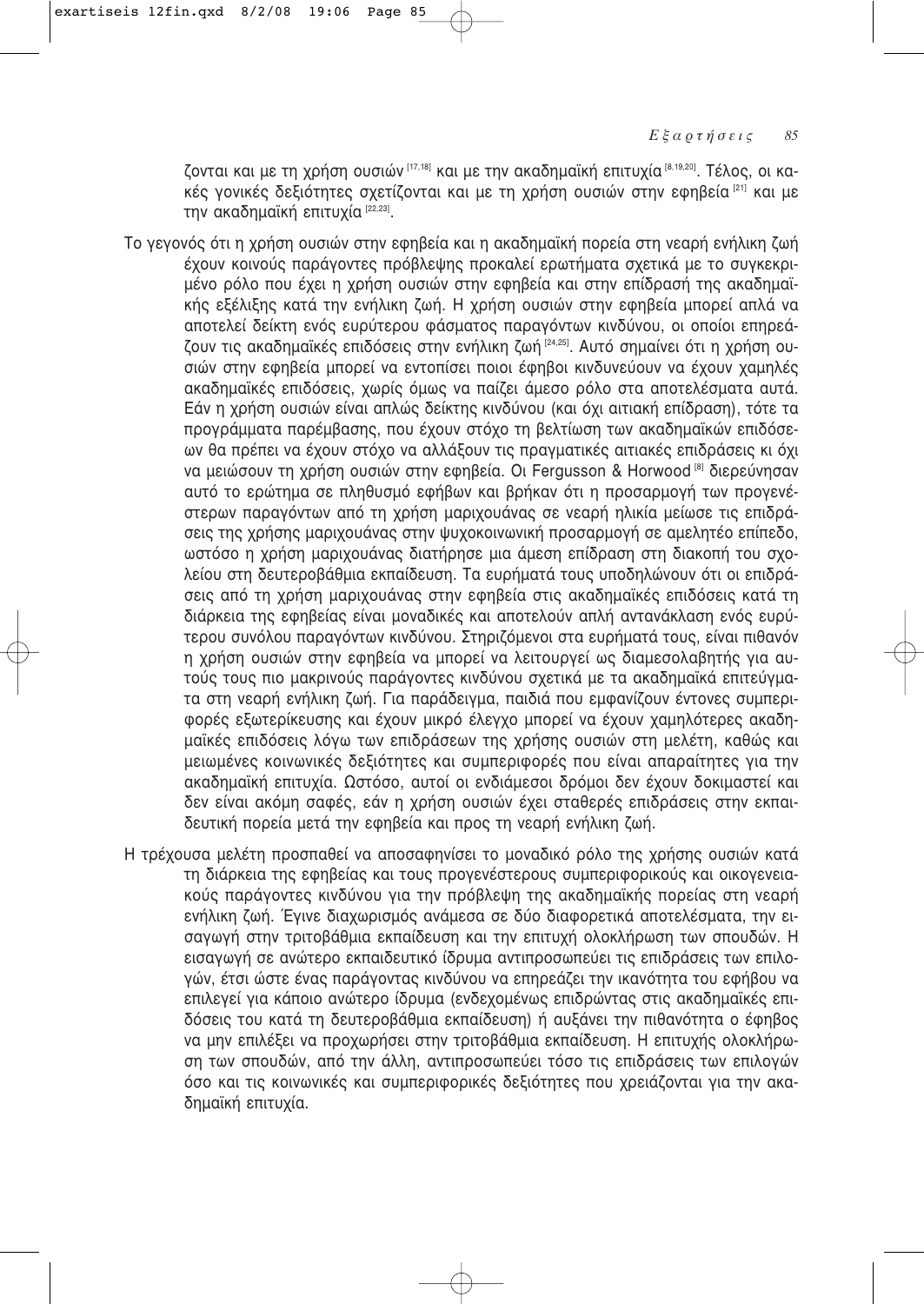- Για να προβλεφθεί η εισαγωγή στην τριτοβάθμια εκπαίδευση και η επιτυχής ολοκλήρωση των σπουδών, χρησιμοποιήσαμε πολλούς διαφορετικούς τρόπους, οι οποίοι δεν αναιρούν ο ένας τον άλλο. Καταρχήν, η χρήση ουσιών στην εφηβεία μπορεί άμεσα και ανεξάρτητα να μειώσει τις ακαδημαϊκές επιδόσεις στη νεαρή ενήλικη ζωή, αντανακλώντας άλλους μη εντοπισμένους διαμεσολαβητικούς παράγοντες όπως είναι η έλλειψη ενδιαφέροντος για την τριτοβάθμια εκπαίδευση. Κατά δεύτερον, η χρήση ουσιών μπορεί έμμεσα να επηρεάσει αρνητικά τη μελλοντική εκπαιδευτική εξέλιξη κωλύοντας τις ακαδημαϊκές επιδόσεις κατά τη διάρκεια της εφηβείας. Τρίτον, οι επιδράσεις της χρήσης ουσιών στην εκπαιδευτική πορεία μπορεί να αποτελέσουν δείκτη ευρύτερου φάσματος κινδύνου. Σε αυτή την περίπτωση, η σχέση ανάμεσα στη χρήση ουσιών στην εφηβεία και στην εκπαιδευτική πορεία θα πρέπει να περιοριστεί, όταν ληφθούν υπόψη οι επιδράσεις των ευρύτερων παραγόντων κινδύνου. Τέλος, η χρήση ουσιών στην εφηβεία μπορεί να μεσολαβήσει στη σχέση ανάμεσα στους παράγοντες κινδύνου που την προκαλούν και στις μετέπειτα ακαδημαϊκές επιδόσεις. Δηλαδή, η ύπαρξη αλκοολισμού στην οικογένεια, οι φτωχές γονικές δεξιότητες και τα προβλήματα συμπεριφοράς στην εφηβεία είναι πιθανόν να περιορίσουν τις ακαδημαϊκές επιδόσεις, καθώς οδηγούν σε χρήση ουσιών στην εφηβεία, η οποία με τη σειρά της μειώνει τις επιδόσεις στην εκπαίδευση.
- Διερευνώντας εάν η χρήση ουσιών στην εφηβεία αποτελεί δείκτη ή διαμεσολαβητικό παράγοντα για τις επιδράσεις των συμπεριφορικών ή οικογενειακών παραγόντων κινδύνου στις εκπαιδευτικές επιδόσεις, η συγκεκριμένη μελέτη συμβάλλει στη βιβλιογραφία ελέγχοντας τις επιδράσεις που έχουν η χρήση αλκοόλ όσο και άλλων παράνομων ουσιών κατά τη διάρκεια της εφηβείας στις ακαδημαϊκές επιδόσεις. Η χρήση αλκοόλ και παράνομων ουσιών εμπεριέχει κοινωνικές δραστηριότητες με τους ομότιμους και Φαρμακολογικές επιδράσεις οι οποίες δεν συμβαδίζουν με την ακαδημαϊκή πορεία. Ωστόσο, επειδή η χρήση αλκοόλ έχει μεγαλύτερη επικράτηση από τη χρήση ουσιών και θεωρείται πιο «φυσιολογική» στη δευτεροβάθμια εκπαίδευση <sup>[26]</sup>, μπορεί να υπάρχουν περισσότερες επιδράσεις από τη χρήση παράνομων ουσιών από ό,τι από τη χρήση αλκοόλ, το οποίο σημαίνει μεγαλύτερη «τάση για παραβατικότητα» από τους χρήστες ουσιών <sup>[27]</sup>. Επιπλέον, η παρούσα μελέτη παρουσιάζει την ανάπτυξη μέσα στο χρόνο τόσο της χρήσης αλκοόλ όσο και της χρήσης ψυχοτρόπων ουσιών, για να ελέγξει την επίδρασή τους στις ακαδημαϊκές επιδόσεις κατά τη νεαρή ενήλικη ζωή. Ενδεχομένως, η κλιμάκωση της χρήσης ουσιών επηρεάζει τις ακαδημαϊκές επιδόσεις και όχι το σταθερό επίπεδο χρήσης [28].
- Εν συντομία, η παρούσα μελέτη επεκτείνει τη βιβλιογραφία με πολλούς σημαντικούς τρόπους. Σύμφωνα με όσα γνωρίζουμε είναι η πρώτη μελέτη που ελέγχει εάν η χρήση ουσιών στην εφηβεία αποτελεί διαμεσολαβητικό παράγοντα ή δείκτη των επιδράσεων προγενέστερων παραγόντων κινδύνου που αφορούν την ακαδημαϊκή πορεία στη νεαρή ενήλικη ζωή. Επιπλέον, ο διαχρονικός σχεδιασμός μάς επιτρέπει να διαμορφώσουμε την εξέλιξη της χρήσης ουσιών στην εφηβεία σε σχέση με παράγοντες συμπεριφοράς και οικογενειακούς, που προϋπήρχαν, με στόχο να προβλέψουμε μελλοντικά την ακαδημαϊκή πορεία στη νεαρή ενήλικη ζωή. Τέλος, κάνουμε διαχωρισμό ανάμεσα σε δύο διαφορετικούς τύπους ακαδημαϊκής πορείας: την έναρξη εκπαιδευτικής διαδικασίας μετά τη δευτεροβάθμια εκπαίδευση και την επιτυχή απόκτηση τίτλου.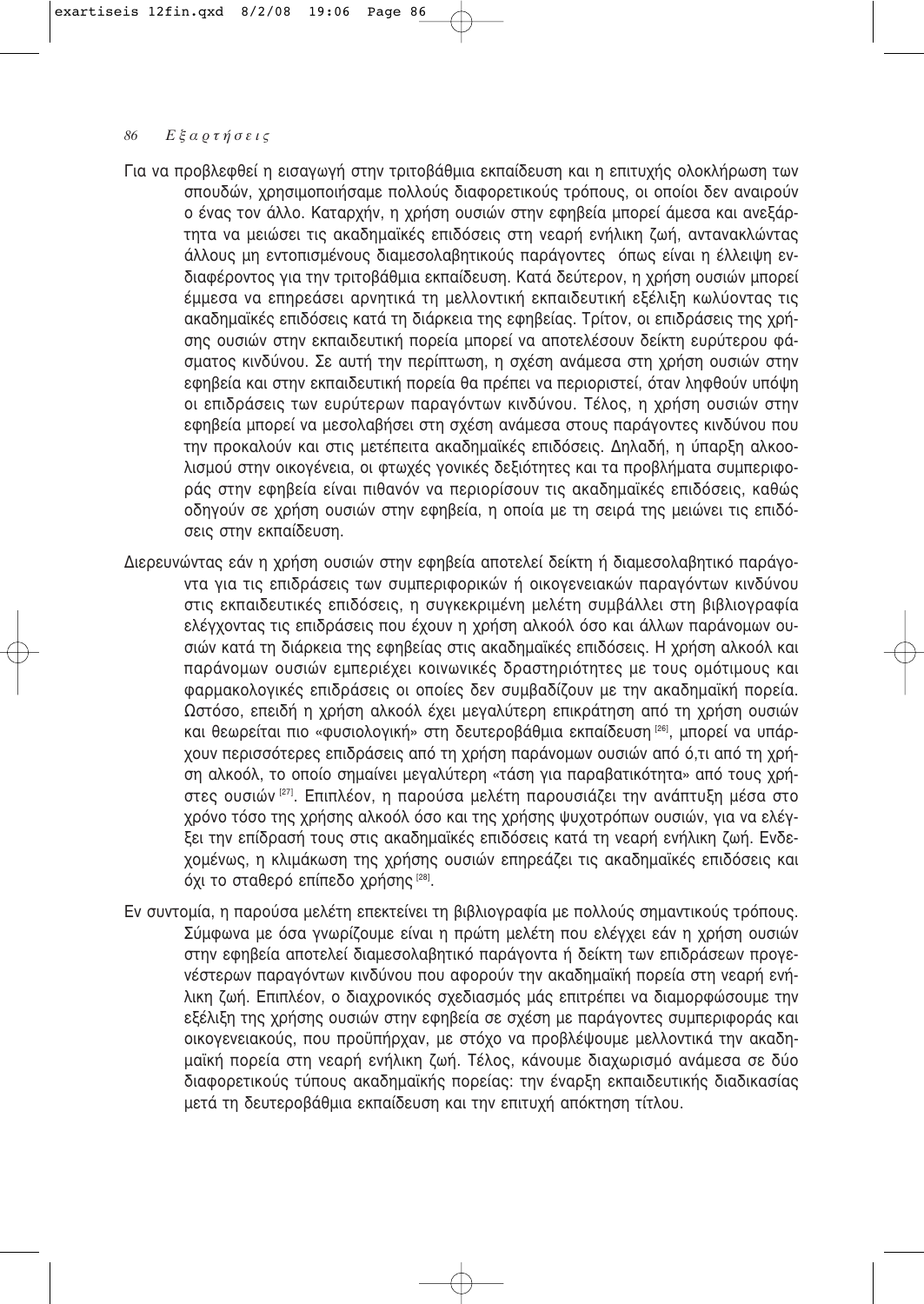#### exartiseis 12fin.qxd 8/2/08 19:06 Page 87

## ΜΕΘΟΔΟΛΟΓΙΑ

 $Σ$ *Uμμετέχοντες* 

- Οι συμμετέχοντες εντοπίστηκαν από μια διαρκή μακρόχρονη μελέτη για την ύπαρξη αλκοολισμού στην οικογένεια [15,29-31]. Τη Χρονική Στιγμή 1, υπήρχαν 454 έφηβοι (μέση ηλι-Kία=13,22 έτη, εύρος =10,5–15,5), από τους οποίους οι 246 είχαν τουλάχιστον ένα βιολογικό ή θετό γονιό με πρόβλημα αλκοολισμού (COA) και 208 έφηβοι με παρόμοια δημογραφικά χαρακτηριστικά οι βιολογικοί ή θετοί γονείς των οποίων δεν είχαν πρόβλημα αλκοολισμού (ομάδα ελέγχου).
- Εντοπίστηκαν οικογένειες με ένα θετό γονιό με πρόβλημα αλκοολισμού από τα αρχεία των δικαστηρίων για συλλήψεις που αφορούσαν οδήγηση υπό την επήρεια (DUI), με χορήγηση ερωτηματολογίων, που αφορούσαν τη διατήρηση της υγείας, με τηλεφωνικό έλεγχο στην κοινότητα. Σε άμεση συνέντευξη με το μηχανογραφημένο εργαλείο Diagnostic Interview Schedule (DIS version III<sup>[32]</sup>) επιβεβαιώθηκε ότι ο βιολογικός και ο θετός γονιός πληρούσαν τα διαγνωστικά κριτήρια για κατάχρηση ή εξάρτηση από το αλκοόλ στη ζωή του ατόμου βάσει των κριτηρίων που απαριθμούνται στο Διαγνωστικό και Στατιστικό Εγχειρίδιο για Ψυχικές Διαταραχές στην έκδοση ΙΙΙ (DSM-ΙΙΙ <sup>[33]</sup>). Οι οικογένειες για το δείγμα ελέγχου ταιριάστηκαν δημογραφικά και εντοπίστηκαν μέσω τηλεφωνικών συνεντεύξεων. Όταν βρέθηκε ο θετός γονιός που αντιμετώπιζε πρόβλημα με το αλκοόλ, εφαρμόστηκαν αντίστροφες διαδικασίες, για να εντοπιστούν οι οικογένειες που ζούσαν στην ίδια γειτονιά. Ελέγχθηκαν έτσι ώστε να ταιριάζουν αναφορικά με την εθνικότητα, την οικογενειακή δομή, την ηλικία του παιδιού (στο χρόνο) και την κοινωνικοοικονομική τους κατάσταση (χρησιμοποιώντας την κωδικοποίηση σχετικά με τα περιουσιακά στοιχεία από την αντίστροφη διαδικασία) με την οικογένεια που είχε ένα θετό γονιό με πρόβλημα αλκοόλ. Με δομημένες συνεντεύξεις επιβεβαιώθηκε ότι κανένας από τους δύο γονείς δεν πληρούσε τα κριτήρια σύμφωνα με το DSM-III για δια βίου κατάχρηση ή εξάρτηση από το αλκοόλ.
- Η πλήρης περιγραφή της συγκέντρωσης του δείγματος καθώς και στοιχεία για την αντιπροσωπευτικότητά του αναφέρονται αλλού [15,34]. Το δείγμα επιλέχθηκε με τυχαία δειγματοληψία βασισμένη στις ενδείξεις αλκοολισμού που υπάρχουν στα αρχεία (π.χ. επίπεδα αλκοόλ στο αίμα, όπως καταγράφηκαν κατά την ώρα της σύλληψης, για λεπτομέρειες βλ. Chassin et al. <sup>[34]</sup>). Επιπλεόν, το δείγμα των ατόμων με αλκοολισμό εμφάνιζαν ποσοστά άλλων συμπτωμάτων ψυχοπαθολογίας όμοια με όσα αναφέρθηκαν από δείγμα σε έρευνα που έγινε στην κοινότητα <sup>[35]</sup>. Ωστόσο, αυτοί που αρνήθηκαν να συμμετέχουν ήταν πιθανότερο να είναι Λατίνοι, με επιφύλαξη για γενίκευση.
- Πραγματοποιήθηκαν τρεις ετήσιες αξιολογήσεις (Χρονική Στιγμή 1–Χρονική Στιγμή 3) για τους εφήβους συμμετέχοντες και τους γονείς τους και δύο μακροχρόνια follow-up (Χρονικές Στιγμές 4 και 5). Τα follow-up πραγματοποιήθηκαν, όταν οι συμμετέχοντες ξεκιvούσαν την ενήλικη ζωή τους (Χρονική Στιγμή 4, μέση ηλικία = 20) και στη νεαρή ενήλικη ζωή (Χρονική Στιγμή 5, μέση ηλικία = 25). Η διατήρηση του δείγματος ήταν πάρα πολύ καλή και για τα δύο follow-up (Χρονική Στιγμή 4, n = 407, το 90% του συνολικού δείγματος, Χρονική Στιγμή 5, n = 415, το 91% του συνολικού δείγματος). Η διατήρηση του δείγματος δεν επηρεάστηκε από το φύλο ή την εθνικότητα. Ωστόσο, λίγο περισσότερες οικογένειες με θετό γονιό που είχε πρόβλημα με το αλκοόλ δεν συμμετείχαν, από ό,τι οικογένειες της ομάδας ελέγχου τη Χρονική Στιγμή 4, χ<sup>2</sup> (1, n = 454) = 5.45, P < 0.05, και τη Χρονική Στιγμή 5,  $\chi^2$  (1, n = 454) = 4.12, P < 0.05.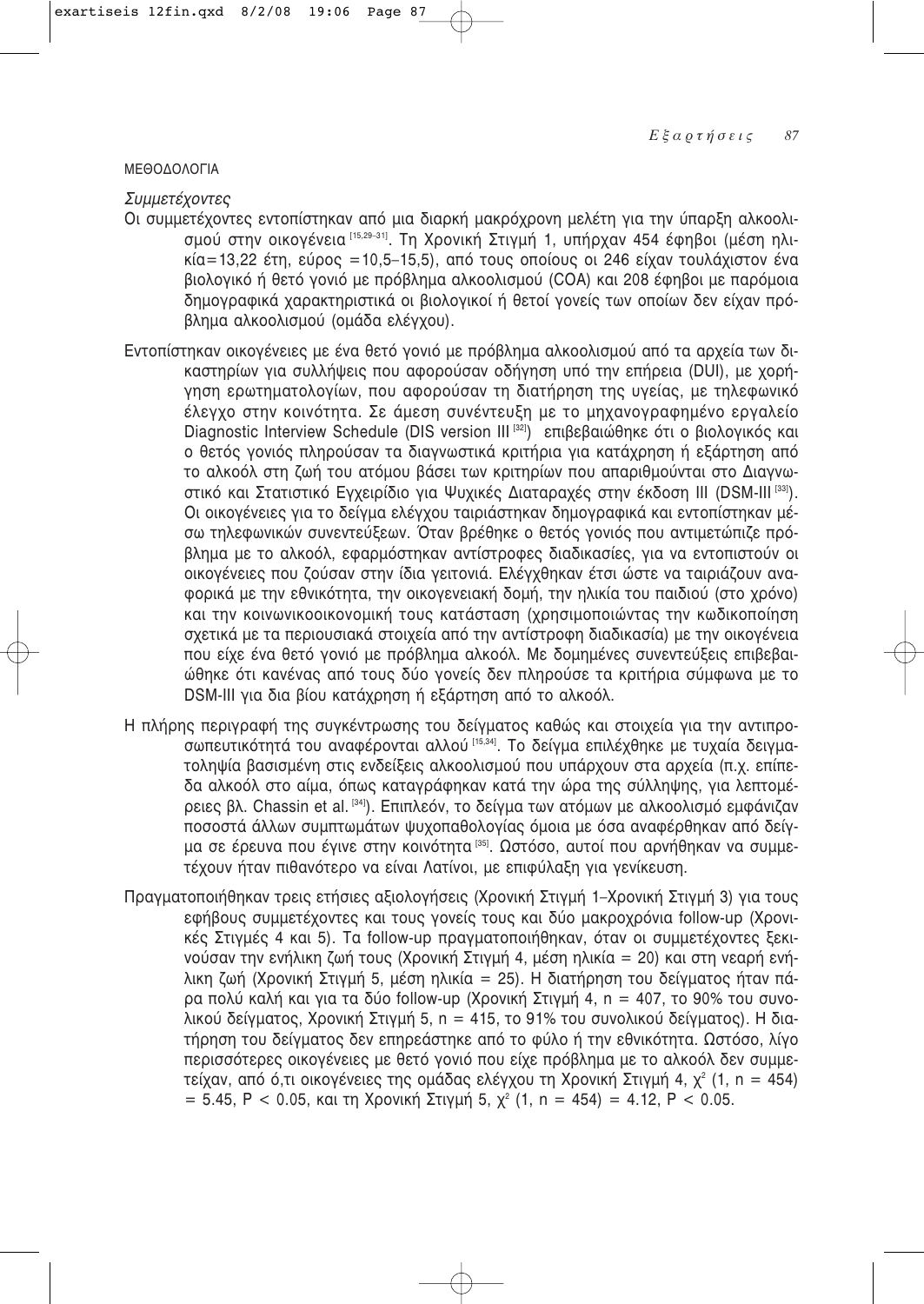Τα στοιχεία από τις αξιολογήσεις 1, 2, 3 και 5 χρησιμοποιήθηκαν για τις συγκεκριμένες αναλύσεις. Οι συμμετέχοντες περιλήφθηκαν στη μελέτη μόνο όταν δόθηκαν έγκυρες τιμές για όλες τις μεταβλητές που περιλαμβάνονταν στις αναλύσεις (n=374). Όσοι αποκλείστηκαν από τις αναλύσεις λόγω ελλιπών στοιχείων ήταν πιθανότερο να είναι οικογέ-VEIEC LIE θετό νονιό με πρόβλημα με το αλκοόλ σε σύνκριση με τις οικονένειες που δεν υπήρχε θετός γονιός με αντίστοιχο πρόβλημα,  $\chi^2$  (1, n=454)=10.18, P < 0.05. Ωστόσο, όσοι συμμετείχαν και όσοι αποκλείστηκαν δεν διέφεραν όσον αφορά την ηλικία, το φύλο, την εθνικότητα ή το οικογενειακό εισόδημα. Από εκείνους που συμμετείχαν, το 46% ήταν γυναίκες και 51% ήταν COA. Όσον αφορά τις εθνικότητες που συvέθεταν το δείγμα το 70% ήταν Λευκοί μη-Λατίνοι και το 27% Λατίνοι, το υπόλοιπο 3% αποτελούνταν από άλλες εθνικότητες. Στη Χρονική Στιγμή 1, οι γονείς κατά μέσο όρο είχαν ολοκληρώσει τη δευτεροβάθμια εκπαίδευση και ανέφεραν μέσο όρο εισοδημάτων περίπου \$32 000. Τη Χρονική Στιγμή 5, οι COA και η ομάδα ελέγχου δεν διέφεραν στην ηλικία και το φύλο. Ωστόσο, οι COA ήταν πιθανότερο από ό,τι όσοι δεν ήταν COA να είναι Λατίνοι, ενώ ήταν λιγότερο πιθανό να είναι παντρεμένοι τη Χρονική Στιγμή 5.

## ΔΙΑΔΙΚΑΣΙΑ

Οι συνεντεύξεις με τη βοήθεια υπολογιστή πραγματοποιήθηκαν στην κατοικία της οικογένειας ή στην πανεπιστημιακή εστία σε όλα τα στάδια. Οι συνεντευκτές διάβαζαν δυνατά τις ερωτήσεις και οι συμμετέχοντες είτε έγραφαν μόνοι τους τις απαντήσεις είτε απα-Vτούσαν προφορικά στις ερωτήσεις. Στις περισσότερες περιπτώσεις, οι συνεντεύξεις των μελών της οικογένειας γίνονταν ταυτόχρονα αλλά σε διαφορετικά δωμάτια, έτσι ώστε να μην επηρεάζει ο ένας τον άλλο αλλά και για μεγαλύτερη ιδιωτικότητα. Οι συ-Vεντευκτές δεν γνώριζαν τα μέλη των οικογενειών. Για να ενισχυθούν οι ειλικρινείς απαντήσεις διασφαλίστηκε το απόρρητο με το Πιστοποιητικό Απόρρητων Στοιχείων του Αμερικανικού Υπουργείου Υγείας και Υπηρεσιών για τον Άνθρωπο. Οι συνεντεύξεις διήρκεσαν 1-3 ώρες και οι συμμετέχοντες πληρώνονταν έως \$70 σε κάθε μέτρηση.

## ΜΕΤΡΗΣΕΙΣ

# *Πρόβλημα αλκοολισμού από τους γονείς*

Tη Χρονική Στιγμή 1, οι διαγνώσεις με το DSM-III που σχετίζονται με τα δια βίου προβλήματα με το αλκοόλ (κατάχρηση ή εξάρτηση) αξιολογήθηκαν με απευθείας συνέντευξη με το DIS<sup>(32)</sup>. Για τους γονείς που δεν μπορούσαν να συμμετέχουν στις συνεντεύξεις (το 19.3% των πατεράδων και το 7.7% των μητέρων), οι διαγνώσεις που αφορούσαν τα δια βίου προβλήματα με το αλκοόλ έγιναν με το ερωτηματολόγιο Family History Research Diagnostic Criteria (FH–RDC, Version 3<sup>[36]</sup>) βάσει των αναφορών των συζύγων τους. Το FH- RDC μπορεί να υποτιμά την επικράτηση του αλκοολισμού στους γονείς που δεν συμμετείχαν στις συνεντεύξεις (13.5%) επειδή το RDC έχει μεγαλύτερο  $\beta$ αθμό εστίασης (> 90%) από ό,τι ευαισθησίας (50% [37]). Έτσι αυτό το λάθος δεν θα εκτιμούσε σωστά τις επιδράσεις των προβλημάτων με το αλκοόλ των νονιών. Για την παρούσα ανάλυση, οι διαγνώσεις ήταν διχοτόμες: είτε υπήρχε (τουλάχιστον ένας βιολογικός και ένας θετός γονιός που πληρούσε τα δια βίου κριτήρια) είτε δεν υπήρχε (κανένας από τους νονείς δεν πληρούσε τα δια βίου κριτήρια).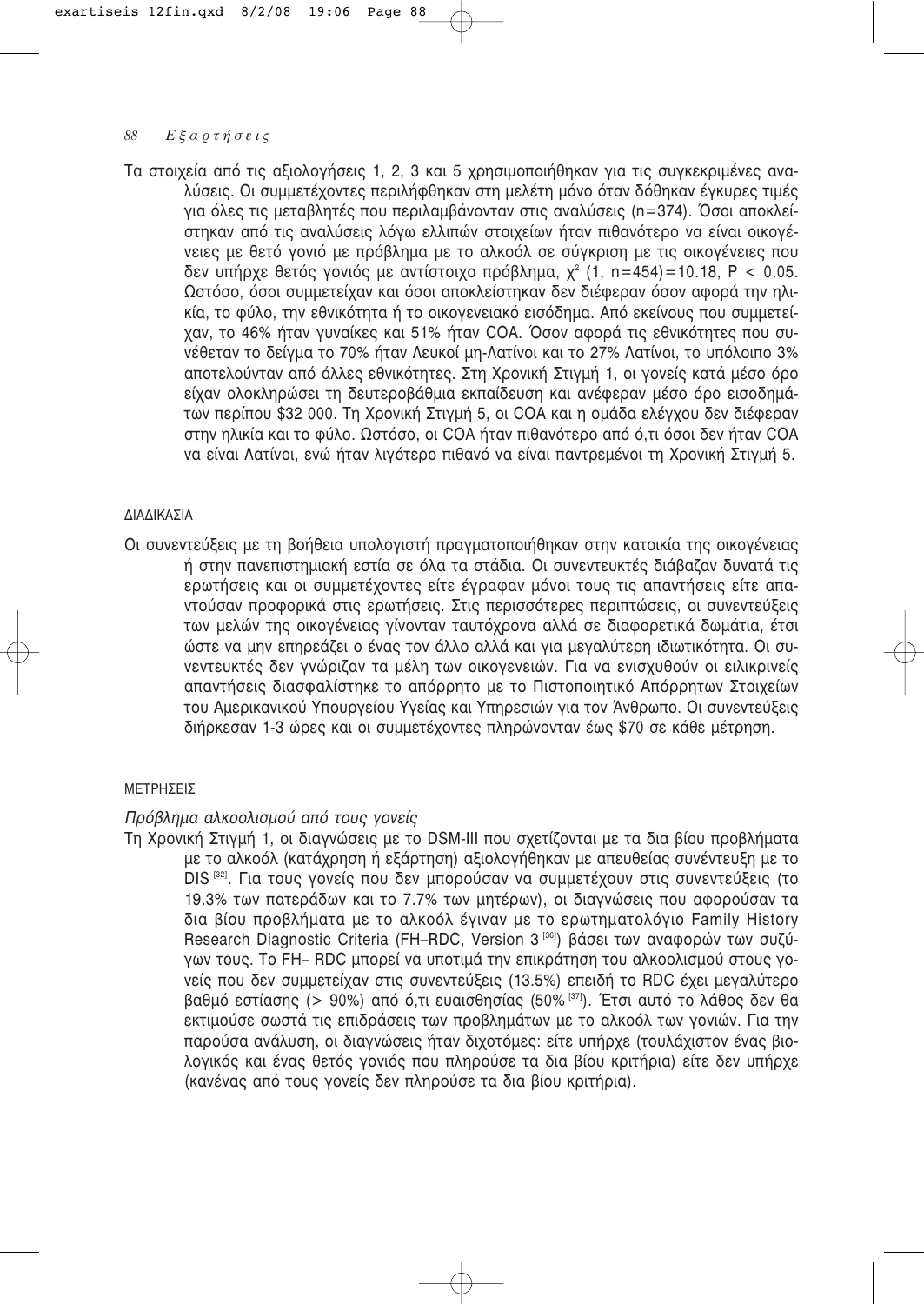## Παρακολούθηση από τη Μητέρα

Τη Χρονική Στιγμή 1, οι μητέρες ανέφεραν μόνες τους την παρακολούθηση της συμπεριφοράς του συμμετέχοντα τη διάρκεια των τελευταίων 3 μηνών με 3 ερωτήσεις [π.χ. γνώριζα αρκετά καλά τα σχέδια (του εφήβου) για την κάθε ημέρα] που αξιολογούνταν σε μια κλίμακα από 1 (συμφωνώ απόλυτα) έως 5 (διαφωνώ εντελώς). Ο συντελεστής άλφα για αυτή την κλίμακα τη Χρονική Στιγμή 1 ήταν 0.80. Η επιβεβαιωτική παραγοντική ανάλυση υποστήριξε ότι μόνο ένας από τους λανθάνοντες παράγοντες ταίριαζε ακριβώς σε αυτά τα στοιχεία, ο οποίος χρησιμοποιήθηκε ως λανθάνων παράγοντας της παρακολούθησης από τους γονείς.

# Συμπτώματα εξωτερίκευσης και εσωτερίκευσης

- Τη Χρονική Στιγμή 1, οι συμμετέχοντες και οι μητέρες τους ανέφεραν τα συμπτώματα εξωτερίκευσης των συμμετεχόντων τον προηγούμενο χρόνο (22 ερωτήσεις, π.χ. ήταν επαναστάτης, έκλεβε πράγματα, γινόταν δύστροπος ή σκληρός με τους άλλους, κατέστρεφε αντικείμενα, κ.λπ.) και εσωτερίκευσης (επτά ερωτήσεις, π.χ. ένιωθε μοναξιά, έκλαιγε πολύ, ένιωθε ανάξιος, ήταν ανήσυχος, φοβόταν / είχε άγχος, κ.λπ.) με ερωτήσεις από το Achenbach Childhood Behavior Checklist (CBCL<sup>[38]</sup>). Τα ερωτήματα αξιολογήθηκαν σε μια κλίμακα από 1 (σχεδόν πάντα) έως 5 (σχεδόν ποτέ), κωδικοποιήθηκαν αντίστροφα, έτσι ώστε η υψηλή βαθμολογία να σημαίνει περισσότερα συμπτώματα.
- Για τις συμπεριφορές εξωτερίκευσης, συντελεστές άλφα = 0.89 για τις αναφορές από τους ίδιους τους συμμετέχοντες και 0.81 για τις αναφορές από τη μητέρα τους. Οι προσπάθειες να παρουσιαστούν τα συμπτώματα εξωτερίκευσης ως ένας μοναδικός λανθάνων παράγοντας, όταν υπήρχαν δεδομένα και από τη μητέρα και από το συμμετέχοντα (και να διαχωρίσουμε τα μοντέλα μεμονωμένης αναφοράς) στάθηκαν ανεπιτυχείς, μάλλον λόγω της φύσης των ερωτημάτων. Έτσι, χρησιμοποιήσαμε το μέσο όρο των αναφορών των συμμετεχόντων και εκείνων των μητέρων τους (r=0.42), για να μειωθεί η διακύμανση των πηγών. Ωστόσο, επειδή όσα ανέφεραν οι ίδιοι και οι μητέρες τους, όσον αφορά τα συμπτώματα εσωτερίκευσης, δεν παρουσίαζαν σημαντική συσχέτιση, επιλέχθηκαν οι αναφορές των συμμετεχόντων από τη Χρονική Στιγμή 1 ως πιο αξιόπιστος δείκτης για την εσωτερική τους κατάσταση [39], συντελεστής άλφα=0.78.

# Κατανάλωση αλκοόλ και ουσιών

- Σε κάθε μέτρηση, οι συμμετέχοντες ανέφεραν τη συχνότητα κατανάλωσης μπύρας/κρασιού, ποτών και οκτώ παράνομων ουσιών (π.χ. μαριχουάνας, αμφεταμίνων, κοκαΐνης, οπιοειδών, εισπνεόμενων, κ.λπ.) με απαντήσεις από (0) ποτέ έως (7) κάθε μέρα. Η ποσότητα κατανάλωσης αλκοόλ (δύο ερωτήσεις) κυμάνθηκε από ένα έως εννέα ή περισσότερα ποτά ανά περίσταση. Για τις κατηγορίες μπύρα/κρασί και ποτά υπολογίσαμε την ποσότητα, τη συχνότητα, το είδος αλκοόλ και εκτιμήσαμε το μέσο όρο, για να βρούμε το δείκτη κατανάλωσης. Σχετικά με τη χρήση ουσιών, αθροίσαμε τις οκτώ ερωτήσεις για τη συχνότητα χρήσης ουσιών. Επειδή οι τεχνικές κατασκευής μοντέλων είναι πολύ ευαίσθητες όσον αφορά τη μη-κανονικότητα, χρησιμοποιήσαμε ένα λογαριθμικό μετασχηματισμό, για να περιορίσουμε τη λοξότητα και την κύρτωση. Ακολούθως πολλαπλασιάσαμε τις μεταβλητές από το λογαριθμικό μετασχηματισμό επί 10, για να διευκολύνουμε την ερμηνεία.
- Η χρήση αλκοόλ και ουσιών εμφάνισαν μεγάλη συσχέτιση τόσο μέσα στην ίδια μέτρηση όσο και μεταξύ των μετρήσεων (rs=0.35 to 0.65, Ps < 0.001). Επίσης, μόνο τέσσερις από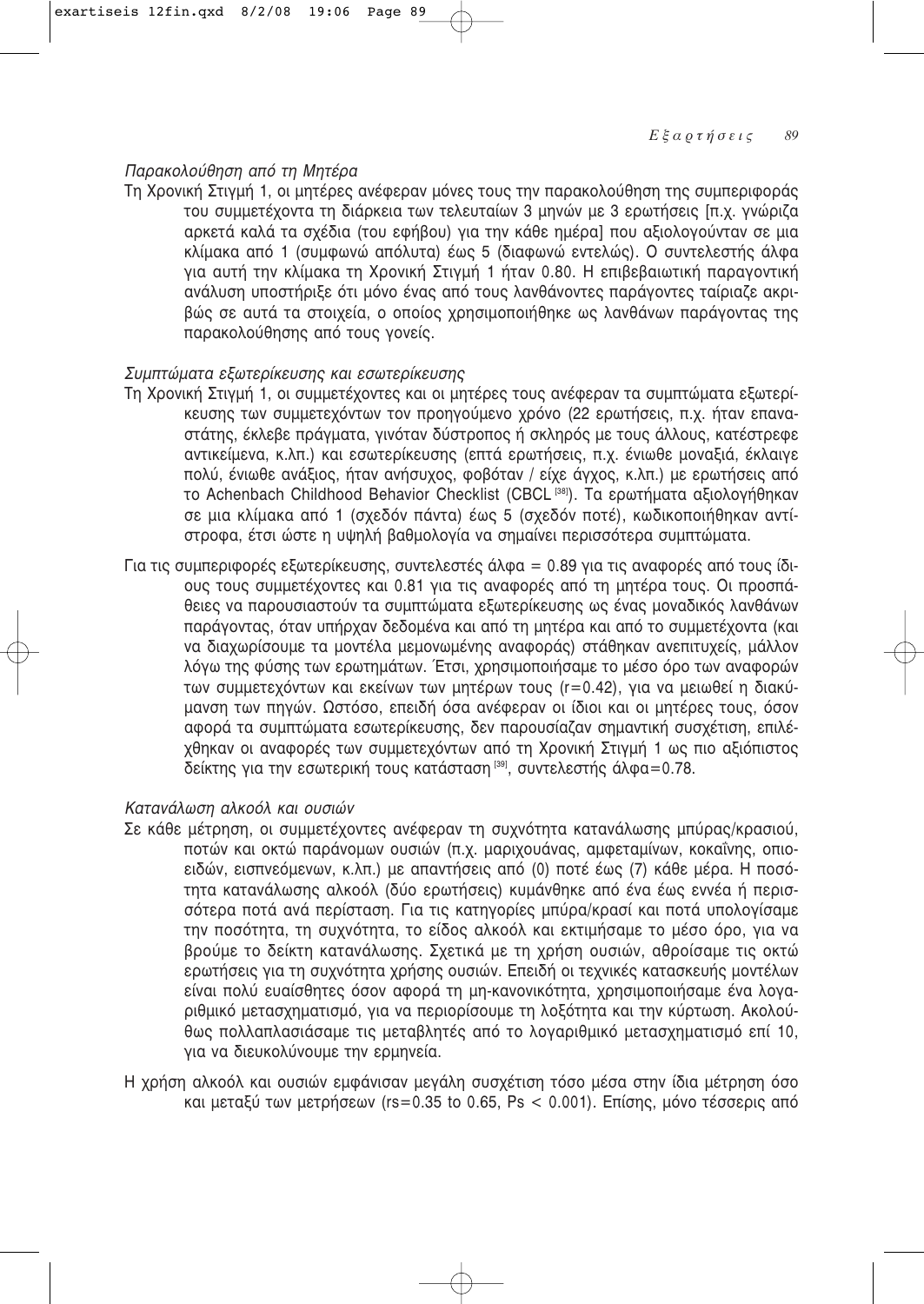τους χρήστες ουσιών απείχαν εντελώς από τη χρήση αλκοόλ κατά τη διάρκεια των μετρήσεων στην εφηβεία, και όσοι ανέφεραν χρήση ουσιών σε οποιαδήποτε από τις μετρήσεις, ανέφεραν και μεγαλύτερη χρήση αλκοόλ συγκριτικά με όσους ανέφεραν αποκλειστικά χρήση αλκοόλ, t(103.03)=8.48, P < 0.001. Έτσι, οι έφηβοι χρήστες έκαναν παράλληλα και σοβαρή χρήση αλκοόλ.

# *Aκαδημαϊκά επιτεύγματα*

Tη Χρονική Στιγμή 3, η ικανότητα ανάγνωσης εκτιμήθηκε με το Wide Range Achievement Test–Revised (WRAT–R<sup>[40]</sup>). Για να μπορέσουμε να κάνουμε συγκρίσεις ανάμεσα στις διαφορετικές ηλικιακές ομάδες χρησιμοποιήσαμε τη βαθμολογία του τυποποιημένου WRAT (mean=102.82, SD=15.17). Οι υψηλότερες τιμές αντιπροσώπευαν υψηλότερο επίπεδο ακαδημαϊκών επιτευγμάτων.

# *Eκπαιδευτική πορεία*

Tη Χρονική Στιγμή 5, οι συμμετέχοντες (μ<sub>age</sub>=25) ανέφεραν το υψηλότερο εκπαιδευτικό επίπεδο που έφτασαν. Οι απαντήσεις εντάχθηκαν σε μία από τις παρακάτω τέσσερις κατηγορίες, για να κατασκευαστεί μια τακτική μέτρηση της εκπαιδευτικής πορείας: 0=δεν αποφοίτησα από τη δευτεροβάθμια εκπαίδευση (n=24), 1=έχει απολυτήριο δευτεροβάθμιας εκπαίδευσης ή GED (δίπλωμα γενικής εκπαίδευσης) (n=98), 2=πήγε στο πανεπιστήμιο για λίγο (n=127) και 3=απέκτησε επαγγελματική εξειδίκευση ή υψηλότερο (n=125). Δεκαέξι συμμετέχοντες ανέφεραν ότι ξεκίνησαν (n=4) ή ολοκλήρωσαν (n=10) κάποιο πρόγραμμα επαγγελματικής κατάρτισης μετά το σχολείο, για τους σκοπούς της ανάλυσης θεωρήθηκε ότι είχαν «πάει στο πανεπιστήμιο για λίγο». Επειδή αυτή η τακτική μεταβλητή δεν μπορεί να θεωρηθεί ότι έχει ίσα διαστήματα, ελέγξαμε τα μοντέλα χρησιμοποιώντας δύο διαφορετικές συγκρίσεις εικονικών μεταβλητών: ένα για τα άτομα που είχαν παρακολουθήσει το πανεπιστήμιο για λίγο ή ακόμη περισσότερο (n=252) και όσους δεν είχαν πάει (n=122) και ένα που σύγκρινε αυτούς που είχαν αποκτήσει επαγγελματική εξειδίκευση ή υψηλότερο (n=125) με αυτούς που δεν είχαν (n=249).

## ΑΝΑΛΥΤΙΚΗ ΣΤΡΑΤΗΓΙΚΗ

- Η χρήση ουσιών παρατηρείται να αυξάνει σταθερά με την ηλικία κατά τη διάρκεια της εφηβείας <sup>[26]</sup>. Τα διαχρονικά μοντέλα καμπύλης ανάπτυξης μπορουν να χρησιμοποιηθούν, για να εντοπίσουν αυτή την αλλαγή στη χρήση ουσιών ως επίδραση του χρόνου, περιγράφοντας τόσο τη μέση αλλαγή στον πληθυσμό όσο και την εσωτερική αλλαγή του ατόμου στο ρυθμό της αλλαγής (για την εισαγωγή στα μοντέλα διαχρονικά μοντέλα καμπύλης ανάπτυξης βλέπε Curran & Hussong [41]). Αυτό δίνει ένα πλεονέκτημα σε σχέση με τα παραδοσιακά μοντέλα αυτοπαλινδρόμησης τα οποία συγχέουν την αλλαγή με τα μέσα επίπεδα, ενώ δεν διαχωρίζουν την ενδο- από την δια-ατομική διακύμανση στην αλλαγή. Για την παρούσα μελέτη, χρησιμοποιήσαμε μοντέλα καμπύλης ανάπτυξης με Meanstructure Analysis in MPlus/Ανάλυση Μέσων όρων? 3.11<sup>[42]</sup>.
- Διερευνήσαμε την υπόθεση της διαμεσολάβησης, ελέγχοντας τη σημαντικότητα των έμμεσων επιδράσεων των παραγόντων κινδύνου, που σχετίζονται με την οικογένεια και τη συμπεριφορά πάνω στην ακαδημαϊκή απόδοση, μέσω της χρήσης ουσιών στην εφηβεία [43]. Οι έμμεσες επιδράσεις υπολογίζονται πολλαπλασιάζοντας το συντελεστή για την επί-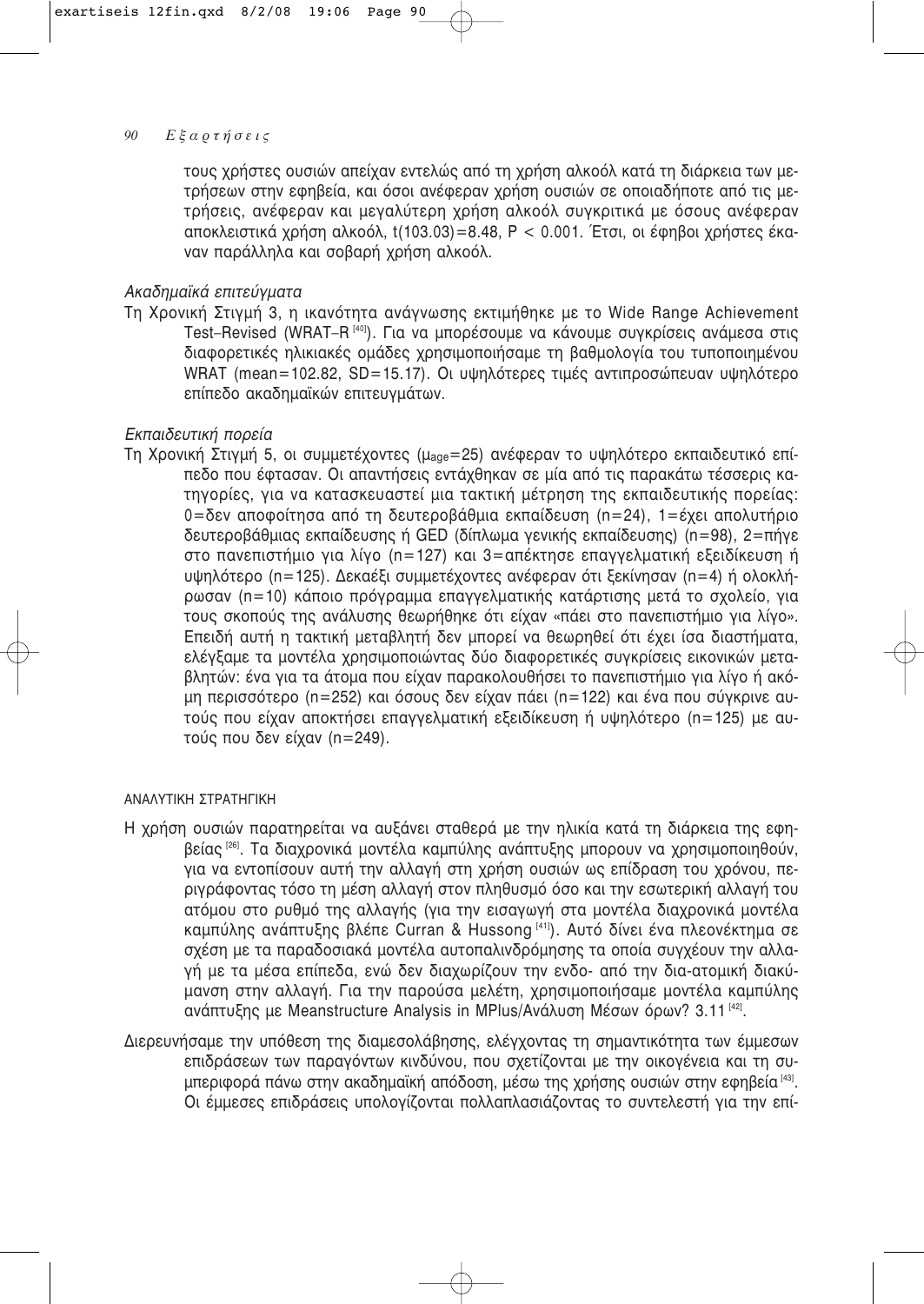δραση των παραγόντων κινδύνου στη χρήση ουσιών με το συντελεστή για την επίδραση της χρήσης ουσιών από τους εφήβους στις ακαδημαϊκές επιδόσεις. Επειδή τα αποτελέσματα των δύο συντελεστών συχνά εμφανίζουν λοξότητα και έντονη κυρτότητα<sup>[44]</sup>, χρησιμοποιήσαμε τα διαστήματα εμπιστοσύνης και τις σημαντικές τιμές [45] που βρέθηκαν από την ασύμμετρη κατανομή του αποτελέσματος των συντελεστών. Μια έμμεση επίδραση θεωρείται σημαντική, εάν το διάστημα μεταξύ του ανώτατου ορίου εμπιστοσύνης (UCL) και του κατώτατου ορίου εμπιστοσύνης (LCL) δεν περιλαμβάνει το μηδέν. Αυτή η προσέννιση έχει φανεί να έχει μεγαλύτερη δύναμη και μικρότερα ποσοστά λαθών τύπου Ι από ό,τι η προσέγγιση [44] Sobel [46].

Σε όλες τις αρχικές αναλύσεις συμπεριλάβαμε την ηλικία, το φύλο και την εθνικότητα ως συμμεταβλητές. Ωστόσο, επειδή οι μεταβλητές φύλου και εθνικότητας δεν εμφάνισαν ση-.<br>μαντική επίδραση στα μοντέλα, τις αφαιρέσαμε από τα τελικά μοντέλα. Επίσης, ελέγξαμε τις αλληλεπιδράσεις του φύλου χρησιμοποιώντας μεθόδους πολλαπλών ομάδων. Ωστόσο, τα μοντέλα δύο ομάδων δεν ταίριαζαν σημαντικά καλύτερα με τα δεδομένα, από ό,τι τα μοντέλα μίας ομάδας, υποστηρίζοντας ότι δεν υπήρχαν σημαντικές δια-Φορές μεταξύ των μοντέλων.

## AΠΟΤΕΛΕΣΜΑΤΑ

# Συσχετίσεις μεταξύ των μεταβλητών

Οι διμεταβλητές συσχετίσεις στα μοντέλα μας βρίσκονται στον Πίνακα 1. Η χρήση αλκοόλ και ουσιών κατά τη διάρκεια της εφηβείας σχετίστηκαν αδύναμα με τις επιδόσεις ανάγνωσης στην εφηβεία (μέσος r=.0.08, P < 0.05). Οι σημειακές αμφισειριακές συσχετίσεις ανάμεσα στη χρήση αλκοόλ και ουσιών οποιαδήποτε Χρονική Στιγμή και η παρακολούθηση στο κολέγιο και η απόκτηση πτυχίου, ήταν αρνητικές και σημαντικές, παρότι ήταν μικρές (rs=.0.04 to .0.18, Ps < 0.01). Τέλος, η χρήση αλκοόλ και ουσιών εμφάνισαν πιο έντονη συσχέτιση με την απόκτηση πτυχίου από ό,τι με την παρακολούθηση στο κολέγιο.

## ΜΟΝΤΕΛΟ ΑΝΑΠΤΥΞΗΣ ΤΗΣ ΧΡΗΣΗΣ ΟΥΣΙΩΝ

Δημιουργήσαμε ξεχωριστά μοντέλα ανάπτυξης για τη χρήση αλκοόλ και ουσιών κατά τη διάρ-Κεια της εφηβείας και ελέγξαμε τις επιδράσεις των μέσων όρων και των αλλαγών (κλίσεων) της χρήσης αλκοόλ και ουσιών στην ακαδημαϊκή επίδοση. Καθορίσαμε ένα σταθερό παράγοντα, που αντιπροσώπευε το μέσο επίπεδο χρήσης ουσιών του συμμετέχοντα τη Χρονική Στιγμή 1 κρατώντας σταθερή την επιβάρυνση του παράγοντα της χρήσης ουσιών στο 1,0 για τις Χρονικές Στιγμές 1, 2 και 3. Καθορίσαμε, επίσης, έναν παράγοντα γραμμικής κλίσης, που αντιπροσώπευε τη μέση αλλαγή στη χρήση ουσιών, κρατώντας σταθερή την επιβάρυνση του παράγοντα της χρήσης ουσιών στο 1 και 2 για τις Χρονικές Στιγμές 2 και 3 αντίστοιχα. Ορίζοντας την επιβάρυνση της χρήσης ουσιών τη Χρονική Στιγμή 1 στο 0 για τον παράγοντα ανάπτυξης, το ορίσαμε αποτελεσματικά ως σταθερά. Τέλος, κάναμε μια παλινδρόμηση των παραγόντων κλίσης στους παράγοντες των σταθερών, για να ελέγξουμε εάν ο ρυθμός ανάπτυξης της χρήσης ουσιών εξαρτιόταν από το αρχικό επίπεδο χρήσης.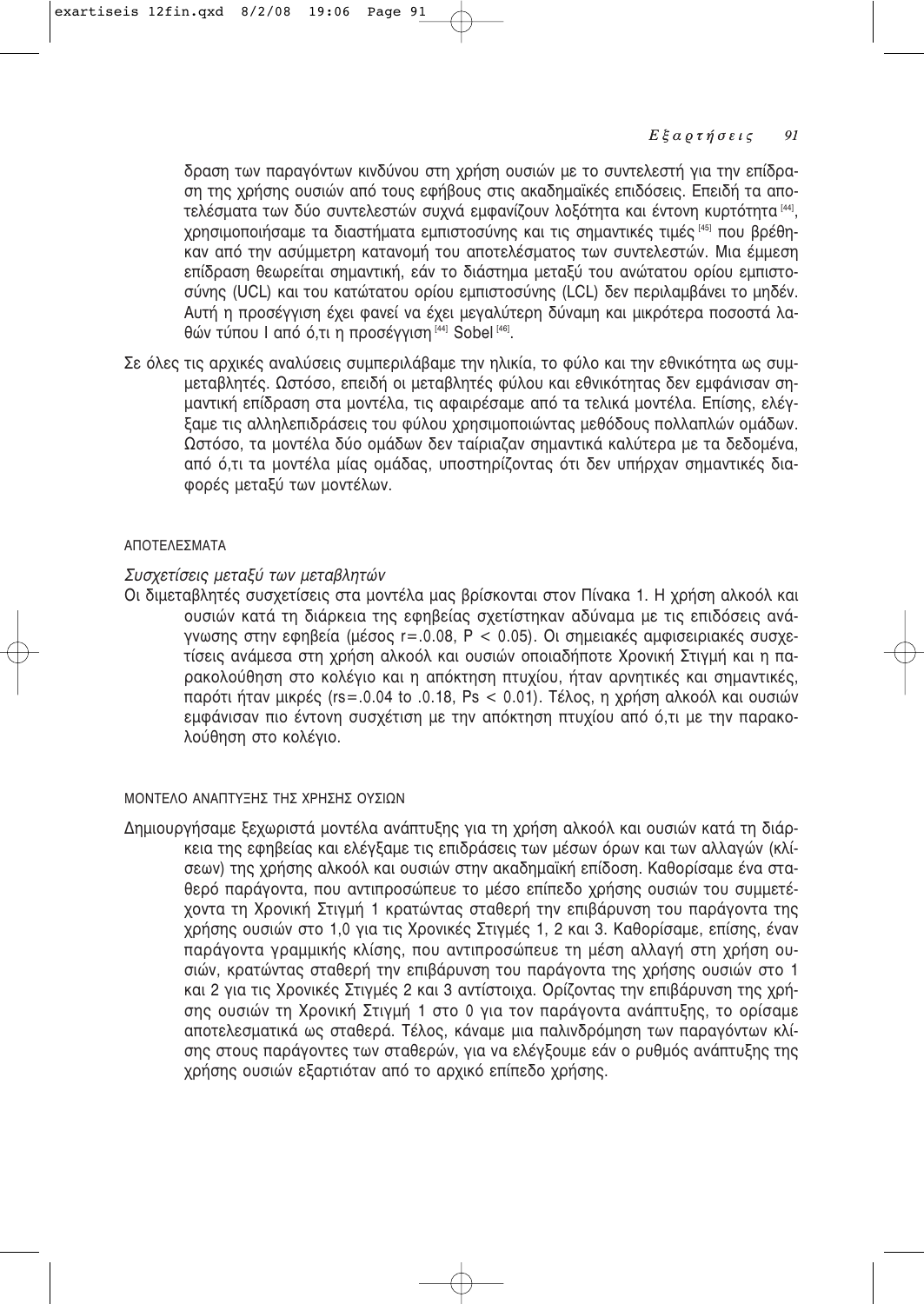| επίπεδο γονιών<br>1. Εκπαιδευτικό                                       |                     | S              | 4                     | ç                      | م         | ľ                    | $\infty$             | ၜ                      | ₽                      | Ξ                     | $\frac{2}{3}$          | 13                     | $\overline{4}$         | 15                      |
|-------------------------------------------------------------------------|---------------------|----------------|-----------------------|------------------------|-----------|----------------------|----------------------|------------------------|------------------------|-----------------------|------------------------|------------------------|------------------------|-------------------------|
|                                                                         | $\sim$              |                |                       |                        |           |                      |                      |                        |                        |                       |                        |                        |                        |                         |
|                                                                         | $0,12$ <sup>*</sup> | 0,09           | 0,03                  | $-0, 12$ <sup>*</sup>  | $-0,09$   | $0,28$ ***           | 0,02                 | $-0,01$                | $-0,03$                | 0,00                  | 0,02                   | $-0,05$                | 0,36"                  | $0,36$ <sup>****</sup>  |
| 2. Παρακολούθηση<br>1 Χ.Στιγμή 1                                        |                     | $0,55***$      | $0,53$ <sup>***</sup> | $-0,28$ <sup>***</sup> | $-0,02$   | 0,06                 | $-0, 12^{*}$         | $-0,17$ <sup>***</sup> | $-0, 14$ <sup>**</sup> | $-0,21***$            | $-0,16"$               | $-0,13"$               | $0,11$ <sup>*</sup>    | $0,21$ ***              |
| 3. Παρακολούθηση<br>2 Χ.Στιγμή 1                                        |                     | $\blacksquare$ | $0,68\dots$           | $-0,25***$             | $-0.04$   | $0,12*$              | $-0,21***$           | $-0,18***$             | $0,17***$              | $-0,23***$            | $-0.20***$             | $-0,12$ <sup>*</sup>   | 0,08                   | 0,15                    |
| 4. Παρακολούθηση<br>3 Χ.Στιγμή 1                                        |                     |                |                       | $-0.25$ <sup>***</sup> | $-0.01$   | 0,10                 | $-0,23***$           | $-0, 19$               | $-0,20***$             | $-0,27***$            | $-0.20***$             | $-0,17$ <sup>**</sup>  | 0,08                   | 0,12                    |
| 5. Εξωτερίκευση<br>Χρ.Στιγμή 1                                          |                     |                |                       | ı                      | $0,43***$ | $-0,23***$           | $0,37***$            | $0,41$ ***             | $0,40***$              | 0,33                  | $0,35$ <sup>***</sup>  | $0,39***$              | $-0,20***$             | $-0,26$ <sup>****</sup> |
| 6. Εσωτερίκευση<br>Χρ.Στιγμή 1                                          |                     |                |                       |                        |           | $-0,13$ <sup>*</sup> | $0,16$ <sup>**</sup> | $0,16$ <sup>**</sup>   | 0,10                   | 0,10                  | 0,10                   | $0,16$ <sup>**</sup>   | $-0,11$                | $-0,08$                 |
|                                                                         |                     |                |                       |                        |           |                      | $-0,06$              | $-0,04$                | $-0, 12$ <sup>*</sup>  | $-0,09$               | $-0.07$                | $-0,05$                | $0,34$ <sup>****</sup> | $0,32***$               |
| 7. Ικανόπητα ανάγνωσης<br>Χρ.Στιγμή 3<br>8. Χρήση αλκοόλ<br>Χρ.Στιγμή 1 |                     |                |                       |                        |           |                      | $\blacksquare$       | $0,72***$              | $0,52***$              | $0,67***$             | $0,57***$              | $0,43$ ***             | $-0,04$                | $-0,12$                 |
| 9. Χρήση αλκοόλ<br>Χρ.Στιγμή 2                                          |                     |                |                       |                        |           |                      |                      | $\blacksquare$         | 0,67                   | $0,57***$             | $0,66$ <sup>****</sup> | $0,64$ <sup>***</sup>  | $-0,07$                | $-0,18$ <sup>***</sup>  |
| 10. Χρήση αλκοόλ<br>Χρ.Στιγμή 3                                         |                     |                |                       |                        |           |                      |                      |                        | ï                      | $0,41$ <sup>***</sup> | $0,47$ $\cdots$        | $0,57$ <sup>***</sup>  | $-0, 11$ <sup>*</sup>  | $-0,15"$                |
| 11. Χρήση ουσιών<br>Χρ.Στιγμή1                                          |                     |                |                       |                        |           |                      |                      |                        |                        |                       | $0,60***$              | $0,46$ <sup>****</sup> | $-0, 10$               | $-0, 11$                |
| 12. Χρήση ουσιών<br>Χρ.Στιγμή 2                                         |                     |                |                       |                        |           |                      |                      |                        |                        |                       |                        | 0,74                   | $-0,13$ <sup>*</sup>   | $-0,17"$                |
| 13. Χρήση ουσιών<br>Χρ.Στιγμή 3                                         |                     |                |                       |                        |           |                      |                      |                        |                        |                       |                        | ï                      | $-0, 14$ <sup>**</sup> | $-0,18$ <sup>****</sup> |
| 14. Φοίτηση στο<br>κολέγιο                                              |                     |                |                       |                        |           |                      |                      |                        |                        |                       |                        |                        | $\blacksquare$         | $0,49***$               |
| 15. Artókmon<br>πυχίου                                                  |                     |                |                       |                        |           |                      |                      |                        |                        |                       |                        |                        |                        |                         |

 $\oplus$ 

 $\overline{\oplus}$ 

ΠΙΝΑΚΑΣ 1: ΣΥΣΧΕΤΙΣΕΙΣ ΜΕΤΑΞΥ ΤΩΝ ΚΥΡΙΟΤΕΡΩΝ ΠΑΡΑΓΟΝΤΩΝ ΠΡΟΒΛΕΨΗΣ ΚΑΙ ΤΩΝ ΑΠΟΤΕΛΕΣΜΑΤΩΝ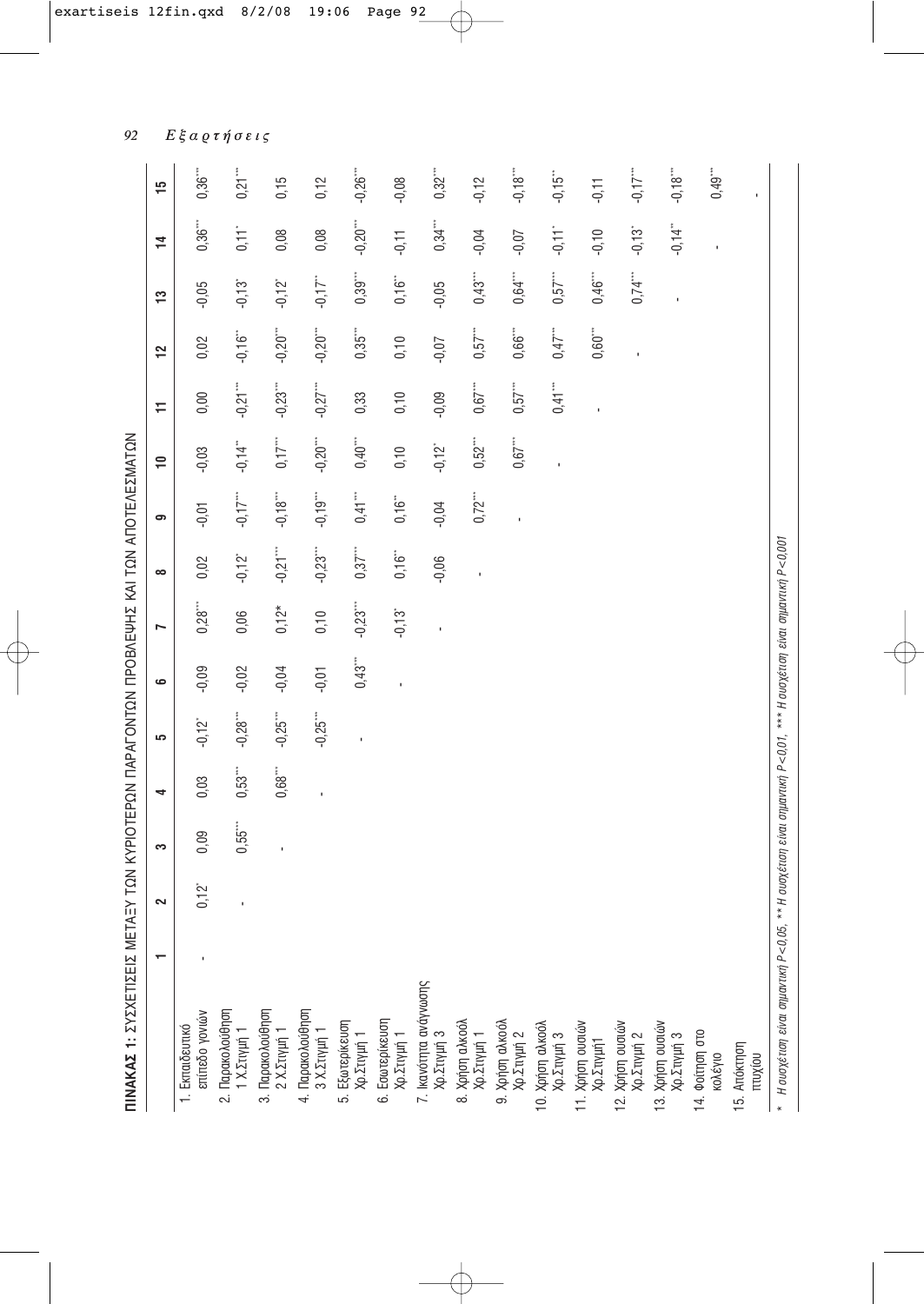Τα μοντέλα ανάπτυξης που χρησιμοποιήσαμε για τη χρήση αλκοόλ [x<sup>2</sup> (2, n=374)=2.05, P=0.36; RMSEA (ρίζα μέσου τετραγωνικού σφάλματος προσέγγισης)=0.01; CFI (συγκριτικός δείκτης εφαρμογής)=1.00; TLI (Δείκτης Tucker Lewis)=1.00] και τη χρήση  $\sigma$ υσιών [x<sup>2</sup> (2, n=374)=6.07, P=0.19; RMSEA=0.03; CFI=0.99; TLI=0.99] ταίριαζαν καλά με τα δεδομένα. Κατά μέσο όρο, οι συμμετέχοντες αύξησαν τη χρήση αλκοόλ και ουσιών στις τρεις μετρήσεις, όμως διέφεραν σημαντικά στο ρυθμό αύξησης της χρήσης αλκοόλ (διασπορά=10.27, SE=1.42, P < 0.05) και ουσιών (διασπορά=5.43,  $SE = 0.36$ , P < 0.05). Οι σταθερές για τη χρήση αλκοόλ και ουσιών προέβλεπαν αρνητικά τις κλίσεις, έτσι ώστε η υψηλότερη αρχική χρήση αλκοόλ ή ουσιών προέβλεπε μικρότερη αύξηση στο ρυθμό ανάπτυξης της χρήσης αλκοόλ ή ουσιών με το χρόνο.

*Η σχέση ανάμεσα στη χρήση ουσιών στην εφηβεία και στις ακαδημαϊκές επιδόσεις κατά τη νεαρή ενήλικη ζωή* 

- Στη συνέχεια ελέγξαμε εάν οι διαδικασίες ανάπτυξης της χρήσης αλκοόλ και ουσιών συνδέονταν άμεσα με την παρακολούθηση του κολεγίου και την απόκτηση πτυχίου στη νεαρή ενήλικη ζωή, μετά τον έλεγχο του εκπαιδευτικού επιπέδου των γονιών και την ικανότητα ανάγνωσης των εφήβων. Σε όλα τα μοντέλα, το υψηλότερο εκπαιδευτικό επίπεδο των γονιών και οι υψηλότερες βαθμολογίες σχετικά με την ικανότητα ανάγνωσης των εφήβων, προέβλεπαν σε σημαντικό βαθμό την παρακολούθηση του κολεγίου και την απόκτηση πτυχίου. Γενικά, η χρήση ουσιών κατά τη διάρκεια της εφηβείας, μείωσε την πιθανότητα ολοκλήρωσης του κολεγίου, αλλά όχι της παρακολούθησης του κολεγίου. Πιο συγκεκριμένα, το υψηλότερο μέσο επίπεδο και η επιτάχυνση της χρήσης αλκοόλ ή ουσιών κατά τη διάρκεια της εφηβείας, μείωσε την πιθανότητα ολοκλήρωσης του κολεγίου μέχρι τη Χρονική Στιγμή 5, αλλά μόνο η μεγαλύτερη χρήση ουσιών τη Χρονική Στιγμή 1 περιόρισε την πιθανότητα παρακολούθησης του κολεγίου.
- Η ΥΠΟΘΕΣΗ ΔΕΙΚΤΗ: Η ΧΡΗΣΗ ΟΥΣΙΩΝ ΣΤΗΝ ΕΦΗΒΕΙΑ ΠΡΟΒΛΕΠΕΙ ΤΙΣ ΑΚΑΔΗΜΑΪΚΕΣ ΕΠΙΔΟΣΕΙΣ ΣΤΗ ΝΕΑΡΗ ΕΝΗΛΙΚΉ ΖΩΗ, ΑΝΕΞΑΡΤΉΤΑ ΑΠΟ ΤΙΣ ΕΠΙΔΡΑΣΕΙΣ ΤΩΝ ΠΑΡΑΓΟΝΤΩΝ ΠΟΥ ΠΡΟΫ́ΠΗΡΧΑΝ ΤΗΣ ΧΡΗΣΗΣ ΟΥΣΙΩΝ ΣΤΗΝ ΕΦΗΒΕΙΑ;

# *Παράγοντες πρόβλεψης της χρήσης ουσιών στην εφηβεία*

exartiseis  $12fin,qxd$   $8/2/08$   $19:06$  Page

Αρχικά εξετάσαμε τις επιδράσεις των παραγόντων κινδύνου για τη χρήση των σταθερών για το αλκοόλ και τις ουσίες και τους παράγοντες κλίσης και για τα τέσσερα μοντέλα. Οι σχέσεις ανάμεσα στους παράγοντες κινδύνου, τις σταθερές και τους παράγοντες ανάπτυξης για τη χρήση αλκοόλ και ουσιών ήταν σχεδόν ίδιες για όλα τα μοντέλα και προέβλεπαν τη φοίτηση στο κολέγιο και την απόκτηση πτυχίου. Έτσι, στον Πίνακα 2 βλέπουμε τις εκτιμήσεις και τα τυπικά λάθη για αυτές τις κατευθύνσεις από το τελικό μοντέλο που προβλέπει μόνο την απόκτηση πτυχίου. Τα συμπτώματα εξωτερίκευσης τη Χρονική Στιγμή 1, εμφάνισαν θετική συσχέτιση με την ανάπτυξη χρήσης αλκοόλ και ουσιών κατά τη διάρκεια της εφηβείας, ενώ τα συμπτώματα εσωτερίκευσης τη Χρονική Στιγμή 1 εμφάνισαν αρνητική συσχέτιση με την ανάπτυξη χρήσης αλκοόλ ενώ δεν σχετίζονταν με την ανάπτυξη χρήσης ουσιών. Ο αλκοολισμός από τους γονείς σχετιζόταν με υψηλότερες σταθερές χρήσης αλκοόλ και ουσιών και μεγαλύτερη επιτάχυνση της χρήσης αλκοόλ στη διάρκεια της εφηβείας, αλλά δεν σχετίστηκε με την επιτά-<u>γυνση της χρήσης ουσιών στη διάρκεια της εφηβείας. Τέλος, η επίβλεψη από τη μη-</u> τέρα δεν σχετιζόταν σημαντικά με τις σταθερές ή την ανάπτυξη της χρήσης ουσιών.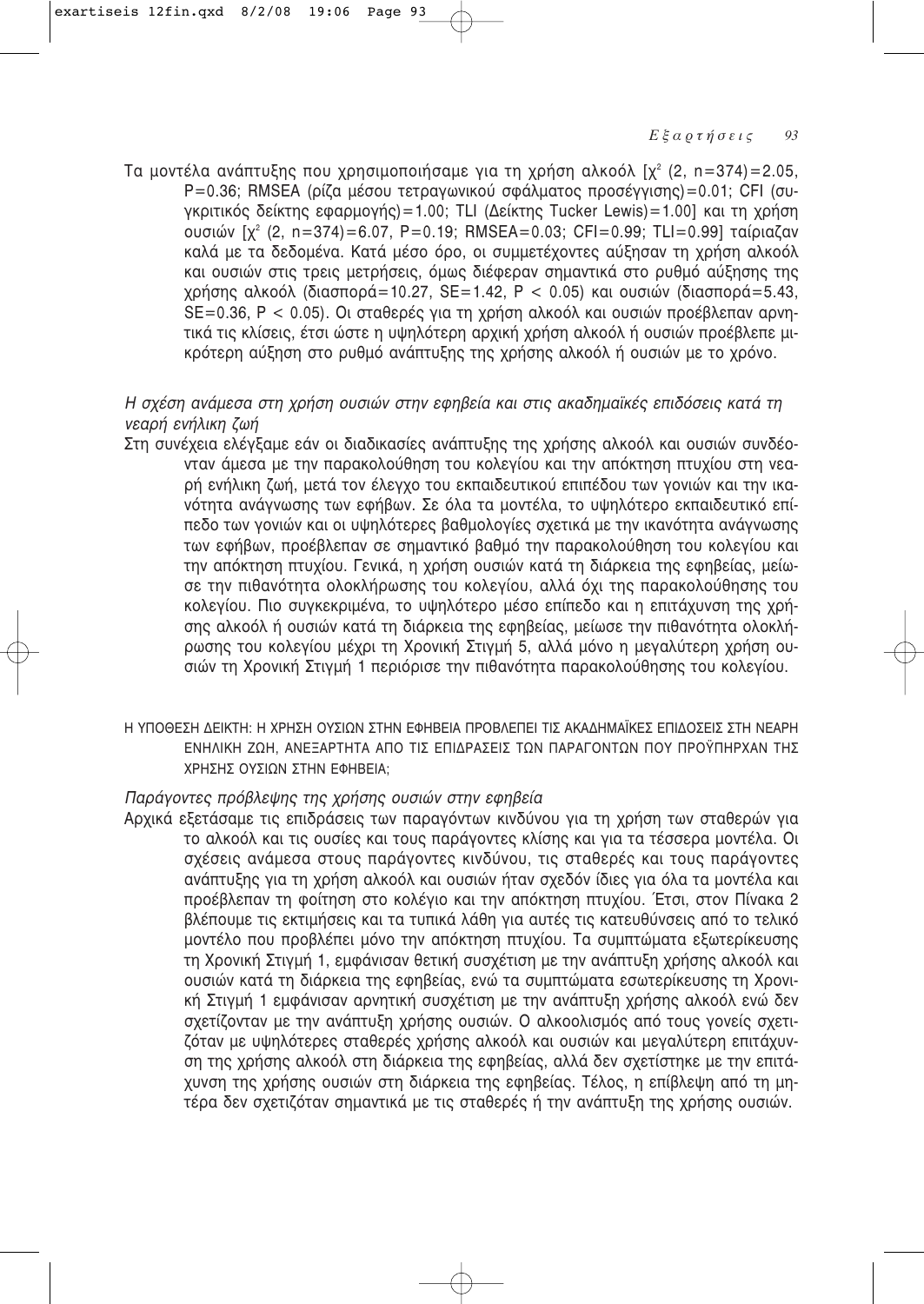|                                    | Ανάπτυξη χρήσης<br>αλκοόλ |                       | Ανάπτυξη χρήσης<br>ουσιών |       |                       | Ικανότητα<br>ανάγνωσης |       |
|------------------------------------|---------------------------|-----------------------|---------------------------|-------|-----------------------|------------------------|-------|
|                                    | Εκτίμηση                  | SE                    | Εκτίμηση                  | SE    | Εκτίμηση              |                        | SE    |
| Σταθερά χρήσης αλκοόλ στην εφηβεία | $0.309***$                | 0.035                 |                           |       |                       |                        |       |
| Σταθερά χρήσης ουσιών στην εφηβεία |                           |                       | $-0.239***$               | 0,036 |                       |                        |       |
| Παρακολούθηση από τη μητέρα        | 0,013                     | 0,228                 | 0,107                     | 0,138 | 0,075                 |                        | 0,067 |
| Εξωτερίκευση Χρ. Στιγμή 1          | 1,943                     | 0,350                 | $0.823***$                | 0,195 | $-0.167$              |                        | 0,068 |
| Εσωτερίκευση Χρ. Στιγμή 1          | $-0.879**$                | 0,338                 | $-0.070$                  | 0,215 | $-0.085$              |                        | 0,072 |
| Αλκοολισμός από τους γονείς        | 1,532"                    | 0,448                 | 0,612                     | 0,361 | $-0.019$              |                        | 0,101 |
| Ηλικία Χρ. Στιγμή 1                | $0.979***$                | 0,196                 | 0,198                     | 0,126 |                       |                        |       |
| Εκπαίδευτικό επίπεδο γονιών        |                           |                       |                           |       | 0.198                 |                        | 0.036 |
|                                    |                           | Σταθερά χρήσης αλκοόλ |                           |       | Σταθερά χρήσης ουσιών |                        |       |
|                                    | Εκτίμηση                  |                       | SE                        |       | Εκτίμηση              | SE                     |       |
| Ηλικία Χρ.Στιγμή 1                 | 1,929                     |                       | 0,242                     |       | $0.854***$            | 0,166                  |       |
| Αλκοολισμός από τους γονείς        | 2,759                     |                       | 0.771                     |       | $1,304^*$             | 0.654                  |       |

# **ΠΙΝΑΚΑΣ 2: ΠΡΟΒΛΕΨΗ ΤΩΝ ΣΤΑΘΕΡΩΝ ΠΑΡΑΓΟΝΤΩΝ ΚΑΙ ΤΩΝ ΠΑΡΑΓΟΝΤΩΝ ΑΝΑΠΤΥΞΗΣ ΤΗΣ ΕΜΦΑΝΙΣΗΣ** ΧΡΗΣΗΣ ΟΥΣΙΩΝ ΤΩΝ ΕΦΗΒΩΝ ΚΑΙ ΤΗΣ ΙΚΑΝΟΤΗΤΑΣ ΑΝΑΓΝΩΣΗΣ ΚΑΤΑ ΤΗΝ ΕΦΗΒΕΙΑ.

Οι εκτιμήσεις που παρουσιάζονται αφορούν τα τελικά μοντέλα που προβλέπουν την ολοκλήρωση του κολεγίου, οι εκτιμήσεις από τα μοντέλα που προβλέ*πουν τη φοίτηση στο κολέγιο ήταν σχεδόν πανομοιότυπες* \* *P < 0,05, \*\* P < 0,01, \*\*\* P < 0.001.* 

## ΠΡΟΒΛΕΨΗ ΤΗΣ ΠΑΡΑΚΟΛΟΥΘΗΣΗΣ ΣΤΟ ΚΟΛΕΓΙΟ

Στη συνέχεια διερευνήσαμε τις επιδράσεις της χρήσης ουσιών στην εφηβεία στις ακαδημαϊκές επιδόσεις ελέγχοντας τους παράγοντες κινδύνου για τη χρήση ουσιών, τις ακαδημαϊκές επιδόσεις σε αυτή την ηλικιακή φάση και το εκπαιδευτικό επίπεδο των γονιών. Στον Πίνακα 3 φαίνονται οι εκτιμήσεις πορείας και τα τυπικά λάθη των επιδράσεων των σταθερών και των παραγόντων ανάπτυξης χρήσης αλκοόλ και ουσιών καθώς και των παραγόντων κινδύνου της χρήσης ουσιών στην παρακολούθηση του κολεγίου. Οι δείκτες εφαρμογής έδειξαν ότι και τα δύο μοντέλα μπορούσαν να προβλέψουν την παρακολούθηση του κολεγίου από τη χρήση αλκοόλ [χ<sup>2</sup> (19, n=374)=29.41, P=0.06; RMSEA=0.04; CFI=0.99; TLI=0.99] και ουσιών ταίριαζαν με τα δεδομένα καλά  $[x^{2} (21, n=374)=30.54, P=0.08; RMSEA=0.04; CFI=0.99; TLI=0.99]$ . Κανένας από τους παράγοντες πρόβλεψης της χρήσης ουσιών (αλκοολισμός από τους γονείς, συμπτώματα εξωτερίκευσης, συμπτώματα εσωτερίκευσης και επίβλεψη από τη μητέρα) δεν σχετιζόταν σημαντικά με την παρακολούθηση του κολεγίου. Ωστόσο, η συνύπαρξη αυτών των παραγόντων πρόβλεψης της χρήσης ουσιών εξάλειφε την έως τώρα σημαντική επίδραση της σταθεράς της χρήσης ουσιών στην παρακολούθηση του κολεγίου (δείχνοντας ότι το μέσο επίπεδο χρήσης ουσιών στην εφηβεία μπορεί να αποτελεί δείκτη ενός ευρύτερου συνόλου παραγόντων κινδύνου για μείωση των πιθανοτήτων παρακολούθησης του κολεγίου).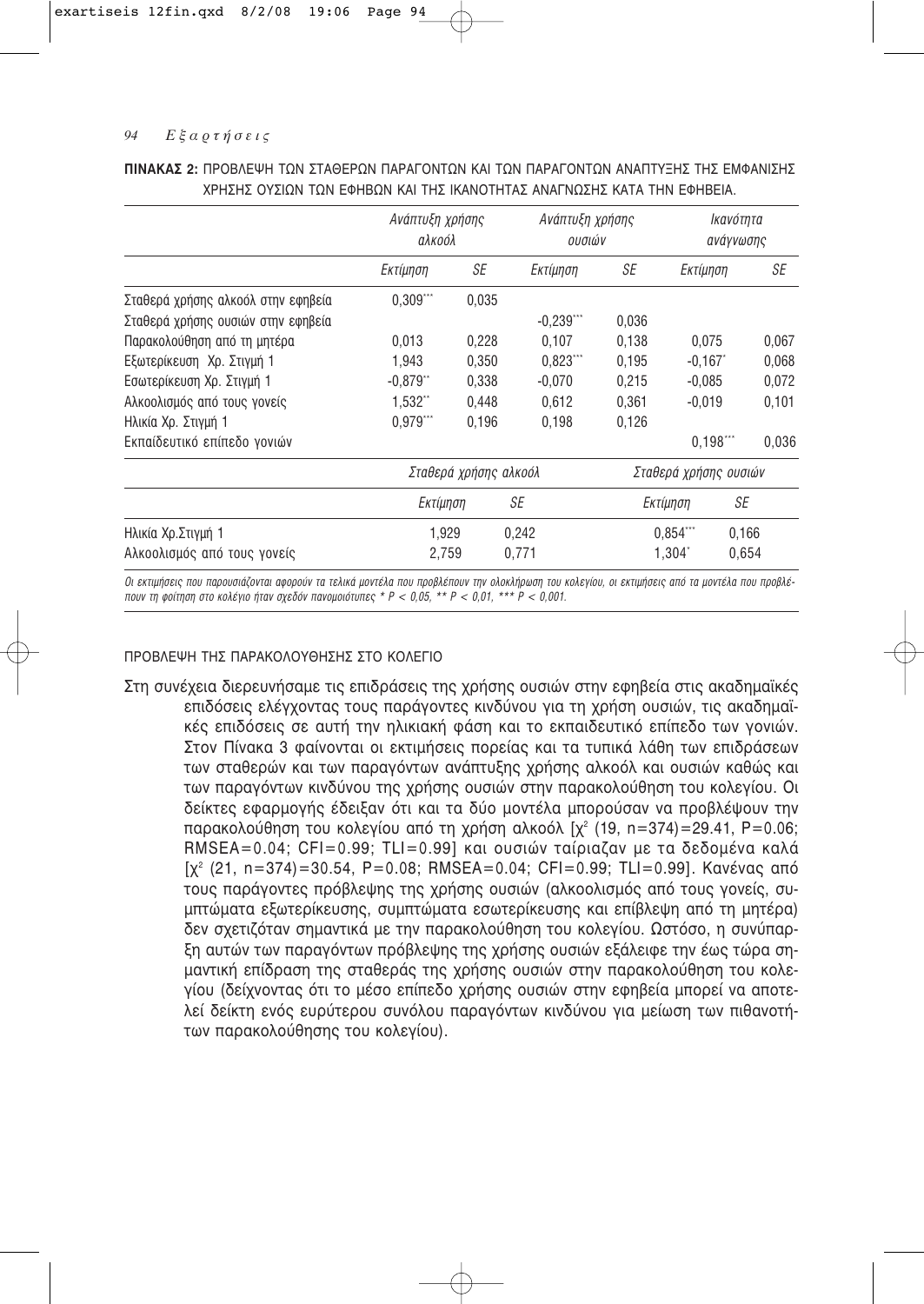ΠΡΟΒΛΕΨΗ ΤΗΣ ΟΛΟΚΛΗΡΩΣΗΣ ΤΟΥ ΠΤΥΧΙΟΥ ΤΟΥ ΚΟΛΕΓΙΟΥ

- Στον Πίνακα 3 φαίνονται οι εκτιμήσεις πορείας και τα τυπικά λάθη των επιδράσεων των σταθερών και των παραγόντων ανάπτυξης χρήσης αλκοόλ και ουσιών, των παραγόντων <u>κινδύνου της χρήσης ουσιών, καθώς και οι ακαδημαϊκές επιδόσεις και το εκπαιδευτι-</u> Κό επίπεδο των γονιών στην απόκτηση του τίτλου από το κολέγιο. Οι δείκτες εφαρμογής έδειξαν ότι και τα δύο μοντέλα μπορούσαν να προβλέψουν την ολοκλήρωση του κολεγίου από τη χρήση αλκοόλ [χ<sup>2</sup> (20, n=374)=33.01, P=0.04; RMSEA=0.04;  $CFI = 0.99$ ; TLI=0.98] και τη χρήση ουσιών που ταίριαζε καλά με τα στοιχεία [χ<sup>2</sup> (22,  $n=374$ )=33.43, P=0.06; RMSEA=0.04; CFI=0.99; TLI=0.99]. Από τους παράγοντες πρόβλεψης της χρήσης ουσιών, μόνο τα συμπτώματα εξωτερίκευσης τη Χρονική Στιγμή 1 σχετίζονταν με την ολοκλήρωση του πτυχίου: τα περισσότερα συμπτώματα εξωτερίκευσης στην πρώιμη εφηβεία προέβλεπαν μικρότερες πιθανότητες για ολοκλήρωση του κολεγίου στη νεαρή ενήλικη ζωή. Μετά την προσθήκη των παραγόντων πρόβλεψης της χρήσης ουσιών και των ακαδημαϊκών επιδόσεων οι επιδράσεις που είχαν παρατηρηθεί για τις σταθερές της χρήσης αλκοόλ και ουσιών και ανάπτυξης της χρήσης ουσιών στην απόκτηση πτυχίου εξαφανίστηκαν, υποδηλώνοντας ότι πρόκειται για δείκτες κινδύνου και όχι ιδιαίτερους μηχανισμούς. Ωστόσο, οι επιδράσεις της ανάπτυξης της χρήσης ουσιών στη διάρκεια της εφηβείας ήταν πιο ισχυρές. Η ανάπτυξη της χρήσης ουσιών εξακολούθησε να σχετίζεται αρνητικά με την πιθανότητα ολοκλήρωσης του πτυχίου στο κολέγιο, ακόμη και με την προσθήκη των παραγόντων πρόβλεψης της χρήσης ουσιών. Ένα παράδειγμα του τρέχοντος μοντέλου φαίνεται στο Σχήμα 1. το οποίο δείχνει το μοντέλο πρόβλεψης της ολοκλήρωσης του πτυχίου από τη χρήση ουσιών στην εφηβεία και τους σχετιζόμενους παράγοντες.
- Η ΥΠΟΘΕΣΗ ΔΙΑΜΕΣΟΛΑΒΗΤΗ: Η ΧΡΗΣΗ ΟΥΣΙΩΝ ΣΤΗΝ ΕΦΗΒΕΙΑ ΑΠΟΤΕΛΕΙ ΔΙΑΜΕΣΟΛΑΒΗΤΗ ΣΤΙΣ ΣΧΕΣΕΙΣ ΑΝΑΜΕΣΑ ΣΤΟΥΣ ΠΑΡΑΓΟΝΤΕΣ ΠΡΟΒΛΕΨΗΣ ΤΗΣ ΧΡΗΣΗΣ ΟΥΣΙΩΝ ΣΤΗΝ ΕΦΗΒΕΙΑ ΚΑΙ ΣΤΙΣ ΑΚΑ-ΔΗΜΑΪΚΕΣ ΕΠΙΔΟΣΕΙΣ ΣΤΗ ΝΕΑΡΗ ΕΝΗΛΙΚΗ ΖΩΗ:
- Στη συνέχεια διερευνήσαμε τις έμμεσες επιδράσεις των παρανόντων κινδύνου (αλκοολισμός από τους γονείς, επίβλεψη από τη μητέρα και συμπεριφορές εξωτερίκευσης και εσωτερίκευσης) για τη χρήση ουσιών στις ακαδημαϊκές επιδόσεις μέσω των σταθερών και της ανάπτυξης της χρήσης αλκοόλ και ουσιών στην εφηβεία. Από τους παράγοντες ανάπτυξης της χρήσης ουσιών, βρέθηκε ότι η ανάπτυξη χρήσης ουσιών (αλλά όχι χρήσης αλκοόλ) αποτελούσε σημαντικό διαμεσολαβητή για τις επιδράσεις των συμπτωμάτων εξωτερίκευσης τη Χρονική Στιγμή 1 (έμμεση επίδραση =.0.09, SE=0.04, UCL=.0.002, LCL=.0.165), έτσι ώστε τα υψηλά επίπεδα συμπτωμάτων εξωτερίκευσης τη Χρονική Στιγμή 1, προέβλεπαν μεγαλύτερη ανάπτυξη της χρήσης ουσιών στην εφηβεία, η οποία με τη σειρά της μείωνε την πιθανότητα απόκτησης πτυχίου.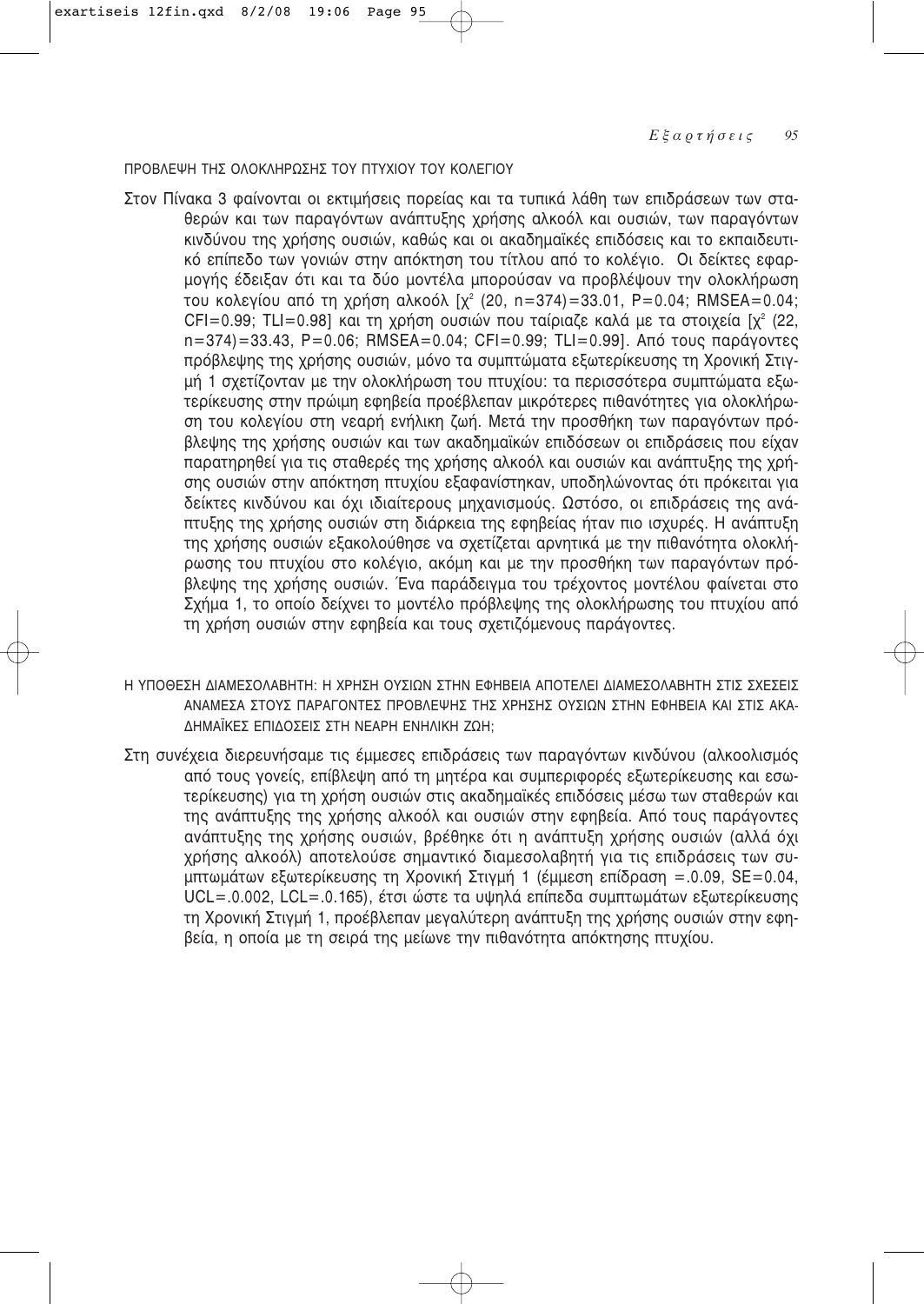## ΠΙΝΑΚΑΣ 3: ΠΑΡΑΓΟΝΤΕΣ ΠΡΟΒΛΕΨΗΣ ΑΚΑΔΗΜΑΪΚΩΝ ΕΠΙΔΟΣΕΩΝ ΤΗ ΧΡΟΝΙΚΗ ΣΤΙΓΜΗ 5.

|                                          | Φοίτηση στο Κολλέγιο |      | Ολοκλήρωση φοίτησης<br>στο κολλέγιο |       |
|------------------------------------------|----------------------|------|-------------------------------------|-------|
|                                          | Εκτίμηση             | SE   | Εκτίμηση                            | SE    |
| Τάση χρήσης αλκοόλ                       | $-0,02$              | 0.02 | $-0.021$                            | 0.025 |
| Σταθερά χρήσης αλκοόλ                    | 0,00                 | 0.01 | $-0.01$                             | 0.013 |
| Παρακολούθηση από τη μητέρα Χρ.Στιγμή 1  | 0.01                 | 0.08 | 0.136                               | 0.092 |
| Εξωτερίκευση Χρ. Στιγμή 1                | $-0.15$              | 0.09 | $-0.365'$                           | 0.104 |
| Εσωτερίκευση Χρ. Στιγμή 1                | $-0,02$              | 0.11 | 0.152                               | 0.118 |
| Εκπαιδευτικό επίπεδο γονιών              | $0.29***$            | 0.06 | 0.325"                              | 0.06  |
| Ακαδημαϊκές επιδόσεις Χρ. Στιγμή 3       | 0,34                 | 0.06 | 0.294"                              | 0.073 |
| Αλκοολισμός από τους γονείς              | $-0.15$              | 0.15 | 0.069                               | 0.145 |
| Τάση χρήσης ουσιών                       | $-0.03$              | 0.03 | $-0.11'$                            | 0.05  |
| Σταθερά χρήσης ουσιών                    | $-0.03$              | 0.02 | $-0.04$                             | 0.03  |
| Παρακολούθηση από τη μητέρα Χρ. Στιγμή 1 | $-0.01$              | 0.09 | 0.14                                | 0.10  |
| Εξωτερίκευση Χρ. Στιγμή 1                | $-0.13$              | 0.08 | $-0.31"$                            | 0.10  |
| Εσωτερίκευση Χρ. Στιγμή 1                | 0,00                 | 0.11 | 0.16                                | 0.12  |
| Εκπαιδευτικό επίπεδο γονιών              | $0,29***$            | 0.06 | 0.32"                               | 0.06  |
| Ακαδημαϊκές επιδόσεις Χρ. Στιγμή 3       | 0,34                 | 0.06 | 0.30"                               | 0.07  |
| Αλκοολισμός από τους γονείς              | $-0,12$              | 0.14 | 0.11                                | 0.15  |

\*Οι συντελεστές είναι σημαντικοί P < 0.05, \*\* Οι συντελεστές είναι σημαντικοί P < 0.01, \*\*\* Οι συντελεστές είναι σημαντικοί P < 0.001.

- ΟΙ ΕΠΙΔΡΑΣΕΙΣ ΤΟΥ ΕΚΠΑΙΔΕΥΤΙΚΟΥ ΕΠΙΠΕΔΟΥ ΤΩΝ ΓΟΝΙΩΝ ΚΑΙ Η ΙΚΑΝΟΤΗΤΑ ΑΝΑΓΝΩΣΗΣ: ΑΜΕΣΕΣ ΚΑΙ ΕΜΜΕΣΕΣ ΣΧΕΣΕΙΣ
- Παρόλο που δεν αποτελεί βασικό στόχο της παρούσας έρευνας, συγκεντρώσαμε ενδιαφέροντα στοιχεία που τονίζουν το ρόλο του εκπαιδευτικού επιπέδου των γονιών και της ακαδημαϊκής επιτυχίας στην εφηβεία με την πρόβλεψη της ακαδημαϊκής επιτυχίας στη νεαρή ενήλικη ζωή. Στον Πίνακα 2 φαίνεται ότι το υψηλότερο εκπαιδευτικό επίπεδο των γονιών προέβλεπε την ακαδημαϊκή επιτυχία στην εφηβεία, ωστόσο, η ακαδημαϊκή επιτυχία δεν σχετιζόταν με τη χρήση αλκοόλ και ουσιών στη διάρκεια της εφηβείας. Όπως φαίνεται στον Πίνακα 3, οι υψηλότερες ακαδημαϊκές επιτυχίες στην εφηβεία αυξάνουν την πιθανότητα φοίτησης στο κολέγιο και την απόκτηση τίτλου, σε όλα τα μοντέλα. Τέλος, οι διαμεσολαβητικές αναλύσεις έδειξαν πως η ικανότητα ανάγνωσης είχε διαμεσολαβητικό ρόλο για τις επιδράσεις του εκπαιδευτικού επιπέδου των γονιών στη φοίτηση στο κολέγιο και στην απόκτηση πτυχίου. Το υψηλότερο ακαδημαϊκό επίπεδο των γονιών σχετίστηκε με την αυξημένη ικανότητα ανάγνωσης στην εφηβεία, το οποίο οδήγησε σε περισσότερες πιθανότητες φοίτησης στο κολέγιο και απόκτησης πτυχίου (φοίτηση στο κολέγιο: έμμεση επίδραση από το μοντέλο για τη χρήση ουσιών=0.07, SE=0.02, UCL=0.11, LCL=0.04, έμμεση επίδραση από το μοντέλο για τη χρήση αλκοόλ=0.07, SE=0.02, UCL=0.11, LCL=0.04, απόκτηση πτυχίου: έμμεση επίδραση από το μοντέλο για τη χρήση ουσιών=0.06, SE=0.02, UCL=0.10,  $LCL = 0.03$ , έμμεση επίδραση από το μοντέλο για τη χρήση αλκοόλ=0.06, SE=0.02,  $UCL = 0.10$ ,  $LCL = 0.03$ ).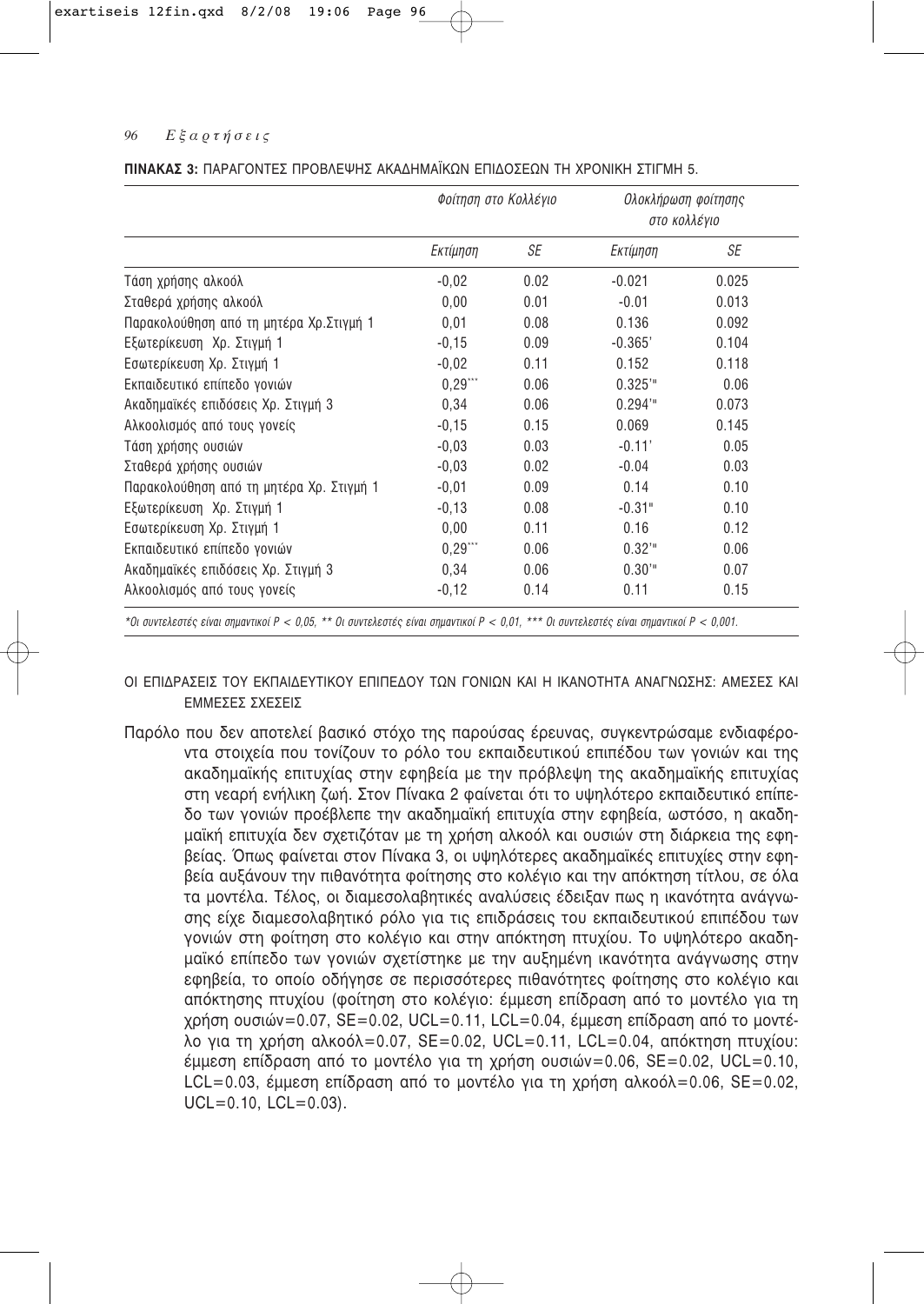#### Εξαρτήσεις  $Q\overline{Q}$

Παρακο-<br>λούθηση Παρακο-<br>Ιούθηση 2 Парако-<br>,ой0поп Χρήση ομαιών Χρήση ουσιών Χρήση ουσιών Χρ.Στ.1 Χρ.Στ.2 Χρ.Στ.3 Χρονική Στιγμή 1  $2.0$ ı n  $\overline{1}$  $\sqrt{ }$ Παρακολούθηση από  $\overline{1}$   $\overline{0}$ πη μητέρα  $-0.24$ Σταθερά Χρήσης Κλίση Χρήσης  $1,30$ Ωμσιών Ωμσιών Αλκοολισμός  $011$ από τους γονείς  $0.82$  $\bullet$  0.33 Συμπτώματα  $-0.31$ Ολοκλήρωση εξωτερίκευσης Πτυχίου Χρ. Στ. 1  $0.85$  $0.32$ Εκπαιδευτικό επίπεδο 0.30 νονιών  $-0.15$ Συμπτώματα  $0.2\overline{C}$ εσωτερίκευσης Ακαδημαϊκές Επιδόσεις Χρ. Στ. 1 Χρ. Στ. 3 Ηλικία  $(x^2 = 33.43, df = 22, p = 0.06; RMSEA = 0.04; CFI = 0.99; TLI = 0.99)$ Χρ.Στ.1

Πρόβλεψη απόκτησης πτυχίου από το κολέγιο βάσει των ακαδημαϊκών επιδόσεων στην εφηβεία, των σταθερών χρήσης ουσιών και των παραγόντων ανάπτυξης αλλά και των παράγοντων που προϋπήρχαν της χρήσης ουσιών στην εφηβεία. Οι μη σημαντικές πορείες, οι αφανείς επιβαρύνσεις του παράγοντα, οι εκτιμώμενοι μέσοι, οι υπόλοιπες διακυμάνσεις και συνδιακυμάνσεις μεταξύ των παραγόντων πρόβλεψης δεν εμφανίζονται για την καλύτερη απεικόνιση. Ό,τι είναι σημειωμένο με έντονα γράμματα υποδηλώνει σημαντικές επιδράσεις διαμεσολάβησης. Παρακολούθηση 1=Χρονική Στιγμή 1 εποπτεία από τους γονείς, Παρακολούθηση 2= Χρονική Στιγμή 2 εποπτεία από τους γονείς, Παρακολούθηση 3= Χρονική Στιγμή 3 εποπτεία από τους γονείς

# ΣΥΖΗΤΗΣΗ

- Αυτή η μελέτη διερεύνησε τη σχέση ανάμεσα στη χρήση ουσιών στην εφηβεία και στις ακαδημαϊκές επιδόσεις στη νεαρή ενήλικη ζωή, ελέγχοντας εάν η χρήση ουσιών στην εφηβεία αποτελεί δείκτη ή διαμεσολαβητή ενός ευρέος φάσματος παραγόντων για χαμηλότερες ακαδημαϊκές επιδόσεις στη νεαρή ενήλικη ζωή. Τα ευρήματα μάς οδηγούν και προς τις δύο κατευθύνσεις, δείκτη και διαμεσολαβητή, και εντοπίζουν πολλούς δρόμους προς τις υψηλότερες ακαδημαϊκές επιδόσεις.
- Όπως ήταν αναμενόμενο, το εκπαιδευτικό επίπεδο των γονιών προέβλεπε τόσο την επιδίωξη εισαγωγής στην ανώτατη εκπαιδευτική βαθμίδα όσο και την απόκτηση του αντίστοιχου πτυχίου, αντανακλώντας τη διαγενεακή μεταβίβαση των ακαδημαϊκών επιτευγμάτων. Οι έφηβοι με γονείς που έχουν υψηλό εκπαιδευτικό επίπεδο είναι πιο πιθανό να μεγαλώνουν σε ένα περιβάλλον που εκτιμά, ενισχύει και παραδειγματίζει την ακαδη-

ΣΧΗΜΑ 1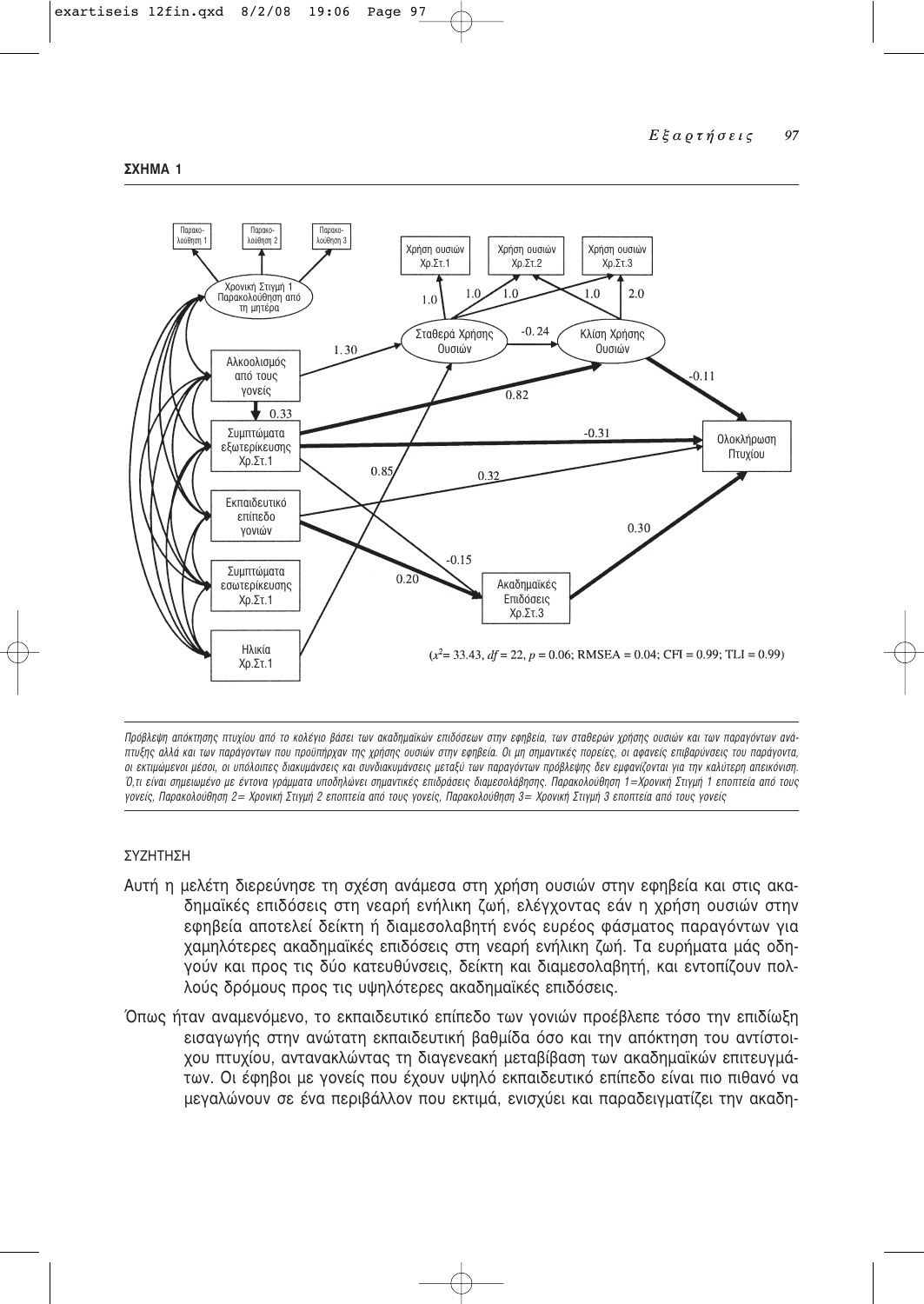μαϊκή εξέλιξη, έχουν την οικονομική δυνατότητα να παρέχουν ευκαιρίες για εκπαίδευση [14], ενώ έχουν επίσης κληρονομήσει διαφορετικές ακαδημαϊκές ικανότητες. Έτσι, ένας βασικός δρόμος των ακαδημαϊκών επιτευγμάτων στους νεαρούς ενηλίκους ανταvακλά τη διαγενεακή μεταβίβαση των υψηλών ακαδημαϊκών επιτευγμάτων μέσω των ακαδημαϊκών επιτευνμάτων της πρώιμης εφηβικής ηλικίας.

- Το βασικό ερώτημα ήταν με ποιο τρόπο εντάσσεται η χρήση ουσιών στην εφηβεία με το ευρύτερο φάσμα συμπεριφορικών, οικονενειακών, γνωσιακών και αυτορυθμιστικών επιδράσεων στις ακαδημαϊκές επιδόσεις. Τα αρχικά μοντέλα έδειξαν ότι μετά την προσαρμογή των επιδράσεων του εκπαιδευτικού επιπέδου των γονιών και της ικανότητας ανάγνωσης στην εφηβεία, υπήρχαν σημαντικές επιδράσεις στα μέσα επίπεδα και στην ανάπτυξη χρήσης ουσιών στην εφηβεία και για τη φοίτηση σε κολέγιο (για τη χρήση ουσιών) και την απόκτηση του σχετικού πτυχίου (για τη χρήση αλκοόλ και ουσιών). Aυτά τα στοιχεία ταιριάζουν και με άλλες έρευνες <sup>[6,7]</sup>. Ωστόσο, οι επιδράσεις της χρήσης ουσιών στην εφηβεία περιορίζονταν σημαντικά, όταν οι προϋπάρχοντες παράγοντες κινδύνου εντάσσονταν στο μοντέλο. Έτσι, μέχρι κάποιο βαθμό, η χρήση ουσιών στην εφηβεία δείχνει να αποτελεί δείκτη ενός ευρύτερου συνόλου παρανόντων κινδύ-VOU, Καθώς εντοπίζει τους εφήβους που είναι σε κίνδυνο αλλά δεν ενέχει αιτιακό ρόλο. Τα ευρήματα αυτά είναι συναφή με αυτά των Fergusson & Horwood [8], που έδειξαν ότι οι επιδράσεις της χρήσης ουσιών στα ψυχοκοινωνικά αποτελέσματα των εφήβων περιορίζονταν σημαντικά, όταν οι προϋπάρχοντες παράγοντες κινδύνου εντάσσο-VΤαν στο μοντέλο<sup>[24]</sup>.
- Aν και πολλές από τις επιδράσεις της χρήσης ουσιών κατά τη διάρκεια της εφηβείας στις ακαδημαϊκές επιδόσεις περιορίζονταν μετά τη συνεκτίμηση των παραγόντων κινδύνου που προϋπήρχαν, μια σημαντική σχέση διατηρήθηκε ανάμεσα στην ανάπτυξη στο χρόνο της χρήσης ουσιών στην εφηβεία και στην επιτυχή ολοκλήρωση του κολεγίου. Αυτό το εύρημα υποδηλώνει ότι η επιτάχυνση της χρήσης ουσιών στην εφηβεία δεν αποτελεί απλά δείκτη άλλων παραγόντων κινδύνου όσον αφορά την επίδρασή στην ολοκλήρωση του κολεγίου. Η διάκριση, λοιπόν, ανάμεσα στα μέσα επίπεδα χρήσης και αλλαγής της χρήσης μέσα στο χρόνο είναι σημαντική για την κατανόηση των επιδράσεων της κατάχρησης ουσιών κατά τη διάρκεια της εφηβείας.
- Στην πραγματικότητα, η εμφάνιση της χρήσης ουσιών στην εφηβεία επηρέαζε σημαντικά τις επιδράσεις της συμπεριφοράς εξωτερίκευσης με στόχο την απόκτηση του πτυχίου. Οι Baumrind & Moselle [13] υποστήριξαν θεωρητικά ότι η χρήση ουσιών στην εφηβεία εμποδίζει την ανάπτυξη του αυτοελέγχου και των δεξιοτήτων αντιμετώπισης προβλημάτων. Οι έφηβοι με συμπεριφορές εξωτερίκευσης, που έχουν χαμηλά επίπεδα αυτοελέγχου, είναι επίσης πιο πιθανό να παρουσιάσουν κλιμάκωση στα επίπεδα χρήσης ουσιών, το οποίο μπορεί να εμποδίσει την ανάπτυξη κοινωνικών και άλλων δεξιοτήτων συμπεριφοράς οι οποίες είναι απαραίτητες για την επιτυχή πορεία στην ανώτατη εκπαίδευση.
- Αυτά τα αποτελέσματα για την κλιμάκωση της χρήσης στο χρόνο αφορούν τη χρήση ουσιών και όχι τη χρήση αλκοόλ, κάτι που δηλώνει ότι υπάρχουν σημαντικές διαφορές στις επιδράσεις της ανάπτυξης χρήσης αλκοόλ και χρήσης ουσιών στις ακαδημαϊκές επιδόσεις κατά τη νεαρή ενήλικη ζωή. Για παράδειγμα, αυτό το εύρημα είναι πιθανό να αντανακλά μια διαφοροποίηση στην επικράτηση και μια σχετική παρέκκλιση της χρήσης αλκοόλ στην εφηβεία σε σύγκριση με τη χρήση παράνομων ουσιών <sup>[26]</sup>. Είναι νεγονός, ότι οι φοιτητές στο κολέγιο κάνουν χρήση αλκοόλ σε υψηλότερα επίπεδα από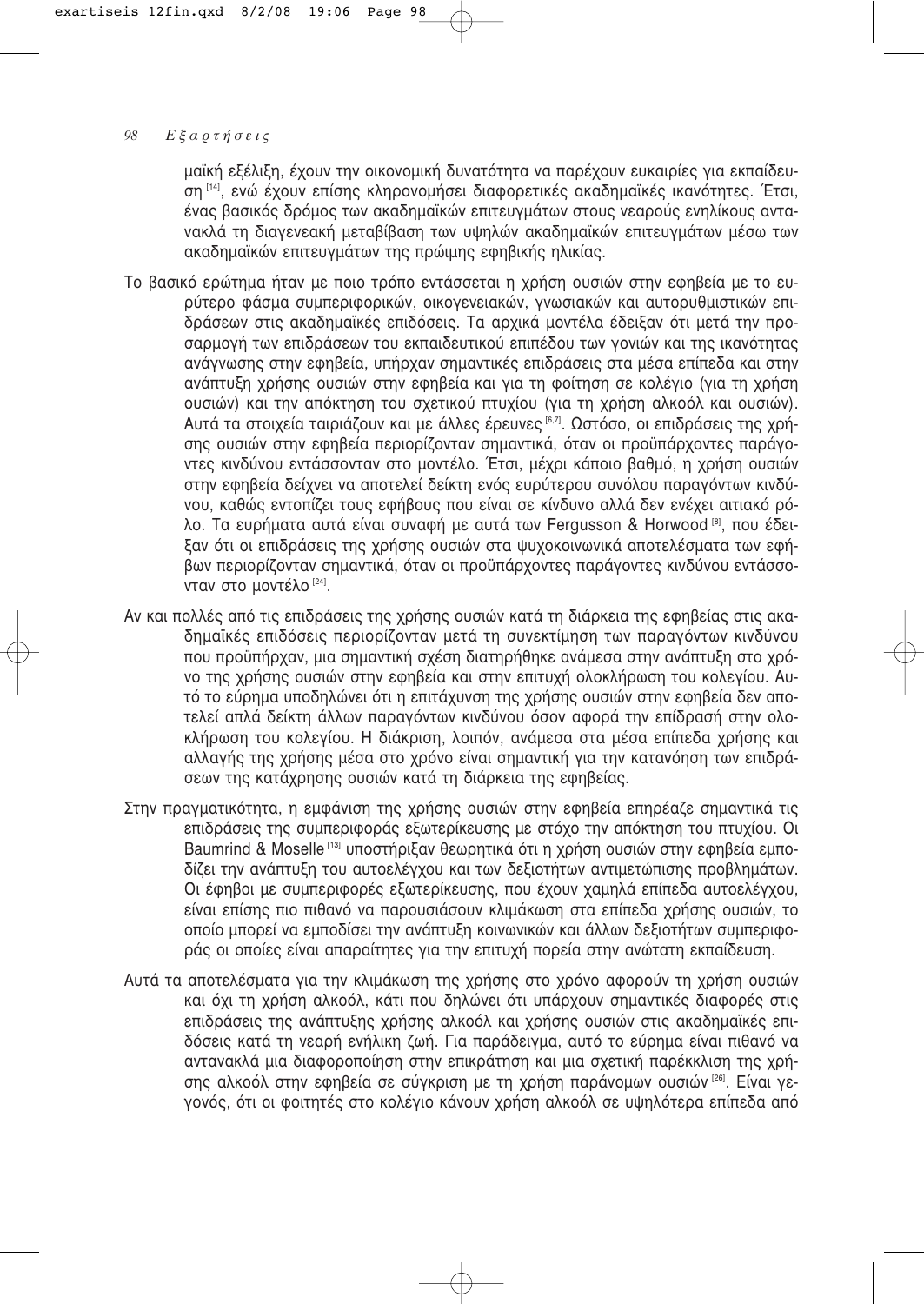ό,τι οι ομότιμοί τους της ίδιας ηλικίας που δεν φοιτούν στο κολέγιο <sup>[47,48]</sup>, όμως η χρήση παράνομων ουσιών (ιδιαίτερα ουσιών εκτός της μαριχουάνας) εμφανίζουν μεγαλύτερη επικράτηση μεταξύ των ομοτίμων που δεν φοιτούν στο κολέγιο από ό,τι στους Φοιτητές κολεγίου [49]. Έτσι, οι έφηβοι που εμφανίζουν την κλιμάκωση αυτή στη χρήση παράνομων ουσιών μέσα στο χρόνο, μπορεί να αποτελέσουν μέρος ενός παρεκκλίνο-VΤΟς δικτύου ομοτίμων οι αξίες και οι δραστηριότητες των οποίων δεν ταιριάζουν ιδιαίτερα με τις ακαδημαϊκές απαιτήσεις και το κοινωνικό περιβάλλον της ανώτατης εκπαίδευσης. Πράγματι, οι έφηβοι χρήστες ουσιών του δείγματός μας έκαναν την υψηλότερη χρήση αλκοόλ, κάτι που υποδηλώνει ότι ο τρόπος χρήσης ουσιών που υιοθετούσαν ήταν λιγότερο «φυσιολογικός», ιδιαίτερα για τους φοιτητές κολεγίου, καθώς και ότι οι επιδράσεις της χρήσης ουσιών στην παρούσα μελέτη φαίνεται να εμπεριέχουν τη νοσηρότητα της χρήσης αλκοόλ και ουσιών. Επιπλέον, αυτά τα διαφοροποιημένα ευρήματα για τη χρήση αλκοόλ και ουσιών μπορεί να αντανακλούν μικρότερο έλεγχο στη συμπεριφορά ή έλλειψη αναστολών για τους εφήβους που κάνουν χρήση παράνομων ουσιών σε σύγκριση με αυτούς που κάνουν μόνο χρήση αλκοόλ<sup>[31,50]</sup>.

- Οι επιδράσεις της ανάπτυξης της χρήσης ουσιών στην εφηβεία αφορούσαν συγκεκριμένα την απόκτηση πτυχίου και όχι τόσο την εισαγωγή στην τριτοβάθμια εκπαίδευση. Επιπλέον, άλλοι σημαντικοί παράγοντες για την απόκτηση πτυχίου (όπως είναι τα συμπτώματα εξωτερίκευσης) δεν συνδέθηκαν άμεσα με τη φοίτηση στο κολέγιο, κάτι το οποίο προ- $\beta$ λέφθηκε μόνο από το εκπαιδευτικό επίπεδο των νονιών και τις ακαδημαϊκές επιδόσεις στην εφηβεία. Στην παρούσα μελέτη, η φοίτηση στο κολέγιο ορίζεται ως η υψηλότερη εκπαιδευτική βαθμίδα που έχει παρακολουθήσει κανείς και ορίζεται ως: «ξεκίνησα το κολέγιο ή περισσότερο». Αυτό μπορεί να αντανακλά ένα φάσμα πιθανοτήτων, από την πλήρη εγγραφή σε ιδιωτικό πανεπιστήμιο υψηλών προδιαγραφών μέχρι την παρακολούθηση κάποιων μαθημάτων σε δημόσιο κολέγιο. Διαφορετικά ευρήματα, λοιπόν, μπορεί να βρεθούν εάν ο ορισμός του «κολεγίου» περιοριστεί σε κολέγια τετραετούς φοίτησης ή στους φοιτητές πλήρους φοίτησης. Ωστόσο, καθώς μόνο το 59,6% των φοιτητών στο κολέγιο ακολουθούν πλήρη φοίτηση [51], τα στοιχεία από το δείγμα στην κοινότητα μπορεί να δίνουν μια πιο ρεαλιστική εικόνα σχετικά με τη φύση παρακολούθησης του κολεγίου. Τα ευρήματά μας μάς οδηγούν στο συμπέρασμα ότι η επιλογή να συνεχίσει κάποιος στην τριτοβάθμια εκπαίδευση μπορεί να επηρεάζεται πρωτίστως από εκπαιδευτικούς παράγοντες, ωστόσο η επιτυχία στο κολέγιο επηρεάζεται περισσότερο από παράγοντες που αφορούν τη συμπεριφορά. Πολλές μελέτες έχουν διερευνήσει ένα μόνο δείκτη για τις ακαδημαϊκές επιδόσεις <sup>[3]</sup> ή συνεχείς μετρήσεις των ακαδημαϊκών επιδόσεων <sup>[7]</sup>. Ωστόσο, αυτά τα ευρήματα υποδηλώνουν ότι οι επιδράσεις της χρήσης ουσιών μπορεί να μην είναι ίδιες για την παρακολούθηση σε όλα τα εκπαιδευτικά επίπεδα, επίσης τα εμπόδια για καλή επίδοση και αποφοίτηση από το λύκειο μάλλον διαφέρουν από τις δυσκολίες που παρουσιάζονται στην ικανότητα για ακαδημαϊκά επιτεύγματα και την ολοκλήρωση του κολεγίου.
- Τα ευρήματα από αυτή τη μελέτη τονίζουν τη σημασία που έχει να λαμβάνεται υπόψη ένα ευρύτερο φάσμα παραγόντων κινδύνου, όταν εξετάζονται οι επιδράσεις της χρήσης ουσιών κατά τη διάρκεια της εφηβείας στην ενήλικη ζωή. Η υπόθεση «δείκτης ή διαμεσολαβητής» έχει επίσης σημαντικές επιρροές για έρευνες γύρω από την πρόληψη. Για παράδειγμα, ένα μακροπρόθεσμο όφελος της επιτυχούς πρόληψης της χρήσης ουσιών μπορεί να είναι η αύξηση της πιθανότητας για απόκτηση πανεπιστημιακού τίτλου. Τα μοντέλα μας, ωστόσο, έχουν δείξει ότι η εστίαση στις συμπεριφορές εξωτε-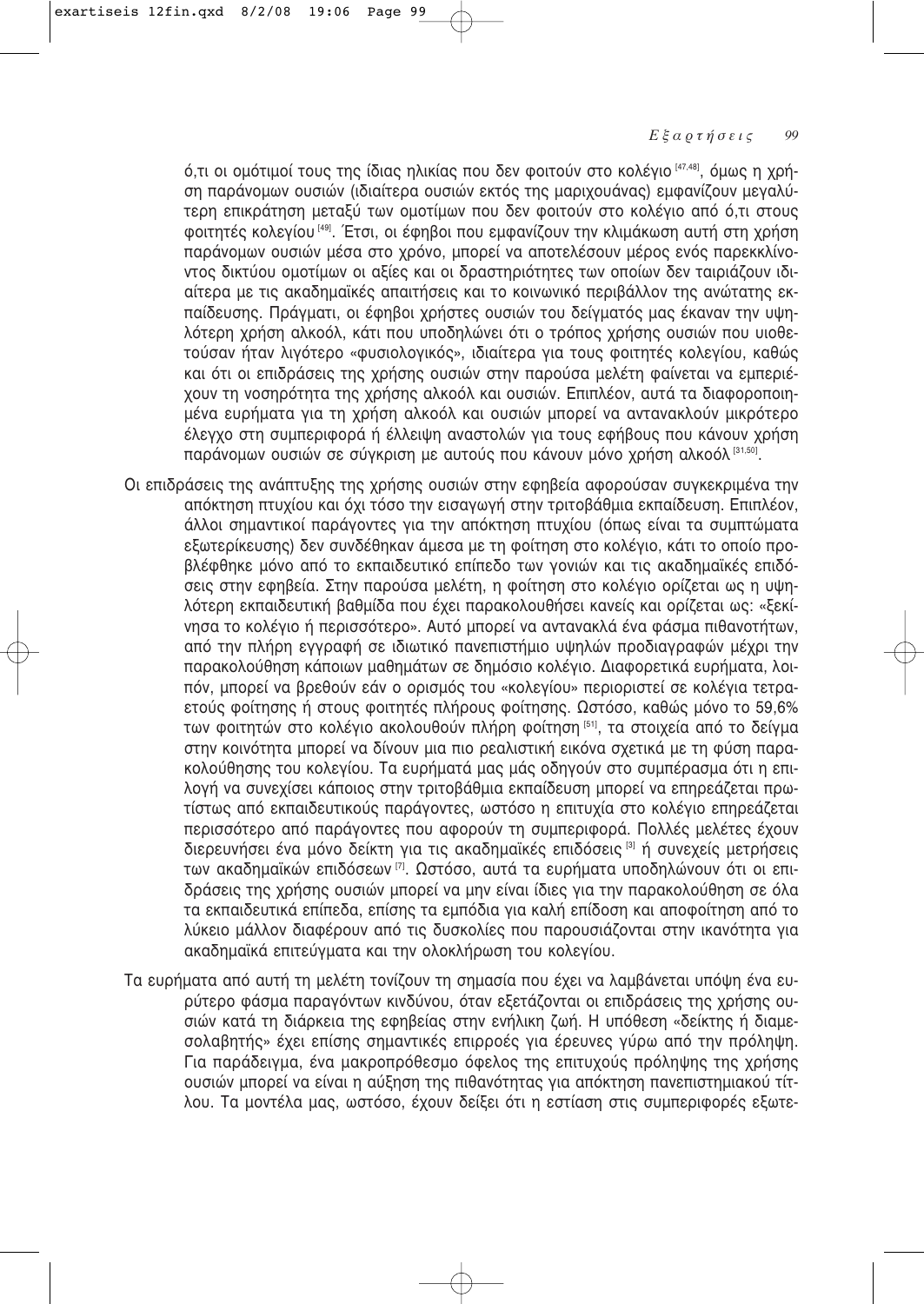ρίκευσης κατά την εφηβεία μπορεί να έχει περισσότερα πλεονεκτήματα για τις ακαδημαϊκές επιδόσεις, τόσο κατά τη διάρκεια όσο και μετά την ολοκλήρωση της δευτεροβάθμιας εκπαίδευσης. Με μια ευρύτερη έννοια, η υπόθεση «δείκτης ή διαμεσολα-Bητής» μπορεί να χρησιμοποιηθεί, για να εντοπίσει με σαφήνεια ενδεχόμενους παράγοντες που επιδρούν, αλλά μπορούν να αλλάξουν. Σε αυτούς μπορεί κανείς να παρέμβει, μελετώντας τα αποτελέσματα των επικίνδυνων συμπεριφορών, υπό το πρίσμα των εξελικτικών διαδικασιών που τις προκαλούν, παρέχοντας έτσι έναν τρόπο αναγνώρισης των πιο πρόσφορων στόχων για παρέμβαση.

- Παρά τα σημαντικά ευρήματα αυτής της μελέτης, υπάρχουν και αρκετοί περιορισμοί που θα έπρεπε να σημειωθούν. Καταρχήν, δεν έχουμε στοιχεία σχετικά με το είδος του κολεγίου που φοίτησαν οι συμμετέχοντες, ή τους λόγους για τους οποίους δεν είχαν πάρει πτυχίο από το κολέγιο μέχρι τη Χρονική Στιγμή 5. Αυτό περιορίζει την ικανότητά μας να προβούμε σε ερμηνείες όσον αφορά την έλλειψη συσχέτισης ανάμεσα στη χρήση ουσιών και τη φοίτηση στο κολέγιο. Επιπλέον, εξετάσαμε την κατανάλωση αλ-Κοόλ και τη χρήση ουσιών κι όχι τις συνέπειες ή τις διαταραχές από τη χρήση ουσιών, που μπορεί να συνδέονται άμεσα με την ακαδημαϊκή πορεία στο λύκειο και τη φοίτηση στο κολέγιο. Στο μοντέλο μας διερευνήσαμε μόνο ένα δείκτη της επιτυχίας από νωρίς στο σχολείο (την ικανότητα ανάγνωσης όπως μετρήθηκε από ένα τυπικό τεστ ανάγνωσης). Μελλοντικές μελέτες θα πρέπει να συμπεριλάβουν μια πιο ολοκληρωμέvη αξιολόγηση της ακαδημαϊκής πορείας στο σχολείο, περιλαμβάνοντας στοιχεία όπως είναι οι αναφορές σχετικά με τη συμπεριφορά και οι βαθμοί.
- εν συντομία, βρέθηκε ότι η χρήση ουσιών στην εφηβεία αποτελεί δείκτη ενός ευρύτερου φάσματος προβληματικών συμπεριφορών που περιορίζουν τις ακαδημαϊκές επιδόσεις κατά τη διάρκεια της εφηβείας, ενώ επηρεάζουν τη μετέπειτα επιλογή και επιτυχία στο κολέγιο. Ωστόσο, η ανάπτυξη χρήσης ουσιών είχε συγκεκριμένες επιδράσεις στην απόκτηση του πτυχίου από το κολέγιο και ευθυνόταν μερικώς για τις επιδράσεις των συμπτωμάτων εξωτερίκευσης στην απόκτηση πτυχίου. Έτσι υποδηλώνεται ότι οι έφηβοι των οποίων η χρήση ουσιών εμφανίζει ραγδαία εξέλιξη στην εφηβεία αντιμετωπίζουν επιπλέον κίνδυνο για κακές ακαδημαϊκές επιδόσεις λόγω της χρήσης παράνομων ουσιών.

# ΕΥΧΑΡΙΣΤΙΕΣ

Aυτή η μελέτη στηρίχθηκε από την επιχορήγηση αριθμ. DA05227 από το Εθνικό Ινστιτούτο για την Κατάχρηση Ουσιών (NIDA), την επιχορήγηση αριθμ. AA16213 από το Εθνικό Ινστιτούτο για την Κατάχρηση Αλκοόλ και τον Αλκοολισμό (ΝΙΑΑΑ), από την επιχορήγηση αριθμ. MH18387 από το Εθνικό Ινστιτούτο για την Ψυχική Υγεία (National Institute on Mental Health) και από ένα Εθνικό Ερευνητικό Βραβείο από τον NIDA στον Kevin M. King, επιχορήγηση αριθμ. DA019753. Ευχαριστούμε τις Pam Schwartz και Kate Morse για το συντονισμό της συλλογής των δεδομένων και τον David MacKinnon για τη συμβολή του στο στατιστικό μέρος της έρευνας.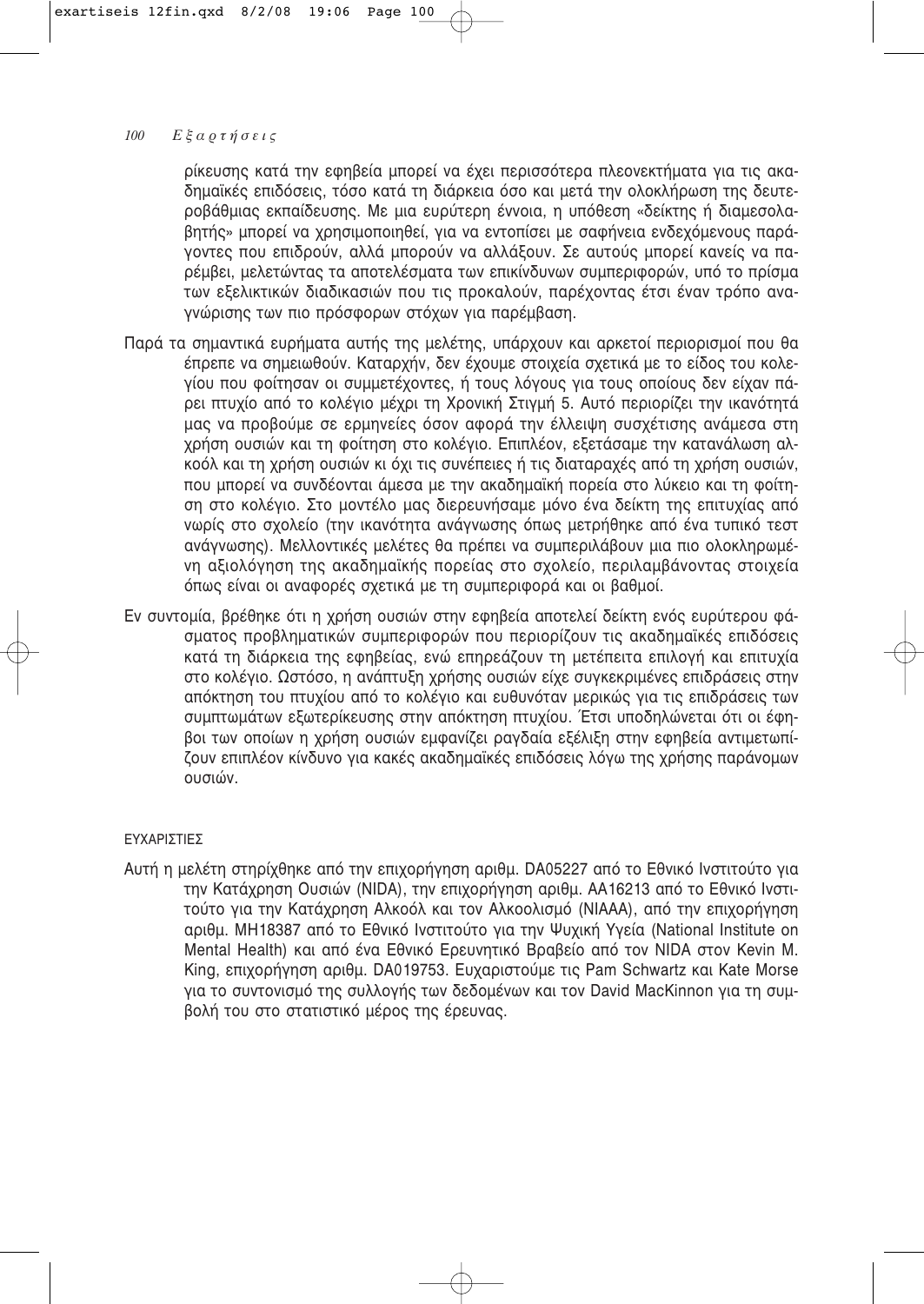## $\Pi$ αραπομπές

- 1. Day J. C., Newburger E. C. The big payoff: educational attainment and synthetic estimates of work-life earnings. US Bureau of the Census, Current Population Reports, P23-210. Washington, DC: US Government Printing Office; 2002.
- 2. Chassin L., Presson C. C., Sherman S. J., Edwards D. A. The natural history of cigarette smoking and young adult social roles. J Health Soc Behav 1992; 33: 328–47.
- 3. Gotham H. J., Sher K. J., Wood P. K. Alcohol involvement and developmental task completion during young adulthood. J Stud Alcohol 2003; 64: 32–42.
- 4. Lynskey M., Hall W. The effects of adolescent cannabis use on educational attainment: a review. Addiction 2000; 95: 1621–30.
- 5. Register C. A., Williams D. R., Grimes P. W. Adolescent drug use and educational attainment. Educ Econ 2001; 9: 1–18.
- 6. Brook J. S., Adams R. E., Balka E. B., Johnson E. Early adolescent marijuana use: risks for the transition to adulthood. Psychol Med 2002; 32: 79–91.
- 7. Ellickson P. L., Martino S. C., Collins R. L. Marijuana use from adolescence to young adulthood: multiple developmental trajectories and their associated outcomes. Health Psychol 2004; 23: 299–307.
- 8. Fergusson D. M., Horwood L. J. Early onset cannabis use and psychosocial adjustment in young adults. Addiction 1997; 92: 279–96.
- 9. Hill K. G., White H. R., Chung I. J., Hawkins J. D., Catalano R. F. Early adult outcomes of adolescent binge drinking: person- and variable-centered analyses of binge drinking trajectories. Alcohol Clin Exp Res 2000; 24: 892–901.
- 10. Macleod J., Oakes R., Copello A., Crome I., Egger M., Hickman M. et al. Psychological and social sequelae of cannabis and other illicit drug use by young people: a systematic review of longitudinal, general population studies. Lancet 2004; 363: 1579–88.
- 11. Schuster C., O'Malley P. M., Bachman J. G., Johnston L. D., Schulenberg J. Adolescent marijuana use and adult occupational attainment: a longitudinal study from age 18–28. Subst Use Misuse 2001; 36: 997–1014.
- 12. Newcomb M. D., Bentler P. M. Impact of adolescent drug use and social support on problems of young adults: a longitudinal study. J Abnorm Psychol 1988; 97: 64–75.
- 13. Baumrind D., Moselle K. A. A developmental perspective on adolescent drug abuse. Adv Alcohol Subst Abuse 1985; 4: 41–67.
- 14. Haveman R., Wolfe B. The determinants of children's attainments: a review of methods and findings. J Econ Lit 1995; 33: 1829–78.
- 15. Chassin L., Rogosch F., Barrera M. Substance use and symptomatology among adolescent children of alcoholics. J Abnorm Psychol 1991; 100: 449–63.
- 16. Poon E., Ellis D. A., Fitzgerald H. E., Zucker R. A. Intellectual, cognitive, and academic performance among sons of alcoholics during the early school years: differences related to subtypes of familial alcoholism. Alcohol Clin Exp Res 2000; 24: 1020–7.
- 17. Colder C. R., Campbell R. T., Ruel E., Richardson J. L., Flay B. R. A finite mixture model of growth trajectories of adolescent alcohol use: predictors and consequences. J Consult Clin Psychol 2002; 70: 976–85.
- 18. Weissman M. M., Wolk S., Wickramaratne P., Goldstein R. B., Adams P., Greenwald S. et al. Children with prepubertal-onset major depressive disorder and anxiety grown up. Arch Gen Psychiatry 1999; 56: 794–801.
- 19. Brook J. S., Newcomb M. D. Childhood aggression and unconventionality: impact on later academic achievement, drug use, and workforce involvement. J Genet Psychol 1995; 156: 393–410.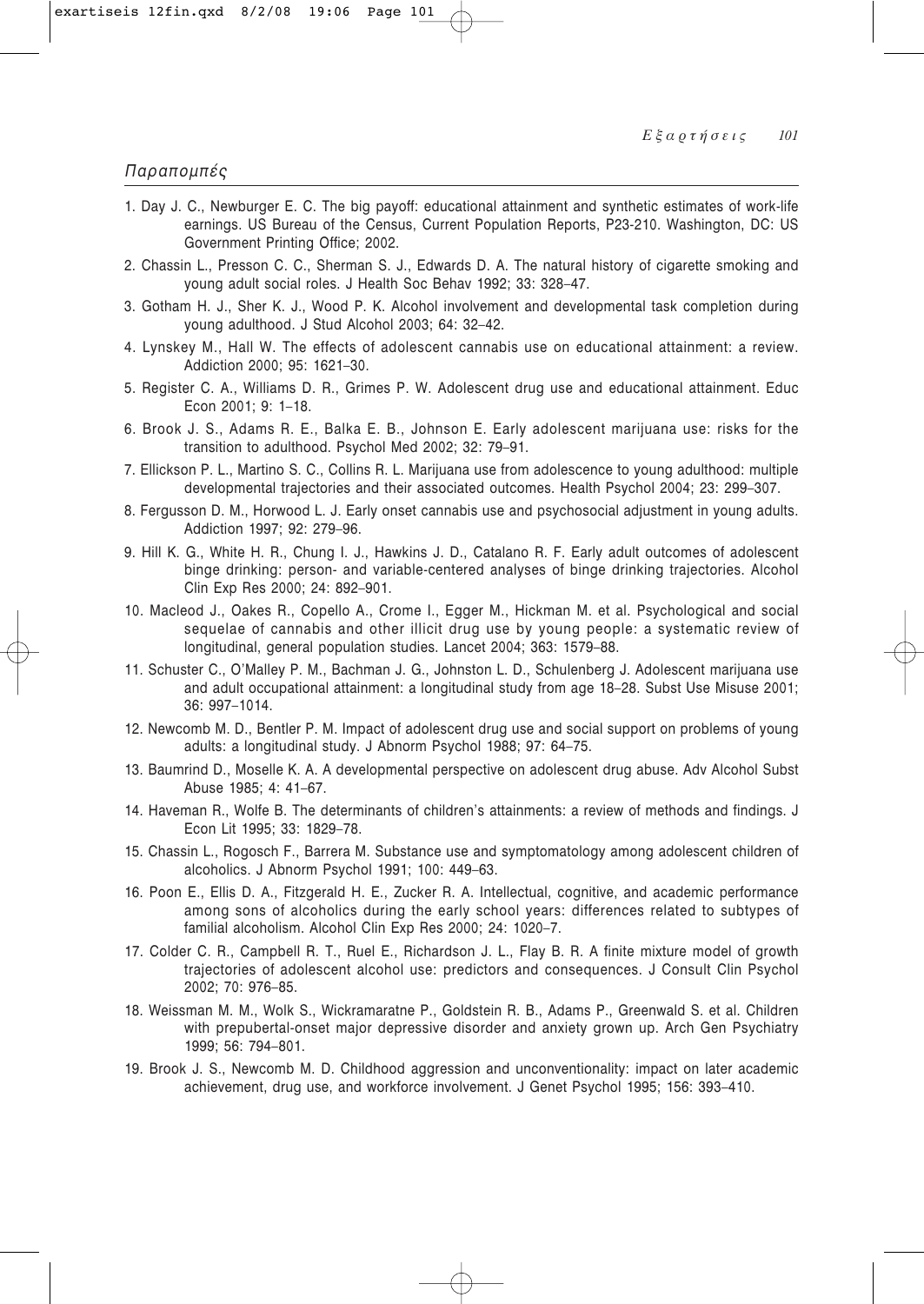- 20. Vander Stoep A., Weiss N. S., McKnight B., Beresford S., Cohen P. Which measure of adolescent psychiatric disorder—diagnosis, number of symptoms, or adaptive functioning—best predicts adverse young adult outcomes? J Epidemiol Commun Health 2002; 56: 56–65.
- 21. Baumrind D. The influence of parenting style on adolescent competence and substance use. J Early Adolesc 1991; 11: 56–95.
- 22. Dornbusch S. M., Ritter P. L., Leiderman P. H., Roberts D. F., Fraleigh M. J. The relation of parenting style to adolescent school performance. Child Dev 1987; 58: 1244–57.
- 23. Jacobson K. C., Crockett L. J. Parental monitoring and adolescent adjustment: an ecological perspective. J Res Adolesc 2000; 10: 65–97.
- 24. Jessor R., Chase J. A., Donovan J. E. Psychosocial correlates of marijuana use and problem drinking in a national sample of adolescents. Am J Public Health 1980; 70: 604–13.
- 25. Krueger R. F., Hicks B. M., Patrick C. J., Carlson S. R., Iacono W. G., McGue M. Etiologic connections among substance dependence, antisocial behavior and personality: modeling the externalizing spectrum. J Abnorm Psychol 2002; 111: 411–24.
- 26. Johnston L., O'Malley P., Bachman J., Schulenberg J. Monitoring the future: national survey results on drug use: overview of key findings, 2004. NIH Publication no. 05–5726. Bethesda, MD: National Institute on Drug Abuse; 2005.
- 27. Jessor R., Jessor S. Problem behavior and psychosocial development: a longitudinal study of youth. New York: Academic Press; 1977.
- 28. Chassin L., Pitts S. C., DeLucia C. The relation of adolescent substance use to young adult autonomy, positive activity involvement, and perceived competence. Dev Psychopathol 1999; 11: 915–32.
- 29. Chassin L., Pillow D. R., Curran P. J., Molina B. S. G., Barrera M. Jr. Relation of parental alcoholism to early adolescent substance use: a test of three mediating mechanisms. J Abnorm Psychol 1993; 102: 3–17.
- 30. Chassin L., Pitts S. C., DeLucia C., Todd M. A longitudinal study of children of alcoholics: predicting young adult substance use disorders, anxiety, and depression. J Abnorm Psychol 1999; 108: 106–19.
- 31. Chassin L., Flora D., King K. M. Trajectories of alcohol and drug use and dependence from adolescence to adulthood: the effects of familial alcoholism and personality. J Abnorm Psychol 2004; 113: 483–98.
- 32. Robins L. N., Helzer J. E., Croughan J., Ratcliff K. S. National Institute of Mental Health Diagnostic Interview Schedule: its history, characteristics, and validity. Arch Gen Psychiatry 1981; 38: 381–9.
- 33. American Psychiatric Association. Diagnostic and statistical manual of mental disorders, 3rd edn. Washington, DC: American Psychiatric Association; 1980.
- 34. Chassin L., Barrera M., Bech K., Kossak-Fuller J. Recruiting a community sample of adolescent children of alcoholics: a comparison of three subject sources. J Stud Alcohol 1992; 53: 316–9.
- 35. Helzer J. E., Pryzbeck T. R. The co-occurrence of alcoholism with other psychiatric disorders in the general population and its impact on treatment. J Stud Alcohol 1988; 49: 219– 24.
- 36. Endicott J., Andreason N., Spitzer R. Family history diagnosis criteria. New York: Biometrics Research, New York Psychiatric Institute; 1975.
- 37. Cuijpers I., Smit F. Assessing parental alcoholism: a comparison of the family history research diagnostic criteria versus a single-question method. Addict Behav 2001; 26: 741–8.
- 38. Achenbach T. M., Edelbrock C. S. The classification of child psychopathology: a review and analysis of empirical efforts. Psychol Bull 1978; 85: 1275–301.
- 39. Achenbach T. M., McConaughy S. H., Howell C. T. Child/ adolescent behavioral and emotional problems: implications of cross-informant correlations for situational specificity. Psychol Bull 1987; 101: 213–32.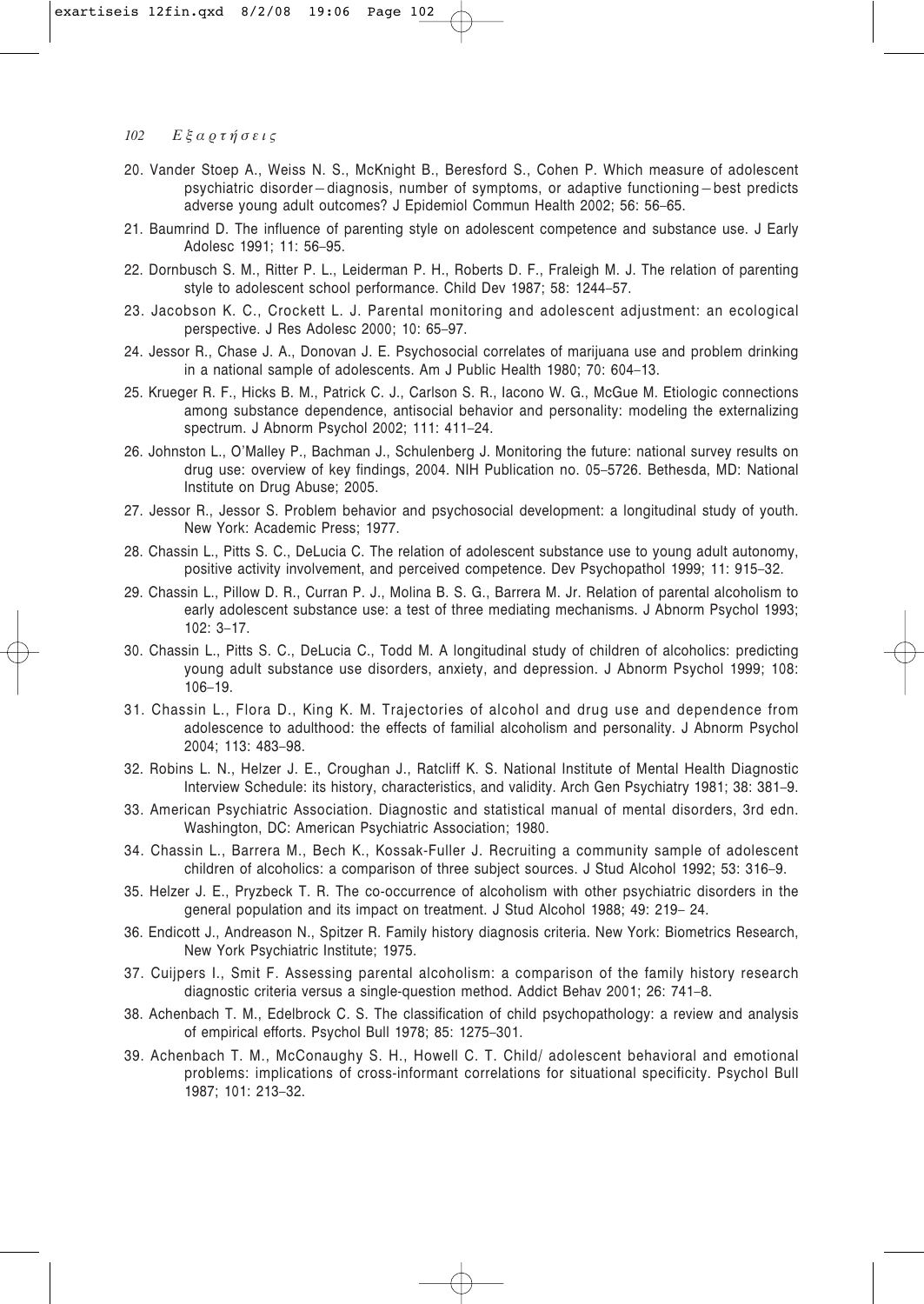exartiseis 12fin.qxd 8/2/08 19:06 Page 103

- 40. Jastak S., Wilkinson G. S. The Wide Range Achievement Test– revised: administration manual. Wilmington, DE: Jastak Associates; 2004.
- 41. Curran P. J., Hussong A. M. The use of latent trajectory models in psychopathology research. J Abnorm Psychol 2003; 112: 526–44.
- 42. Muthen B. O., Muthen L. K. Mplus user's guide. Los Angeles: Author; 2004.
- 43. Mackinnon D. P., Lockwood C. M., Hoffman J. M., West S. G., Sheets V. A comparison of methods to test mediation and other intervening variable effects. Psychol Meth 2002; 7: 83–104.
- 44. MacKinnon D. P., Lockwood C. M., Williams J. Confidence limits for the indirect effect: distribution of the product and resampling methods. Multivariate Behav Res 2004; 39: 99– 128.
- 45. Meeker W. Q. Cornwell L. W., Aroian L. A. Selected tables in mathematical statistics, vol. VII. The product of two normally distributed random variables. Providence, RI: American Mathematical Society; 1981.
- 46. Sobel M. E. Asymptotic confidence intervals for indirect effects in structural equation models. In: Leinhard S., editor. Sociological methodology 1982. Washington, DC: American Sociological Association; 1982, p. 290–312.
- 47. O'Malley P. M., Johnston L. D. Epidemiology of alcohol use among college students. J Stud Alcohol 2002; Suppl. 14: 23– 39.
- 48. Schulenberg J., Maggs J. L. A developmental perspective on alcohol use and heavy drinking during adolescence and the transition to young adulthood. J Stud Alcohol 2002; Suppl. 14: 54–70.
- 49. Johnston L. D., O'Malley P. M., Bachman J. G., Schulenberg J. E. Monitoring the Future National survey results on drug use, 1975–2004: II. College students and adults ages 19–45. NIH Publication no. 05–5728. Bethesda, MD: National Institute on Drug Abuse; 2005.
- 50. McGue M., Slutske W., Iacono W. G. Personality and substance use disorders. II. Alcoholism versus drug use disorders. J Consult Clin Psychol 1999; 67: 394–404.
- 51. National Center for Education Statistics. Enrollment in postsecondary institutions, Fall 2000, and financial statistics, fiscal year 2000. Publication no. 2002-212. Washington, DC: US Department of Education, Office of Educational Research and Improvement; 2002.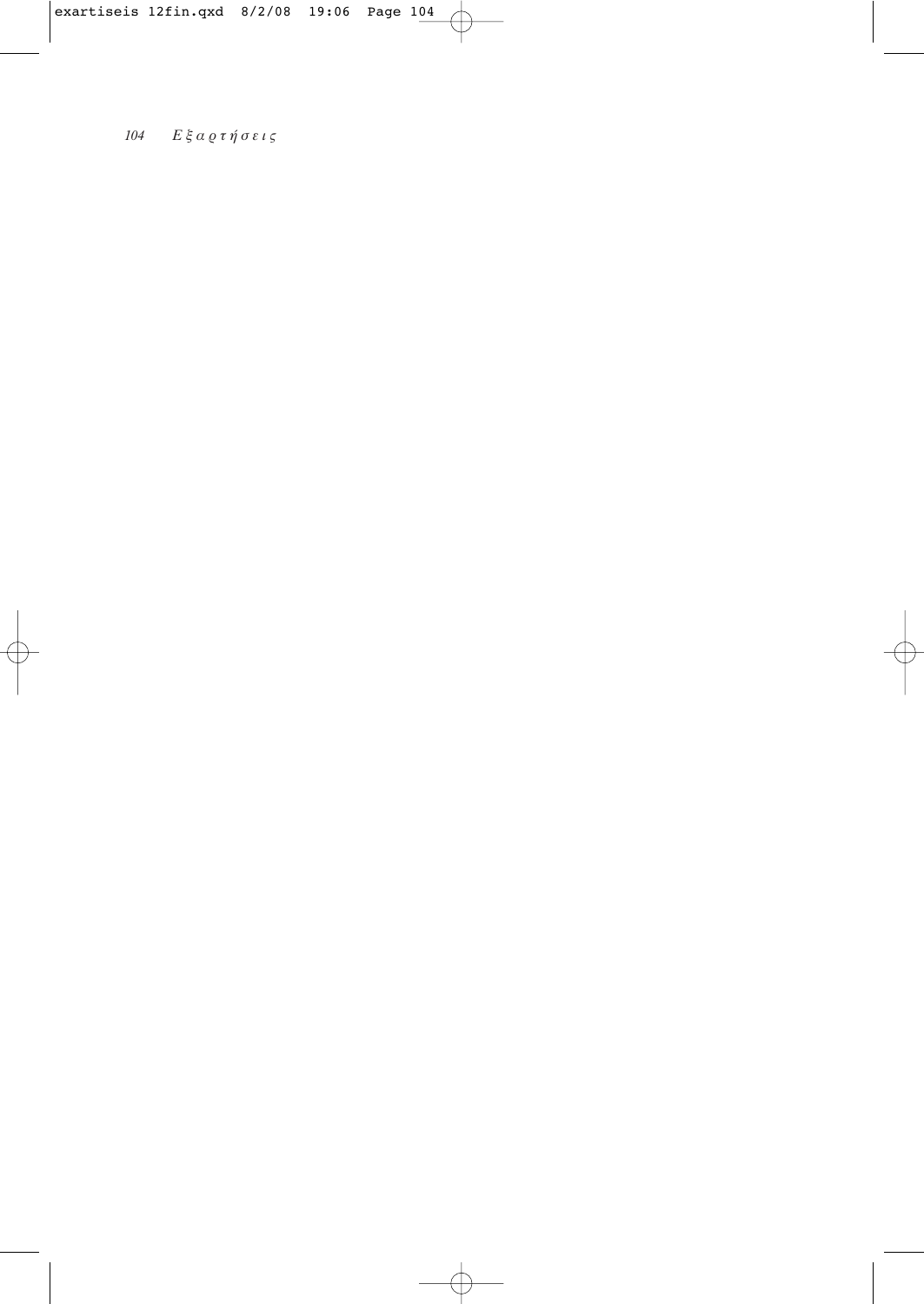exartiseis 12fin.qxd 8/2/08 19:06 Page 105

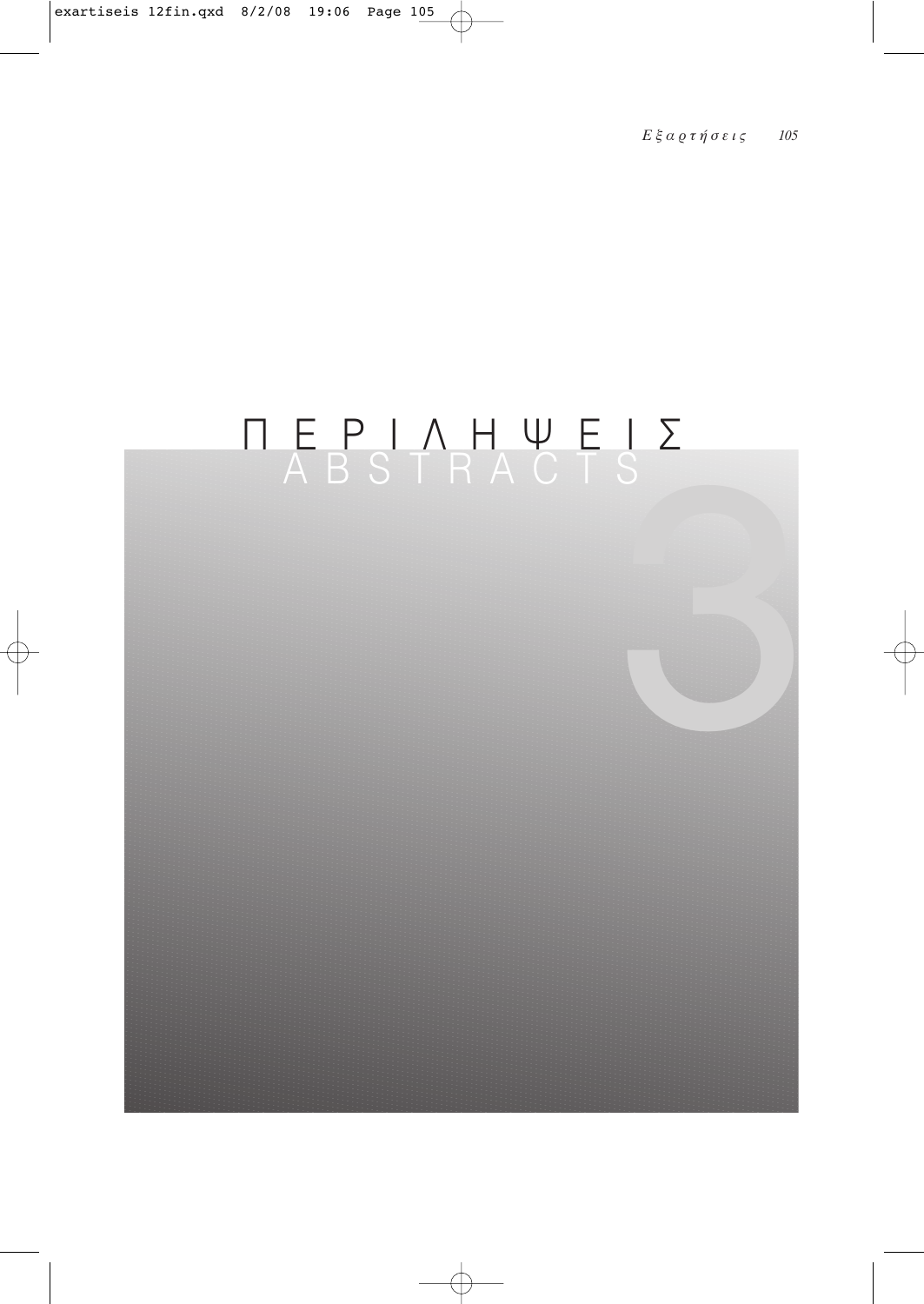**OEMATO A OFIA** 

# ANKOON - ALCOHOL

Η σημασία των παραγόντων κινδύνου της παιδικής ηλικίας κατά την έναρξη της κατανάλωσης αλκοόλ και στην πορεία προς την εξάρτηση από το αλκοόλ The role of childhood risk factors in initiation of alcohol use and progression to alcohol dependence

Carolyn E. Sartor, Michael Lynskey, Andrew C. Heath, Theodore Jacob & William True [o. 110]

Οι Ανώνυμοι Αλκοολικοί στην Ιρλανδία: Η πρώτη ευρωπαϊκή εμπειρία των ΑΑ Alcoholics Anonymous in Ireland: AA's first European experience Shane Butler & Tony Jordan [o. 111]

Γενετικές και περιβαλλοντικές επιδράσεις στη σχέση μεταξύ της κατανάλωσης αλκοόλ από ομότιμους εφήβους και της κατανάλωσης αλκοόλ που κάνουν οι ίδιοι οι έφηβοι

Genetic and environmental influences on the relationship between peer alcohol use and own alcohol use in adolescents

Tom Fowler, Katherine Shelton, Kate Lifford, Frances Rice, Ivan Nikolov, Michael C Neale, Gordon Harold, Anita Thapar, Marianne van den Bree [o. 111]

Η θεωρία του νου, η διεργασία και η λειτουργία του χιούμορ στον αλκοολισμό Theory of mind, humour processing and executive functioning in alcoholism Uekermann J., Channon S., Winkel K., Schlebusch P., Trenckmann U., Daum I. **[o. 112]** 

Το ποσοστό υποτροπής σε άτομα εξαρτημένα από το αλκοόλ μπορεί να μειωθεί με την παρακολούθηση βιντεοταινιών, όπου βλέπουν τον εαυτό τους κατά τη διάρκεια περιστατικών τρομώδους παραληρήματος

Viewing videotape of themselves while experiencing delirium tremens could reduce the relapse rate in alcohol dependent patients

Damsa [o. 113]

Ελαχιστοποίηση της βλάβης σε εφήβους που καταναλώνουν αλκοόλ:

Ευρήματα από μια εθνογραφική έρευνα για την κατανάλωση αλκοόλ από εφήβους σε μία επαρχιακή κοινότητα της Δανίας

Harm minimisation among teenage drinkers: findings from an ethnographic study on teenage alcohol use in a rural Danish community

Morten Hulvej Jørgensen, Tine Curtis, Pia Haudrup Christensen, Morten Grønbæk [o. 114]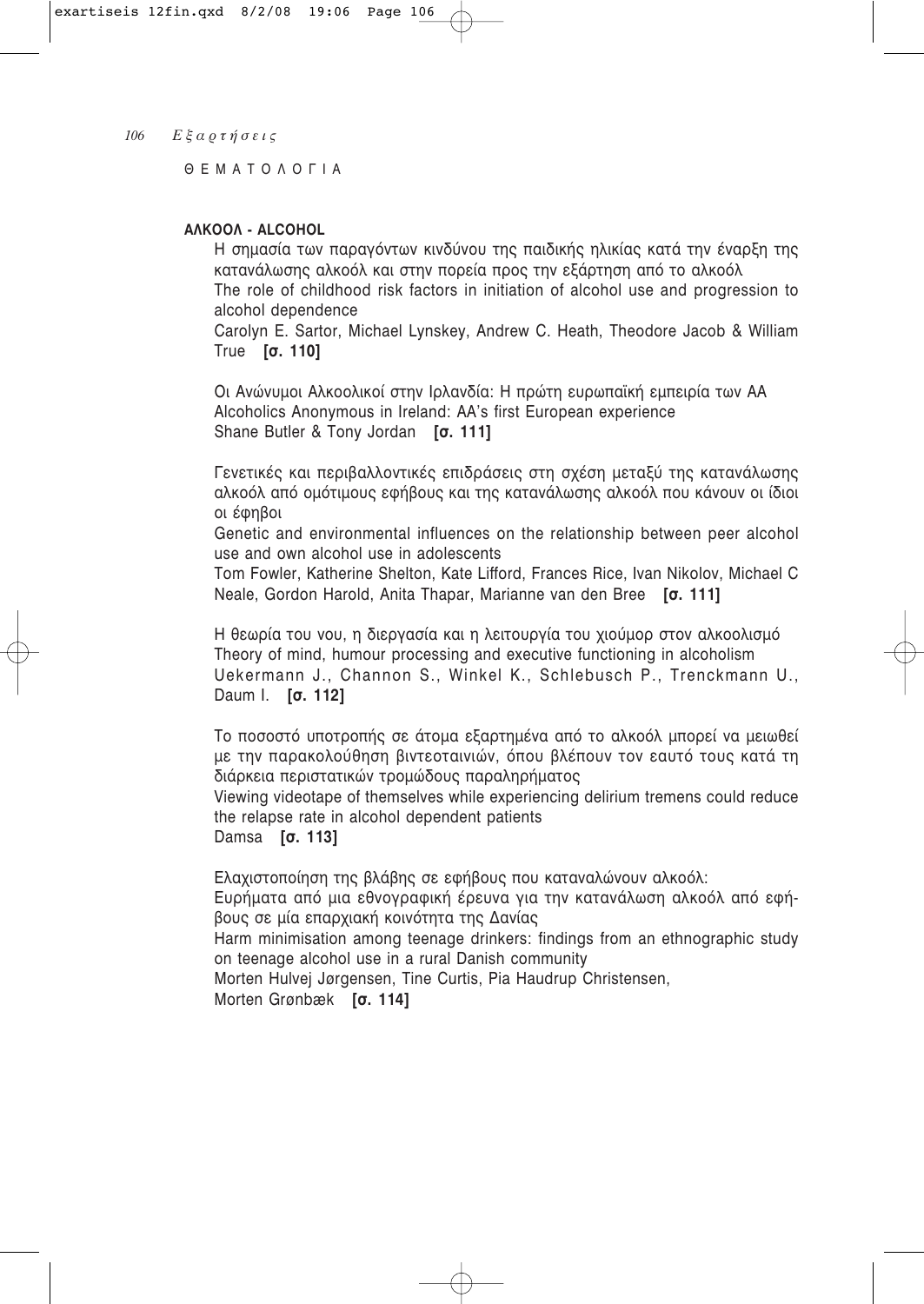exartiseis 12fin.qxd 8/2/08 19:06 Page 107

Έχει σημασία η εναρμόνιση; Εξετάζοντας την εναρμόνιση και μη μεταξύ των προσωπικών χαρακτηριστικών των ασθενών και των θεραπευτικών τεχνικών στη θεραπεία του αλκοολισμού

Does matching matter? Examining matches and mismatches between patient attributes and therapy techniques in alcoholism treatment

Mitchell P. Karno, Richard Longabaugh **[o. 115]** 

# $H$ ΡΩΙΝΗ, ΚΑΝΝΑΒΗ ΚΑΙ ΑΛΛΕΣ ΟΥΣΙΕΣ - HEROIN, CANNABIS AND OTHER DRUGS

Προσφέρουν τα Προγράμματα Ανταλλαγής Συριγγών (SEP) αρκετές σύριγγες, έτσι ώστε να μειωθεί ο κίνδυνος από τον ιό HIV; Η σχέση μεταξύ της πολιτικής χορήγησης των Προγραμμάτων Ανταλλαγής Συριγγών και η κάλυψη των αναγκών για σύριγγες στους ενδοφλέβιους χρήστες ουσιών.

Are syringe exchange programs (SEPs) giving out enough syringes to lower HIV risk? The association between SEP dispensation policy and syringe coverage among injection drug users

Ricky N. Bluthenthal, Greg Ridgeway, Terry Schell, Rachel Anderson, Neil M. Flynn, Alex H. Kral **[o. 116]** 

Η μετάβαση από την ενέσιμη στη μη ενέσιμη χρήση ουσιών: μακροχρόνια αποτελέσματα σε χρήστες ηρωίνης και κοκαΐνης στη Νέα Υόρκη

The transition from injection to non-injection drug use: long-term outcomes among heroin and cocaine users in New York City

Don C. Des Jarlais, Kamyar Arasteh, Theresa Perlis, Holly Hagan, Douglas D. Heckathorn, Courtney McKnight, Heidi Bramson and Samuel R. Friedman **[o. 117]** 

Ανάλυση αξόνων και συμπτωμάτων ως κριτήρια του DSM-IV για την κατάχρηση και την εξάρτηση από την κάνναβη, την κοκαΐνη, τα παραισθησιογόνα, τα ηρεμιστικά, τα διεγερτικά και τα οπιοειδή

Factor and item-response analysis of DSM-IV criteria for abuse of and dependence on cannabis, cocaine, hallucinogens, sedatives, stimulants and opioids

Nathan A. Gillespie, Michael C. Neale, Carol A. Prescott, Steven H. Aggen, Kenneth S. Kendler **[o. 118]** 

Η τυπική μάθηση, οι εκτελεστικές λειτουργίες και η ηδονική δραστηριότητα στους χρόνιους πολυτοξικομανείς, σε πολυτοξικομανείς που απέχουν από τη χρήση και στην ομάδα ελέγχου

Implicit learning, executive function and hedonic activity in chronic polydrug abusers, presently abstinent polydrug abusers and controls

Andreas Stevens, Ines Peschk, Jürgen Schwarz [o. 119]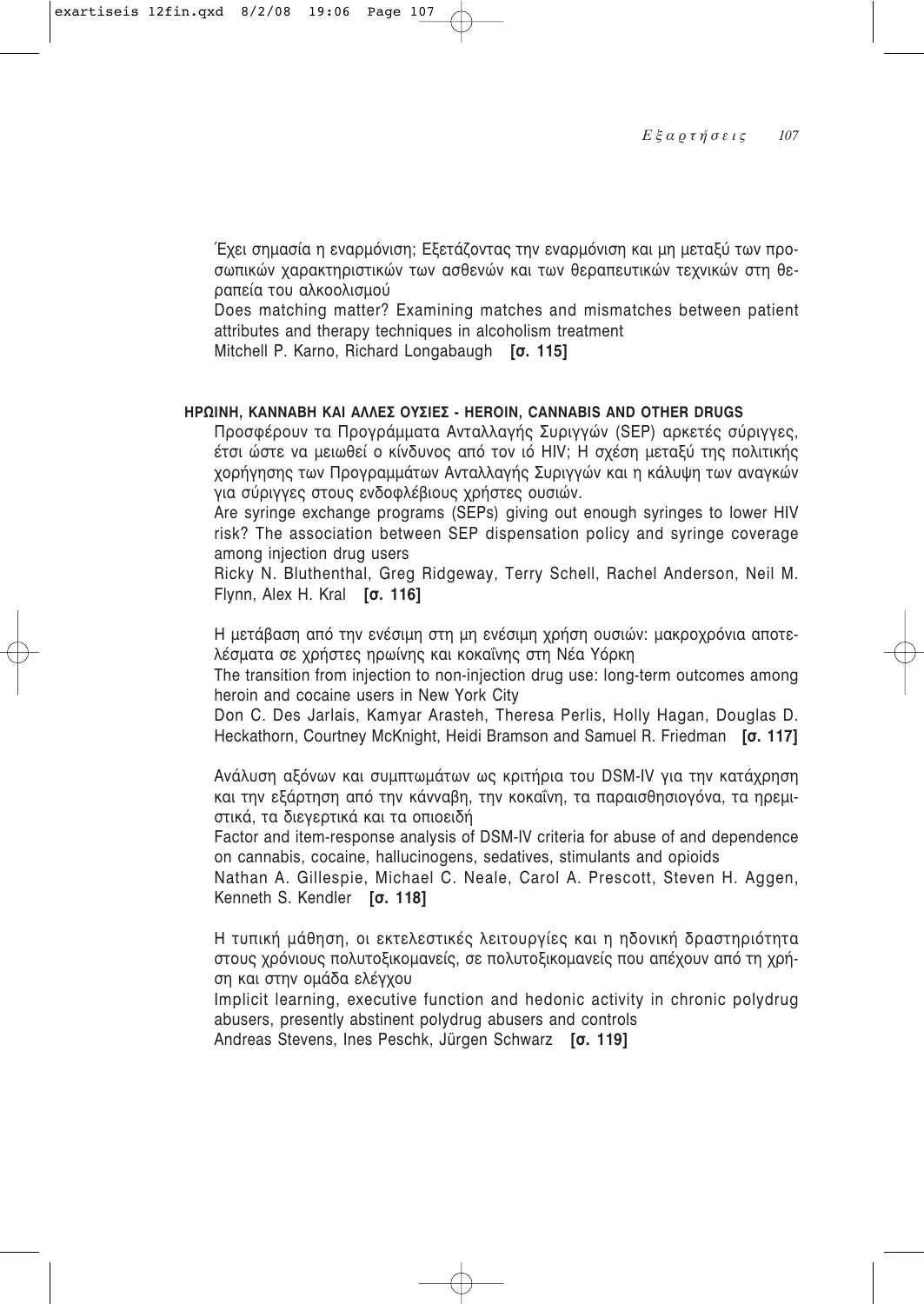Η επίδραση της Διαταραχής Μετατραυματικού Άγχους στα αποτελέσματα της θεραπείας για την εξάρτηση από την ηρωίνη

Impact of PTSD on treatment outcomes for heroin dependence

Katherine L. Mills, Maree Teesson, Joanne Ross, & Shane Darke [o. 120]

Διαφορές στην εκτίμηση επικράτησης και στους συσχετισμούς για τη χρήση ουσιών και τις διαταραχές σε δύο εθνικές έρευνες Discrepancies in estimates of prevalence and correlates of substance use and

disorders between two national surveys Richard A. Grucza, Anna M. Abbacchi, Thomas R. Przybeck, Joseph C. Gfroerer  $\sigma$ . 121]

# ΚΑΠΝΟΣ - TOBACCO

Η αποτελεσματικότητα των επιστολών εξατομικευμένων συμβουλών για τη διακοπή του καπνίσματος ως συμπλήρωμα στην τηλεφωνική συμβουλευτική και το γενικό υλικό αυτοβοήθειας: Τυχαιοποιημένη ελεγχόμενη δοκιμασία

Effectiveness of individually-tailored smoking cessation advice letters as an adjunct to telephone counselling and generic self-help materials: randomised controlled trial

Stephen Sutton, Hazel Gilbert [o. 122]

Τα δραστικά αποτελέσματα της άσκησης στην έντονη επιθυμία για τσιγάρο, στα στερητικά συμπτώματα και στη συμπεριφορά που σχετίζεται με το κάπνισμα: Μια συστηματική αξιολόγηση

The acute effects of exercise on cigarette cravings, withdrawal symptoms, affect and smoking behaviour: a systemic review

Adrian H. Taylor, Michael H. Ussher & Guy Faulkner [o. 123]

Η επίδραση της χρηματοδότησης από τις φαρμακοβιομηχανίες στα αποτελέσματα των τυχαιοποιημένων δοκιμών για τη θεραπεία υποκατάστασης της νικοτίνης με στόχο τη διακοπή του καπνίσματος: μια μετα-ανάλυση

The impact of pharmaceutical company funding on results of randomized trials of nicotine replacement therapy for smoking cessation: a meta-analysis Jean-François Etter, Mafalda Burri and John Stapleton [o. 124]

# **AAAA GEMATA - OTHER ISSUES**

Αξιολόγηση του συνεχούς των προβλημάτων που σχετίζονται με τον τζόγο χρησιμοποιώντας το DSM-IV

Evaluation of the continuum of gambling problems using the DSM-IV David R. Strong & Christopher W. Kahler [o. 125]

Ο ρόλος της χρήσης ουσιών σε περιστατικά διαζυγίου νεαρών ενηλίκων The role of substance use in young adult divorce Rebecca L. Collins, Phyllis L. Ellickson and David J. Klein [o. 126]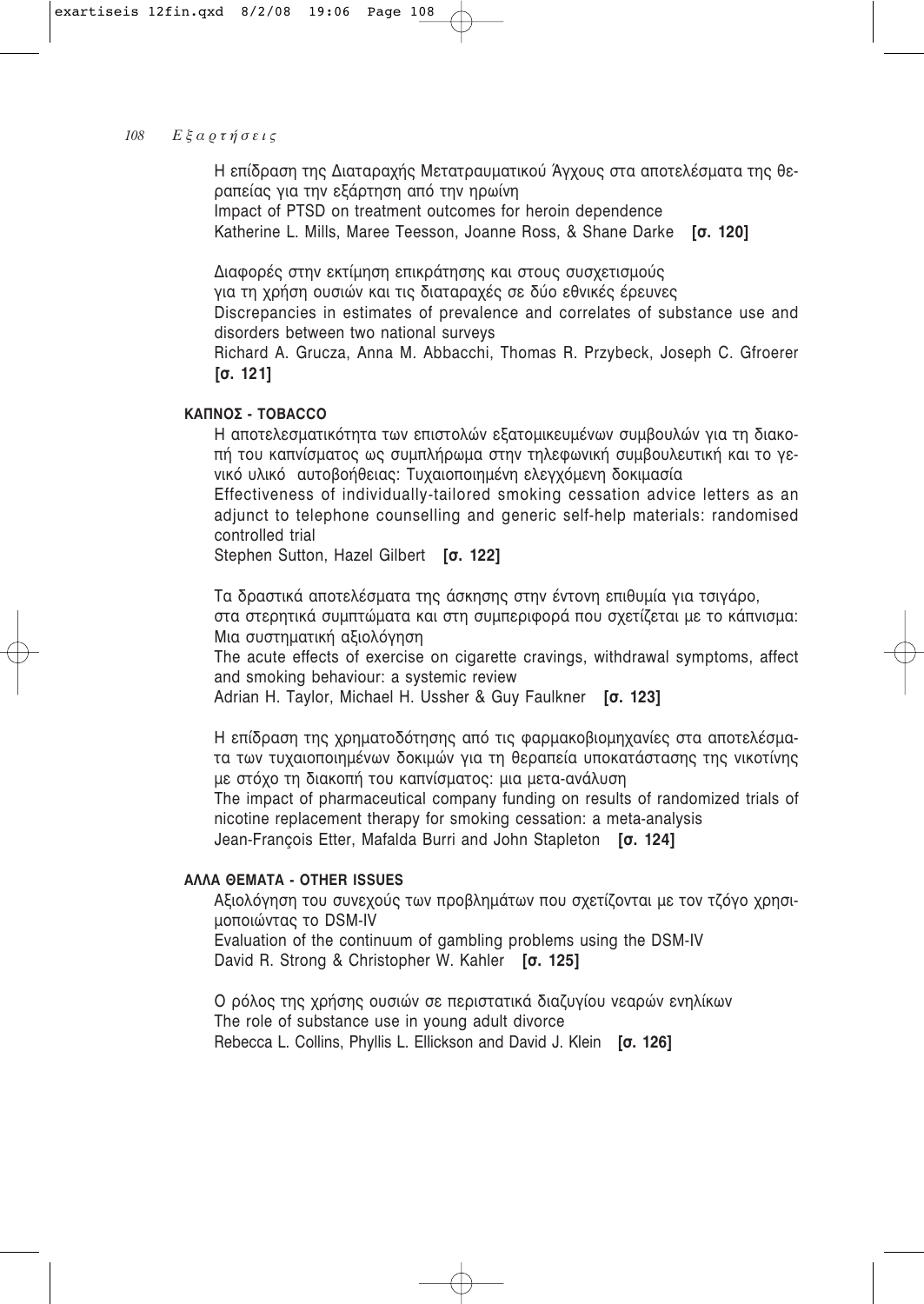Η στάση του προσωπικού που εργάζεται με χρήστες ουσιών:

Η δημιουργία του ερωτηματολογίου για τις αντιλήψεις σχετικά με τα προβλήματα που προκαλούν τα Ναρκωτικά

Staff attitudes towards working with drug users: development of the Drug Problems Questionnaire

Professor Hazel Watson, Dr William Maclaren, Dr Susan Kerr [o. 127]

Η επιστήμη της Ψυχολογίας στις Εξαρτήσεις The Psychological Science of Addiction Gifford [o. 128]

Διερεύνηση της σχέσης των γενετικών και περιβαλλοντικών επιδράσεων στην έναρξη και στην πορεία προς τη χρήση ουσιών

Exploring the relationship between genetic and environmental influences on initiation and progression of substance use

Tom Fowler, Kate Lifford, Katherine Shelton, Frances Rice, Michael C. Neale, Anita Thapar, Andrew McBride, Marianne van den Bree [o. 129]

Ένταξη των ασθενών με διαταραχή χρήσης ουσιών σε κατάλληλο θεραπευτικό πλαίσιο: Η πιθανότητα εφαρμογής των κατευθύνσεων στην καθημερινή πρακτική των Κέντρων Θεραπείας στη Δανία

Allocation of substance use disorder patients to appropriate levels of care: feasibility of matching quidelines in routine practice in Dutch treatment centres

Maarten Merkx, Gerard Schippers, Maarten Koeter, Pieter Jelle Vuijk, Suzan Oudejans, Carlijn de Vries, Wim van den Brink [o. 130]

Η ταυτόχρονη χρήση βουπρενορφίνης και βενζοδιαζεπινών και οι αυτοαναφορές για τοξίκωση από οπιοειδή στη θεραπεία υποκατάστασης οπιοειδών

Concurrent buprehorphine and benzodiazepines use and self reported opioid toxicity in opioid substitution treatment

Suzanne Nielsen, Paul Dietze, Nicole Lee, Adrian Dunlop, David Taylor [o. 131]

Η πορεία της χρήσης αλκοόλ και κάνναβης από την εφηβεία στη νεαρή ενήλικη ζωή Trajectories of adolescent alcohol and cannabis use into young adulthood

George C. Patton, Carolyn Coffey, Michael T. Lynskey, Sophie Reid, Sheryl Hemphill, John B. Carlin, Wayne Hall [o. 132]

Ενισχύοντας την εγκυρότητα και την αποτελεσματικότητα των τυχαιοποιημένων κλινικών, ερευνητικών δοκιμών για τη θεραπεία των εξαρτήσεων: θεραπευτική εφαρμογή και ερευνητικός σχεδιασμός

Enhancing the validity and utility of randomized clinical trials in addictions treatment research: I. Treatment implementation and research design Frances K. Del Boca and Jack Darkes [o. 133]

ΣτΜ: Για την απόδοση των ερευνητικών όρων συνεργαστήκαμε με στελέχη του Τομέα Έρευνας ΚΕΘΕΑ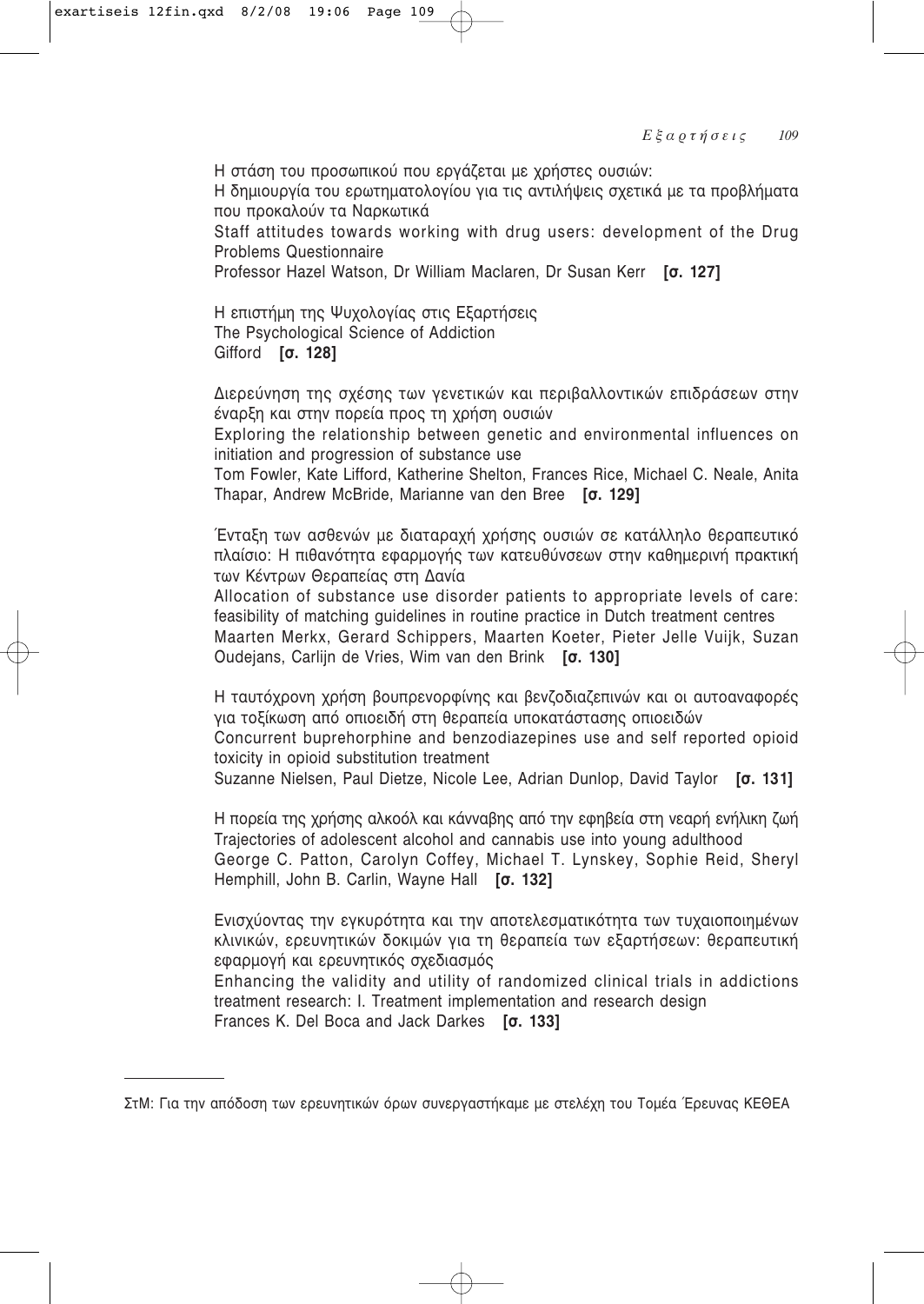# ∞§∫√√§-ALCOHOL

*Η σημασία των παραγόντων κινδύνου της παιδικής ηλικίας κατά την έναρξη της κατανάλωσης* αλκοόλ και στην πορεία προς την Εξάρτηση από το Αλκοόλ

CAROLYN E. SARTOR, MICHAEL LYNSKEY, ANDREW C. HEATH, THEODORE JACOB, & WILLIAM TRUE

*Μετάφραση Αλεξάνδρα Τζάλα Translation Alexandra Tzala*

- Στόχοι: Η αναγνώριση των παραγόντων κινδύνου της παιδικής ηλικίας που προβλέπουν α) την ηλικία κατανάλωσης του πρώτου αλκοολούχου ποτού, β) το χρονικό διάστημα από την πρώτη κατανάλωση αλκοόλ μέχρι την εξάρτηση κάνοντας χρήση της ανάλυσης βιωσιμότητας.
- Συμμετέχοντες: Το δείγμα περιελάμβανε 1.269 απογόνους (μέσος όρος=20,1 χρονών) άρρε-Vες διδύμους από το αρχείο διδύμων της περιόδου του Βιετνάμ: το 46.2% είχαν αλκοολικό πατέρα.
- Μετρήσεις: Εξετάστηκαν οι ψυχιατρικές διαγνώσεις του DSM-IV και οι συμπεριφορές που σχετίζονται με τη χρήση ουσιών μέσω δομημένων τηλεφωνικών συνεντεύξεων.
- Ευρήματα: Το πρώτο ποτό καταναλώθηκε κατά μέσο όρο στην ηλικία των 15,7 χρόνων. Η έναρξη της εξάρτησης έγινε στην ηλικία των 19.1 χρόνων. Η ανάλυση αναλογικής παλινδρόμησης κινδύνου του Cox έδειξε ότι η διαταραχή διαγωγής αποτελεί τον πιο πιθανό παράγοντα πρόβλεψης για την πρώιμη έναρξη κατανάλωσης αλκοόλ (ΗR 2.48; CI 1.85–3.32). Η διαταραχή ελλειμματικής προσοχής υπερκινητικότητας (ADHD), η μητρική εξάρτηση από το αλκοόλ, η πατρική εξάρτηση από το αλκοόλ, το ανδρικό φύλο και το διαζύγιο των γονέων συσχετίστηκαν επίσης με την πρόωρη έναρξη κατανάλωσης (HR 1.20 to 1.52; CI: 1.04–1.39 to 1.18–1.96). Η ανάλυση αναλογικής παλινδρόμησης κινδύνου του Cox, η οποία απεικονίζει την πορεία από την κατανάλωση του πρώτου ποτού μέχρι την εξάρτηση από το αλκοόλ, αναγνώρισε ως ισχυρούς παράγοντες πρόβλεψης την εξάρτηση από τη νικοτίνη (HR 3.91; CI: 2.48-6.17) και τη γενικευμένη αγχώδη διαταραχή (GAD) (HR 3.45; CI: 2.08–5.72). Η διαταραχή διαγωγής (HR 1.75; CI: 1.10–2.77) και η κατάχρηση κάνναβης (HR 1.88; CI: 1.22–2.90) συσχετίστηκαν με τη γρήγορη μετάβαση στην εξάρτηση από το αλκοόλ.
- Συμπεράσματα: Τα αποτελέσματα επισημαίνουν τη σημασία των ψυχιατρικών και άλλων διαταραχών λόγω χρήσης ουσιών στην πορεία από το πρώτο ποτό μέχρι την εξάρτηση από το αλκοόλ, υπογραμμίζουν το συνεχή κίνδυνο, που σχετίζεται με τη διαταραχή διαγωγής, και υποδεικνύουν ότι (με εξαίρεση τη διαταραχή διαγωγής) διαφορετικοί παράγοντες παίζουν ρόλο στη μετάβαση προς την εξάρτηση σε σχέση με αυτούς που συμβάλλουν στην έναρξη κατανάλωσης αλκοόλ. Οι διακρίσεις μεταξύ των σταδίων ερμηνεύονται σε ένα αναπτυξιακό πλαίσιο.

Λέξεις κλειδιά: εφηβεία, ηλικία κατανάλωσης πρώτου ποτού, εξάρτηση από το αλκοόλ

*"The role of childhood risk factors in initiation of alcohol use and progression to alcohol dependence"* Addiction*, Vol. 102, No 2, February 2007*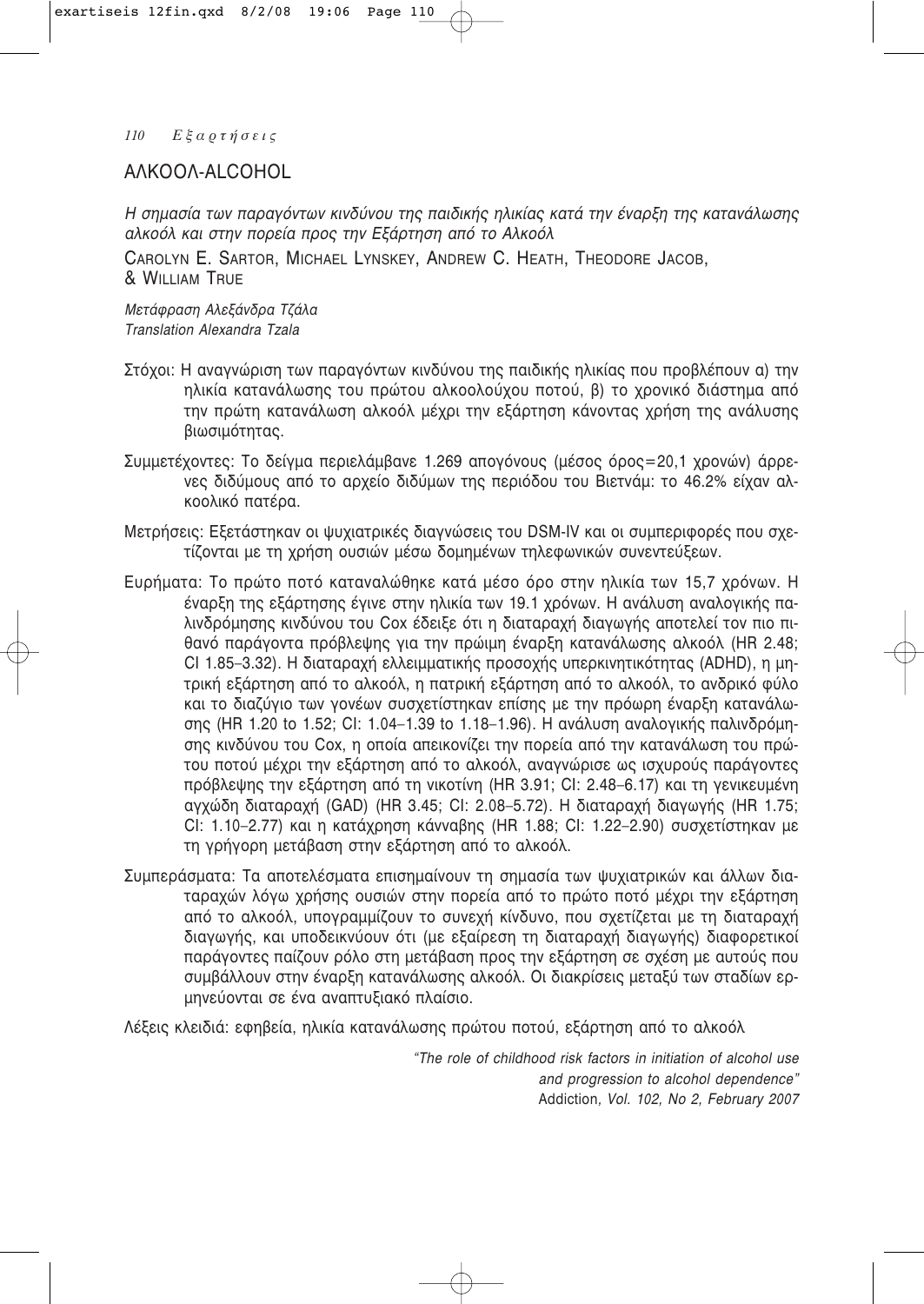exartiseis 12fin.qxd 8/2/08 19:06 Page 111

Οι Ανώνυμοι Αλκοολικοί στην Ιρλανδία: Η πρώτη ευρωπαϊκή εμπειρία των ΑΑ SHANE BUTLER & TONY JORDAN

*Μετάφραση Μαρία Σταϊκοπούλου Translation Maria Staikopoulou*

- Στόχος: Στόχος της έρευνας είναι να αναζητήσει την ανάπτυξη των Ανώνυμων Αλκοολικών στην Ιρλανδία από την ίδρυσή τους το 1946, εστιάζοντας στις προσπάθειες των πρώτων μελών να κάνουν γνωστή την κοινότητα και να διαπραγματευτούν ένα ρόλο για τον εαυτό τους σε σχέση με τους υπάρχοντες θρησκευτικούς θεσμούς και τις υγειονομικές υπηρεσίες.
- Μέθοδος: Αρχειακή αναζήτηση, κυρίως από τα πρώτα αρχεία των ΑΑ από τη Νέα Υόρκη και το Δουβλίνο.
- Αποτελέσματα: Οι αναμενόμενες εντάσεις μεταξύ της κοινότητας, που έχει τις ρίζες της στον Ευαγγελικό Προτεσταντισμό και στην πολιτικά δυνατή Ρωμαιοκαθολική εκκλησία, αποφεύχθηκαν επιδέξια. Η αρχική εναντίωση από τον ιατρικό χώρο σταμάτησε γρήγορα. Οι ΑΑ κράτησαν απόσταση από τη συζήτηση πολιτικής για το ευρύτερο θέμα που παρουσιάζει τον αλκοολισμό ως ασθένεια.
- Συμπεράσματα: Η σχετικά ομαλή εισαγωγή των ΑΑ στην Ιρλανδία, την πρώτη ευρωπαϊκή χώρα που εγκαταστάθηκαν, μπορεί να οφείλεται, κατά κύριο λόγο, στην πρακτική φύση της κοινότητας και στις στρατηγικές ικανότητες των πρώτων μελών της.
- Λέξεις κλειδιά: Ανώνυμοι Αλκοολικοί, Ιρλανδία, ρωμαιοκαθολικισμός, κουλτούρα εγκράτειας, ασθένεια

*"Alcoholics Anonymous in Ireland: AA's first European experience"*  Addiction*, Vol. 102, No 6, June 2007*

Γενετικές και περιβαλλοντικές επιδράσεις στη σχέση μεταξύ της κατανάλωσης αλκοόλ από *Ομότιμους εφήβους και της κατανάλωσης αλκοόλ που κάνουν οι ίδιοι οι έφηβοι* TOM FOWLER, KATHERINE SHELTON, KATE LIFFORD, FRANCES RICE, IVAN NIKOLOV, MICHAEL C. NEALE, GORDON HAROLD, ANITA THAPAR, MARIANNE VAN DEN BREE

*Μετάφραση Μαρία Σταϊκοπούλου Translation Maria Staikopoulou*

- Στόχος: Οι γενετικά επηρεασμένες πλευρές της συμπεριφοράς των εφήβων μπορούν να παίξουν ρόλο στην κατανάλωση αλκοόλ και στην αποδοχή από τους ομοτίμους. Διερευνήσαμε το συσχετισμό μεταξύ της κατανάλωσης αλκοόλ των φίλων και της κατανάλωσης που κάνουν οι ίδιοι οι έφηβοι με ένα σχεδιασμό που εστιάζει στη γενετική.
- Σχεδιασμός: Εκτιμήθηκαν οι γενετικοί και περιβαλλοντικοί παράγοντες στις αναφορές των εφήβων για την κατανάλωση αλκοόλ από τους φίλους τους και την προσωπική τους κατανάλωση καθώς και την προβληματική κατανάλωση του αλκοόλ. Επίσης, υπολογίστηκαν οι συσχετισμοί μεταξύ των γενετικών και περιβαλλοντικών παραγόντων που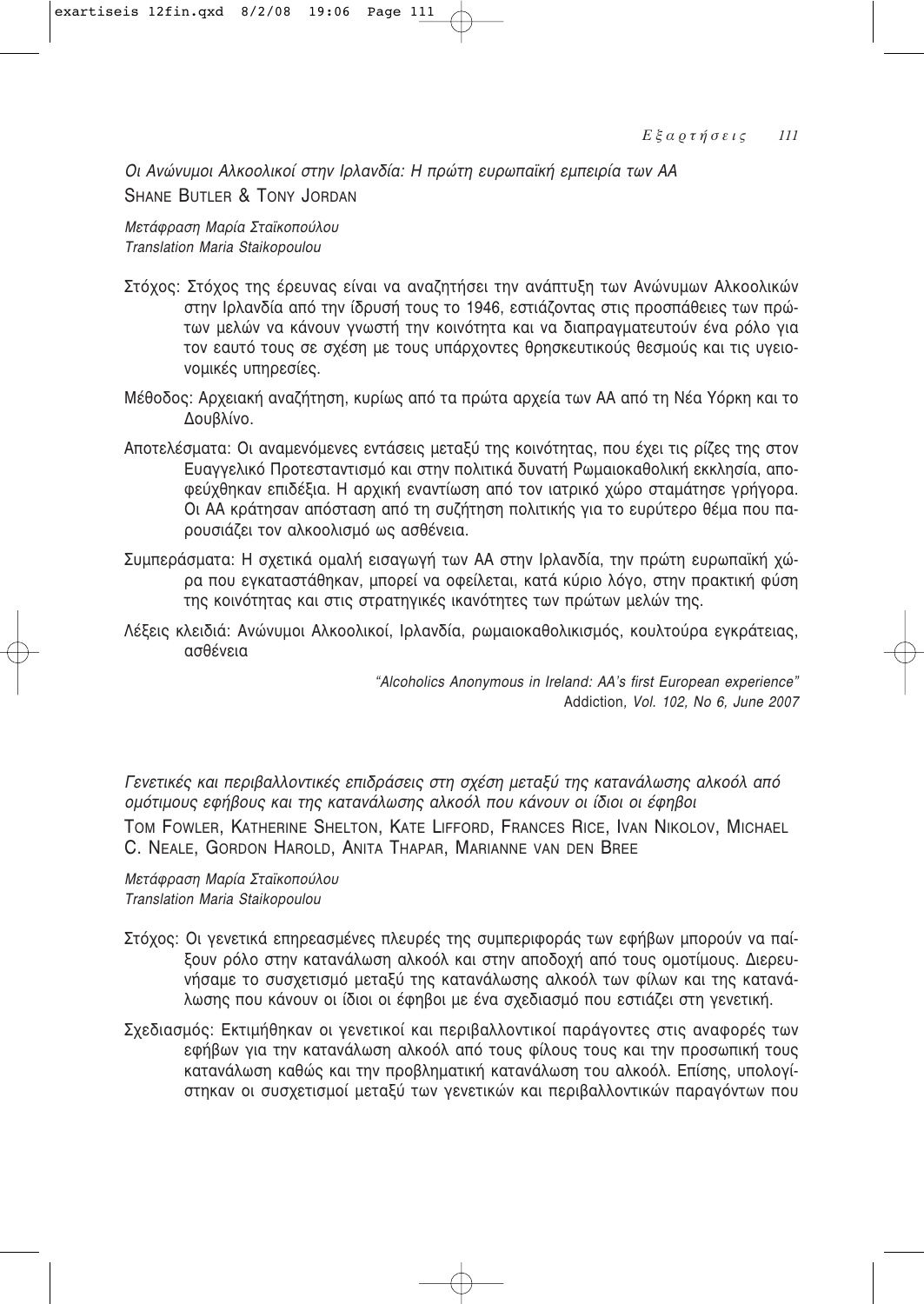επηρεάζουν την κατανάλωση αλκοόλ των φίλων, την κατανάλωση αλκοόλ που κάνουν οι ίδιοι οι έφηβοι αλλά και το πρόβλημα της χρήσης.

- Συμμετέχοντες: Πληθυσμιακό δείγμα από 862 ζεύγη διδύμων ηλικίας μεταξύ 11 και 17 ετών από την Έρευνα του Cardiff για τους Διδύμους από την Ουαλία και τη Βορειοδυτική Αγγλία (CaStANET).
- Μετρήσεις: Συλλέχθηκαν στοιχεία μέσω ερωτηματολογίων για την κατανάλωση αλκοόλ που κάνουν οι ίδιοι οι έφηβοι και το πρόβλημα της κατανάλωσης και για την κατανάλωση αλκοόλ που κάνουν τρεις από τους καλύτερους φίλους τους.
- Ευρήματα: Βρέθηκε ένας σημαντικός γενετικός παράγοντας στην κατανάλωση αλκοόλ ανάμεσα στους έφηβους φίλους (περίπου 30%). Βρέθηκαν σημαντικοί συσχετισμοί .60 και .70 ανάμεσα στους γενετικούς παράγοντες σχετικά με την κατανάλωση αλκοόλ από τους φίλους και την κατανάλωση αλκοόλ από τους ίδιους τους εφήβους και την προβληματική χρήση αλκοόλ. Κοινοί περιβαλλοντικοί παράγοντες ήταν σχεδόν απόλυτα συσχετισμένοι με την κατανάλωση αλκοόλ από τους φίλους και την κατανάλωση αλκοόλ από τους ίδιους τους εφήβους και το πρόβλημα της κατανάλωσης (.91 και .94).
- Συμπεράσματα: Υπάρχει μια σημαντική αλληλοεπικάλυψη στους συνήθεις περιβαλλοντικούς και γενετικούς παράγοντες που συμβάλλουν στη σχέση μεταξύ της κατανάλωσης αλκοόλ από τους ίδιους τους εφήβους και την κατανάλωση των φίλων τους. Αυτά τα ευρήματα συμβάλλουν στην κατανόηση των μηχανισμών με τους οποίους η κατανάλωση αλκοόλ από τους φίλους επηρεάζει τη συμπεριφορά κατανάλωσης αλκοόλ των εφήβων.

Λέξεις κλειδιά: έφηβοι, κατανάλωση αλκοόλ, ομότιμοι, φίλοι, έρευνα με διδύμους, γενετικός

"Genetic and environmental influences on the relationship between peer alcohol use and own alcohol use in adolescents" Addiction, Vol. 102, No 6, June 2007

Η θεωρία του νου, η διεργασία και η λειτουργία του χιούμορ στον αλκοολισμό UEKERMANN J., CHANNON S., WINKEL K., SCHLEBUSCH P., TRENCKMANN U., DAUM I.

Μετάφραση Αλεξάνδρα Τζάλα Translation Alexandra Tzala

- Στόχοι: Ο αλκοολισμός σχετίζεται με γνωστικά ελλείμματα, που έχουν ερμηνευθεί αναφορικά με μια συγκεκριμένη ευπάθεια στον εμπρόσθιο λοβό από την τοξική επίδραση του αλκοόλ. Παρότι οι εκτελεστικές λειτουργίες στον αλκοολισμό έχουν διερευνηθεί εκτενώς, έχουν πραγματοποιηθεί λίγες έρευνες σε σχέση με την κοινωνική γνωστική δραστηριότητα. Ο στόχος του άρθρου είναι η μελέτη της σχέσης μεταξύ των εκτελεστικών λειτουργιών, της θεωρίας του νου και της επεξεργασία του χιούμορ στον αλκοολισμό.
- Σχεδιασμός, χώρος, συμμετέχοντες, μετρήσεις: Χορηγήθηκε ένα εκτενές, νευροψυχολογικό τεστ σε 29 αλκοολικούς ασθενείς και σε 29 υγιή άτομα που αποτέλεσαν την ομάδα ελέγχου. Το τεστ περιελάμβανε μετρήσεις για το συναίσθημα, τις γενικές νοητικές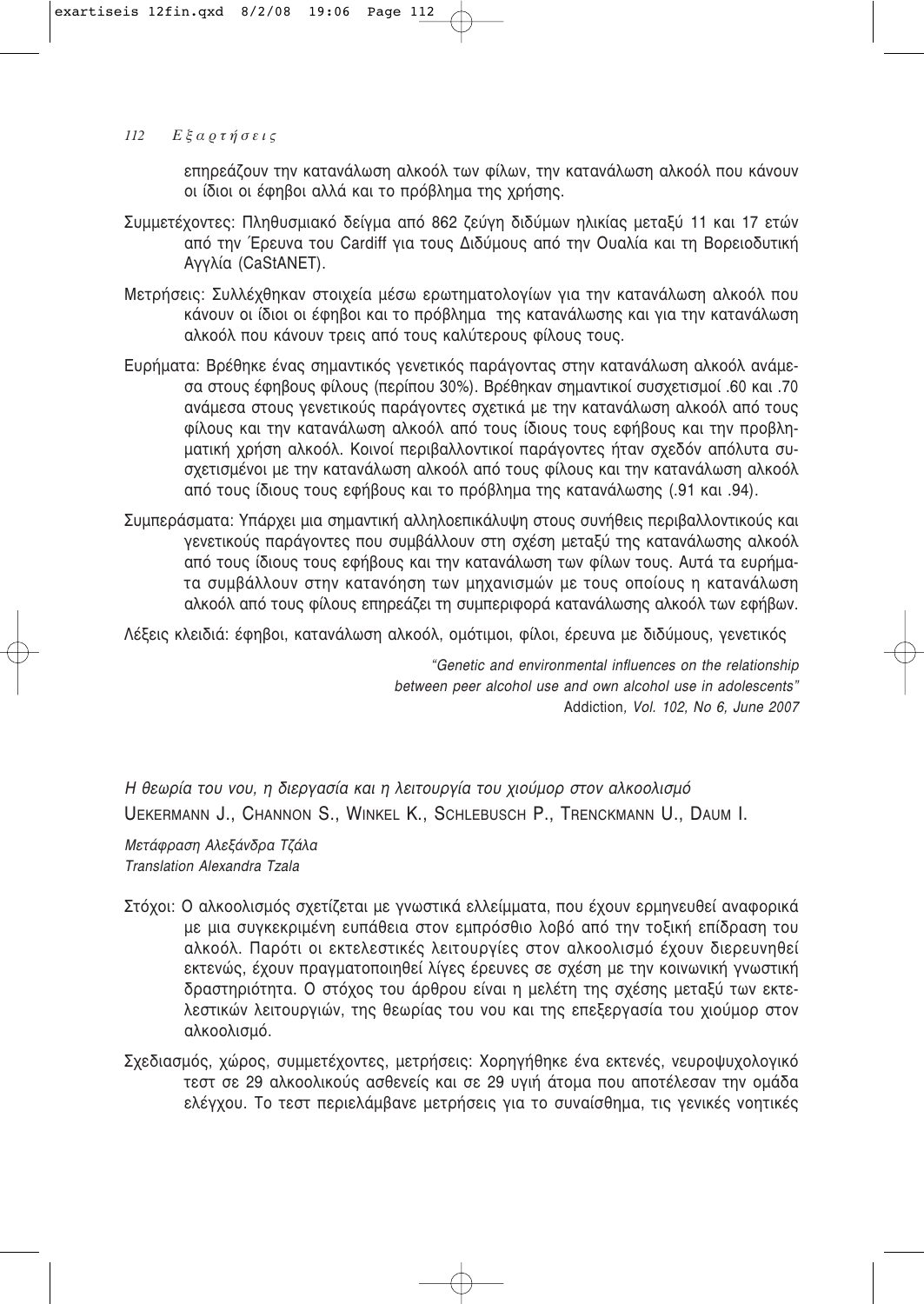ικανότητες, τις εκτελεστικές λειτουργίες, τη διεργασία του χιούμορ και τη θεωρία του VOU. Οι δυο ομάδες ήταν συγκρίσιμες αναφορικά με τις συναισθηματικές μεταβλητές, το δείκτη νοημοσύνης, το φύλο και την ηλικία.

Ευρήματα και συμπεράσματα: Η σύγκριση μεταξύ των ομάδων έδειξε την ύπαρξη γνωστικών ελλειμμάτων και ελλιπούς επεξεργασίας του χιούμορ στην ομάδα των αλκοολικών σε σύγκριση με την ομάδα ελέγχου. Οι παρατηρούμενες δυσλειτουργίες συσχετίστηκαν με τη θεωρία του νου και τις εκτελεστικές λειτουργίες. Οι δυσλειτουργίες μπορεί να συμβάλλουν στα διαπροσωπικά προβλήματα και συνεπώς έχουν σχέση με την επανένταξη.

Λέξεις κλειδιά: αλκοολισμός, θεωρία του νου, εκτελεστικός, χιούμορ

*"Theory of mind, humour processing and executive functioning in alcoholism"* Addiction*, Vol. 102, No 2, February 2007*

*Το ποσοστό υποτροπής σε άτομα εξαρτημένα από το αλκοόλ μπορεί να μειωθεί με την* rαρακολούθηση βιντεοταινιών, όπου βλέπουν τον εαυτό τους κατά τη διάρκεια περιστατικών *τρομώδους παραληρήματος* 

**DAMSA** 

 $M$ ετάφραση Αλεξάνδρα Τζάλα *Translation Alexandra Tzala*

exartiseis 12fin.qxd 8/2/08 19:06 Page 113

- Στόχος: Στόχος αυτής της τυχαιοποιημένης μελέτης προοπτικής ήταν να εξετάσει αν μειώνονται τα ποσοστά υποτροπής σε άτομα με εξάρτηση από το αλκοόλ, όταν αυτά παρακολουθούν βιντεοταινίες, όπου βλέπουν τον εαυτό τους σε κατάσταση τρομώδους παραληρήματος. Η υπόθεσή μας για την αποτελεσματικότητα της έκθεσης των ατόμων με εξάρτηση από το αλκοόλ σε αυτές τις βιντεοταινίες είναι σύμφωνη με το γνωσια**κό-συμπεριφορικό μοντέλο.**
- Σχεδιασμός: Στη μελέτη συμμετείχαν εξήντα (60) ασθενείς με περιστατικά τρομώδους παραληρήματος και τρία χρόνια σοβαρής εξάρτησης από το αλκοόλ (σύμφωνα με τα κριτήρια του DSM IV). Οι ασθενείς βιντεοσκοπήθηκαν κατά τη διάρκεια της οξείας φάσης του τρομώδους παραληρήματος και χωρίστηκαν τυχαία σε δυο ομάδες: η ομάδα A με ασθενείς που παρακολούθησαν τον εαυτό τους σε βιντεοταινία ενώ τους δόθηκε επίσης ερμηνεία των συμπτωμάτων τους από έναν ψυχίατρο και η ομάδα ελέγχου Β, χωρίς την εμπειρία της βιντεοταινίας. Και στις δυο ομάδες δόθηκε η ίδια θεραπεία κατά την οξεία φάση και τη φάση συντήρησης, δίχως θεραπεία δια της αποστροφής ή ψυχοθεραπεία. Οι δυο ομάδες δεν διέφεραν σημαντικά ως προς τον αριθμό των ποσοστών των αλκοολούχων ποτών ημερησίως πριν την εισαγωγή, την ηλικία, την οικογενειακή κατάσταση, το κοινωνικό περιβάλλον, την εκπαίδευση, την επαγγελματική και οικονομική κατάσταση ή το οικογενειακό ψυχιατρικό ιστορικό.

Χώρος: Μια μονάδα διαμονής για τις κρίσεις ασθενών με εξάρτηση από το αλκοόλ.

Μετρήσεις: Όλοι οι ασθενείς παρακολουθούνταν για μια περίοδο έξι μηνών με μηνιαίες επισκέψεις. Τα αποτελέσματα συμπεριλάμβαναν την υποτροπή, τον αριθμό των ημερών κατανάλωσης αλκοόλ ανά εβδομάδα και τον αριθμό κατανάλωσης αλκοολούχων πο-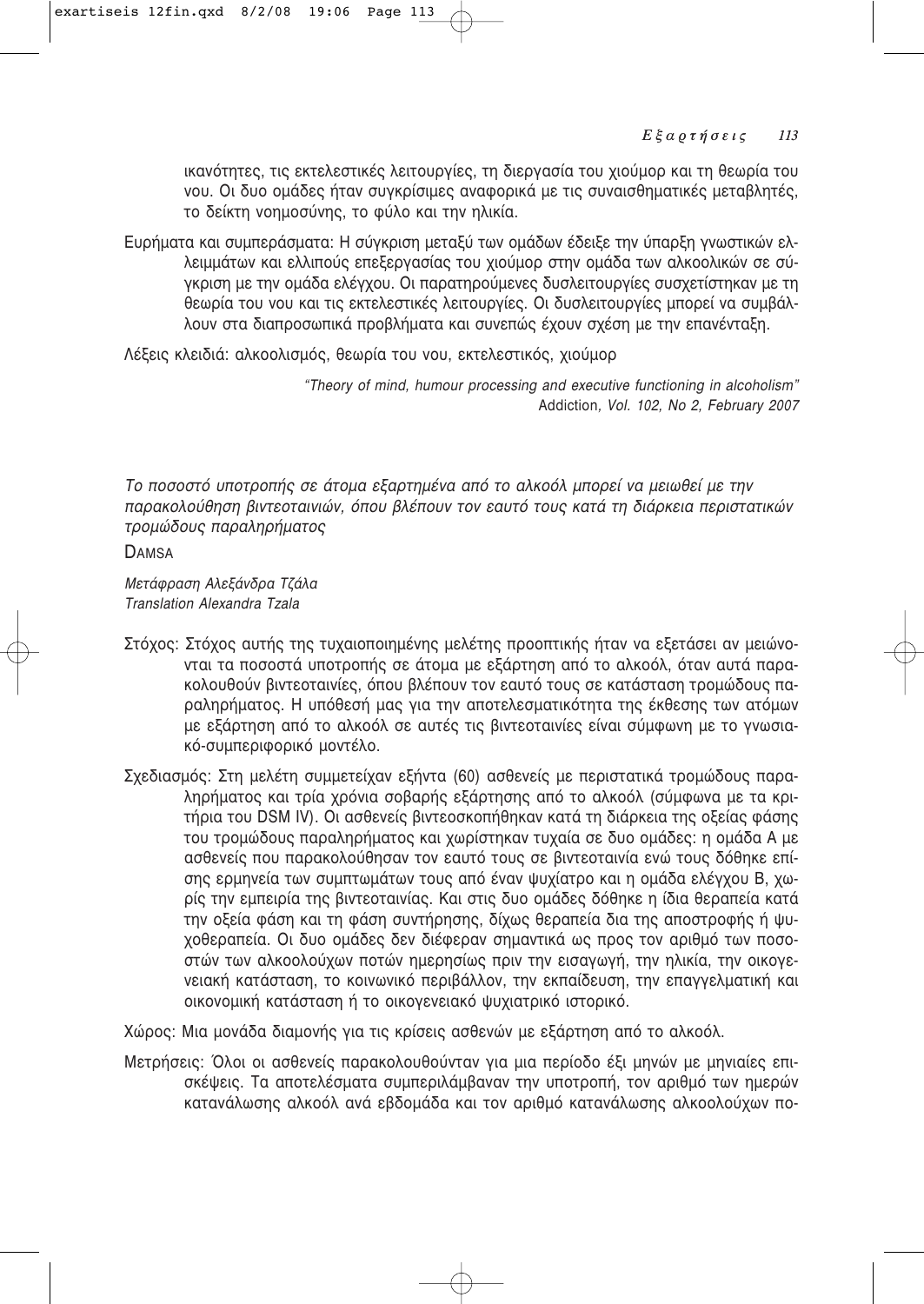τών την ημέρα. Όλοι οι ασθενείς και οι οικογένειες τους έδωσαν την έγγραφη συγκατάθεση τους.

- Ευρήματα: Οι ασθενείς με την εμπειρία παρακολούθησης της βιντεοταινίας είχαν σημαντικά χαμηλότερο ποσοστό υποτροπής μετά τον πρώτο μήνα (0,00% έναντι 20,00%), τους δυο μήνες (13,00% έναντι 46,67%) και τους τρείς μήνες (26,67% έναντι 53,33%). Οι ασθενείς με την εμπειρία της βιντεοταινίας είχαν λιγότερα περιστατικά σοβαρής υποτροπής και κατανάλωσαν λιγότερες μονάδες αλκοόλ σε σχέση με την ομάδα ελέγχου.
- Συμπεράσματα: Η παρακολούθηση βιντεοταινίων με περιστατικά τρομώδους παραληρήματος αποτελεί μια αυθεντική θεραπευτική μέθοδο, η οποία φαίνεται να είναι αποτελεσματική για τη μείωση του κινδύνου υποτροπής σε ασθενείς με εξάρτηση από το αλκοόλ.
- Λέξεις κλειδιά: έκθεση σε βιντεοταινίες, εξάρτηση από αλκοόλ, υποτροπή, τυχαιοποιημένη μελέτη

*"Viewing videotape of themselves while experiencing delirium tremens could reduce the relapse rate in alcohol dependent patients"* Addiction*, Vol. 102, No 2, February 2007*

*Eλαχιστοποίηση της βλάβης σε εφήβους που καταναλώνουν αλκοόλ: Eυρήματα από μια εθνογραφική έρευνα για την κατανάλωση αλκοόλ από εφήβους σε μία επαρχιακή κοινότητα της Δανίας* 

MORTEN HULVEJ JøRGENSEN, TINE CURTIS, PIA HAUDRUP CHRISTENSEN, MORTEN GRøNBÆK

*Μετάφραση Μαρία Σταϊκοπούλου Translation Maria Staikopoulou*

- Στόχος: Στόχος της έρευνας είναι να διερευνήσει τις στρατηγικές που χρησιμοποιούν οι έφηβοι που καταναλώνουν αλκοόλ για την ελαχιστοποίηση της βλάβης.
- Σχεδιασμός, χώρος και συμμετέχοντες: Πραγματοποιήθηκε εθνογραφική έρευνα σε δύο περιόδους, σε επαρχιακή κοινότητα της Δανίας με πληθυσμό, περίπου, 2.000 κατοίκους. Η έρευνα περιελάμβανε 50 ημέρες παρατήρησης των συμμετεχόντων, ηλικίας μεταξύ 13 και 16 ετών (n=93), καθώς και 26 ημί-δομημένες συνεντεύξεις με μικρές ομάδες φίλων που επέλεξαν οι έφηβοι ηλικίας μεταξύ 15 και 16 ετών (n=32).
- Ευρήματα: Οι έφηβοι που συμμετείχαν στην παρούσα μελέτη ανησυχούσαν περισσότερο για τους κοινωνικούς κινδύνους, παρά για τους κινδύνους που αφορούσαν την υγεία τους. Οι συμμετέχοντες παρακολουθούσαν το επίπεδο της μέθης τους, ωστόσο, για να μειώσουν την κατανάλωση αλκοόλ, χρειάζονταν την υποστήριξη από τους ομότιμούς τους. Οι συμμετέχοντες προτιμούσαν να πίνουν αλκοόλ μαζί με ομότιμους, που γνώριζαν καλά και μπορούσαν να εμπιστευτούν, επίσης, όταν έπιναν επιτηρούσαν ο ένας τον άλλον και επενέβαιναν μέχρι το σημείο που έκριναν απαραίτητο και δυνατό. Για τη ρύθμιση του κοινωνικού πλαισίου κατανάλωσης αλκοόλ βασίστηκαν περισσότερο στις προσωπικές τους εμπειρίες, παρά στις γνώσεις που είχαν αποκτήσει από τις εκστρατείες πρόληψης και τα εκπαιδευτικά προγράμματα σχετικά με το αλκοόλ και τη βλάβη που προκαλεί.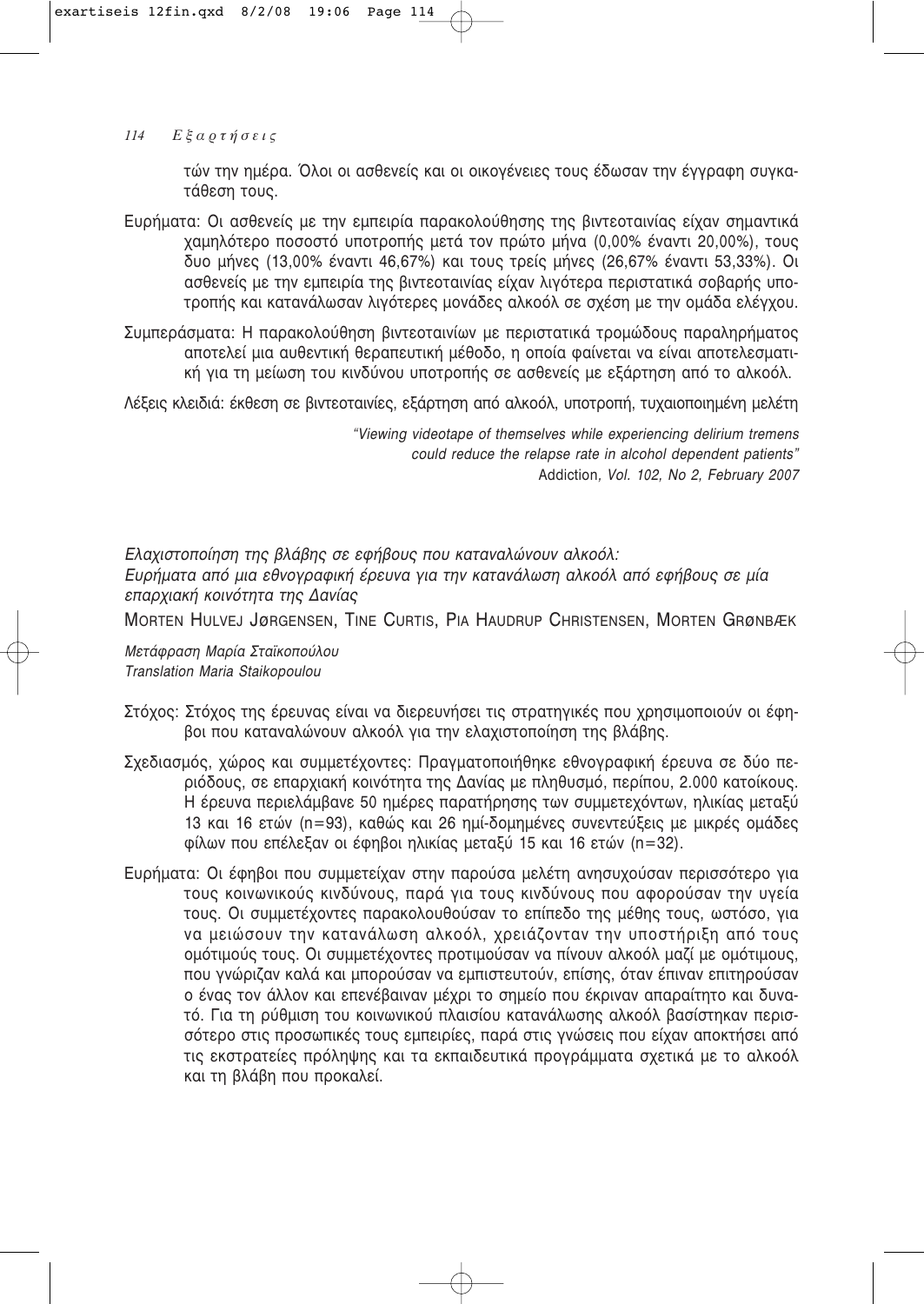Συμπεράσματα: Σε αυτήν την έρευνα βρήκαμε ότι οι έφηβοι μπορούν να βοηθούν ο ένας τον άλλον, με στόχο να ελαχιστοποιήσουν τη βλάβη που σχετίζεται με την κατανάλωση αλκοόλ και κατά συνέπεια οι ομάδες ομοτίμων των εφήβων θα πρέπει να θεωρούνται μέσο για την προαγωγή της υγείας.

Λέξεις κλειδιά: αλκοόλ, έφηβοι, ελαχιστοποίηση βλάβης, προαγωγή υγείας, εθνογραφία

"Harm minimisation among teenage drinkers: findings from an ethnographic study on teenage alcohol use in a rural Danish community" Addiction. Vol. 102. No 4. April 2007

Έχει σημασία η εναρμόνιση; Εξετάζοντας την εναρμόνιση και μη μεταξύ των προσωπικών χαρακτηριστικών των ασθενών και των θεραπευτικών τεχνικών στη θεραπεία του αλκοολισμού

MITCHELL P. KARNO, RICHARD LONGABAUGH

Μετάφραση Μαρία Σταϊκοπούλου Translation Maria Staikopoulou

- Στόχος: Στόχος της έρευνας είναι να μελετήσει την προγνωστική εγκυρότητα για την εναρμόνιση και μη, μεταξύ των προσωπικών χαρακτηριστικών και απόψεων των ασθενών νια την ψυχοθεραπεία, που τους παρασχέθηκε σε ιατρεία εξωτερικής παρακολούθησης.
- Σχεδιασμός και συμμετέχοντες: Με βάση την αλληλεπίδραση μεταξύ των ασθενών και της θεραπείας που μελετήθηκε σε προηγούμενη έρευνα, ασθενείς που κάνουν κατάχρηση ή έχουν εξάρτηση από το αλκοόλ (n = 137) επιλέχθηκαν αναδρομικά, νια να εναρμονίζονται, να μην εναρμονίζονται ή να υπολείπονται με κάθε ένα από τα τέσσερα ζεύγη μεταβλητών ασθενούς-θεραπείας. Αυτά τα ζεύγη περιελάμβαναν: (1) συμπτώματα κατάθλιψης του ασθενούς και θεραπεία εστιασμένη στο συναίσθημα, (2) θυμό του ασθενούς και αντιπαράθεση στη θεραπεία, (3) διαπροσωπική παθητική αντίσταση του ασθενούς και αντιπαράθεση στη θεραπεία και (4) διαπροσωπική παθητική αντίσταση του ασθενούς και θεραπευτικό σχεδιασμό.
- Μετρήσεις: Χρησιμοποιήθηκε ανάλυση μεταβλητότητας και λογαριθμική παλινδρόμηση για τον υπολογισμό των προσωπικών και άλλων επιπτώσεων, όταν τα ζεύγη μεταβλητών εναρμονίζονται και υπολείπονται με το ποσοστό των ημερών απουσίας από την εργασία και κατά τη φάση της ανάρρωσης το έτος που ακολουθεί μετά τη θεραπεία.
- Ευρήματα και συμπεράσματα: Η μη εναρμόνιση με κάποιο από τα τέσσερα ζεύγη ασθενούςθεραπείας αποτελεί σημαντικό παράγοντα πρόβλεψης για τη συχνότερη κατανάλωση αλκοόλ μετά τη θεραπεία. Η εναρμόνιση σε δύο μόνο ζεύγη προβλέπει λιγότερο συχνή κατανάλωση αλκοόλ και συγκεκριμένα συνδέεται με τη θεραπεία εστιασμένη στο συναίσθημα σε ασθενείς που εμφανίζουν συμπτώματα κατάθλιψης και με το θεραπευτικό σχεδιασμό σε ασθενείς που έχουν αντίσταση. Η εναρμόνιση φαίνεται πως βελτιώνει τα θετικά αποτελέσματα, ενώ η μη εναρμόνιση έχει μεγαλύτερη επίδραση και προβλέπει αρνητικά αποτελέσματα. Τα στοιχεία στηρίζουν μια πρόσθετη επίπτωση για τη μη εναρμόνιση με το ποσοστό των ημερών απουσίας από την εργασία και κατά τη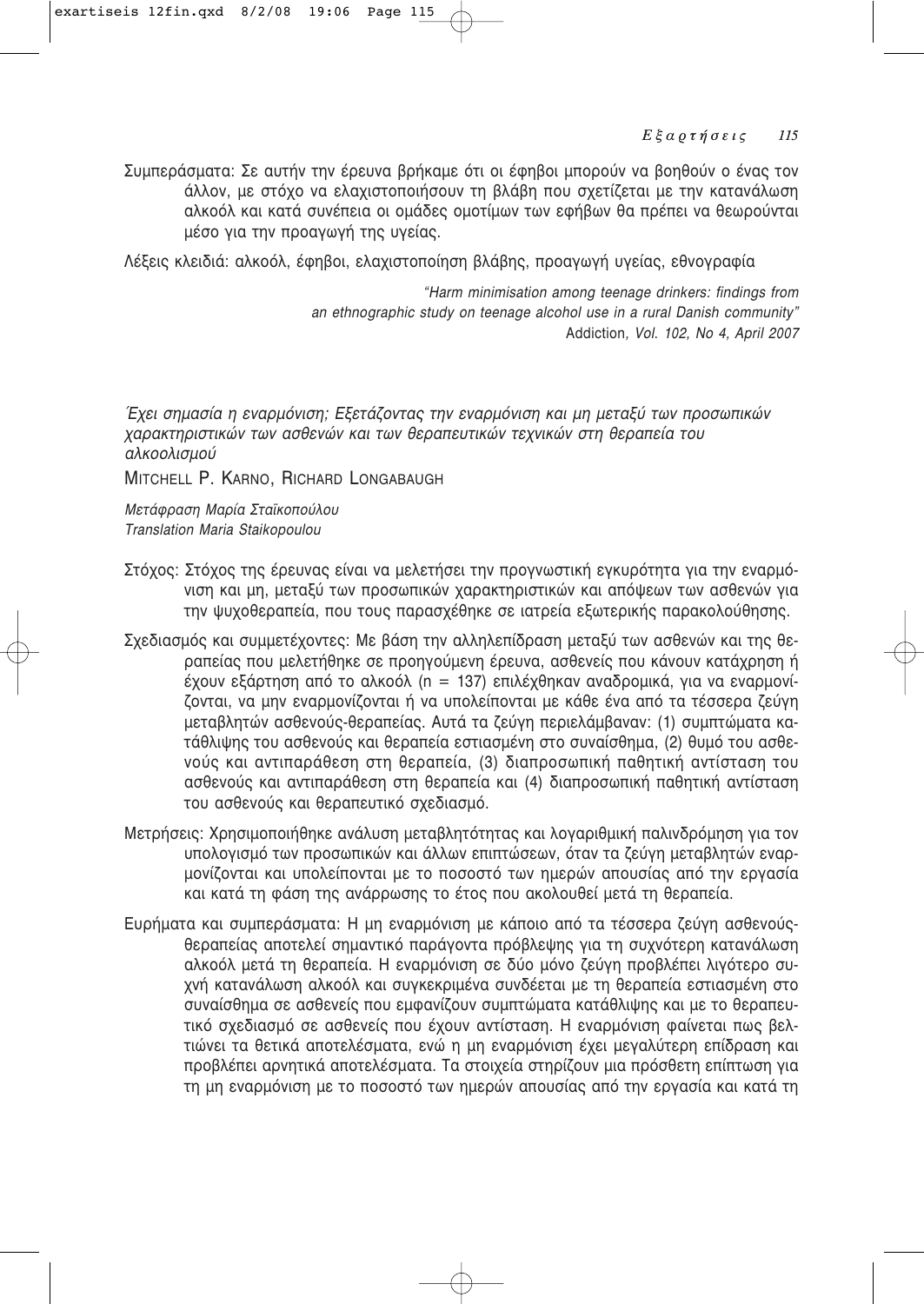φάση της ανάρρωσης το έτος που ακολουθεί μετά τη θεραπεία. Η ομάδα που εμφανίζει τα περισσότερα περιστατικά μη εναρμόνισης έχει χειρότερα αποτελέσματα από μία ομάδα με λιγότερα περιστατικά μη εναρμόνισης. Αρκετά περιστατικά εναρμόνισης και μη εναρμόνισης επίσης προβλέπουν την ανάρρωση με λίγη υποστήριξη για πρόσθετα αποτελέσματα.

Συμπεράσματα: Η μη εναρμόνιση μεταξύ των χαρακτηριστικών των ασθενών και της θεραπείας Φαίνεται πως έχει σημαντικές συνέπειες και αυτό το αποτέλεσμα αυξάνεται με τις λανθασμένες επιλογές θεραπείας. Ωστόσο, η εναρμόνιση ενώ έχει ευεργετικά αποτελέσματα μπορεί να μην είναι απαραίτητη για την επίτευξή τους.

Λέξεις κλειδιά: αλκοολισμός, θεραπεία, εναρμόνιση, ανάρρωση

*"Does matching matter? Examining matches and mismatches between patient attributes and therapy techniques in alcoholism treatment"*  Addiction*, Vol. 102, No 4, April 2007*

# ΗΡΩΙΝΗ, ΚΑΝΝΑΒΗ ΚΑΙ ΑΛΛΕΣ ΟΥΣΙΕΣ HEROIN, CANNABIS AND OTHER DRUGS

*Προσφέρουν τα προγράμματα ανταλλαγής συριγγών (SEPs) αρκετές σύριγγες, έτσι ώστε να* ιμειωθεί ο κίνδυνος από τον ιό HIV; Η σχέση μεταξύ της πολιτικής χορήγησης των προγραμμάτων ανταλλαγής συριγγών και η κάλυψη των αναγκών για σύριγγες στους ενδοφλέβιους χρήστες ουσιών

RICKY N. BLUTHENTHAL, GREG RIDGEWAY, TERRY SCHELL, RACHEL ANDERSON, NEIL M. FLYNN, ALEX H. KRAL

*Μετάφραση Μαρία Σταϊκοπούλου Translation Maria Staikopoulou*

Στόχος: Στόχος της έρευνας είναι να προσδιορίσει αν η πολιτική χορήγησης των προγραμμάτων ανταλλαγής συριγγών σχετίζεται με την επάρκεια συριγγών στους πελάτες τους προγράμματος ανταλλαγής συριγγών.

Σχεδιασμός: Διατμηματικά δείγματα προγραμμάτων ανταλλαγής συριγγών και των πελατών τους.

Τοποθεσία: Προγράμματα Ανταλλαγής Συριγγών στην Καλιφόρνια των ΗΠΑ.

- Συμμετέχοντες: Εικοσιτέσσερα προγράμματα ανταλλαγής συριγγών και οι ενδοφλέβιοι χρήστες ουσιών που ήρθαν σε επαφή με τα προγράμματα (n=1,576).
- Μετρήσεις: Η ταξινόμηση των πελατών έγινε ανάλογα με το αν λάμβαναν τόσες σύριγγες από το πρόγραμμα ανταλλαγής συριγγών όσες και οι ενέσεις που ανέφεραν πως έκαναν τις τελευταίες 30 ημέρες. Τα προγράμματα ανταλλαγής συριγγών κατηγοριοποιήθηκαν ανάλογα με την πολιτική παροχής των συριγγών, τα οποία κυμαίνονται από τα λιγότερο έως τα περισσότερο περιοριστικά: απεριόριστη χορήγηση βάσει των αναγκών, απεριόριστη ανταλλαγή μιας παλιάς με μία καινούρια σύριγγα και μερικές επιπλέον σύριγγες, περιορισμένη ανταλλαγή μιας καινούριας με μία παλιά σύριγγα και μερικές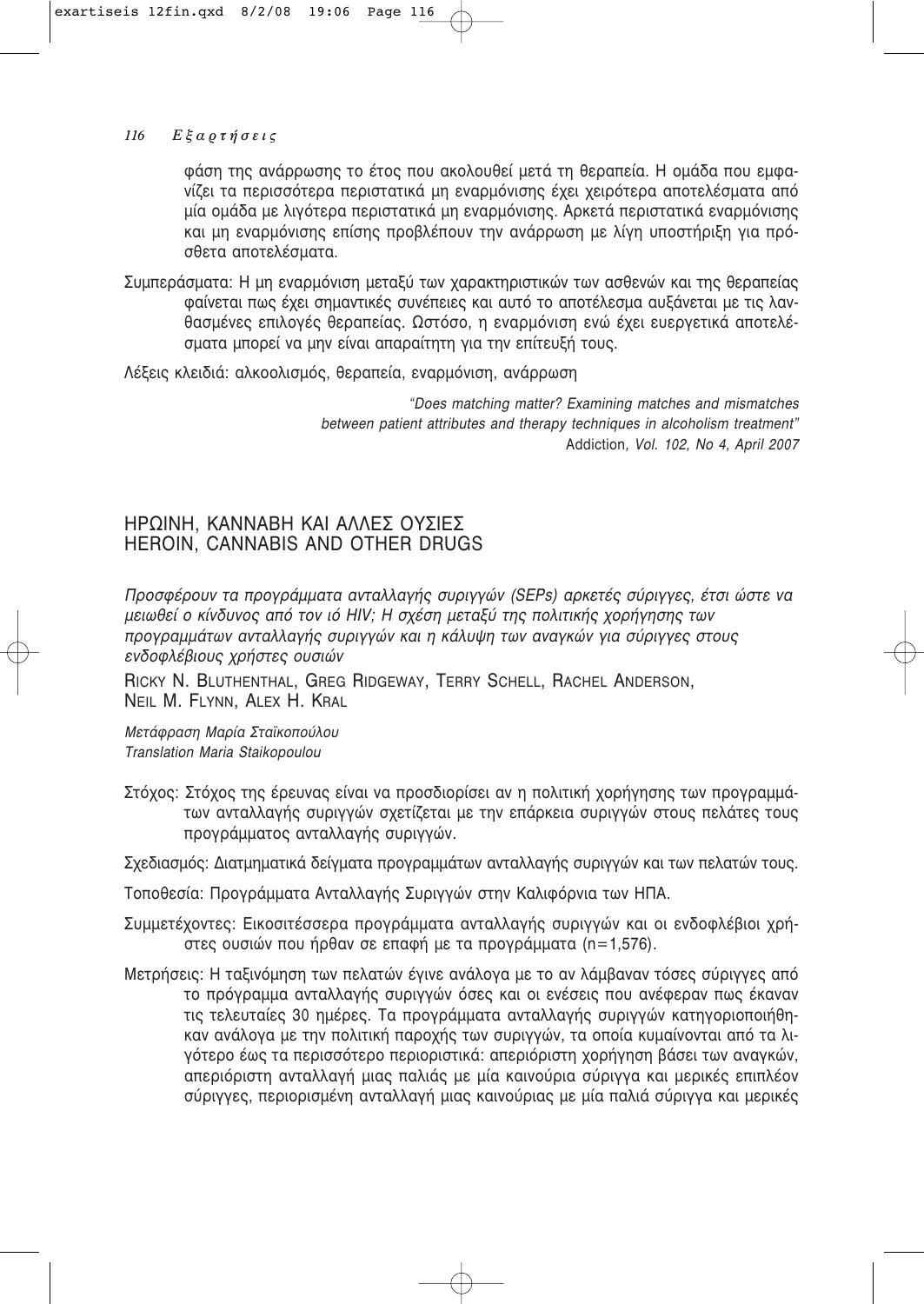επιπλέον σύριγγες ανά επίσκεψη, απεριόριστη ανταλλαγή μιας καινούριας με μία παλιά σύριγγα και περιορισμένη ανταλλαγή μιας καινούριας με μία παλιά σύριγγα ανά επίσκεψη.

- Ευρήματα: Η επαρκής κάλυψη των αναγκών για σύριγγες στους πελάτες των προγραμμάτων ανάλογα με την πολιτική παροχής είναι: απεριόριστη διανομή βάσει των αναγκών = 61%. Απεριόριστη ανταλλαγή μιας με μία και επιπλέον σύριγγες = 50%. Περιορισμένη ανταλλανή μιας με μία σύριννα και επιπλέον σύριννες = 41%. Απεριόριστη ανταλλανή μιας με μία = 42% και περιορισμένη ανταλλαγή μιας με μία = 26%. Κατά την πολυμεταβλητή ανάλυση, η επαρκής κάλυψη συριγγών ήταν σημαντικά υψηλότερη για όλες τις πολιτικές διανομής συγκριτικά με την ανά επίσκεψη ανταλλαγή μιας με μία. Χρησιμοποιώντας μεθόδους εκτίμησης της πρόθεσης χρήσης συριγγών συγκρίναμε την κάλυψη των αναγκών σύμφωνα με την πολιτική διανομής, ενώ ταυτόχρονα ελέγχαμε τις διαφορές ανάμεσα στους πελάτες. Η παροχή επιπλέον συριγγών εκτός από την ανταλλαγή μιας προς μία (50% έναντι 38%, p=0.009) και την περιορισμένη ανταλλαγή (42% έναντι 27%, p=0.05) γενικά είχε ως αποτέλεσμα περισσότεροι πελάτες να έχουν αρκετή κάλυψη συριγγών συγκριτικά με την ανταλλαγή μίας με μία και τους περιορισμούς ανά επίσκεψη.
- Συμπεράσματα: Η περιορισμένη χορήγηση συριγγών σχετίζεται με αυξημένη διάδοση της κάλυψης συριγγών ανάμεσα στους πελάτες. Τα προγράμματα ανταλλαγής συριγγών θα πρέπει να υιοθετήσουν πολιτικές διάθεσης που θα χορηγούν στους ενδοφλέβιους χρήστες ουσιών αρκετές σύριγγες, έτσι ώστε να έχουν ικανοποιητικό αριθμό συριγγών.
- Λέξεις κλειδιά: πρόληψη HIV, αποτελεσματικότητα προγράμματος, ενδοφλέβια χρήση ουσιών, προγράμματα ανταλλαγής συριγγών, πρόσβαση σε αποστειρωμένες σύριγγες

*"Are syringe exchange programs (SEPs) giving out enough syringes to lower HIV risk? The association between SEP dispensation policy and syringe coverage among injection drug users"* Addiction*, Vol. 102, No 4, April 2007*

*Η μετάβαση από την ενέσιμη στη μη ενέσιμη χρήση ουσιών: μακροχρόνια αποτελέσματα σε χρήστες ηρωίνης και κοκαΐνης στη Νέα Υόρκη.* 

DON C. DES JARLAIS, KAMYAR ARASTEH, THERESA PERLIS, HOLLY HAGAN, DOUGLAS D. HECKATHORN, COURTNEY MCKNIGHT, HEIDI BRAMSON AND SAMUEL R. FRIEDMAN

*Μετάφραση Αλεξάνδρα Τζάλα Translation Alexandra Tzala*

exartiseis 12fin.qxd 8/2/08 19:06 Page 117

Στόχοι: Ο προσδιορισμός των χρηστών ηρωίνης και κοκαΐνης στη Νέα Υόρκη, οι οποίοι έχουν μεταβεί από την ενέσιμη στη μη ενέσιμη χρήση ουσιών και η αναγνώριση των παραγόντων που σχετίζονται με τη μακροχρόνια μη ενέσιμη χρήση.

Σχεδιασμός: Δυο συγχρονικές μελέτες για χρήστες ηρωίνης και κοκαΐνης στη Νέα Υόρκη.

Χώρος και συμμετέχοντες: Για την έρευνα επιλέχθηκαν άτομα από τις νέες εισαγωγές σε θεραπευτικά προγράμματα για την κατάχρηση ουσιών (2000-04), ενώ το δείγμα των αποκριθέντων χρησιμοποιήθηκε για την επιλογή χρηστών από την κοινότητα (2004).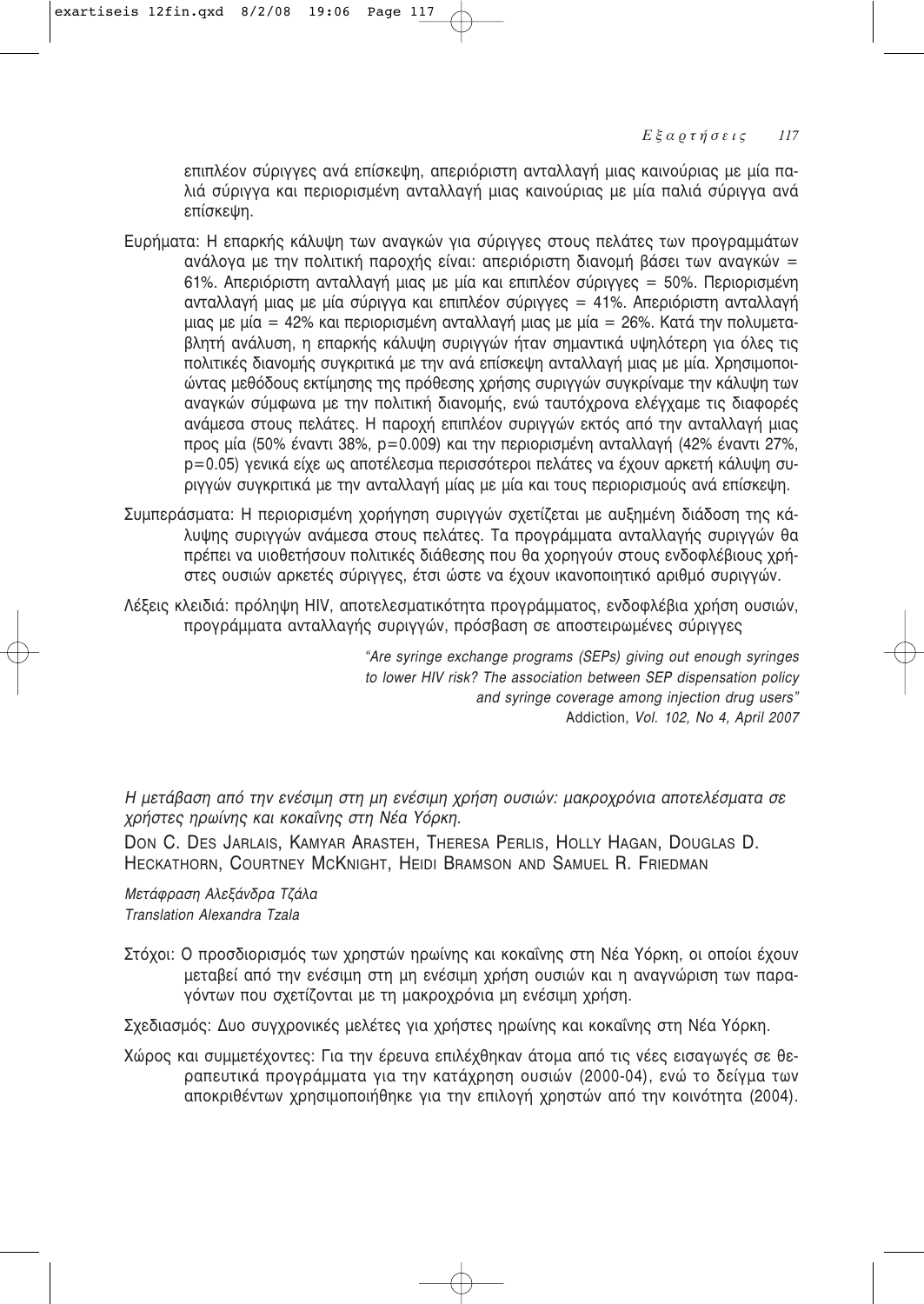Σε κάθε μελέτη συμμετείχαν άτομα που έκαναν ενέσιμη και μη ενέσιμη χρήση ουσιών. Ως «πρώην ενέσιμοι χρήστες» ορίστηκαν τα άτομα που είχαν κάνει στο παρελθόν ενέσιμη χρήση ηρωίνης ή/και κοκαΐνης, αλλά η τελευταία φορά που έκαναν ενέσιμη χρήση ήταν 6 μήνες πριν τη συνέντευξη της έρευνας. Ως «ενεργοί χρήστες» ορίστηκαν τα άτομα που είχαν κάνει ενέσιμη χρήση ηρωίνης ή/και κοκαΐνης κατά το διάστημα των 6 μηνών πριν τη συνέντευξη.

- Μετρήσεις: Πραγματοποιήθηκε μια δομημένη συνέντευξη για το ιστορικό της χρήσης ουσιών και συλλέχθηκε δείγμα αίματος, για να εξεταστεί η ανοσολογία στον ιό του HIV.
- Ευρήματα: Για τη μελέτη επιλέχθηκαν 103 πρώην ενέσιμοι χρήστες από θεραπευτικά προγράμματα για την κατάχρηση ουσιών και 229 ενεργοί ενέσιμοι χρήστες από την κοινότητα, καθώς και 160 ενερνοί ενέσιμοι χρήστες ουσιών από θεραπευτικά προνράμματα για τη χρήση ουσιών. Σε σύγκριση με τους ενεργούς ενέσιμους χρήστες, οι πρώην χρήστες συνήθως ήταν μεγαλύτεροι σε ηλικία και Αφρικανό- Αμερικανοί. Οι πρώην χρήστες ανέφεραν ότι μεσολάβησε μενάλο διάστημα από την πιο πρόσφατη ενέσιμη χρήση, κατά μέσο όρο 8 χρόνια στη μελέτη των θεραπευτικών προγραμμάτων και 12 χρόνια στη μελέτη της κοινότητας. Οι πιο συνηθισμένοι λόγοι για την αποχή από την ενέσιμη χρήση περιελάμβαναν ζητήματα υγείας, το κοινωνικό στίγμα και την αυτό-εικόνα καθώς και μια προτίμηση στην εισπνεόμενη χρήση, ως μέσο χορήγησης ουσιών. Τα αποτελέσματα από τις δυο μελέτες παρουσιάζουν μεγάλη συνέπεια.
- Συμπεράσματα: Η μετάβαση από την ενέσιμη χρήση στη μη ενέσιμη χρήση φαίνεται να αποτελεί μια σχετικά σταθερή αλλαγή συμπεριφοράς για πολλούς πρώην ενέσιμους χρήστες, που δηλώνουν μια δεκαετία ή και παραπάνω αποχής από την ενέσιμη χρήση. Μεγαλύτερη κατανόηση για τη μετάβαση από την ενέσιμη χρήση στη συστηματική μη ενέσιμη χρήση ουσιών μπορεί να διευρύνει την αντίληψή μας για το ιστορικό χρήσης ουσιών και εξάρτησης.

Λέξεις κλειδιά: ενέσιμη χρήση ουσιών, μη ενέσιμη χρήση ουσιών, δείγμα αποκριθέντων, HIV

*"The transition from injection to non-injection drug use: long-term outcomes among heroin and cocaine users in New York City"* Addiction*, Vol. 102, No 5, May 2007*

*Ανάλυση αξόνων και συμπτωμάτων ως κριτήρια του DSM-IV για την κατάχρηση και την εξάρτηση από την κάνναβη, την κοκαΐνη, τα παραισθησιογόνα, τα ηρεμιστικά, τα διεγερτικά και τα οπιοειδή* 

NATHAN A. GILLESPIE, MICHAEL C. NEALE, CAROL A. PRESCOTT, STEVEN H. AGGEN, KENNETH S. KENDLER

*Μετάφραση Μαρία Σταϊκοπούλου Translation Maria Staikopoulou*

Στόχος: Η διερεύνηση σε ένα δείγμα αντρών του πληθυσμού της παραγοντικής δομής των κριτηρίων για την κατάχρηση ουσιών και την εξάρτηση, καθώς και η ποιοτική σύγκριση των αποτελεσμάτων αυτών των κριτηρίων σε διάφορες κατηγορίες ναρκωτικών χρησιμοποιώντας το Μοντέλο Σύγχρονης Θεωρίας Μέτρησης (IRT).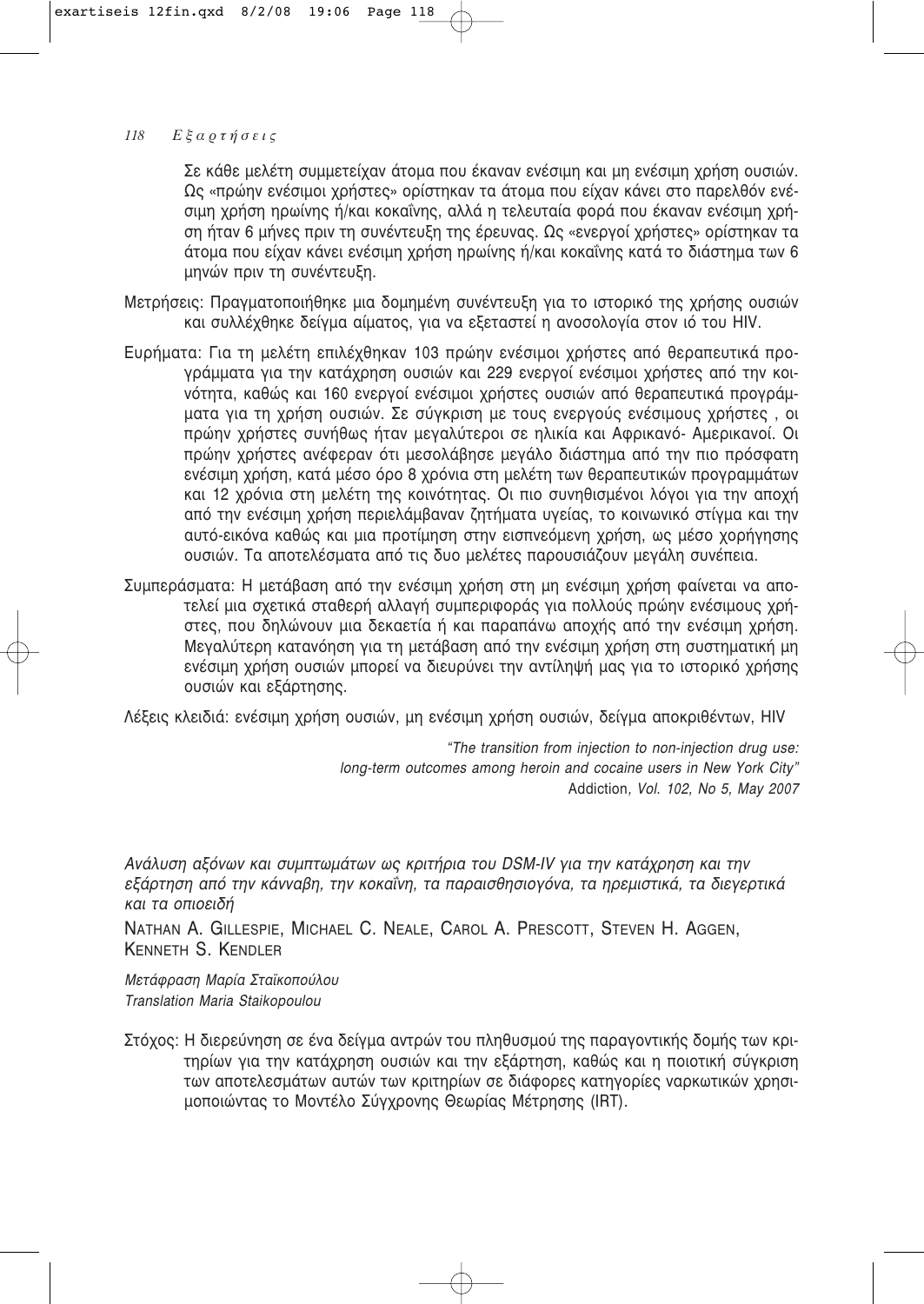Σχεδιασμός: Χρησιμοποιήθηκε η οριακή μέγιστη πιθανοφάνεια με στόχο να διερευνήσει την παραγοντική δομή των κριτηρίων μέσα στην ίδια κατηγορία ναρκωτικών καθώς και ένα μοντέλο IRT δύο παραμέτρων, για να καθορίσουν τον τρόπο με τον οποίο η δυσκολία και η διαφοροποίηση των ατομικών κριτηρίων λειτουργούν διαφορετικά στις κατηγορίες των ναρκωτικών.

19:07 Page 119

- Συμμετέχοντες: Συμμετείχαν 4.234 άντρες από το Μητρώο Διδύμων της Βιρτζίνια που γεννήθηκαν από το 1940 έως το 1974.
- Μετρήσεις: Τα κριτήρια του DSM-IV για τη χρήση ναρκωτικών, την κατάχρηση και την εξάρτηση από την κάνναβη, τα ηρεμιστικά, τα διεγερτικά, την κοκαΐνη και τα οπιούχα.
- Ευρήματα: Για κάθε κατηγορία ψυχοτρόπων ουσιών η αποδοχή των ατομικών κριτηρίων για την κατάχρηση και την εξάρτηση, που καθορίστηκε από την έναρξη και τη χρήση, θα μπορούσε να αιτιολογηθεί καλύτερα από έναν μόνο παράγοντα. Υπήρχαν μεγάλες διαφορές στις απαντήσεις για τις διάφορες ουσίες ανάλογα με τη δυσκολία του ερωτήματος και την επιλογή. Οι χρήστες κοκαΐνης ήταν πιθανότερο να έχουν αντιμετωπίσει νομικές, κοινωνικές, σωματικές και ψυχολογικές συνέπειες.
- Συμπεράσματα: Τα κριτήρια κατάχρησης και εξάρτησης του DSM-IV σε κάθε κατηγορία ουσιών δεν είναι διακριτά αλλά περιγράφονται καλύτερα σε ένα ατομικό επίπεδο συνεχούς κινδύνου. Αφού τα ατομικά κριτήρια είχαν πολύ διαφορετικά αποτελέσματα για τις διάφορες ουσίες στις αναλύσεις IRT, η υπόθεση ότι αυτές οι ερωτήσεις μετρούν αντίστοιχα επίπεδα σοβαρότητας ή βαρύτητας με την ίδια διαφοροποίηση σε διάφορες ουσίες δεν δικαιολογείται. Σε σύγκριση με άλλες ψυχοτρόπες ουσίες, η χρήση κοκαΐνης σχετίζεται με πιο επιβλαβή αποτελέσματα και αρνητικές συνέπειες, ενώ τα αποτελέσματα της χρήσης κάνναβης και παραισθησιογόνων φαίνεται πως είναι λιγότερο επιβλαβή. Αναφέρονται επίσης οι επιπτώσεις για άλλες κατηγορίες ναρκωτικών.
- Λέξεις κλειδιά: κατάχρηση, εξάρτηση, κάνναβη, κοκαΐνη, ψυχοτρόπες ουσίες, ηρεμιστικά, διεγερτικά και οπιοειδή, Μοντέλο Σύγχρονης Θεωρίας Μέτρησης

"Factor and item-response analysis of DSM-IV criteria for abuse of and dependence on cannabis, cocaine, hallucinogens, sedatives, stimulants and opioids" Addiction, Vol. 102, No 6, June 2007

Η τυπική μάθηση, οι εκτελεστικές λειτουργίες και η ηδονική δραστηριότητα στους χρόνιους πολυτοξικομανείς, σε πολυτοξικομανείς που απέχουν από τη χρήση και στην ομάδα ελέγχου ANDREAS STEVENS, INES PESCHK, JÜRGEN SCHWARZ

Μετάφραση Μαρία Σταϊκοπούλου Translation Maria Staikopoulou

exartiseis 12fin.qxd 8/2/08

Στόχος: Στόχος της έρευνας είναι να αξιολογήσει την εξασθένηση της έμμεσης μάθησης και των εκτελεστικών λειτουργιών στους χρόνιους πολυτοξικομανείς. Σύμφωνα με την υπόθεση, η έμμεση μάθηση και οι εκτελεστικές λειτουργίες σχετίζονται με την ανηδονία.

Σχεδιασμός: Συγχρονική σύγκριση ομάδων.

Χώρος διεξαγωγής: Τμήμα Ψυχιατρικής, Πανεπιστήμιο του Tübingen, Γερμανία.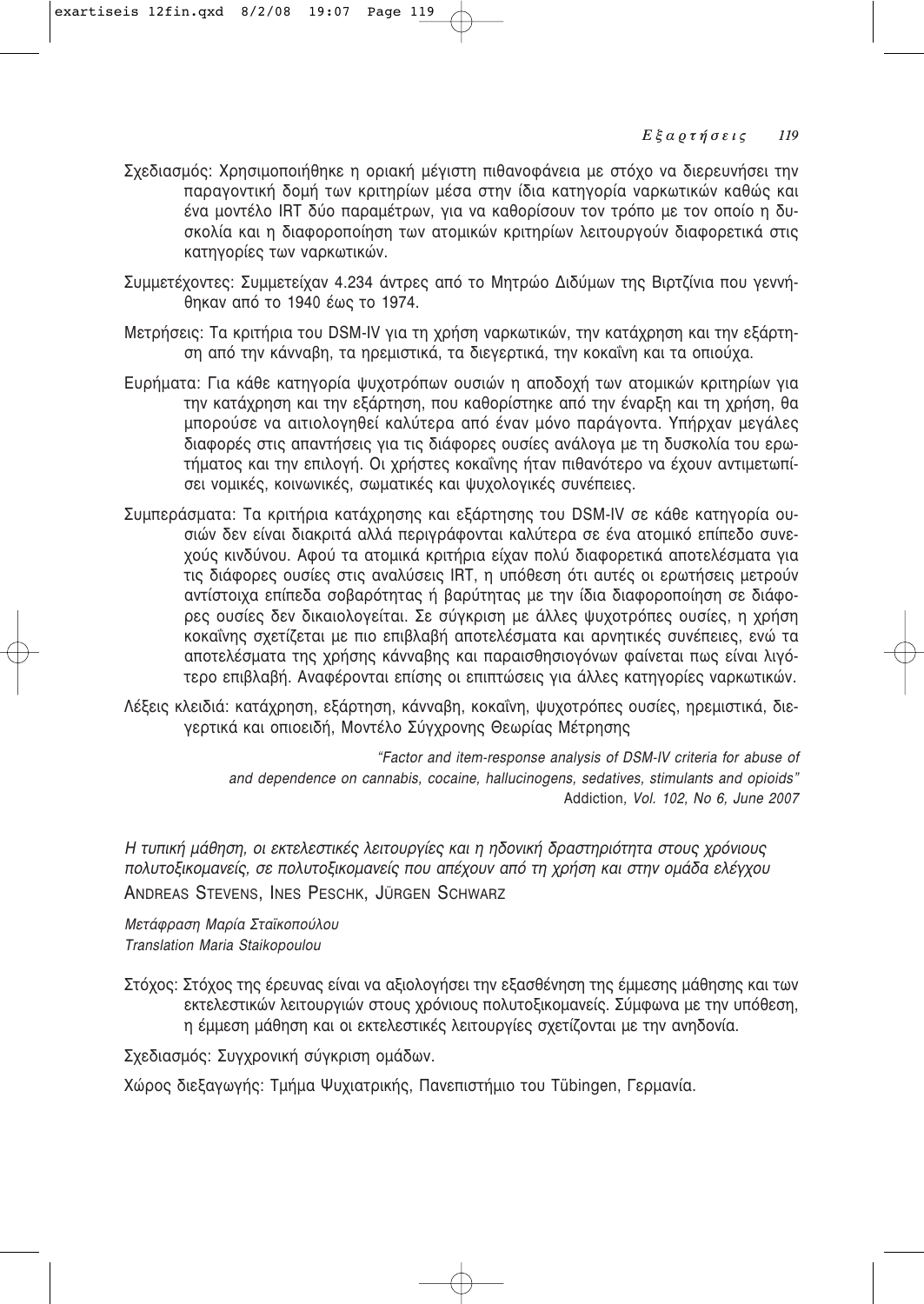- Συμμετέχοντες: Οι συμμετέχοντες είναι 25 άντρες πολυτοξικομανείς με εξάρτηση από τα οπιούχα (n = 25), 26 πολυτοξικομανείς που απέχουν από τη χρήση περισσότερο από 3 μήνες (n = 26) και 26 υγιείς άντρες που δεν κάνουν χρήση ουσιών (n = 26).
- Χώρος: Συμμετείχαν πολυτοξικομανείς από ένα κέντρο θεραπείας της τοπικής κοινότητας, οι οποίοι απείχαν από τη χρήση, πολυτοξικομανείς από συμβουλευτικά κέντρα της περιοχής και μια ομάδα ελέγχου που βρέθηκε μέσω αγγελίας.
- Μετρήσεις: Χορηγήθηκε μια σειρά από ψυχολογικά τεστ, που διερευνούσαν την έμμεση μάθηση (το στόχο χρονικής σειριακής αντίδρασης), τις διάφορες εκτελεστικές λειτουργίες (λανθάνουσα αναστολή, καθυστερούμενη εναρμόνιση με το δείγμα, δοκιμασία Trail Making, απόκτηση και τροποποίηση των εξαρτημένων αντιδράσεων, σχηματική συλλο-VΙστική) και τη λεκτική λογική μνήμη. Μέσω ερωτηματολογίων διερευνήθηκαν ηδονιστικές σκέψεις και δραστηριότητες, καθώς επίσης και συμπτώματα κατάθλιψης.
- Ευρήματα: Στους χρόνιους πολυτοξικομανείς, υπήρχε μέτρια εξασθένηση της τυπικής μάθησης, απόκτησης, ανάκλησης και απόσβεσης των εξαρτημένων αντιδράσεων, της λανθάνουσας αναστολής όπως επίσης και ανηδονία, ενώ η ενεργός μνήμη ήταν ανεπαρκής. Στην ομάδα που απείχε από τη χρήση, οι γνωστικές λειτουργίες ήταν φυσιολογικές εκτός από τη λανθάνουσα αναστολή και υπήρχε περισσότερη ανηδόνια και κατάθλιψη από ό,τι στην ομάδα ελέγχου.
- Συμπεράσματα: Τα ευρήματα δείχνουν ότι οι πολυτοξικομανείς υποφέρουν από εξασθένηση πολλών γνωστικών λειτουργιών και από ανηδονία. Κατά την αποχή οι γνωστικές λειτουργίες είναι σχεδόν κανονικές αλλά υπάρχει και ανηδονία. Η ανηδονία συσχετίζεται με την εξασθένηση της μάθησης αλλά όχι με τις εκτελεστικές λειτουργίες.

Λέξεις κλειδιά: εξάρτηση από οπιούχα, μάθηση, αποχή, ανηδονία, γνωστικό

*"Implicit learning, executive function and hedonic activity in chronic polydrug abusers, presently abstinent polydrug abusers and controls"* Addiction*, Vol. 102, No 6, June 2007*

*Η επίδραση της Διαταραχής Μετατραυματικού Άγχους στα αποτελέσματα της θεραπείας για την εξάρτηση από την ηρωίνη.* 

KATHERINE L. MILLS, MAREE TEESSON, JOANNE ROSS & SHANE DARKE

*Μετάφραση Αλεξάνδρα Τζάλα Translation Alexandra Tzala*

Στόχοι: Η διερεύνηση της επίδρασης της Διαταραχής Μετατραυματικού Άγχους στα αποτελέσματα διετούς θεραπείας για την εξάρτηση από ηρωίνη.

Σχεδιασμός: Διαχρονική μελέτη προοπτικής.

Συμμετέχοντες: Συλλέχθηκαν δεδομένα από ένα δείγμα 615 εξαρτημένων χρηστών ηρωίνης που αιτείται θεραπεία, το οποίο επανεξετάστηκε μετά την πάροδο 3, 12 και 24 μηνών (ποσοστά συνεχιζόμενης έρευνας: 89%, 81%, 76% αντίστοιχα).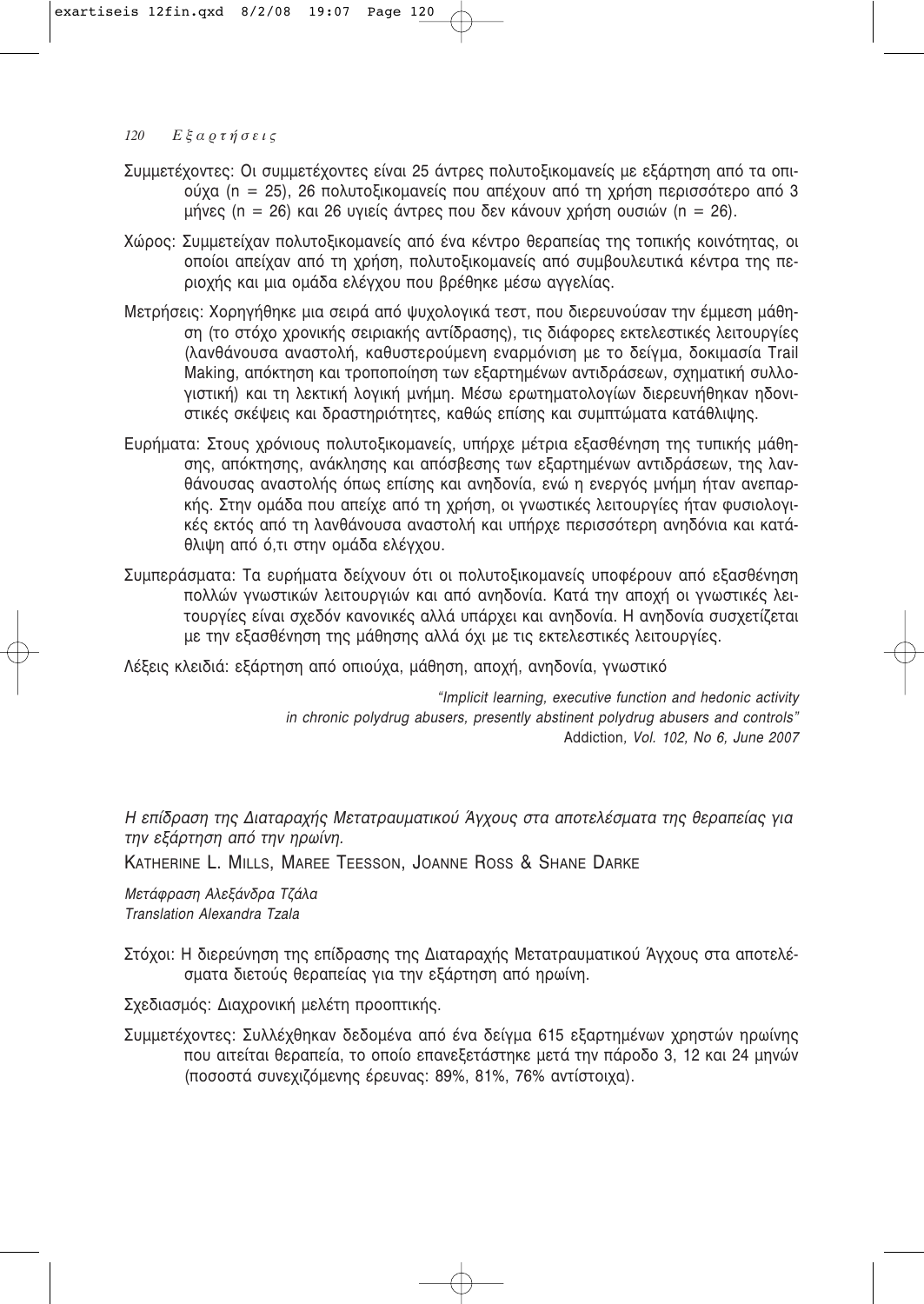$19:07$ 

Page

 $121$ 

exartiseis 12fin.qxd 8/2/08

- Μετρήσεις: Τα αποτελέσματα που εξετάστηκαν περιλαμβάνουν την έκθεση και την παραμονή στη θεραπεία, τη χρήση ουσιών, τη γενική εικόνα της σωματικής και ψυχικής υγείας και την εργασία.
- Ευρήματα: Παρά τη βελτίωση στο πρόβλημα της χρήσης ουσιών, η Διαταραχή Μετατραυματικού Άγχους συσχετίστηκε με τη συνεχή σωματική (β-1.69, SE 0.61, p < .01) και νοητική δυσλειτουργία (β-2.07, SE 0.66, p < .01), και τη μειωμένη εργασιακή λειτουργία (OR 0.67, 95% CI; 0.48 - 0.93) καθ' όλη τη διάρκεια της δίχρονης συνεχιζόμενης έρευνας.
- Συμπεράσματα: Παρότι οι συμβατικές θεραπευτικές υπηρεσίες είναι επιτυχείς ως προς τη θεραπεία για τη χρήση ουσιών και τις συσχετιζόμενες δυσλειτουργίες, εκείνες που σχετίζονται με τη διαταραχή μετατραυματικού άνχους παραμένουν. Μια παρέμβαση που στοχεύει τόσο στην απεξάρτηση από την ηρωίνη, όσο και στη διαταραχή μετατραυματικού άγχους μπορεί να αποβεί χρήσιμη για τα αποτελέσματα της θεραπείας των ατόμων με Διαταραχή Μετατραυματικού Άνχους.
- Λέξεις κλειδιά: Διαταραχή Μετατραυματικού Άγχους, ηρωίνη, θεραπευτικά αποτελέσματα, Αυστραλέζικη Μελέτη Αποτελεσμάτων Θεραπείας (ATOS)

"Impact of PTSD on treatment outcomes for heroin dependence" Addiction, Vol. 102, No 3, March 2007

Διαφορές στην εκτίμηση επικράτησης και στους συσχετισμούς για τη χρήση ουσιών και τις διαταραχές σε δύο εθνικές έρευνες

RICHARD A. GRUCZA ANNA M. ABBACCHI THOMAS R. PRZYBECK JOSEPH C. GFROERER

Μετάφραση Μαρία Σταϊκοπούλου Translation Maria Staikopoulou

- Στόχος: Στόχος της έρευνας είναι να εκτιμήσει το βαθμό στον οποίο οι μεθοδολογικές διαφορές μπορεί να επηρεάσουν την εκτίμηση επικράτησης και τους συσχετισμούς χρήσης ουσιών και διαταραχών με τη σύγκριση αποτελεσμάτων από δύο πρόσφατες έρευνες που πραγματοποιήθηκαν σε αντιπροσωπευτικά δείγματα των ΗΠΑ.
- Μεθοδολογία: Έγινε post-hoc σύγκριση δεδομένων από την Εθνική Έρευνα για τη Χρήση Ουσιών και την Υγεία (NSDUH) 2002 και την Εθνική Επιδημιολογική Έρευνα για το Αλκοόλ και τις Σχετικές Ασθένειες (NESARC), που πραγματοποιήθηκαν το διάστημα 2001-02.
- Αποτελέσματα: Η εκτίμηση επικράτησης για όλα τα αποτελέσματα που σχετίζονται με τη χρήση ουσιών ήταν υψηλότερη στην NSDUH παρά στην NESARC. Η αναλογία επικράτησης από την NSDUH στην NESARC κυμαίνεται από 2.1 μέχρι 5.7 για τα αποτελέσματα παράνομης χρήσης ουσιών. Στην NSDUH, η εκτίμηση επικράτησης για τη διαταραχή της χρήσης ουσιών κατά τον περασμένο χρόνο ήταν υψηλότερη για την κοκαΐνη και την ηρωίνη αλλά ήταν παρόμοια με την NESARC για το αλκοόλ, τη μαριχουάνα και τα παραισθησιογόνα. Ωστόσο, η εκτίμηση επικράτησης για τη διαταραχή της χρήσης ουσιών κατά τον περασμένο χρόνο βάσει της χρήσης του περασμένου χρόνου ήταν ση-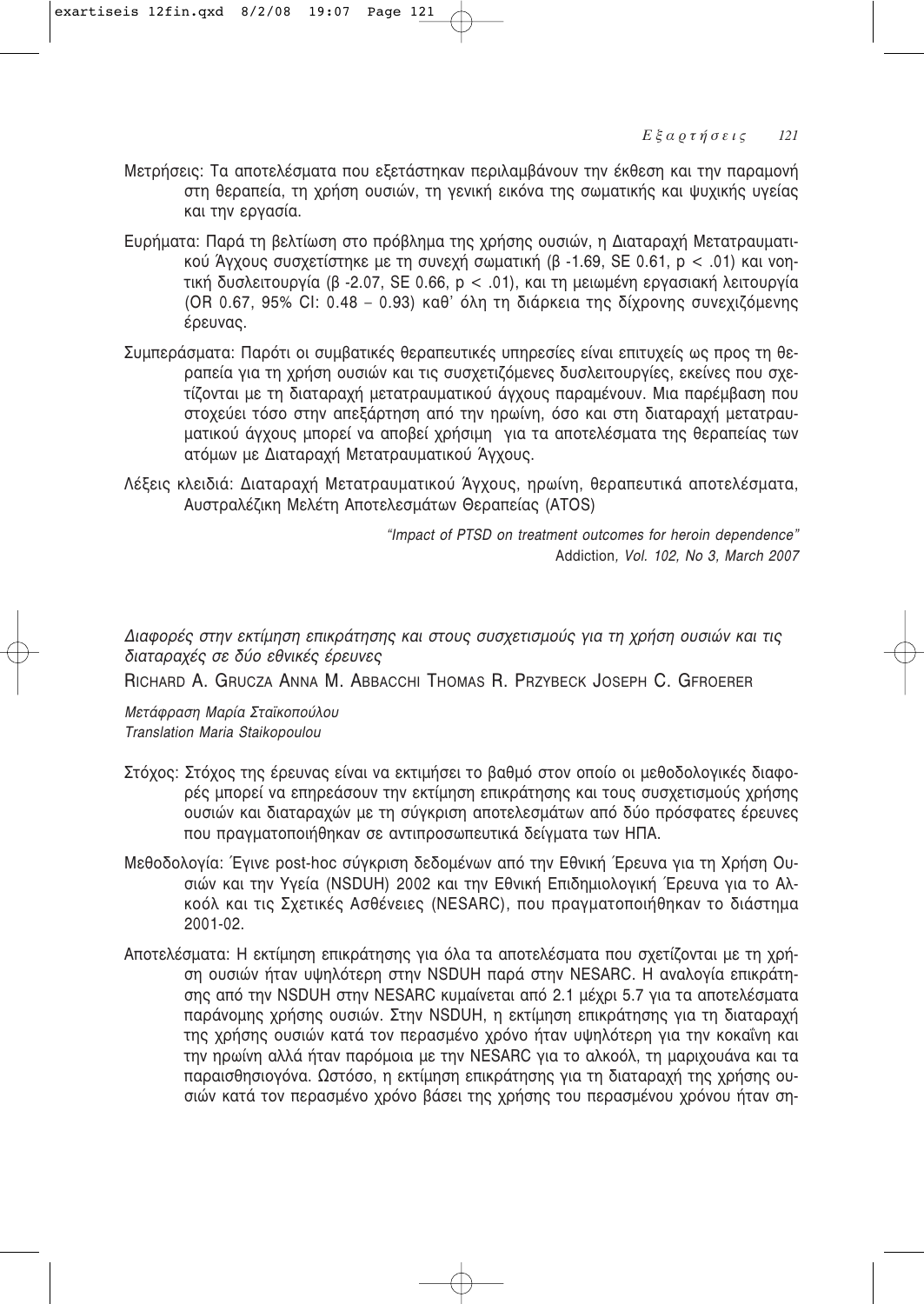μαντικά χαμηλότερη στην NSDUH για τη μαριχουάνα, τα παραισθησιογόνα και την κοκαΐνη. Οι συσχετισμοί ανάμεσα στα ναρκωτικά και τα αποτελέσματα για τη διαταραχή της χρήσης ουσιών ήταν σημαντικά ισχυρότεροι στην NESARC. Τα συνολικά αποτελέσματα για τη διαταραχή της χρήσης ουσιών δεν διέφεραν μεταξύ των ερευνών, αλλά οι υπολογισμοί για τους έγχρωμους και τους Λατίνους ήταν υψηλότεροι στην NSDUH.

- Συμπεράσματα: Υπάρχουν μεθοδολογικές μεταβλητές που μπορεί να έχουν συμβάλει σε αυτές τις διαφορές. Ανάμεσα στους πιθανούς παράνοντες υπάρχουν κάποιοι που σχετίζο-Vται με την ιδιωτικότητα και την ανωνυμία και μπορεί να οδηγούν στην παρουσία μεγαλύτερης χρήσης στην NSDUH και στις διαφορές στα διαγνωστικά εργαλεία της διαταραχής χρήσης ουσιών οι οποίες είναι πιθανόν να έχουν ως αποτέλεσμα τη μεγαλύτερη επικράτηση της διαταραχής χρήσης ουσιών στα αποτελέσματα των χρηστών ουσιών του περασμένου έτους στην NESARC.
- Λέξεις κλειδιά: παράνομες ουσίες, μεθοδολογία, έρευνα, διαταραχή χρήσης ουσιών, επιδημιολονία, συννοσηρότητα

*"Discrepancies in estimates of prevalence and correlates of substance use and disorders between two national surveys"* Addiction*, Vol. 102, No 4, April 2007*

# ∫∞¶¡√™ - TOBACCO

*Η αποτελεσματικότητα των επιστολών εξατομικευμένων συμβουλών για τη διακοπή του* καπνίσματος ως συμπλήρωμα στην τηλεφωνική συμβουλευτική και το γενικό υλικό *αυτοβοήθειας: Τυχαιοποιημένη ελεγχόμενη δοκιμασία* 

STEPHEN SUTTON, HAZEL GILBERT

*Μετάφραση Μαρία Σταϊκοπούλου Translation Maria Staikopoulou*

Στόχος: Στόχος της έρευνας είναι να αξιολογήσει την αποτελεσματικότητα των εξατομικευμένων επιστολών με συμβουλευτική για τη διακοπή του καπνίσματος ως συμπλήρωμα στην τηλεφωνική συμβουλευτική και στο γενικότερο υλικό αυτοβοήθειας.

Σχεδιασμός: Τυχαιοποιημένη ελεγχόμενη δοκιμασία.

Χώρος: Ο οργανισμός Quitline στη Μεγάλη Βρετανία.

- Συμμετέχοντες: Συμμετείχαν 1508 καπνιστές και πρώην καπνιστές που σταμάτησαν πρόσφατα να καπνίζουν.
- Παρεμβάσεις: Η ομάδα ελέγχου έλαβε τις συνηθισμένες υπηρεσίες (τηλεφωνική συμβουλευτική και ενημερωτικό υλικό μέσω του ταχυδρομείου). Η ομάδα παρέμβασης έλαβε επιπλέον μια προσωπική επιστολή με συμβουλές που συνέθεσε ο υπολογιστής.
- Κύριες μετρήσεις: Όλα τα αποτελέσματα αξιολογήθηκαν στους 6 μήνες της συνεχιζόμενης έρευνας. Το κύριο αποτέλεσμα ήταν η αυτοαναφερόμενη παρατεταμένη αποχή για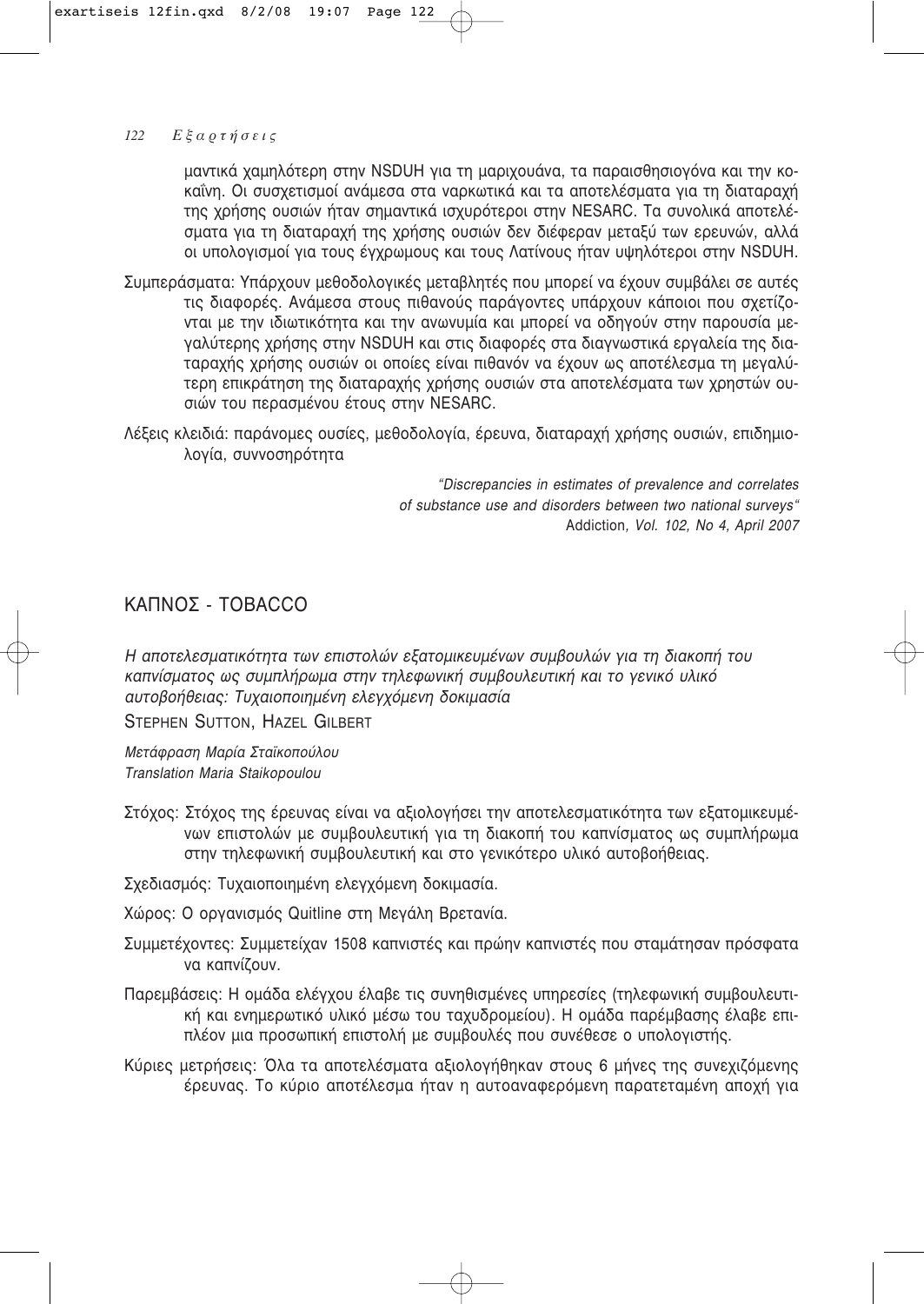τουλάχιστον τρεις μήνες. Τα δευτερογενή αποτελέσματα ήταν η παρατεταμένη αποχή

που ανέφεραν οι ίδιοι με σημείο επικράτησης της αποχής για τουλάχιστον ένα μήνα, 7 ημέρες και 24 ώρες.

- Αποτελέσματα: Για το δείνμα ως σύνολο τα ποσοστά διακοπής δεν διέφεραν σημαντικά μεταξύ των δύο συνθηκών. Ωστόσο, ανάμεσα στην πλειοψηφία (N = 1164) που ήταν καπνιστές αρχικά, τα ποσοστά διακοπής ήταν υψηλότερα στην ομάδα παρέμβασης: παρατεταμέ-Vn αποχή για 3 μήνες, 12.2% σε σχέση με 9.0% (OR = 1.40, 95% CI = 0.96-2.04, p =.080), παρατεταμένη αποχή για ένα μήνα, 16.4% σε σχέση με 11.3% (OR = 1.53, 95% CI = 1.09-2.15, p = .013), σημείο επικράτησης της αποχής 7 ημερών, 18.9% σε σχέση με 12.7% (OR = 1.59, 95% CI = 1.15-2.19, p = .004), σημείο επικράτησης της αποχής 24 ωρών, 20.9% σε σχέση με 15.4% (OR = 1.45, 95% CI = 1.07-1.96, p = .015).
- Συμπεράσματα: Τα αποτελέσματα για τους καπνιστές είναι ενθαρρυντικά και δείχνουν μια μικρή αλλά ωφέλιμη επίδραση της προσωπικής επιστολής στο ποσοστό διακοπής. Εκδοχές του εξατομικευμένου προγράμματος θα μπορούσαν να χρησιμοποιηθούν στο διαδίκτυο, καθώς και στα ιατρεία, στα φαρμακεία αλλά και στα κέντρα πρωτοβάθμιας περίθαλψης.

*"Effectiveness of individually-tailored smoking cessation advice letters as an adjunct to telephone counselling and generic self-help materials: randomised controlled trial"* Addiction*, Vol. 102, No 6, June 2007*

*Τα δραστικά αποτελέσματα της άσκησης στην έντονη επιθυμία για τσιγάρο,* στα στερητικά συμπτώματα και στη συμπεριφορά που σχετίζεται με το κάπνισμα: *Μια συστηματική αξιολόγηση* 

ADRIAN H. TAYLOR, MICHAEL H. USSHER & GUY FAULKNER

**Μετάφραση Μαρία Σταϊκοπούλου** *Translation Maria Staikopoulou*

exartiseis 12fin.qxd 8/2/08 19:07 Page 123

Στόχος: Η αξιολόγηση των αποτελεσμάτων μίας και μόνο προπόνησης γυμναστικής στην έντονη επιθυμία για τσιγάρο, στα στερητικά συμπτώματα και στη συμπεριφορά που σχετίζεται με το κάπνισμα.

Μέθοδοι: Μία συστηματική έρευνα και κριτική αξιολόγηση των 14 σχετικών μελετών.

Αποτελέσματα: Οι 12 μελέτες που σύγκριναν μία και μόνο προπόνηση γυμναστικής με μία παθητική κατάσταση ανέφεραν θετικό αποτέλεσμα στην έντονη επιθυμία για τσιγάρο, στα στερητικά συμπτώματα και στη συμπεριφορά που σχετίζεται με το κάπνισμα. Δύο άλλες μελέτες που σύγκριναν δύο ασκήσεις διαφορετικής έντασης δεν έδειξαν διαφορά στα αποτελέσματα. Μεμονωμένες και πολυπαραγοντικές μετρήσεις έδειξαν ότι η έντονη επιθυμία για τσιγάρο, τα στερητικά συμπτώματα και τα αρνητικά αποτελέσματα, μειώθηκαν γρήγορα κατά τη διάρκεια της άσκησης και παρέμειναν χαμηλά για 50 λεπτά μετά την άσκηση. Τα μεγέθη αποτελέσματος για 7 μελέτες που εξέτασαν την «ένταση της επιθυμίας για κάπνισμα» έδειξαν μία μέση μείωση 1.1, 10 λεπτά μετά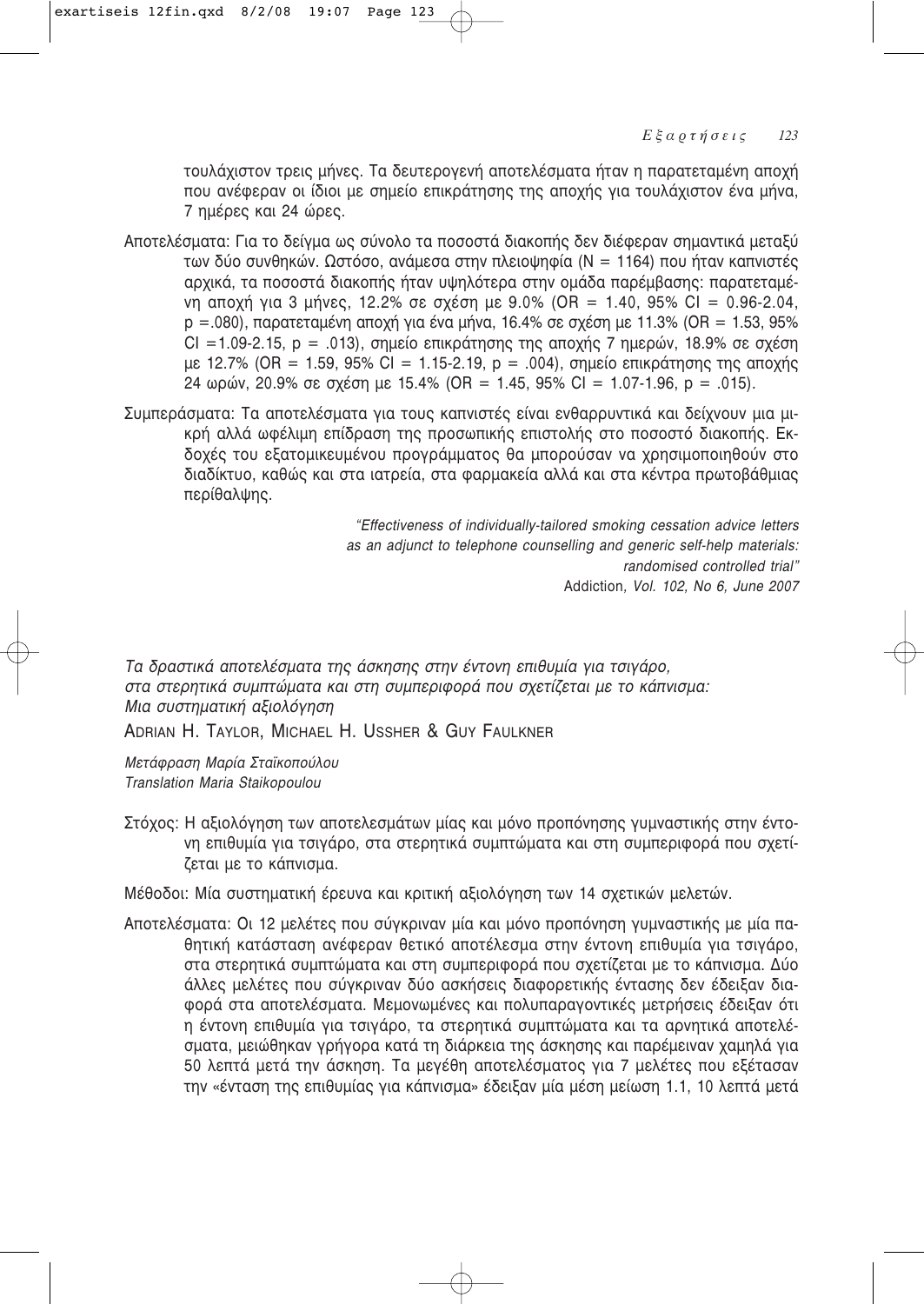την άσκηση (SD 0.9). Τέσσερις μελέτες ανέφεραν διπλάσιο έως τριπλάσιο χρονικό διάστημα μέχρι το επόμενο τσιγάρο μετά την άσκηση. Η έντονη επιθυμία και τα στερητικά συμπτώματα μειώθηκαν με την έντονη άσκηση από 60-85% Heart Rate Reserve (HRR) (διάρκειας 30-40 λεπτών) έως 24% HRR (διάρκειας 15 λεπτών) και επίσης με ισομετρική άσκηση για 5 λεπτά. Όλες οι μελέτες εκτός από μία περιελάμβαναν συμμετέχοντες που απείχαν προσωρινά για τους σκοπούς του πειράματος. Η απόσπαση της προσοχής δεν ήταν η βασική αιτία για αυτά τα αποτελέσματα.

Συμπεράσματα: Σχετικά περιορισμένη άσκηση θα πρέπει να προτείνεται ως βοήθημα για τη διαχείριση της έντονης επιθυμίας για κάπνισμα και την αντιμετώπιση των στερητικών συμπτωμάτων. Περαιτέρω έρευνα για την κατανόηση των μηχανισμών που εμπλέκονται, όπως η μείωση του στρες ή οι νευρολογικοί μηχανισμοί θα μπορούσαν να οδηγήσουν στην ανάπτυξη πιο αποτελεσματικών και πρακτικών μεθόδων για τη μείωση των στερητικών συμπτωμάτων.

> *"The acute effects of exercise on cigarette cravings, withdrawal symptoms, affect and smoking behaviour: a systemic review"* Addiction*, Vol. 102, No 4, April 2007*

*Η επίδραση της χρηματοδότησης από τις φαρμακοβιομηχανίες στα αποτελέσματα των* τυχαιοποιημένων δοκιμών για τη θεραπεία υποκατάστασης της γικοτίνης με στόχο τη  $\delta$ ιακοπή του καπνίσματος: μια μετα-ανάλυση

JEAN-FRANÇOIS ETTER, MAFALDA BURRI AND JOHN STAPLETON

*Μετάφραση Αλεξάνδρα Τζάλα Translation Alexandra Tzala*

- Στόχοι: Η εκτίμηση της πιθανής επίδρασης της χρηματοδότησης στα αποτελέσματα των δοκιμών για τη θεραπεία υποκατάστασης της νικοτίνης με στόχο τη διακοπή του καπνίσματος.
- Μεθοδολογία: Κάναμε ανασκόπηση όλων των τυχαιοποιημένων δοκιμών περιλαμβανομένης και της ανασκόπησης Cochrane. Δεν υπήρχαν αρκετές ανεξάρτητες δοκιμές νέων προϊό-Vτων για να περιληφθούν. Συμπεριλάβαμε 90 δοκιμές με τσίχλες νικοτίνης (52) ή με αυτοκόλλητα νικοτίνης (38). Συμμετείχαν 18.238 άτομα στην ομάδα θεραπείας και 16.235 στην ομάδα ελέγχου. Σαράντα εννιά δοκιμές έδειξαν στοιχεία που υποστηρίζουν τη φαρμακοβιομηχανία (18 τσίχλες, 31 αυτοκόλλητα).
- Αποτελέσματα: Οι δοκιμές που χρηματοδοτούνται από φαρμακοβιομηχανίες (31/49, 63%) υποστηρίζουν μεγαλύτερο ποσοστό μελετών για τα αυτοκόλλητα νικοτίνης και έχουν μεγαλύτερα δείγματα (479 vs 268, p=0.04) σε σύγκριση με τις ανεξάρτητες δοκιμές (7/41, 17%, p<0.001). Εικοσιπέντε δοκιμές (51%) χρηματοδοτούμενες από φαρμακοβιομηχανίες ανέφεραν στατιστικά σημαντικά αποτελέσματα (p<0.05), σε σχέση με 9 (22%) ανεξάρτητες δοκιμές (OR = 3.70, 95% CI = 1.46-9.35). Αυτή η διαφορά δεν ερμηνεύτηκε από τα χαρακτηριστικά των δοκιμών. Η φαρμακοβιομηχανία υποστήριξε μια συγχώνευση συμπληρωματικών πιθανοτήτων της τάξης του 1.90 +(1.67-2.16), σε σχέση με το 1.61(1.43-1.80) άλλων μελετών (χ<sup>2</sup> = 3.6, p = 0.058). Υπήρχαν ενδείξεις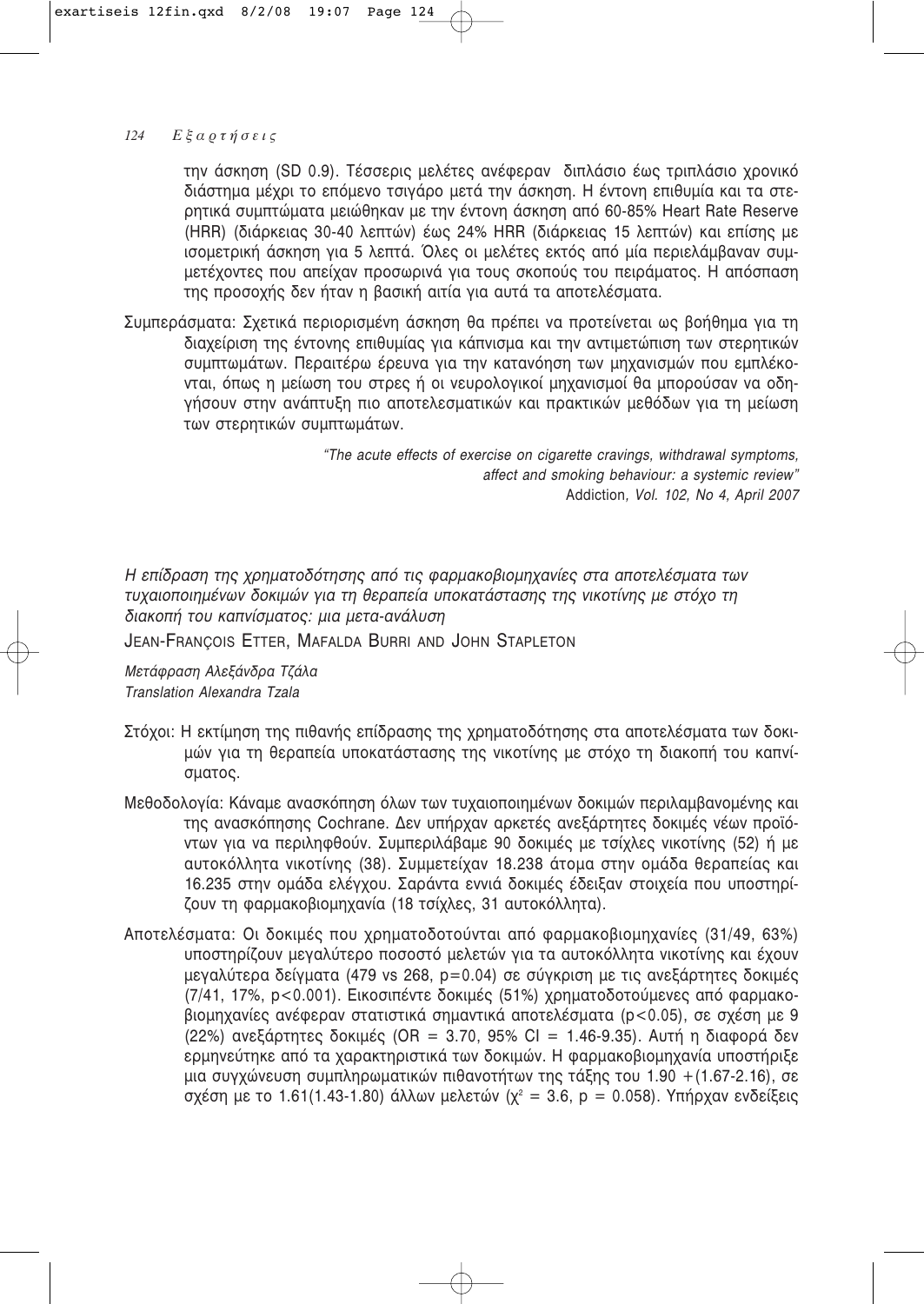για ασυμμετρία χοανοειδούς σχήματος στις δοκιμές που χρηματοδοτούνται από  $\phi$ αρμακοβιομηχανίες (t = 4.35, p<0.001), αλλά όχι σε άλλες δοκιμές. Το γεγονός αυτό υποδεικνύει ότι ίσως αρκετά μικρά μηδενικά αποτελέσματα από δοκιμές χρηματοδοτούμενες από φαρμακοβιομηχανίες δεν έχουν δημοσιευτεί. Μετά από την προσαρμογή και την αντικατάσταση των δεδομένων που λείπουν με πιθανές τιμές, οι συμπληρωματικές τιμές για τις δοκιμές που χρηματοδοτούνται από φαρμακοβιομηχανίες μειώθηκαν στο 1.64 (1.43-1.89) ενώ ο λόγος σχετικών πιθανοτήτων για τη συνολική Θεραπεία Αντικατάστασης της Νικοτίνης μειώθηκαν από 1.73 (1.60-1.90) σε 1.62 (1.49-1.77).

Συμπεράσματα: Οι δοκιμές που χρηματοδοτούνται από φαρμακοβιομηχανίες σε σύγκριση με τις ανεξάρτητες δοκιμές ήταν πιο πιθανό να παράγουν στατιστικά σημαντικά αποτελέσματα και υψηλότερος λόγος σχετικών πιθανοτήτων. Αυτές οι διαφορές παρέμειναν μετά την προσαρμογή των βασικών χαρακτηριστικών των δοκιμών. Παρότι δεν έχουμε στοιχεία για τα ποσά χρηματοδότησης κάθε δοκιμής, είναι πιθανό περισσότεροι πόροι να οδηγούν σε μεγαλύτερη θεραπευτική συμμόρφωση και συνεπώς μεγαλύτερη αποτελεσματικότητα σε δοκιμές που χρηματοδοτούνται από φαρμακοβιομηχανίες. Οι διαφορές μπορούν επίσης να ερμηνευτούν από την προκατάληψη στη δημοσίευση, αφού αρκετές μικρές μελέτες, μηδενικού αποτελέσματος, που χρηματοδοτούνται από φαρμοκοβιομηχανίες, δεν δημοσιεύονται. Μετά την προσαρμογή αυτής της πιθανής προκατάληψης, τα αποτελέσματα από τις δοκιμές που χρηματοδοτούνται από φαρμοκοβιομηχανίες ήταν χαμηλότερα και παρόμοια με τα αποτελέσματα των ανεξάρτητων δοκιμών. Παρομοίως, η συνολική εκτίμηση για το αμιγές αποτέλεσμα αυτών των προϊόντων μειώνεται στο 5% επί του αποδοτέου για κάθε έτος. Αυτό εξακολουθεί να θεωρείται ωφέλιμο για τη δημόσια υγεία. Η καταγραφή αυτών των κλινικών δοκιμών έχει γίνει υποχρεωτική σε πολλές χώρες, αφού οι περισσότερες από αυτές που εξετάστηκαν εδώ έχουν πραγματοποιηθεί, γεγονός που θα περιόριζε την πιθανότητα για σφάλμα δημοσίευσης στο μέλλον.

Λέξεις κλειδιά: Διαταραχές από τη χρήση αλκοόλ, νικοτίνη, κάπνισμα, μετα-ανάλυση

*"The impact of pharmaceutical company funding on results of randomized trials of nicotine replacement therapy for smoking cessation: a meta-analysis"* Addiction*, Vol. 102, No 5, May 2007*

# ΆΛΛΑ ΘΕΜΑΤΑ - OTHER ISSUES

exartiseis 12fin.qxd 8/2/08 19:07 Page 125

*Η αξιολόγηση του συνεχούς των προβλημάτων που σχετίζονται με τον τζόγο* χρησιμοποιώντας το DSM-IV DAVID R. STRONG AND CHRISTOPHER W. KAHLER

*Μετάφραση Αλεξάνδρα Τζάλα Translation Alexandra Tzala*

Στόχοι: Η εκτίμηση των μετρήσιμων ιδιοτήτων για τα 10 συμπτώματα του παθολογικού τζόγου, όπως ορίστηκαν από την τέταρτη έκδοση του Διαγνωστικού και Στατιστικού Εγχειρί-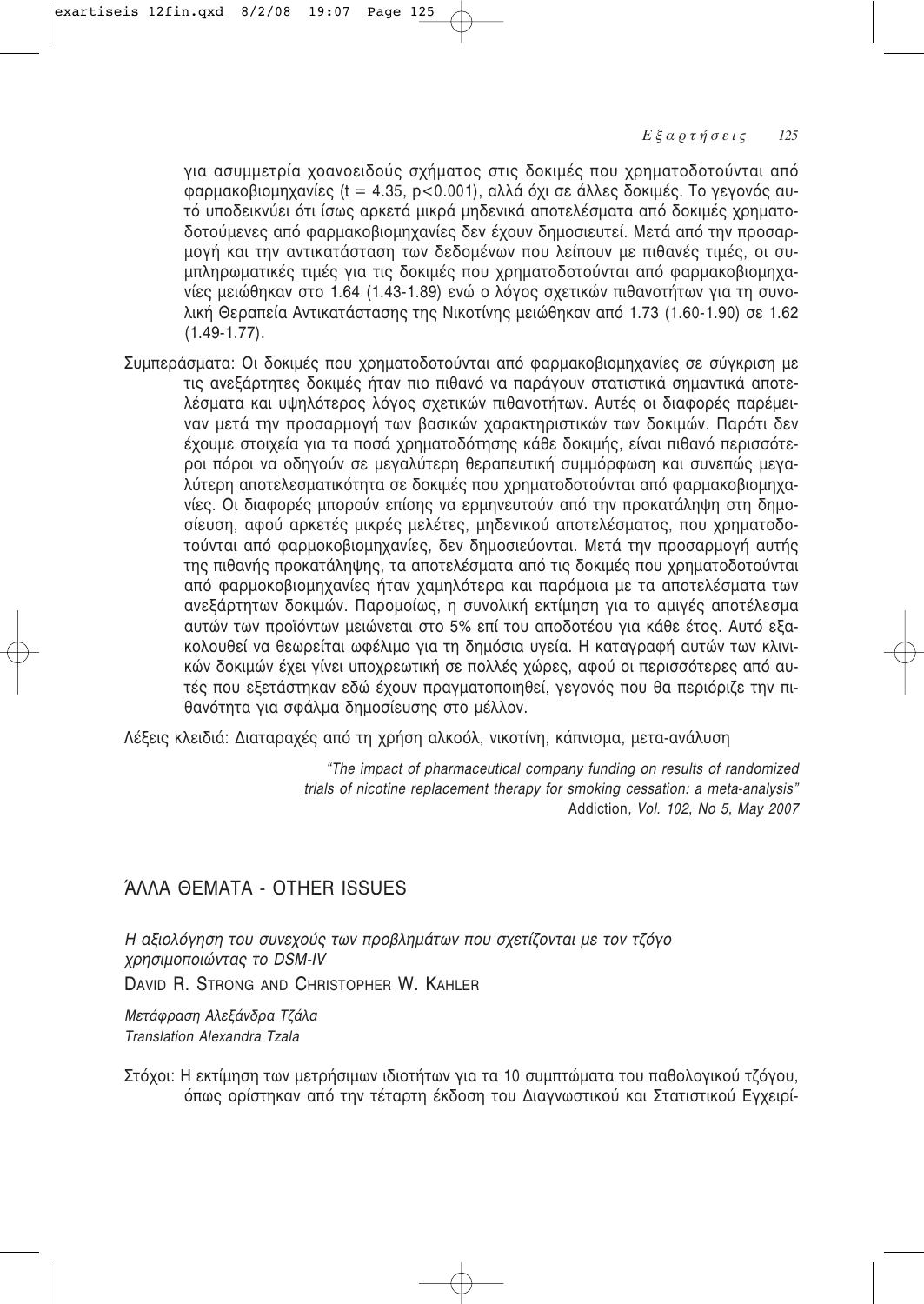διου Νοητικών Διαταραχών (DSM-IV) σε μια μελέτη γενικού πληθυσμού, που περιλαμβάνει την εξέταση των συμπτωμάτων ως προς τη μονοδιάστατη φύση τους και τη σχετική σφοδρότητα του καθώς και της συνήθους εμφάνισής τους.

- Σχεδιασμός: Διεξήναμε την ανάλυση μοντέλου μέτρησης τύπου Rasch με δεδομένα από την Εθνική Επιδημιολογική Μελέτη για το Αλκοόλ και τις Συναφείς Καταστάσεις (NESARC).
- Χώρος: Η NESARC εξέτασε ένα εθνικό, αντιπροσωπευτικό δείγμα από τις Ηνωμένες Πολιτείες.
- Συμμετέχοντες: Συμμετείχαν 11.153 άτομα που δήλωσαν ότι έλαβαν μέρος σε τυχερά παιχνίδια περισσότερες από 5 φορές μέσα σε ένα χρόνο.
- Μετρήσεις: Η μελέτη της NESARC χρησιμοποίησε το Ερωτηματολόγιο για τη Διαταραχή από τη Χρήση Αλκοόλ και τις Συναφείς Διαταραχές από το DSM-IV (AUDADIS-IV).
- Ευρήματα και Συμπεράσματα: Τα συμπτώματα για τον προβληματικό τζόγο στο DSM-IV ήταν ιδιαίτερα μονοδιάστατα και διατήρησαν μια αξιόπιστη ταξινόμηση σε ένα μενάλο εύρος της σειράς προβλημάτων από τον τζόγο, γεγονός που επιδεικνύει ότι τα 10 συμπτώματα μπορεί να χρησιμοποιηθούν, έτσι ώστε να αποτελέσουν ένα πρόσθετο ευρετήριο για τη σοβαρότητα του προβλήματος. Το ευρετήριο συμπτωματολογίας του DSM-IV φαίνεται να είναι αρκετά αξιόπιστο ως προς το διαχωρισμό των χρόνιων παθολογικών τζογαδόρων από άλλους τζογαδόρους, κάνοντας χρήση του παρόντος ορίου των πέντε ή περισσότερων συμπτωμάτων. Ωστόσο, το ευρετήριο συμπτωμάτων του DSM-IV δεν είναι αρκετά αξιόπιστο στον επιμέρους διαχωρισμό των ομάδων από τζογαδόρους που ανέφεραν λιγότερα από πέντε συμπτώματα. Μετά την εξίσωση του επιπέδου του προβλήματος του τζόγου, η πιθανότητα αναφοράς συγκεκριμένων συμπτωμάτων από ομάδες επηρεάστηκε από την ηλικία και το φύλο. Εξετάζεται η σημασία που έχει η κατανόηση της δομής των προβλημάτων, τα οποία απορρέουν από τον τζόγο και τη χρήση των συμπτωμάτων ως ένα συνεχές ευρετήριο.

Λέξεις κλειδιά: Rasch, Μοντέλου Σύγχρονης Θεωρίας Μέτρησης, τζόγος, παθολογικός τζόγος

*"Evaluation of the continuum of gambling problems using the DSM-IV"* Addiction*, Vol. 102, No 5, May 2007*

Ο ρόλος της χρήσης ουσιών σε περιστατικά διαζυγίου νεαρών ενηλίκων REBECCA L. COLLINS, PH.D., PHYLLIS L. ELLICKSON, PH.D., AND DAVID J. KLEIN, M.S.

*Μετάφραση Αλεξάνδρα Τζάλα Translation Alexandra Tzala*

- Στόχοι: Η εκτίμηση της σχέσης ανάμεσα στις ποικίλες μορφές χρήσης ουσιών κατά τη διάρκεια του γάμου και στα επακόλουθα διαζύγια νεαρών ενήλικων αμερικανών.
- Σχεδιασμός: Στην έρευνα συλλέχθηκαν δεδομένα σε τρεις φάσεις για τις ηλικίες των 18, 23 και 29 χρόνων κατά προσέγγιση.
- Εξετάσαμε την ενδεχόμενη σχέση ανάμεσα στη χρήση ουσιών του δεύτερου μέρους και στο διαζύγιο του τρίτου μέρος χρησιμοποιώντας την πολυμεταβλητή λογαριθμική παλιν-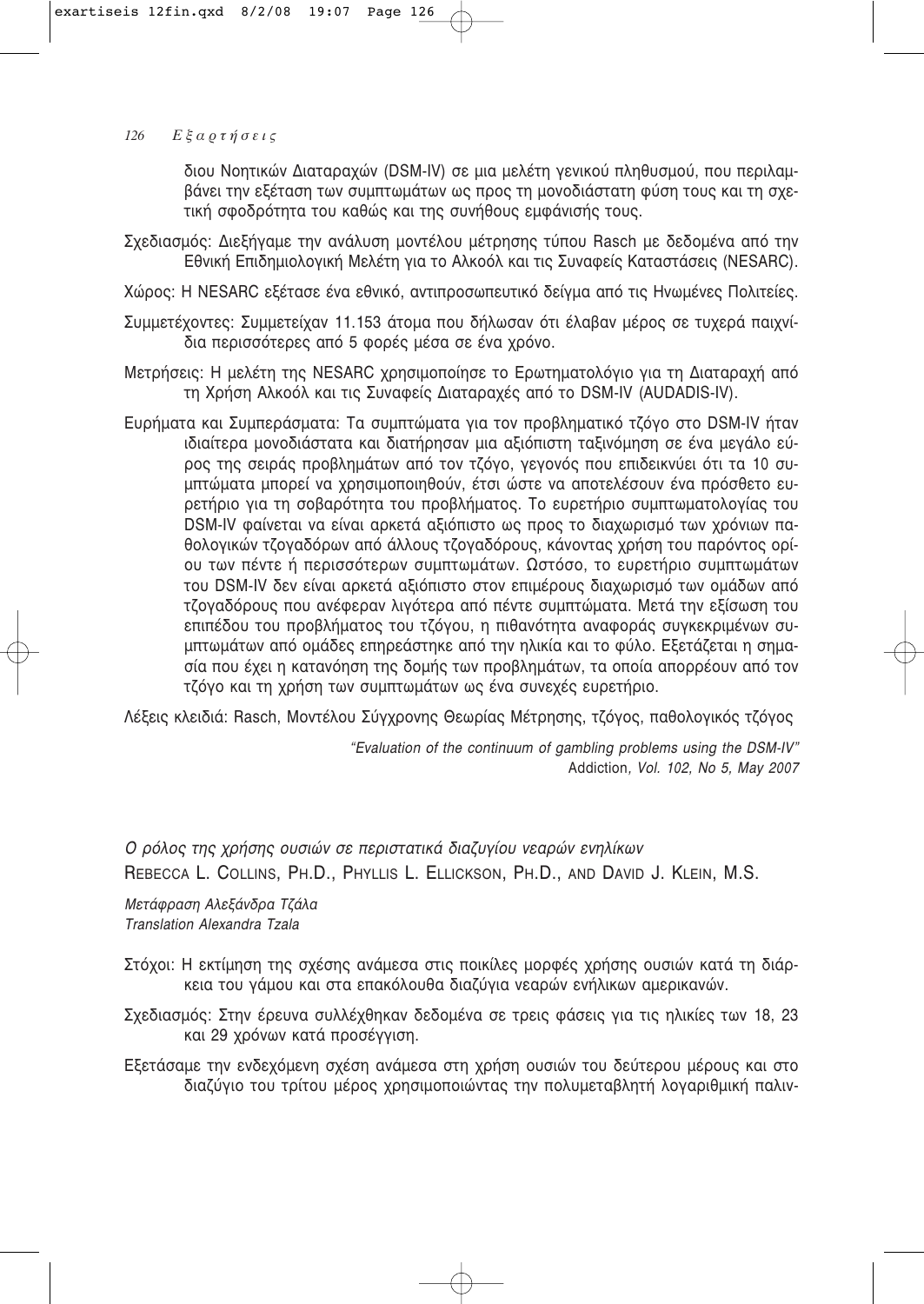exartiseis  $12fin,qxd$   $8/2/08$   $19:07$  Page

δρόμηση και ελέγχοντας τους παράγοντες που παρουσιάστηκαν στα δυο πρώτα μέρη.

- Συμμετέχοντες: Μια ομάδα από εφήβους της δυτικής όχθης των Ηνωμένων Πολιτειών κατά το πέρασμά τους στην ενηλικίωση. Το αναλυτικό υποσύνολο περιελάμβανε 454 άτομα που τη χρονική περίοδο της μελέτης ήταν ένναμα και ανήκαν στην ηλικιακή ομάδα των 23 χρόνων.
- Μετρήσεις: Παράγοντας πρόβλεψης αποτέλεσε η συχνότητα των περιστατικών μέθης από αλκοόλ, η χρήση μαριχουάνας και καπνού καθώς και η χρήση σκληρών ναρκωτικών κατά το περασμένο έτος. Οι συμμεταβλητές περιελάμβαναν τη χρήση ουσιών πριν το γάμο, τους δημογραφικούς και κοινωνικο-οικονομικούς παράγοντες, τις συζυγικές διαμάχες και τη θρησκευτικότητα.
- Ευρήματα: Μετά τον έλεγχο άλλων παραγόντων, η συχνότητα μέθης από την κατανάλωση αλκοόλ στη διάρκεια του γάμου αποτέλεσε τον πιο συνηθισμένο ανεξάρτητο παράγοντα πρόβλεψης μελλοντικού διαζυγίου. Η συχνότητα χρήσης μαριχουάνας παρουσίασε μια στατιστικά σημαντική, διπολική σχέση με το διαζύγιο που δεν ήταν όμως σημαντική στο πολυμεταβλητό μοντέλο.
- Συμπεράσματα: Αυτά τα δεδομένα είναι σε συμφωνία με την αντίληψη ότι η μέθη από την κατανάλωση αλκοόλ σχετίζεται αιτιωδώς με τα διαζύγια στους νεαρούς ενήλικες.

Λέξεις κλειδιά: Αλκοόλ, χρήση ουσιών, γάμος, διαζύγιο

*"The role of substance use in young adult divorce"* Addiction*, Vol. 102, No 5, May 2007*

Η στάση του προσωπικού που εργάζεται με χρήστες ουσιών: Η δημιουργία του ερωτηματολογίου για τις αντιλήψεις σχετικά με τα προβλήματα που προκαλούν τα ναρκωτικά PROFESSOR HAZEL WATSON, DR WILLIAM MACLAREN, DR SUSAN KERR

*Μετάφραση Αλεξάνδρα Τζάλα Translation Alexandra Tzala*

- Στόχος: Η αξιολόγηση των ψυχομετρικών ιδιοτήτων μιας προσαρμογής του Ερωτηματολογίου για το Αλκοόλ και τις Αντιλήψεις των προβλημάτων που προκαλεί με στόχο τη διερεύνηση της στάσης του προσωπικού που εργάζεται με χρήστες ουσιών(DDPPQ).
- Σχεδιασμός: Έρευνα μέσω ταχυδρομείου: ταχυδρομήθηκε ένα ερωτηματολόγιο στους συμμετέχοντες σε δυο φάσεις.
- Χώρος: Μια μεγάλη αστική υπηρεσία ψυχικής υγείας που ανήκει στο Εθνικό Σύστημα Υγείας του Ηνωμένου Βασιλείου.
- Συμμετέχοντες: Ένα τυχαίο δείγμα διαστρωμάτωσης που περιελάμβανε ιατρούς, κλινικούς ψυχολόγους, εργασιοθεραπευτές και νοσοκόμους (n=672) που εργάζονται γενικά στο χώρο της ψυχικής υγείας, της ψυχιατρικής με έφηβους, της δικαστικής ψυχιατρικής και των υπηρεσιών για το αλκοόλ και τα ναρκωτικά. Το ποσοστό απαντήσεων την πρώτη φορά ήταν 56% και τη δεύτερη 68%.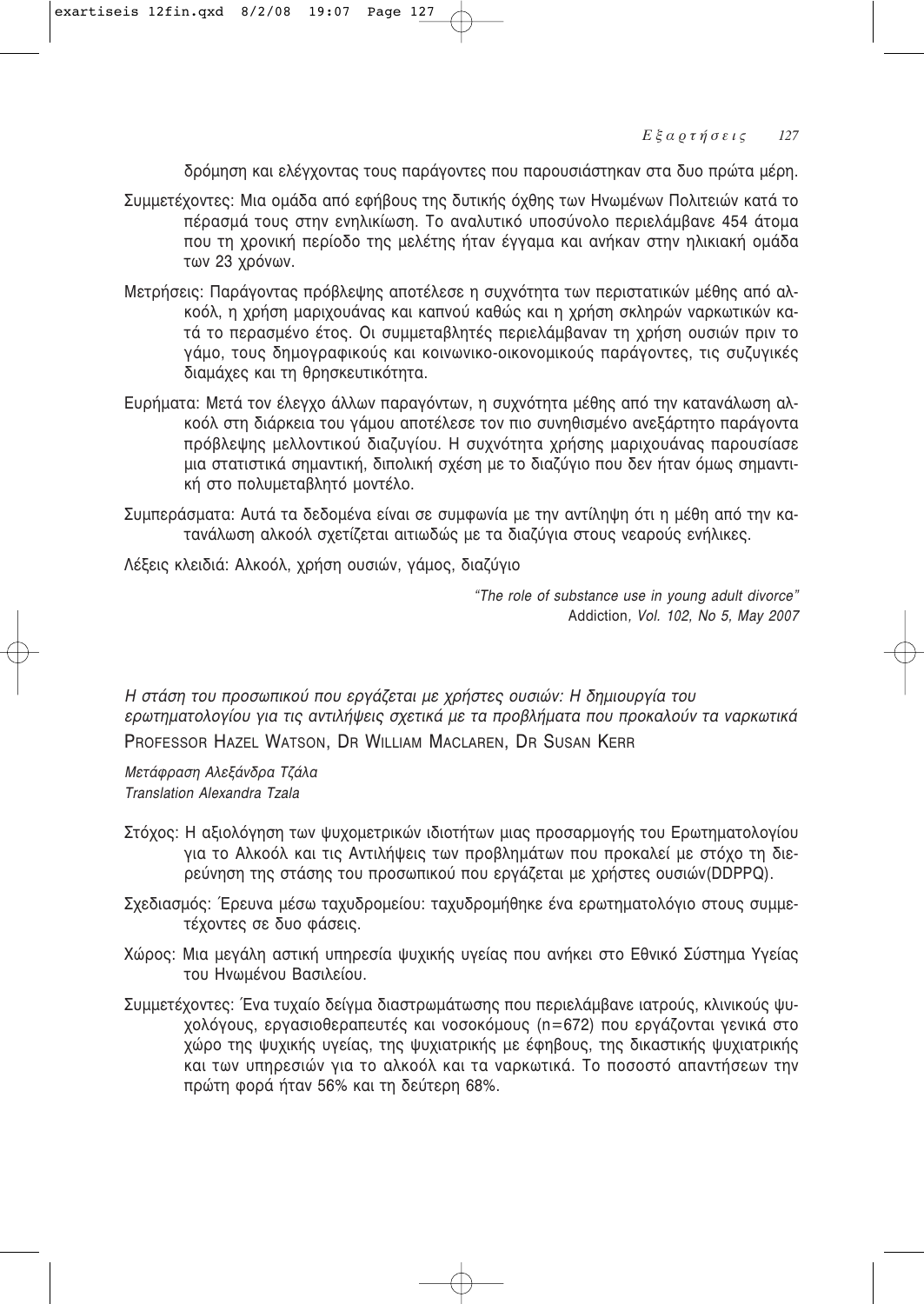- Ευρήματα: Μια ανάλυση βασικών συνιστωσών επιβεβαίωσε την εγκυρότητα της εννοιολογικής κατασκευής του DDPPQ και οι συμμετέχοντες επιβεβαίωσαν την εγκυρότητα του περιεχομένου του. Μετά την ανάλυση για την αξιοπιστία εξέτασης-επανεξέτασης του εργαλείου και τη δομή των βασικών συνιστωσών το ερωτηματολόγιο περιορίστηκε σε μια κλίμακα 20 ερωτήσεων. Οι πέντε υποκλίμακες αναφέρονται στην επάρκεια του ρόλου, την υποστήριξη του, την ικανοποίηση από την εργασία, την αυτοεκτίμηση σχετικά με το ρόλο και τη νομιμότητα του.
- Συμπεράσματα: Το βελτιωμένο ερωτηματολόγιο DDPPQ φάνηκε ότι είναι ένα πολύτιμο και αξιόπιστο εργαλείο για τη διερεύνηση της στάσης των ατόμων που εργάζονται με χρήστες ουσιών.

Λέξεις κλειδιά: Χρήστες ουσιών, στάση, αξιοπιστία, ενκυρότητα

*"Staff attitudes towards working with drug users: development of the Drug Problems Questionnaire"* Addiction*, Vol. 102, No 2, February 2007*

Η επιστήμη της Ψυχολογίας στις Εξαρτήσεις **GIFFORD** 

*Μετάφραση Αλεξάνδρα Τζάλα Translation Alexandra Tzala*

- Στόχοι: Η συζήτηση για τη συμβολή και τη μελλοντική πορεία της επιστήμης της ψυχολογίας στις εξαρτήσεις.
- Χώρος: Η ψυχολογία των εξαρτήσεων περιλαμβάνει ένα εύρος επιστημονικών δραστηριοτήτων που εκτείνεται από τα βασικά πειραματικά εργαστήρια, έως τα αυξανόμενα σε μέγεθος πλαίσια σχέσεων που ενέχουν την αλληλεπίδραση θεραπευτή-θεραπευόμενου, οι-Κογενειών και κοινωνικών δικτύων, θεσμικών, οικονομικών και πολιτισμικών πλαισίων. Μερικές από τις συμβολές που συζητούνται εδώ περιλαμβάνουν τις εφαρμογές των αρχών του συμπεριφορισμού, της γνωσιακής και συμπεριφορικής νευροφυσιολογίας και την ανάπτυξη και αξιολόγηση της θεραπείας των εξαρτήσεων. Η ψυχολογία έχει βρεθεί κάποιες φορές ένοχη ως προς την όχι πάντα προσεκτική διάδοση των θεωριών, καθώς και ως προς την υπερβολική έμφαση που έχει δώσει σε διαπροσωπικές ερμηνείες της ανθρώπινης συμπεριφοράς. Ωστόσο, έχοντας οριστεί ως η επιστήμη του ατόμου μέσα σε πλαίσιο, η ψυχολογία αποτελεί μια ολοκληρωμένη επιστήμη που χρησιμοποιεί ποικίλες μεθόδους, κατάλληλες για να συλλάβουν την πολυδιάστατη φύση της συμπεριφοράς των εξαρτήσεων.
- Συμπεράσματα: Η ψυχολογία διαθέτει μια μοναδική ικανότητα ενσωμάτωσης της βασικής πειpαματικής και εφαρμοσμένης κλινικής επιστήμης και της εφαρμογής της γνώσης που αποκτάται από τα πολλαπλά επίπεδα ανάλυσης στο ρεαλιστικό στόχο του περιορισμού της διάδοσης των εξαρτήσεων.

*"The Psychological Science of Addiction"* Addiction*, Vol. 102, No 3, March 2007*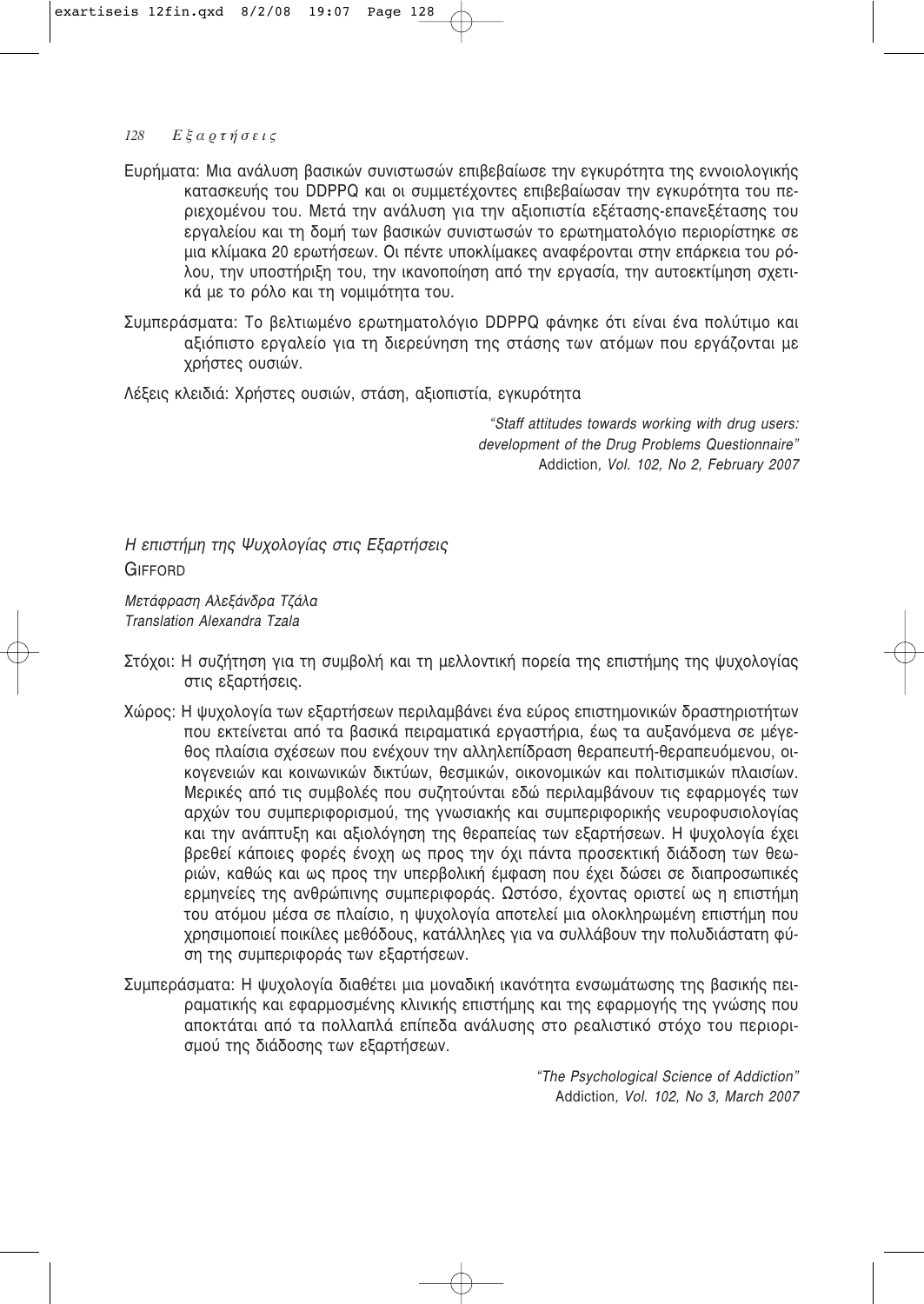exartiseis 12fin.qxd 8/2/08 19:07 Page 129

*Διερεύνηση της σχέσης των γενετικών και περιβαλλοντικών επιδράσεων στην έναρξη και ÛÙËÓ ÔÚ›· ÚÔ˜ ÙË ¯Ú‹ÛË Ô˘ÛÈÒÓ*

TOM FOWLER, KATE LIFFORD, KATHERINE SHELTON, FRANCES RICE, MICHAEL C. NEALE, ANITA THAPAR, ANDREW MCBRIDE, MARIANNE VAN DEN BREE

*Μετάφραση Αλεξάνδρα Τζάλα Translation Alexandra Tzala*

- Στόχοι: Η διερεύνηση των γενετικών και περιβαλλοντικών συμβολών στην έναρξη της χρήσης και στην πορεία προς τη μεγαλύτερη κατανάλωση αλκοόλ, καπνού και μαριχουάνας κατά τη διάρκεια της εφηβείας. Η εξέταση της σχέσης μεταξύ της έναρξης και της πορείας προς τη χρήση ουσιών.
- Σχεδιασμός: Για την έρευνα πραγματοποιήθηκε ένας ερευνητικός σχεδιασμός και εφαρμόστηκε ένα καινούριο θεωρητικό μοντέλο, το μοντέλο κοινής αιτιώδους συνάφειας σε διδύμους. Αυτό επιτρέπει την απεικόνιση της σχέσης ανάμεσα στην έναρξη της κατανάλωσης και στην πορεία προς τη μεγαλύτερη κατανάλωση, ως μοντέλο δυο σταδίων, καθώς και την εξέταση των γενετικών και περιβαλλοντικών επιδράσεων και στα δυο στάδια λαμβάνοντας υπόψη τη σχέση τους.
- Συμμετέχοντες: Συμμετείχαν 1214 ζευγάρια διδύμων (69% ποσοστό απαντήσεων), ηλικίας 11-19 χρόνων, δείγμα από τον πληθυσμό του Ηνωμένου Βασιλείου- βασισμένο σε Μελέτη του Cardiff για διδύμους από την Ουαλία και τη Β.Δ. Αγγλία (CaStANET).
- Μετρήσεις: Συγκεντρώθηκαν δεδομένα από την έναρξη της κατανάλωσης αλκοόλ σε εφήβους και την πορεία τους προς τη μεγαλύτερη κατανάλωση αλκοόλ, καπνού και μαριχουάνας, με τη μορφή ερωτηματολογίων μέσω αυτό-αναφορών.
- Ευρήματα: Η έναρξη της κατανάλωσης αλκοόλ και η πορεία προς την αύξηση της κατανάλωσης έχουν ξεχωριστές αλλά συναφείς, βαθύτερες αιτιολογίες. Για την κατανάλωση καπνού και μαριχουάνας η σχέση μεταξύ της έναρξης και της πορείας προς τη μεγαλύτερη κατανάλωση ήταν πιο δυνατή, γεγονός που υποδεικνύει μεγαλύτερη αλληλοεπικάλυψη στο επίπεδο της αιτιολόγησης. Και για τις τρεις ουσίες, οι περιβαλλοντικές επιδράσεις που ευθύνονται για τις ομοιότητες στους διδύμους (κοινό περιβάλλον) τείνουν να είναι μεγαλύτερες κατά την έναρξη της κατανάλωσης, ενώ οι γενετικές επιδράσεις είναι ισχυρότερες, όταν πρόκειται για μεγαλύτερη κατανάλωση.
- Συμπεράσματα: Αυτά τα ευρήματα έχουν εφαρμογή στο σχεδιασμό πολιτικής για την ηλικιακή ομάδα των εφήβων και των νεαρών ενηλίκων. Συγκεκριμένα, τα ευρήματα αυτά αναφέρουν ότι οι παρεμβάσεις για το αλκοόλ είναι περισσότερο αποτελεσματικές, όταν επικεντρώνονται στους παράγοντες κινδύνου που οδηγούν στην πορεία προς τη μεγαλύτερη κατανάλωση, παρά στην έναρξη της κατανάλωσης. Αντιθέτως, οι παρεμβάσεις που στοχεύουν στον περιορισμό της έναρξης του καπνίσματος και της χρήσης μαριχουάνας μπορεί να είναι περισσότερο αποτελεσματικές.

*"Exploring the relationship between genetic and environmental influences on initiation and progression of substance use"* Addiction*, Vol. 102, No 3, March 2007*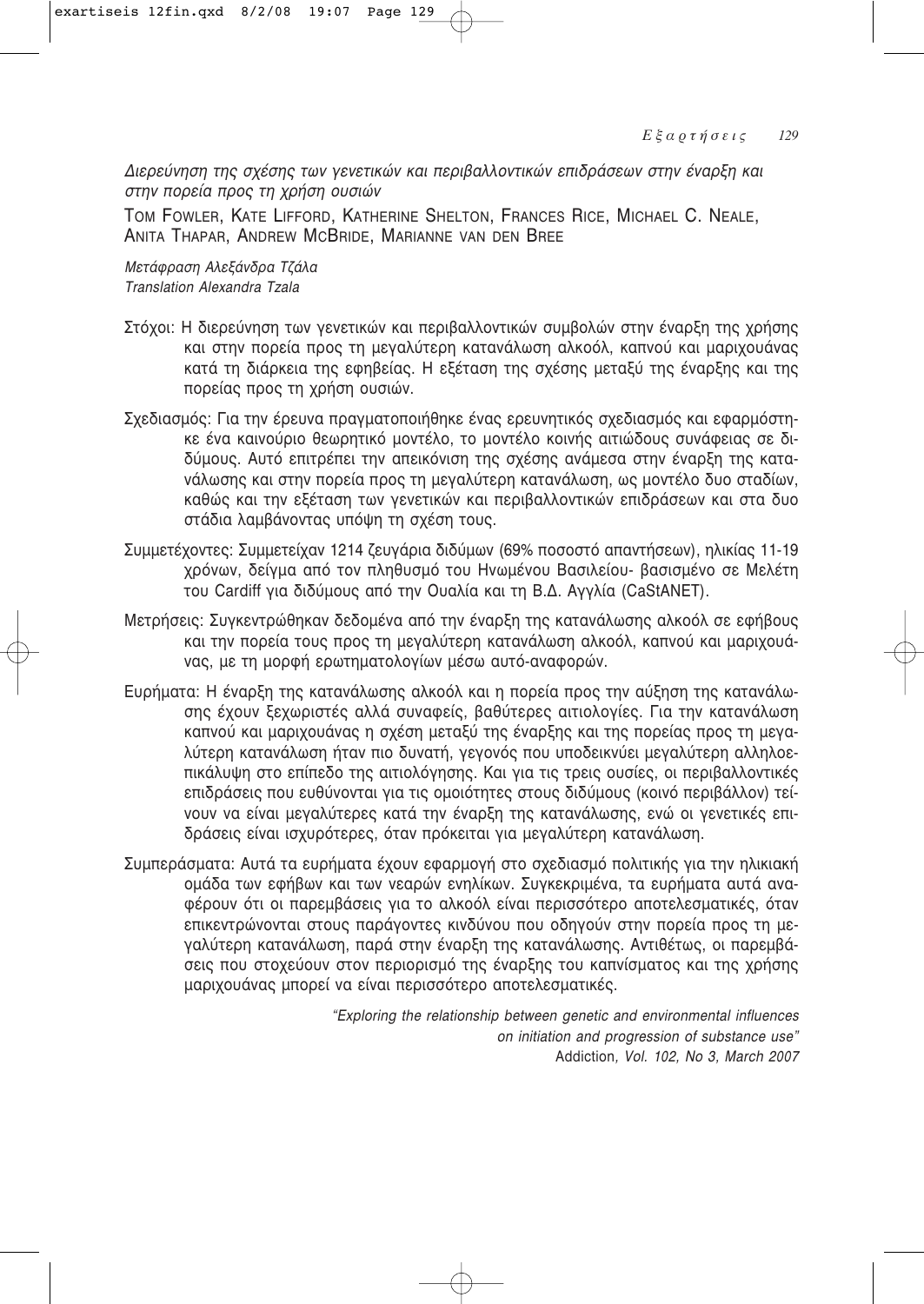Ένταξη των ασθενών με διαταραχή από τη χρήση ουσιών σε κατάλληλο θεραπευτικό πλαίσιο: Η πιθανότητα εφαρμογής των κατευθύνσεων στην καθημερινή πρακτική των *Κέντρων Θεραπείας στη Δανία* 

MAARTEN MERKX, GERARD SCHIPPERS, MAARTEN KOETER, PIETER JELLE VUIJK, SUZAN OUDEJANS, CARLIJN DE VRIES, WIM VAN DEN BRINK

*Μετάφραση Αλεξάνδρα Τζάλα Translation Alexandra Tzala*

Στόχος: Η διερεύνηση για τη δυνατότητα εφαρμογής τεκμηριωμένων θεραπευτικών κατευθύνσεων κατάλληλων για το είδος θεραπείας που χρειάζονται οι ασθενείς σε δυο κέντρα θεραπείας για τις εξαρτήσεις στη Δανία.

Σχεδιασμός: Έρευνα follow-up παρατήρησης πολλών κέντρων.

Χώρος: Δυο μεγάλα κέντρα θεραπείας για την κατάχρηση ουσιών.

Συμμετέχοντες: Τα 4.393 άτομα που παραπέμφθηκαν στις δυο κλινικές το έτος 2003.

- Μετρήσεις: Τα δημογραφικά στοιχεία του πελάτη που χρειάστηκαν για την ένταξη σε θεραπευτικό πλαίσιο βάσει του πρωτοκόλλου, η ένταξη σε θεραπευτικό πλαίσιο σύμφωνα με το αντίστοιχο πρωτόκολλο και η ένταξη σε θεραπευτικό πλαίσιο σύμφωνα με το επίπεδο αναγκών με το οποίο εισήχθη.
- Ανάλυση: Σύγκριση του επίπεδου φροντίδας που προτάθηκε και αυτού σύμφωνα με το οποίο εισήχθη. Αξιολόγηση των αιτιών για τη διαφορά που παρατηρήθηκε στο επίπεδο της φροντίδας που προτάθηκε και σε αυτό με το οποίο εισήχθη.
- Ευρήματα: Τα δεδομένα που χρειάστηκαν για τη θεραπευτική τοποθέτηση βάσει του πρωτοκόλλου ήταν διαθέσιμα για 2.269 (51,6%) ασθενείς. Τα δεδομένα που χρειάστηκαν για την αξιολόγηση του επιπέδου φροντίδας που εισήχθη ήταν διαθέσιμα για 1.765 (40,2%) ασθενείς. Από αυτούς τους ασθενείς οι 1.089 (60,8%) τοποθετήθηκαν βάσει του πρωτοκόλλου: 48,4% σύμφωνα με τον κατευθυντήριο αλγόριθμο και 12,4% σύμφωνα με κλινικά αιτιολογημένες παρεκκλίσεις από τον αλγόριθμο. Ο κύριος λόγος για τις παρεκκλίσεις ήταν η διαφορετική εκτίμηση του βαθμού εξάρτησης από το σύμβουλο του κέντρου σε σχέση με το πρωτόκολλο.
- Συμπεράσματα: Η διαθεσιμότητα για την ένταξη βάσει κατευθύνσεων περιορίζεται λόγω ανεπάρκειας στη συλλογή δεδομένων για τα χαρακτηριστικά των ασθενών και της αντικατάστασης της θεραπευτικής τοποθέτησης, βάσει των οδηγιών. Συνεπώς, μόνο το 24,4% των ασθενών ήταν δυνατόν να αξιολογηθεί ότι λαμβάνει τον κατάλληλο θεραπευτικό σχεδιασμό. Τα αποτελέσματα δείχνουν ότι υπάρχουν σοβαρά εμπόδια που περιορίζουν τη σωστή εφαρμογή της θεραπείας βάσει κατευθύνσεων: τα προβλήματα υποδομής στη συλλογή και αποθήκευση δεδομένων και η αδράνεια του προσωπικού των κέντρων που δεν τήρησαν τις οδηγίες αξιολόγησης και κατάλληλης θεραπευτικής ένταξης.
- Λέξεις κλειδιά: διαταραχές από τη χρήση ουσιών, κατάλληλη θεραπευτική τοποθέτηση, επίπεδο φροντίδας, διαθεσιμότητα

*"Allocation of substance use disorder patients to appropriate levels of care: feasibility of matching guidelines in routine practice in Dutch treatment centres"* Addiction*, Vol. 102, No 3, March 2007*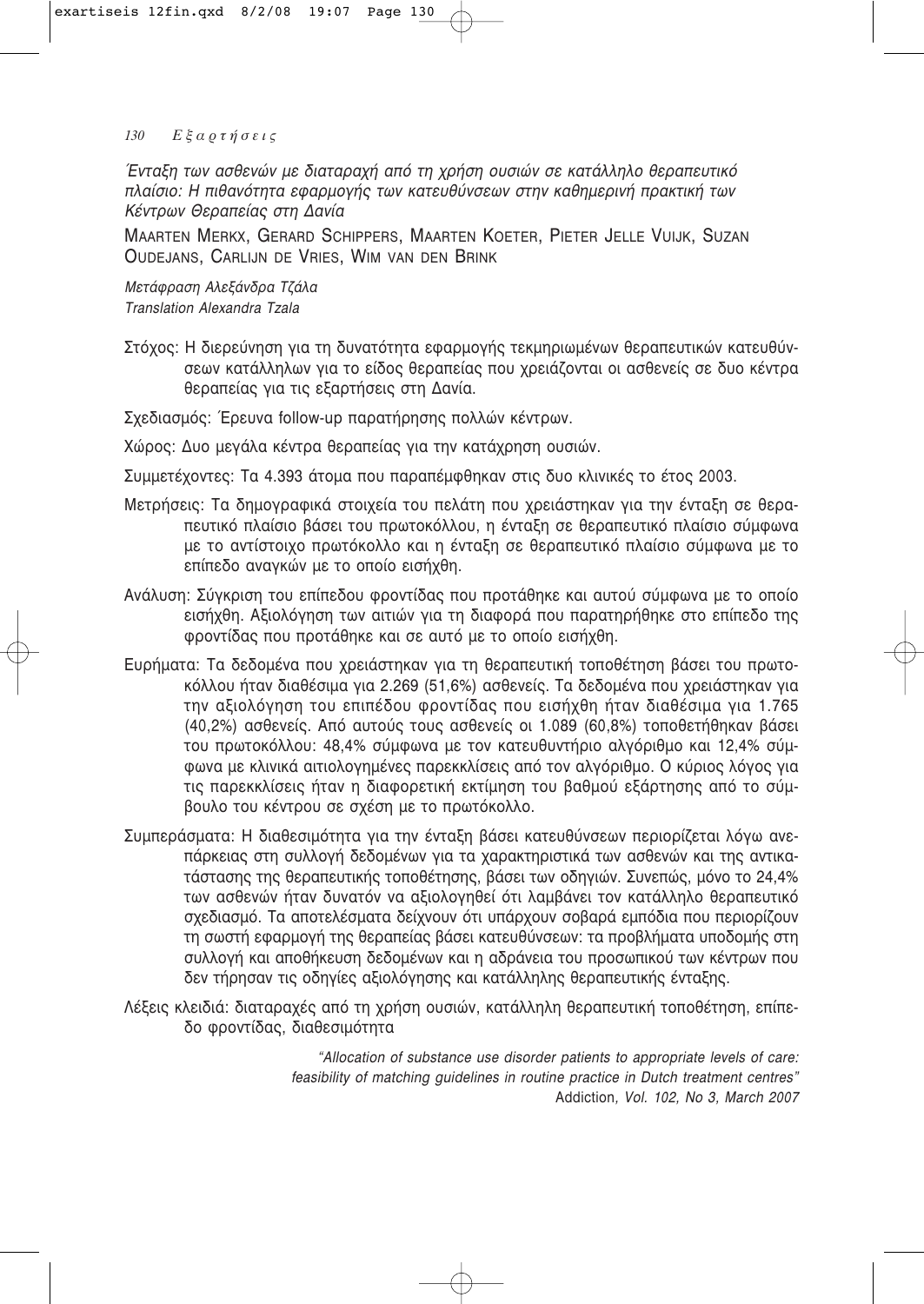exartiseis 12fin.qxd 8/2/08 19:07 Page 131

Η ταυτόχρονη χρήση βουπρενορφίνης και βενζοδιαζεπινών και οι αυτοαναφορές για τοξίκωση από οπιοειδή στη θεραπεία υποκατάστασης οπιοειδών SUZANNE NIELSEN, PAUL DIETZE, NICOLE LEE, ADRIAN DUNLOP, DAVID TAYLOR

Μετάφραση Μαρία Σταϊκοπούλου Translation Maria Staikopoulou

Στόχος: Στόχος της έρευνας είναι να εξετάσει την ταυτόχρονη χρήση βουπρενορφίνης και βενζοδιαζεπίνης και να συγκρίνει τα συμπτώματα τοξίκωσης από οπιοειδή που προκαλούνται από τη μεθαδόνη και τη βουπρενορφίνη μελετώντας τους παράγοντες που σχετίζονται με την αναφορά αυτών των συμπτωμάτων.

Σχεδιασμός: Αυτοαναφορά συγχρονικής επισκόπησης.

- Τοποθεσία: Πέντε προγράμματα ανταλλαγής συριγγών και πέντε θεραπευτικές υπηρεσίες υποκατάστασης οπιοειδών στη Μελβούρνη, Αυστραλία,
- Συμμετέχοντες: Συνολικά 250 άτομα που είχαν εμπειρία με μεθαδόνη ή βουπρενορφίνη. Τα κριτήρια συμμετοχής ήταν η τρέχουσα ή η προηγούμενη χρήση μεθαδόνης ή βουπρενορφίνης.
- Μετρήσεις: Δομημένο ερωτηματολόγιο που κάλυπτε: τα δημογραφικά χαρακτηριστικά, την τρέχουσα θεραπεία και χρήση ουσιών, την ταυτόχρονη χρήση βουπρενορφίνης και βενζοδιαζεπινών συμπεριλαμβανομένων των τρόπων χορήνησης, την πηνή των ουσιών καθώς και τα συμπτώματα της τοξίκωσης από οπιοειδή σε συνδυασμό με την κατανάλωση μεθαδόνης και βουπρενορφίνης.
- Ευρήματα: Από όσους ανέφεραν ότι έκαναν χρήση βουπρενορφίνης, τα δύο τρίτα ανέφεραν ταυτόχρονη χρήση βενζοδιαζεπινών με μέση δόση ισοδύναμη με 30mg διαζεπάμης. Αναφέρθηκε μεγαλύτερος αριθμός συμπτωμάτων από τοξίκωση οπιοειδών σε σχέση με τη χρήση μεθαδόνης συγκριτικά με τη χρήση βουπρενορφίνης. Αυτοί που ανέφεραν τοξίκωση από οπιοειδή με βουπρενορφίνη ήταν πιθανότερο να αναφέρουν ενδοφλέβια χρήση σε αντίθεση με όσους ανέφεραν τοξίκωση από οπιοειδή με μεθαδόνη.
- Συμπεράσματα: Ο κίνδυνος τοξίκωσης από οπιοειδή ήταν μεγαλύτερος με τη μεθαδόνη σε σύγκριση με τη βουπρενορφίνη παρά τα υψηλά επίπεδα κατανάλωσης βενζοδιαζεπινών και ενδοφλέβιας χορήγησης που αναφέρθηκαν σε σχέση με τη χρήση βουπρενορφίνης. Η επικράτηση της ενέσιμης βουπρενορφίνης και η χορήγηση της μεθαδόνης είναι δύο στοιχεία που χρειάζονται περαιτέρω έρευνα. Η υποβολή προτάσεων για τον ασφαλέστερο και πιο αποτελεσματικό τρόπο διαχείρισης των χρηστών βενζοδιαζεπίνης στη θεραπεία υποκατάστασης οπιοειδών είναι απαραίτητη για τη βελτίωση της θεραπείας απεξάρτησης από οπιοειδή στα άτομα που κάνουν χρήση πολλών ουσιών.

Λέξεις κλειδιά: βουπρενορφίνη, μεθαδόνη, βενζοδιαζεπίνη, τοξικότητα οπιοειδών

"Concurrent buprehorphine and benzodiazepines use and self reported opioid toxicity in opioid substitution treatment" Addiction, Vol. 102, No 4, April 2007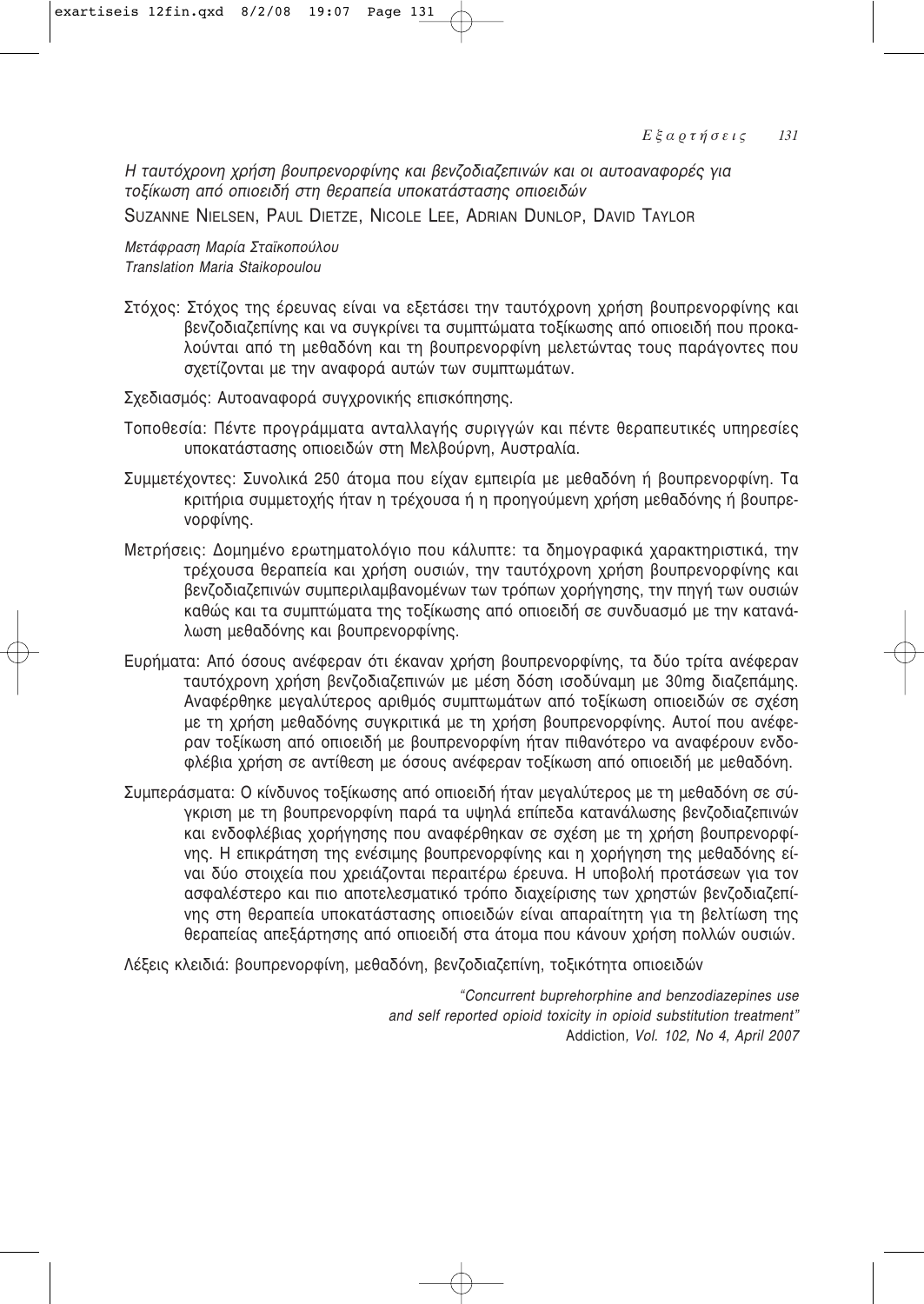*H* πορεία της χρήσης αλκοόλ και κάνναβης από την εφηβεία στη νεαρή ενήλικη ζωή GEORGE C. PATTON, CAROLYN COFFEY, MICHAEL T. LYNSKEY, SOPHIE REID, SHERYL HEMPHILL, JOHN B. CARLIN, WAYNE HALL

*Μετάφραση Μαρία Σταϊκοπούλου Translation Maria Staikopoulou*

- Ιστορικό: Η χρήση αλκοόλ και κάνναβης κρύβει κινδύνους για την υγεία. Η χρήση τους ξεκινά συνήθως από την εφηβεία. Μέχρι σήμερα η έρευνα για την πορεία της χρήσης κάνvαβης και αλκοόλ από τους εφήβους ή για τις συνέπειές τους στους νεαρούς ενήλικες είναι περιορισμένη.
- Μέθοδος: Ο σχεδιασμός ήταν μελέτη ομάδων σε 8 φάσεις για διάστημα 10 χρόνων από ένα δείγμα 1943 ατόμων της πολιτείας της Βικτόρια που κατά την έναρξη της έρευνας ήταν ηλικίας 14 έως 15 ετών. Η μέτρια και υψηλού κινδύνου κατανάλωση αλκοόλ καθορίστηκε ανάλογα με τη συνολική εβδομαδιαία κατανάλωση αλκοόλ. Η μέτρια και υψηλού κινδύνου χρήση κάνναβης καθορίστηκε ανάλογα με την εβδομαδιαία και καθημερινή χρήση αντίστοιχα.
- Αποτελέσματα: Περίπου το 90% των νεαρών ανηλίκων έκανε χρήση είτε αλκοόλ είτε κάνναβης. Aν και υπήρχε μια σχέση μεταξύ της χρήσης αλκοόλ και κάνναβης, υπήρχε μια τάση στα άτομα που έκαναν αυξημένη χρήση να χρησιμοποιούν κυρίως μία ουσία κάθε φορά. Η εβδομαδιαία ή η συχνότερη χρήση κάνναβης χωρίς την επικίνδυνη χρήση αλκοόλ στους εφήβους προέβλεψε επτά φορές υψηλότερο ποσοστό της καθημερινής χρήσης κάνναβης στους νεαρούς ενήλικες, αλλά μόνο διπλασιασμό της αύξησης στην κατανάλωση αλκοόλ υψηλού κινδύνου. Αντίστροφα η κατανάλωση αλκοόλ μετρίου κινδύνου στους εφήβους κατά την απουσία της εβδομαδιαίας χρήσης κάνναβης προέβλεψε τρεις φορές υψηλότερο ποσοστό κινδύνου κατανάλωσης αλκοόλ και καθημερινής χρήσης κάνναβης στους νεαρούς ενήλικες. Η επιλεκτικά αυξημένη χρήση κάνναβης από τους εφήβους και τους νεαρούς ενήλικες σχετίζεται με αυξημένη χρήση παράνομων ουσιών και χαμηλότερα κοινωνικά επιτεύγματα στους νεαρούς ενήλικες από την επιλεκτική χρήση αλκοόλ.
- Συμπεράσματα: Οι έφηβοι που κάνουν αυξημένη χρήση κάνναβης τείνουν να συνεχίζουν επιλεκτικά τη χρήση κάνναβης. Δεδομένων των κακών προγνωστικών που έχουν ως νεαροί ενήλικες, οι έφηβοι που είναι χρήστες κάνναβης φαίνεται πως βρίσκονται σε προβληματική τροχιά.

*"Trajectories of adolescent alcohol and cannabis use into young adulthood"*  Addiction*, Vol. 102, No 4, April 2007*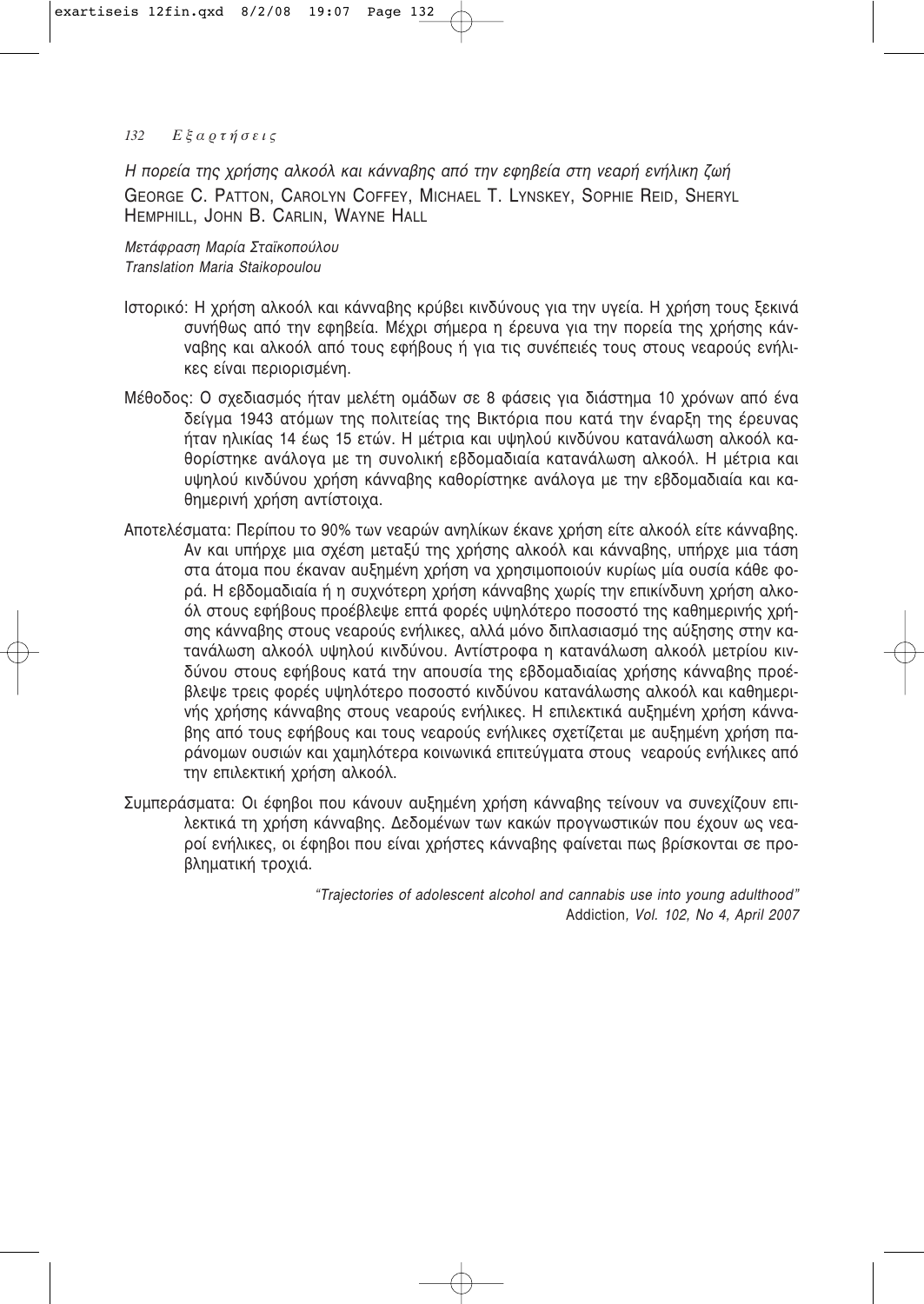*Ενισχύοντας την εγκυρότητα και την αποτελεσματικότητα των τυχαιοποιημένων κλινικών* ερευνητικών δοκιμών για τη θεραπεία των εξαρτήσεων: θεραπευτική εφαρμογή και ερευνητικός σχεδιασμός

FRANCES K. DEL BOCA AND JACK DARKES

*Μετάφραση Αλεξάνδρα Τζάλα Translation Alexandra Tzala*

exartiseis 12fin.qxd 8/2/08 19:07 Page 133

- Στόχος: Αυτό το άρθρο είναι το πρώτο από μια σειρά άρθρων που εξετάζει τις μεθόδους για την ενίσχυση της εγκυρότητας και της αποτελεσματικότητας των τυχαιοποιημένων κλινικών, ερευνητικών δοκιμών για τη θεραπεία των εξαρτήσεων. Το άρθρο αυτό εστιάζεται στη θεραπευτική εφαρμογή και στον ερευνητικό σχεδιασμό.
- Σχεδιασμός: Ξεκινάμε εξετάζοντας τις συνθήκες κατά τις οποίες οι τυχαιοποιημένες κλινικές δοκιμές αποτελούν κατάλληλη επιλογή σχεδιασμού.
- Εξετάζονται θέματα μεθοδολογίας αναφορικά με τη δομή των τυχαιοποιημένων κλινικών δοκιμών και τις κανονιστικές ταξινομήσεις, το θεραπευτικό προσδιορισμό, την παροχή και το κόστος, τον πειραματικό σχεδιασμό και τις διαδικασίες τυχαιοποίησης. Δίνουμε έμφαση στη σημασία του έγκαιρου σχεδιασμού, της θεραπευτικής ακεραιότητας και διορατικότητας, της θεραπευτικής τυποποίησης της εκπαίδευσης και εποπτείας του προσωπικού, της συμμόρφωσης των πελατών, της διατήρησης της ισοδυναμίας μεταξύ των ομάδων στις πειραματικές συνθήκες, καθώς και στην ένταξη κατάλληλων ομάδων σύγκρισης στους πειραματικούς σχεδιασμούς.
- Συμπεράσματα: Οι ερευνητές προτρέπονται να μεγιστοποιήσουν την εσωτερική εγκυρότητα των τυχαιοποιημένων κλινικών δοκιμών, αλλά και να αναζητήσουν μεθόδους για την ενίσχυση της εξωτερικής εγκυρότητας. Η χρησιμότητα των τυχαιοποιημένων κλινικών δοκιμών στο χώρο των εξαρτήσεων μπορεί να ενισχυθεί με σκοπό την εξέλιξη της θεωρίας και τη βελτίωση των κλινικών εφαρμογών μέσω της διερεύνησης των υποκείμενων μηχανισμών δράσης.

*"Enhancing the validity and utility of randomized clinical trials in addictions treatment research: I. treatment implementation and research design"* Addiction*, Vol. 102, No 7, July 2007*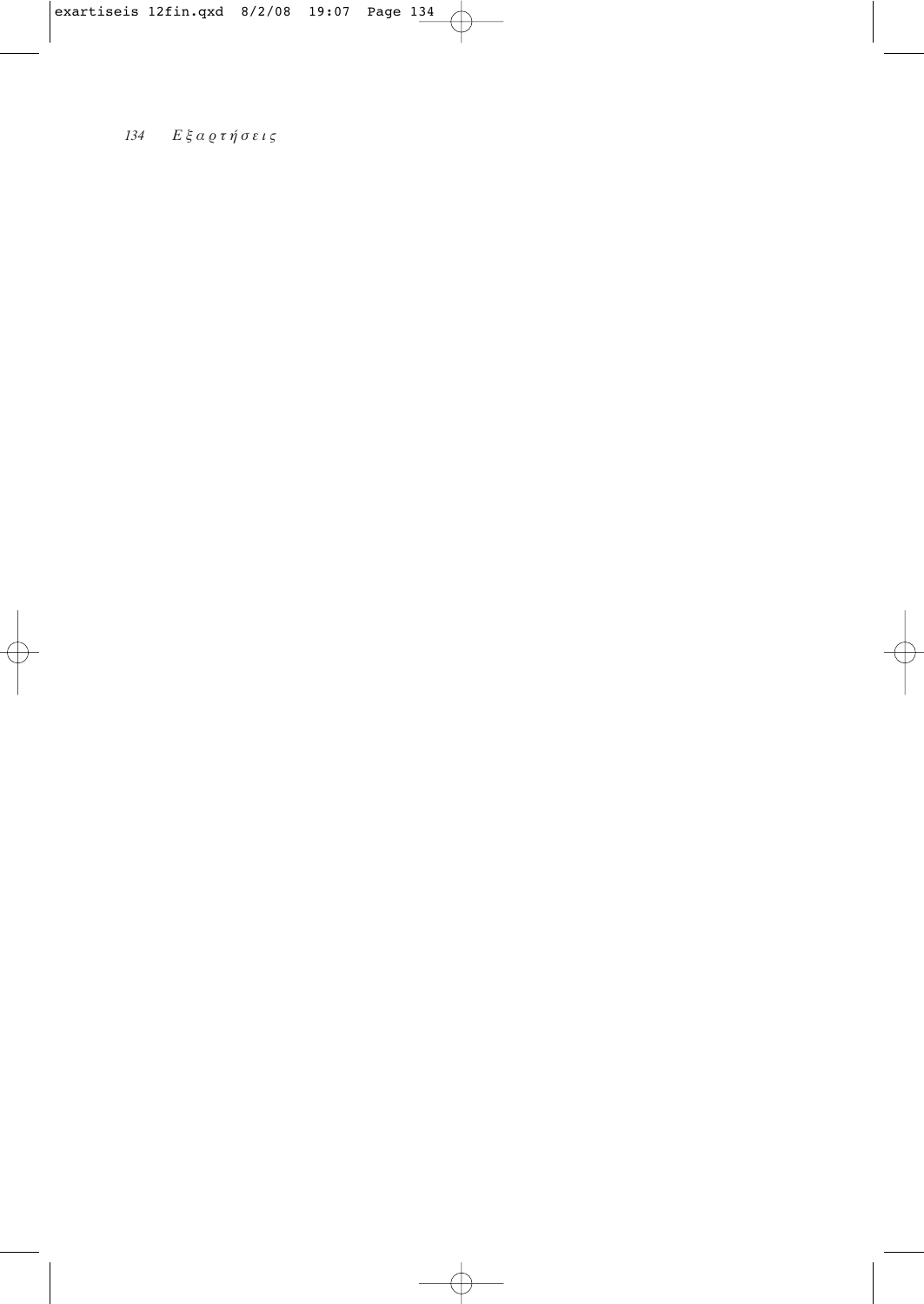$E$ ξαρτήσεις 135

# ΓΙΑ ΤΗΝ ΕΝΗΜΕΡΩΣΗ ΤΟΥ ΑΝΑΓΝΩΣΤΗ<br>FOR THE READER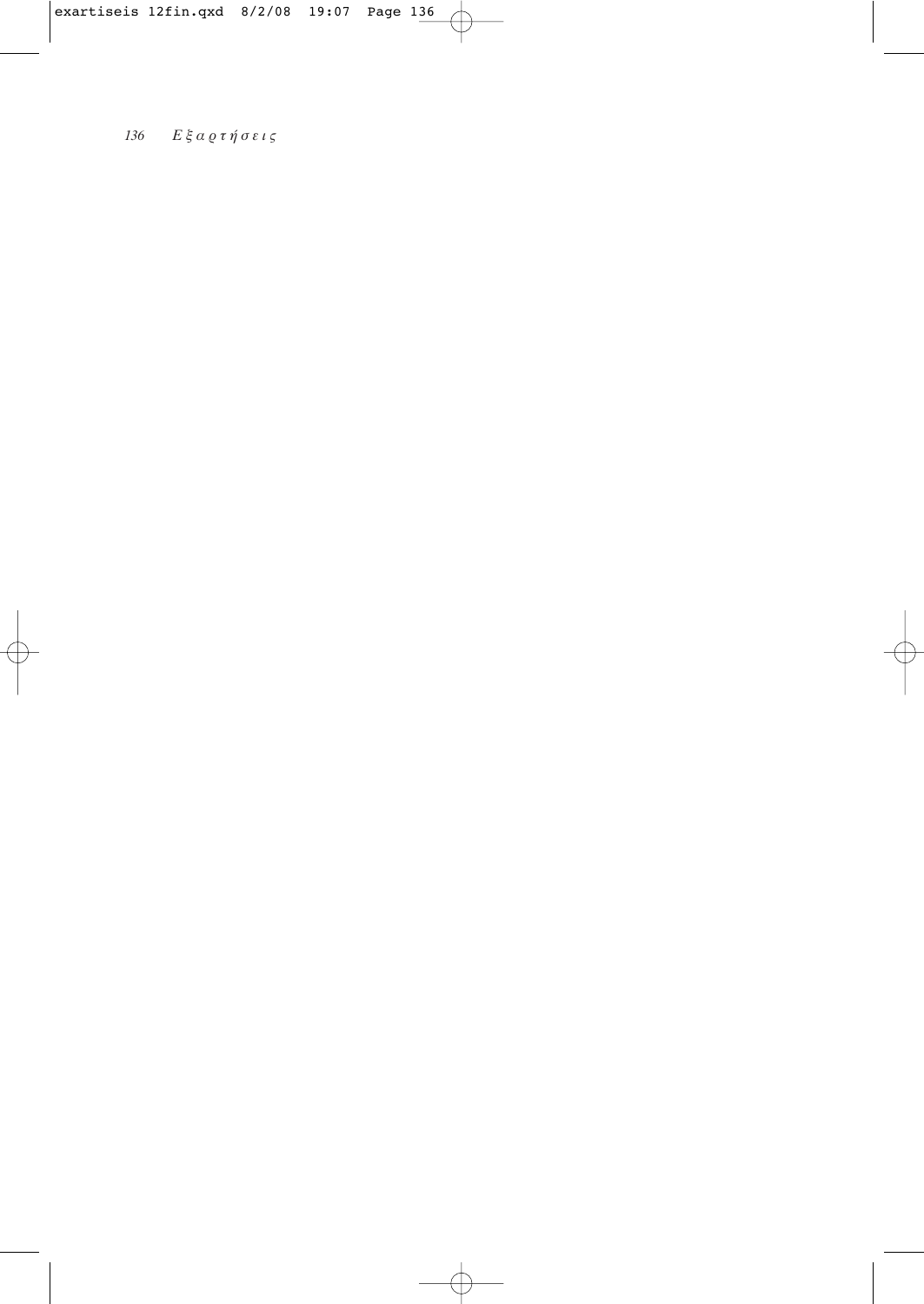# NFA KAI FFFONOTA

ΑΠΟ ΤΟ ΡΕΜΟ ΑΡΜΑΟ, ΤΗ ΜΑΡΙΝΑ ΔΑΣΚΑΛΟΠΟΥΛΟΥ, ΤΟΝ ΞΕΝΟΦΩΝΤΑ ΣΕΛΠΕΣΑΚΗ ΚΑΙ ΤΗΝ **KONSTANTINA YOANTH** BY REMOS ARMAOS, MARINA DASKALOPOULOU, XENOFON SELPESAKIS AND KONSTANTINA FRANTI

Στα Νέα και Γενονότα αυτού του τεύχους μπορείτε να διαβάσετε για:

- V Tην έκδοση δύο βιβλίων του S. Minuchin στο πλαίσιο της συνεργασίας του ΚΕΘΕΑ με τον εκδοτικό οίκο ΕΡΕΥΝΗΤΕΣ
- ► Συνέδρια σχετικά με τις εξαρτήσεις που θα πραγματοποιηθούν τους προσεχείς μήνες τόσο στην Ελλάδα όσο και στο εξωτερικό:
- Ολοκληρωμένα προγράμματα επαγγελματικής κατάρτισης και συνοδευτικών υπηρεσιών απεξαρτημένα ή υπό απεξάρτηση άτομα που υλοποιούνται από το ΚΕΘΕΑ
- Εκδόθηκαν τα δύο πρώτα βιβλία στο πλαίσιο της συνεργασίας του ΚΕΘΕΑ με τον εκδοτικό οίκο ΕΡΕΥΝΗΤΕΣ. Το «Οικογενειακό καλειδοσκόπιο» του Salvador Minuchin και οι «Τεχνικές οικονενειακής θεραπείας» του ίδιου με τη συνεργασία του H. Charles Fishman εγκαινιάζουν την κοινή εκδοτική τους προσπάθεια στο πεδίο των κοινωνικών επιστημών. Στόχος της είναι να φέρει κοντά στο κοινό και στους ειδικούς (εκπαιδευτικούς και θεραπευτές) σημαντικούς τίτλους από το χώρο της ψυχολογίας, της ψυχοθεραπείας και των εξαρτήσεων, συμβάλλοντας έτσι στην προώθηση της επιστημονικής γνώσης.
- Το βιβλίο του παγκοσμίως γνωστού οικογενειακού θεραπευτή S. Minuchin, «Οικογενειακό Καλειδοσκόπιο» μελετά το φαινόμενο της οικογενειακής βίας, ενώ προσπαθεί παράλληλα να φωτίσει μερικές από τις πτυχές της οικογενειακής θεραπείας. Επανεξετάζει τα ζητήματα που τον οδήγησαν πριν από αρκετές δεκαετίες στο χώρο της οικογενειακής θεραπείας και κυρίως της ενασχόλησής του με οικογένειες που είχαν παιδιά με παραβατική συμπεριφορά. Το βιβλίο χωρίζεται σε ενότητες, οι οποίες περιέχουν ένα συνδυασμό υποθέσεων, διαλόγων, συζητήσεων παραμυθιών και αποσπασμάτων θεατρικών έργων. Επικεντρώνεται στις νέες μορφές οικογένειας που δημιουργούνται μετά το διαζύγιο και στις σχέσεις των εμπλεκόμενων μερών. Μελετά το πώς τα υπερσυστήματα παράγουν και αναπαράγουν τη βία μέσα και από τους θεσμούς που ιδρύουν για την επίλυση των προβλημάτων, τα οποία οι ίδιοι οι θεσμοί με τη σειρά τους συντηρούν.
- Ο συγγραφέας αναφέρει χαρακτηριστικά στην εισαγωγή του βιβλίου: «Ζούμε τις ζωές μας λες και είναι κομματάκια ενός καλειδοσκόπιου, πάντα μέρος των σχηματισμών που είναι μεγαλύτερα από τους εαυτούς μας και, κατά κάποιον τρόπο, κάτι περισσότερο από το άθροισμα των μερών τους. Η ατομική επιστημολογία συνήθως μας τυφλώνει όταν πρόκειται να δούμε αυτό τον καλειδοσκοπικό εαυτό, και αυτό είναι λυπηρό, γιατί, όταν εξετάζουμε τους ανθρώπους από αυτή την οπτική, ανοίγονται νέες δυνατότητες μελέτης της συμπεριφοράς και της ανακούφισης του πόνου. Όμως, γιατί η εικόνα που έχουμε για την ιδανική οικογένεια απέχει τόσο πολύ από την κοινή πραγματικότητα; Η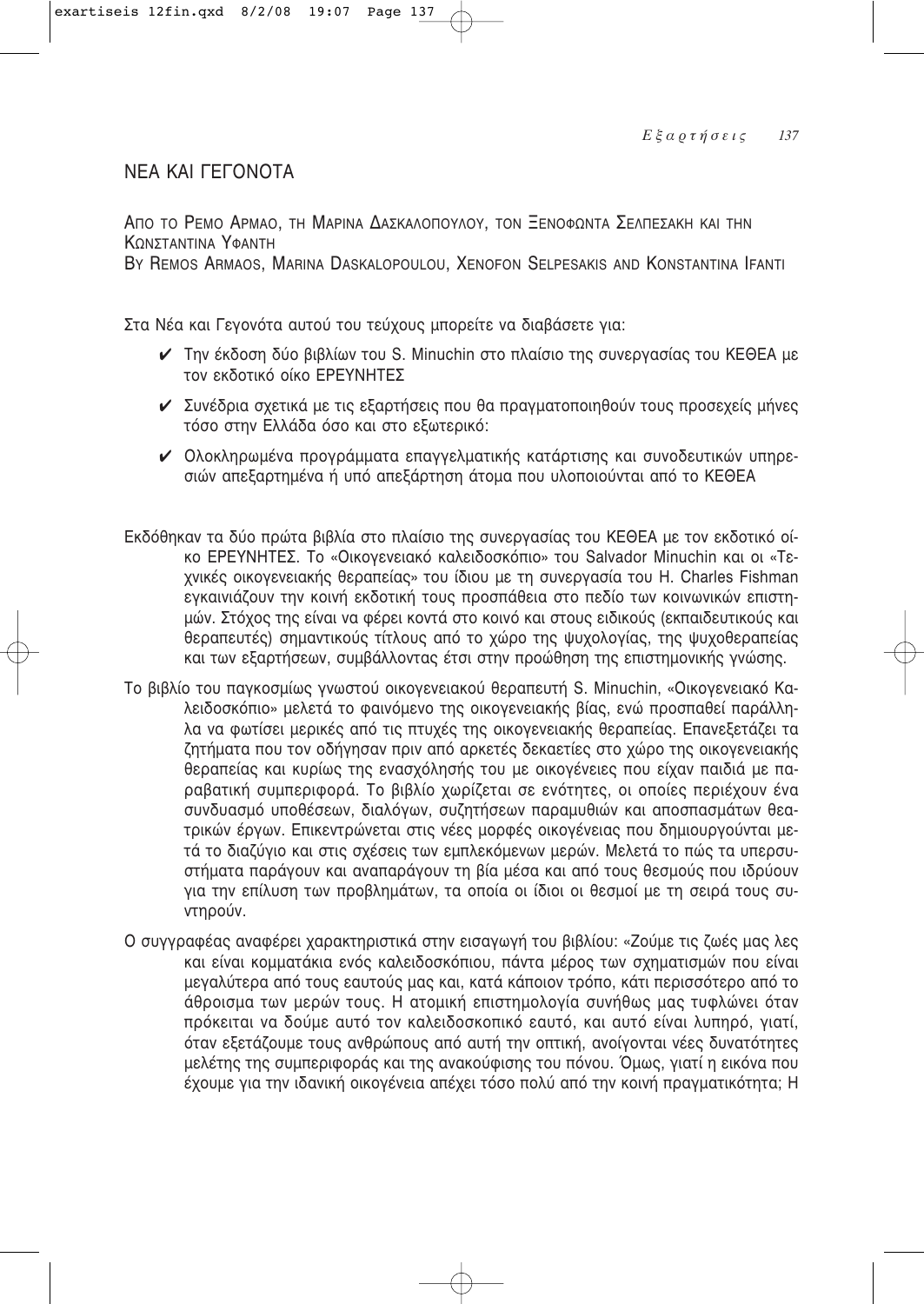ΚΟυλτούρα μας έχει ενθρονίσει το άτομο. Υπάρχει εξαιρετικά πλούσια βιβλιογραφία στην ατομική ψυχολογία, αλλά η αντίληψη που έχουμε σχηματίσει εστιάζει στο ον εντός του εαυτού του. Αυτό είναι ένα εντυπωσιακό επίτευγμα της φαντασίας, δεδομένου ότι άτομα «εκτός πλαισίου» δεν υπάρχουν. Ζωή σημαίνει να αναπτυσσόμαστε, .<br>va συναναστρεφόμαστε, να συνεργαζόμαστε, να μοιραζόμαστε και να συναγωνιζόμαστε τους άλλους».

- Ο συννραφέας εκφράζει μια μόνιμη αγωνία: πώς θα σταματήσουμε να εστιάζουμε στο άτομο ή και στην οικογένεια ως κλειστά συστήματα. Προσπαθεί να απαντήσει φωτίζοντας τα «μοντέλα» των σχέσεων. Οι συνεδρίες του με οικογένειες που έχουν κορίτσια τα οποία εμφανίζουν ψυχογενή ανορεξία και σεξουαλική ζωή χωρίς όρια εκπέμπουν τη συμπόνια, τη δέσμευση και το αίσθημα ευθύνης που τον χαρακτηρίζει. Ο Minuchin χρησιμοποιεί στο βιβλίο αυτό ένα εύρημα: στο τέλος κάθε κεφαλαίου ο συγγραφέας κάνει διάλονο με έναν υποτιθέμενο αναννώστη, όπου σχολιάζει τις προσεννίσεις του, επιτρέποντας μια δεύτερη ανάγνωση κάθε συνεδρίας και των συμπερασμάτων που προκύπτουν από αυτήν.
- Στο βιβλίο «Τεχνικές οικογενειακής θεραπείας» ο Salvador Minuchin, με τη συνεργασία του H. Charles Fishman, περιγράφει τις διαδικασίες της καθημερινής πρακτικής της οικογενειακής θεραπείας. Κωδικοποιεί τις μεθόδους του και εξηνεί λεπτομερώς τους ακριβείς και δύσκολους χειρισμούς που τις συνιστούν. Όπως σημειώνει και ο ίδιος ο Minuchin:
- «Η φράση "τεχνικές οικογενειακής θεραπείας" παρουσιάζει προβλήματα. Φέρνει στο μυαλό εικόνες ανθρώπων που χειραγωγούν άλλους ανθρώπους. Πλανώνται φαντάσματα πλύσης εγκεφάλου ή ελέγχου για λόγους προσωπικής εξουσίας. Η ηθική ανησυχία είναι απόλυτα δικαιολογημένη. Επιπλέον, η τεχνική από μόνη της δεν διασφαλίζει την αποτελεσματικότητα. Αν ο θεραπευτής προσηλωθεί στην τεχνική, παραμένοντας δεξιοτέχνης, η επαφή του με τους ασθενείς θα είναι αντικειμενική, αποστασιοποιημένη και ξεκάθαρη, αλλά και επιφανειακή, χειριστική προς χάρη της προσωπικής εξουσίας, και τελικά όχι ιδιαίτερα αποτελεσματική. Η εκπαίδευση στην οικογενειακή θεραπεία θα πρέπει λοιπόν να είναι ένας τρόπος διδασκαλίας τεχνικών με απώτερο στόχο να τις κατακτήσουμε και μετά να τις ξεχάσουμε».
- Οι Salvador Minuchin και H. Charles Fishman προσφέρουν ξεκάθαρες και εύληπτες οδηγίες για ειδικούς, σε ένα πλήρες ρεπερτόριο θεραπευτικών παρεμβάσεων. Η λεπτομερής προσέγγισή τους καθοδηγεί το θεραπευτή από τις αναγνωριστικές πρώτες συνεντεύξεις, οπότε και καθορίζονται οι θεραπευτικοί στόχοι, έως τις τελευταίες φάσεις της θεραπείας, όπου η οικογένεια επιτυγχάνει πιο αποτελεσματική λειτουργικότητα. Συνοδευτικά των οδηγιών αυτών περιλαμβάνονται εκτενή αποσπάσματα πραγματικών συνεδριών τα οποία παρουσιάζουν την εφαρμογή κάθε τεχνικής σε πραγματικές συνθήκες.
- Οι συγγραφείς καλύπτουν τις δεξιότητες που πρέπει να έχει ένας οικογενειακός θεραπευτής, για να γίνει ένας αποτελεσματικός φορέας αλλαγής. Τα βασικά βήματα που εξηγούνται είναι ο τρόπος κατανόησης της οικογένειας, η οργάνωση της θεραπείας, ενώ οι πιο ειδικές τεχνικές περιλαμβάνουν θέματα αναπαράστασης του προβλήματος και επαναπροσδιορισμού του. Επιπλέον τεχνικές που πρέπει να κατέχει κάθε θεραπευτής είναι η δυνατότητα μεταβολής των ορίων μεταξύ των μελών της οικογένειας, η ικανότητα να διαταράσσει τις ισορροπίες των σχέσεων και να ενδυναμώνει τις περιοχές αρ-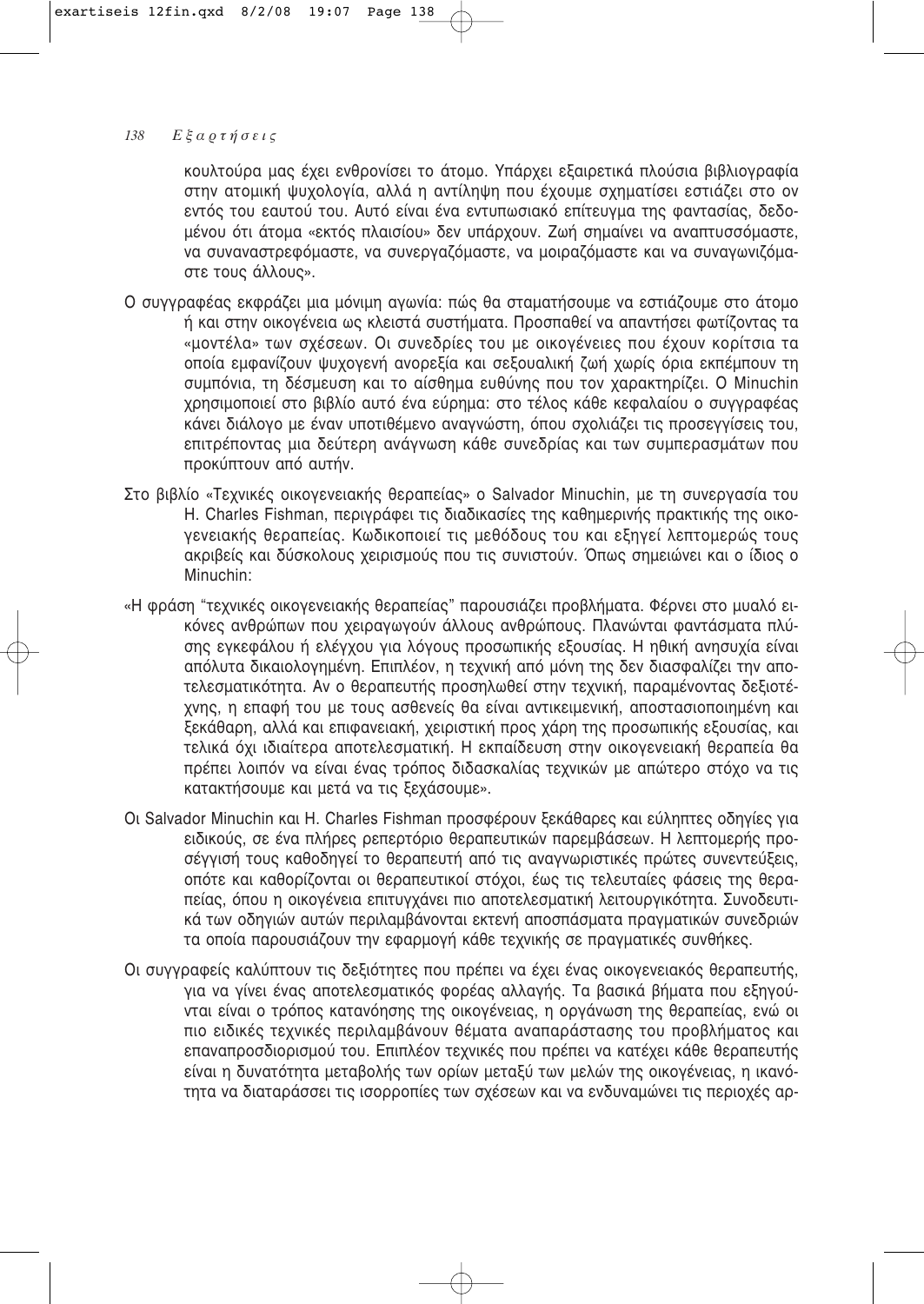μονίας. Τέλος, οι συγγραφείς δείχνουν τον τρόπο να δομεί ένας θεραπευτής εναλλα-Κτικές πραγματικότητες για την οικογένεια και να χρησιμοποιεί ακόμη και παράδοξες παρεμβάσεις.

# ΣΥΝΕΔΡΙΑ

4<sup>°</sup> ΕΤΗΣΙΟ ΠΑΓΚΟΣΜΙΟ ΣΥΝΕΔΡΙΟ ΦΡΟΝΤΙΔΑΣ ΥΓΕΙΑΣ

exartiseis 12fin.qxd 8/2/08 19:07 Page 139

Το 4° ετήσιο Παγκόσμιο Συνέδριο για τη Φροντίδα της Υγείας διοργανώνεται υπό την αιγίδα της Ευρωπαϊκής Επιτροπής στις 10-12 Μαρτίου 2008 στο Βερολίνο. Πρόκειται για ένα διεθνές φόρουμ όπου περισσότερα από 600 ανώτερα στελέχη από το χώρο της υγείας μοιράζονται καλές πρακτικές και τα αποτελέσματα από επιτυχείς παρεμβάσεις σε όλους τους κλάδους της υγείας.

 $\Pi$ ληροφορίες: http://www.worldcongress.com/events

## ΕΤΗΣΙΟ ΣΥΝΕΔΡΙΟ ΒΡΕΤΑΝΙΚΗΣ ΨΥΧΟΛΟΓΙΚΗΣ ΕΤΑΙΡΙΑΣ 2008

Το ετήσιο συνέδριο της Βρετανικής Ψυχολογικής Εταιρίας διοργανώνεται στις 2-4 Απριλίου 2008 στο Δουβλίνο σε συνεργασία για πρώτη φορά με την Ψυχολογική Εταιρία της Ιρλανδίας και της Βόρειας Ιρλανδίας. Θα παρουσιαστούν τα σημαντικότερα πρόσφατα ευρήματα στο χώρο της Ψυχολογίας.

Πληροφορίες: http://www.bps.org.uk/ac2008/

- 16° ΕΥΡΩΠΑΙΚΟ ΣΥΝΕΔΡΙΟ ΨΥΧΙΑΤΡΙΚΗΣ
- Το 16° Ευρωπαϊκό Συνέδριο Ψυχιατρικής με θέμα: «Δρόμοι προς μια πιο ολοκληρωμένη φροντίδα» διοργανώνεται από την Ένωση Ευρωπαίων Ψυχιάτρων στις 5-9 Απριλίου 2008 στη Νίκαια της Γαλλίας. Το Συνέδριο εστιάζει στη διερεύνηση των τρόπων με τους οποίους μπορεί να επιτευχθεί στην πράξη η ολοκληρωμένη φροντίδα των ασθενών, η οποία θα είναι προσαρμοσμένη στις ιδιαίτερες ανάγκες τους, χωρίς να παραβλέπει τις βιολονικές παραμέτρους του πεδίου.

 $\Pi$ ληροφορίες: http://www.kenes.com/aep

# 6° ΔΙΕΘΝΕΣ ΣΥΝΕΔΡΙΟ ΓΝΩΣΙΑΚΗΣ ΨΥΧΟΘΕΡΑΠΕΙΑΣ

Το 6° Διεθνές Συνέδριο Γνωσιακής Ψυχοθεραπείας διοργανώνεται από το Ινστιτούτο της Ρώμης Α.Τ. Beck και το Ινστιτούτο Συμπεριφορικής και Γνωσιακής Ψυχολογίας και Ψυχοθεραπείας της Φλωρεντίας (IPSICO) στις 19-22 Ιουνίου 2008 στη Ρώμη. Στο Συνέδριο θα παρουσιαστούν ερευνητικές μελέτες και κλινικές εφαρμογές στους χώρους της Γνωσιακής-Συμπεριφορικής Ψυχοθεραπείας, Ψυχιατρικής και Συμπεριφορικής Ιατρικής. Θα παρουσιαστούν σημαντικά πορίσματα από ερευνητικές προσεγγίσεις στο χώρο της Ψυχοφαρμακολογίας και Γνωσιακής-Συμπεριφορικής Θεραπείας

Πληροφορίες: http://www.iccp2008.com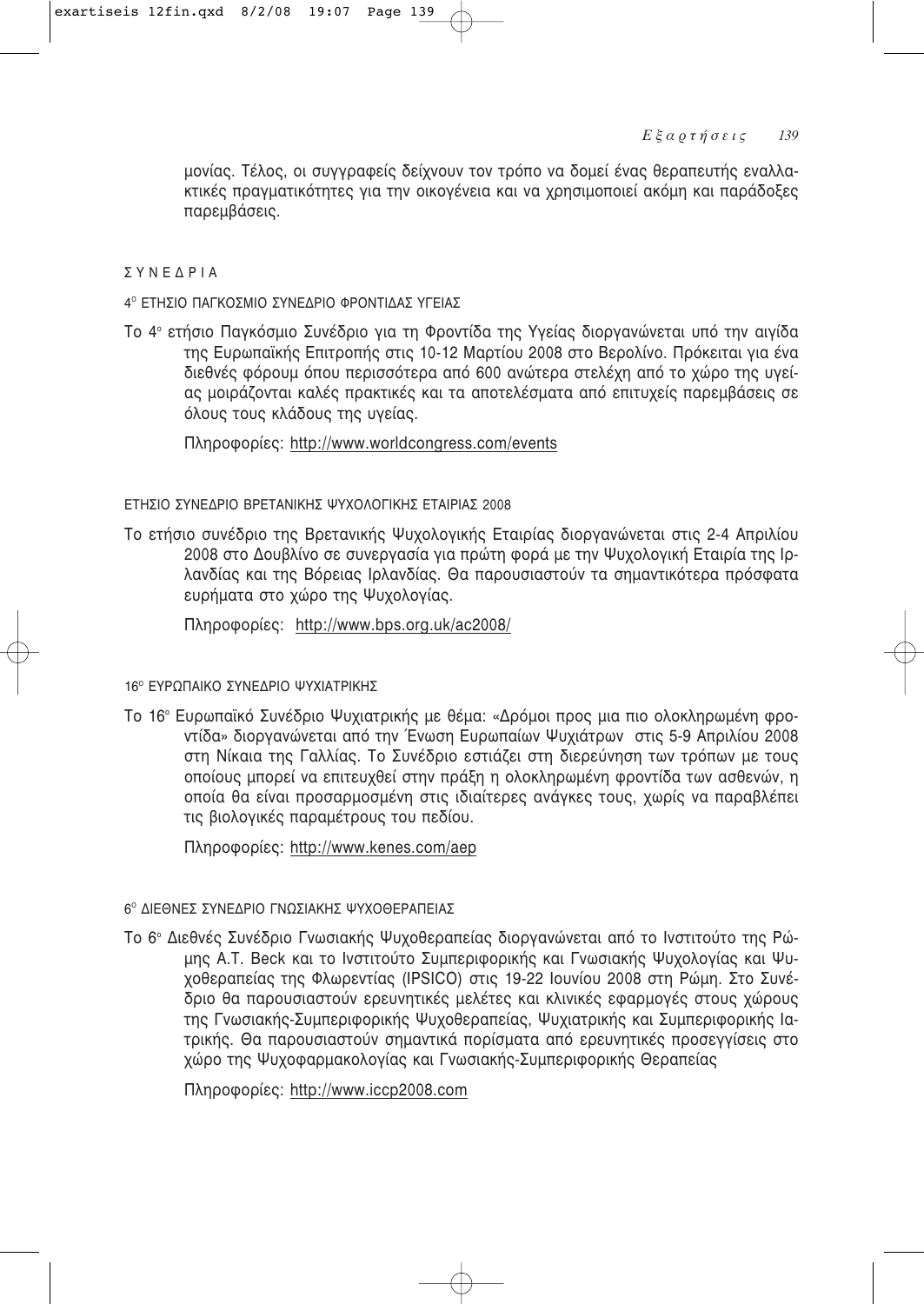$E$ ΥΡΩΠΑΪΚΑ ΠΡΟΓΡΑΜΜΑΤΑ ΣΤΟ ΚΕΘΕΑ

# Γ' ΚΠΣ-ΟΛΟΚΛΗΡΩΜΕΝΕΣ ΠΑΡΕΜΒΑΣΕΙΣ

Eκατόν ογδόντα άτομα που βρίσκονται σε διαδικασία απεξάρτησης θα έχουν παρακολουθήσει μέχρι το καλοκαίρι του 2008 τα ολοκληρωμένα προγράμματα κατάρτισης που ήδη διενεργούνται από το ΚΕΘΕΑ στο πλαίσιο του Γ' Κοινοτικού Πλαισίου Στήριξης. Τα προγράμματα υλοποιούνται από τα Εξειδικευμένα Κέντρα Κοινωνικής και Επαγγελματική Ένταξης του ΚΕΘΕΑ σε Αθήνα και Θεσσαλονίκη με αντικείμενα: ναυαγοσωστική, εκπαίδευση εκπαιδευτών, δραστηριοτήτων στη φύση, εκπαίδευση πρώην χρηστών ως προσωπικού θεραπείας της τοξικοεξάρτησης, θεατρική παιδεία-δημιουργία θεατρικής ομάδας, παραγωγή ταινίας / ντοκιμαντέρ, διαχείριση αστικών αποβλήτων, αυτοματισμός γραφείου, κεραμική, γραφικές τέχνες, ξυλουργική, εκπαίδευση στην ασφαλή οδήγηση. Οι ώρες κατάρτισης κυμαίνονται από 200 έως 400. Φιλοδοξία των προγραμμάτων είναι να καταστήσουν τους εκπαιδευόμενους ικανούς να διεκδικήσουν την είσοδό τους στην αγορά εργασίας είτε ως στελέχη επιχειρήσεων είτε ως νέοι επιχειρηματίες. Εκτός από θεωρητική και πρακτική κατάρτιση, τα προγράμματα θα παρέχουν στους συμμετέχοντες υπηρεσίες επαννελματικού και εκπαιδευτικού προσανατολισμού.

# Γ' ΚΠΣ-ΣΥΝΟΔΕΥΤΙΚΕΣ ΥΠΟΣΤΗΡΙΚΤΙΚΕΣ ΥΠΗΡΕΣΙΕΣ

Στην ενδυνάμωση, στην προετοιμασία για ένταξη στην αγορά εργασίας και στην ενίσχυση των ικανοτήτων επιχειρηματικότητας 75 απεξαρτημένων ή υπό απεξάρτηση ατόμων στοχεύουν τα προγράμματα επαγγελματικού, εκπαιδευτικού προσανατολισμού και συμβουλευτικής που άρχισε να υλοποιεί το KEΘEA. Τα προγράμματα διενεργούνται σε θεραπευτικές δομές του οργανισμού στην Αττική και θα έχουν ολοκληρωθεί μέχρι το καλοκαίρι του 2008. Περιλαμβάνουν, μεταξύ άλλων, ασκήσεις προσωπικής ανάπτυξης, διαδικασίες και τεχνικές προσέγγισης της αγοράς εργασίας, εκπαιδευτικό προσανατολισμό, συμβουλευτική, εισανωνή στην επιχειρηματικότητα κ.ά. Συνχρόνως θα πραγματοποιηθούν ενέργειες ευαισθητοποίησης του κοινωνικού συνόλου σε θέματα προώθησης στην αγορά εργασίας της ομάδας-στόχου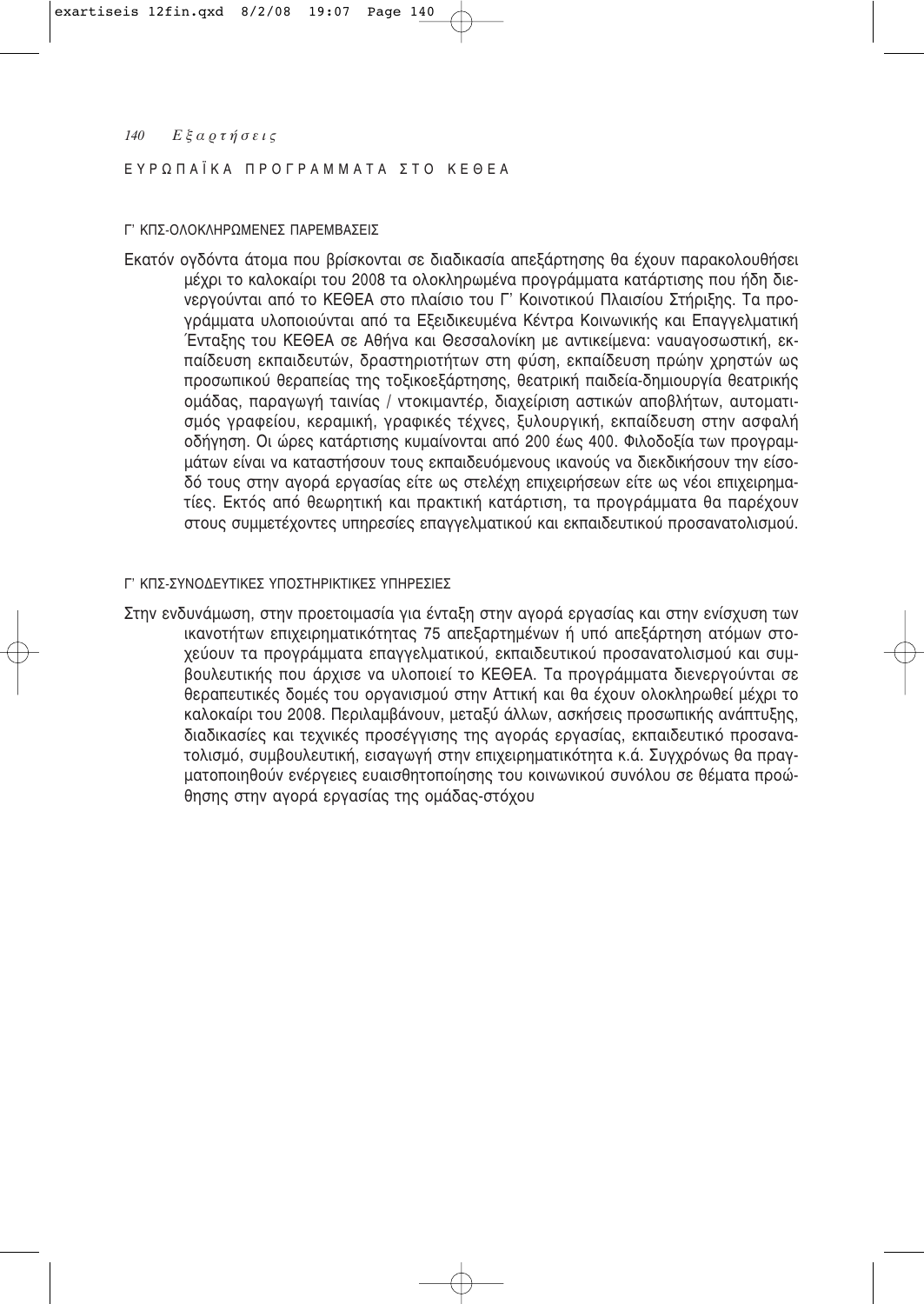#### exartiseis 12fin.gxd Page  $8/2/08$ 141

# ΟΛΗΓΙΕΣ ΠΡΟΣ ΤΟΥΣ ΣΥΓΓΡΑΦΕΙΣ

Πριν την υποβολή του άρθρου σας, παρακαλείστε να διαβάσετε προσεκτικά τις παρακάτω οδηγίες. Οι οδηγίες αυτές ακολουθούνται από όλα τα περιοδικά τα οποία συμμετέχουν στη Διεθνή Επιτροπή των Εκδοτών Περιοδικών για τις Εξαρτήσεις (ISAJE).

Το περιοδικό Εξαρτήσεις υιοθετεί πλήρως τη "Συμφωνία του Farmington" (Addiction, 1997, 92, 1617-1618) ή βλέπε http://www.exartiseis.gr/ η Συμφωνία του Farmington http://www.exartiseis.gr/CategoryView.asp?langid=el&CategoryID=4

# *TENIKA ΘΕΜΑΤΑ*

Στόχος του περιοδικού Εξαρτήσεις είναι να υπηρετήσει τη διεθνή διεπιστημονική επικοινωνία ανάμεσα σε ακαδημαϊκούς και κλινικούς, να ενδυναμώσει τους δεσμούς μεταξύ επιστήμης και πολιτικής, να ενισχύσει και να εμπλουτίσει την ποιότητα των απόψεων. Βιβλία και σημαντικές αναφορές μπορούν να υποβληθούν για ανασκόπηση ή /και παρουσίαση. Θα πρέπει, ωστόσο, να σας ενημερώσουμε εκ των προτέρων πως τα κείμενα δεν επιστρέφονται.

## ΖΗΤΗΜΑΤΑ ΗΘΙΚΗΣ ΚΑΙ ΔΕΟΝΤΟΛΟΓΙΑΣ

Τα άρθρα γίνονται αποδεκτά με την προϋπόθεση πως υπόκεινται σε έλεγχο από τη συντακτική επιτροπή. Όλα τα υποβληθέντα άρθρα πρέπει απαραιτήτως να συνοδεύονται από δήλωση υπογεγραμμένη από όλους τους συγγραφείς στην οποία θα αναφέρεται ότι:

(α) το υλικό που συμπεριλαμβάνεται στο άρθρο δεν έχει δημοσιευθεί εξ ολοκλήρου ή τμηματικά σε άλλο έντυπο.

(β) το κείμενο που υποβάλλεται για δημοσίευση δεν βρίσκεται ήδη υπό έκδοση,

(γ) όλοι οι συγγραφείς που υπογράφουν το άρθρο έχουν συμμετάσχει προσωπικά στη διαδικασία συγγραφής του και αναλαμβάνουν εξίσου την ευθύνη για το περιεχόμενό του,

(δ) έχουν τηρηθεί όλες οι αρχές ηθικής και δεοντολογίας που αφορούν στην προστασία των πελατών ή των συμμετεχόντων στις έρευνες και στα πειράματα με ζώα.

Στη δήλωση πρέπει, επίσης, να αναφέρονται ρητώς οι πηγές χρηματοδότησης, άμεσης και έμμεσης, καθώς και οποιαδήποτε σχέση με φαρμακευτικές βιομηχανίες, καπνοβιομηχανίες και βιομηχανίες παραγωγής αλκοόλ.

Σχετικά με τα σημεία (α) και (β): εάν στοιχεία από τη συγκεκριμένη έρευνα παρουσιάζονται σε περισσότερες από μία δημοσιεύσεις, αυτό θα πρέπει να αναφερθεί στο άρθρο και/ή σε επιστολή προς τον εκδότη με σαφή επεξήγηση των διαφορών που υπάρχουν στο άρθρο και με συνημμένα αντίτυπα όλων των κειμένων στα οποία αναφέρεται η συγκεκριμένη έρευνα.

Εάν, σε οποιοδήποτε στάδιο, οι συγγραφείς αποφασίσουν να αποσύρουν το άρθρο τους, καλούνται να ενημερώσουν εγκαίρως και εγγράφως τον εκδότη.

# ΕΚΤΑΣΗ

Οι συγγραφείς πρέπει να είναι όσο το δυνατόν πιο συνοπτικοί και στην περίπτωση που ο περιορισμός του άρθρου κριθεί σκόπιμος για τη διευκόλυνση της επικοινωνίας, το θέμα θα συζητηθεί με τον εκδότη. Η συνολική έκταση του άρθρου θα πρέπει να κυμαίνεται μεταξύ 6000-8000 λέξεων. Η παρουσίαση περιστατικών είναι αποδεκτή αλλά δεν θα πρέπει σε καμία περίπτωση να υπερβαίνει τις 2000 λέξεις. Οι επιστολές δεν θα πρέπει να υπερβαίνουν τις 600 λέξεις.

# ҮПОВОЛН КАІ МОРФН

Η υποβολή των εγγράφων πρέπει να γίνεται σε ηλεκτρονική μορφή, δισκέτα, ή CD. Θα πρέπει να είναι με γραμματοσειρά 12 στιγμών, διπλό διάστημα και περιθώρια τουλάχιστον 25 mm. Στην πρώτη σελίδα θα πρέπει να αναγράφεται ο τίτλος του άρθρου, ο οποίος δεν πρέπει να υπερβαίνει τους 45 χαρακτήρες, τα ονόματα των συγγραφέων, ο χώρος και η διεύθυνση διεξαγωγής της εργασίας και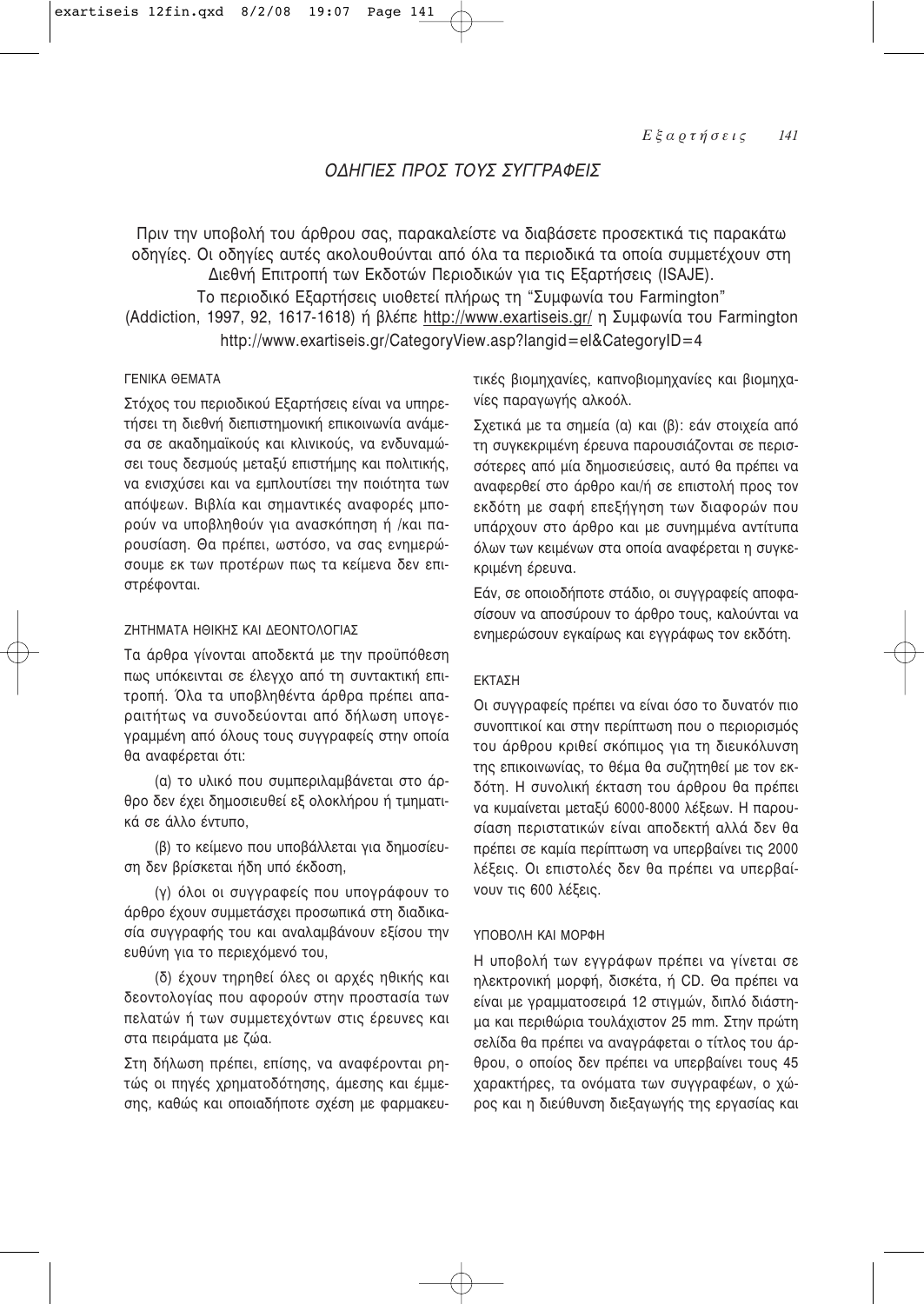η πλήρης ταχυδρομική διεύθυνση του συγγραφέα στον οποίο θα αποσταλούν τα σχόλια, η σχετική αλληλογραφία και τα αντίτυπα της έκδοσης. Στο κάτω μέρος της σελίδας του τίτλου παρακαλείστε να αναφέρετε το συνολικό αριθμό λέξεων του άρθρου. Στη δεύτερη σελίδα θα αναγράφονται μόνο ο τίτλος και τα ονόματα των συγγραφέων και η περίληψη. Ολόκληρο το άρθρο, συμπεριλαμβανομένων των παραπομπών, πινάκων, στοιχείων, και λοιπού υλικού, θα πρέπει να έχει συνεχή αρίθμηση από την πρώτη σελίδα του τίτλου ως το τέλος. Επίσης, είναι σκόπιμο να αποφεύγονται οι υποσημειώσεις, όπου είναι δυνατόν.

Μπορείτε να στείλετε το άρθρο σας ταχυδρομικά στην ακόλουθη διεύθυνση:

Για το Περιοδικό Εξαρτήσεις **KEOEA** Σορβόλου 24, 116 36 Αθήνα ή με email: exartisis@kethea.gr

## ПЕРІЛНФН

Όταν πρόκειται για ερευνητικά άρθρα οι περιλήψεις θα πρέπει να περιλαμβάνουν τις ακόλουθες ενότητες: Στόχοι, Σχεδιασμός, Πλαίσιο/Χώρος, Συμμετέχοντες, Παρέμβαση (για τις πειραματικές δοκιμές μόνο), Μετρήσεις, Ευρήματα και Συμπεράσματα. Τα συμπεράσματα πρέπει να αναφέρονται με σαφήνεια, επειδή αυτά θα καθορίσουν σε μεγάλο μέρος την απόφαση του εκδότη. Κάθε εύρημα θα αποτιμηθεί σύμφωνα με την εγκυρότητα και την αξιοπιστία του. Όσον αφορά άλλου είδους κείμενα, δεν υπάρχουν συγκεκριμένοι κανόνες για τη δομή των περιλήψεων, αλλά πρέπει να είναι εμφανή τα συμπεράσματα της αποτίμησης, καθώς αυτά θα αποτελέσουν κεντρικό θέμα στη διαδικασία του σχολιασμού. Οι περιλήψεις δεν θα πρέπει να υπερβαίνουν συνήθως τις 250 λέξεις. Λέξεις κλειδιά θα πρέπει να αναφέρονται στο τέλος κάθε περίληψης. Οι περιλήψεις θα πρέπει να αποστέλλονται στα ελληνικά και στα αγγλικά.

## ΒΙΒΛΙΟΓΡΑΦΙΑ ΚΑΙ ΠΑΡΑΠΟΜΠΕΣ

Η βιβλιογραφία και οι παραπομπές μπορούν να γίνονται είτε με το σύστημα Harvard είτε με το σύ-

στημα Vancouver. Όταν ακολουθείται το σύστημα Harvard, στις παραπομπές πρέπει να τηρούνται τα ακόλουθα: πρώτο το όνομα του συγγραφέα, ακολουθεί η χρονολογία δημοσίευσης σε παρένθεση π.χ. Smith (1984). Εάν οι συγγραφείς είναι έως τρεις π.χ. Smith, Green & Jones (1984), τότε στην πρώτη παραπομπή αναφέρονται και οι τρεις, ενώ στις υπόλοιπες αναφέρεται Smith et.al. (1984). Στην περίπτωση που οι συγγραφείς είναι περισσότεροι από τρεις, τότε σε όλες τις παραπομπές αναγράφεται: Smith et.al. (1984). Εάν υπάρχουν πολλές δημοσιεύσεις από τους ίδιους συγγραφείς μέσα στο ίδιο έτος, οι παραπομπές πρέπει να περιέχουν (α) (β) (γ) κ.λπ. μετά τη χρονολογία δημοσίευσης. Οι παραπομπές παρατίθενται στο τέλος του άρθρου με αλφαβητική σειρά, π.χ:

Abrams, D.B. & Wilson, G.T. (1979) Effects of alcohol on social anxiety... 88, 161-173. Blane, H.T. & Leonard, K.E. (1987) Psychological Theories.... (New York Guildford Press).

Όταν ακολουθείται το σύστημα Vancouver, οι παραπομπές αριθμούνται σύμφωνα με τη σειρά που απαντώνται στο κείμενο. Σημειώστε τις παραπομπές στο κείμενο, στους πίνακες, στις λεζάντες βάζοντας διαδοχική αρίθμηση εντός παρενθέσεως (1, 2, 3, κ.λ.π.). Οι παραπομπές που βρίσκονται μόνο μέσα σε πίνακες ή λεζάντες σχημάτων θα πρέπει να αριθμούνται σύμφωνα με τη σειρά που απαντώνται στο κείμενο.

Η αριθμητική απαρίθμηση των παραπομπών πρέπει να παρατίθεται στο τέλος του άρθρου, παράδειγμα:

- 1. Cotton, N. (1987) The familial incidence of Alcoholism, Journal of Studies on Alcohol, 40, 89-116.
- 2. Merikangas, K.R. (1989) Genetics of alcoholism: a review of Human studies...

Ανεξαρτήτως του συστήματος που θα επιλέξετε, για τους τίτλους των εφημερίδων, των περιοδικών και λοιπών εντύπων δεν πρέπει να χρησιμοποιούνται συντομογραφίες. Θα πρέπει να αναφέρονται οπωσδήποτε όλοι οι συγγραφείς. Ο κατάλογος της βιβλιογραφίας δεν πρέπει να είναι ασκόπως μακροσκελής, και πρέπει να περιλαμβάνει μόνο βι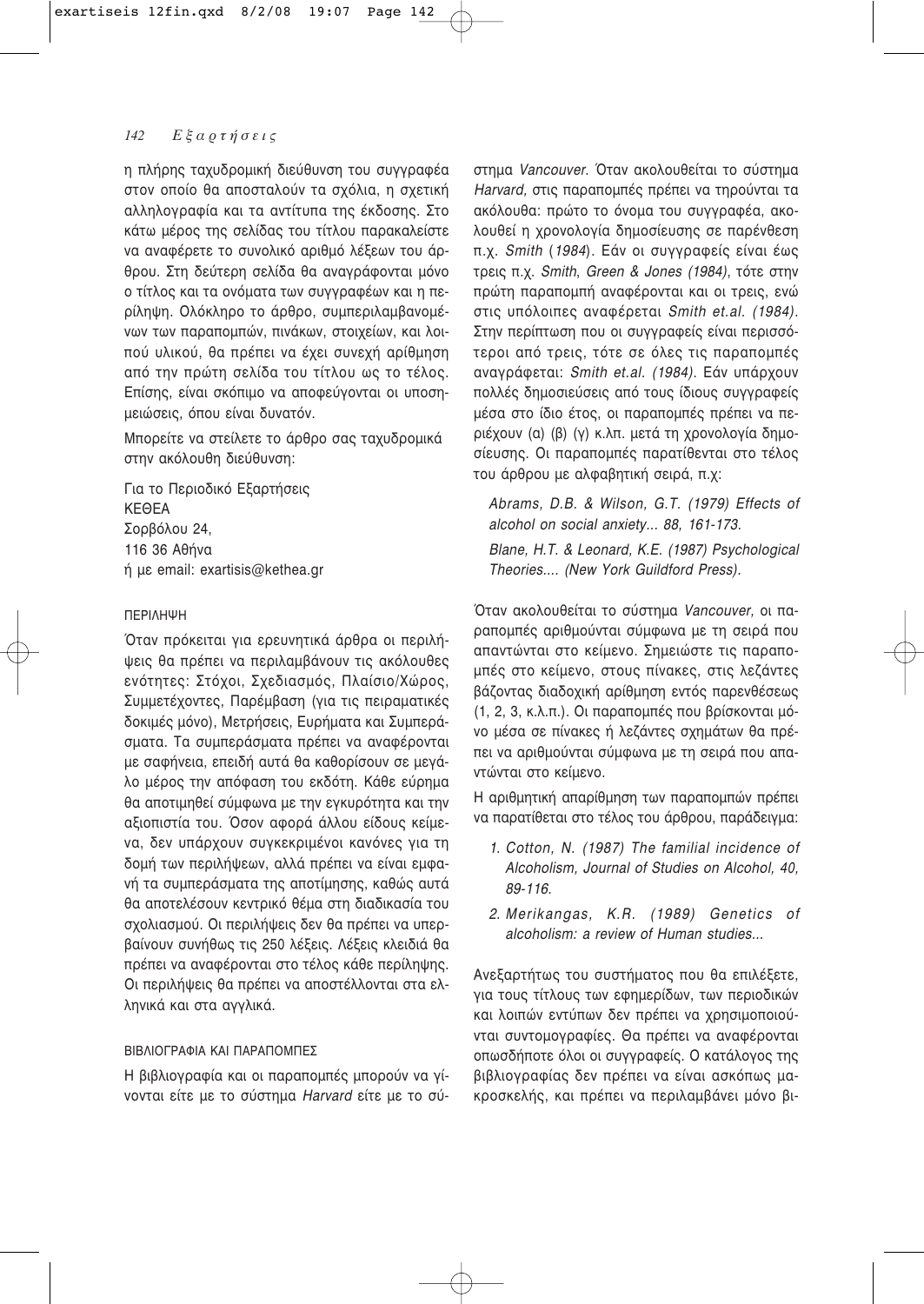βλία και έντυπα στα οποία είναι δυνατή η πρόσβαση δια μέσου των συνηθισμένων βιβλιογραφικών πηγών. Όταν πρόκειται για ξενόγλωσσα άρθρα ή βιβλία, θα πρέπει να δίνεται ο τίτλος και στα ελληνικά σε παρένθεση μετά τον πρωτότυπο τίτλο.

# ΑΠΕΙΚΟΝΙΣΕΙΣ

Οι απεικονίσεις δεν πρέπει να είναι ενταγμένες στο κείμενο, αλλά θα πρέπει να κατατεθούν χωριστά στο τέλος με το όνομα του συγγραφέα και με σχετική αρίθμηση. Όλες οι φωτογραφίες, τα γραφήματα και τα διαγράμματα θα αναφέρονται ως «σχήματα» και θα πρέπει να έχουν διαδοχική καταχώρηση στο κείμενο με αριθμούς (π.χ. Σχήμα 1, Σχήμα 2). Η θέση των σχημάτων μέσα στο κείμενο θα πρέπει να υποδεικνύεται σαφώς. Οι τίτλοι για όλα τα σχήματα θα πρέπει να αναγράφονται σε χωριστή σελίδα. Στους τίτλους θα πρέπει, επίσης, να συμπεριλαμβάνονται και επεξηγήσεις για όλα τα σύμβολα που χρησιμοποιούνται.

# ΠΙΝΑΚΕΣ

Οι πίνακες θα πρέπει να εκτυπώνονται σε χωριστή σελίδα και η θέση τους στο κείμενο πρέπει να υποδεικνύεται σαφώς. Οι μονάδες πρέπει να αναγράφονται εντός παρενθέσεως στην πρώτη γραμμή της εκάστοτε στήλης και όχι στο κυρίως σώμα του πίνακα. Οι λέξεις ή οι αριθμοί πρέπει να επαναλαμβάνονται σε όλες τις γραμμές, ενώ τα ομοιωματικά και λέξεις όπως: ομοίως, βλέπε, ως άνω κ.λ.π. δεν πρέπει να χρησιμοποιούνται. Ακόμη, οι πίνακες δεν θα πρέπει να έχουν διαγράμμιση.

# ΕΠΙΜΕΛΕΙΑ

Η επιμέλεια γίνεται για έλεγχο και διευκόλυνση κάποιων βασικών διορθώσεων, όχι για γενική αναθεώρηση ή μετατροπή. Τα σχόλια επιμέλειας πρέπει να λαμβάνονται υπόψη και να επιστρέφεται το διορθωμένο κείμενο στον εκδότη μέσα σε δέκα

### Εξαρτήσεις 143

ημέρες από την παραλαβή τους.

Τα άρθρα αποστέλλονται από τον εκδότη στον αναπληρωτή της έκδοσης για αναθεώρηση. Ο τελευταίος, αφού συμβουλευτεί τη συντακτική ομάδα, στέλνει τις προτάσεις του στον εκδότη. Ο εκδότης λαμβάνει την τελική απόφαση και επικοινωνεί με τους συγγραφείς. Εφόσον κριθεί θετικά από τη συντακτική ομάδα, το άρθρο προωθείται για επιστημονική επιμέλεια σε δύο έως τρεις σχολιαστές, μέλη της επιστημονικής επιτροπής του περιοδικού.

Ο εκδότης και ο αναπληρωτής διατηρούν το δικαίωμα να επιστρέψουν κάποιο άρθρο πριν ακόμη φτάσει στους σχολιαστές, εάν κρίνουν πως το περιεχόμενό του δεν είναι κατάλληλο για το περιοδικό εξ' αιτίας μεθοδολογικών περιορισμών, θεματολογίας ή προβλημάτων στην παρουσίαση των στοιχείων.

# ΑΝΤΙΤΥΠΑ

Ένα αντίτυπο του περιοδικού, που περιέχει το άρθρο, θα αποσταλεί στον κύριο συγγραφέα περίπου τρεις εβδομάδες μετά την έκδοση του τεύχους.

# ΠΝΕΥΜΑΤΙΚΗ ΙΔΙΟΚΤΗΣΙΑ/ΠΝΕΥΜΑΤΙΚΑ ΔΙΚΑΙΩΜΑΤΑ

Είναι όρος της παρούσας έκδοσης οι συγγραφείς να διατηρούν τα πνευματικά δικαιώματα από τα άρθρα που προσκομίζουν. Ωστόσο ο οργανισμός διατηρεί κάθε δικαίωμα για πλήρη δημοσίευση και διάδοση του άρθρου και του περιοδικού σε όσο το δυνατόν ευρύτερο αναγνωστικό κοινό, τόσο σε έντυπη όσο και σε ηλεκτρονική μορφή. Οι συγγραφείς μπορούν να χρησιμοποιήσουν αλλού το άρθρο μετά από τη δημοσίευσή του στο περιοδικό και χωρίς να ζητηθεί έγκριση υπό τον όρο πως θα αναφερθεί ως πρωτότυπη πηγή της δημοσίευσης το παρόν περιοδικό. Οι συγγραφείς ευθύνονται αποκλειστικά για την παραχώρηση των δικαιωμάτων αναπαραγωγής στοιχείων που βρήκαν από άλλες πηγές.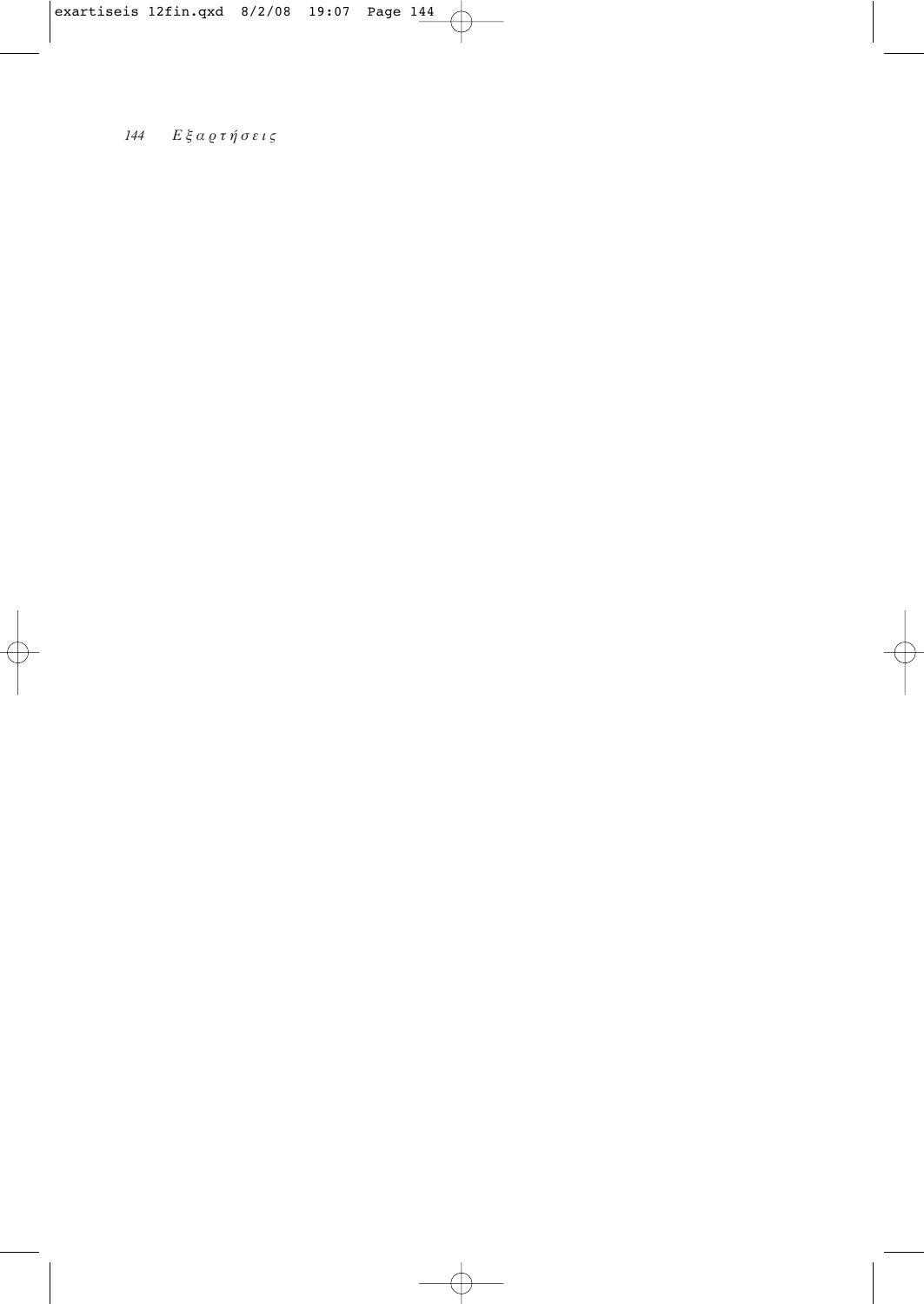exartiseis 12fin.qxd 8/2/08 19:07 Page 145

ΤΟ ΔΩΔΕΚΑΤΟ ΤΕΥΧΟΣ ΤΟΥ ΕΠΙΣΤΗΜΟΝΙΚΟΥ ΠΕΡΙΟΔΙΚΟΥ ΕΞΑΡΤΗΣΕΙΣ ΤΥΠΩΘΗΚΕ ΤΟ ΔΕΚΕΜΒΡΙΟ ΤΟΥ 2007 ΣΕ 700 ΑΝΤΙΤΥΠΑ ΑΠΟ ΤΗΝ ΠΑΡΑΓΩΓΙΚΗ ΜΟΝΑΔΑ ΤΟΥ ΚΕΝΤΡΟΥ ΘΕΡΑΠΕΙΑΣ ΕΞΑΡΤΗΜΕΝΩΝ ΑΤΟΜΩΝ  $(KE $\Theta$ E $A$ )$ ΣΧΗΜΑ ΚΑΙ ΧΡΩΜΑ

| Εποπτεία Έκδοσης Γεράσιμος ΝΟΤΑΡΑΣ       | Editing supervision Gerassimos NOTARAS  |
|------------------------------------------|-----------------------------------------|
| Αρχικός Καλλιτεχνικός Σχεδιασμός Έκδοσης | <b>Initial Layout</b>                   |
| Βουβούλα ΣΚΟΥΡΑ                          | Vouvoula SKOURA                         |
| Πληκτρολόγηση Κειμένων                   | Typing                                  |
| Τομέας Εκπαίδευσης ΚΕΘΕΑ                 | <b>KETHEA Department of Education</b>   |
| Γλωσσική επιμέλεια - Διορθώσεις          | Proofreading                            |
| Κωνσταντίνα ΥΦΑΝΤΗ                       | Konstantina YFANTI                      |
| Τυπογραφική επιμέλεια                    | Print editing                           |
| Γεωργία ΧΡΙΣΤΟΦΙΛΗ                       | Georgia CHRISTOFILI                     |
| Σχεδιασμός Λογότυπου Τέτη ΚΑΜΟΥΤΣΗ       | Logo Teti KAMOUTSI                      |
| Ηλεκτρονική Επεξεργασία - Σελιδοποίηση   | Typeset - Layout                        |
| Σταύρος ΜΠΕΛΕΣΑΚΟΣ                       | Stavros BELESSAKOS                      |
| Εκτύπωση - Βιβλιοδεσία ΣΧΗΜΑ ΚΑΙ ΧΡΩΜΑ   | Publication - Binding SCHEMA AND CHROMA |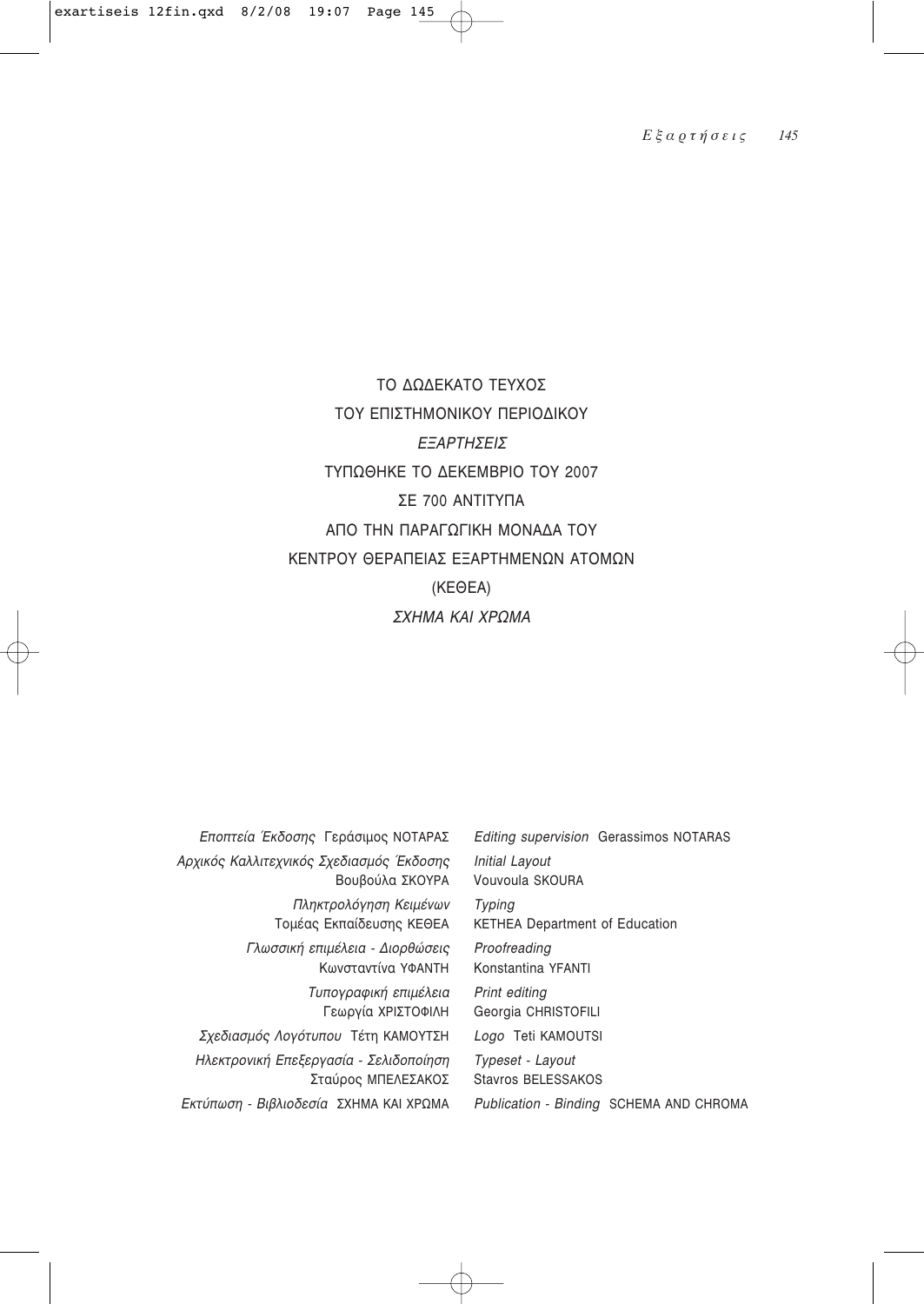$E$  ξ α  $\varrho$  τ ή σ ε ι ς 146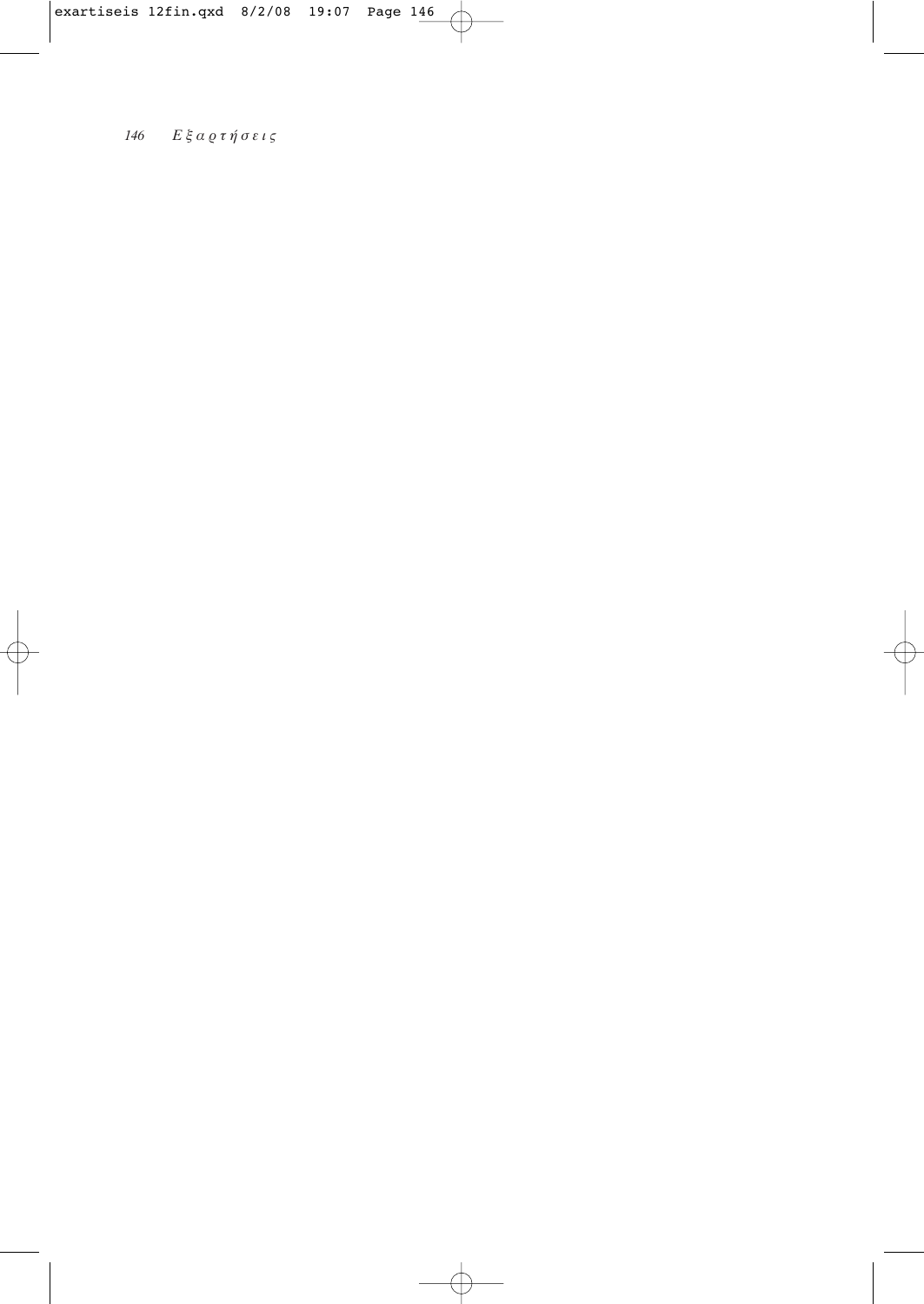## $E$ ξαρτήσεις 147

## Δελτίο Παραγγελίας

ΕΠΙΣΤΗΜΟΝΙΚΗ ΠΕΡΙΟΔΙΚΗ ΕΚΔΟΣΗ ΓΙΑ ΘΕΜΑΤΑ ΕΞΑΡΤΗΣΕΩΝ EEAPTHZEIZ

| Θα ήθελα συνδρομή στο περιοδικό Εξαρτήσεις (ISSN 1109-5350) για το έτος 200 (2 τεύχη)<br>ΣΤΟΙΧΕΙΑ ΣΥΝΔΡΟΜΗΤΗ (ΠΑΡΑΚΑΛΩ ΣΥΜΠΛΗΡΩΣΤΕ ΜΕ ΚΕΦΑΛΑΙΑ)                                                                                                                                                                       |
|-----------------------------------------------------------------------------------------------------------------------------------------------------------------------------------------------------------------------------------------------------------------------------------------------------------------------|
|                                                                                                                                                                                                                                                                                                                       |
|                                                                                                                                                                                                                                                                                                                       |
|                                                                                                                                                                                                                                                                                                                       |
|                                                                                                                                                                                                                                                                                                                       |
|                                                                                                                                                                                                                                                                                                                       |
|                                                                                                                                                                                                                                                                                                                       |
| ΕΙΔΟΣ ΣΥΝΔΡΟΜΗΣ                                                                                                                                                                                                                                                                                                       |
| Ετήσια ατομική συνδρομή ■ € 15,00                                                                                                                                                                                                                                                                                     |
| <b>ΤΡΟΠΟΣ ΠΛΗΡΩΜΗΣ</b><br>Με ταχυδρομική επιταγή<br>⊔                                                                                                                                                                                                                                                                 |
| ■ Με τραπεζική επιταγή στο όνομα ΚΕΘΕΑ                                                                                                                                                                                                                                                                                |
| Δ Με τραπεζική κατάθεση στο λογαριασμό 117/296000-12 της Εθνικής Τράπεζας της Ελλάδος,<br>όπου θα σημειώνεται η ένδειξη «για Εξαρτήσεις». Αντίγραφο της κατάθεσης όπου θα φαί-<br>νεται ευκρινώς το όνομα του καταθέτη, θα πρέπει να αποσταλεί μαζί με το παρόν δελτίο πα-<br>ραγγελίας στη διεύθυνση του περιοδικού. |
| <b>Δ</b> Με κάρτα πληρωμής                                                                                                                                                                                                                                                                                            |
|                                                                                                                                                                                                                                                                                                                       |
| Επιλέξτε τύπο κάρτας:                                                                                                                                                                                                                                                                                                 |
| Mastercard $\Box$ VISA $\Box$                                                                                                                                                                                                                                                                                         |
|                                                                                                                                                                                                                                                                                                                       |
|                                                                                                                                                                                                                                                                                                                       |
| Όσοι επιθυμείτε την έκδοση τιμολογίου παρακαλώ συμπληρώστε τα παρακάτω στοιχεία:                                                                                                                                                                                                                                      |
|                                                                                                                                                                                                                                                                                                                       |
|                                                                                                                                                                                                                                                                                                                       |
|                                                                                                                                                                                                                                                                                                                       |
|                                                                                                                                                                                                                                                                                                                       |
|                                                                                                                                                                                                                                                                                                                       |

Το παρόν έντυπο καθώς και το αποδεικτικό πληρωμής θα πρέπει να σταλούν στην παρακάτω διεύθυνση: ΚΕΘΕΑ, Σορβόλου 24, Αθήνα, 116 36

Για περισσότερες πληροφορίες μπορείτε να απευθυνθείτε στο τηλέφωνο 210 9241993-6, να στέλνετε φαξ στο 210 9241986, ή email στο exartisis@kethea.gr